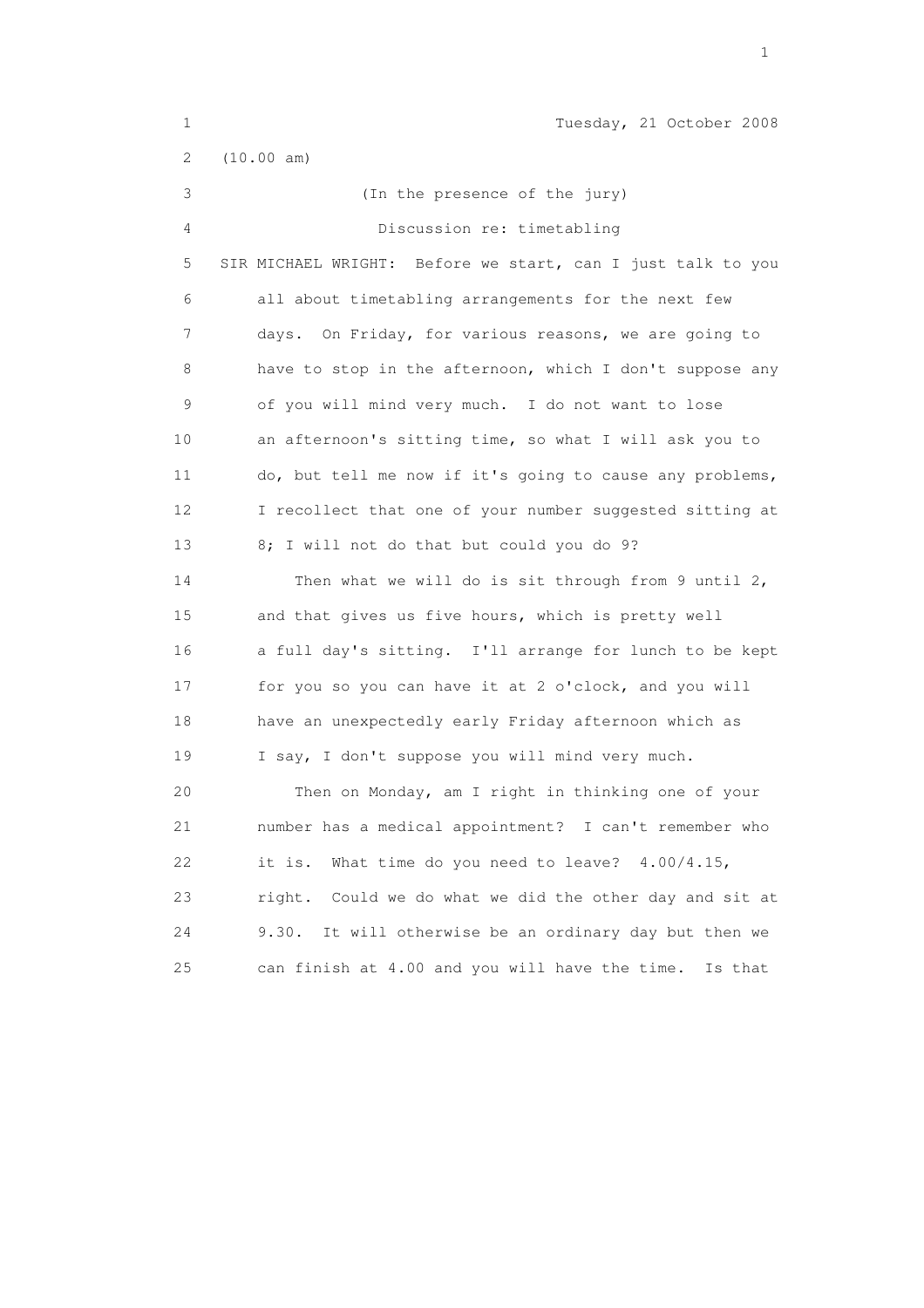1 okay? Fine, excellent, thank you very much. 2 Yes. 3 CODENAME "JAMES" (continued) 4 Questions from MR HOUGH (continued) 5 MR HOUGH: James, good morning. 6 A. Good morning. 7 Q. We had reached the stage, I think, where you had got 8 ahead of the number 2 bus in your car, you had picked up 9 Lawrence at the side of the road, and you were planning 10 to drop him off so he could get on the bus? 11 A. That's right, sir. 12 Q. Fixing this in time for us, based on surveillance -- 13 rather based on CCTV film -- this would have been at 14 some time between 9.50 and 9.57? 15 A. I imagine it would be around about that time, sir, yes. 16 Q. While Lawrence was in the car with you and Ken, did you 17 have any discussion with him about the man whom you had 18 seen and the identification of that man? 19 A. Yes, I did, sir. That was really brought on by 20 a telephone call from the ops room, from Pat, the 21 surveillance monitor. Pat had asked me if we were in 22 a position to give a level of -- a percentage level of 23 how certain we were that this was the subject that we 24 were following, that this was the subject, Nettle Tip. 25 Q. What was your own immediate reaction to that question?

 $\overline{2}$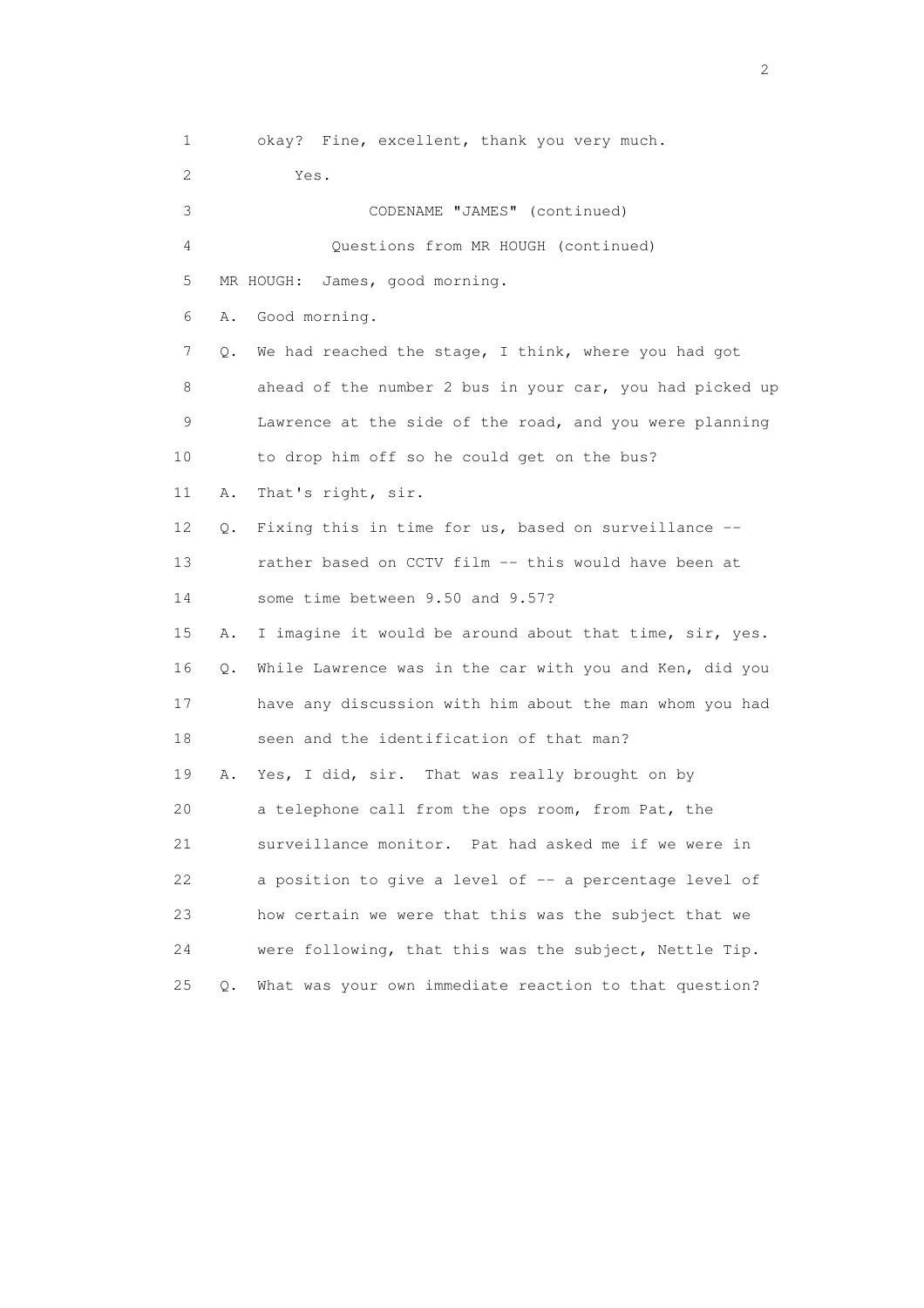1 A. Well, first off I said: well, Pat, that's a ridiculous 2 question, who wants to know that question? Because it's 3 not something that I have ever come across before, being 4 asked for a percentage. In the case where you have got 5 possible, a percentage, it's a case of -- we had not 6 been on that follow very long. As far as I was aware, 7 not many of my team had had an opportunity to have a 8 look at the subject being followed, and therefore it's 9 a case of how many officers do you speak to, to gain 10 some sort of gauge on what they feel about the identity; 11 and if I was to go to, say, three or four officers, one 12 officer gave me a percentage figure, let us say, for 13 example, 51 per cent and another one said 40 per cent, 14 it leaves you -- 15 SIR MICHAEL WRIGHT: What do you do, average it? 16 A. That's exactly it, sir; is it the mean or the mode or 17 the whatever, the average, so it -- 18 SIR MICHAEL WRIGHT: It wasn't a concept that you had ever 19 been asked to do before? 20 A. No, sir. 21 SIR MICHAEL WRIGHT: I see. 22 MR HOUGH: But despite your reaction, did you tell Pat that 23 you would ask the other team members? 24 A. Yeah, I said I wasn't aware that anyone had had a good 25 enough opportunity to make such a determination, bearing

 $\sim$  3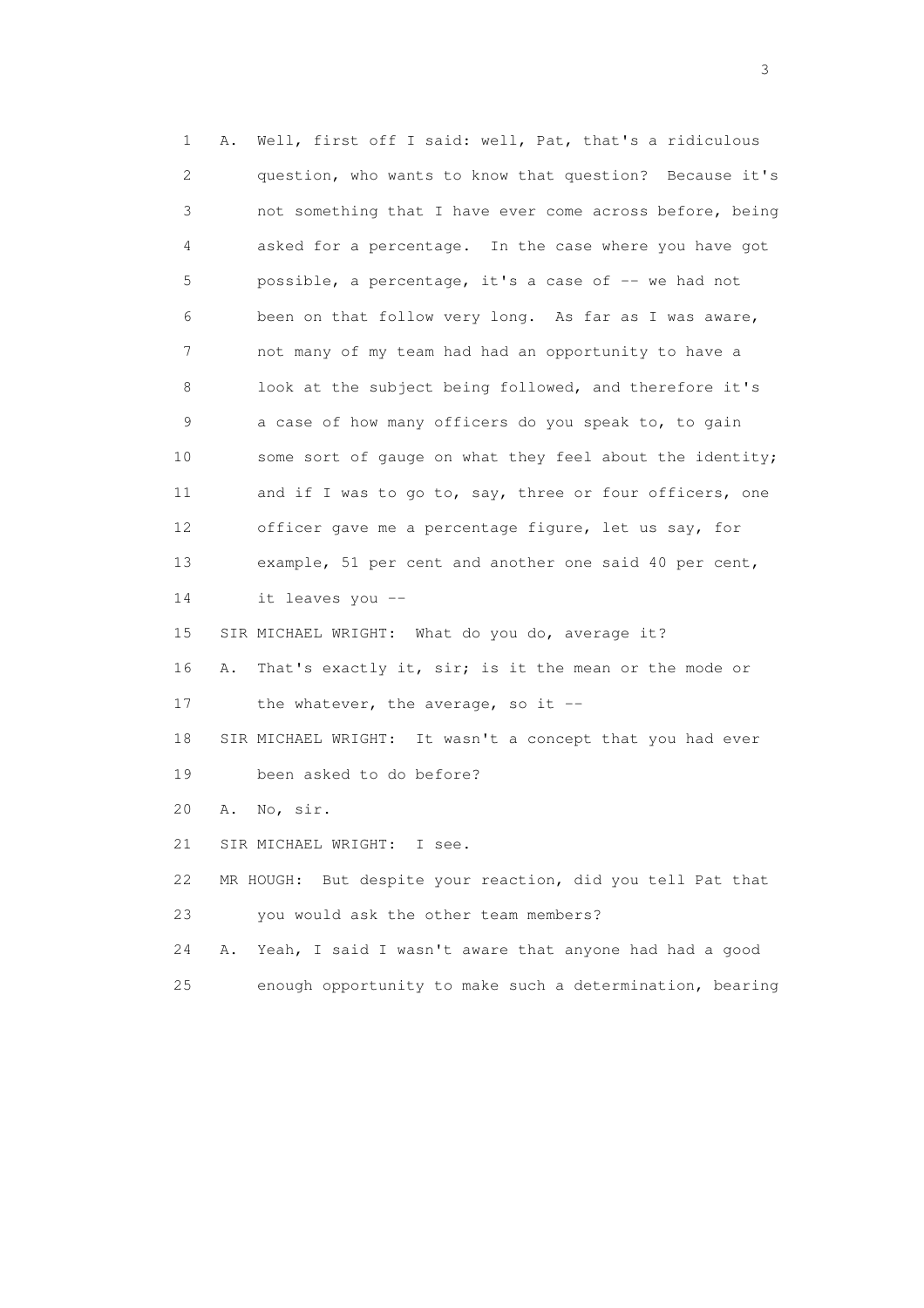1 in mind the amount of time we had been on the follow and 2 bearing in mind the quality of the image that we were 3 given. But I said I wasn't aware, so what I would do is 4 I would put the phone down, so that he could listen to 5 radio; I would ask that question over the radio, and so 6 that he and I would both hear any reply coming from my 7 team in relation to some sort of percentage. I then 8 asked the team, over the air, over the Cougar radio, if 9 anyone could give me such indication.

10 Q. Did you receive any replies from your team?

11 A. No, I -- there was some sort of radio silence, I suspect 12 about three or four seconds, and I then said: I take it 13 from the silence that I have heard on the radio that 14 no-one is in a position to give me an indication as to 15 percentage ID. I mentioned this, got back in contact 16 with Pat and I mentioned to Pat that we weren't able to 17 assist him with a percentage.

 18 Then he asked me: well, is there anything that you 19 can say about whether it's him or not? I then said: 20 well, look, only from my own observations, I saw him in 21 Upper Tulse Hill for a short period of time. That was 22 the reason why I commenced with the follow because 23 I thought he was a possible, and I said: well, given 24 what I have seen, I said I think it could be him. 25 SIR MICHAEL WRIGHT: "I think"?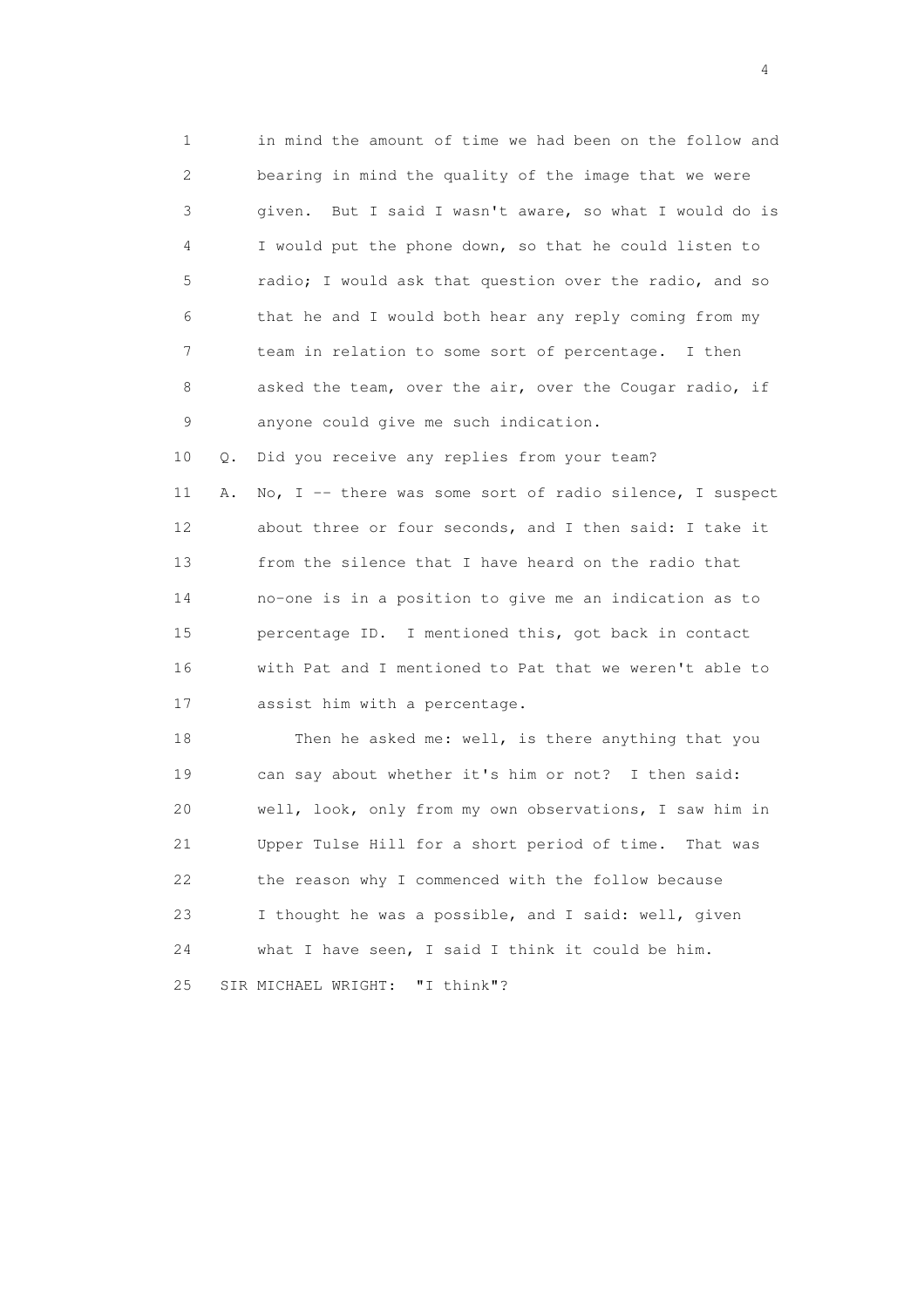- 1 A. "It could be him".
- 2 SIR MICHAEL WRIGHT: "I think it could be him"?
- 3 A. Yeah.
- 4 MR HOUGH: Did you say or might you have said, "I think it 5 is him"?

 6 A. I think that's what I have got written down in my 7 statement, so I think I have written the words, "I think 8 it's him". I couldn't swear to the exact words that 9 I used, but either "I think it's him", or "I think it

- 10 could be him", yes, sir.
- 11 Q. I was asking you about a discussion you and Lawrence and 12 Ken had. Was that before or after you said those words 13 to Pat?

 14 A. That was after, because I finished the conversation with 15 Pat, I hadn't had any forthcoming comment from any of my 16 team, despite the fact I had Ken, who obviously I had 17 put down earlier to have a look at the subject, and

18 Lawrence --

19 Q. Who was sitting next to you?

 20 A. Who was sitting next to me in the car at that time, and 21 Lawrence in the back. I think Ken and Lawrence were 22 having a chat, about which -- I don't know, and as I put 23 the phone down Lawrence said to me, "I don't think it's 24 him", and -- excuse me, can I just ...

25 Q. Of course.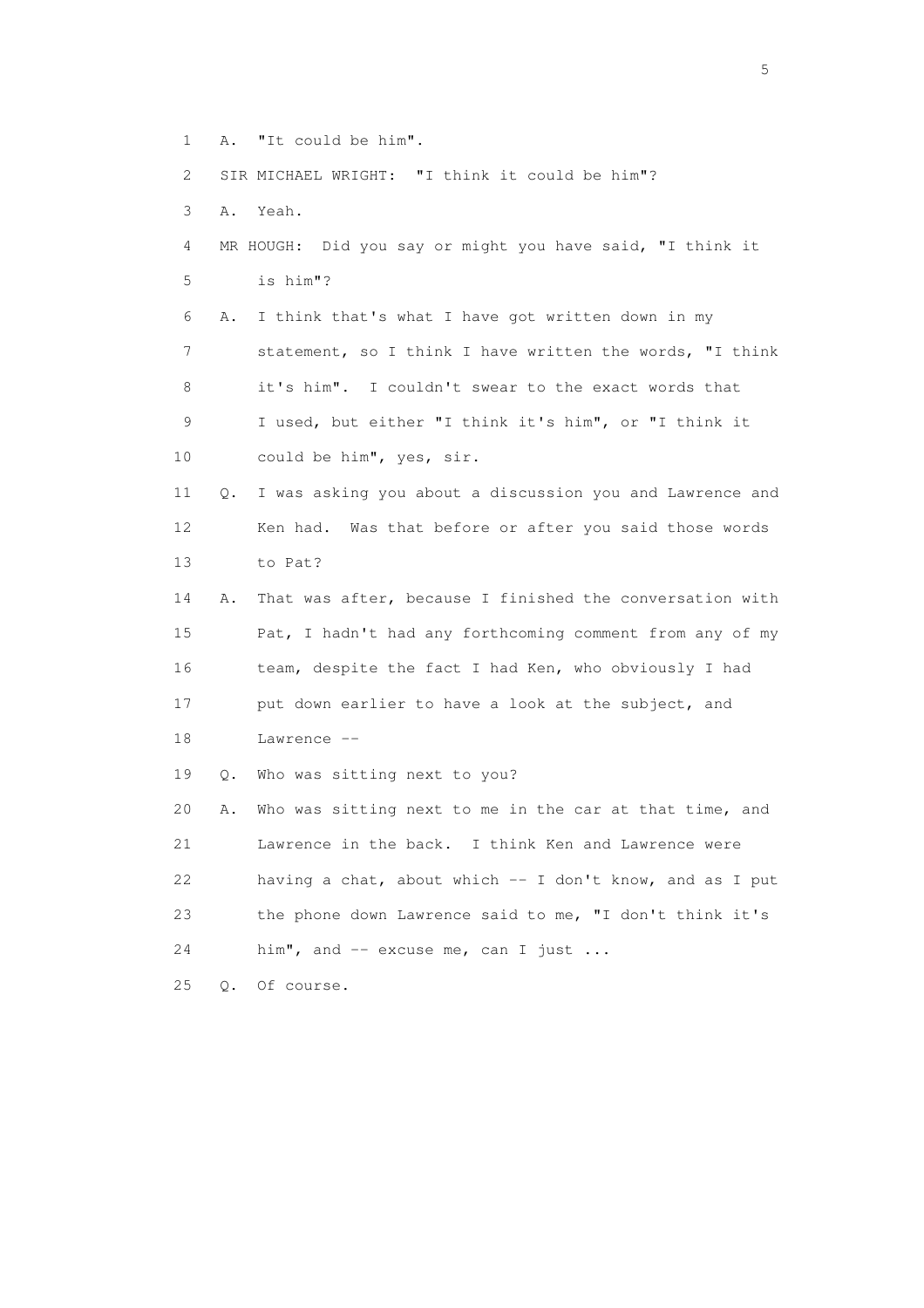1 A. Thank you. I then said, "Right, why do you think that? 2 Have you had a good look at him?" And he explained that 3 me that he had had a look at the subject, as he drove 4 past slowly in Brixton Road, somewhere in between when 5 Mr de Menezes had got off the bus and prior to getting 6 back on the bus and he had driven past and had a look 7 and from what he had seen, he didn't think it was him. 8 I said, "Have you had a chance to have a look at the 9 briefing image again?" And he said no. I had a copy of 10 that in the side of the car, in the -- 11 Q. This is the one we have already seen? 12 A. That's right, the front page of the briefing note, and 13 I said, I put my hand over the hairline and over the 14 beard and said: what do you think, if you take away the 15 hair and the beard which could have changed, what do you 16 think on that image? He wasn't certain. He said: well, 17 you know, I don't know, but I don't think it's him. 18 So it wasn't positive, if you like, in saying it's 19 definitely not him. That left me in a position whereby 20 I had sort of -- was wavering, if you like, on the sort

21 of 50/50 basis; maybe if I was saying, "I think it might

22 be him", and he is saying he thinks it might not be him,

23 really left me in a 50/50 no man's land at that stage,

24 and no real further on as to whether it was the subject

25 or it wasn't the subject.

 $\sim$  6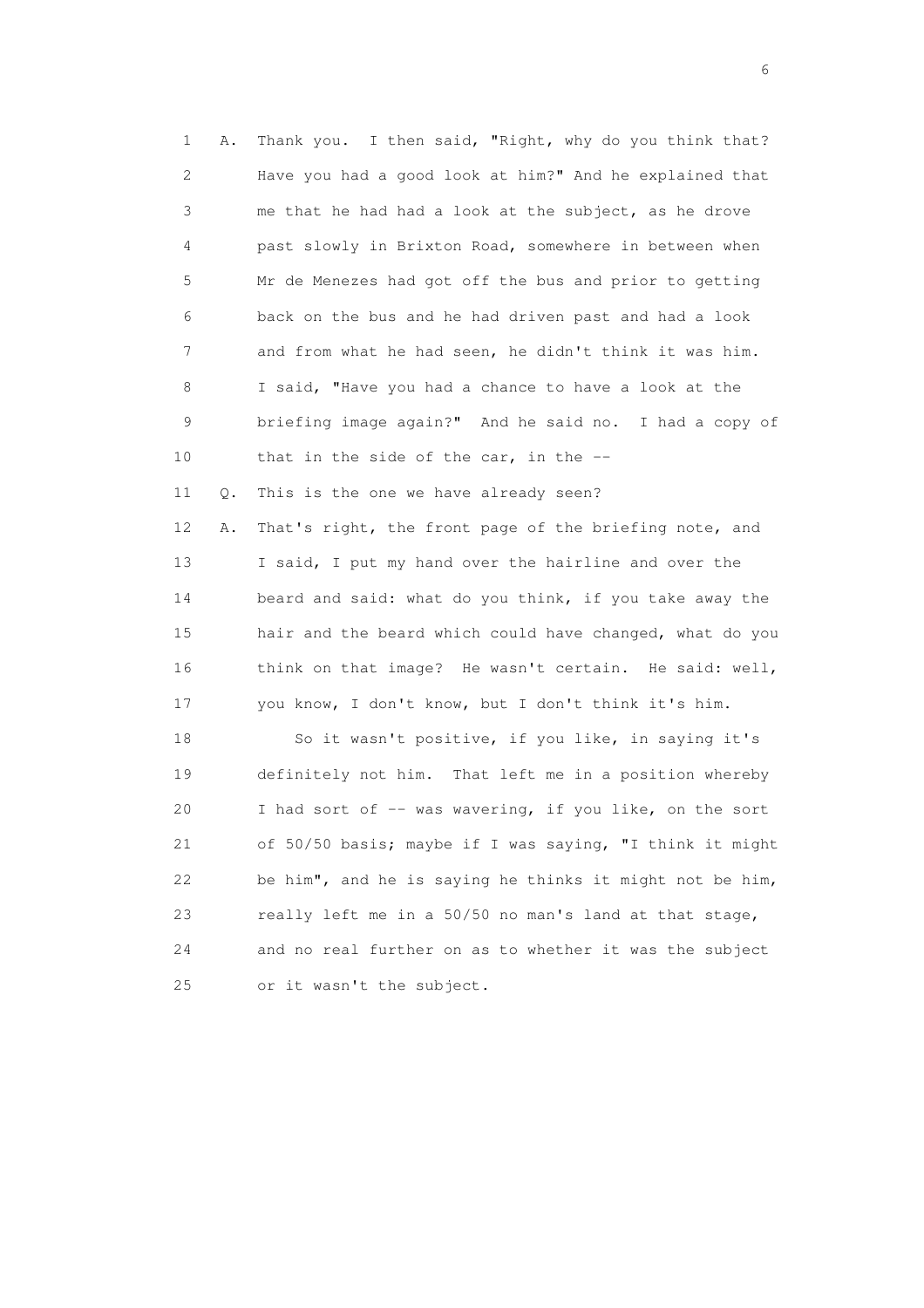1 Q. Perhaps we can have on screen page 462 of the documents, 2 which is part of the log. 3 I think here we see your account of what you -- 4 SIR MICHAEL WRIGHT: Can I ask one question before you move 5 on. Did you get back to Pat after Lawrence had 6 expressed this view to you to tell him: well, I have 7 told you what I think but another of the team thinks it 8 isn't? 9 A. No, I didn't, sir. 10 SIR MICHAEL WRIGHT: Very well. 11 MR HOUGH: I think we see here your account of what we have 12 just been asking you about, supplementary D, 00 in the 13 column to the right, so your entry: 14 "At this time I was asked by the ops room..." 15 "this time", for your record, it's positioned -- D 16 is positioned at a point between 9.49 and 9.59? 17 A. Yes. 18 Q. "At this time I was asked by the ops room how certain 19 the team was in percentage terms that this person was 20 identical to Nettle Tip. I said I could not give 21 a percentage figure as this was impossible but I thought 22 it was Nettle Tip. I had already tasked 53 [53 would be 23 Tim] to get some video footage asap to assist 24 identification but that had not been obtained at that 25 time. Prior to getting on the bus 37..."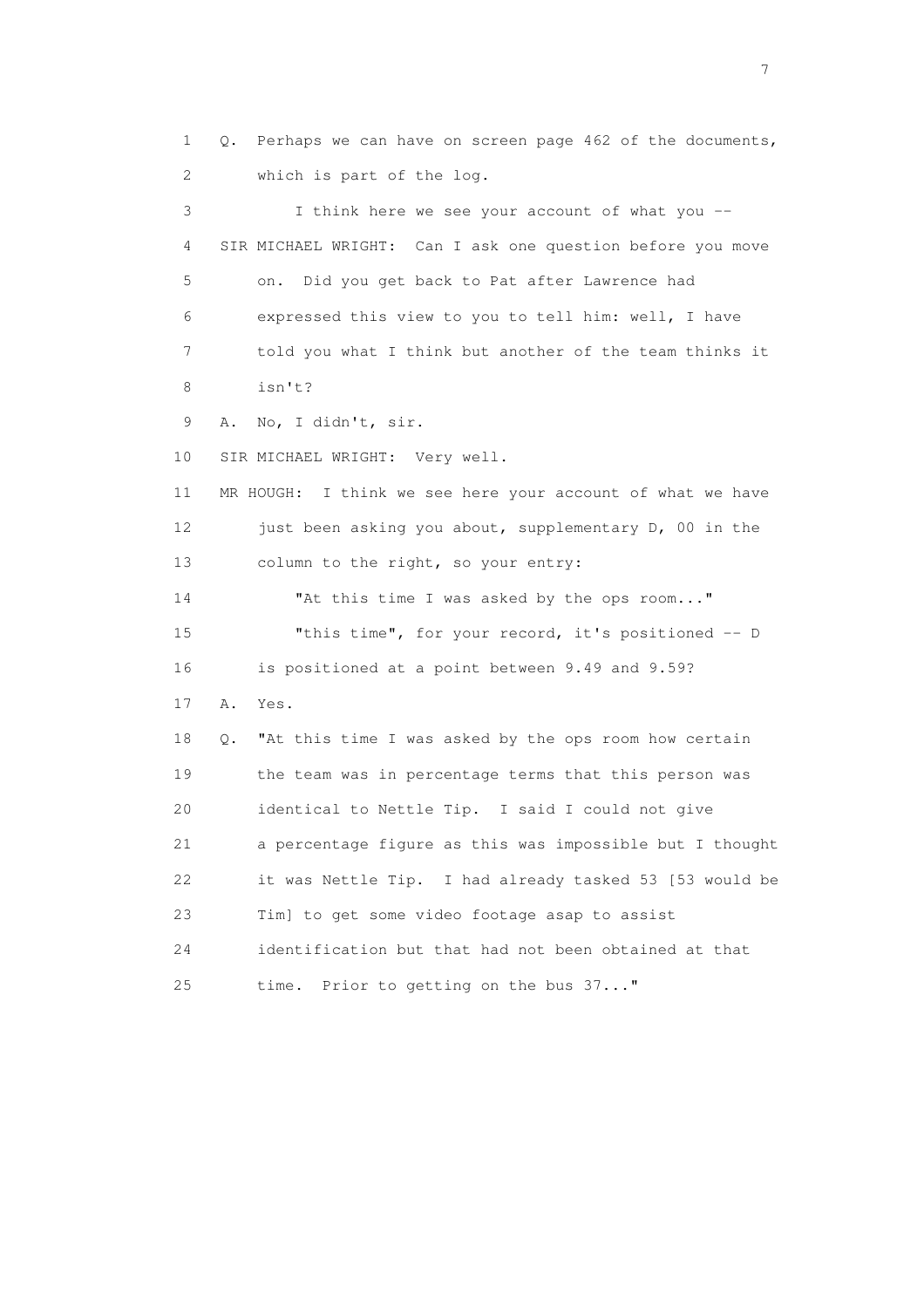1 A. That would be Lawrence.

| 2  | Q. | " had joined me in the car for a short period and          |
|----|----|------------------------------------------------------------|
| 3  |    | stated he didn't think it was Nettle Tip."                 |
| 4  |    | So just as you have told us:                               |
| 5  |    | "Shortly after this I became aware that 35"                |
| 6  |    | Ken?                                                       |
| 7  | Α. | That's right, Ken, yes.                                    |
| 8  | Q. | " who was logging in the car with me was talking on        |
| 9  |    | the phone with someone, telling him our and the            |
| 10 |    | subject's current location".                               |
| 11 | Α. | That's right, sir. Yes, that incident with Ken was         |
| 12 |    | after Lawrence had left the car. I had dropped Lawrence    |
| 13 |    | at the bus stand and then this call came in.               |
| 14 | Q. | We know that there was a call from Trojan 84, the          |
| 15 |    | firearms tactical adviser on the ground, to your mobile    |
| 16 |    | phone at 9.56 for about two and a half minutes?            |
| 17 | Α. | (Witness nods)                                             |
| 18 | Q. | Is that the call you think you are referring to in that    |
| 19 |    | supplementary?                                             |
| 20 | Α. | Yes, yes, sir.                                             |
| 21 | О. | So that's a call made by the firearms team, effectively,   |
| 22 |    | to your mobile but picked up by Ken?                       |
| 23 | Α. | Yes, sir.                                                  |
| 24 |    | That was basically an inquiry as to<br>SIR MICHAEL WRIGHT: |
| 25 |    | where you had got to.                                      |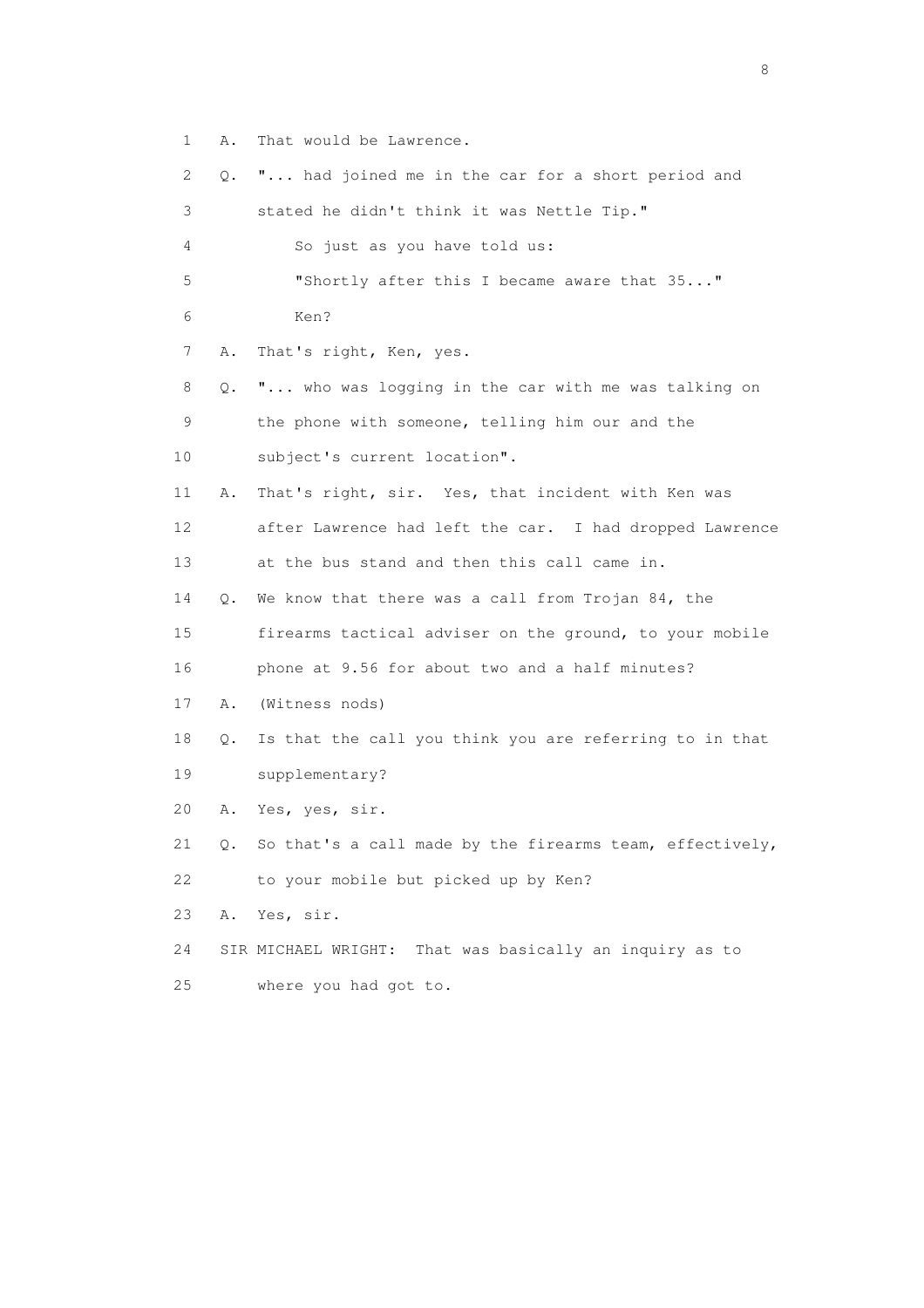1 A. It was, sir. I didn't know that at the time. As I had 2 mentioned there had been a number of calls into my phone 3 during the follow asking, "Where are you?"

 4 So I thought well, if it's another one of those 5 calls, Ken can deal with it, so I said, "Look, Ken, can 6 you deal with this", and I picked the phone up off the 7 hands-free, because it interferes with you listening to 8 the radio, and clearly we are at the position at this 9 point where he is on a bus potentially towards Stockwell 10 tube, that I really need my wits about me to know what's 11 happening and I am trying to make sure that I have got 12 proper contact between Lawrence and the subject on the 13 bus. So I hand the phone to Ken, and it's quite clear 14 that he's sort of leaning out of the window looking for 15 street recognition, something like that, looking for 16 road signs, and I perked up and said it's obvious we are 17 towards the A3, the Clapham Road and Stockwell, and we 18 are about 300 yards away from that junction.

 19 MR HOUGH: Was it before or after this call that you dropped 20 off Lawrence?

21 A. I dropped off Lawrence before this call.

 22 Q. Okay. Now can we have tab 11 of the jury bundle on 23 screen, please, page 23C. Can you help us with where 24 you dropped off Lawrence, and if it's below this map, 25 then we can go to the previous page, 23B.

en de la construction de la construction de la construction de la construction de la construction de la constr<br>1911 : la construction de la construction de la construction de la construction de la construction de la const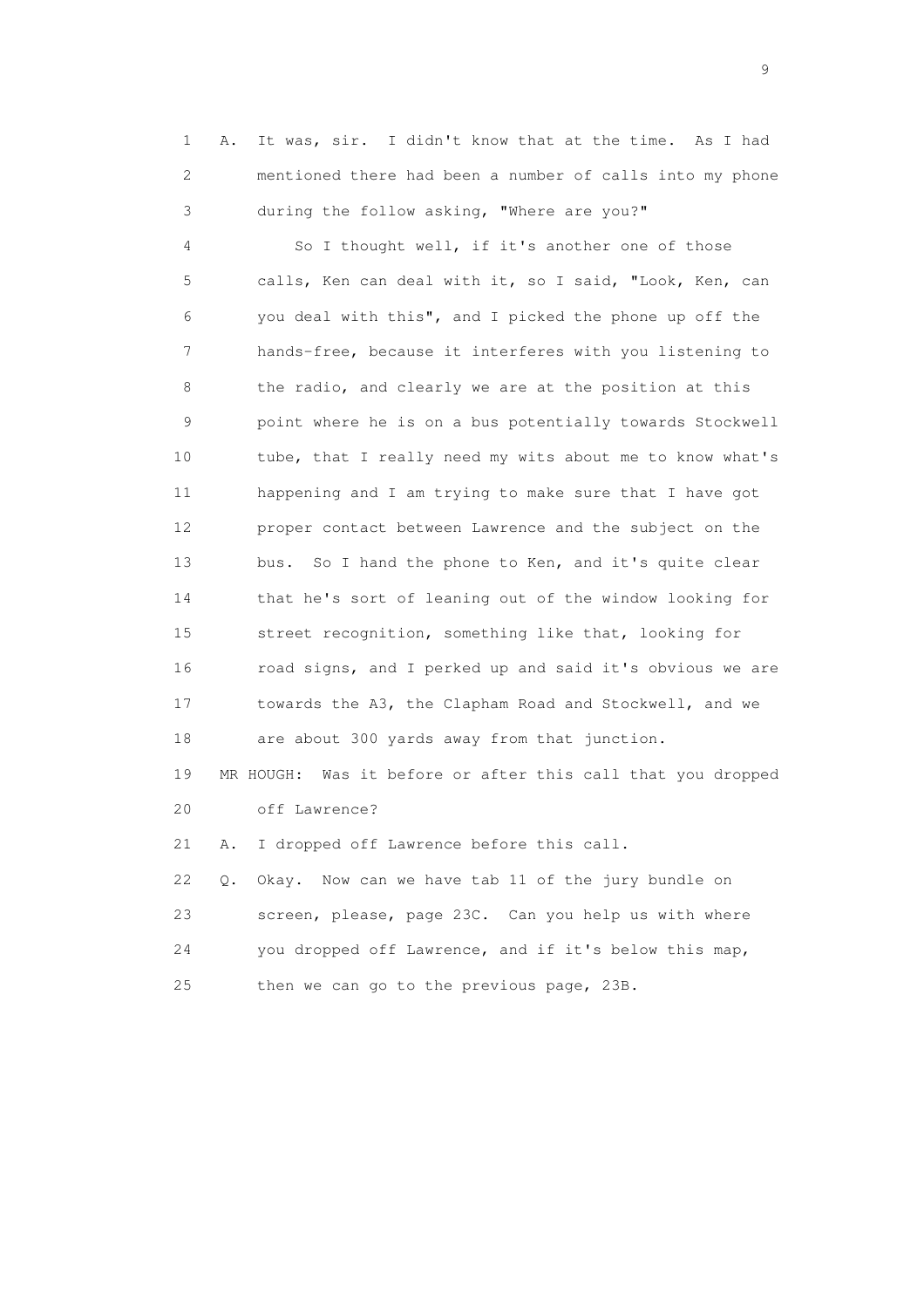1 SIR MICHAEL WRIGHT: There is a set of traffic lights,

2 I think, at Sydney Road.

 3 A. Yeah, I think it would be somewhere in that region, of 4 around about Sydney Road. It did take quite a while for 5 us to make progress and get back ahead of the bus, 6 getting through the traffic, but yeah, it would be 7 around about that junction, I would guess, if there is 8 a bus stand there.

 9 MR HOUGH: By that time you were a reasonable way in front 10 of the bus, so that Lawrence would be able to board at 11 a bus stop?

12 A. Yes, indeed.

 13 Q. We can have that off screen, now. Did you continue up 14 the road towards Stockwell tube station?

 15 A. Yeah, I adopted a position back behind the bus, whilst 16 this telephone call was going on, sir.

17 Q. At this kind of time, when you have dropped off

 18 Lawrence, and you are receiving this phone call, had any 19 further views about identification been put out over the 20 radio by your team?

 21 A. No. What had happened, obviously in this time, was we 22 were -- I was busy dealing with this conversation with 23 Pat, asking this question over the air, and in the 24 meantime obviously there was no surveillance officer on 25 the bus with Mr de Menezes, so any commentary that would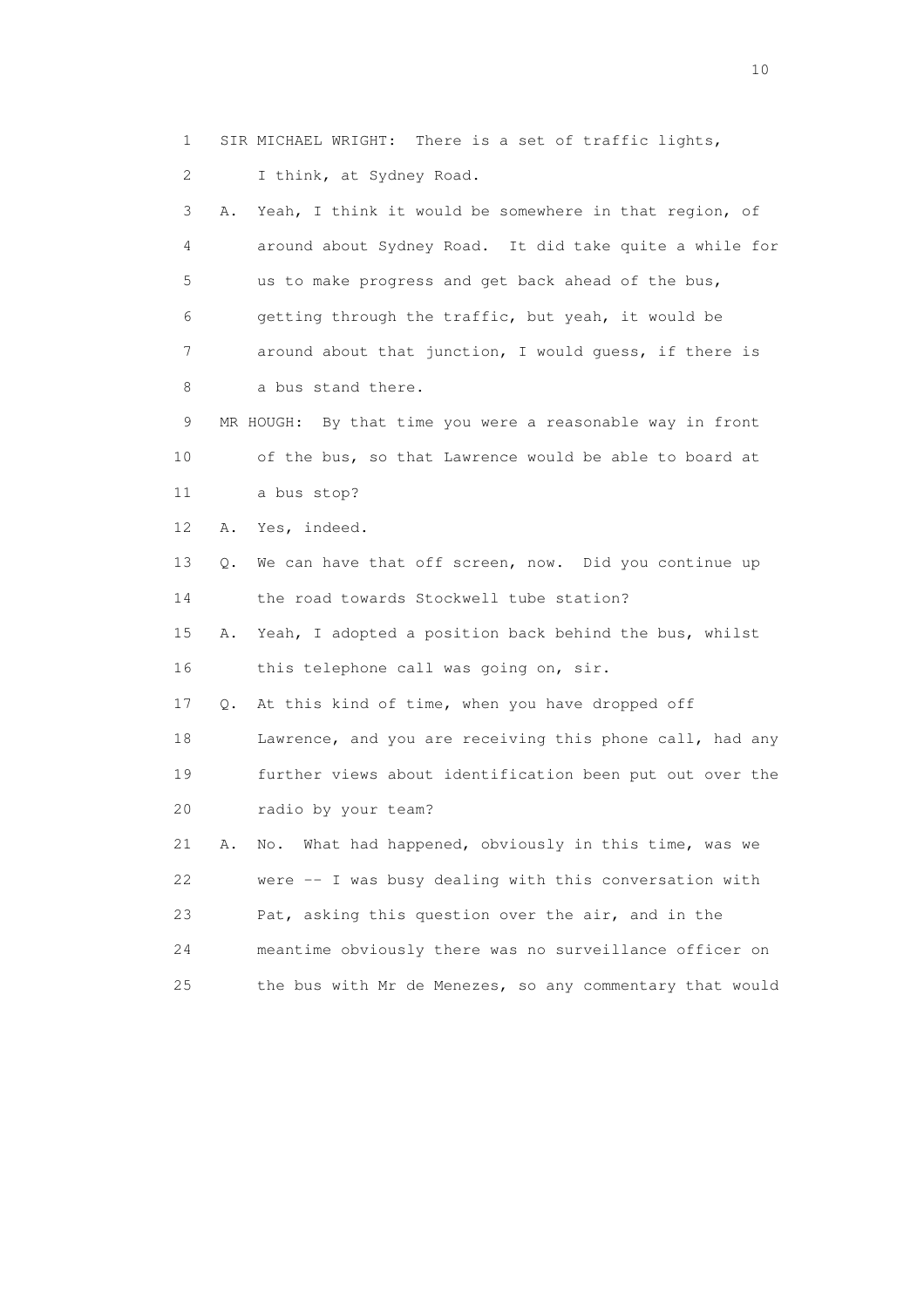1 have been coming across would have been in relation to 2 the movement of the bus, and of course if it comes into 3 a stand with no-one on, the chaps just need to be aware 4 to make sure that no-one's got off the bus when it comes 5 into a stand. But basically any commentary going on on 6 the air is really in relation to the bus. Any further 7 commentary is basically me asking the team if they can 8 give a percentage identification, and then it's a case 9 really of then tones being given when Lawrence gets on 10 the bus.

 11 So when Lawrence gets on the bus, he can't really 12 speak and we would normally deal with it by way of 13 tones, and I would normally give -- normally what would 14 happen is an officer would get on to the bus, they would 15 see the subject of the surveillance follow, normally 16 give three tones, three bleeps, which means that you 17 can't speak and it's a way of transmitting over the air. 18 And then someone on the ground would then say over the 19 air, "Do you have contact", and then presumably you 20 would get three tones back to say yes, three tones 21 meaning yes, I have got contact with the subject, so 22 there wouldn't be any further speech in relation to the 23 identification at that point.

 24 Q. Coming back to the sequence, you have dropped off 25 Lawrence around 9.56, 9.57, and around the same time or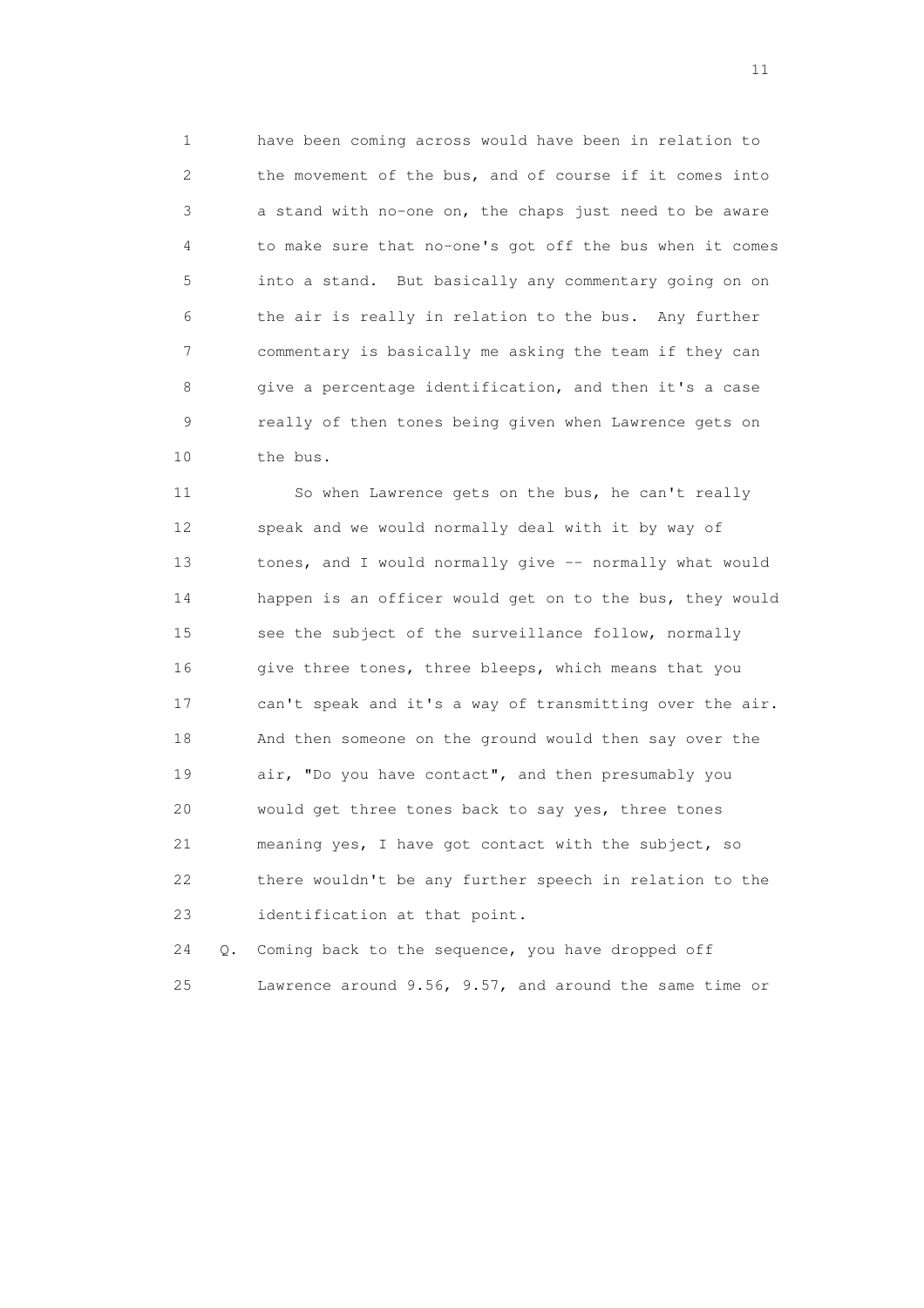1 just after that, rather, you receive a call. You don't 2 receive a call but Ken receives a call on your mobile 3 phone, firearms team asking where you are. 4 Did the firearms officer Trojan 84 also ask where 5 the man was on the bus? 6 A. Yeah, that's the final question I got from Ken. Ken was 7 asking, "Where is he sat on the bus?" I said, "I don't 8 know, I'll have to ask". 9 Q. Did you ask? 10 A. Yeah, I asked over the radio if whoever had the eye at 11 the time, if the eye can give me a location within the 12 bus -- 13 Q. And that's Lawrence, because he's the person on the bus? 14 A. That's right, sir, yes. 15 Q. Did he give an answer? 16 A. I understand at that point the indication we got was 17 that he was on the stairs and potentially about to get 18 off the bus. 19 Q. During this conversation between Ken and Trojan 84, 20 could you hear anything passed on by Ken about where 21 Trojan 84 and his team were? 22 A. No, I didn't hear about that, sir. 23 Q. Had you received any information before that stage about 24 where the SFO team was? 25 A. At that time, sir, the only information that we had had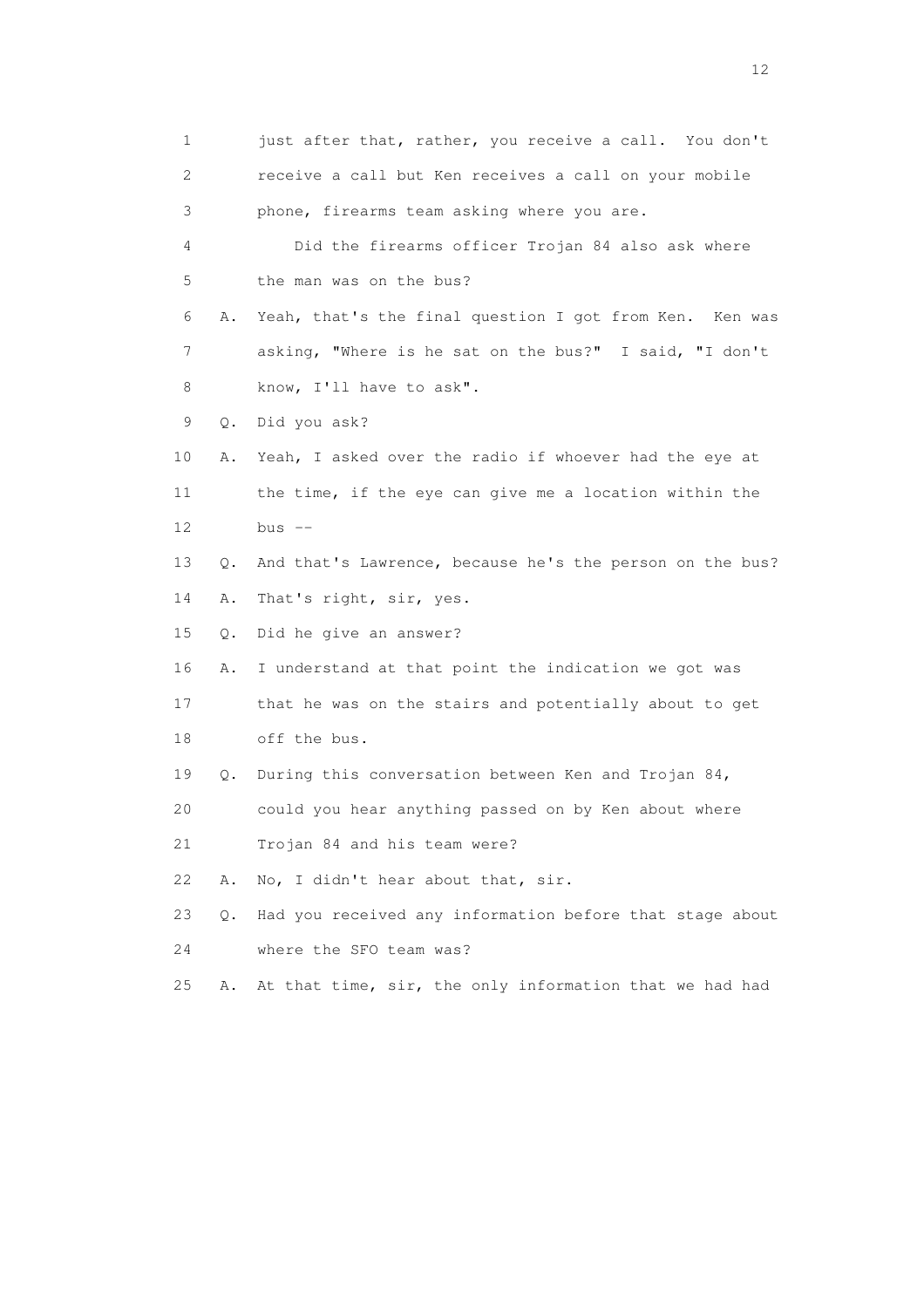1 was that we were being given at the briefing about SO19 2 not being available to be briefed at that time, and then 3 later that information coming from Derek, the red team 4 leader, that the firearms team at some point would be 5 coming to the Territorial Army base. No further 6 information about the SO19 teams had been passed to me, 7 sir, no.

 8 Q. Did you know from the time that this call was finishing, 9 so 9.58, 9.59, that the CO19 team was en route? 10 A. At the end of the telephone call, I said to Ken: who was 11 that, obviously someone very keen to know where we were 12 and what we were doing; and he said it was SO19. And 13 I said: what did they want; and he said: they just 14 wanted to know where we were.

 15 At that point, I sort of had visions of, right, 16 okay, what we have got potentially here is someone from 17 SO19, whether it be an SFO team or whether it be an ARV, 18 a marked armed response vehicle, or whatever, has been 19 brought out in extremis, coming quickly towards our 20 plot, potentially with blue lights and sirens, which in 21 the context of what we were doing would have caused us 22 problems in relation to covertness. So I thought, well, 23 best my team know that that's a possibility, and I then 24 asked for permission to speak over the air and said: 25 just so you know, there is a good likelihood or it's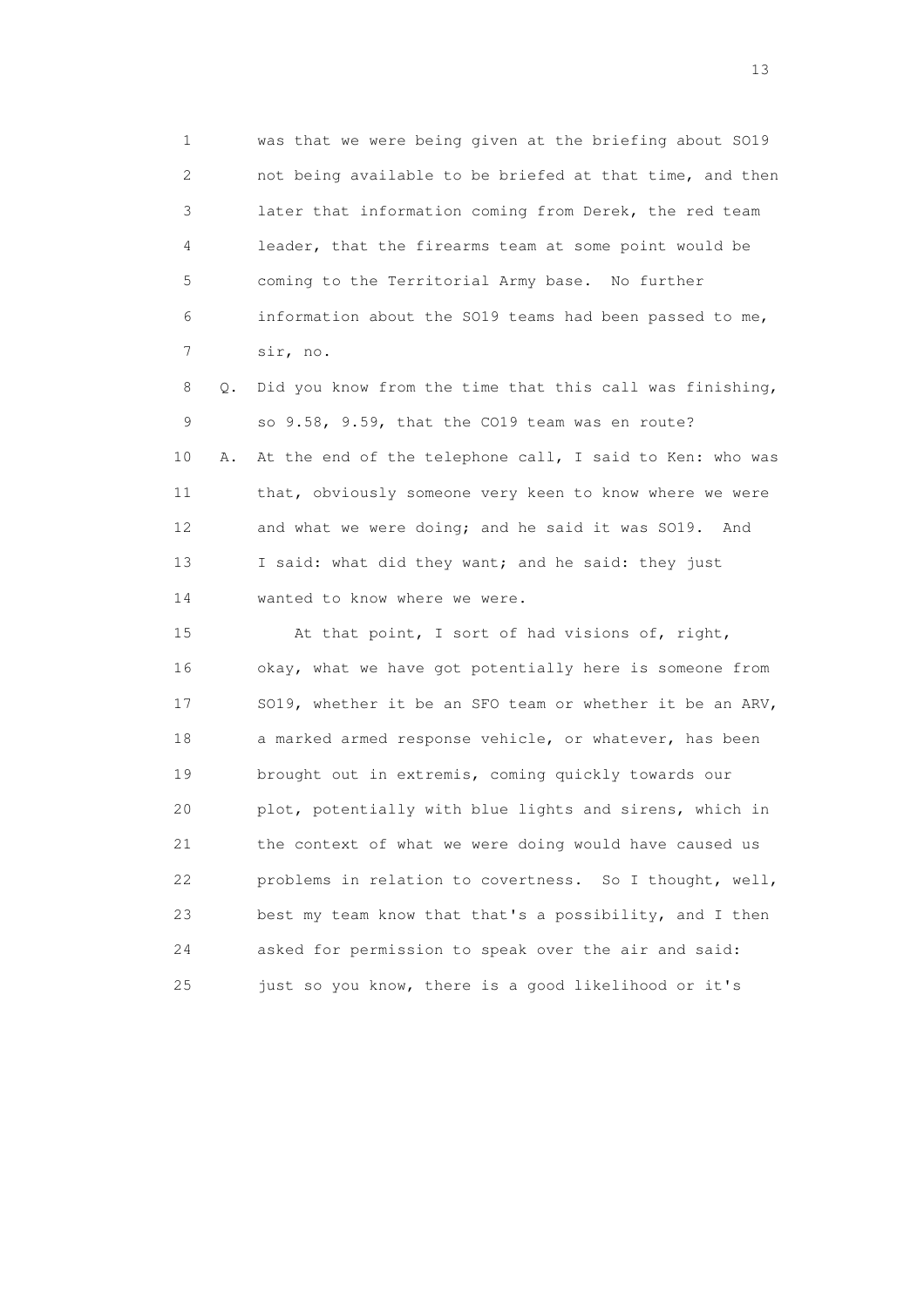1 possible that SO19 are coming in to join our follow. 2 Q. When you broadcast that message, you would have been on 3 Stockwell Road? 4 A. Yes. 5 Q. About how far from the junction where the tube station 6 is? 7 A. I guess not long after that call ended when I mentioned 8 the fact that we were 200 to 300 yards from, so probably 9 about 200 yards from in slow-moving traffic towards that 10 junction, sir. 11 Q. Did you have any concern about, at that time, the 12 proximity of your team and presumably also the firearms 13 team to the tube station? 14 A. What starts to go through your mind at that stage, and 15 it did with mine, is that if you have got SO19 coming in 16 and we have not had a chance to discuss any issues about 17 what they are doing or what their intentions are, and we 18 have got the subject at that point who is on the stairs, 19 and well, you don't put two and two together and make 20 five, there is a good chance, the next point of the 21 danger really for me is the tube station. We have 22 already had the subject off at Brixton. There is 23 a possibility that he may well go off into Stockwell 24 tube. So yes, at that point obviously I have got 25 concerns about potential blue on blue.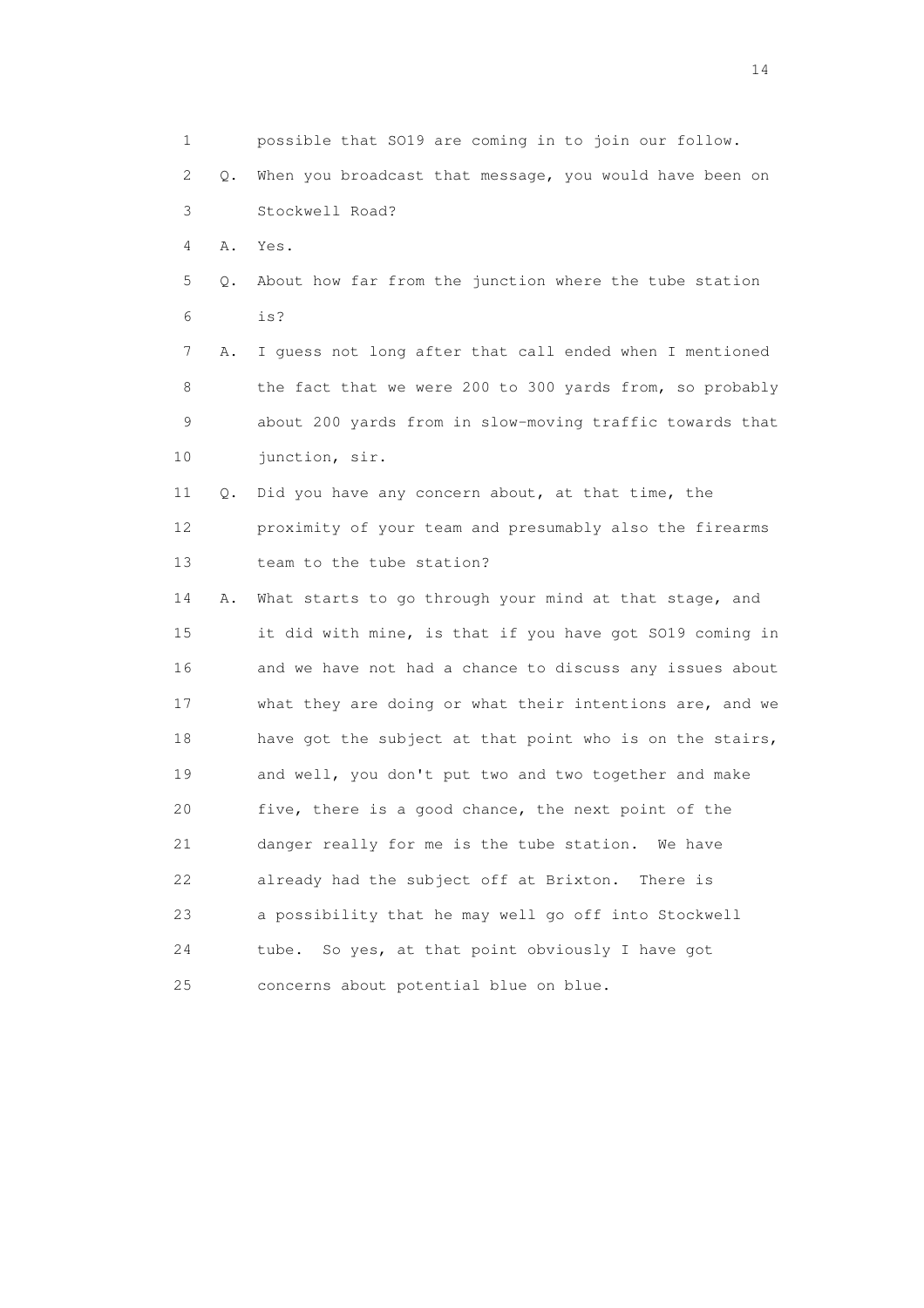| 1               |               | Because the situation wasn't ideal. In an ideal            |
|-----------------|---------------|------------------------------------------------------------|
| 2               |               | situation you would brief together.                        |
| 3               | Q.            | You and the firearms team?                                 |
| 4               | Α.            | You and the firearms team, you would brief together, you   |
| 5               |               | know that you are looking at the same images; you know     |
| 6               |               | that you are getting the same information; you can         |
| 7               |               | discuss any tactics that you wish to be done; you can      |
| 8               |               | swap telephone numbers so you have got the ability to      |
| 9               |               | talk to each other if you need to, to clarify matters.     |
| 10              |               | Of course the other main point there is                    |
| 11              |               | identification, so that armed officers can identify        |
| 12 <sup>°</sup> |               | themselves to other armed officers because you are all     |
| 13              |               | wearing plain clothes. None of you are in uniform.<br>So   |
| 14              |               | that's quite important. In the heat of the moment quite    |
| 15              |               | important to be able to identify other armed colleagues    |
| 16              |               | because when you see -- if guns are drawn, a great deal    |
| 17              |               | of number of assumptions can be made if you don't know     |
| 18              |               | who's pulled those guns, so those are the sort of things   |
| 19              |               | going through my mind at that point in time.               |
| 20              | $\mathbb Q$ . | Did you manage, at a later point, to get past the bus      |
| 21              |               | again?                                                     |
| 22              | Α.            | I overtook the bus with the intention of, again,<br>I did. |
| 23              |               | losing my loggist, not that I wanted to, but I wanted to   |
| 24              |               | make sure that we had enough people on the ground to       |
| 25              |               | further control the subject.                               |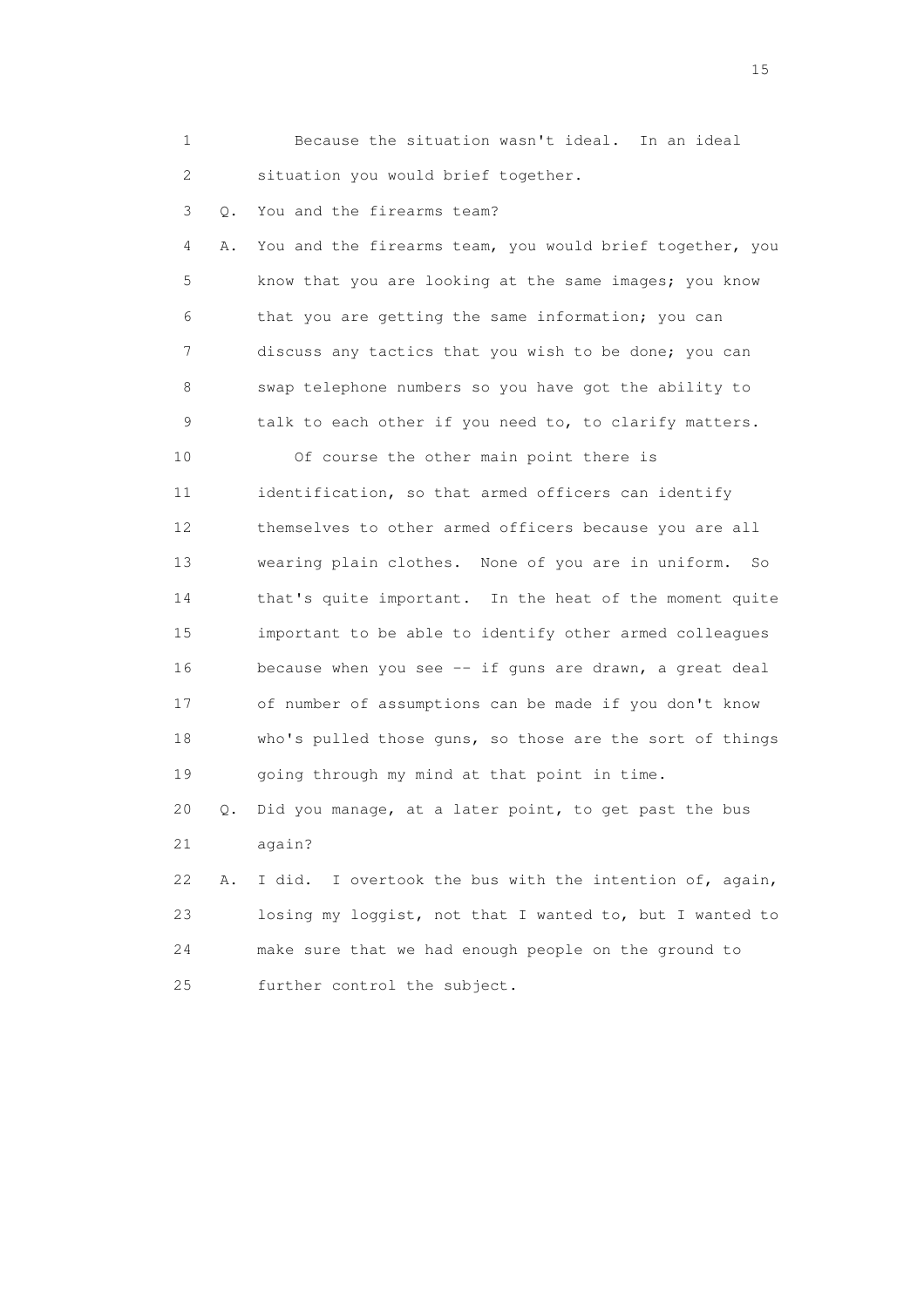1 Q. You intended to drop off Ken so he could join in the 2 follow on foot?

3 A. Indeed, sir, yes.

 4 Q. The information you had received from Lawrence that the 5 subject was getting up and going towards the stairs, did 6 you relay that?

 7 A. I think it would have been relayed by whoever had asked 8 the question. Someone relayed it, whether it was me or 9 whether it was Harry, I think it might well have been 10 Harry, who relayed that information that was coming. 11 Q. Did you drop off Ken near the tube station?

12 A. I did, yes, sir.

 13 Q. Can you tell us roughly where you managed to pull up and 14 drop him off?

 15 A. I guess from having a look at the scene since, probably 16 somewhere in the region of the NatWest Bank.

17 Q. I think we have seen Binfield Road where --

 18 A. Yeah, probably pretty close to there. I didn't actually 19 go into Binfield Road but we actually would have been on 20 the A3 itself. It would have been a very, very quick 21 stop getting out of the car at that junction, probably 22 Binfield Road.

 23 Q. We know that a call was made from your mobile phone to 24 the operations room at 10.03 for about a minute and 25 a half. Can you recall that call being made?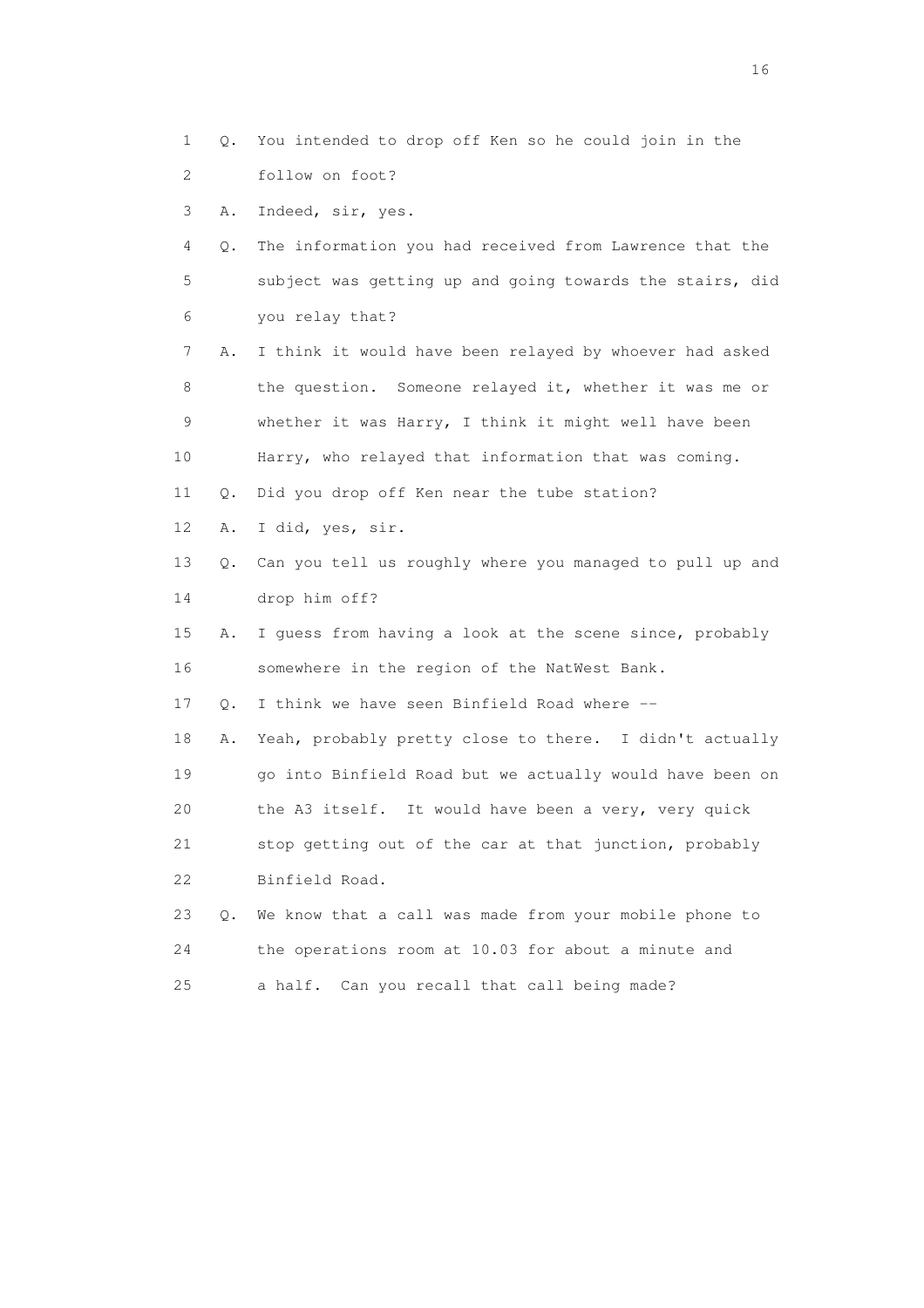1 A. Yeah.

2 Q. Was that by you or by Ken?

 3 A. That was me. Ken was out of the car at that stage, 4 I think. Ivor called up and said, "Do you want me to", 5 or, "Do you want me to stop this man" -- I can't 6 remember what words he used, either "stop this man" or 7 "detain this man before he goes down the tube". I said 8 over the radio that he was to wait until I had spoken to 9 the ops room.

 10 The clear problem I have got there again is I have 11 got SO19 potentially on way, and I do not want to 12 interfere with any plans that the ops room have got to 13 deal with that matter. So I dialled the number and 14 spoke to Pat and I said, "Look, very quickly, I need 15 an answer to this, you have got about 10, 20 seconds 16 maximum before the subject goes down the tube" -- 17 Q. Pausing there, how did you know that he had that period 18 of time? Could you see the subject? 19 A. No, I couldn't, no. I had heard from the commentary 20 that the subject was off the bus, had turned left, 21 I think, towards the tube station, and just because of 22 the nature of where the bus had stopped, where the bus 23 stand was, I estimated that we didn't have much time. 24 I was basically asking for directions very quickly. 25 Q. Were you suggesting that, offering it or just putting it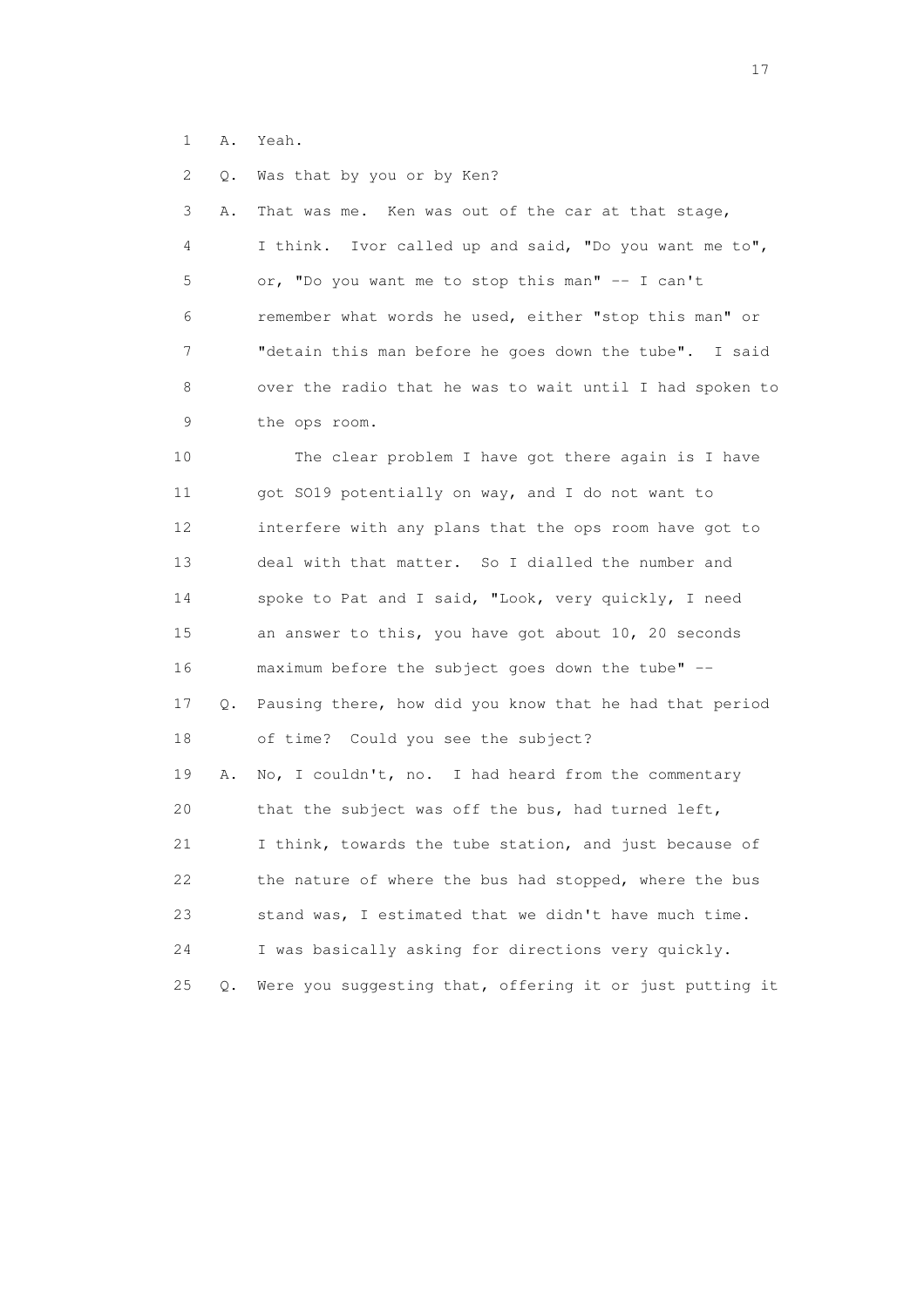1 out as an option?

| $\mathbf{2}^{\mathsf{I}}$ | Α. | We had been -- I was asked if we should detain, and      |
|---------------------------|----|----------------------------------------------------------|
| 3                         |    | I was asking the ops room to consider it as an option.   |
| 4                         | Q. | Did you receive a response to your offer?                |
| 5                         | Α. | No, I didn't. Strangely enough, I have heard obviously   |
| 6                         |    | from reading the papers and suchlike that the ops room   |
| 7                         |    | may have been busy or noisy or whatever at that time,    |
| 8                         |    | and one can understand that, but strangely enough my     |
| 9                         |    | phone was actually very quiet, and I wasn't getting      |
| 10                        |    | anything back, and any feedback, and I was getting a bit |
| 11                        |    | agitated with Pat, saying: give me an answer, if you     |
| 12                        |    | don't give me an answer soon, then it will be pointless  |
| 13                        |    | because I won't be able to do anything about it; and     |
| 14                        |    | just kept asking him and he kept telling me to wait, and |
| 15                        |    | they didn't have a decision for me.                      |
| 16                        | Q. | Did you think that your officers would be able safely to |
| 17                        |    | stop the man?                                            |
| 18                        | Α. | Ivor has a great deal of experience at CT matters,       |
| 19                        |    | counter-terrorism matters, 10 years plus experience as   |
| 20                        |    | a surveillance officer, I have got a great deal of       |
| 21                        |    | confidence in him. I knew I had Ken down, who is         |
| 22                        |    | trained as an officer safety trainer, so he is very      |
| 23                        |    | aware --                                                 |
| 24                        |    | SIR MICHAEL WRIGHT: Sorry, who was it who had the great  |
| 25                        |    | deal of experience, Ivor?                                |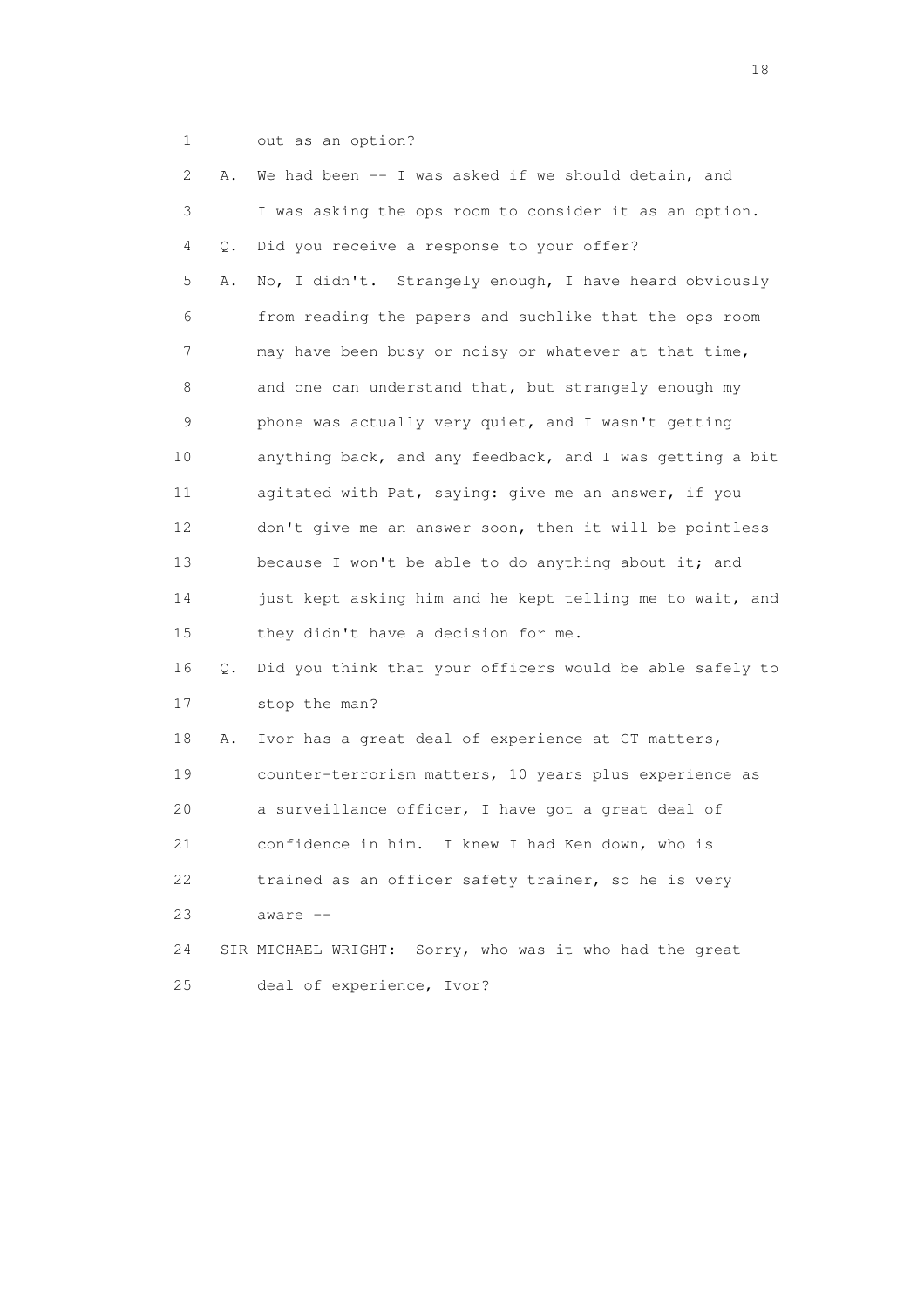1 A. Ivor, yes. The most experienced member of my team, 2 without a shadow of a doubt, and if he was offering to 3 deal with that matter, then I felt confident that it 4 would be within his grasp to do that. 5 I put Ken down. I say Ken was a trained -- he has 6 more training than the average officer in officer safety 7 techniques, always carries handcuffs and other sort of 8 appropriate methods, other than -- alternative methods 9 other than the firearm. 10 Clearly I had other officers in and around that area 11 as well because I had seen their cars. I obviously had 12 Lawrence there as well who was armed. He had just got 13 off the bus with the subject. 14 MR HOUGH: I think we will hear that Malcolm was also close 15 at hand? 16 A. Malcolm was as well, yes. 17 Q. Did you hear a transmission from the firearms team over 18 the radio? 19 A. I did. There was a gap -- 20 SIR MICHAEL WRIGHT: Forgive me, I'm not sure you actually 21 gave us a conclusion. 22 Having regard to the resources you had, did you 23 think that that combination could have made the stop 24 safely? 25 A. Yes, I did, sir.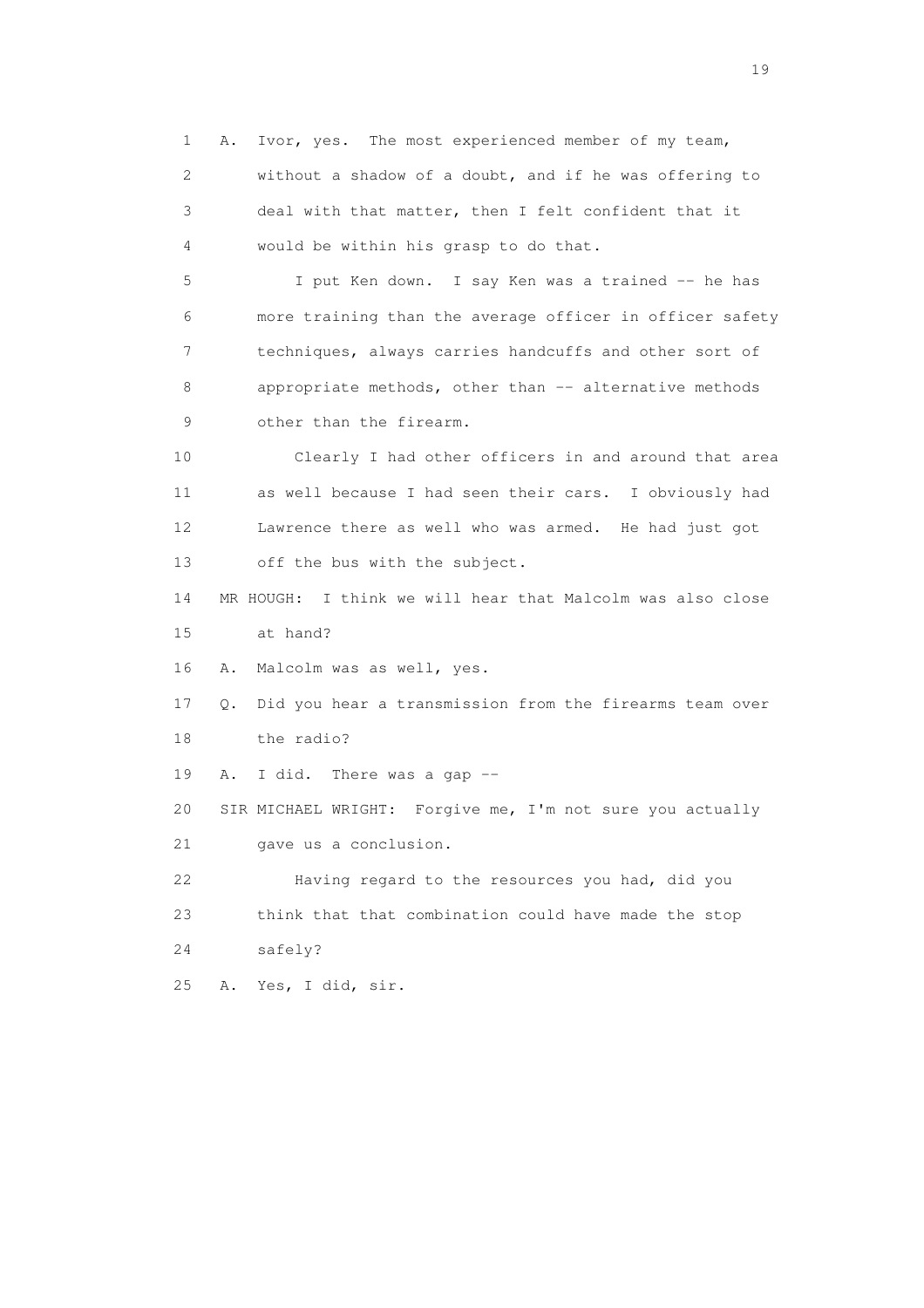1 MR HOUGH: Did you then hear a transmission over the radio 2 from the firearms team?

 3 A. I did. What had happened at the end of the telephone 4 call is, I said: look, this is going on too long, I need 5 my telephone; and I said: if you don't give me a reply 6 in the next 10 seconds I am going to have to hang up. 7 At the end of that period I did hang the telephone up, 8 and I then started then to try to place my team in 9 preparation for a tube follow, which would have been, 10 I assumed, about to happen, bearing in mind the amount 11 of time that the subject had been off the bus. I had 12 heard the subject go through, through the barriers, and 13 down the escalators, and towards the platforms, and then 14 heard over the Cougar radio from Trojan -- the Trojan 15 control, "State red, state red". 16 Q. Taking that in sequence, then, you finish your call? 17 A. Yes. 18 Q. This would have been about 10.04, 10.05 because we know 19 the call started at 10.03 and lasted a minute and

20 a half?

21 A. Yes, sir, that's my recollection.

 22 Q. Was it during that call or after it that you heard the 23 transmissions about the man going through the barriers? 24 A. I couldn't -- I couldn't say with any absolute 25 certainty. There would have been some communication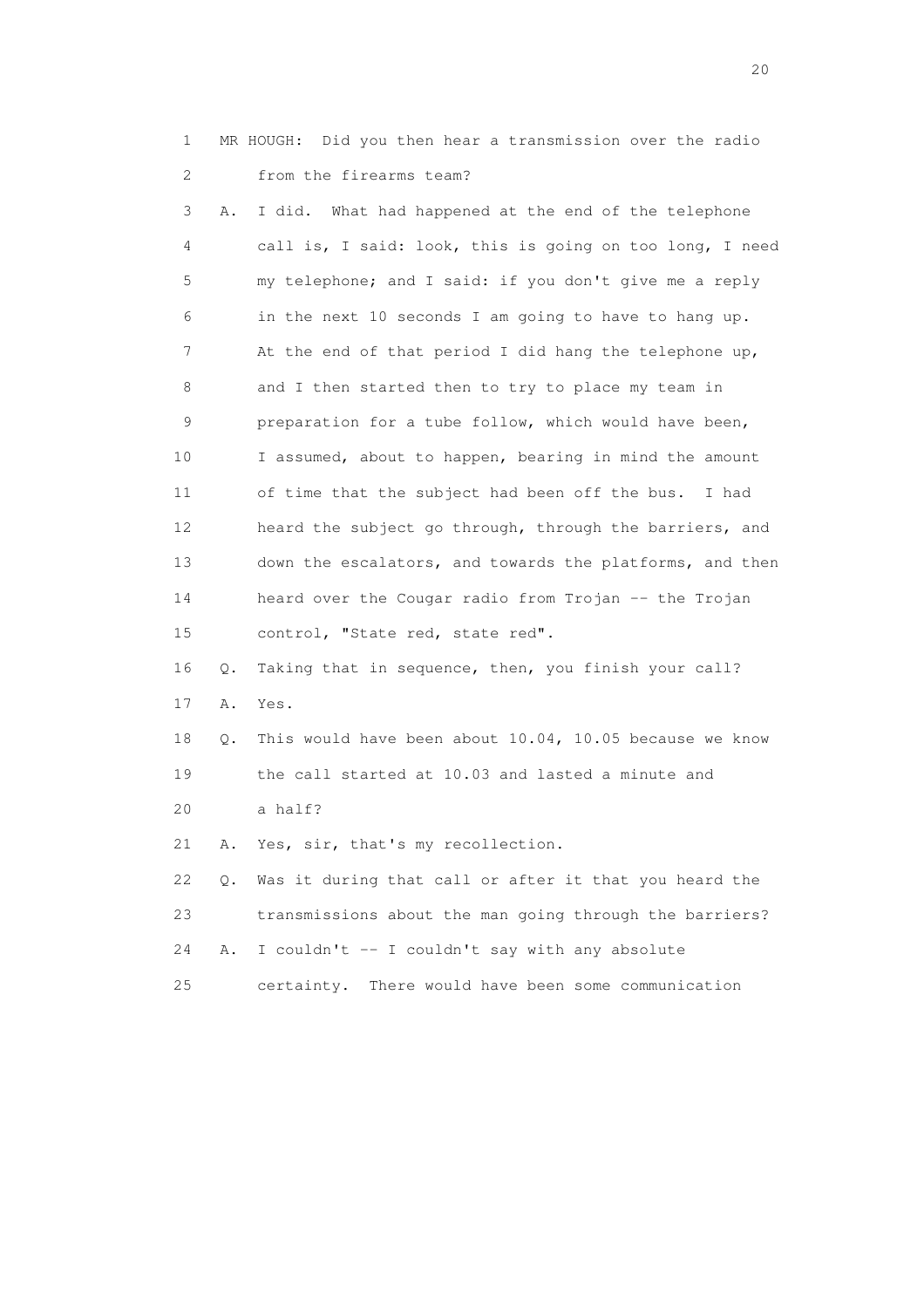1 whilst I was on the telephone, but I was so -- so intent 2 on dealing with this telephone call to try to get 3 an answer, that anything that may well have been said, 4 I could have missed, and I can't say for certain, sir. 5 Q. I think you have suggested that it was after that call 6 that you received the transmission, "State red, state 7 red"? 8 A. Yes, sir. 9 Q. I think you have also indicated that the transmission, 10 "State red, state red" came after the announcement over 11 the radio that the man had gone down the escalators? 12 A. And towards the platforms, yes, sir. 13 Q. The announcement that the man had gone down the 14 escalators and towards the platform, would that have 15 gone through to the control room before the 16 transmission, "State red, state red"? 17 A. Sorry, could you just ask that again? 18 Q. We know that you are hearing the transmission -- 19 A. Yes. 20 Q. -- that the man has gone down the escalators? 21 A. Yes. 22 Q. Before you hear the transmission, "State red, state 23 red"? 24 A. Yes, that's right. 25 Q. Would the first transmission, that he has gone down the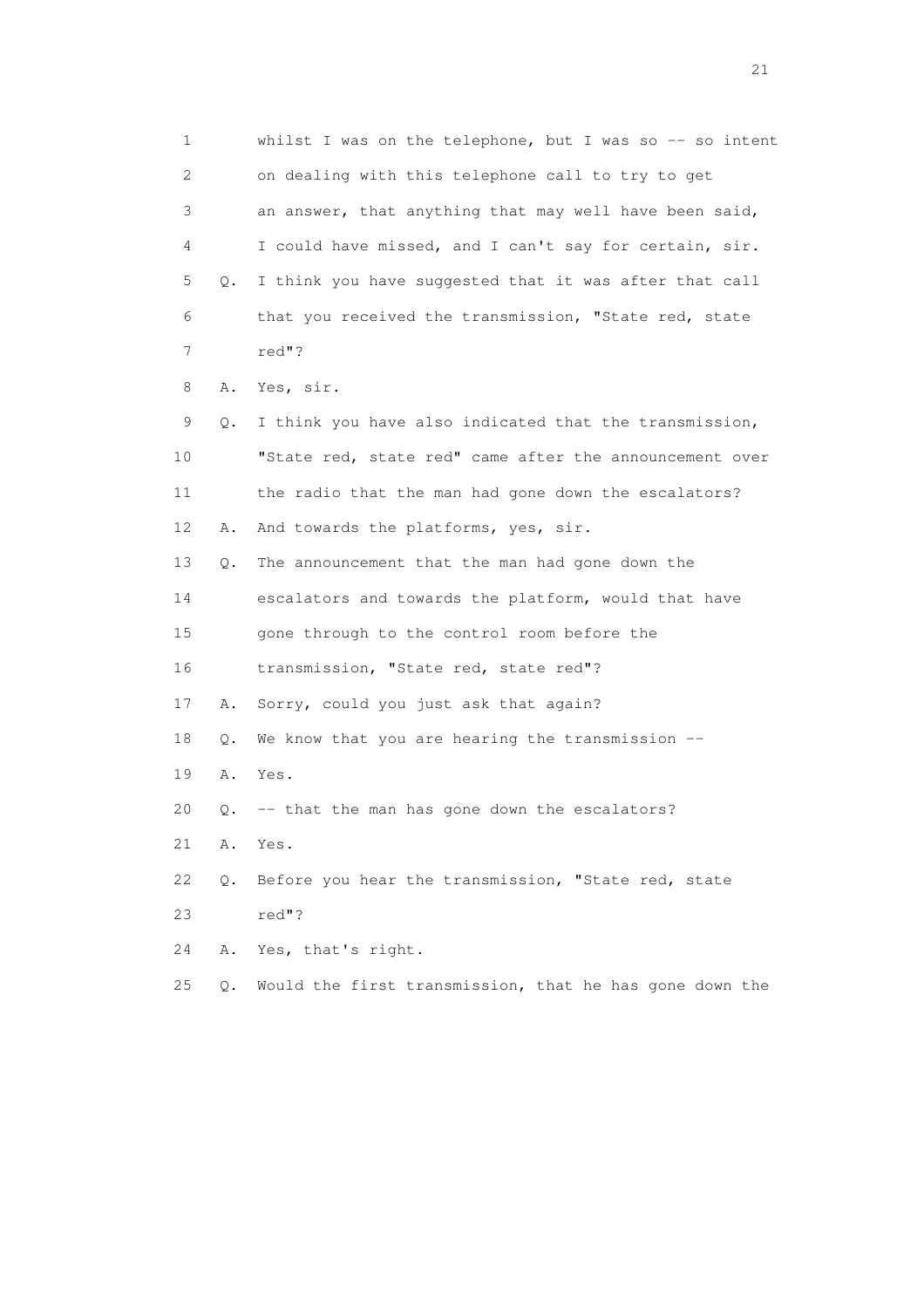1 escalators, have got through to the control room?

2 A. It should have done. I can't say --

3 SIR MICHAEL WRIGHT: It was on Cougar.

 4 A. It was on the Cougar radio. They should be able to hear 5 everything that I can hear because they have got 6 a boosted set, far more powerful than mine. Thinking 7 back to it, thinking back in terms of the chronology, 8 I must have heard that it was through the -- down the 9 escalators and towards the platform before I ended the 10 telephone call, because that is why I ended the 11 telephone call because at that point I had lost radio 12 communications with my team. I am just thinking that 13 through in my head, which is why I missed your question 14 there.

 15 MR HOUGH: No, that's helpful. Can we get page 466 on 16 screen. This is how you describe the sequence of events 17 in the supplementary to the log, so during the debrief 18 of the log on the evening of the 22nd.

19 Sup E:

 20 "Just as I made this entry at 10.03, I first heard 21 a call sign Trojan control on the air. This declared 22 a state red, which I assumed meant that SO19 were now 23 deploying to engineer a hard stop. They then asked the 24 location of the subject, and I then replied on the air 25 that I didn't know which platform as we had lost comms

22 and 22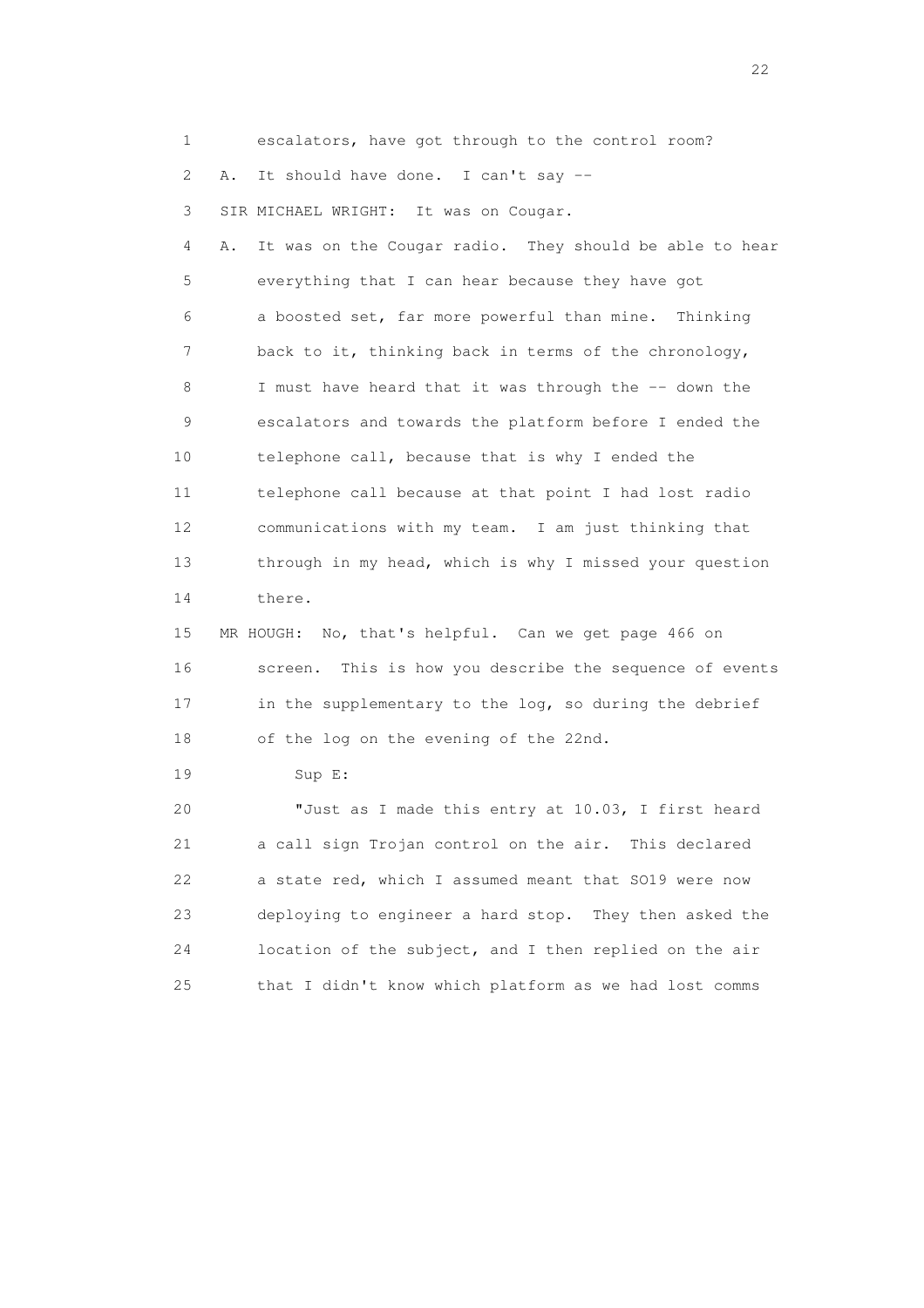1 with our surveillance colleagues in the tube."

2 A. That's correct, sir, yes.

| 3  | Q. | Is that right, after you had put down the phone, heard,  |
|----|----|----------------------------------------------------------|
| 4  |    | "State red, state red", you then had a question over the |
| 5  |    | air asking you the location of the subject?              |
| 6  | Α. | That's right, sir. Basically you get the state red and   |
| 7  |    | in effect what's happening there is the armed team have  |
| 8  |    | taken priority, it's now really gone from covert to      |
| 9  |    | being overt, and really it's in their responsibility,    |
| 10 |    | really, so I am sitting there thinking: I wonder what's  |
| 11 |    | happened here, wondering really what next is going to    |
| 12 |    | happen and what I should do next and then after a few    |
| 13 |    | seconds this question: where is the subject, can you     |
| 14 |    | tell us which platform he's on.                          |
| 15 | Q. | You answer that you didn't know because you had lost     |
| 16 |    | communications?                                          |
| 17 | Α. | That's right, sir, yes.                                  |
| 18 | Q. | Did you then manage to park up?                          |
| 19 | Α. | I was parked up at that stage --                         |
| 20 | Q. | So you remained in position?                             |
| 21 | Α. | I was quite close to the tube station at that point.     |
| 22 | Q. | What did you then do to find out what had happened or    |
| 23 |    | what was happening?                                      |
| 24 | Α. | There had been a period of some silence. Nothing was     |
| 25 |    | Bearing in mind what had just happened<br>forthcoming.   |

23 and 23 and 23 and 23 and 23 and 23 and 23 and 23 and 23 and 23 and 23 and 23 and 23 and 23 and 23 and 23 and 24 and 25 and 25 and 25 and 26 and 26 and 26 and 26 and 26 and 26 and 26 and 26 and 26 and 26 and 26 and 26 an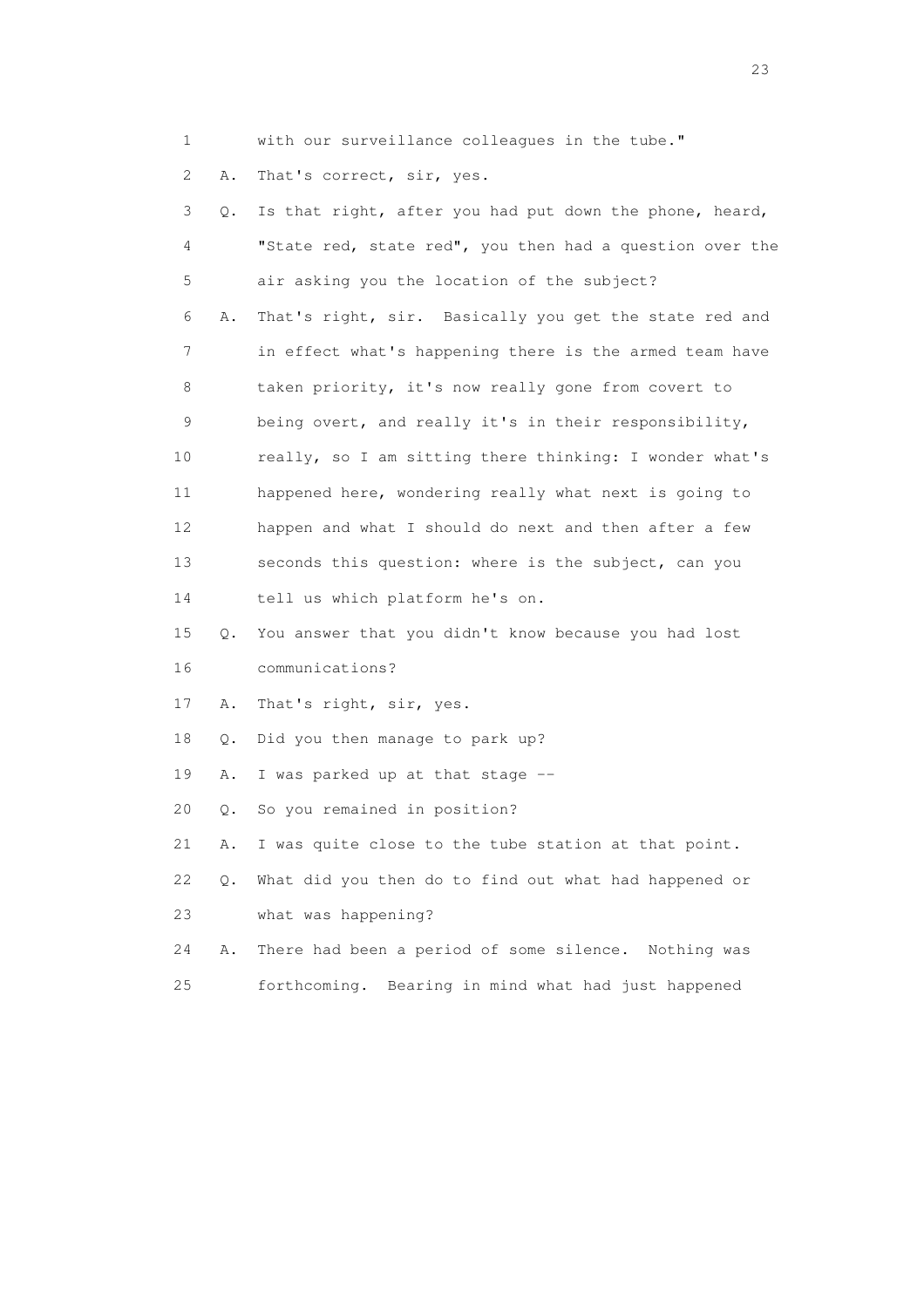1 with the calling of the state red, I asked one of my 2 officers, I think he is coded as Adam, to try to find 3 out what was going on, and he walked down into the tube 4 station and then telephoned me and he informed me that 5 the subject of our follow, Mr de Menezes, had been shot. 6 MR HOUGH: Thank you very much. Those are my questions. 7 SIR MICHAEL WRIGHT: Yes, Mr Mansfield. 8 Ouestions from MR MANSFIELD 9 MR MANSFIELD: Good morning, James. My name is 10 Michael Mansfield, I represent the family of 11 Jean Charles de Menezes. Sorry, it's a bit difficult, 12 I am to your right asking the questions. 13 A. Good morning. 14 Q. I want, first of all, if I may, just to pull together 15 some general points before going into some of the 16 detail, not all. I'll deal with it chronologically. 17 These are just general points I want to establish 18 through you, particularly in relationship to the 19 management and command at control room. 20 First of all, did you know at any time that day that 21 a DSO had been appointed? 22 A. After the event, sir, when we got back to the office. 23 Q. Right -- 24 A. After the operation, if you like. 25 Q. First point: at no time between your arrival at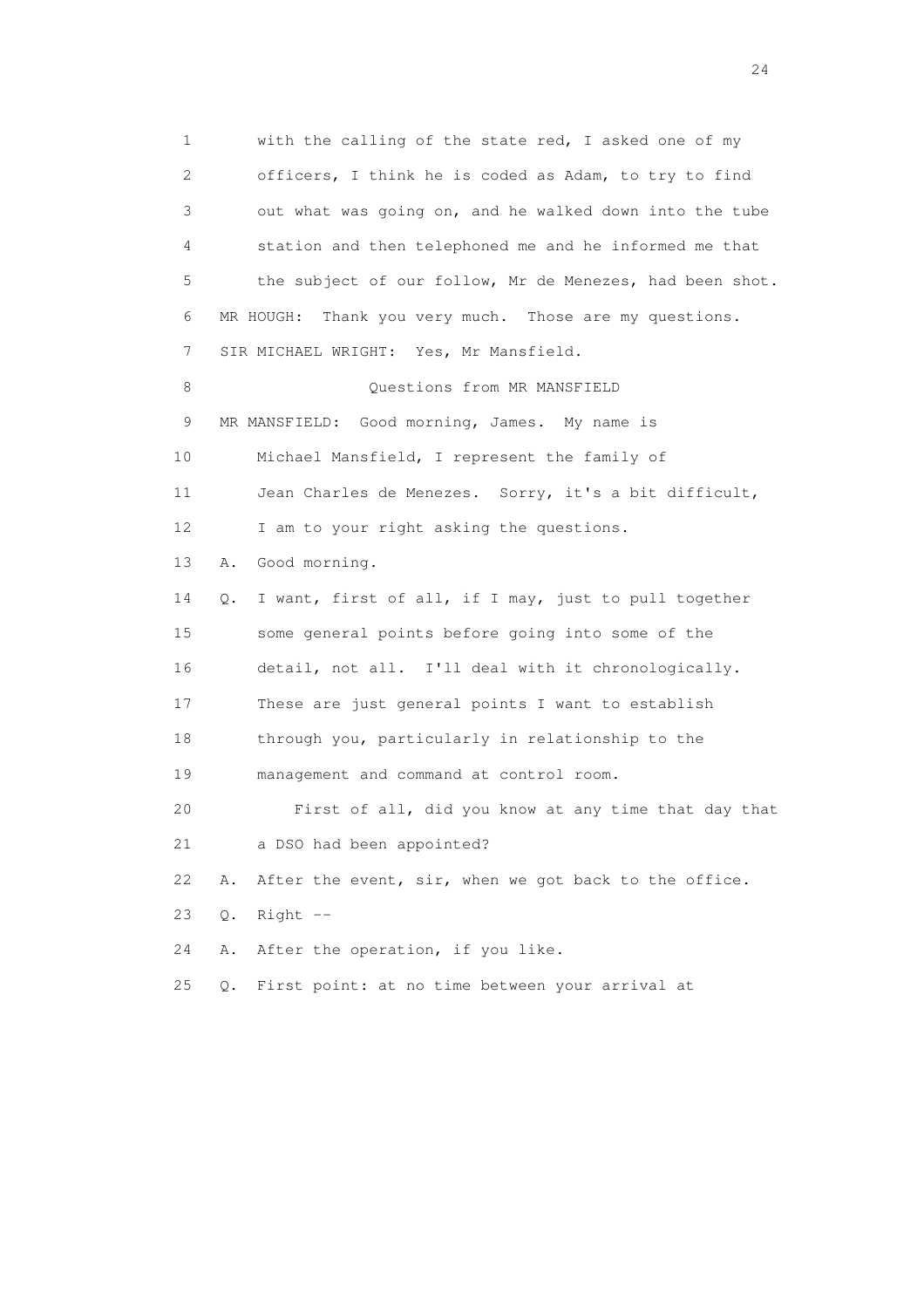| 1                         |       | Scotia Road and parking up at Stockwell and the shooting |
|---------------------------|-------|----------------------------------------------------------|
| $\mathbf{2}^{\mathsf{I}}$ |       | did you know there was a DSO?                            |
| 3                         | Α.    | No, sir.                                                 |
| 4                         | Q.    | Let alone the identity, of course, of that DSO?          |
| 5                         | Α.    | That's right, sir.                                       |
| 6                         | Q.    | Second point: did you know -- and I'll limit it to this  |
| 7                         |       | period to make it quicker -- at any time between that    |
| 8                         |       | same period, in other words arrival at Scotia Road and   |
| 9                         |       | then arrival at Stockwell, that a Silver had been        |
| 10                        |       | appointed?                                               |
| 11                        | Α.    | No, sir.                                                 |
| 12                        | Q.    | Once again, let alone the identity, which you obviously  |
| 13                        |       | didn't know either?                                      |
| 14                        | Α.    | No, I didn't, sir, no.                                   |
| 15                        | Q.    | The corollary of that is that at no stage, therefore,    |
| 16                        |       | had Silver made any contact with you or your team?       |
| 17                        | Α.    | No, sir.                                                 |
| 18                        | Q.    | Silver theoretically and practically has                 |
| 19                        |       | a responsibility for the location in terms of firearms   |
| 20                        |       | and surveillance, doesn't he?                            |
| 21                        | Α.    | Yes, sir.                                                |
| 22                        | Q.    | You would expect there to be contact between a Silver    |
| 23                        |       | and yourselves if the Silver is in control of anything?  |
| 24                        | Α.    | Yes, sir.                                                |
| 25                        | $Q$ . | Moving a little further: as far as SO19 or CO19 --       |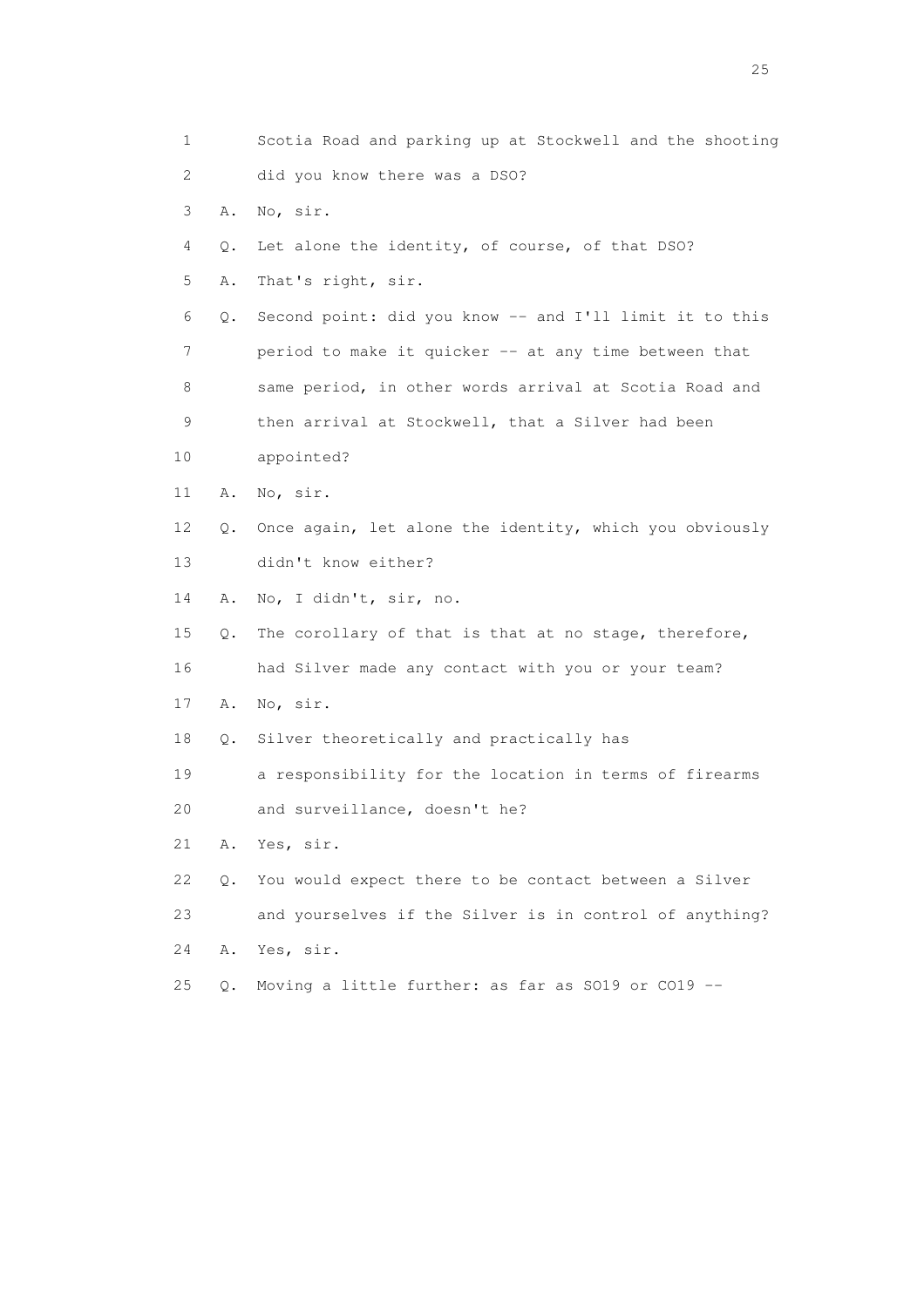1 interchangeable terms, I appreciate terms change -- but 2 the SFO teams were concerned, as far as your 3 recollection is concerned, you were never told when it 4 was they could be expected to arrive at Scotia Road? 5 A. That's correct, sir. 6 Q. Not only were you never told when they were expected; 7 you were never told when they actually had arrived at 8 Scotia Road? 9 A. No, sir. 10 Q. Just before we move to Scotia Road with these general 11 propositions, did you think yourself that this was -- 12 first of all, do you know what Kratos means? I presume 13 you do, generically? 14 A. We had a PowerPoint presentation on it some months 15 before the incident, yes, sir. 16 Q. Right, so did you believe that this was a Kratos -- 17 generic term -- style of operation? 18 A. No, sir. 19 Q. At Scotia Road, you had had the discussion with Derek, 20 the other team leader, about what to do in the absence 21 of SO19 and the emergence of somebody who could be 22 identified as one of the suspects carrying a rucksack; 23 do you remember? 24 A. Yes, I do, sir, yes. 25 Q. Was it your understanding that this had been run past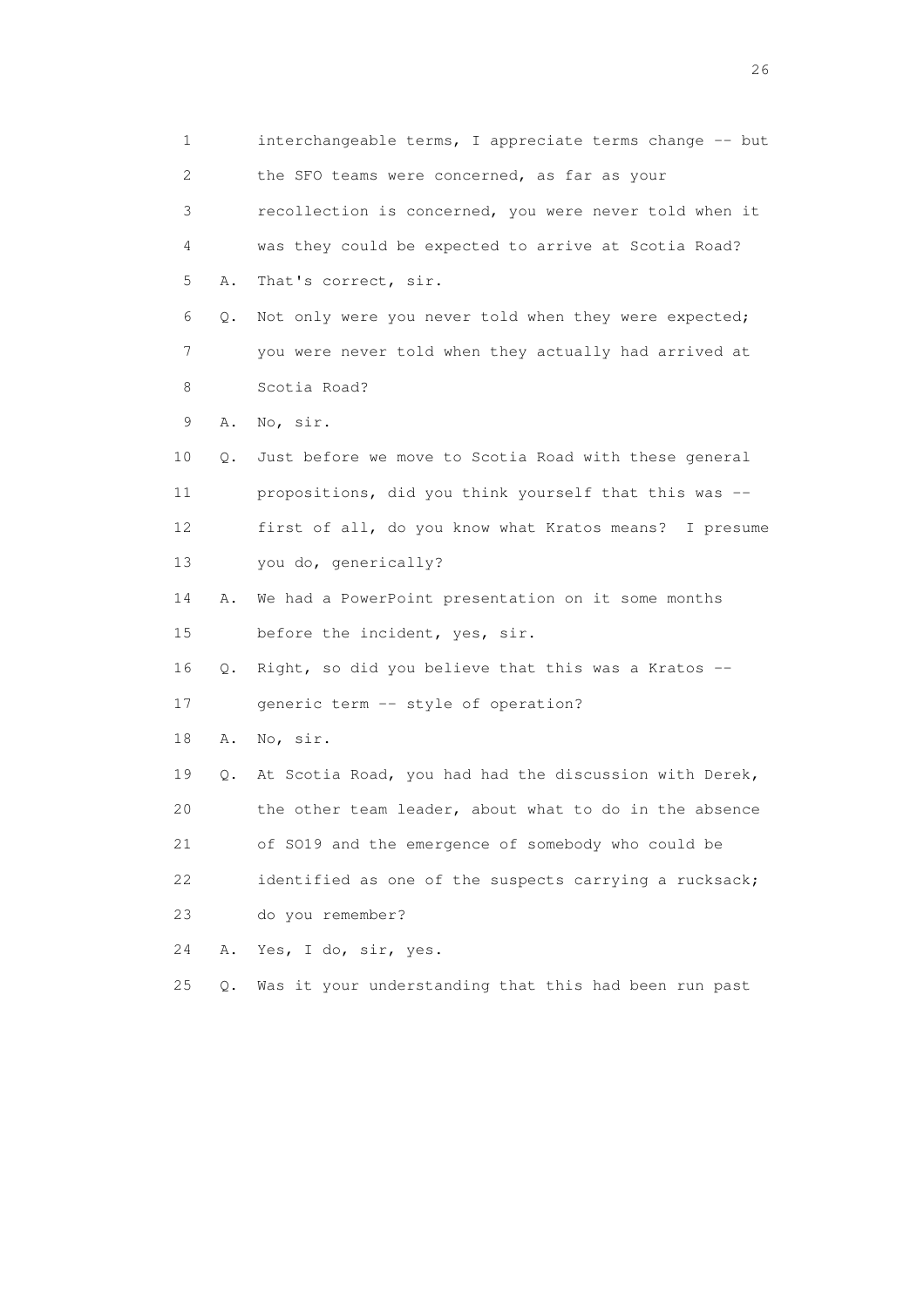|    | 1                         |    | the ops room, this plan that you had with him, Derek,       |
|----|---------------------------|----|-------------------------------------------------------------|
|    | $\mathbf{2}^{\mathsf{I}}$ |    | and as far as you were aware, the ops room had given no     |
|    | 3                         |    | directions suggesting that you should not do that,          |
|    | 4                         |    | should it be necessary?                                     |
|    | 5                         | Α. | I hadn't spoken to the ops room about this, and Derek       |
|    | 6                         |    | had done. The reason being obviously the red team had       |
|    | 7                         |    | been there obviously for some time, and as I explained      |
|    | 8                         |    | previously yesterday, only really one team can actually     |
|    | 9                         |    | control a plot, and if you like, Derek was in charge of     |
| 10 |                           |    | that plot. He had run that past the ops room, he had        |
| 11 |                           |    | told me, he had mentioned what he was planning to do and    |
| 12 |                           |    | asked me if I would support his tactics.                    |
| 13 |                           | Q. | And there was no suggestion via him that the ops room       |
| 14 |                           |    | were saying, "Under no circumstances should you do          |
| 15 |                           |    | this"?                                                      |
| 16 |                           | Α. | No, sir.                                                    |
| 17 |                           | Q. | Pausing for a moment, I think you regarded yourself, or     |
| 18 |                           |    | maybe you didn't actually positively think it at the        |
| 19 |                           |    | time, but you were in the role of a Bronze Commander,       |
| 20 |                           |    | weren't you?                                                |
| 21 |                           | Α. | I would have been, yes, sir.                                |
| 22 |                           |    | SIR MICHAEL WRIGHT: In relation to your team?               |
| 23 |                           | Α. | Yes, sir.                                                   |
| 24 |                           |    | MR MANSFIELD: I will come to the question of identification |
| 25 |                           |    | later in the chronology, but I just want to go on about     |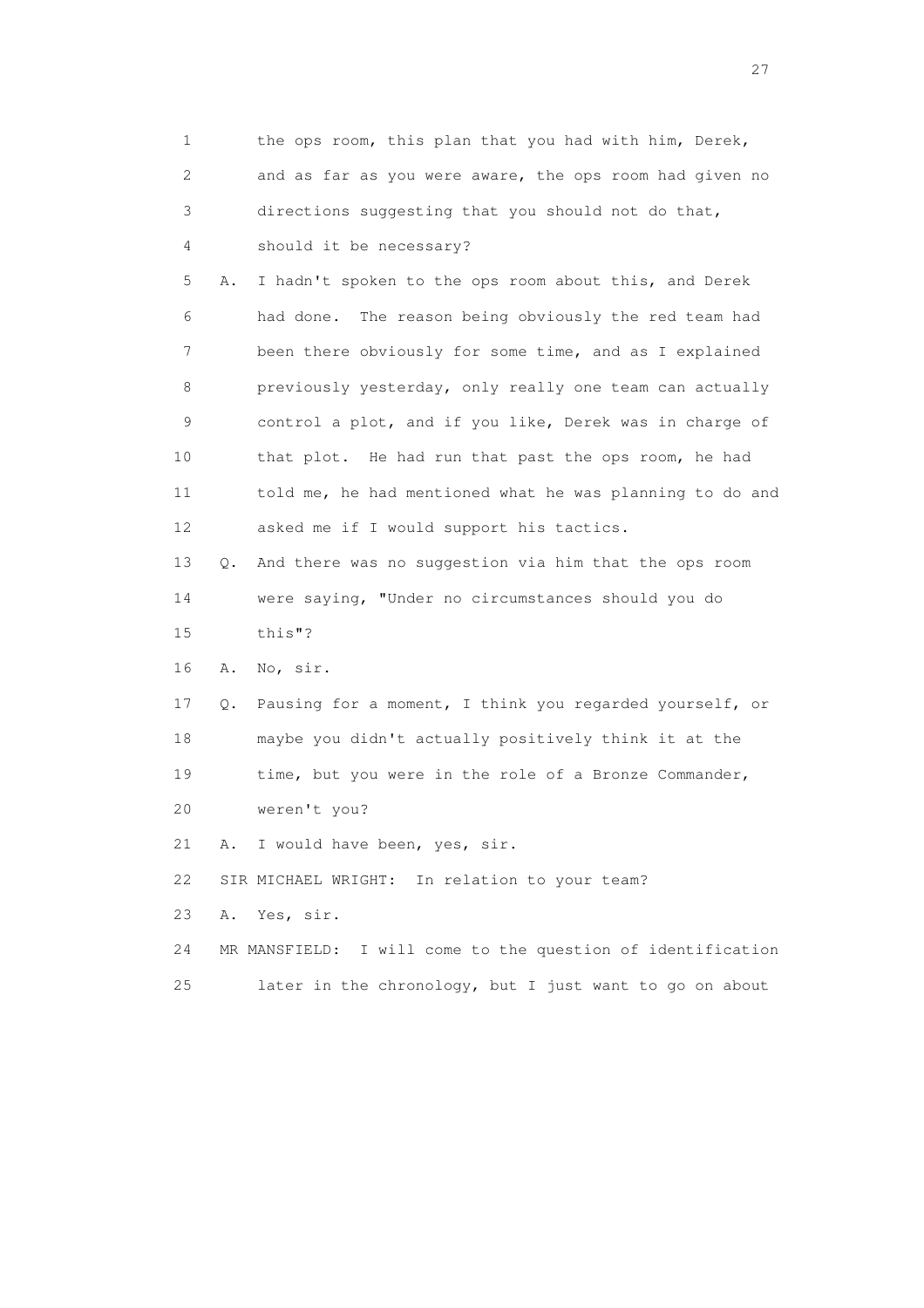| 1  |    | the general propositions of what you were -- what        |
|----|----|----------------------------------------------------------|
| 2  |    | directions you were not given by the control room.       |
| 3  |    | Once you started the follow, that is he gets on to       |
| 4  |    | the bus and your team begin the follow, all right?<br>Is |
| 5  |    | that something you decided of your own initiative or did |
| 6  |    | that come from the ops room?                             |
| 7  | Α. | It was my decision to direct my team to follow the       |
| 8  |    | subject, and I then informed the ops room by telephone   |
| 9  |    | that we were with the subject and that we were on a bus  |
| 10 |    | en route north up Tulse Hill, sir.                       |
| 11 | Q. | Once he gets on and off the bus and so forth at Brixton, |
| 12 |    | once we get past Brixton, you wanted to know from the    |
| 13 |    | control room what you should do; is that right?          |
| 14 | Α. | Yes, sir.                                                |
| 15 | Q. | Once again, you got no instructions or direction from    |
| 16 |    | the control room about that, did you?                    |
| 17 | Α. | No, sir, and in the absence of any contrary              |
| 18 |    | instructions, we would then continue to surveill the     |
| 19 |    | subject.                                                 |
| 20 | Q. | In this same context, in other words we have gone past   |
| 21 |    | Brixton, and just putting it together from what you have |
| 22 |    | said already yesterday, you were completely unaware that |
| 23 |    | the control room had in fact ordered or authorised, via  |
| 24 |    | the Silver, an arrest team or detention team to move in  |
| 25 |    | on the subject in order to gain intelligence; you knew   |

28 and 28 and 28 and 28 and 28 and 28 and 28 and 28 and 28 and 28 and 28 and 28 and 28 and 28 and 28 and 28 and 28 and 28 and 28 and 28 and 28 and 28 and 28 and 28 and 28 and 28 and 28 and 28 and 28 and 28 and 28 and 28 an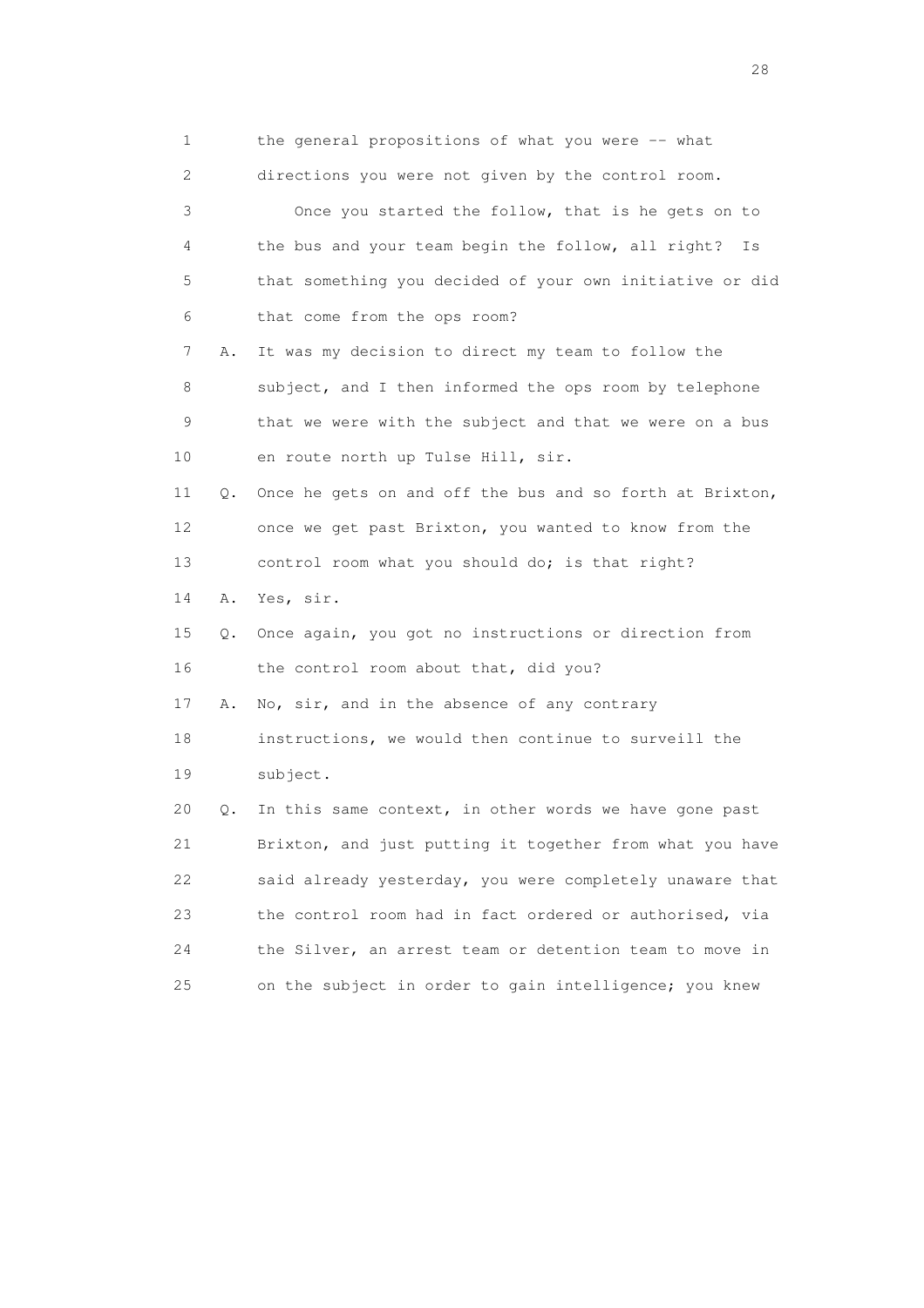- 1 nothing about that?
- 2 A. I knew nothing about that. When I heard about it, sir, 3 I was very surprised.
- 4 Q. You were very surprised. When did you hear about it 5 first, do you remember?
- 6 A. No, some time, a long time after the operation had 7 ended, sir.
- 8 Q. A long time after the operation. Once again, as the 9 Bronze Commander after Brixton, because Derek has been 10 left back at Scotia Road?
- 11 A. Yes, sir.
- 12 Q. You would expect to be told if another team, this time 13 SO13, were going to move in -- and I'm just going to use 14 the vernacular -- on the plot?
- 15 A. Very much so, sir, because what we are dealing with here 16 is a possible. We don't know whether or not he has come 17 out of number 21. He could have come out of number 21. 18 If he wasn't identified as the subject, he potentially 19 could be part of a team. So indeed, if someone was to 20 come in and compromise the covert follow, I would want 21 to know about that before it happened.
- 22 Q. I'm not going to ask for the document, because we all 23 may remember where it appears, but there is
- 24 a suggestion, again at some point in the follow through 25 to Stockwell, that the follow you are conducting should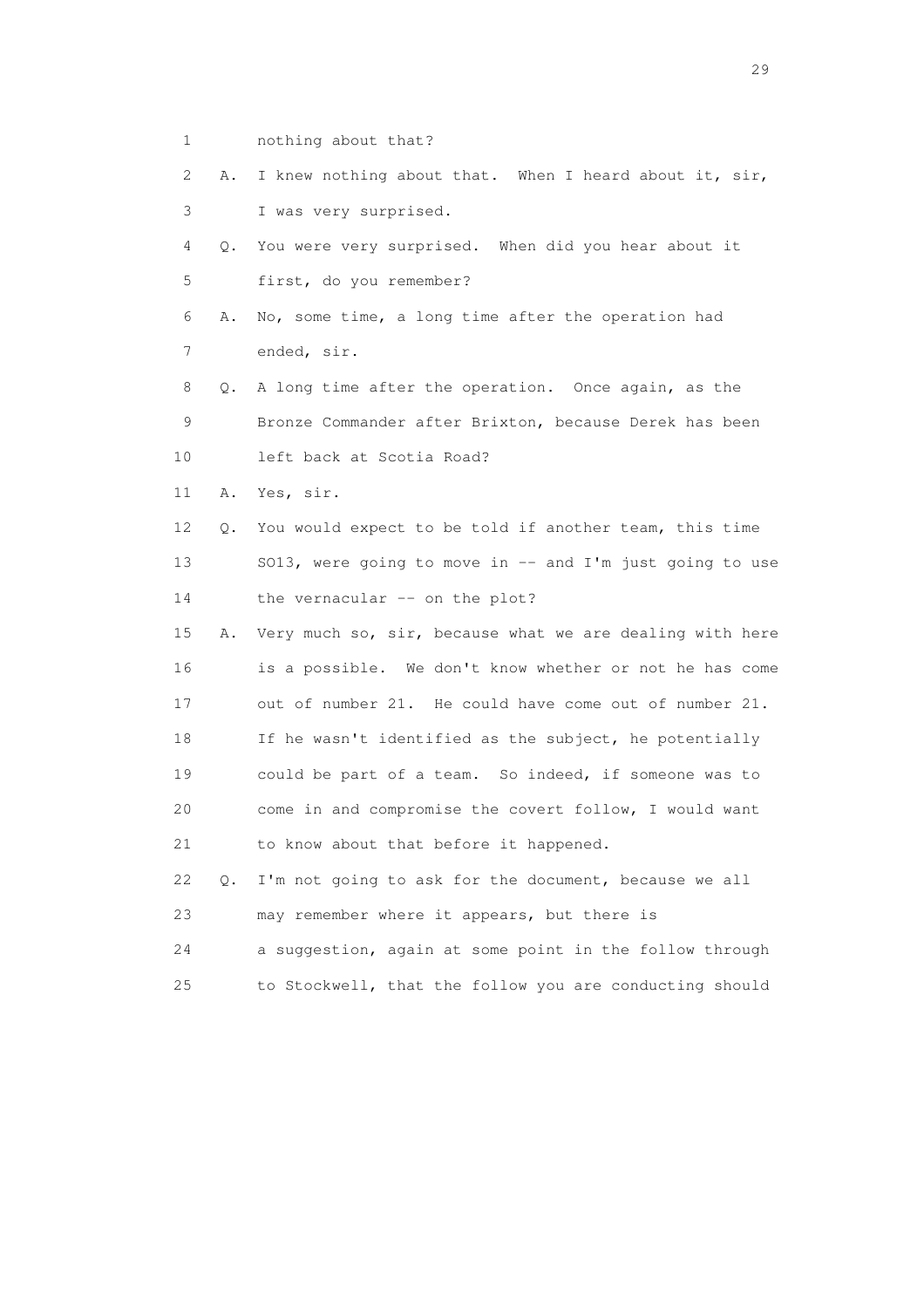1 stop, should be withdrawn. Now, were you aware of 2 anybody asking for you to stop the follow? 3 A. No, sir. 4 Q. Once you get to Stockwell, you have just dealt with the 5 fact -- 6 SIR MICHAEL WRIGHT: Could you pause one moment, 7 Mr Mansfield, sorry to interrupt. Something is puzzling 8 me very much about this and you may be able to help. 9 Your last communication with Pat before you spoke to 10 Lawrence was either "I think it's him" or "I think it 11 could be him"? 12 A. Yes, sir. 13 SIR MICHAEL WRIGHT: Then you had the conversation with 14 Lawrence. 15 A. Yes, sir. 16 SIR MICHAEL WRIGHT: When he was saying, "Actually I don't 17 think so". 18 Now, what is puzzling me, it seems -- you didn't 19 know this was happening, but it seems clear that the 20 control room, the ops room, got the idea that the 21 following team, your team, didn't think it was him 22 because, as Mr Mansfield has just been putting to you, 23 they sent in or gave instructions to send in the SO13 24 arrest team who were unarmed? 25 A. Yes, sir.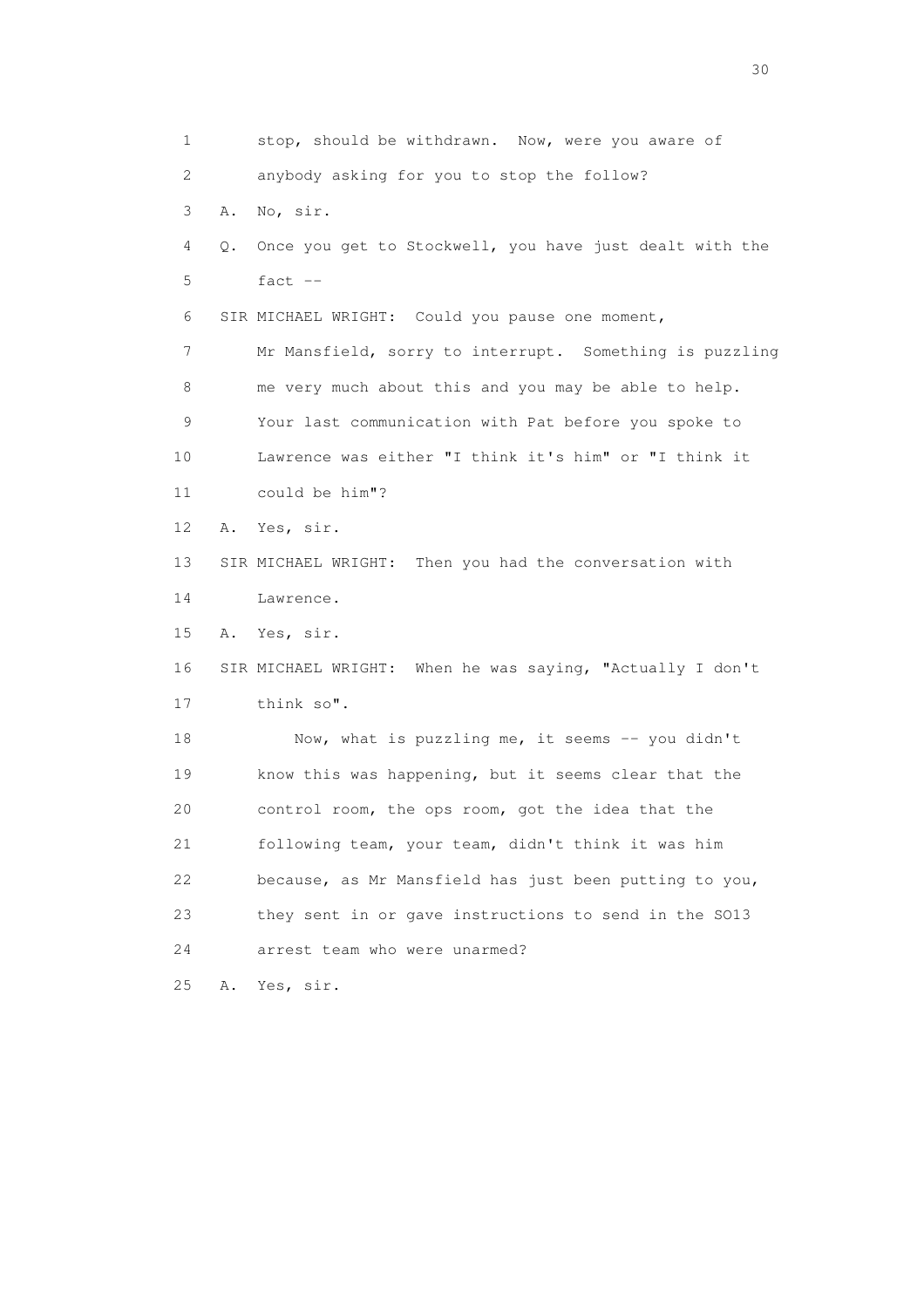1 SIR MICHAEL WRIGHT: Can you help as to how that impression 2 might have got through to the ops room? 3 A. Not through me, sir. 4 SIR MICHAEL WRIGHT: No, what I was wondering is if Lawrence 5 was in the car with you, and saying these things to you, 6 would the Cougar net have been open? 7 A. No. No, sir. 8 SIR MICHAEL WRIGHT: They couldn't have heard it from his 9 discussions with you? 10 A. No, sir. 11 SIR MICHAEL WRIGHT: Thank you. 12 MR MANSFIELD: We are getting to Stockwell, and from what 13 I understand of what you have said this morning, all you 14 know is that SO19 may be joining the follow; is that the 15 status of your knowledge? 16 A. That's what I had at the briefing and what I have been 17 told from Ken is that SO19 now want to know where we 18 are. 19 Q. Right. You are on the phone -- and the jury have seen 20 it on the telephone schedule, I don't ask for it to come 21 up, there is no dispute about it -- for 86 seconds, in 22 other words one and a half minutes roughly, 26 seconds? 23 A. Yes, sir, it did seem like a long time, but I was 24 surprised to learn how long that was when I saw the 25 billing.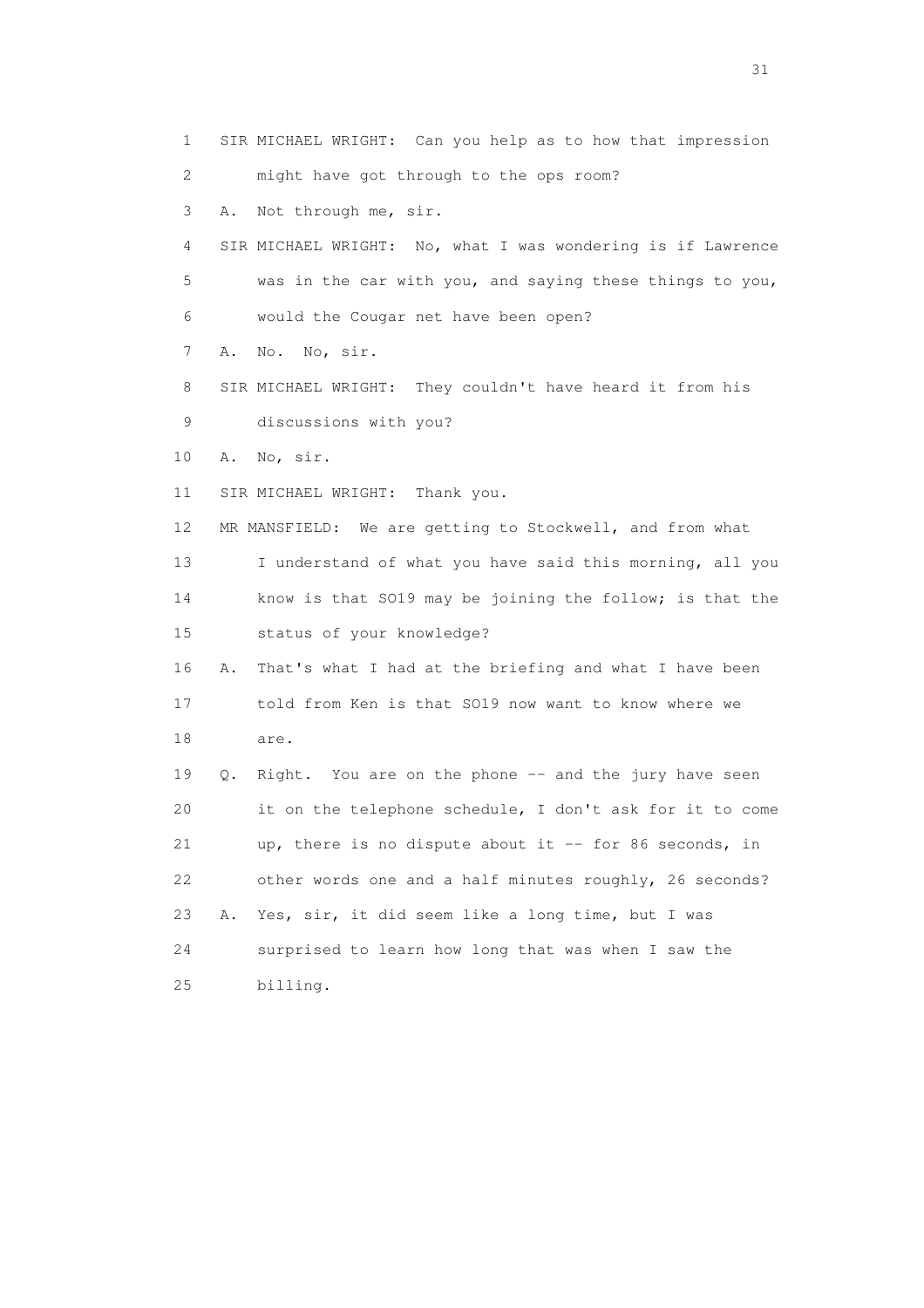2 what you should do? 3 A. Yes, sir. 4 Q. From the description you have given this morning, it 5 appears that you were first of all unaware that the 6 control room appears to have said at one stage, "SO12 to 7 do it", and then, shortly afterwards, countermanding 8 that, saying effectively "SO19 to do it". Did you hear 9 any of that? 10 A. I didn't hear any of that, sir, no. 11 Q. As the Bronze Commander, you would expect to be 12 consulted, would you not, about a command that SO12 13 should do it? 14 A. Yes, sir. 15 Q. I know this seems very obvious but I just want to go 16 through it as a package at the moment. Even more 17 important is, of course, if you are not going to do it, 18 you need to know who is going to do it and the 19 circumstances in which that's going to happen? 20 A. Yes, sir. 21 Q. Just pausing for a moment, could we have on screen 22 please, this is what you told the jury at the Old Bailey 23 in the Health and Safety trial about this aspect of it. 24 If we may, it's quicker just to go through what you said

1 Q. You were repeatedly asking again for instructions as to

25 then, because I want to suggest to you it's a good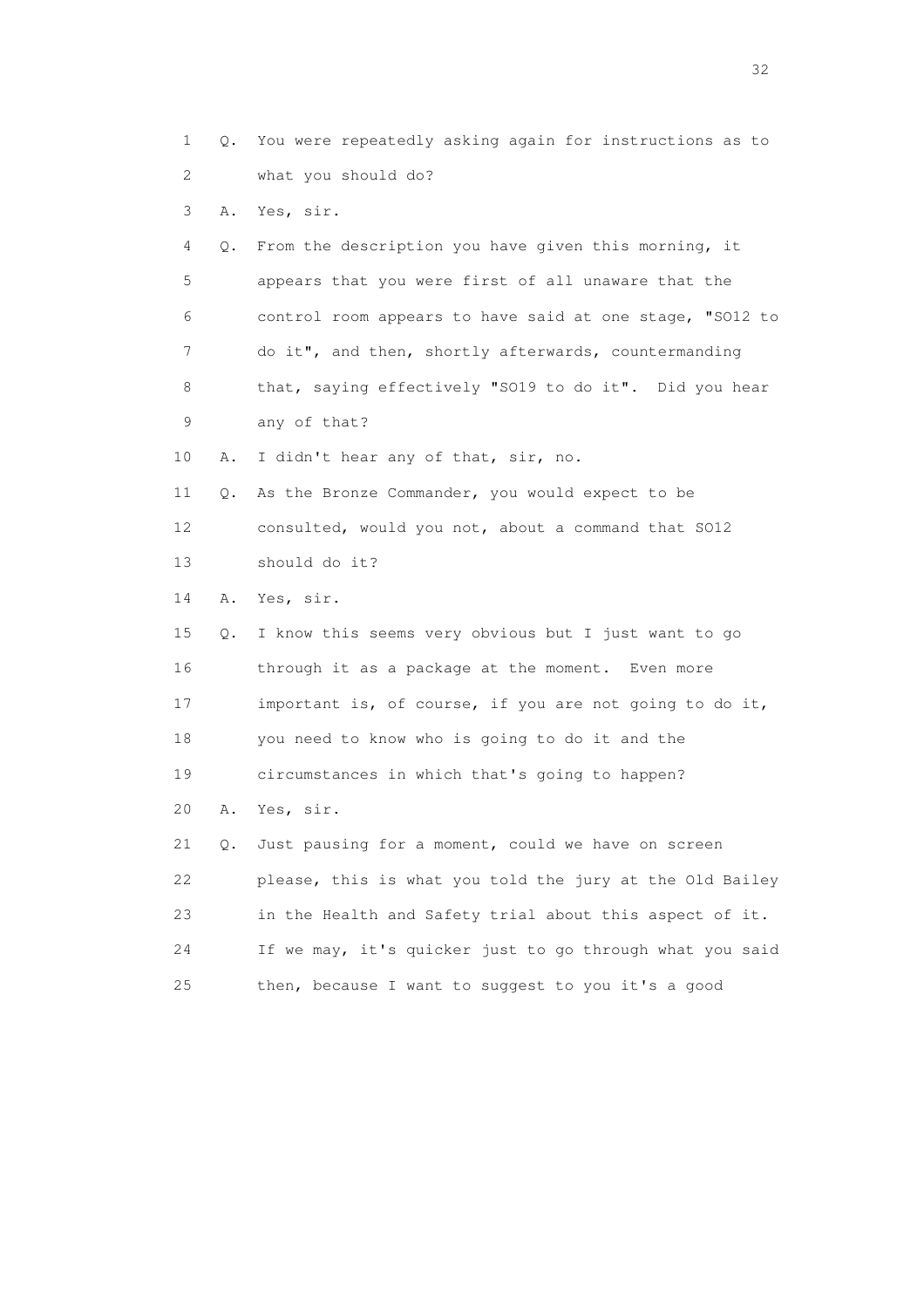1 summary of the need for you to know. It's in fact the 2 evidence on -- sorry, I need to get the date -- 3 8 October and it's on page 69 and page 70. May I just 4 read it -- it's quite a long answer -- and ask if this 5 reflects the concerns that you had about not being told 6 that SO19 were going to come in. It starts at the 7 bottom of the page, 69, so I am -- it's a very long 8 answer. I am coming in halfway through it. May I just 9 read it to you and then would you please say whether you 10 want to add or subtract:

 11 "The first I hear on the radio is Trojan control, or 12 from Trojan control 'state red, state red'. I'm 13 obviously quite surprised to hear that on my radio: (1) 14 because no-one's phoned me to say that they are coming, 15 no-one's sort of phoned to say: where are you, where is 16 the subject, what's the subject wearing, can you confirm 17 it? They've not asked: how are you controlling the 18 subject, how have you made any sort of identification, 19 what's the subject carrying, has he had any meets, who 20 is your eyeball at the time and how is he dressed? 21 Because clearly, someone coming on our plot like that 22 has not seen the surveillance team, doesn't know what 23 the surveillance team operators look like and my 24 concern, obviously, was that officer Ivor, who was down 25 on foot, was dressed identically to Mr de Menezes.

<u>33</u> and the state of the state of the state of the state of the state of the state of the state of the state of the state of the state of the state of the state of the state of the state of the state of the state of the s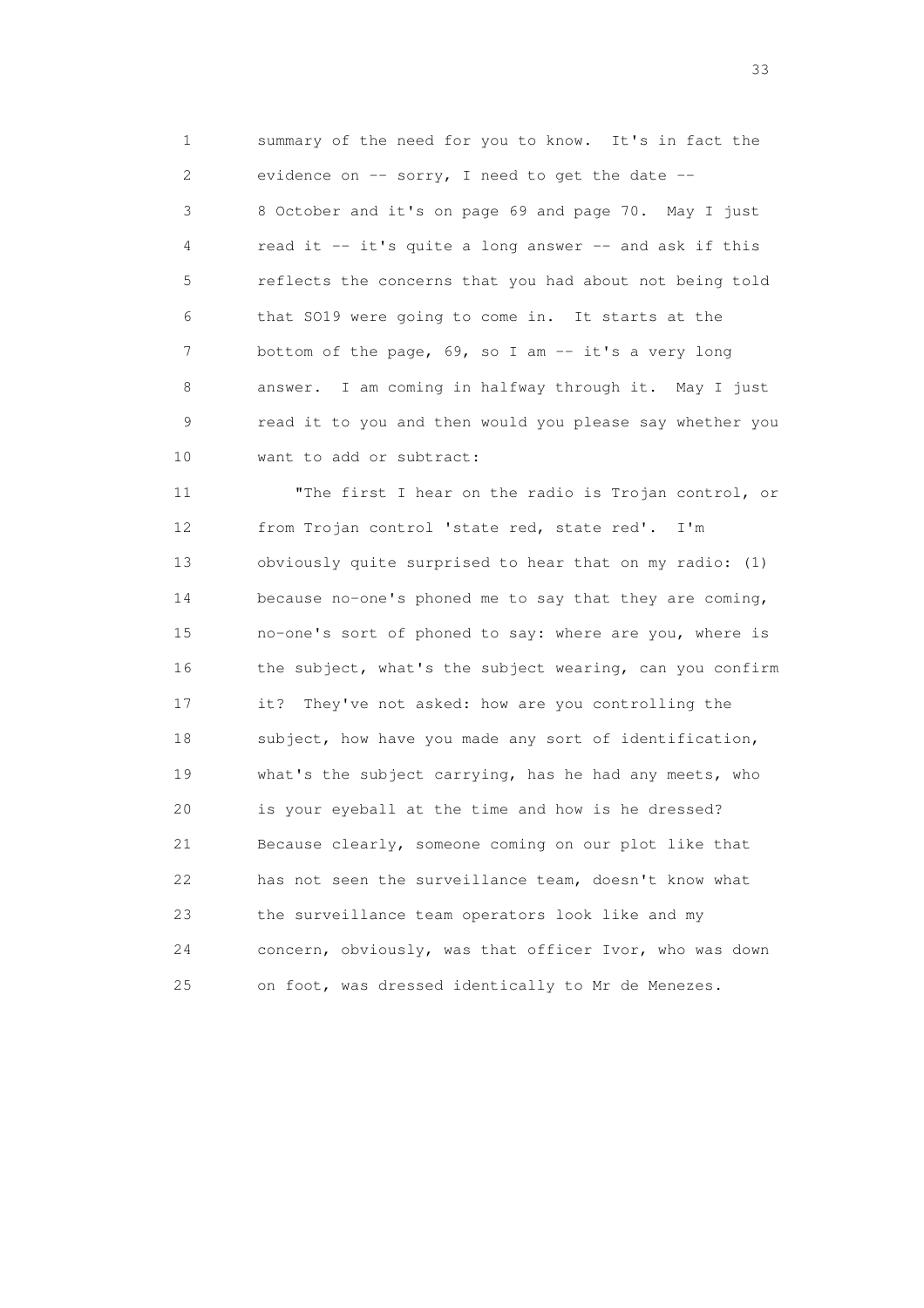1 "He had denim jeans on, he had a denim jacket on. 2 In fact, he had a hat and a bag, which I suppose for 3 someone coming who is on to that plot and hasn't seen 4 the subject before, would maybe get confused. And in 5 fact Ivor was probably darker skinned than the subject 6 and one could see the possibility for some sort of 7 confusion." 8 That's only part of a much longer answer, but does 9 that encapsulate the problem of you not being consulted? 10 A. Yes, sir. 11 SIR MICHAEL WRIGHT: I think your answers today slightly 12 qualify that, because before you had heard "state red", 13 you or Ken had had a telephone conversation with 14 Trojan 84? 15 A. Ken had had a telephone conversation -- when he put the 16 telephone down had said to me -- 17 SIR MICHAEL WRIGHT: You said, "Who's that?" 18 A. I said, "Who's that?" and he said it was SO19. 19 SIR MICHAEL WRIGHT: SO19. You did have an idea that SO19 20 were around somewhere. 21 A. My assumption was that they would be coming because, why 22 on earth would they ask where we were, yes, sir. 23 SIR MICHAEL WRIGHT: But the "state red", assuming this is 24 right, was the first knowledge you had that they had 25 arrived?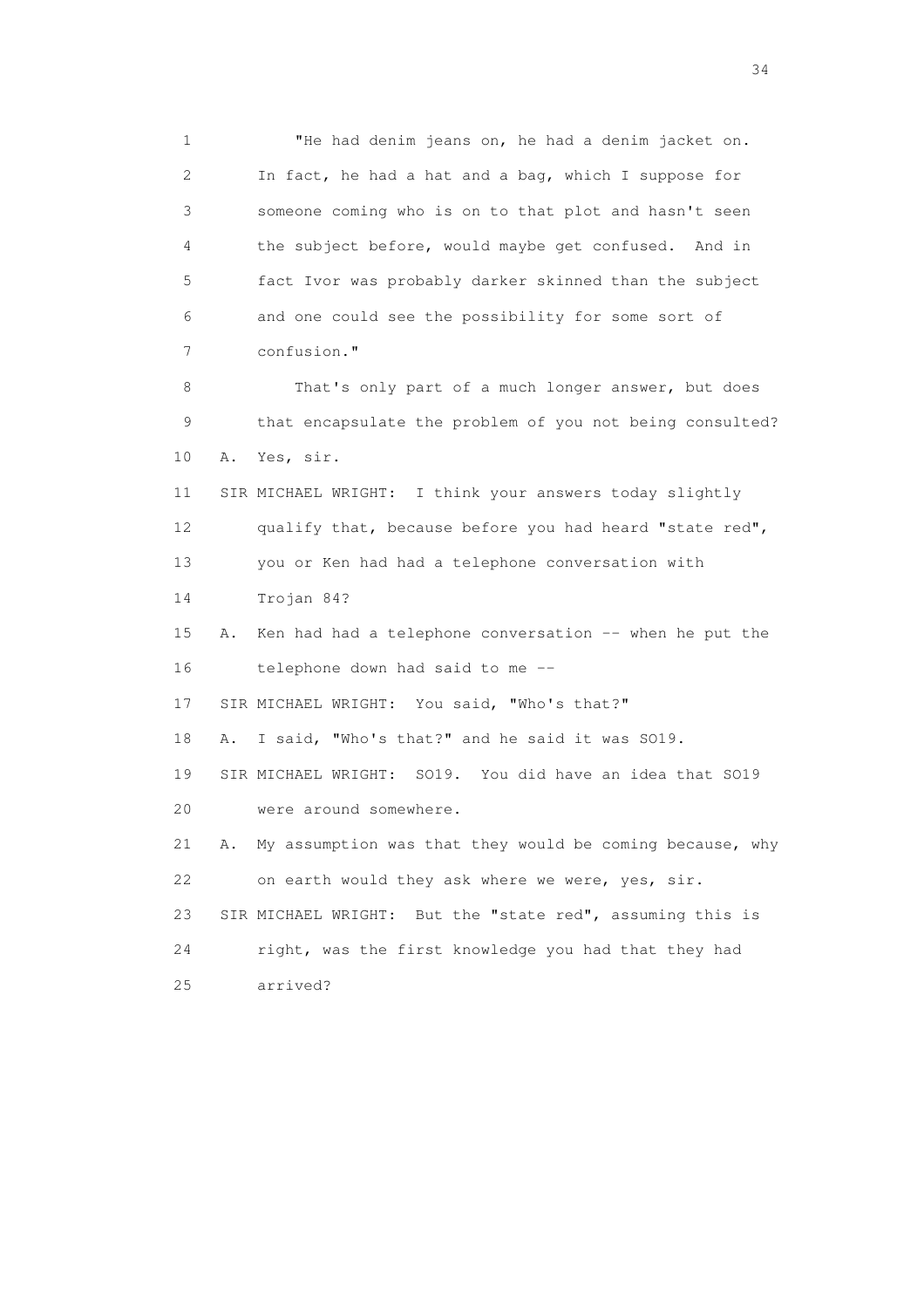1 A. Yes, sir.

| 2  |    | MR MANSFIELD: Now, there are two aspects -- well, there are |
|----|----|-------------------------------------------------------------|
| 3  |    | many more but two main aspects out of that answer.          |
| 4  |    | First of all, the SO19 team clearly haven't had, as         |
| 5  |    | you would put it, eyeball on the subject at any stage,      |
| 6  |    | so if they suddenly arrive on the plot, how do they know    |
| 7  |    | who they have got to detain, that's the key question,       |
| 8  |    | isn't it?                                                   |
| 9  | Α. | It's a very, very pertinent question, yes, sir.             |
| 10 | Q. | Very pertinent question, and the other problem is -- so     |
| 11 |    | that's, if you like, from the victim's point of view --     |
| 12 |    | from the point of view of your officers, there is           |
| 13 |    | a serious risk of what's been called blue on blue?          |
| 14 | Α. | Yes, sir.                                                   |
| 15 | Q. | Just for a moment pausing, I have been through a series     |
| 16 |    | of general propositions; what went wrong on that day, do    |
| 17 |    | you agree, was a serious lapse in communication between     |
| 18 |    | the command at operation or control room and you on the     |
| 19 |    | ground, wasn't there?                                       |
| 20 | Α. | Sir, there obviously were failings. I don't think it's      |
| 21 |    | my role to decide what did go wrong. I think that's the     |
| 22 |    | job of this court, sir.                                     |
| 23 | Q. | Now, having dealt with the general matters,<br>All right.   |
| 24 |    | can I go back to some of the more specific aspects of       |
| 25 |    | this. Again, I'll try and do it chronologically because     |

<u>35</u> and the state of the state of the state of the state of the state of the state of the state of the state of the state of the state of the state of the state of the state of the state of the state of the state of the s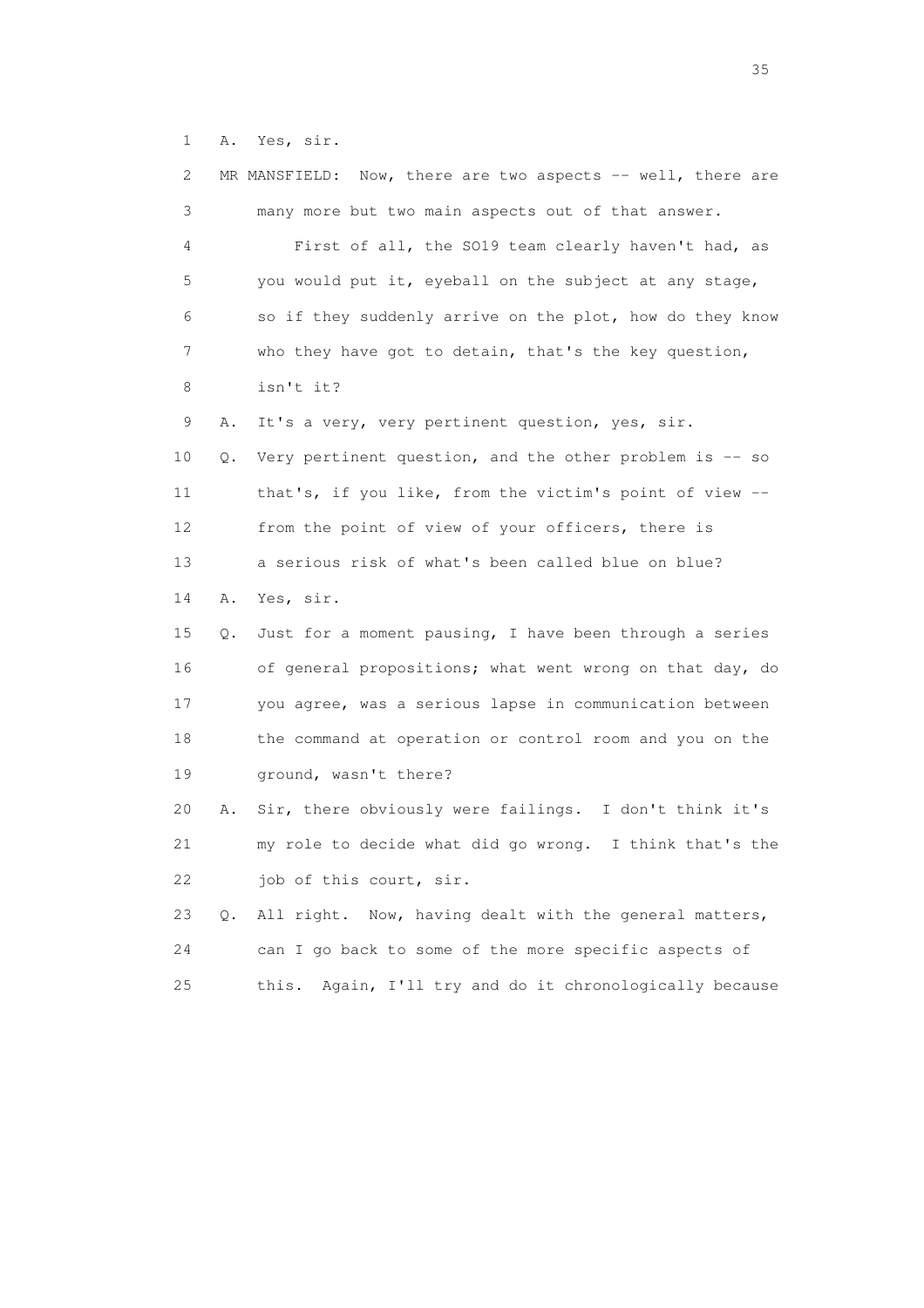1 it's easier for you, possibly and everybody else, and 2 that's to go back to the briefing and the question of 3 identification really is what I want to deal with, with 4 you, as a theme.

 5 You have already indicated, I don't ask for it to 6 come up on screen, that the image of Osman that you had, 7 would you agree, was not a very -- it's difficult to use 8 the phrase without it being too pejorative -- was a poor 9 image, would you agree?

10 A. I would say it was a poor image, sir, yes.

 11 Q. You have explained why because if it's been taken by 12 a flash and so on. Not only is it a poor image, as you 13 pointed out, you asked a lot of other questions quite 14 naturally about when it was taken, how tall the person, 15 the build and all the rest of it, and you weren't given 16 any more information because they didn't have it. 17 So really you are operating solely on a poor image

18 of that person?

19 A. Yes, sir.

20 Q. Were you involved in an exercise by Special Branch,

 21 an operation by Special Branch, the year before called 22 Ragstone?

 23 A. I probably had been involved in part of that operation, 24 but I wasn't involved in the aspect where another of the 25 teams took suspects to a potential training camp and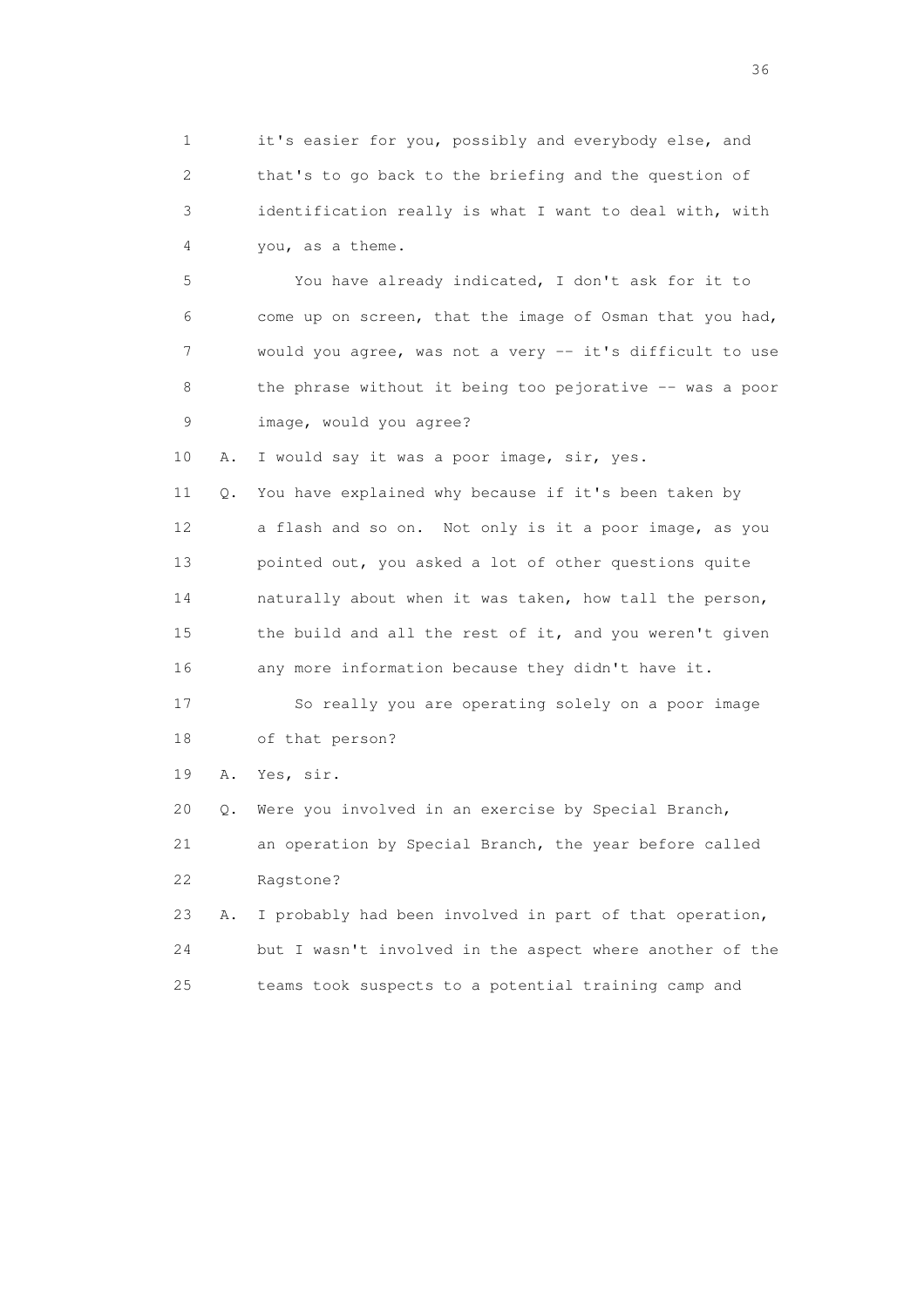1 took photographs; I wasn't actually on that aspect of 2 that operation, sir, no. 3 Q. You knew that photographs had been taken? 4 A. I know that photographs had been taken up north on 5 Ragstone, yes, sir. 6 Q. Have you ever seen them? 7 A. No, sir. 8 Q. Of course in Special Branch it wouldn't be difficult to 9 establish, once you know about Ragstone, that in fact 10 photographs had been taken, would it? 11 A. If we have those photographs and if those subjects have 12 been identified, then one would hope that that 13 intelligence would be available, yes, sir. 14 Q. The process of identification is one of the reasons why 15 the -- one of the reasons -- photographs were taken in 16 the first place; do you agree? 17 A. That would be one of the reasons why those photographs 18 were taken in the first place, yes, sir. 19 Q. Could we have, please, on screen the maps brochure but 20 not the map section, and the page is number 4. In fact, 21 you have it there in front of you. If you would kindly 22 turn back in that to number 4. 23 A. Is it the page 4? I am on 7 at the moment. 24 Q. Yes, it is. 25 A. Yes.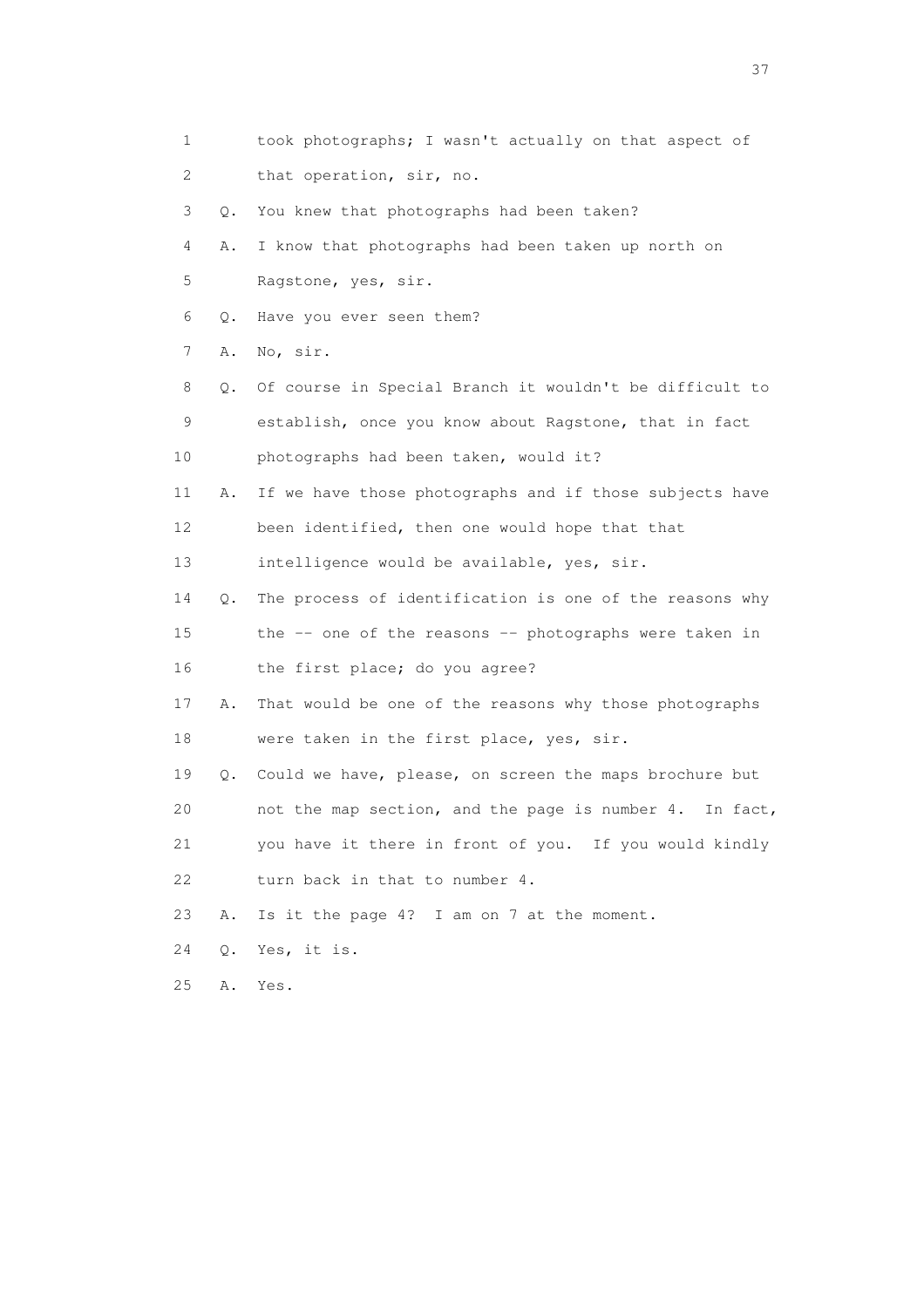1 Q. You may not have seen this before so I'll do it --

2 A. I haven't, sir, no.

 3 Q. All right. This, as you will see from the heading, is 4 the principal intelligence known to police prior to the 5 22nd. It's just coming up on screen but I'll carry on 6 because you have a copy and so have the jury. 7 You will see Operation Ragstone is mentioned there, 8 in the middle, well roughly in the middle, you see that, 9 May 2004? 10 A. Yes. 11 Q. Possibly training camp. Then that is linked to people, 12 telephones and vehicles; do you see? 13 A. Yes, sir. 14 Q. One of the vehicles that it's linked to is a blue Golf 15 L199 FPA, you see that to the left? 16 A. Yes, sir, yeah, I think that vehicle we were probably 17 briefed on in our briefing. 18 Q. Yes. So that's a vehicle plainly that was known, and 19 that vehicle was linked to the woman who's named above, 20 Girma. Now, clearly if somebody had taken the time, and 21 one appreciates of course it's a lengthy business, but 22 is there somebody in Special Branch whose job -- is 23 deputed to do as much research on these photographs as 24 possible, having spent three days in the Lake District 25 taking over 200 photographs or certainly over 100? Is

and the state of the state of the state of the state of the state of the state of the state of the state of the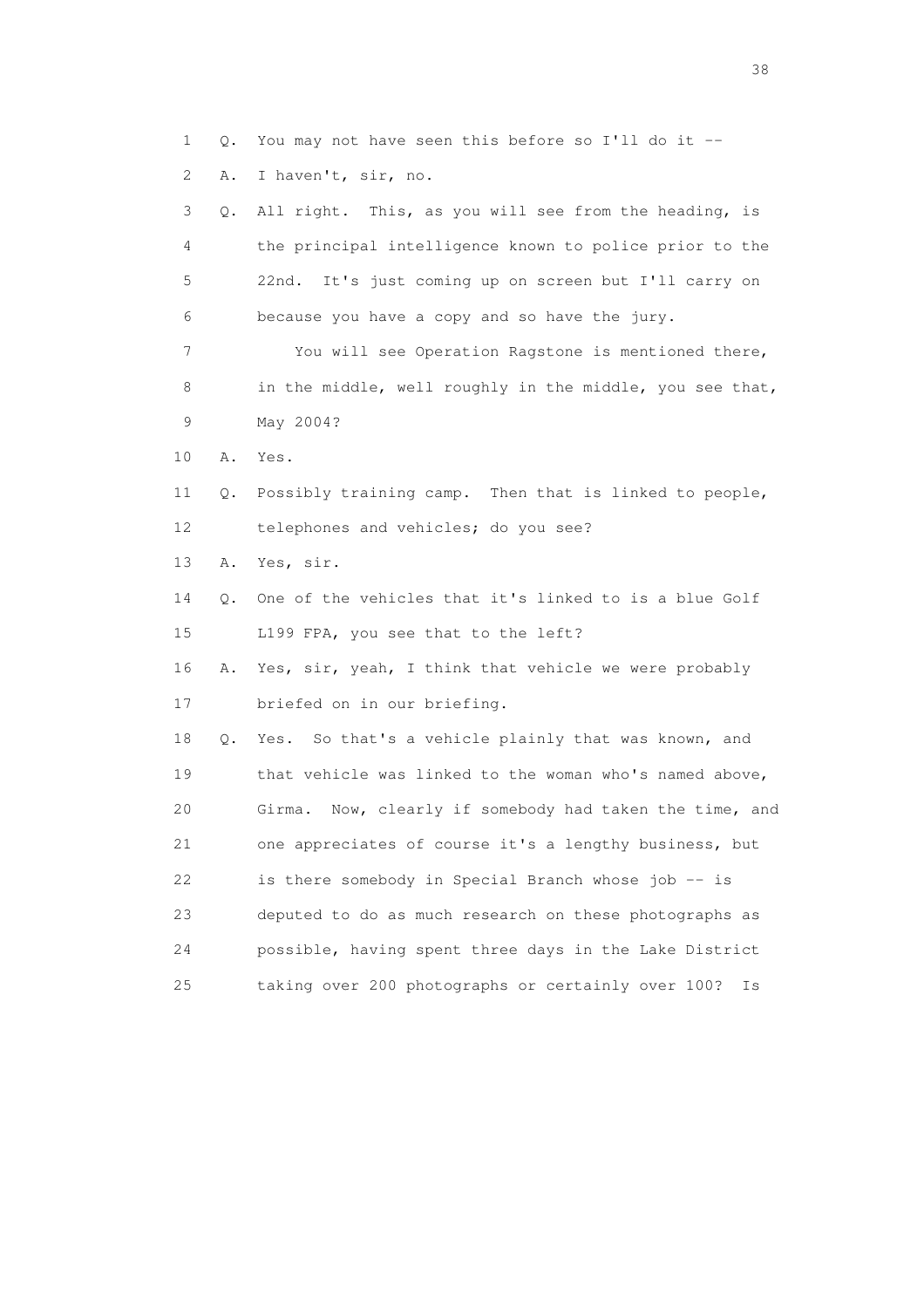1 that somebody's job?

| 2           | Α.    | To be honest, I couldn't really comment on that because  |
|-------------|-------|----------------------------------------------------------|
| 3           |       | I have not actually spent a great deal of time in the    |
| 4           |       | investigation side, being principally a surveillance     |
| 5           |       | officer. You would expect there to be. The photographs   |
| 6           |       | would go to what's called a photographic intelligence    |
| 7           |       | cell, and in those photographs, the identities of those  |
| 8           |       | persons should be made, and then hopefully then          |
| $\mathsf 9$ |       | intelligence can be worked on to do further work on      |
| 10          |       | those names, yes, sir.                                   |
| 11          | Q.    | One appreciates that taking the photograph doesn't name  |
| 12          |       | the person, so what you have to do is try and work out   |
| 13          |       | the identities, possible identities, probable            |
| 14          |       | identities, certain identities, by collateral            |
| 15          |       | intelligence; do you follow?                             |
| 16          | Α.    | Yes, sir, that's quite a lot of what our work actually   |
| 17          |       | involves doing.                                          |
| 18          | Q.    | I am going to ask if you could have what is essentially  |
| 19          |       | now part of divider 54, in the jury's bundle, and that   |
| 20          |       | is the latest -- I don't know if there is a spare clip   |
| 21          |       | It might be there at the side of<br>for the witness box. |
| 22          |       | the witness box. Divider 54, could you very kindly just  |
| 23          |       | look that up and make sure that's where it is. (Pause)   |
| 24          | Α.    | Operation Ragstone photographs, yes, sir.                |
| 25          | $Q$ . | I'll go slowly to make sure we have all got the same.    |

 $39<sup>2</sup>$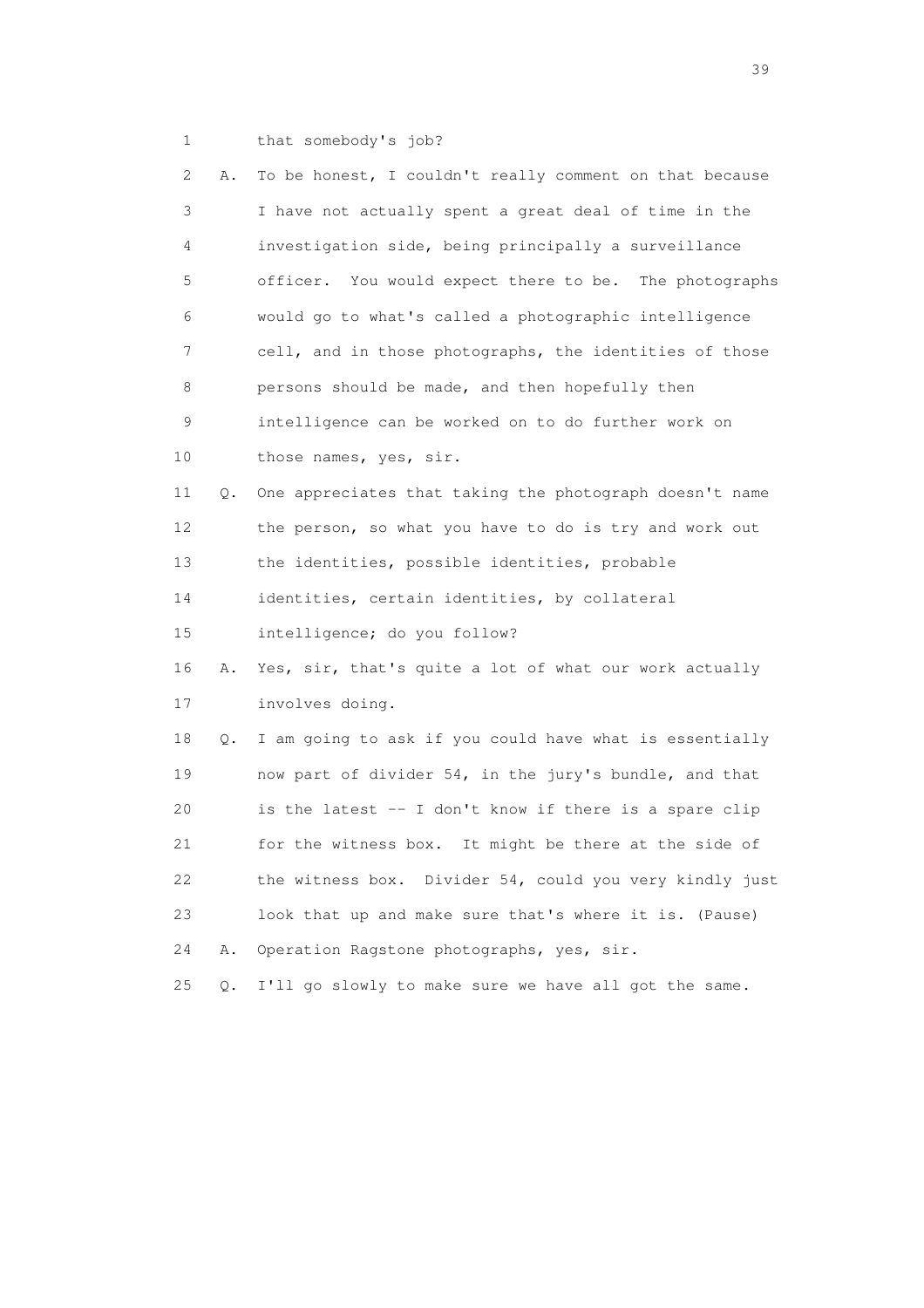1 The first photograph is a white -- that's it. I'm going 2 to do it quite quickly because it's just one point 3 I want to make with you. There is a white DAF and the 4 next photograph you see is L199, that's the VW? 5 A. Yes.

6 Q. That you were briefed about?

7 A. Yes, sir.

 8 Q. Photographed in the Lake District, and then just turn 9 over, there is another van. When we get to number 4, we 10 are told he had not been identified prior to 22 July, 11 but it is accepted that this is a photograph of Osman? 12 A. Very similar to the male Hussain Osman, I see, yes. 13 Q. Oh, I see, I wouldn't be good on surveillance. We have 14 different numbering. I am really sorry. Your bundle 15 and mine are the same, but this one isn't, so ignore 16 that. Can we move on, in our own bundles, or the one 17 I have, photograph 4, should be Osman with a stick? 18 A. Yes, with his head looking down towards his feet, yes. 19 SIR MICHAEL WRIGHT: Try 5. 20 MR MANSFIELD: Right, sorry, the numbering has gone, I am 21 sorry about that. No. May I just check with the jury 22 by holding it up, there in divider 54, the fourth 23 photograph is that one (indicated). That's the one.

 24 Sorry, you were about to say that's very similar to? 25 A. Yes, that certainly looks like pictures of Hussain Osman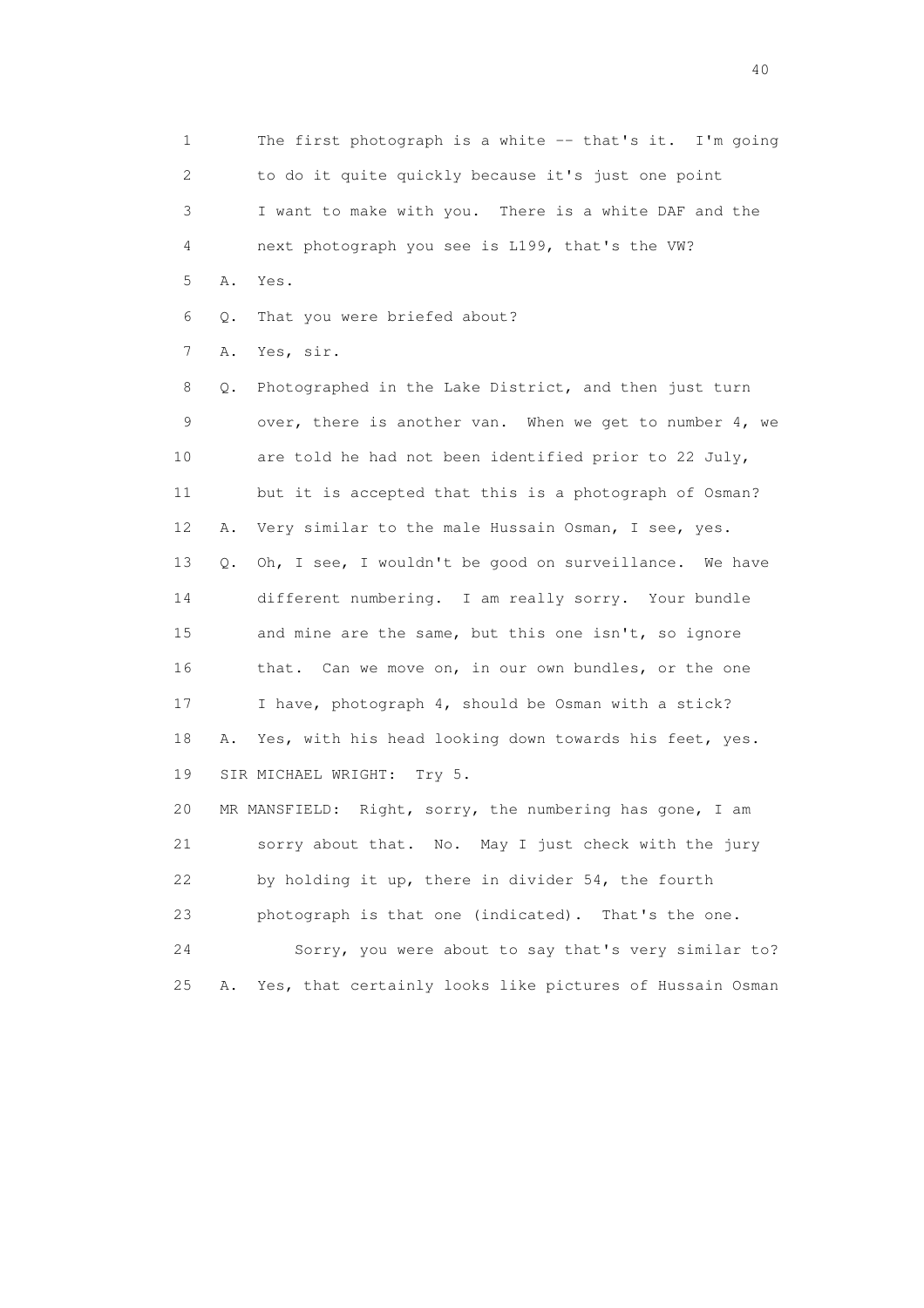| 1               |    | that I have seen previously, yes.                              |
|-----------------|----|----------------------------------------------------------------|
| 2               | Q. | Which pictures have you seen of Osman previously?              |
| 3               | Α. | Oh, just the stuff on the news since the operation,            |
| 4               |    | sorry.                                                         |
| 5               | Q. | All right, stuff on the news, all right. If we flick           |
| 6               |    | through, this is a series of photographs of him walking        |
| 7               |    | with a stick past the white DAF, and ending up behind          |
| 8               |    | that blue Volkswagen; do you see?                              |
| 9               | Α. | Yes, sir.                                                      |
| 10              | Q. | Which on mine is number 9 but it may have been                 |
| 11              |    | renumbered wrongly.                                            |
| 12 <sup>°</sup> |    | SIR MICHAEL WRIGHT: No, that's right.                          |
| 13              | Α. | 9 and 10 and 11.                                               |
| 14              |    | MR MANSFIELD: So it's beginning to look as though he might     |
| 15              |    | have some association with that blue Volkswagen?               |
| 16              | Α. | Yes, sir.                                                      |
| 17              | Q. | We have blotted out others. If you go to 12, 13, it's          |
| 18              |    | all the same, $14$ , $15$ , a whole sequence of photographs of |
| 19              |    | him around the blue Volkswagen. Then when you get to           |
| 20              |    | 17, hopefully the same, here he is in a white top,             |
| 21              |    | possibly the same day or later because there is the            |
| 22              |    | stick, maybe it's got hot and he has taken off his top         |
| 23              |    | and there is a white top. Then 18, back to the camera,         |
| 24              |    | but a profile?                                                 |
| 25              | Α. | Yeah.                                                          |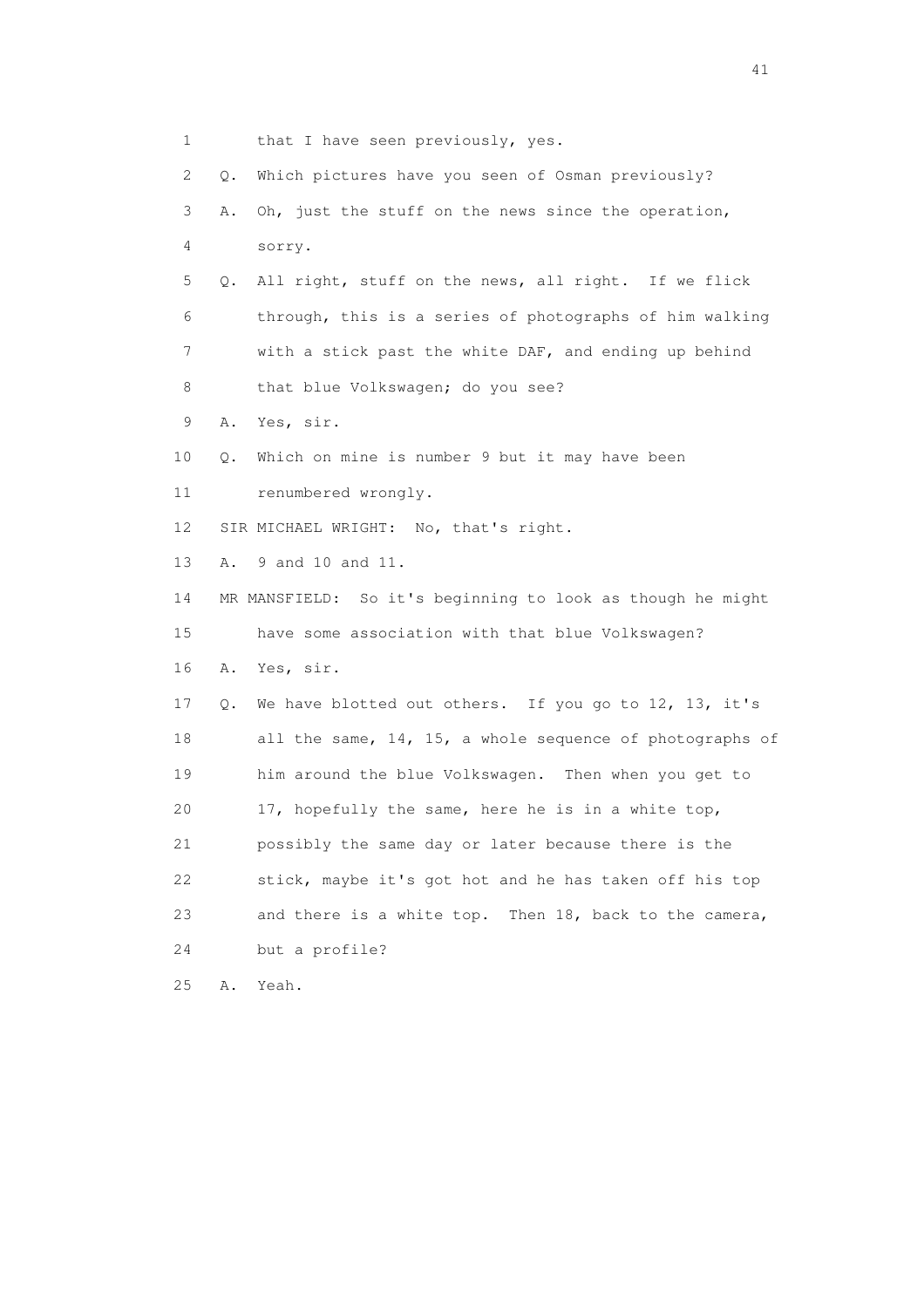1 Q. 19, again back, 20, I'm going quickly, just making 2 a point, there he is talking to somebody, still by the 3 blue VW, there he is in white, all the way through; 25, 4 he is still in white; 26, 27, 28 he is in a vest, and so 5 on. Just pausing for a moment, these photographs of him 6 with a white top on, whether it's a T-shirt or a vest, 7 these particularly number 22, if you just turn back to 8 it, number 22 in this sequence, do you have that one? 9 A. Yes, sir. 10 Q. It's not a full frontal but it's not a bad shot, is it, 11 for getting a view? 12 A. It's a very good image, sir, yes. 13 Q. If you had had this kind of image available to you at 14 some point before you got to Stockwell, well, certainly 15 at the briefing, this would have helped a great deal, 16 wouldn't it? 17 A. I agree, sir, yes, I think it would. 18 Q. Then there are photographs towards the end. There are 19 some that are not of him and I'm sorry, that's an error. 20 But there are photographs, 36 it should be, where it 21 appears -- I'm not putting it higher than that -- it 22 appears at photograph 36, do you have that? 23 A. Yes. 24 Q. That he's driving the VW away? 25 A. I think that's a reasonable assumption.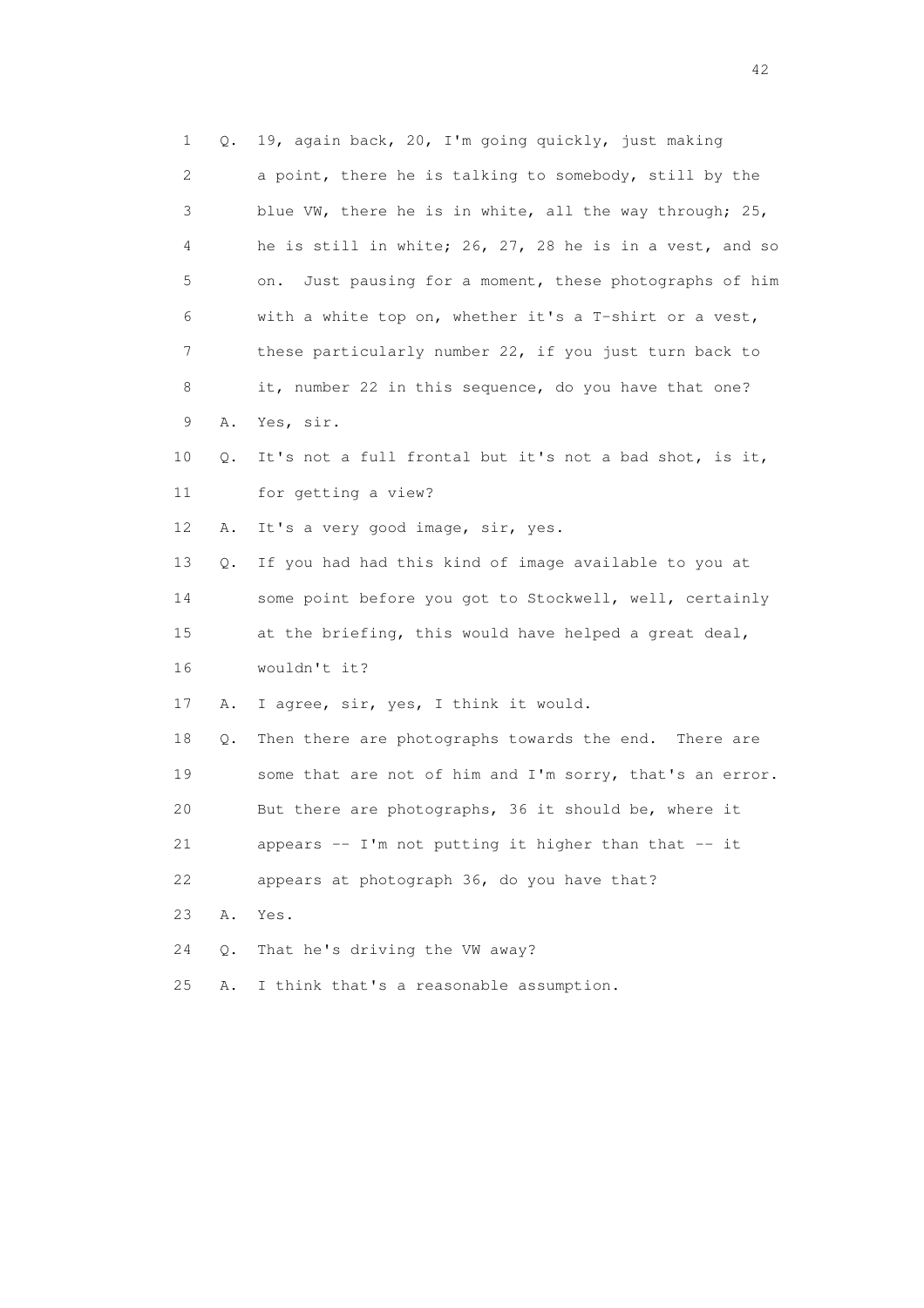1 Q. I haven't put it higher. Thank you. Now, in addition 2 to those, were you ever made aware that in the rucksack 3 there were a series of other photographs of Osman? 4 A. No, sir. 5 Q. These are known as the wedding photographs; they were 6 torn and re-assembled, in fact before your briefing. 7 They are at divider 39 in the exhibit bundle that you 8 have there on the right, divider 39, if you just look at 9 those. 10 A. No, there is nothing in 39 I am afraid: it's on screen. 11 Q. Sorry, if you would like to put it down, I do not want 12 you to be cluttered. 13 SIR MICHAEL WRIGHT: They are on the screen. You made this 14 point with Derek, you know, Mr Mansfield, there has 15 never been any challenge about it; it's plain that they 16 are better than the gym card. 17 MR MANSFIELD: I won't take a lot of time but it's -- 18 plainly when the officer comes to deal with this, he 19 gives an explanation as to why they weren't revealed, 20 but I just want this officer who was Bronze on the 21 ground -- can we go through them very quickly, flash 22 them across the screen, fleeting glances, I am afraid. 23 Simple question: had you had these images at the 24 briefing, they also would have helped, would they not? 25 A. Yes, sir.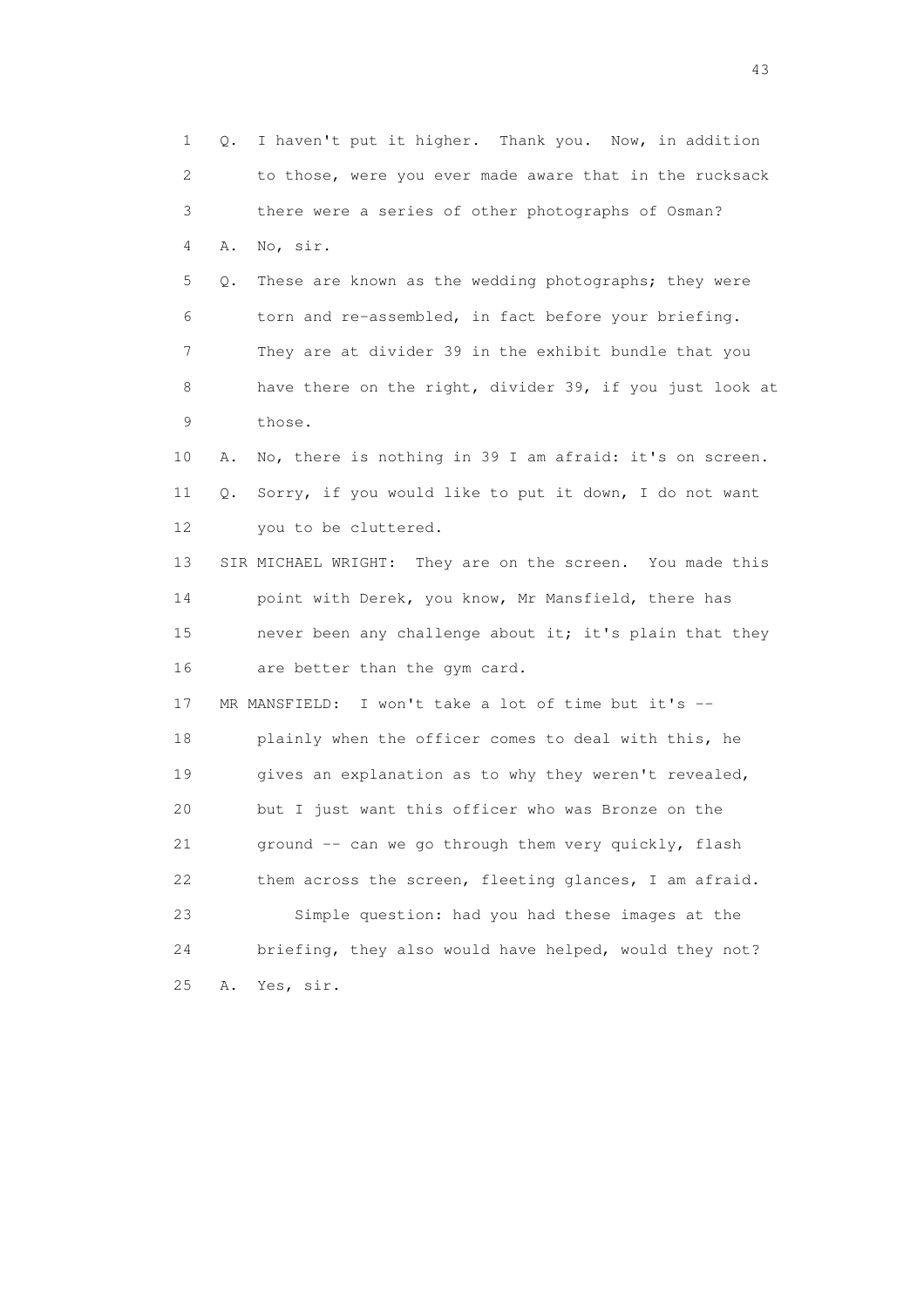1 Q. Thank you. Now I am going to move on.

2 SIR MICHAEL WRIGHT: Subject, I suppose, only to their age.

3 We don't know when they were taken.

4 A. No, sir.

 5 MR MANSFIELD: But then you didn't know where the poor image 6 was taken either, did you?

7 A. No.

8 Q. What you really need is as broad a spectrum of

9 photographs of the same person as possible?

10 A. As good an image as possible, yes.

11 Q. As good an image as possible?

12 A. Yes.

 13 Q. Just again on the question of identification, we will 14 put perhaps with your help one thing aside: the 15 identification codes, and I'm going to put it bluntly, 16 really are a complete waste of time, aren't they? 17 A. They are a guide -- well, I do appreciate that when you 18 come to dealing with North Africans or South Americans 19 or people of that ilk, then it can be very difficult.

20 SIR MICHAEL WRIGHT: They don't purport to tell you what

21 nationality the person is?

 22 A. It is difficult, sir. You can describe some targets 23 that we do at the moment as possibly IC4/IC6/IC2. It's 24 a very, very difficult --

25 SIR MICHAEL WRIGHT: As I understand it, it's a way of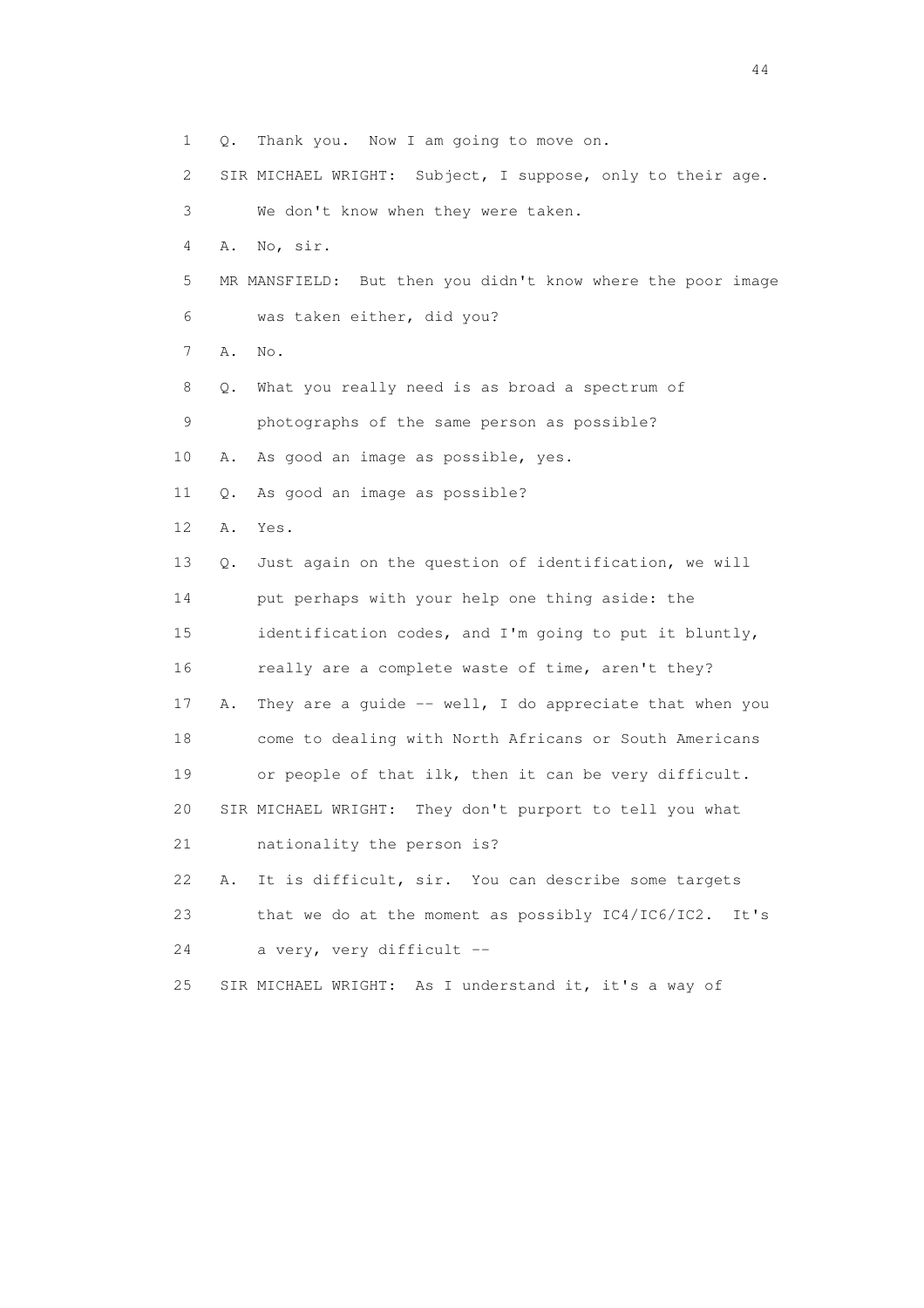1 giving you an idea of the physical appearance, that's 2 all. 3 A. Yes, sir. 4 MR MANSFIELD: I really don't want to spend a lot of time 5 because we know that this particular subject was 6 described initially as IC1, then as IC2, then as IC6, 7 three different categories -- 8 A. I think I referred to him as being similar in complexion 9 to a North African male. 10 Q. Yes, you give it a word description but we can see in 11 various log references that these different codes come 12 up for the same person, do you follow? 13 A. Yes, it is an awkward system and obviously each person 14 is giving their view or their impression, dependent on 15 their view, and you can get a number of discrepancies, 16 yes, sir. 17 Q. Has anybody thought about changing it and making it 18 rather more -- 19 SIR MICHAEL WRIGHT: I don't suppose he knows the answer to 20 that. 21 A. Not to my knowledge, sir. 22 MR MANSFIELD: All right. 23 Now, at the briefing, are we to understand that, as 24 far as you know, you are the only one that you know of

25 who actually took a copy of the Osman image with you?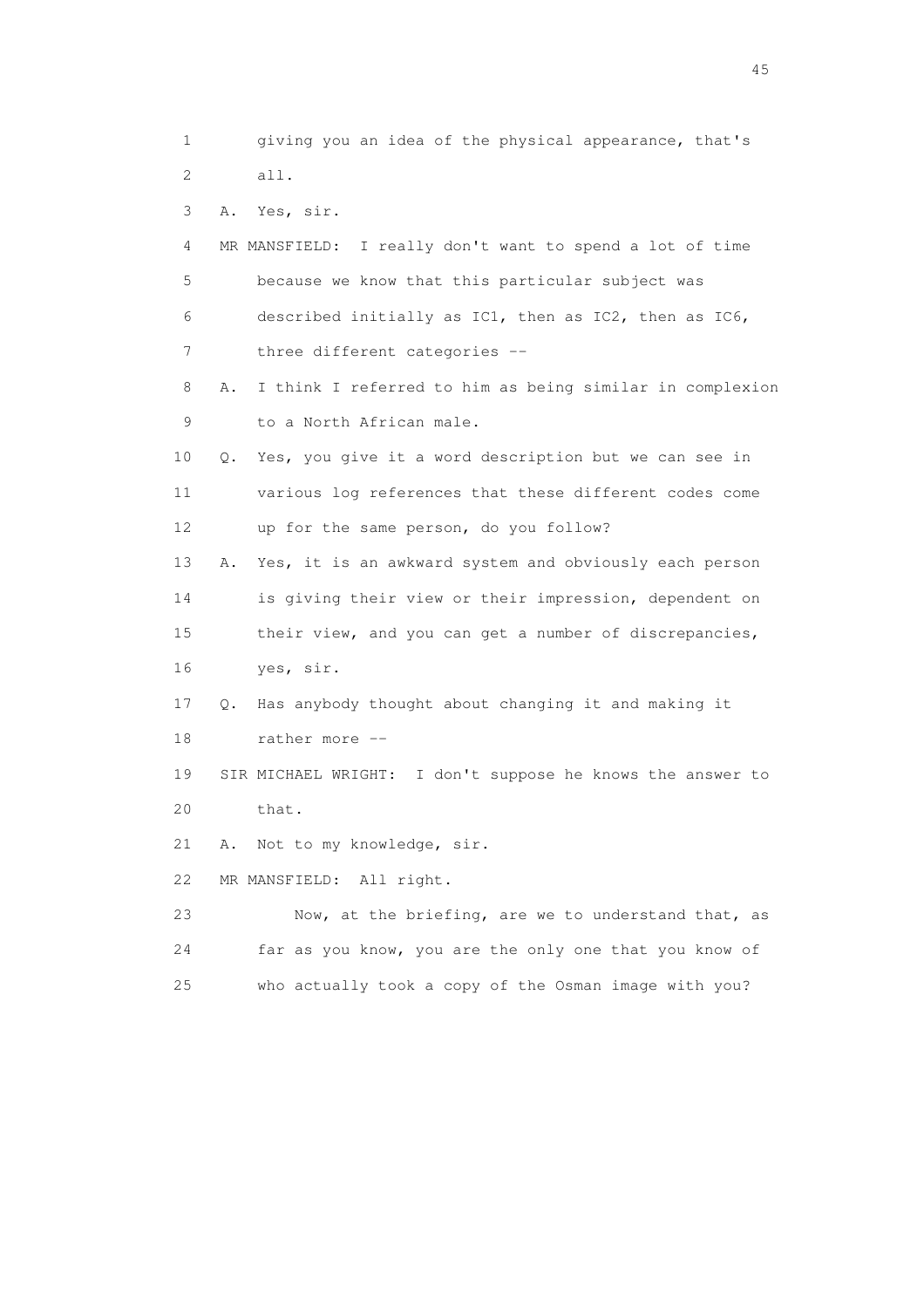1 Others may have done but you just don't know?

2 A. I don't know, yes.

 3 Q. Is it your responsibility, as the Bronze Commander, to 4 make sure that your team who are going to be out in the 5 field do have a copy with them, otherwise they are going 6 to have to keep rushing back to your vehicle and saying: 7 I need to refresh my memory; and that won't look too 8 good, so is it not part of your function to make sure 9 they have got them?

 10 A. I don't think it is, sir, no. Mostly the officers won't 11 take images because they know that if they lose those 12 images, they would probably be -- lose their place on 13 the unit.

 14 Q. Yes, one does understand that, but what one is looking 15 for is, since you are doing an identification exercise, 16 really that you have to trust them and they have to 17 trust themselves that they are not going to lose the 18 very item they are entrusted with. Let us look at it 19 objectively. It really is really quite ridiculous, to 20 use your word, to send them out into the field without 21 the image, isn't it?

 22 A. That's what they normally do, sir. They look at the 23 image at the briefing and they keep that image in their 24 head and then they will normally come back to me at some 25 stage in the operation, once they have had a look at the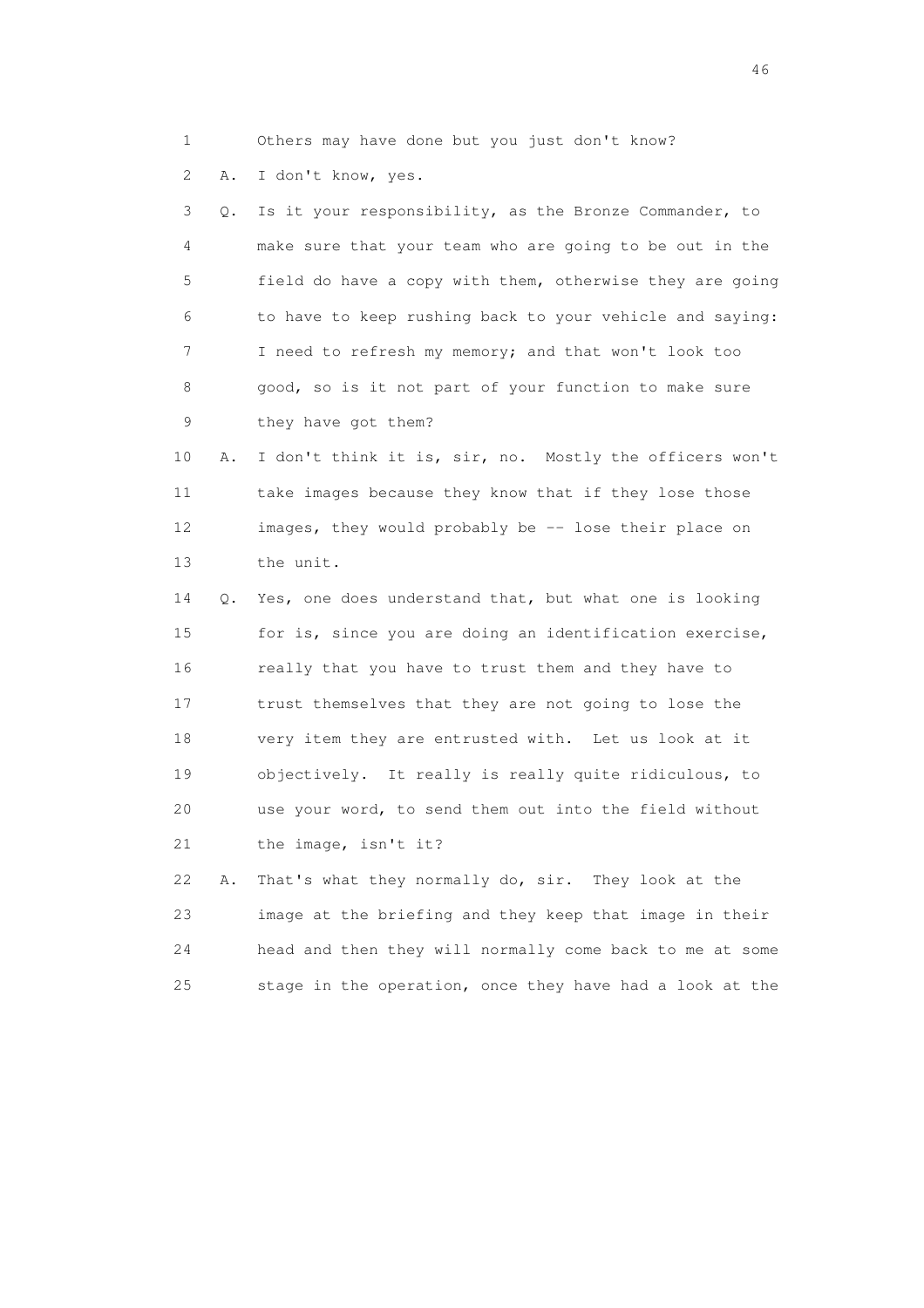1 subject, to have another look at the photograph. That 2 invariably happens, sir.

 3 Q. That's extremely long-winded, if you don't mind me 4 saying, isn't it?

 5 A. I can accept what you are saying, sir. It's not ideal, 6 but because I am not getting out of my car every five 7 minutes, because controlling, I am mainly sitting in the 8 car and don't get out a lot, but these officers have to 9 get out and (inaudible) extremely quickly, to jump on to 10 tube trains and on to buses, then they wouldn't trust 11 themselves to leave that image behind maybe in the car 12 where it could be broken into and lost, or elsewhere, or 13 lost out of their pocket.

 14 SIR MICHAEL WRIGHT: A witness some time ago told us if they 15 were dropped or lost, picked up by somebody else, that 16 that would be a matter taken seriously.

17 A. Very seriously, sir, yes.

 18 MR MANSFIELD: So I think you are accepting that it's not 19 ideal for the person in the field to not have the image 20 with them, and having to come back to you or whoever's 21 got it.

 22 Who in the team knew who had got the image? 23 A. They would always know that I would have an image, sir. 24 Q. Would anybody else have one in your team?

25 A. I don't know, sir.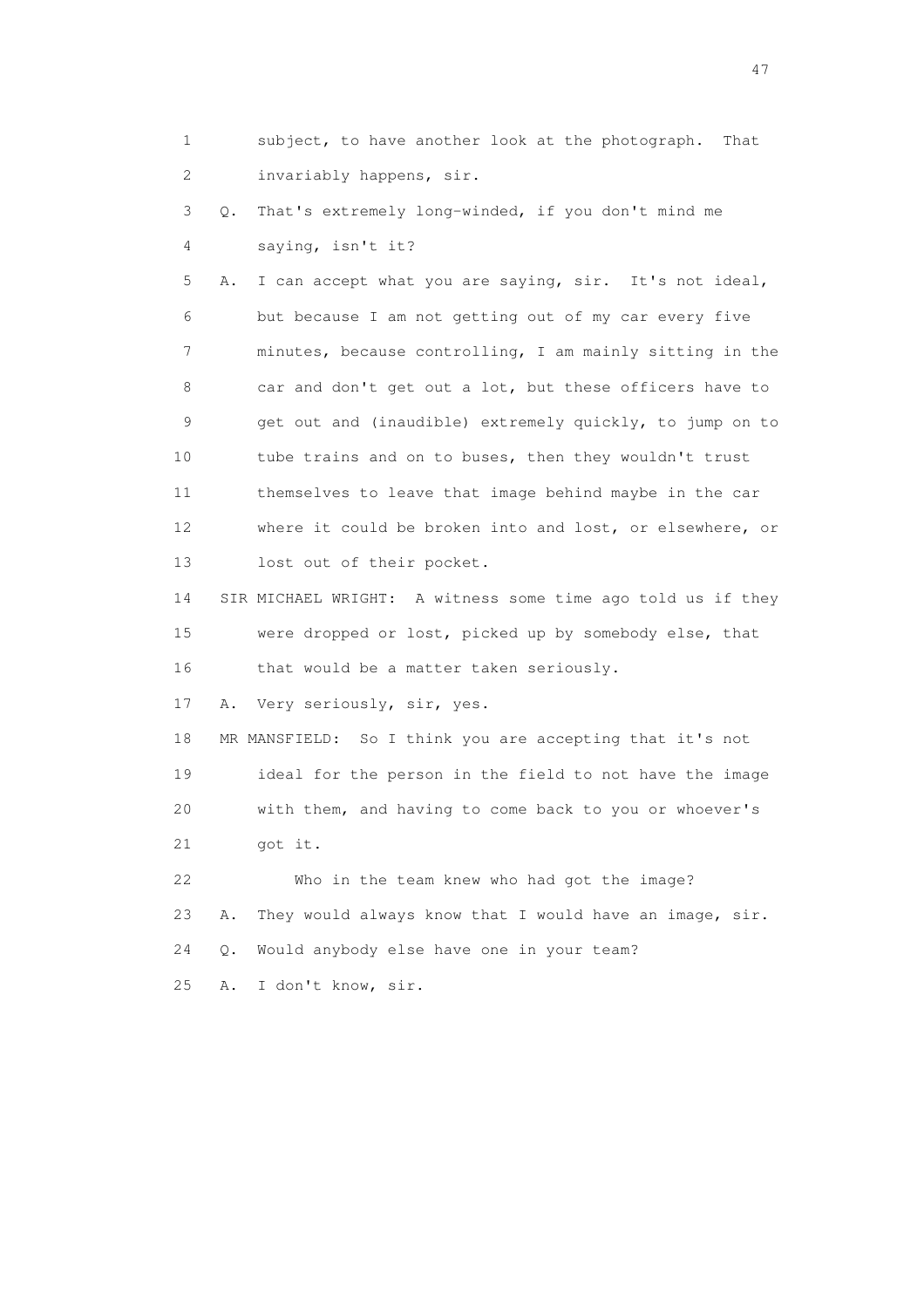1 Q. As a normal rule, would anyone else in the team have at 2 least one?

 3 A. As a rule, sir, I don't think there is a rule, no. 4 Certainly I would have a copy and anyone else if they 5 wanted to could take a copy out with them, sir. 6 Q. Again, I am moving from the briefing just to deal with 7 one aspect of your arrival at Scotia Road, and that is 8 your plan with Derek or your agreement with Derek that 9 there should be an interception by your team, that is 10 your joint teams, if SO19 are not there. One question 11 on that: did you have any idea how that would be 12 accomplished by SO12 at Scotia Road? In other words, 13 the vicinity of Scotia Road. Did you work that out? 14 A. No, sir. 15 Q. So you hadn't, or had you worked out a place, was it the 16 junction of Marnfield Crescent and Upper Tulse Hill; had 17 you worked that out? 18 A. In relation to Scotia Road, as I said, what you had

 19 there was the red team had control of that plot, and in 20 fact we had been warned off going anywhere near that 21 plot to do our own recce, by a member of the red team. 22 That would be Edward, who warned off one of my officers 23 and said, you know: you are coming on to our plot, 24 please keep away. So we were, if you like, prevented 25 from doing our own recce on the area. So the reds would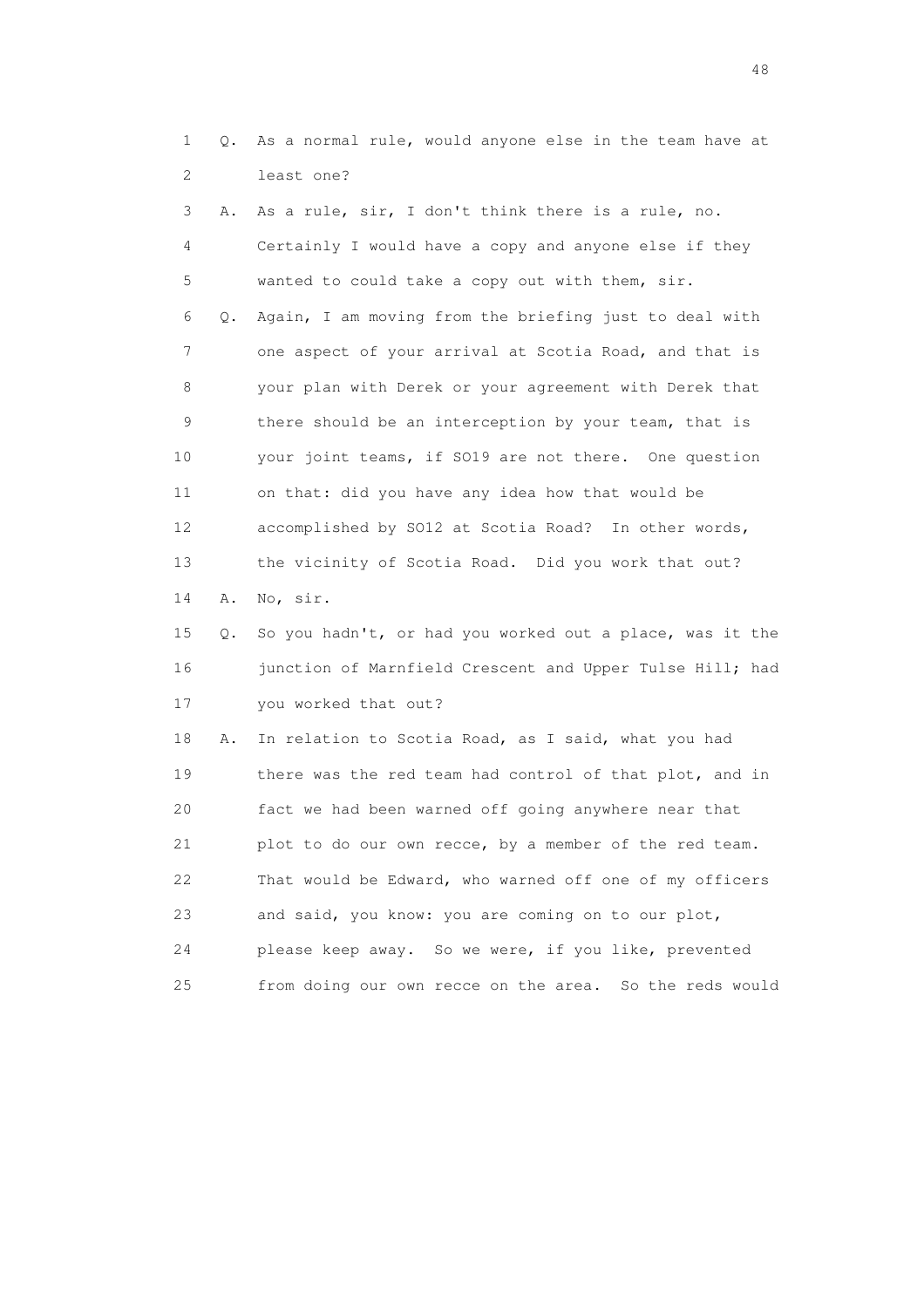1 be, if you like, the immediate first officers in if that 2 was to happen and we would come in and back them up. 3 My feeling was, is that if the subject had 4 potentially moved towards bus stand, any identified 5 person towards the bus stand immediately outside, then 6 that would have to be, if you like, the first point of 7 containment. If that person perhaps would have moved 8 away from that bus stand, then it could have been done 9 at a more convenient point, but I don't think it was set 10 in stone as to exactly where -- 11 O. That's understandable -- 12 SIR MICHAEL WRIGHT: You may have explained to us, why would 13 reds not want you coming on to their plot? 14 A. I can only assume that they must have felt that we would 15 be likely to blow their cover by -- 16 SIR MICHAEL WRIGHT: Too much movement around with more 17 people there. 18 A. Yes, sir. I think it's a fine balance. Obviously I 19 want my team to go in there and have a look because we 20 may have to take over that plot from them. It's like 21 you mentioned a school yesterday, sir. I wasn't aware 22 of that. I hadn't been down to recce the plot. 23 I looked at my map, I couldn't see any schools in the 24 immediate environment, but you know, that would be 25 ignorance on my part from not having to actually get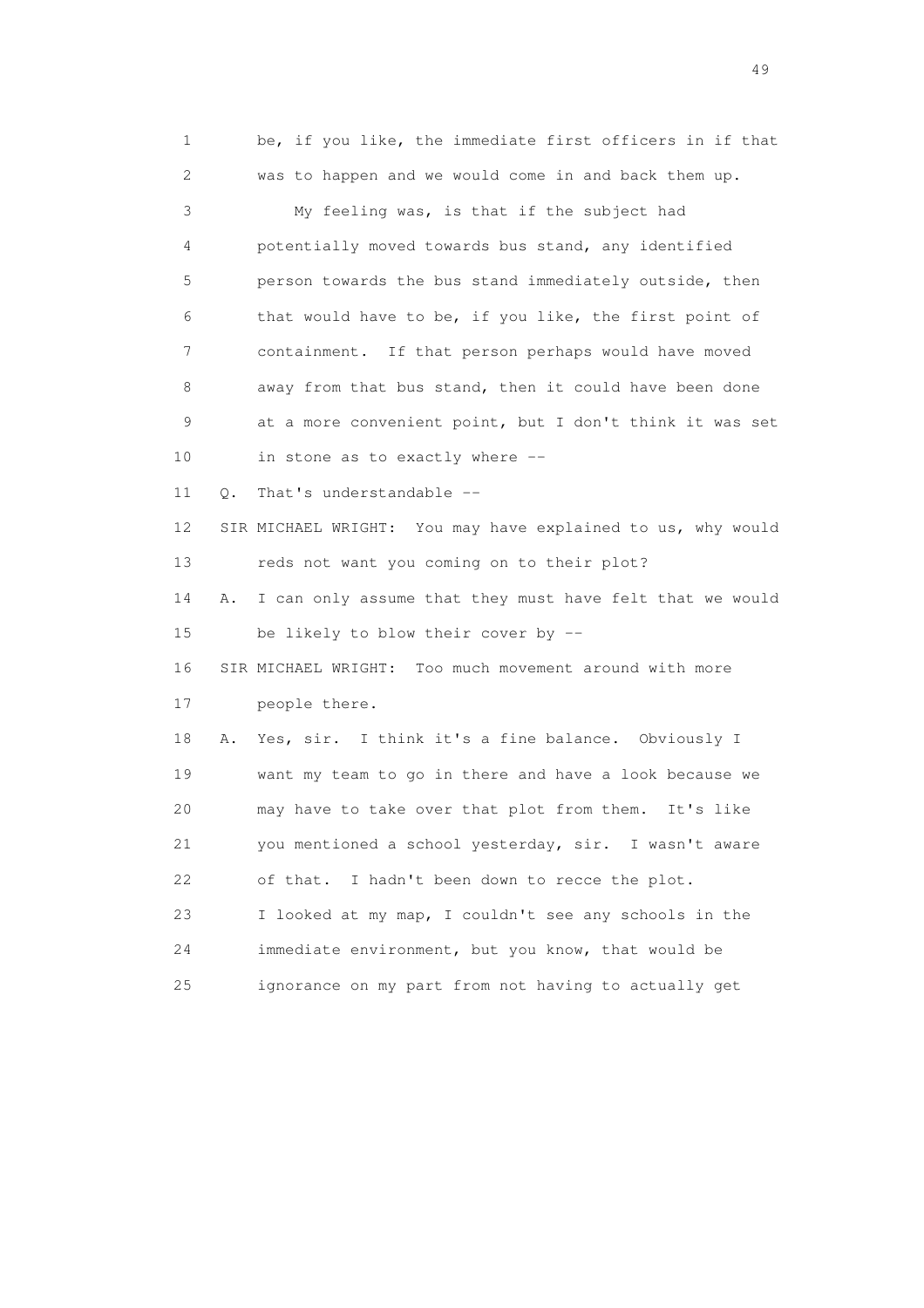1 down and actually check the plot, sir.

 2 MR MANSFIELD: One other question on that: irrespective of 3 exactly where you would do it because you had not -- 4 that wasn't fixed in stone, were you confident about how 5 the officers would do it? 6 A. Yes, but it would have been a hard challenge, an armed 7 challenge, from cover, sir. 8 Q. Right. Just moving on, or can I just ask you: if it's 9 a hard challenge from cover, does that somebody's going 10 to have to shout something out? 11 A. Oh yes. 12 Q. Right. 13 A. There would be a lot of shouting, sir. 14 Q. Yes, we have heard that in relation to another witness. 15 Moving on from that intention that you had, if it 16 was necessary, to you moving out of Roupell Road, you 17 can turn back to plan number 7, please, in that 18 brochure. It's easier for you to follow. I'm going to 19 use this because it has more detail on it than the 20 bigger one you were shown yesterday which obviously 21 deals with a much bigger area. 22 Roupell Road there is on the left-hand side of this 23 plan. It's not marked in name, but it's underneath the 24 two inserts, "Bus route from these stops", and then the 25 plan and insert of London; do you see that?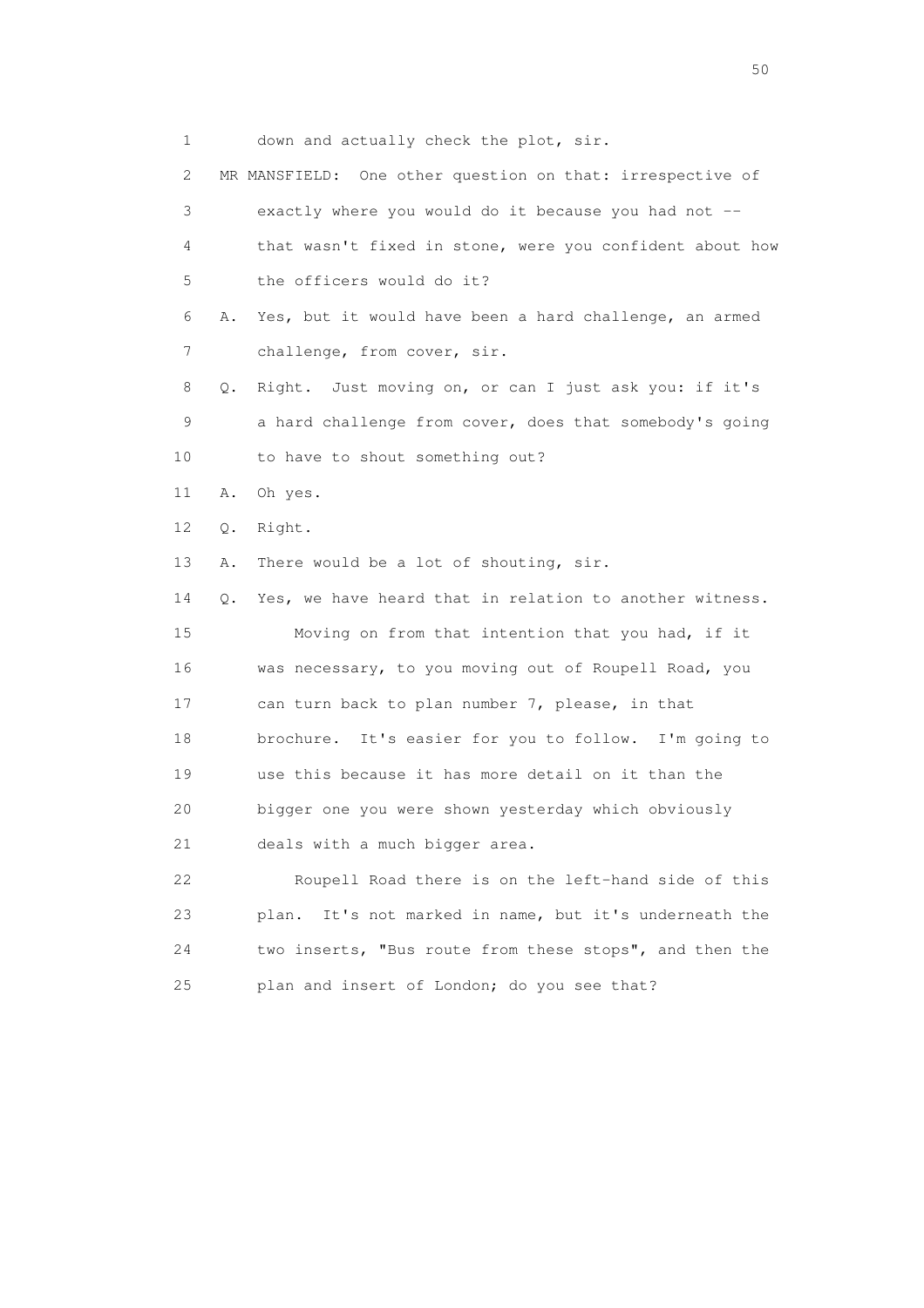1 A. Yes, sir.

| 2  | Q. | You are in part of that road. I am not going through           |
|----|----|----------------------------------------------------------------|
| 3  |    | that. Then you decide to drive into Upper Tulse Hill.          |
| 4  |    | The first thing that you have told us about is                 |
| 5  |    | seeing another officer whose name you wrote down last          |
| 6  |    | night. Others have established that this person is             |
| 7  |    | known to us as Tango 2, the one you wrote down last            |
| 8  |    | night.                                                         |
| 9  | Α. | Sir.                                                           |
| 10 | Q. | Can you just place on this map that you have in front of       |
| 11 |    | you, by reference to anything that's written on it,            |
| 12 |    | where it was that you saw Tango 2 from the red team?           |
| 13 | Α. | On the offside footway, probably just to the east of the       |
| 14 |    | bus stand that you have marked, the 201 bus stand, so          |
| 15 |    | probably just north of Valens House.                           |
| 16 | Q. | I have the bus stand for the 201.                              |
| 17 | Α. | If you come east of that, you have got a block there           |
| 18 |    | marked as Valens House on this map anyway. On the              |
| 19 |    | opposite carriageway, you have number 149.                     |
| 20 |    | SIR MICHAEL WRIGHT: That's not the right part of the           |
| 21 |    | screen.                                                        |
| 22 | Α. | That's it.                                                     |
| 23 |    | These are the two bus stops that are opposite<br>MR MANSFIELD: |
| 24 |    | each other.                                                    |
| 25 | Α. | I think the officer was in front of Valens House on the,       |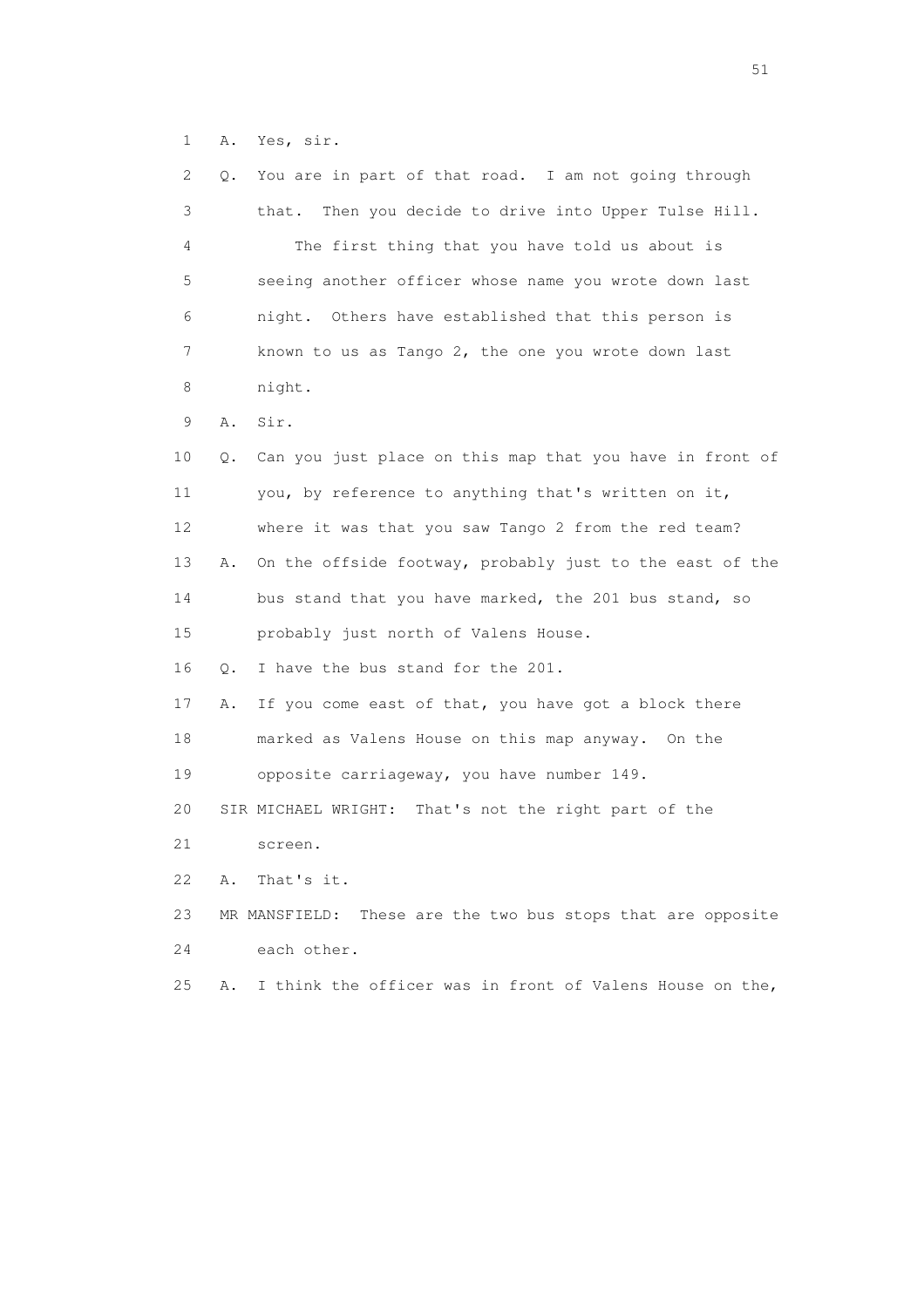1 if you like, the south footway, opposite the block 149 2 which is marked on there. 3 Q. Sorry, he is on the south footway? 4 A. Yes. I think, is it Rickard Close? It's covered up 5 here by the thing for TA Centre. Just before that 6 junction there. 7 Q. Right, in that stretch of pavement on the south side, 8 that's where he is? 9 A. That would be my best guess, sir, yes. 10 Q. All right. In the Health and Safety trial you 11 indicated -- you didn't give the name, you weren't 12 asked, of this officer but you did talk about this 13 officer, indicating that you had actually heard 14 a commentary that he was making. You may not remember 15 this? 16 A. He was commentating but he was saying, the main thing 17 that I picked up on was that he was too far away -- 18 Q. But he could see the person? 19 A. Yes, sir. 20 Q. So he is saying he could see him, but he was too far 21 away to catch him up? 22 A. He definitely did see him because I identified 23 Mr de Menezes on the left-hand side and -- 24 Q. On the north pavement? 25 A. On the north footway, yes, and asked that officer,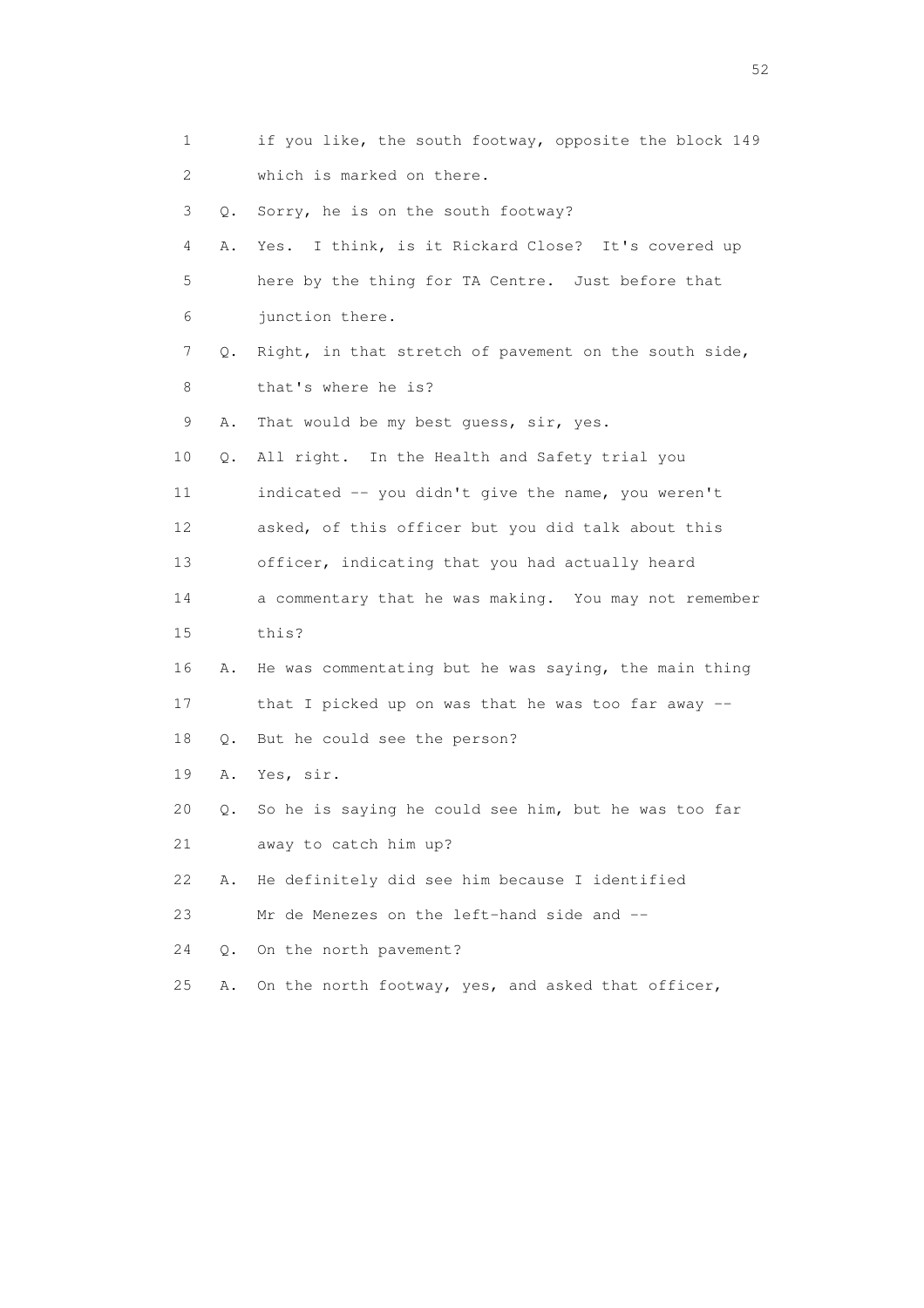| 1  |       | Tango 2, if that was the male that he was currently      |
|----|-------|----------------------------------------------------------|
| 2  |       | surveilling, and he identified that he was.              |
| 3  | 0.    | I'm asking you this in a little detail because we have   |
| 4  |       | statements from all the Tango officers, including        |
| 5  |       | Tango 2, and at the moment he doesn't say anything about |
| 6  |       | this sighting or where he was. So can you help us, when  |
| 7  |       | you saw Tango 2 and then you saw Mr de Menezes and       |
| 8  |       | wanted to sort of tie the two up, where was de Menezes,  |
| 9  |       | was he where you indicated yesterday?                    |
| 10 | Α.    | He must have been just short of the junction             |
| 11 |       | Ewen Crescent.                                           |
| 12 | $Q$ . | Right.                                                   |
| 13 | Α.    | My recollection at the time was that there was some      |
| 14 |       | distance and for some reason in my head I had sort of    |
| 15 |       | 150, 200 metres. When I have been back to the scene to   |
| 16 |       | look, because your sense of distance can be distorted,   |
| 17 |       | it clearly wasn't that far away, but that's where        |
| 18 |       | I guessed between, certainly just before the junction of |
| 19 |       | Ewen Crescent on the north (inaudible).                  |
| 20 | Q.    | Please understand I am not going to pin you to metres,   |
| 21 |       | but we need a feel for what it was and I appreciate it's |
| 22 |       | a long time ago now.                                     |
| 23 | Α.    | Yes, sir.                                                |
| 24 | Q.    | Just to summarise your evidence and then I have some     |
| 25 |       | questions: what you do is you drive towards Jean Charles |

 $\sim$  53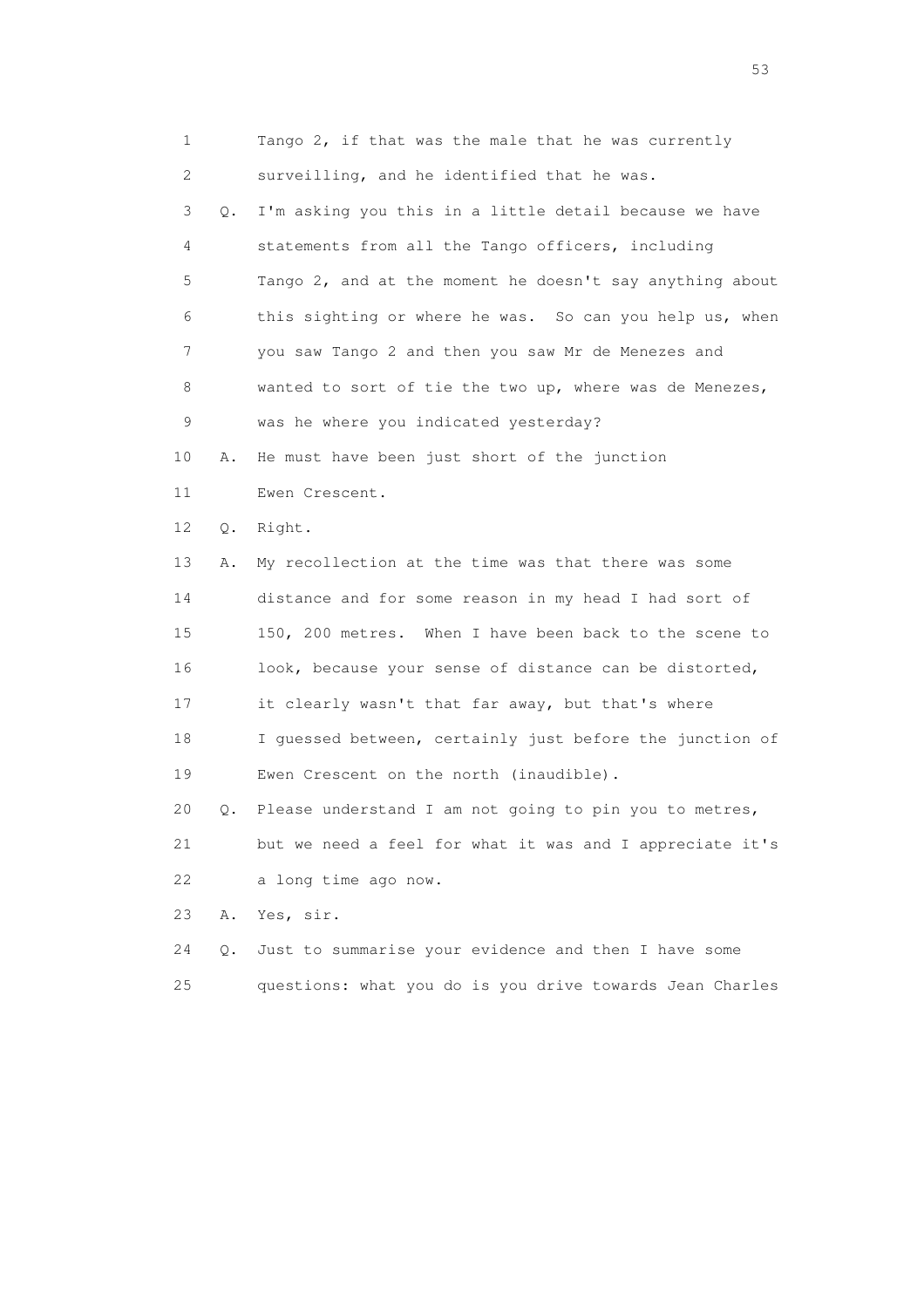| 1  |       | de Menezes on his side of the road, and you in fact pass |
|----|-------|----------------------------------------------------------|
| 2  |       | him while Ken is still in your car?                      |
| 3  | Α.    | Yes, sir.                                                |
| 4  | Q.    | You are driving, I think you told Health and Safety, at  |
| 5  |       | a normal speed?                                          |
| 6  | Α.    | A normal road speed for that road at that time; as       |
| 7  |       | I say, I think there was traffic slowing down for the    |
| 8  |       | traffic at the junction ahead.                           |
| 9  | Q.    | What, something between 15 and 20 miles an hour?         |
| 10 | Α.    | I guess so, yes.                                         |
| 11 | Q.    | Is that fair?                                            |
| 12 | Α.    | Yes, sir.                                                |
| 13 | Q.    | You are having to drive, and you are having to look out  |
| 14 |       | of your window across somebody, and I appreciate you are |
| 15 |       | trying to do the best you can, but would you agree that  |
| 16 |       | the sighting you had was no more than a fleeting glance? |
| 17 | Α.    | Yeah, I would say yes, it was a fleeting glance, yes,    |
| 18 |       | sir.                                                     |
| 19 | Q.    | That is the only time you were able or were in           |
| 20 |       | a position to have a look at this man, wasn't it?        |
| 21 | Α.    | Yes, sir.                                                |
| 22 | $Q$ . | $Now$ $--$                                               |
| 23 |       | SIR MICHAEL WRIGHT: You were driving at the time?        |
| 24 | Α.    | In my mind at that time, Ken was doing<br>I was driving. |
| 25 |       | the looking for me, Ken would do that for me.<br>As      |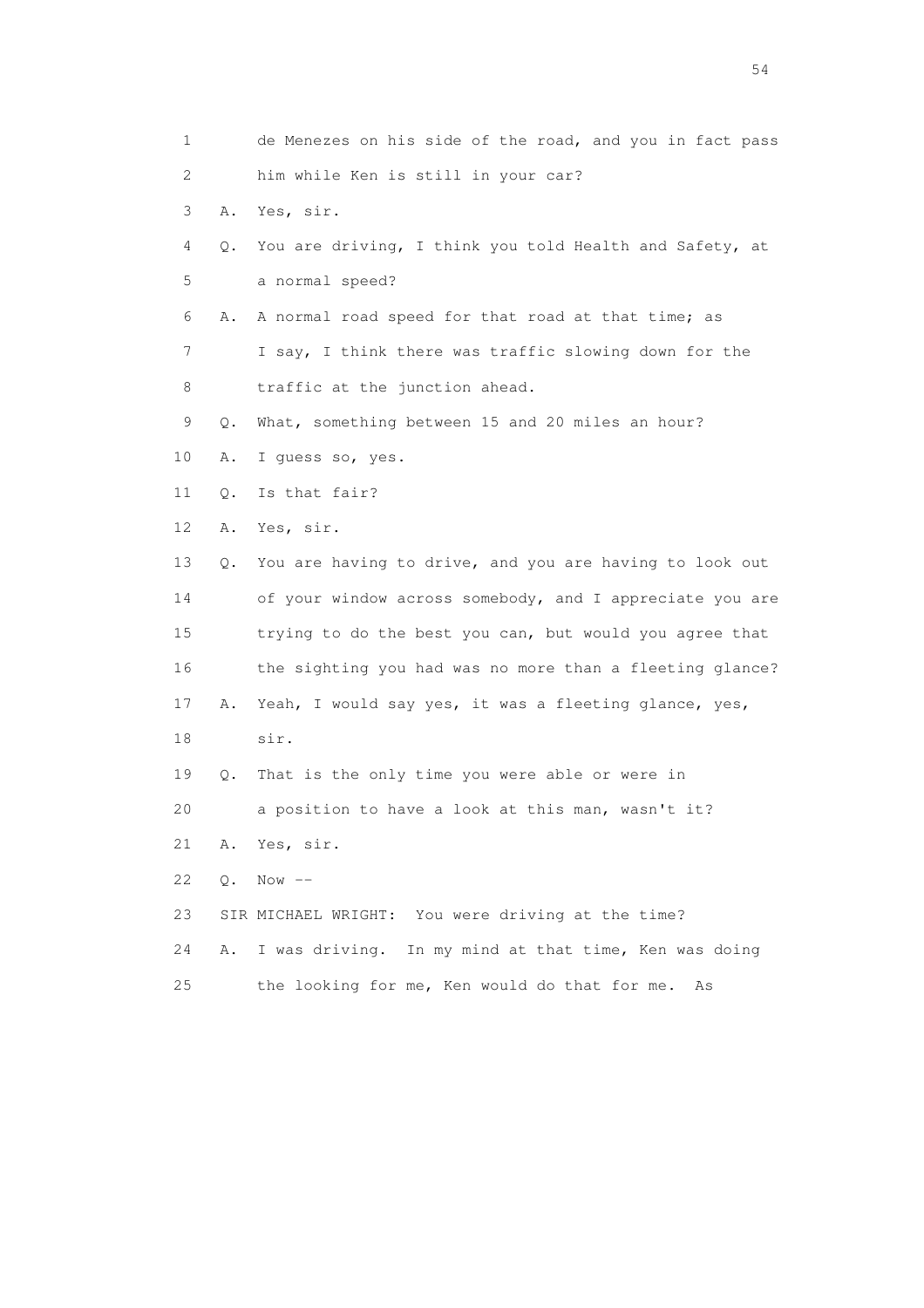1 I indicated yesterday, I was happy to blow Ken's cover 2 for the purposes of getting that identification sorted 3 as early as possible. 4 MR MANSFIELD: That's why you let him out of the car. Now, 5 I appreciate you say you don't know exactly what he did. 6 We will hear from him later but not today about what he 7 says he did do. 8 Just concentrating on your fleeting glance, as you 9 have agreed it is -- 10 A. Yes, sir. 11 Q. -- leaving aside codes and all the rest of it, do you 12 agree that there is a fairly -- fairly -- logical 13 progression of levels of identification? May I just put 14 them to you to see if you agree. The lowest or highest, 15 however you look at it, the first one is: it's not 16 Osman, so you exclude him, right, that's the first one? 17 A. Yes, sir. 18 Q. The second one is: I really don't know one way or the 19 other, I just can't tell? 20 A. I imagine you could get to that scenario, yes, sir. 21 Yes. 22 Q. I am just trying to frame -- 23 A. It's not the way that we do it, but I can understand 24 what you are saying and I can imagine those words being 25 used, yes.

the state of the state of the state of the state of the state of the state of the state of the state of the state of the state of the state of the state of the state of the state of the state of the state of the state of t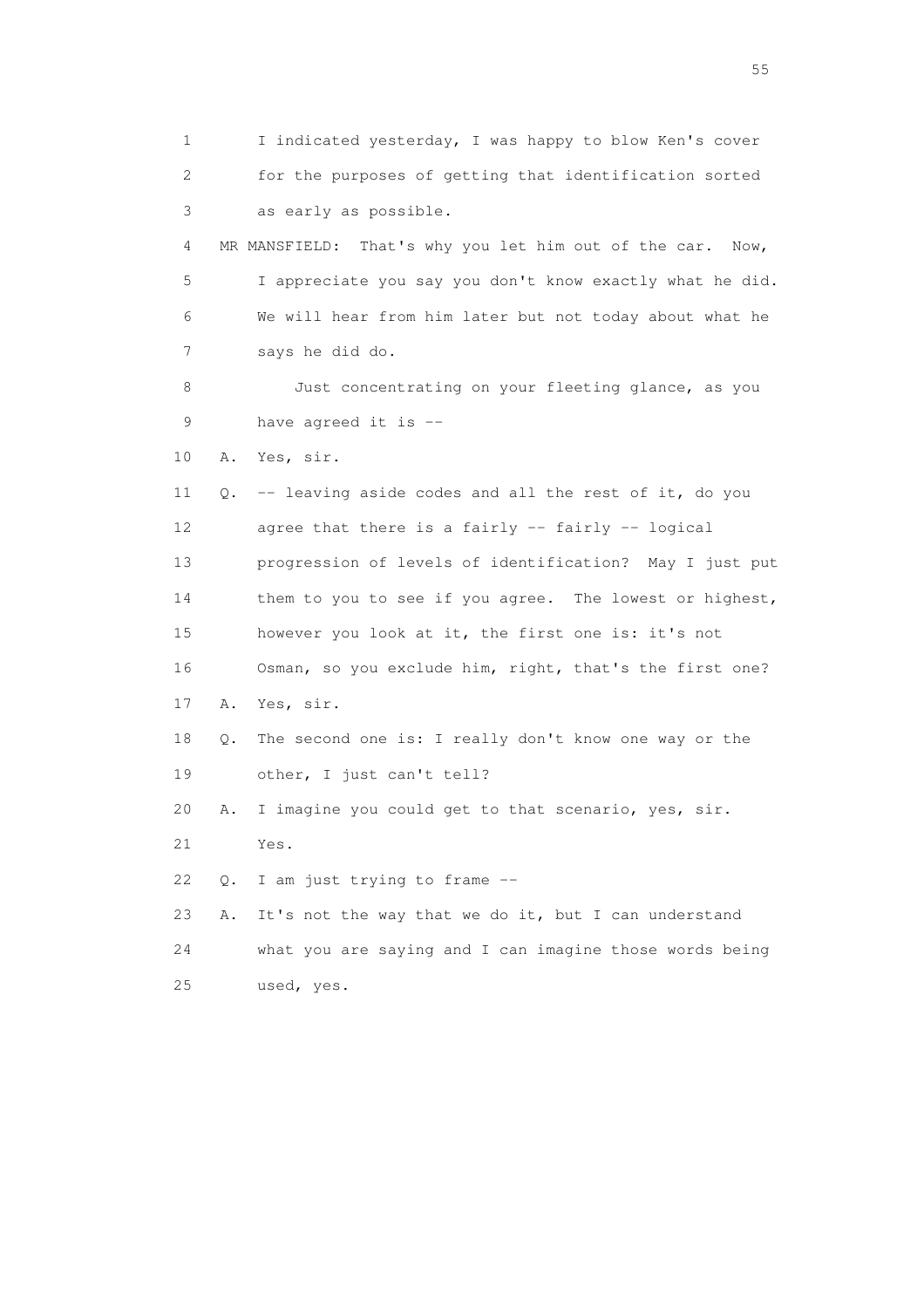| $\mathbf{1}$ | Q. | I'll come to the way you do do it in a moment. Then      |
|--------------|----|----------------------------------------------------------|
| 2            |    | above that or next is: it could or might be Osman, in    |
| 3            |    | other words it's a possible?                             |
| 4            | Α. | Yes, sir.                                                |
| 5            | Q. | Then above that, there is a good possible, which really  |
| 6            |    | is the same as saying it's probable?                     |
| 7            | Α. | No, I wouldn't agree with that, sir, no.                 |
| 8            | Q. | All right, I'll come to how you put it in a moment.      |
| 9            |    | Then obviously I'm suggesting the final thing is, well,  |
| 10           |    | it is him, all right?                                    |
| 11           | Α. | Yes, sir.                                                |
| 12           | Q. | You have made a positive identification, that's him?     |
| 13           | Α. | Yes, sir.                                                |
| 14           | Q. | That's what I have put to you, but perhaps in fairness   |
| 15           |    | to you, how did you do it at the time, was the squad     |
| 16           |    | dealing with these things?                               |
| 17           | Α. | By ways of a possible -- as I say, there can be a broad  |
| 18           |    | range of views and it would depend, I think, on how good |
| 19           |    | a view you got and how good the image was. There are so  |
| 20           |    | many variable factors, so if you are looking at a good   |
| 21           |    | quality image that you know is a good likeness of the    |
| 22           |    | subject, you get a good look at the subject, I think you |
| 23           |    | can say you are more confident that that person is       |
| 24           |    | a good possible. If the image isn't great and the view   |
| 25           |    | you have got isn't ideal, and it depends on lighting     |

 $56<sup>o</sup>$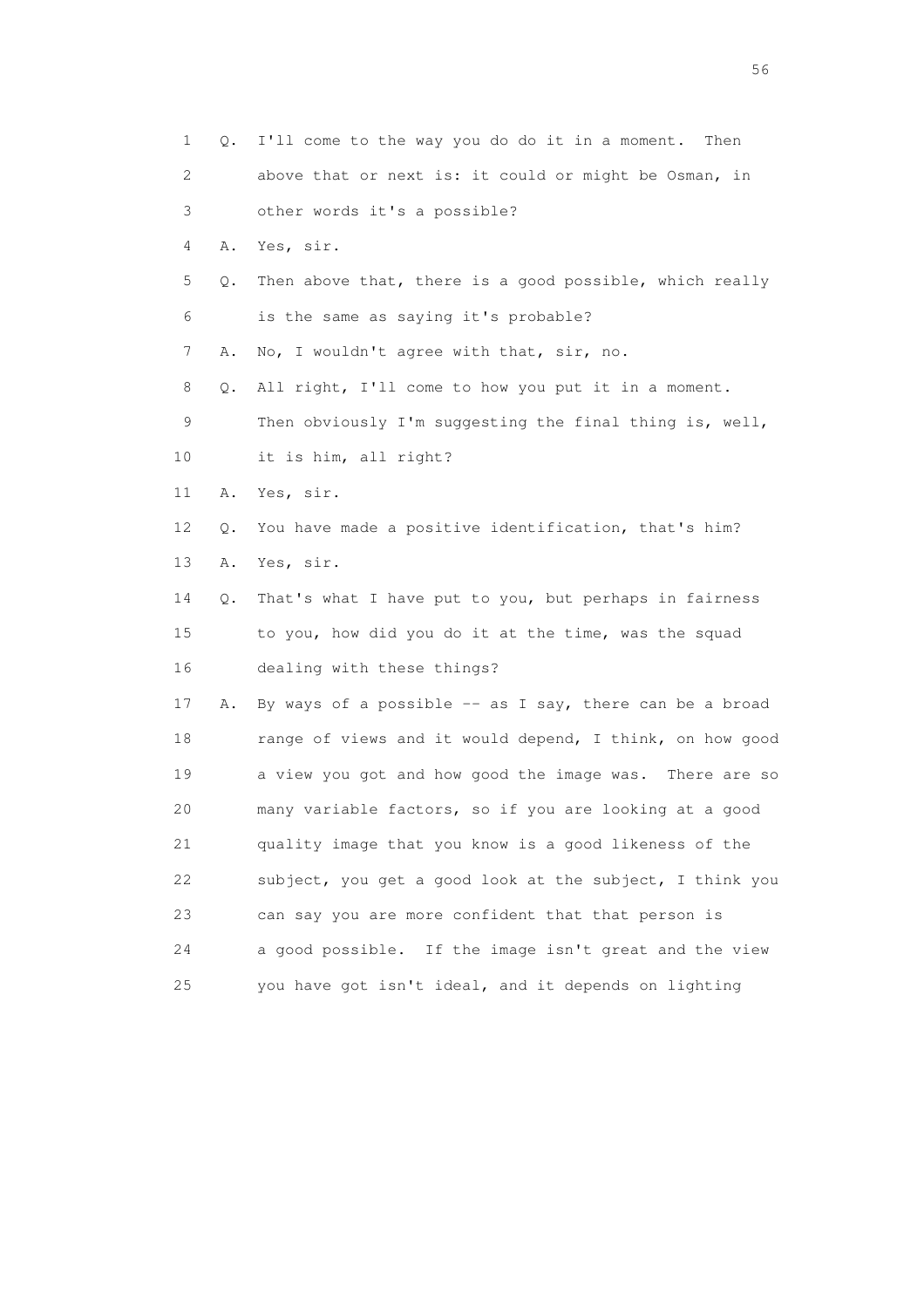1 conditions as well, then you can say that person is 2 a possible, but you could be erring towards the side of, 3 well, I really can't say but it could be. 4 It is very inexact science, I am afraid. It's not 5 great, I wish we had a better system, but possibles are 6 always going to be in play in our field of work. 7 SIR MICHAEL WRIGHT: You don't have any formalised language? 8 A. No, sir, not really. 9 MR MANSFIELD: So I know you haven't put what's either side 10 of possible. Do we understand that really it's either 11 he isn't or he is, and in between is a whole range of 12 possibles? 13 A. Yes, sir. 14 Q. That's how it worked? 15 A. Yes, sir. 16 SIR MICHAEL WRIGHT: "possible" is about as big a grey area 17 as you can possibly imagine, as between no, it's not him 18 and yes, it is him, and everything in between is 19 possible. 20 A. Clearly skin tone has a lot to do with it, and obviously 21 the image that we had, it is hard to work out skin tone 22 and, you know, obviously if someone is put out and they 23 are clearly white and obviously if they are clearly the 24 wrong age group or something, then it is easy to turn 25 round and say no, it's definitely not the subject.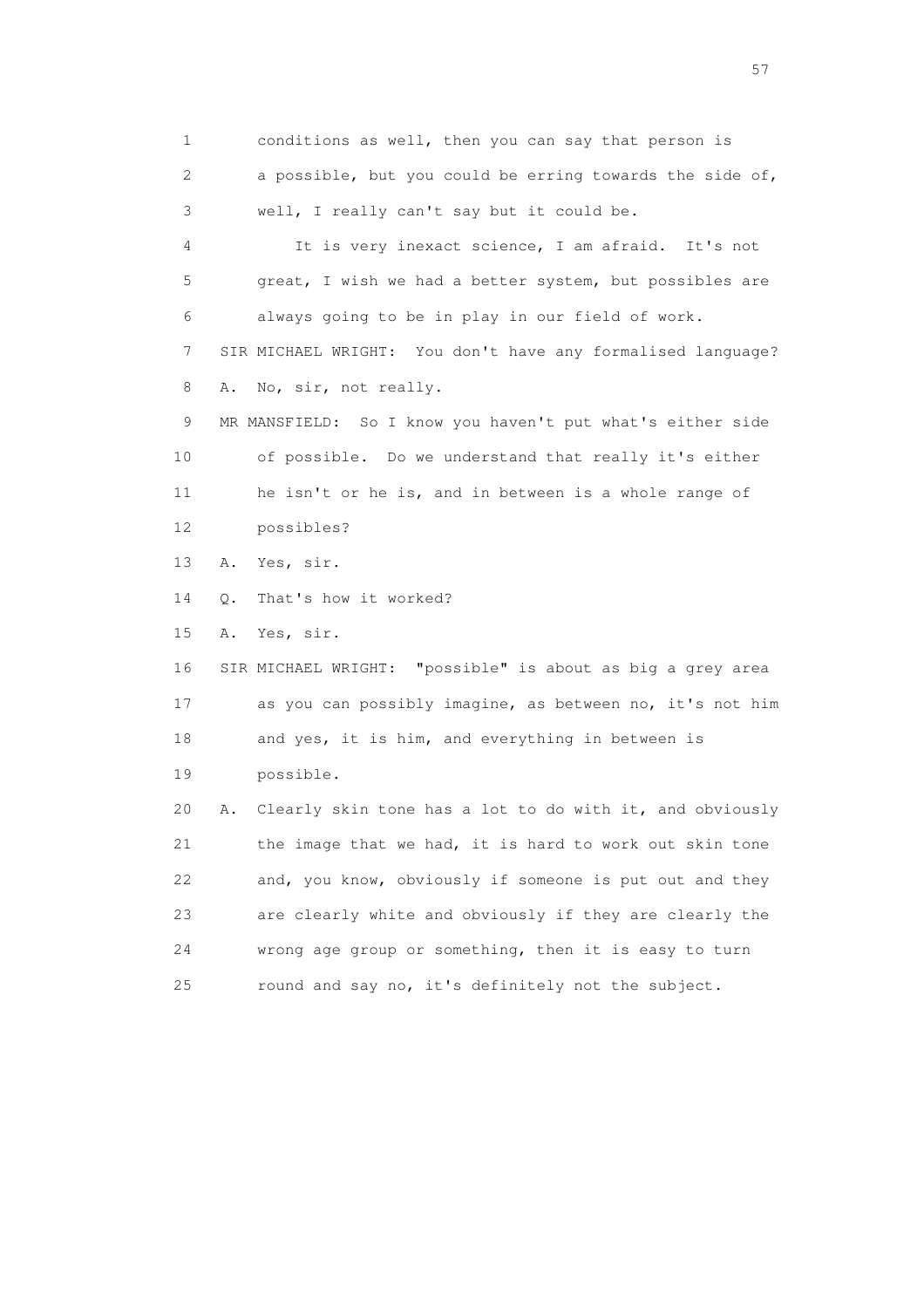1 SIR MICHAEL WRIGHT: I think what you and other witnesses 2 have been telling us, one thing is absolutely clear, 3 that if you are using the word "possible", doesn't 4 matter whether it is good possible, middling possible or 5 poor possible or whatever, it's not an identification. 6 A. No, sir. 7 SIR MICHAEL WRIGHT: That's absolutely clear in your mind? 8 A. Yes, sir. 9 MR MANSFIELD: Sir, I wonder if that's an appropriate 10 moment? 11 SIR MICHAEL WRIGHT: Yes, is that a suitable moment for you? 12 MR MANSFIELD: Yes, it is. 13 SIR MICHAEL WRIGHT: Very well, 20 to, ladies and gentlemen. 14 (11.32 am) 15 (A short break) 16 (11.45 am) 17 (In the presence of the jury) 18 MR MANSFIELD: We had got to near the junction with 19 Tulse Hill where you had had the fleeting glance. Would 20 it be fair to say that as a result of the fleeting 21 glance, the most you could really say is, "I can't rule 22 him in, and I can't rule him out"; would that be a fair 23 summary? 24 A. Yes, sir. 25 Q. Right. So we go round the corner, and I'm going to, as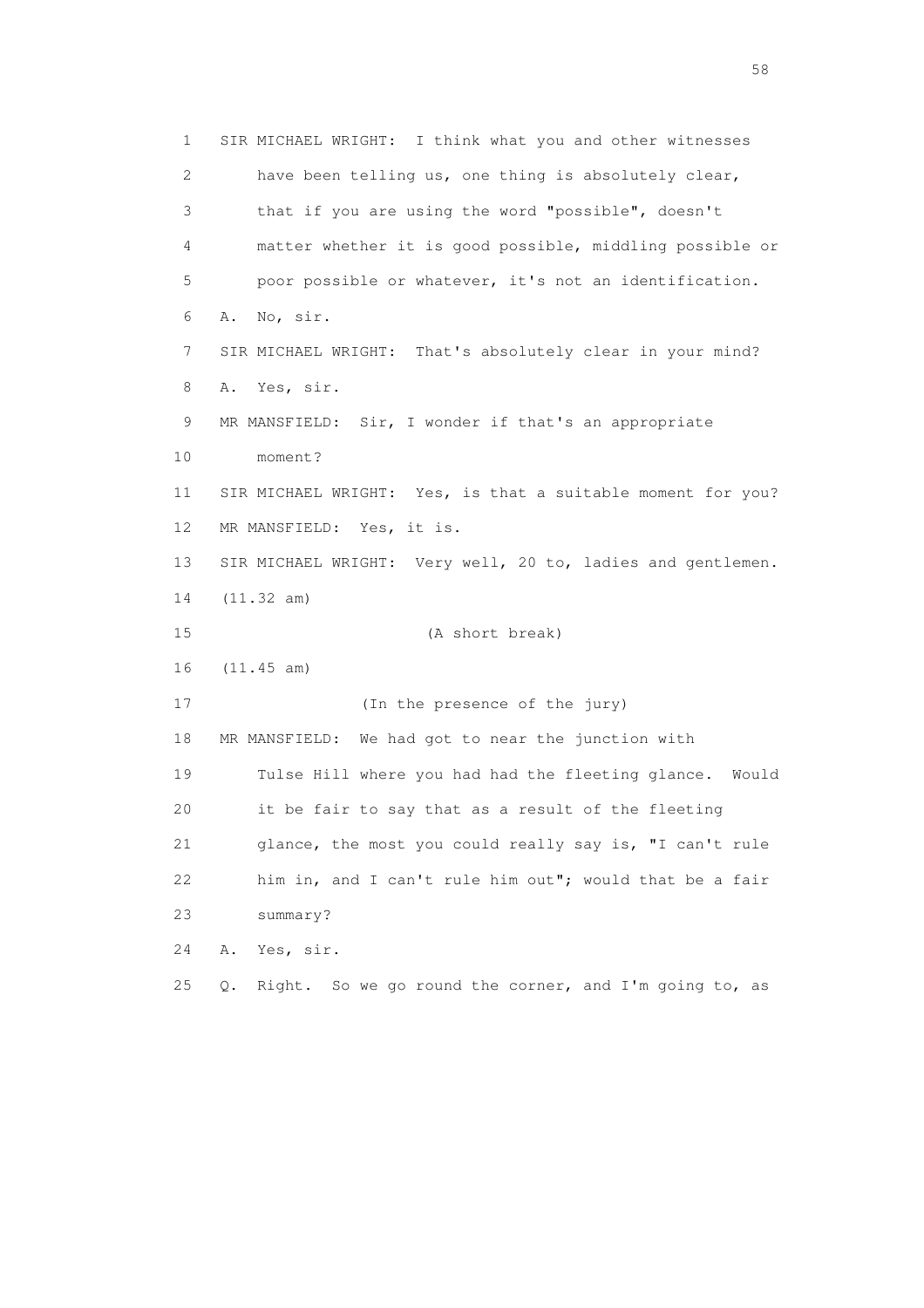1 it were, shoot on ahead through Brixton to the point at 2 which you have a call from the control room about 3 percentage, and we have been through all that, so 4 I don't ask you again about that, just so you place it 5 in your mind. That's where I want to go to now.

 6 And Lawrence is in your car, having driven past, 7 himself, and then parked up, he has come to your car. 8 You have told the control room that it's a ridiculous 9 question to ask you for a percentage, and you have given 10 all your reasons. So that's the context.

 11 First of all, when you were telling the control room 12 that you weren't in the business of giving a percentage 13 and the rest of the team effectively hadn't added 14 anything to it, did you tell them -- I will put it the 15 other way round: first of all, it was extremely 16 important at that stage to take very great care about 17 how you expressed what the view was, either of yourself 18 or anyone else to the ops room; do you agree? 19 A. We were being asked, or I was being asked for the team 20 to give an assessment, and I gave that best assessment 21 that I could, sir, in good faith. 22 Q. Do you agree that giving an assessment of identification 23 has to be done, if you haven't got a league table and

 24 you haven't got, you know, a particular gradation that 25 you are using, it's got to be expressed carefully,

 $59<sub>2</sub>$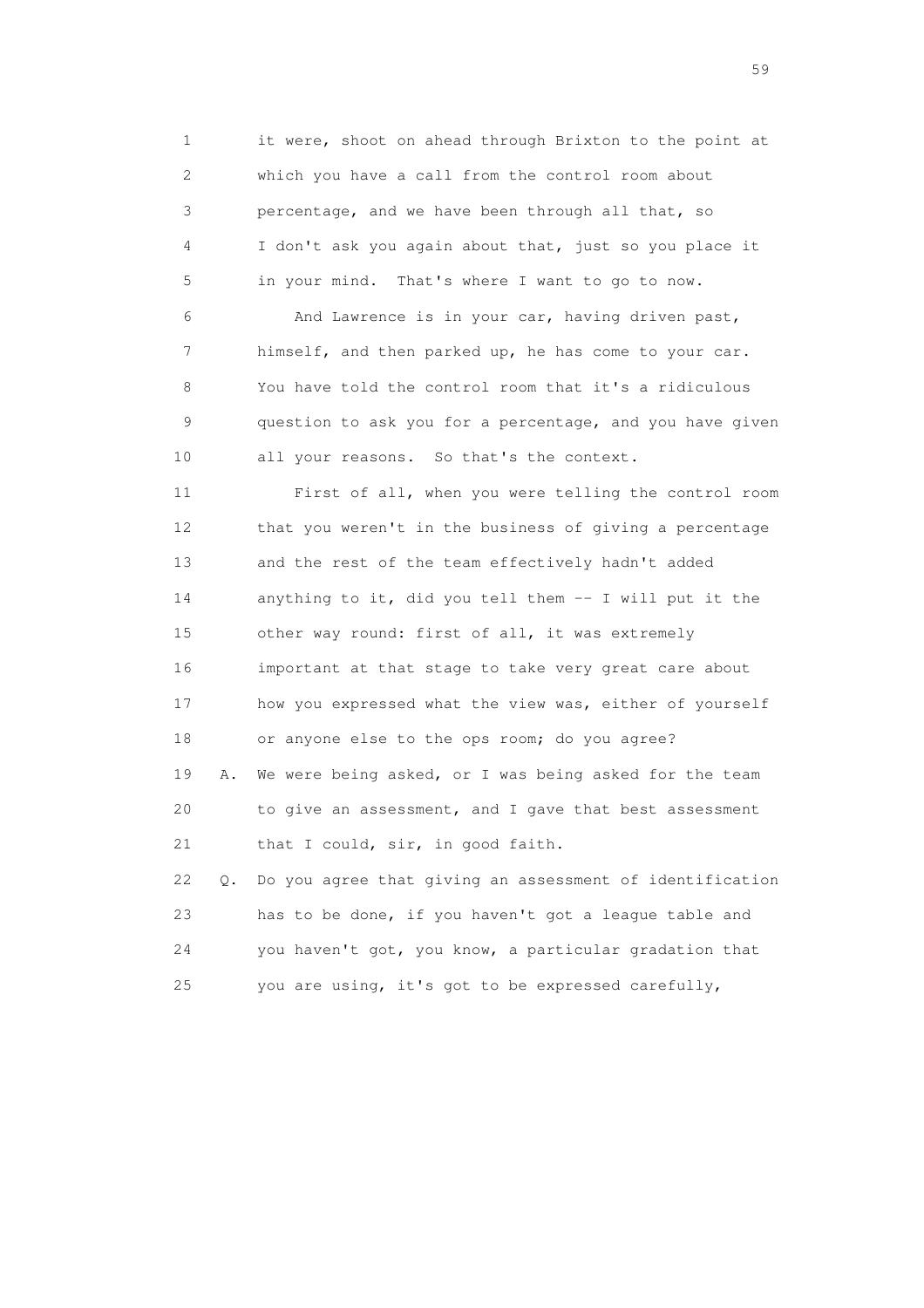- 1 hasn't it?
- 2 A. I did qualify how the view that I had had when I passed 3 on my comment, yes, sir.
- 4 Q. So you say you were making clear to the ops room that 5 you had really -- you may not have used the word 6 "fleeting", but you had only had a glimpse or a quick 7 look or something like that?
- 8 A. Yes, sir.
- 9 Q. So they knew that?
- 10 A. Yes, sir.
- 11 Q. The learned Coroner today asked you whether you told the 12 ops room about Lawrence's opinion, and you said you 13 didn't tell them that.
- 14 A. That's right, sir, I didn't.
- 15 Q. Is there a reason why you didn't tell them at this point 16 about Lawrence's different opinion?
- 17 A. Lawrence didn't make any comment whilst I had asked the 18 relevant question of my team, and he only mentioned this 19 comment after I put the telephone down, and once I had 20 asked him what sort of view he had had, it was clear to 21 me that he had had no real better view than I had had 22 myself which was a fleeting view on a drive past, and 23 that also he was in the area of being a possible but he 24 didn't think it was him. But in my mind he was still 25 saying it possibly could be.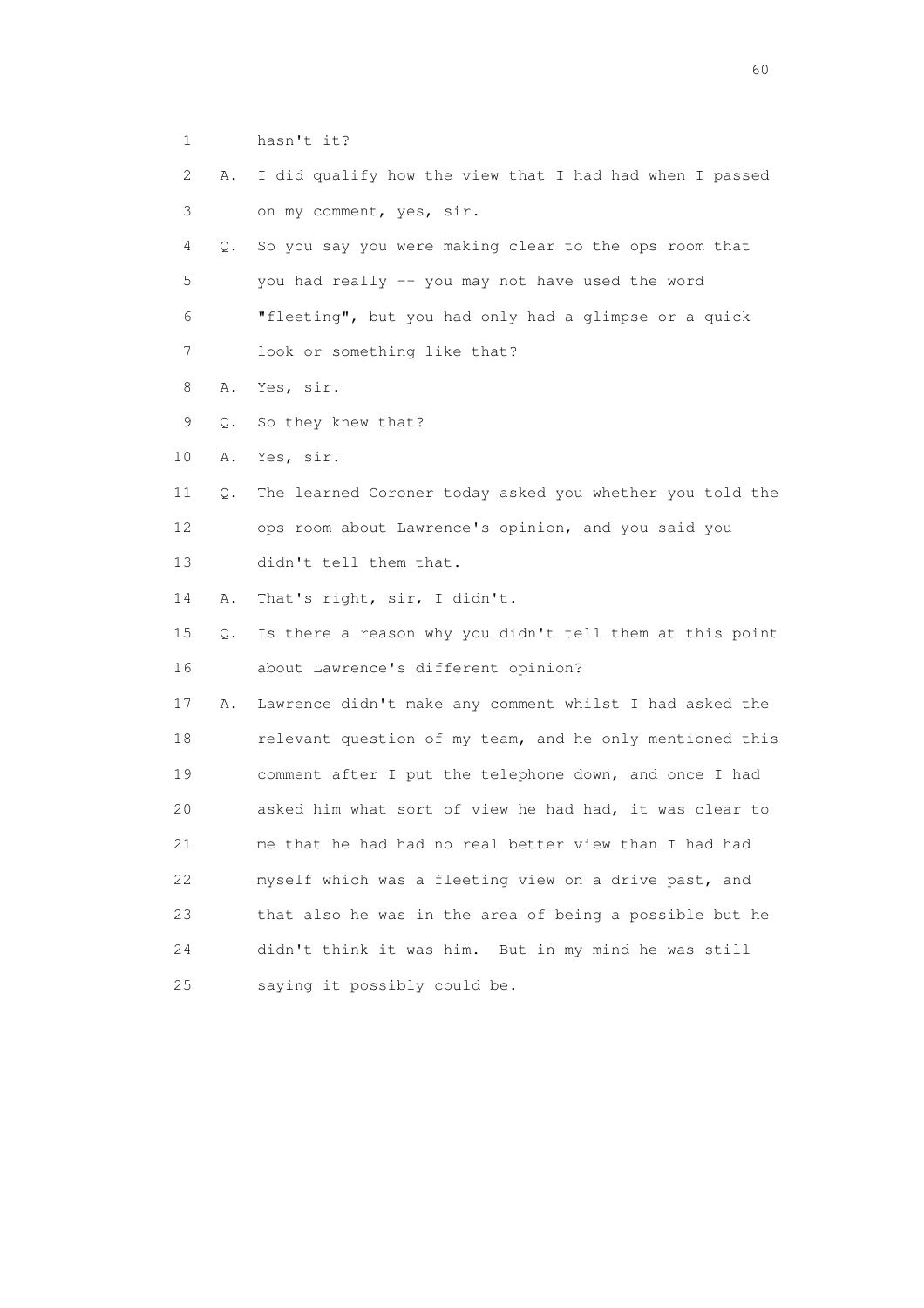1 Q. Would this be a fair summary, at this position, this 2 point in the journey, the best that the -- and please 3 understand this is not a criticism, I am just trying to 4 summarise the position of what you say happened here -- 5 the best one could say about the grey team's 6 identification was an equal balance between you thinking 7 he might be a possible --

8 A. Yes.

 9 Q. -- and another fleeting glance, thinking he might not? 10 A. There is that, sir, and also Ivor had had a look at him 11 on the bus, Ivor, I think, had commented that he wasn't 12 in a position to make an identification, but that the 13 subject had Mongolian eyes.

 14 Q. Ivor had had, roughly anyway, much more time than you 15 had had because he had been on the bus?

16 A. Certainly, sir, yes, that was my assumption --

 17 SIR MICHAEL WRIGHT: This is what you described as being 18 "50/50 no man's land"?

19 A. Yes, sir.

20 MR MANSFIELD: So if it's "50/50 no man's land", you see,

21 I want to try to see if we can ascertain how on earth

22 the control room got completely the wrong impression, do

23 you follow?

24 SIR MICHAEL WRIGHT: How does he know?

25 MR MANSFIELD: He doesn't, except -- and I'll come to the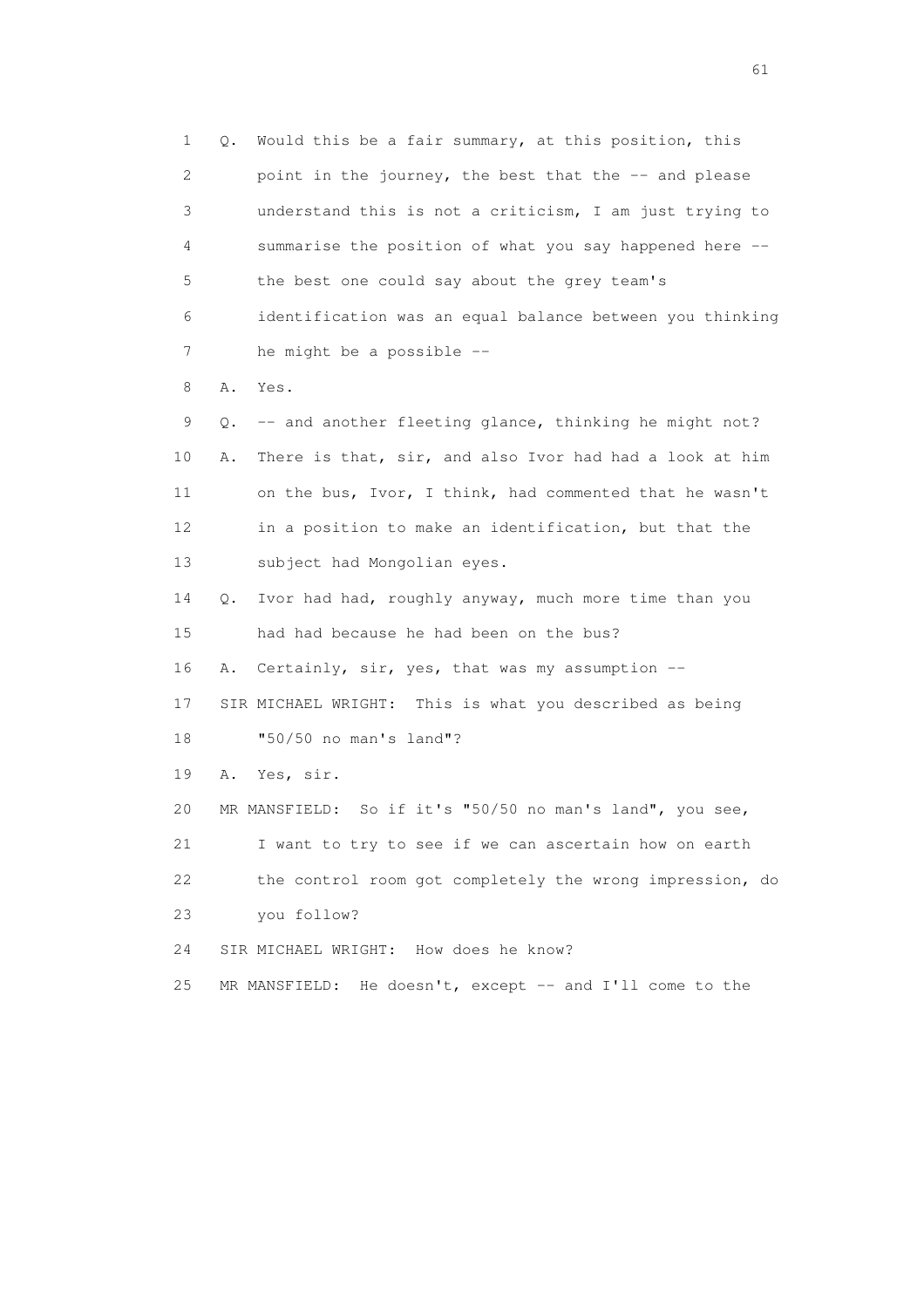1 point right now.

| 2  |       | Do you think it's possible that you did express your     |
|----|-------|----------------------------------------------------------|
| 3  |       | opinion rather more strongly than "no man's land" and    |
| 4  |       | say to the control room, "I think it is him"?            |
| 5  | Α.    | No.                                                      |
| 6  | $Q$ . | Well, the reason I ask you that question, I think you    |
| 7  |       | will anticipate, that is the wording that you put in     |
| 8  |       | your statement, page 228, please. The jury don't have    |
| 9  |       | it.                                                      |
| 10 | Α.    | I think the wording I use, "I think it's him", yes, sir. |
| 11 | Q.    | That's just what I put to you.                           |
| 12 | Α.    | You said, "I think it is him", yeah.                     |
| 13 | Q.    | You wouldn't be saying to the ops room, I'm trying to    |
| 14 |       | put it in real time, 228 so we see the paragraph,        |
| 15 |       | between 9.49, do you see that:                           |
| 16 |       | "I replied over the telephone that this was              |
| 17 |       | impossible to do"                                        |
| 18 |       | That's the percentage question?                          |
| 19 | Α.    | Yes.                                                     |
| 20 | Q.    | " but that I thought that it was Nettle Tip."            |
| 21 |       | Obviously you are reporting here in a statement?         |
| 22 | Α.    | Yes.                                                     |
| 23 | Q.    | So what you would say is -- "I thought it was", you      |
| 24 |       | would probably say "I think it is"; do you follow?<br>Ιn |
| 25 |       | real time?                                               |

 $\sim$  62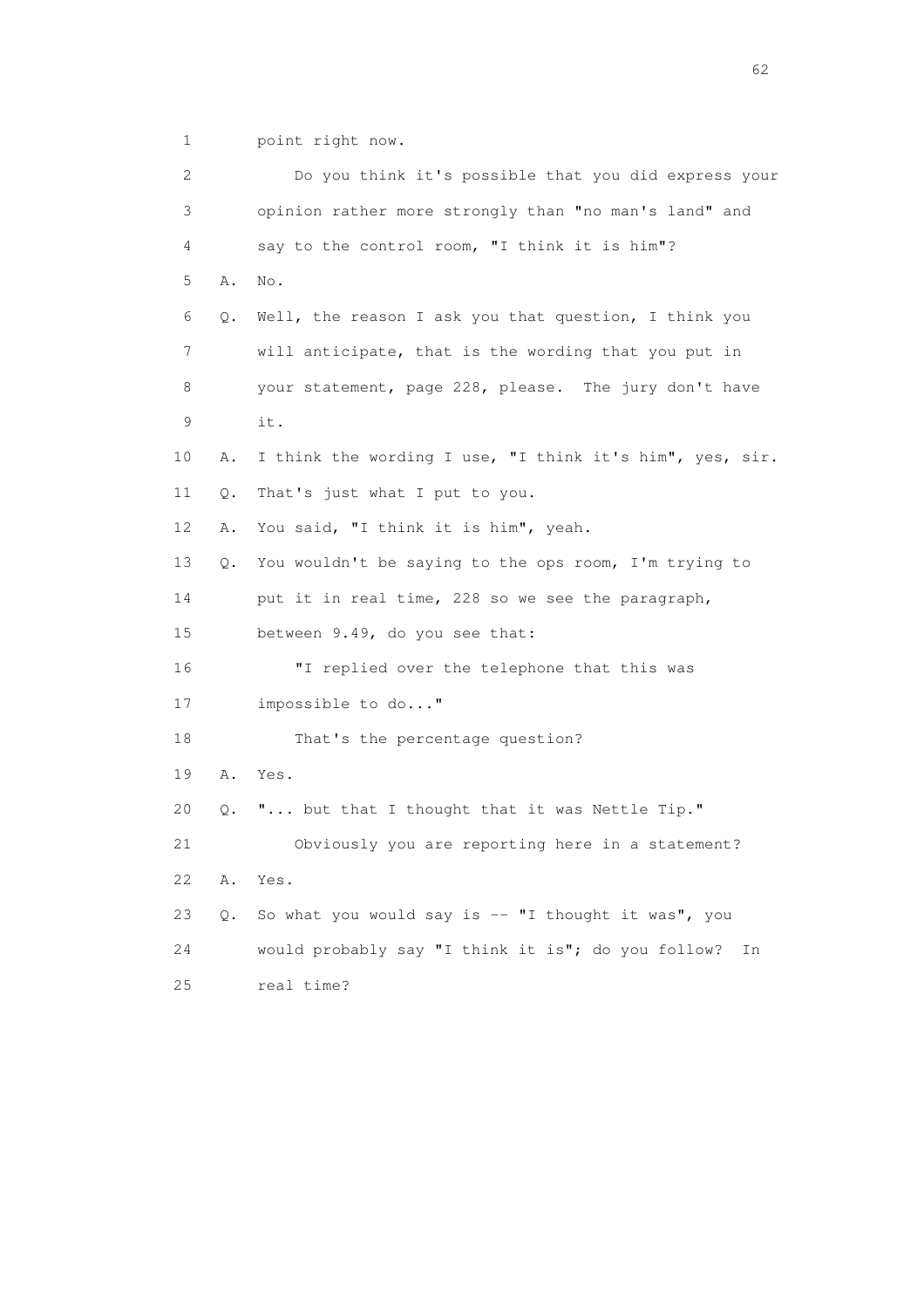1 A. As I say, the exact words I used, I couldn't be 2 100 per cent on. I say I did qualify the identification 3 that I was going to make because no-one else from my 4 team at that point was able to give any identification 5 and I had been further asked by the ops room: is there 6 anything you can say about the identification of this 7 man; and I said that I had seen him in Upper Tulse Hill 8 and from the view that I had seen which wasn't great but 9 that I thought it was. 10 Q. You see, that wording could we have now on screen, 11 please, the grey team log, page 231, supplementary D, 12 which we have seen already but it's just the wording, 13 same point: 14 "Couldn't give a percentage figure, impossible, but 15 I thought it was Nettle Tip". 16 A. Yeah, I think the words I probably used were "I think 17 it's him" or "I think it could be him". 18 Q. There is a difference -- 19 A. I do appreciate there is a difference, and I cannot for 20 the life of me confirm exactly what the words were, sir. 21 Q. The reason I ask you was when you were being asked this, 22 did you know why the control room was so anxious to find 23 out from you what was the position on identification? 24 Did you know why they needed -- 25 A. No, they didn't ask that, sir, they just said could you

experience of the contract of the contract of the contract of the contract of the contract of the contract of the contract of the contract of the contract of the contract of the contract of the contract of the contract of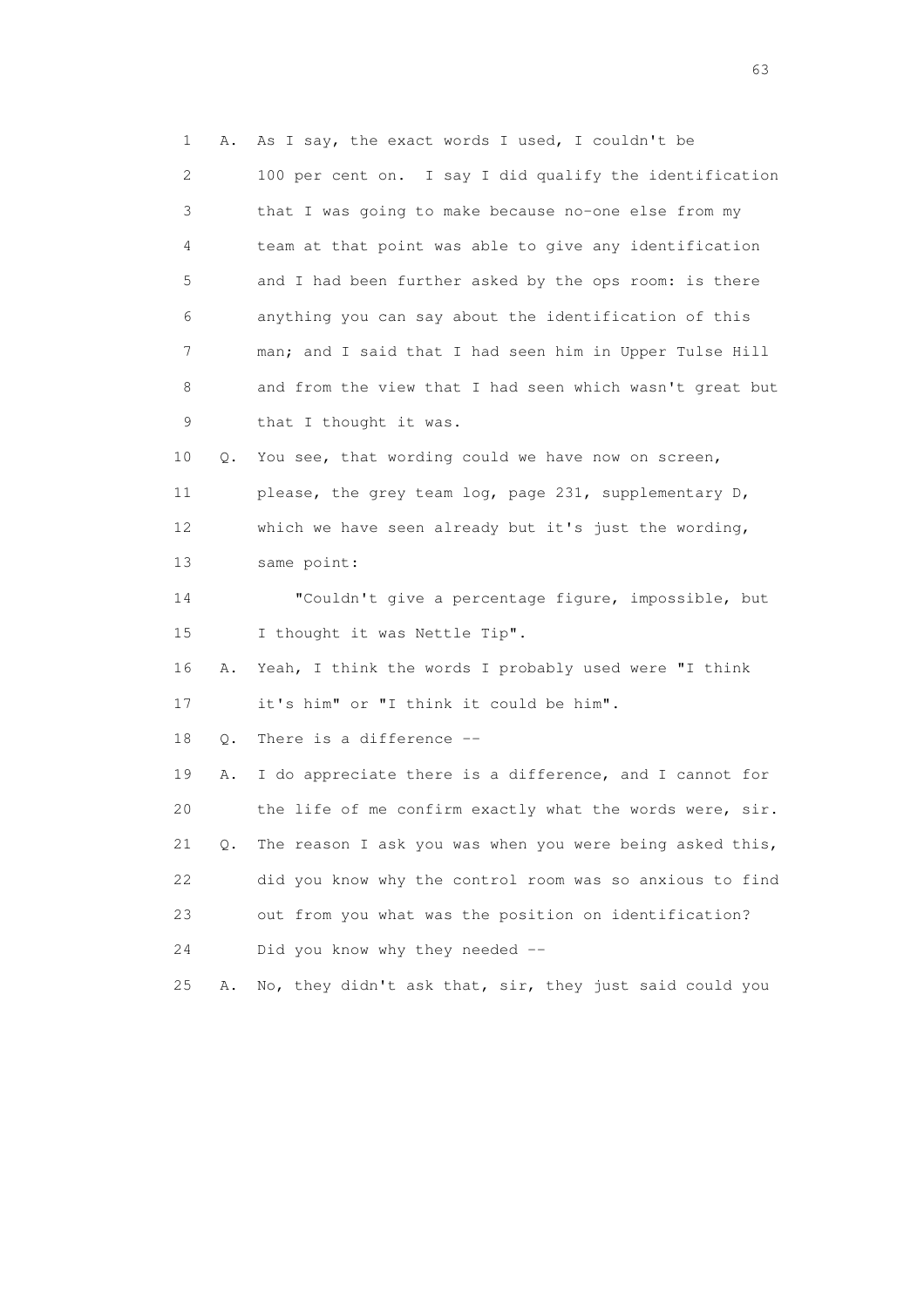1 give the percentage.

| $\mathbf{2}^{\mathsf{I}}$ | Did you appreciate, if they based it on what you said,<br>Q. |
|---------------------------|--------------------------------------------------------------|
| 3                         | and I am not in a position to know who gave them the         |
| 4                         | material, but if they based it on what you were saying,      |
| 5                         | then it would be a very unsatisfactory basis for             |
| 6                         | authorising a firearms operation, wouldn't it?               |
| 7                         | I would have liked to have known the reasons why they<br>Α.  |
| 8                         | were asking me that question before I answered that,         |
| 9                         | sir.                                                         |
| 10                        | SIR MICHAEL WRIGHT: Remind me, Mr Mansfield, I have lost     |
| 11                        | the timing from my memory at the moment, that was when       |
| 12                        | they were parked in front of the bus at Brixton, when        |
| 13                        | this discussion took place?                                  |
| 14                        | This discussion took place when --<br>Α.                     |
| 15                        | MR MANSFIELD: No, a bit later.                               |
| 16                        | SIR MICHAEL WRIGHT: The point is, what I'm trying to sort    |
| 17                        | out in my own mind and for the jury's mind, this is          |
| 18                        | an interesting discussion but it precedes, from what we      |
| 19                        | have heard from other witnesses, what purports to be the     |
| 20                        | calling off of the follow and the sending in of the S013     |
| 21                        | team.                                                        |
| 22                        | MR MANSFIELD: No, it doesn't.                                |
| 23                        | SIR MICHAEL WRIGHT: I have got muddled in my own mind, it's  |
| 24                        | all right.                                                   |
| 25                        | So I appreciate what you are saying, namely<br>MR MANSFIELD: |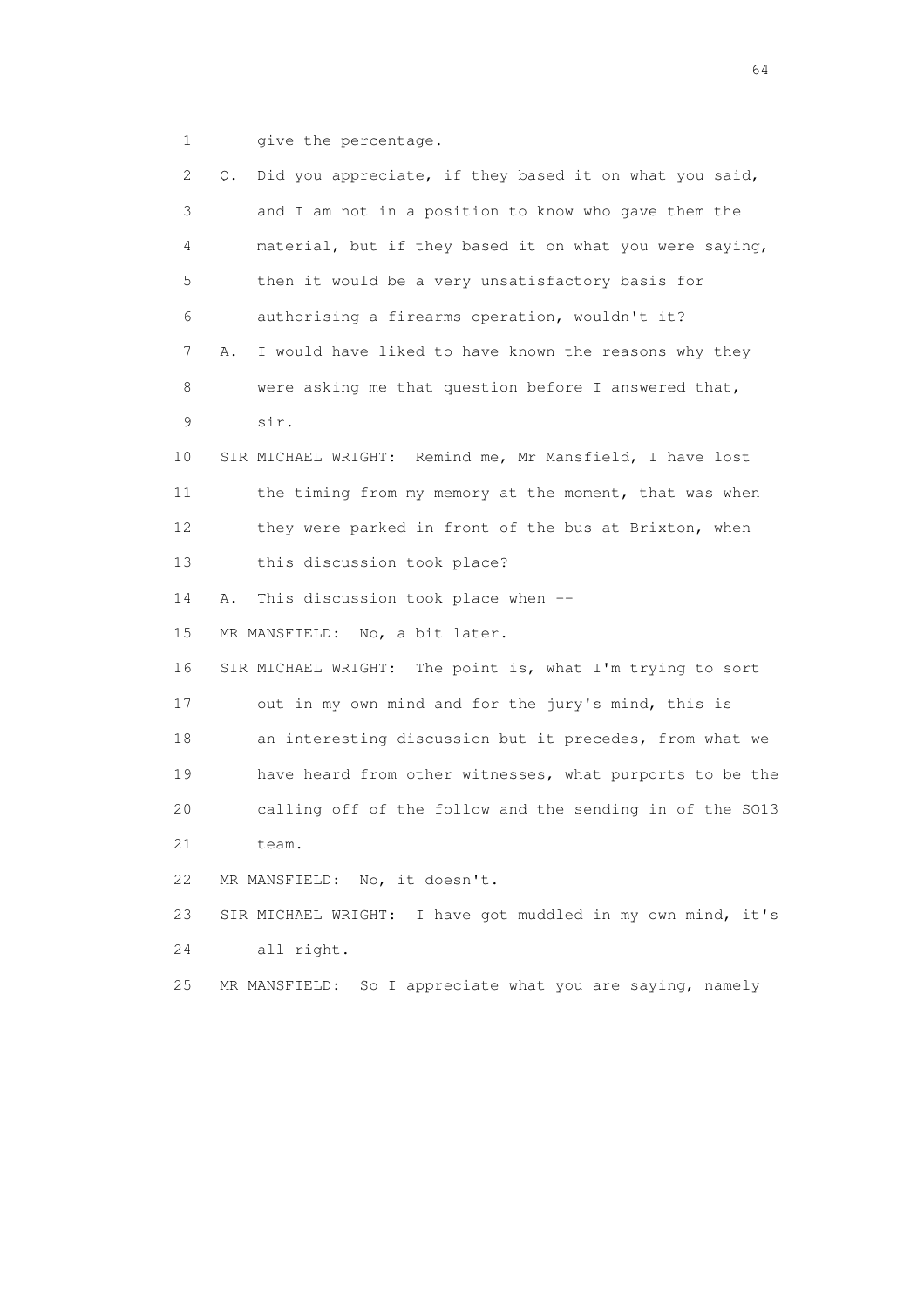1 you would have liked to have known why they wanted to 2 know and they didn't tell you. I have to ask you this: 3 do you think at that time -- and I'm going to put it in 4 a colloquial way -- you may have just overegged the 5 pudding a bit and they got the wrong end of the stick? 6 Do you follow what I am putting? 7 A. I have given the best assessment I could when I was 8 being pushed to give some form of identification, sir, 9 that's all I can say. 10 Q. All you can say; well, I would like you to look at what 11 Lawrence has written in the log about this at page 11. 12 I am asking you, because you have signed the log, 13 I think on each page, haven't you? 14 A. Yes, sir. 15 Q. 235 is an entry by Lawrence, 37 is the code, and he's 16 talking about the discussion with you. At the time of 17 the debrief, did you read this? 18 A. At the time of the debrief, what -- the way the debrief 19 took place was we discussed the follow chronologically, 20 and when we got to a relevant point where somebody said 21 they had an entry to make which wasn't already included 22 in the log, then that would be passed to them. They 23 would verbally say what they were going to -- what they 24 had seen and what they had heard. Then they would write 25 into the log and that log would be passed to me and we

 $\sim$  65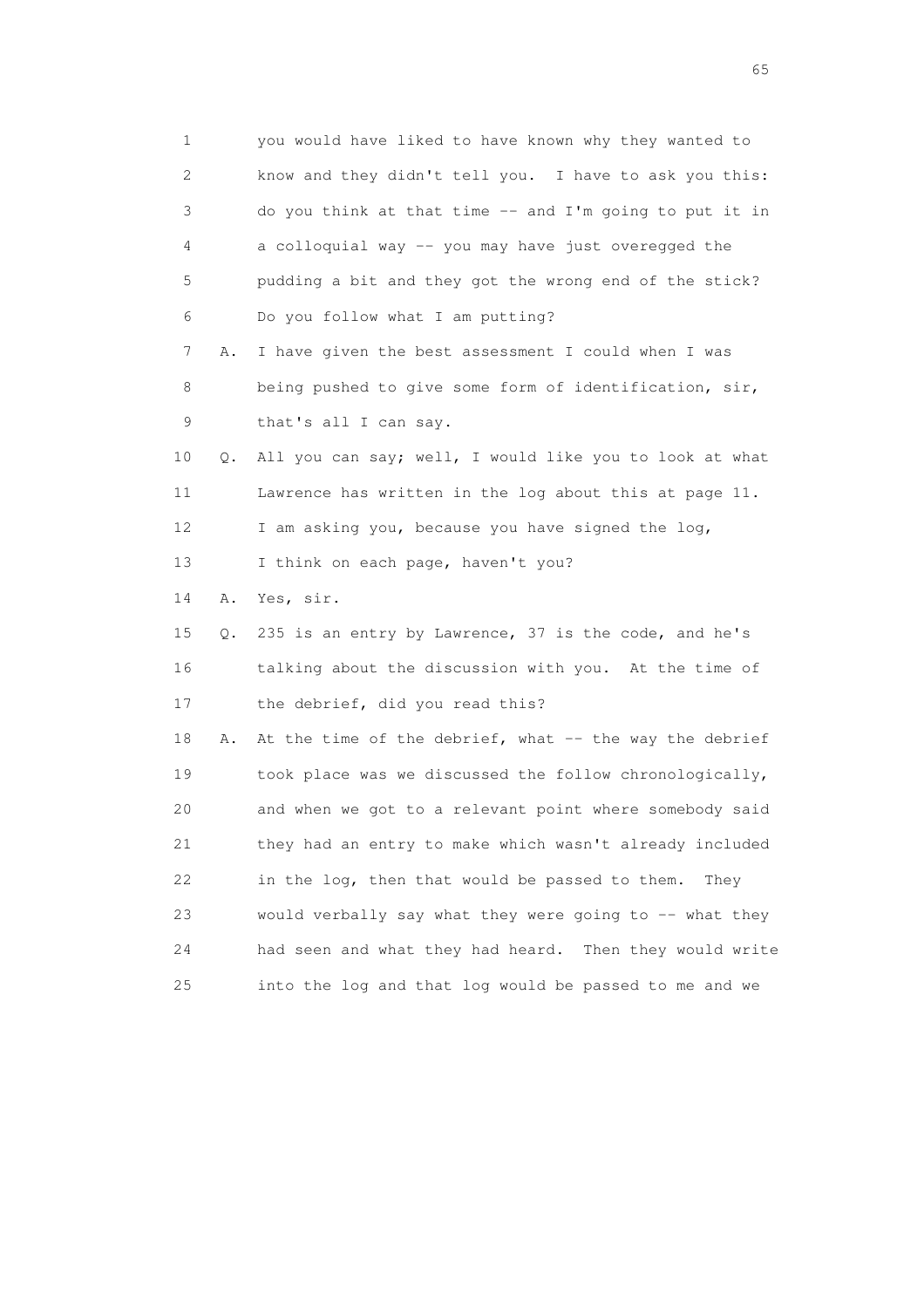1 would carry on but I didn't check what they had written. 2 No, sir. 3 Q. I want to ask you if you can help, and I think you 4 obviously know because you have been asked in the past 5 about this entry. Can I just read down to the bottom of 6 the page: 7 "Reference the discussion I had with James relating 8 to the identity of NT, I saw the male who is referred to 9 at NT [or is it "as NT"] on the Brixton Road after he 10 had left the number 2 bus [reference to the time, 9.47]. 11 I saw a side view of his face as I slowly drove past him 12 whilst he walked along the nearside footpath. Looking 13 back I had a split second view of his face and believed 14 it was ..." 15 You see the word "not" has been inserted? 16 A. That's an allegation, yes, sir. 17 Q. You know that it is an accepted allegation in the sense 18 it's been added? 19 A. Yes, sir. 20 Q. Right. I am not suggesting you did it, and plainly you 21 didn't do that, did you?

22 A. No, sir.

23 Q. Did you know at the time that it originally read:

24 "I believed it was ..."

25 A. No, sir.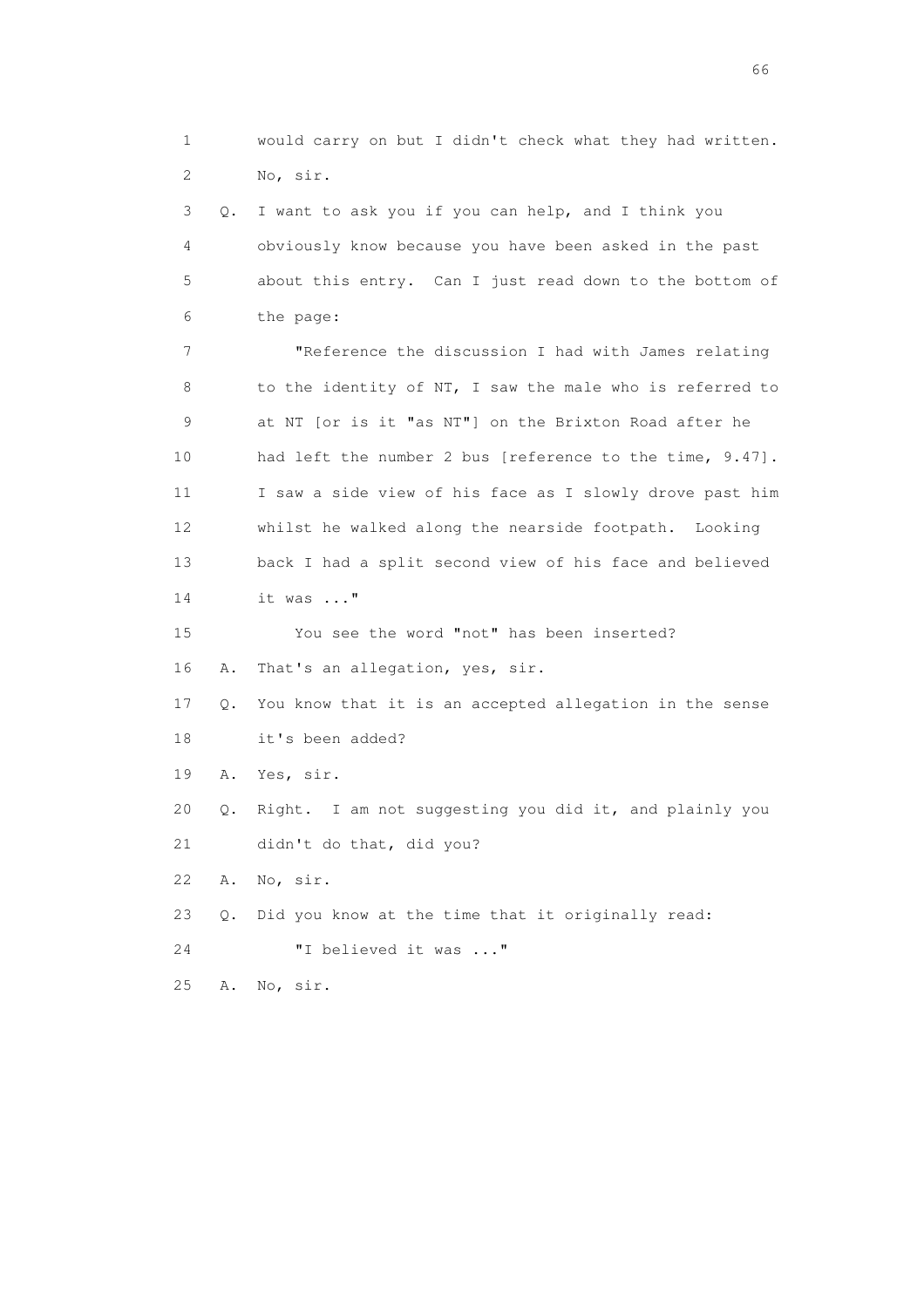1 Q. Is there any possibility that the discussion you had 2 with Lawrence about covering up the hair and all the 3 rest of it ended with Lawrence agreeing with you that 4 maybe or "I believe it was", is there any possibility of 5 that?

6 A. No, sir.

 7 Q. If it wasn't like that, and we leave it for Lawrence to 8 explain how that came about, and your understanding was 9 that he stuck by an opinion that it wasn't, it's back to 10 the question the learned Coroner asked you: why did you 11 not phone the ops room back and say, "Look, I have told 12 you my view but you ought to know that it's somebody 13 else's view that it wasn't"?

 14 A. Well, I didn't make that call, sir, I have made that 15 clear, why I didn't, I just didn't. As I said, we had 16 had a discussion; he said, "I don't think it is him", or 17 "I don't think it's him", and I said, "Well, look, have 18 another look", and I believe that his view had softened, 19 if you like, in relation to it being more, "I don't 20 think it's him but I am not absolutely certain", sir. 21 Q. Did it soften so much that he agreed with you? 22 A. No.

|     | 23 0. So you have no explanation for not ringing back. Would |
|-----|--------------------------------------------------------------|
| 24  | it be that you didn't ring back because you didn't at        |
| 25. | that stage realise how significant what you were saying      |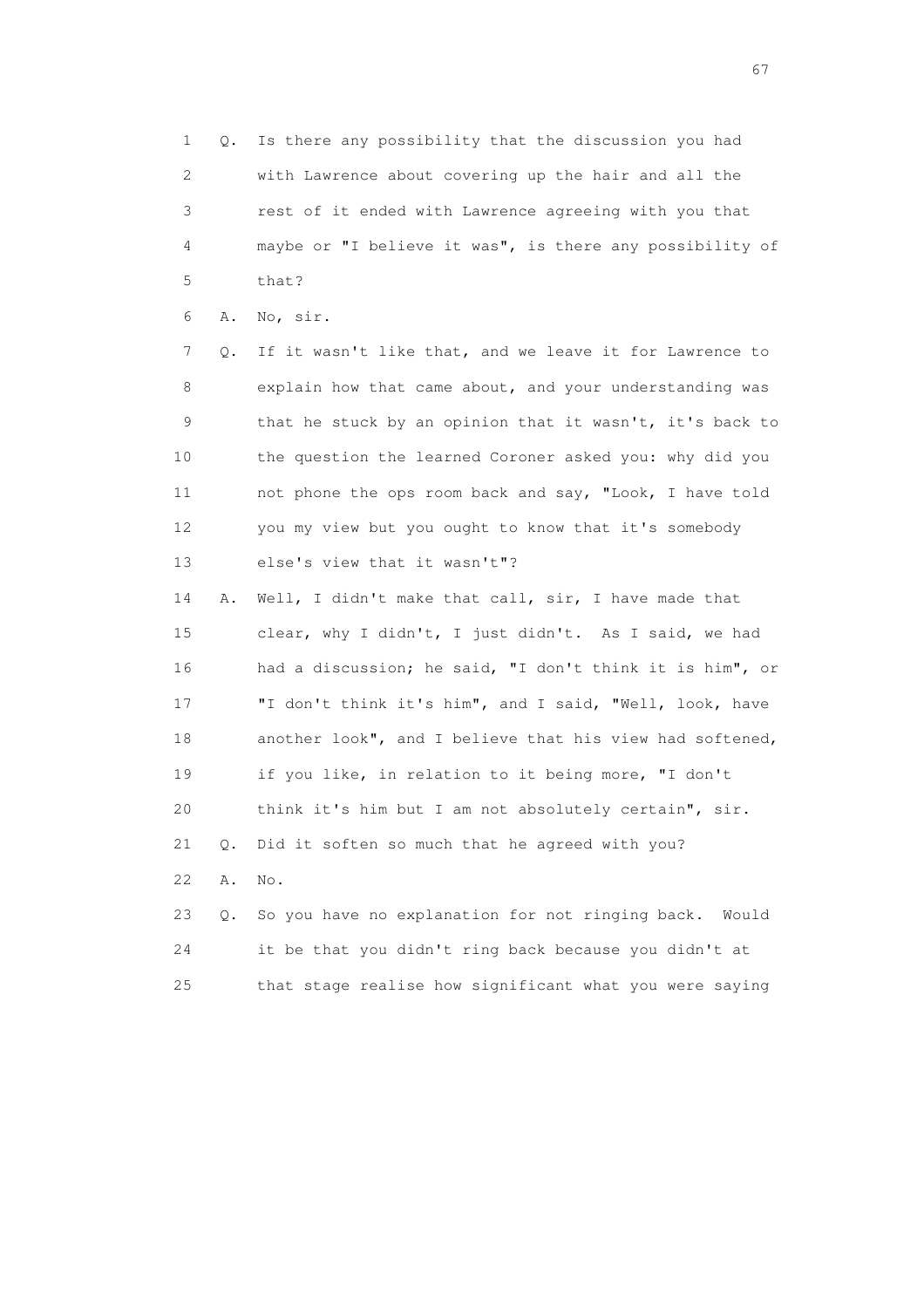- 1 about the identification was? Is that why you didn't
- 2 ring back?

3 A. I would agree with that --

4 Q. You would agree?

5 A. Yes. Yes, sir.

6 Q. Thank you very much.

 7 I have only one other matter that ask you about, and 8 that is really coming right on to the end, some of which 9 you have already dealt with. Difficult, and it's 10 hypothetical, and please say if you feel it can't be 11 answered by you. But can I put you back in the car, you 12 are hanging on for a minute and a half for an answer 13 about whether he should be detained or not. Right? 14 Now, suppose that you had not had to ask the control 15 room for directions, and you had been left to your own 16 devices as a Bronze Commander; what would you have done 17 at that point?

 18 A. That is very much hypothetical, sir. It depends so much 19 upon the environment at the time, how many people there 20 are around, the location of the subject.

 21 Q. Can I put to you, based on observations you have made in 22 the past, that actually what you were planning to do was 23 to continue the follow, and you had actually considered 24 sending one of the officers up to the Oval in advance? 25 A. Yes, sir.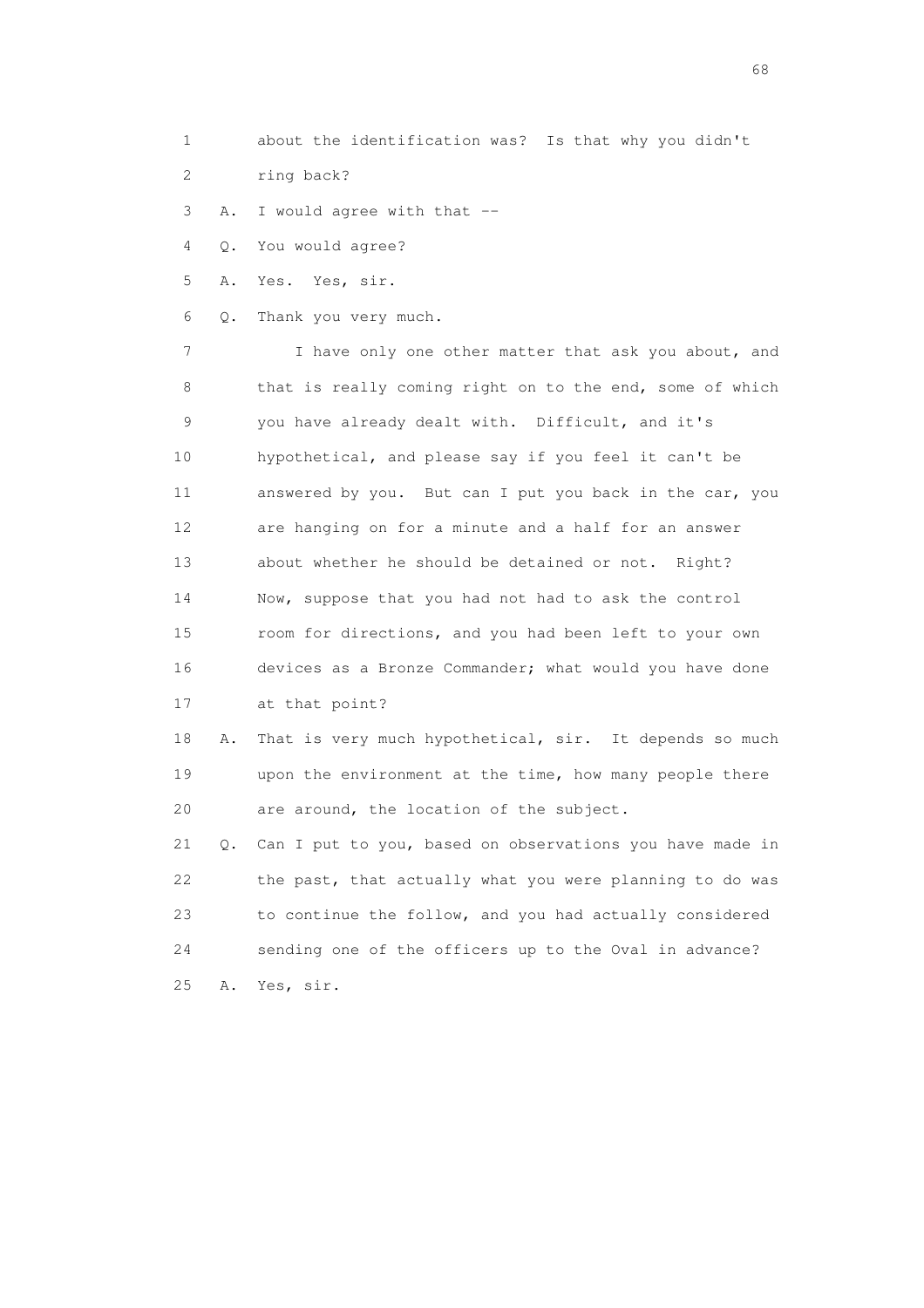1 Q. So that's what was going through your mind, wasn't it? 2 A. That was in my mind until Ivor had offered to -- 3 Q. Stop? 4 A. -- do the stop, yes, sir. 5 Q. All right. Then just dealing with that aspect, once he 6 had offered to do the stop and you were confident about 7 the fact that he could do it, he being experienced, 8 I think you said the most experienced member of the 9 team? 10 A. Yes, sir. 11 Q. If you hadn't had to go back to the control room, are we 12 safe in assuming you -- if it had been left to you -- 13 would have said, "Get on with it"? 14 A. That is a hypothetical, sir, I -- because I knew that 15 there is a chance that 19 were coming towards us, 16 I couldn't make that call on my own because of the 17 potential blue on blue, sir. 18 MR MANSFIELD: All right, I understand the dilemma. Yes, 19 thank you very much. 20 SIR MICHAEL WRIGHT: Mr Stern. 21 Questions from MR STERN 22 MR STERN: James, I ask some questions on behalf of C2 and 23 C12. There is no need to face me, if you find it easier 24 to talk into the microphone that way. 25 A. Okay, sir, thank you.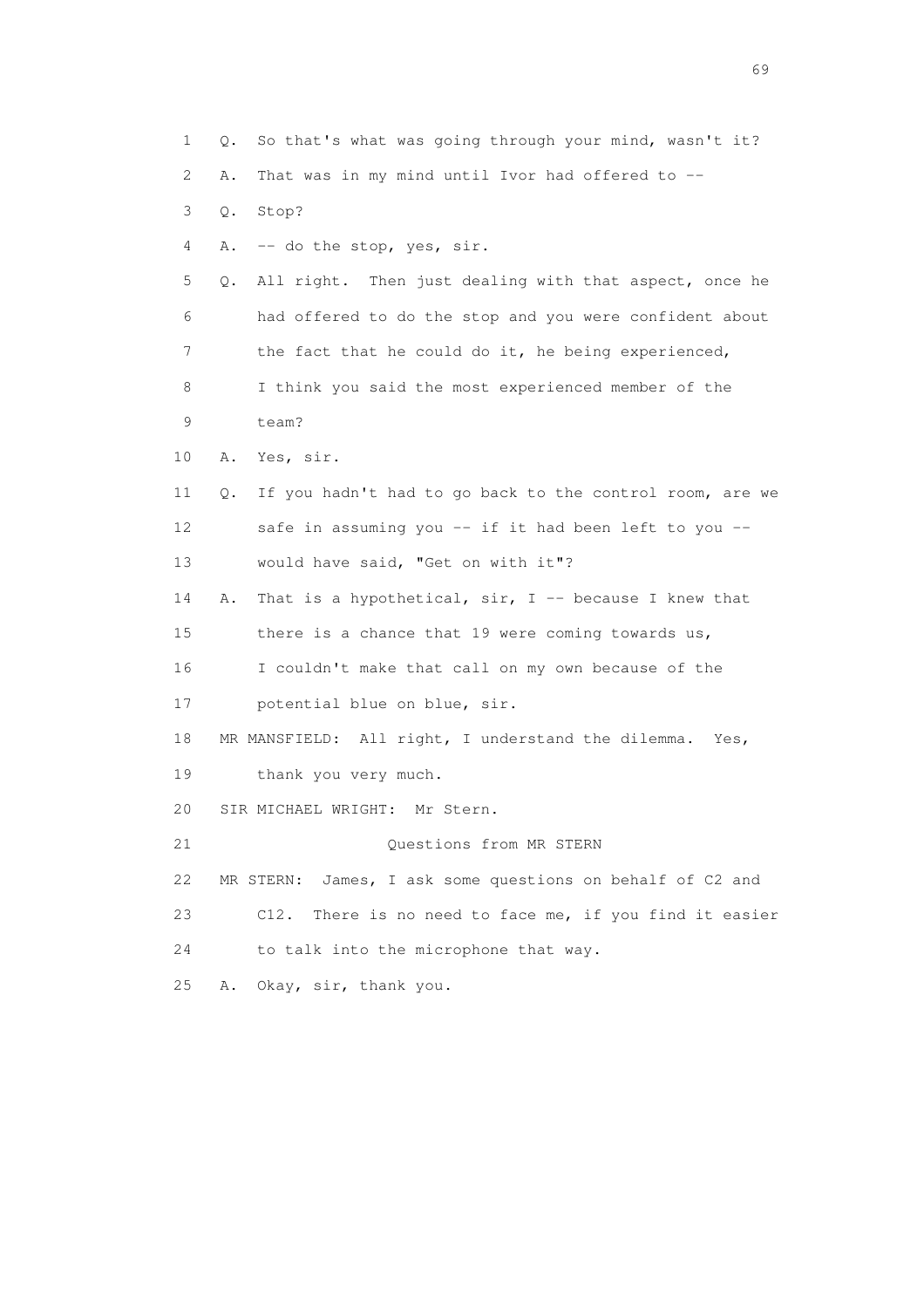| $\mathbf{1}$   |    | Q. Can I ask you some general matters first of all: it's   |
|----------------|----|------------------------------------------------------------|
| $\overline{2}$ |    | right, isn't it, that you didn't know that                 |
| 3              |    | 21 Scotia Road had a communal door?                        |
| 4              | Α. | I didn't know that 21 had a communal door at the time of   |
| 5              |    | the briefing, sir. I believe that I may have heard it      |
| 6              |    | over the radio from Frank when we arrived on scene and     |
| 7              |    | I asked for a sit rep, and I'm pretty certain that he      |
| 8              |    | mentioned he was looking at a door and I think he did      |
| 9              |    | say it was a communal door, but how many flats there       |
| 10             |    | were beyond that communal door, I wasn't aware of, sir.    |
| 11             |    | Q. Right, and you were never aware of how many flats there |
| 12             |    | were within that block?                                    |
| 13             | Α. | No, sir.                                                   |
| 14             |    | Q. I think it's also right, isn't it, that when the Cougar |
| 15             |    | radio fill transferred from the red to you, I think you    |
| 16             |    | adopted the fill that they had; is that right?             |
|                |    |                                                            |

 17 A. I think you may be confused between channels and fill, 18 sir. Everyone on that operation would have been on the 19 Theseus encryption fill. That just allows everyone to 20 talk to each other. You have then got an opportunity to 21 select certain channels.

 22 Q. Right. You would have been on a different channel from 23 the red team, let me put it in that way?

 24 A. The red team were on channel Alpha Zero. We joined them 25 on channel Alpha Zero. The only difference was, sir,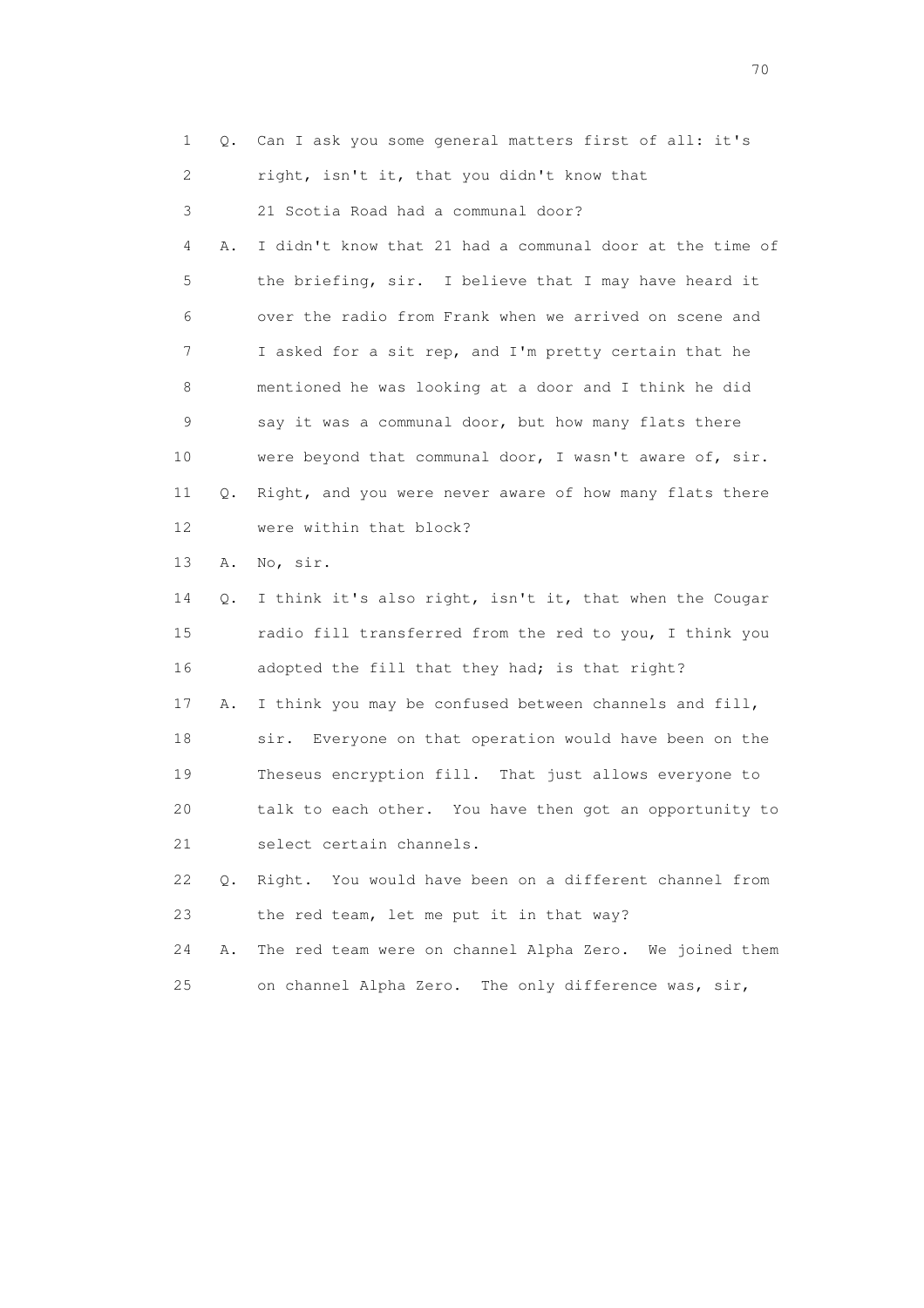1 that the van itself was transmitting on a different 2 radio system and that was being relayed on to the Cougar 3 system. 4 Q. I am sorry, you have lost me a bit there. 5 A. Sorry. 6 SIR MICHAEL WRIGHT: Frank was using Airwave. 7 MR STERN: I appreciate that. 8 SIR MICHAEL WRIGHT: That's what you mean, isn't it? 9 A. Yes, sir. 10 MR STERN: The red surveillance team did not hear what it 11 was that the grey surveillance team were saying? 12 A. They didn't after we moved away from the scene, because 13 we remained on that channel and they then changed to 14 a channel Alpha One. So we had joint communications up 15 until around about the time that the subject got on to 16 the bus. 17 Q. Yes, so about 9.39, something like that? 18 A. Yes, sir, that amount(?) time. 19 Q. In a MASTS operation, it's right, isn't it, that 20 surveillance carry out the identification and point out 21 the suspect to the firearms team; I put it very simply 22 but that's essentially what happens? 23 A. That's essentially it, sir, yes. 24 Q. You have dealt with this to some extent but I want to 25 just ask you a little more about it. There is some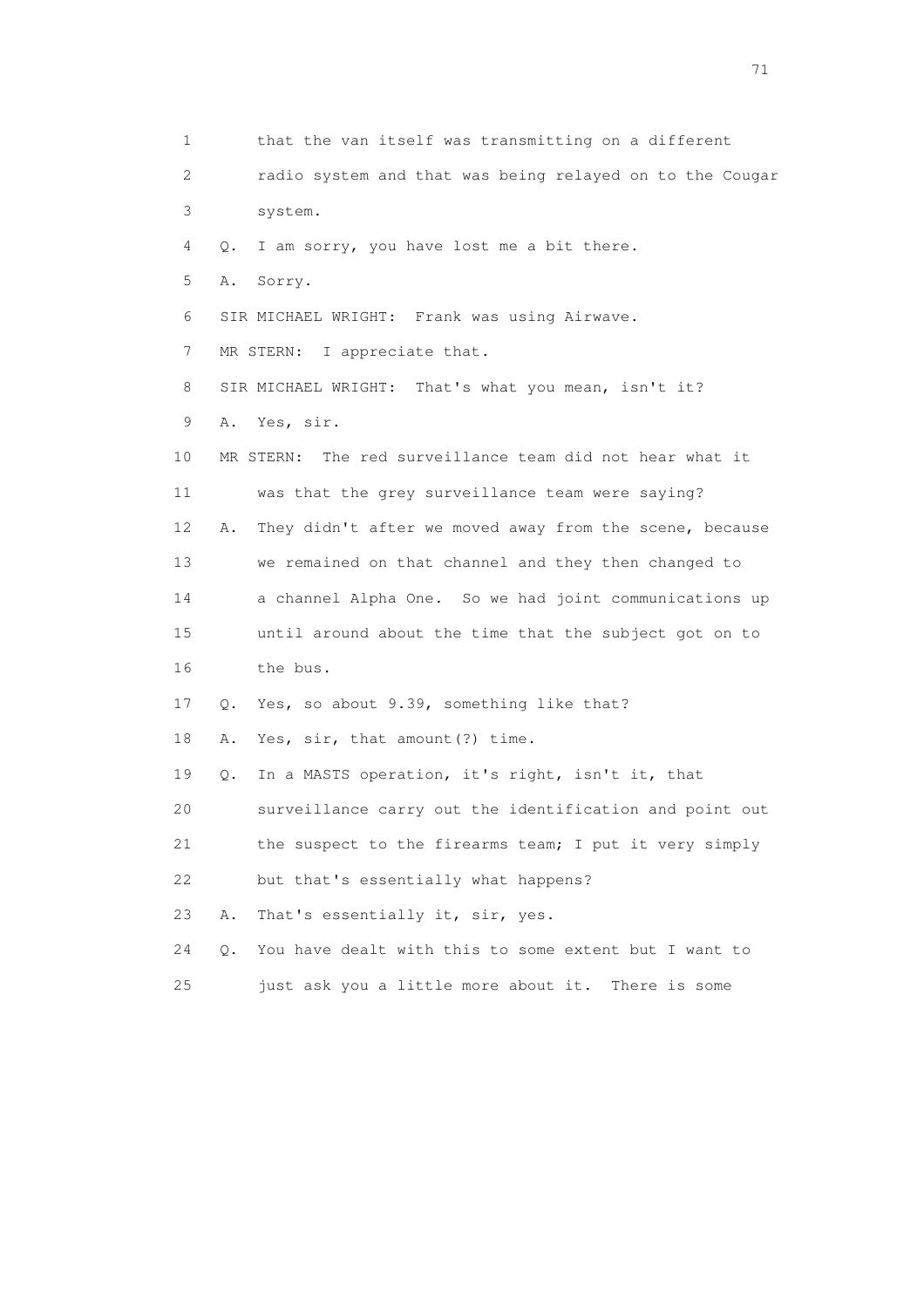| $\mathbf 1$               |           | suggestion from the command team that there was           |
|---------------------------|-----------|-----------------------------------------------------------|
| $\mathbf{2}^{\mathsf{I}}$ |           | a non-identification from the consideration of this       |
| 3                         |           | suspect at some stage up to about 9.48 at the latest;     |
| 4                         |           | you are aware of that now?                                |
| 5                         | Α.        | I am aware of that now, sir, yes.                         |
| 6                         | $Q$ .     | I don't think any of the firearms officers hear this but  |
| 7                         |           | I want to explore one matter with you that emerges from   |
| 8                         |           | It's right, I think, on the evidence that you have<br>it. |
| 9                         |           | told us that the only person who expressed to you         |
| 10                        |           | directly that he was in doubt as to the identification    |
| 11                        |           | is that of Lawrence?                                      |
| 12                        | Α.        | Yes, sir.                                                 |
| 13                        | $\circ$ . | No one else at all?                                       |
| 14                        | Α.        | No.                                                       |
| 15                        | Q.        | That was not transmitted by you over the radio?           |
| 16                        | Α.        | No, sir.                                                  |
| 17                        | Q.        | It was not transmitted by you over the phone?             |
| 18                        | Α.        | No, sir.                                                  |
| 19                        | Q.        | Did you hear anyone transmit it over the radio?           |
| 20                        | Α.        | No, sir.                                                  |
| 21                        |           | Q. Can you help with how it was -- I take up the question |
| 22                        |           | of the learned Coroner -- how it was, is it               |
| 23                        |           | a coincidence, then, that at around about the same time,  |
| 24                        |           | the command team had a view that there was                |
| 25                        |           | a non-identification when Lawrence was expressing that    |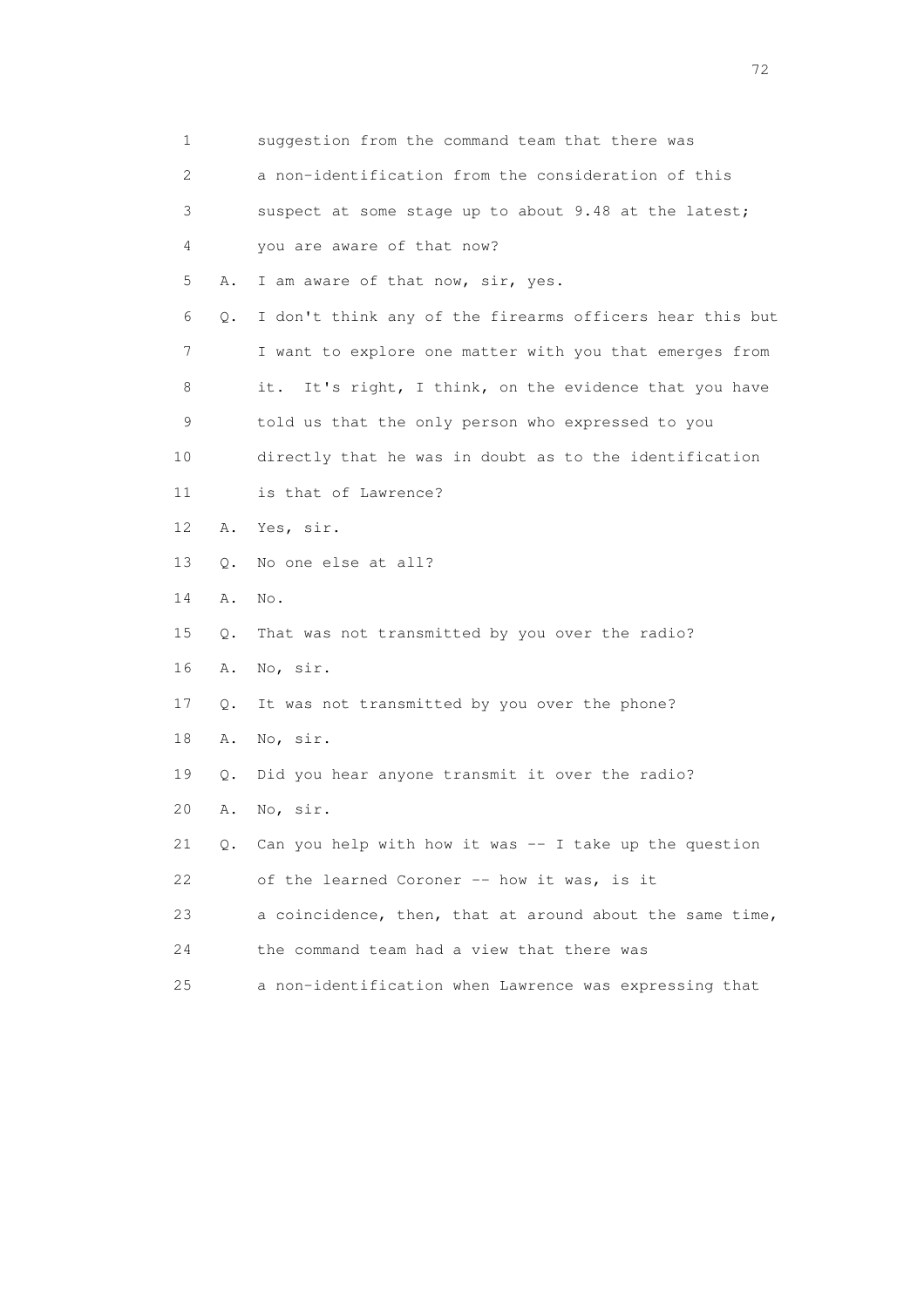1 very same theme?

2 A. I don't know how they reached that opinion, sir.

- 3 Q. Do you know whether Lawrence spoke to anyone else on the 4 phone?
- 5 A. I don't think so, sir, but I don't know.
- 6 Q. We know that you called the operations room at 9.41 for 7 about 14 seconds?

8 A. Yes, sir.

 9 Q. Was there anything in that conversation that you think 10 may have elicited or given that type of information to 11 the command team? It's difficult to think back now, 12 I appreciate that.

 13 A. Yes, it is. I mean, all I can recall, as I have 14 mentioned, I think it was yesterday, I was letting them 15 know that we had adopted the follow, that we had 16 a possible for Nettle Tip and that he was on the bus and 17 we were following him.

 18 Q. So is the answer you can't think of anything that you 19 may have said?

 20 A. I can't think of anything that I may have said which 21 would have given them any reason to think that he was 22 a negative. If he was, I would have been telling them 23 that he was a negative and obviously we are pulling off 24 the follow or asking to pull off the follow.

25 Q. We know very shortly thereafter that an arrest team from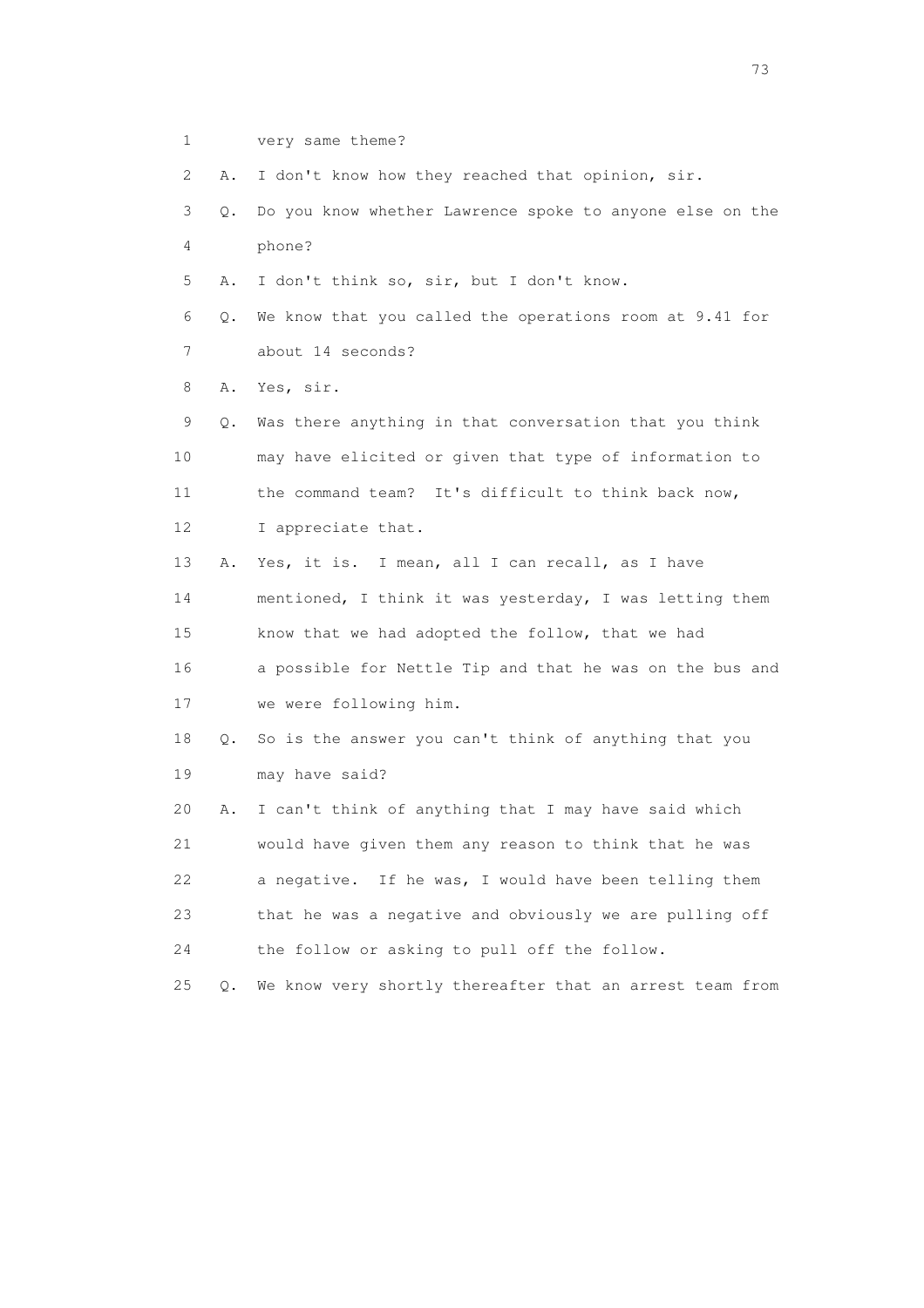1 SO13 were called on to go and stop the suspect? 2 A. I heard that now, sir, yes. I wasn't aware of it at the 3 time, sir. 4 Q. You didn't know it at the time? 5 A. No. 6 Q. But the position is this: that it is quite easy, is it 7 not, then, for words to be spoken and be interpreted by 8 others in a way that possibly you, thinking about it at 9 the particular time, did not intend to convey? 10 A. It's possible that somebody could read things into other 11 people's words. I don't think there would have been any 12 confusion between me and Pat at that time, at 9.41, that 13 we were going with the subject because I had just looked 14 at the photograph and decided he was a possible and we 15 should go with it. 16 Q. But in any event, it seems as if that message or that 17 thought process got through to the command team somehow, 18 you can't say how? 19 A. I don't know how it did, but yes, sir, it would appear 20 that it did. 21 Q. Yes. Yesterday, when you were giving evidence, you made 22 it clear that at one point when you came out of 23 Roupell Road and turned right on to Upper Tulse Hill, 24 you spoke about the relevant surveillance team officer 25 on the offside footway and you have told us about him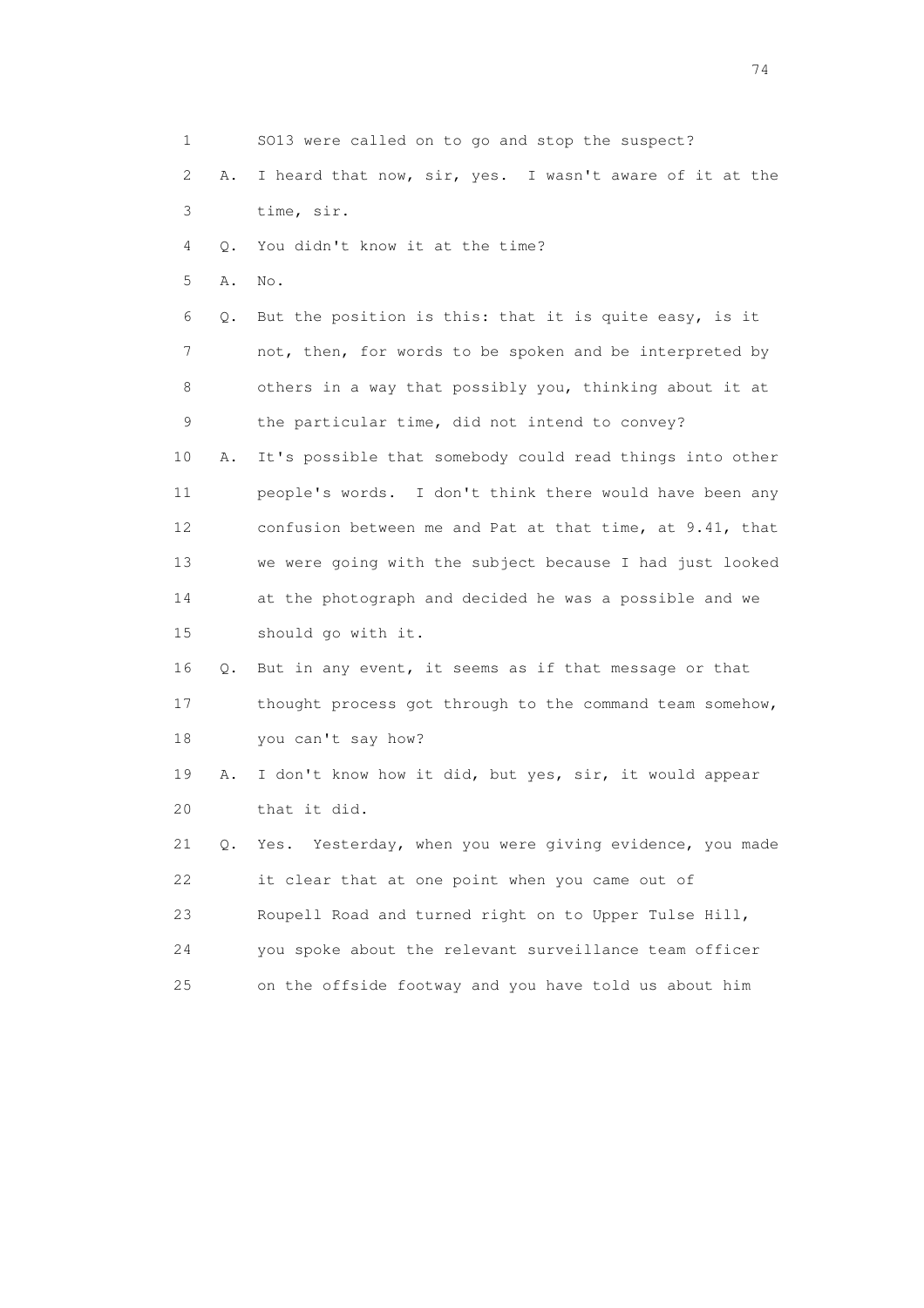1 and that he was concentrating on the subject ahead of 2 him: 3 "... I came up on the radio and said, 'Is this the 4 subject?' and I described the chap wearing the denims on 5 the left-hand footway and he said yes..." 6 A. Yes. 7 Q. Just one other example of the same thing, a little later 8 on -- sorry, for anyone's reference that was page 196, 9 I'm now going to page 207 and 208 -- you were asked 10 about at 9.42, one of the officers, Ivor, got on the bus 11 further up at Tulse Hill. Then a little later on you 12 said that there was a confirmation on the dress, dress 13 description, just to make sure it was still the same 14 person, and then the question was: 15 "Same man because wearing jeans and jeans jacket? 16 "Answer: Yes, sir? 17 A. My understanding is that that is what would have 18 happened, yes. 19 Q. I am sure it was not the only time that that happened on 20 that day, because continuity of the identification of 21 a person who's being followed is critical? 22 A. Yes, sir. 23 Q. It's in short absolutely essential to confirm that the

 24 same person who gets on a bus, for example, is the same 25 person who was being followed up until that point?

na matsay na katalog as na kasang na mga 175 may 2008. Ang isang isang nagsang nagsang nagsang nagsang nagsang<br>Tagapang nagsang nagsang nagsang nagsang nagsang nagsang nagsang nagsang nagsang nagsang nagsang nagsang nagsa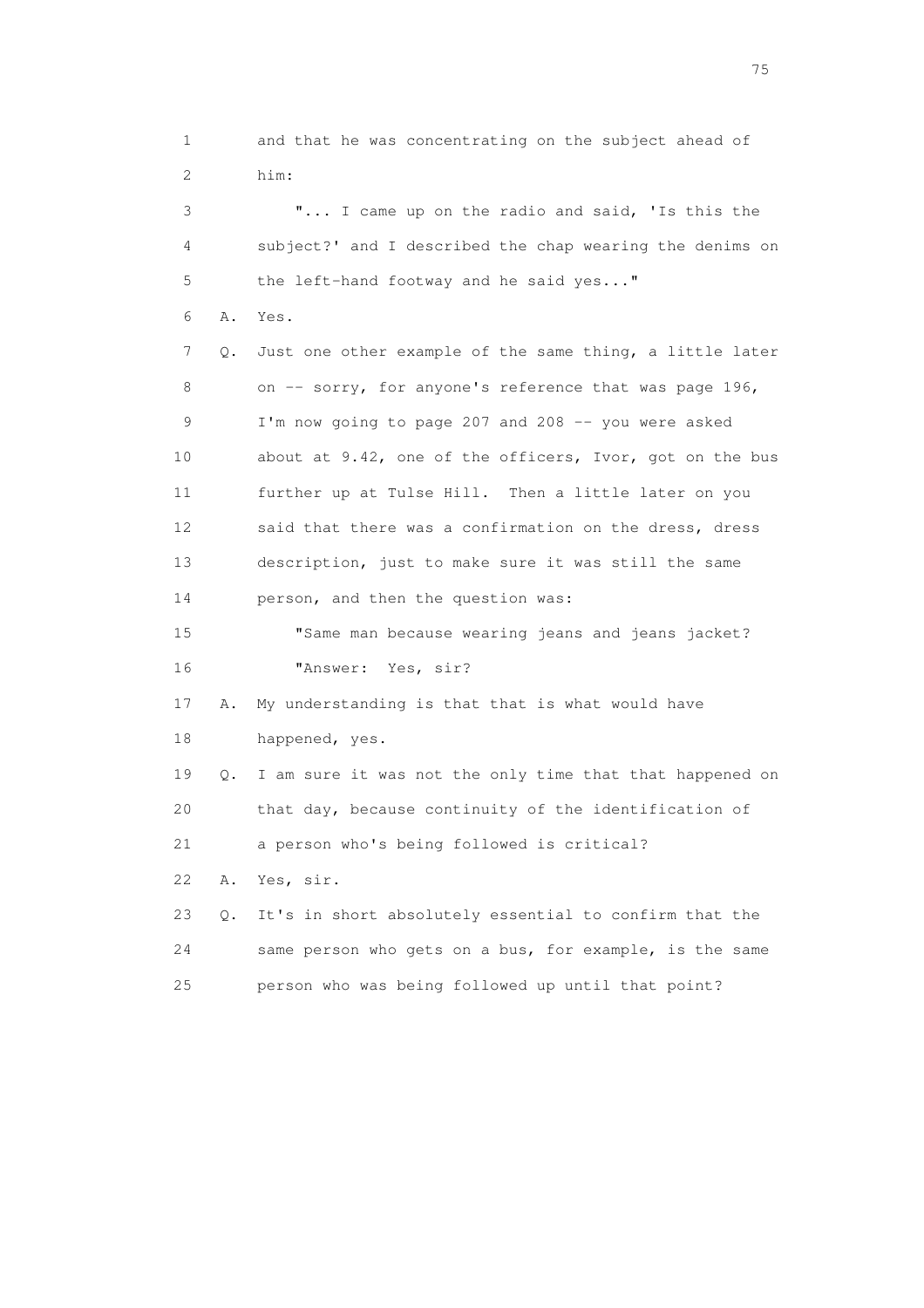1 A. Very much so, sir. In a position that we had there 2 whereby Mr de Menezes had got on the bus and there was 3 no officer with him, it would be normal for the next 4 officer to make contact to describe exactly what he was 5 seeing. 6 Q. And to confirm that it was the same person? 7 A. To -- by way of describing them in the fullest way they 8 can, you are assuming that that is the same person 9 because the identity will appear to be the same. My 10 understanding was that Ivor had seen Mr de Menezes 11 before he boarded the bus, and therefore it was quite 12 likely that he would be able to make that continuation 13 when he got on the bus and joined him, yes, sir. 14 Q. It's not just that instance but on a number of instances 15 we know that sighting was lost, for example at Brixton? 16 A. Yes, it was, sir, yes. 17 Q. We know because we have seen the CCTV that it was very 18 crowded before he got back on the bus and he went away 19 and then came back and then got on the bus and then, as 20 you say, Ivor -- Lawrence got on quite a few stops 21 further down? 22 A. Some further way down the road, yes, sir. 23 Q. So it would be important, would it not, to confirm that 24 you have the same person in your sight as the person who 25 had been seen before?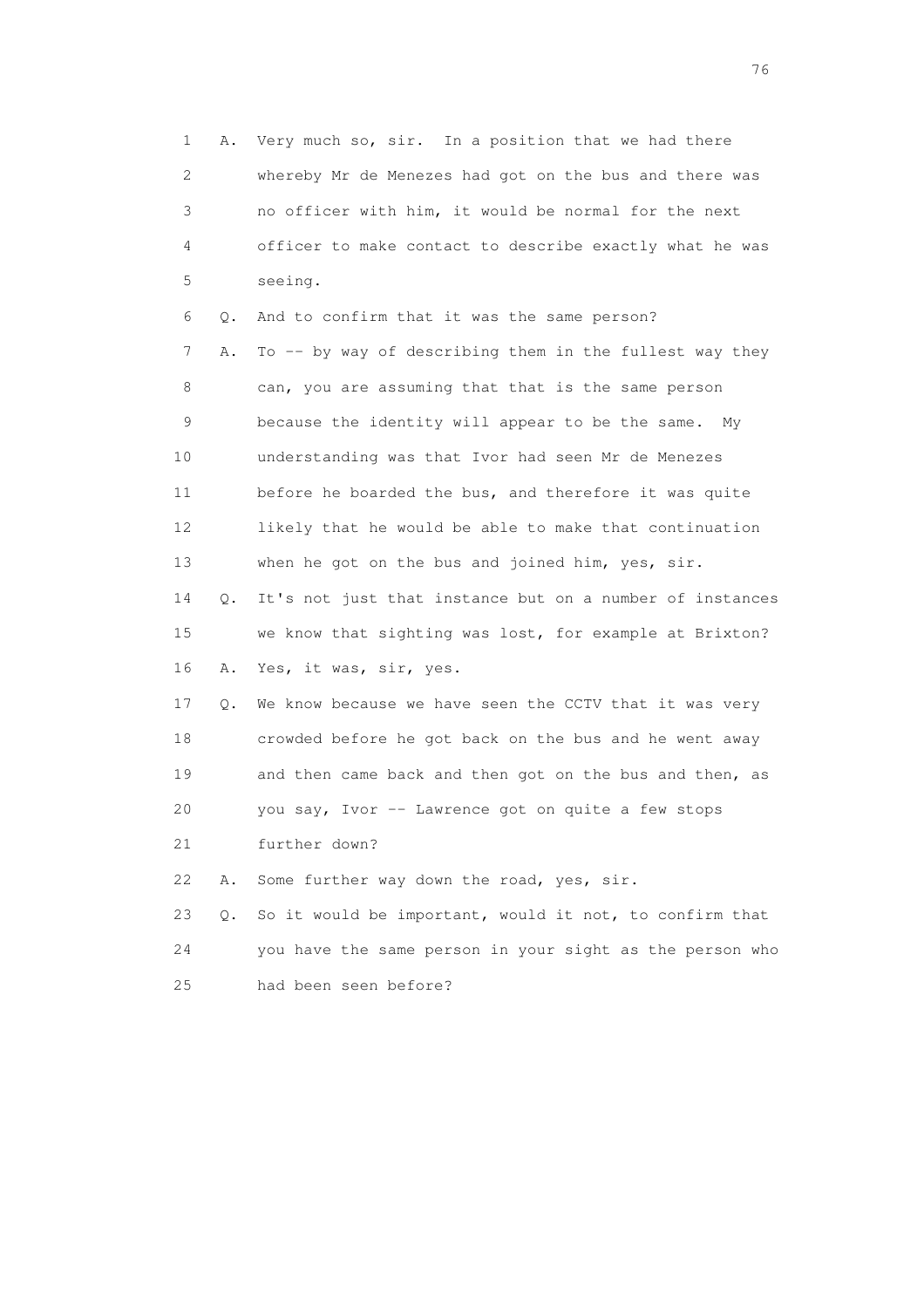1 A. Yes, sir.

| 2  |       | SIR MICHAEL WRIGHT: Sorry, Mr Stern, what's the point?      |
|----|-------|-------------------------------------------------------------|
| 3  |       | There is no suggestion that there was any mistake like      |
| 4  |       | that, they followed the same man throughout. So what's      |
| 5  |       | the point?                                                  |
| 6  |       | MR STERN: I am just going to come to it, if I may.          |
| 7  |       | SIR MICHAEL WRIGHT: All right.                              |
| 8  |       | Now, we know that, as I say, Ivor lost contact<br>MR STERN: |
| 9  |       | and we know Lawrence lost contact; yes?                     |
| 10 | Α.    | Ivor lost contact with him, ie he didn't get back on the    |
| 11 |       | bus with him, and then Lawrence then joined him on the      |
| 12 |       | bus some time afterwards, yes, sir. So there was            |
| 13 |       | a period when he wasn't actively being looked at.           |
| 14 | Q.    | How would it be confirmed that the identification of the    |
| 15 |       | person was the same?                                        |
| 16 | Α.    | As I explained earlier, it would be normal for that to      |
| 17 |       | be dealt with by way of tones. I can't say for certain      |
| 18 |       | if, on this occasion, that happened, but it would be        |
| 19 |       | more than likely that the subject -- that the officer       |
| 20 |       | would get on the bus, see the subject, and then give        |
| 21 |       | three tones, and then that would be interpreted over the    |
| 22 |       | radio, sir.                                                 |
| 23 | $Q$ . | That would be interpreted as definite, definitely the       |
| 24 |       | same person, would it?                                      |
| 25 | Α.    | That would be normally asked by, "Do you have contact       |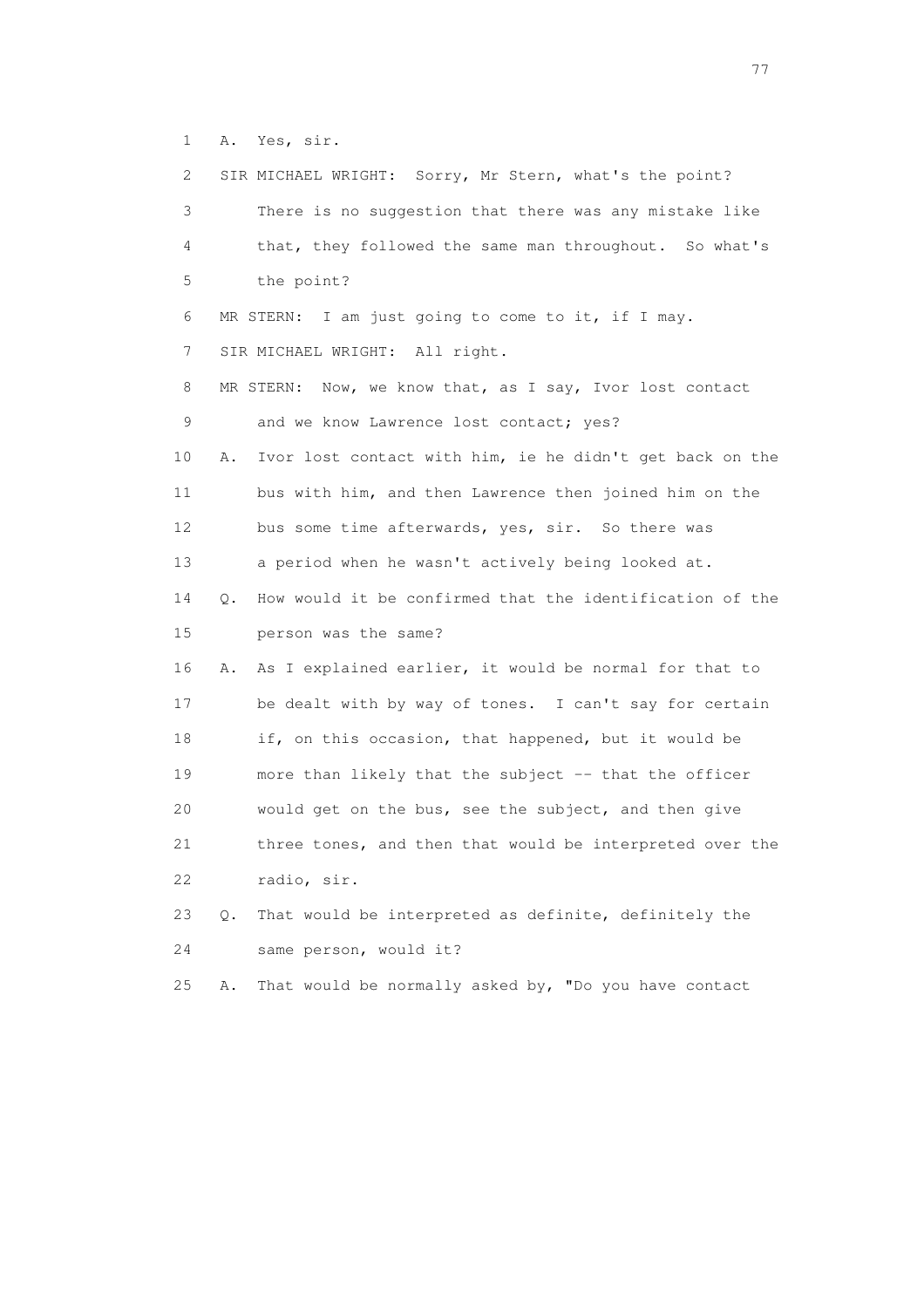1 with the subject?", normally it would be followed by 2 three tones, yes. 3 Q. That would be interpreted and put out over a radio as 4 confirming that position? 5 A. Yes, sir. 6 Q. If there is a loss, there should be included in the log 7 reference to that, should there not? 8 A. There should be, sir, yes. 9 Q. Could you just have up on the screen page 456, please. 10 Is there any reference to a loss? 11 A. Running towards number 2 at 9.48, and then the possible 12 on the mobile phone, right, it goes over to page 3, sir, 13 right hand, right ear, on to number 2 bus, double 14 decker. It gives the registration number of the bus, 15 which is the same bus and it doesn't say that there is 16 no person on the bus with him, but it's not a loss at 17 that stage, as such. I know what you mean, sir, but 18 it's not a loss because we have still got control of 19 him. We know he is on that bus. It's just that no one 20 is actually physically looking at him at that time. 21 It's a bit like if someone walks into a house, you know 22 he is in the house, it's not a loss but you don't see 23 him again until he comes out of the house. 24 Q. It's slightly different, isn't it, because a bus is not

25 quite the same as a house. A bus in this instance moves

n and the state of the state of the state of the state of the state of the state of the state of the state of the state of the state of the state of the state of the state of the state of the state of the state of the stat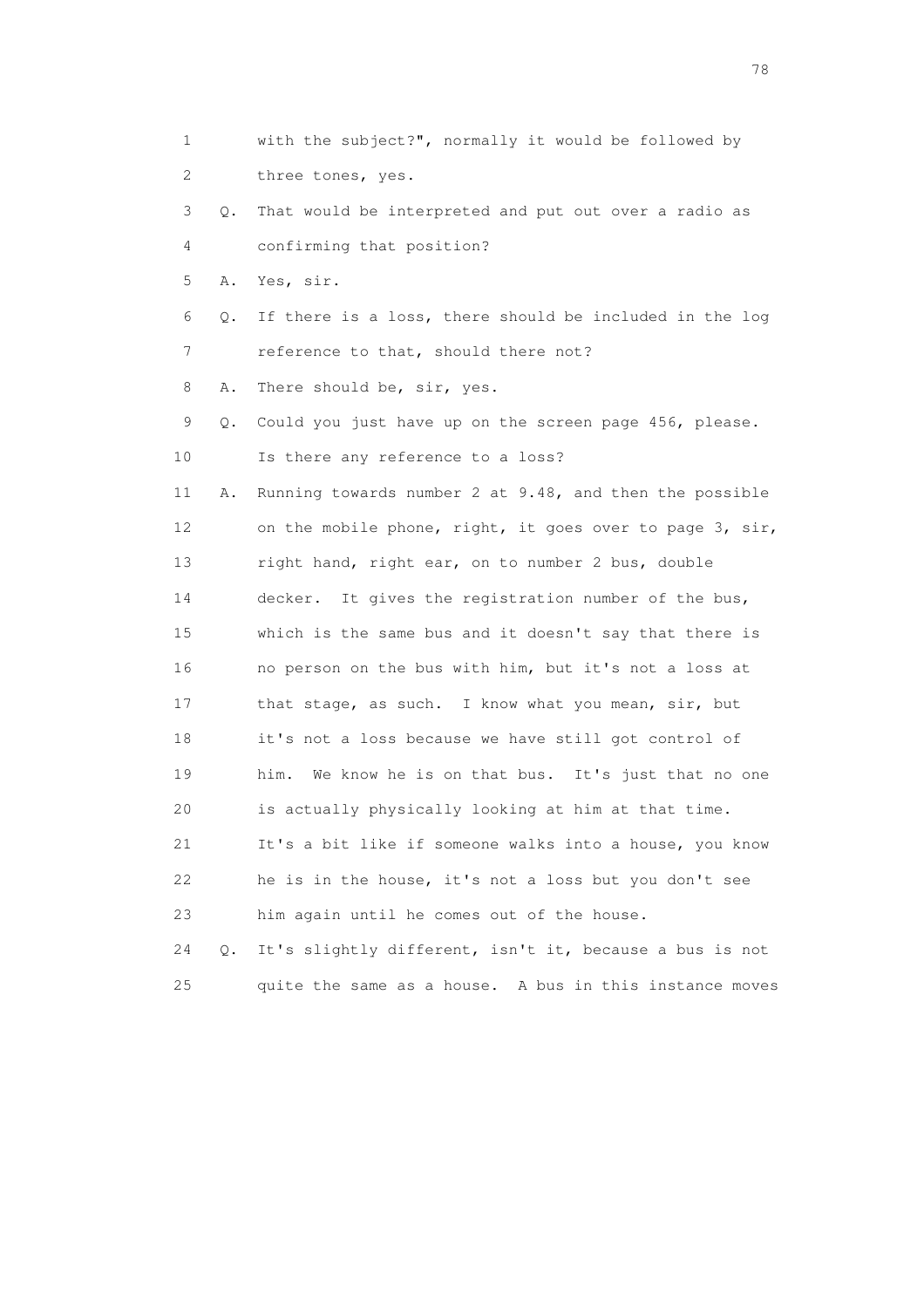1 along and nobody gets on the bus for, I think, three 2 stops, Lawrence gets on three stops after he has got on? 3 A. That's right, sir, and it's not that unusual for 4 surveillance teams sometimes not to put anybody on 5 a bus. If the bus stop itself is quiet, and there is 6 only a couple of people on the bus, we might decide as a 7 tactic not to put anyone on the bus and pick someone up 8 when they get off the bus. 9 Q. The point I am making to you is there is a possibility 10 that you could have lost contact with him. He could 11 have got off at one of those stops? 12 SIR MICHAEL WRIGHT: I'm going to make a nuisance of myself, 13 Mr Stern: what is this all about? 14 MR STERN: Well, if one looks at the log and I'm going to 15 look at it now -- 16 SIR MICHAEL WRIGHT: Forgive me. There is no suggestion 17 other than that whatever the gaps may have been, they 18 started with Mr de Menezes at Scotia Road and they 19 finished with him at Stockwell. 20 MR STERN: But there were a number of confirmations, that's 21 the point I am dealing with. There are a number of 22 confirmations that they have the same person. 23 SIR MICHAEL WRIGHT: All right, so what? 24 MR STERN: It affects what people may have heard over the 25 radio.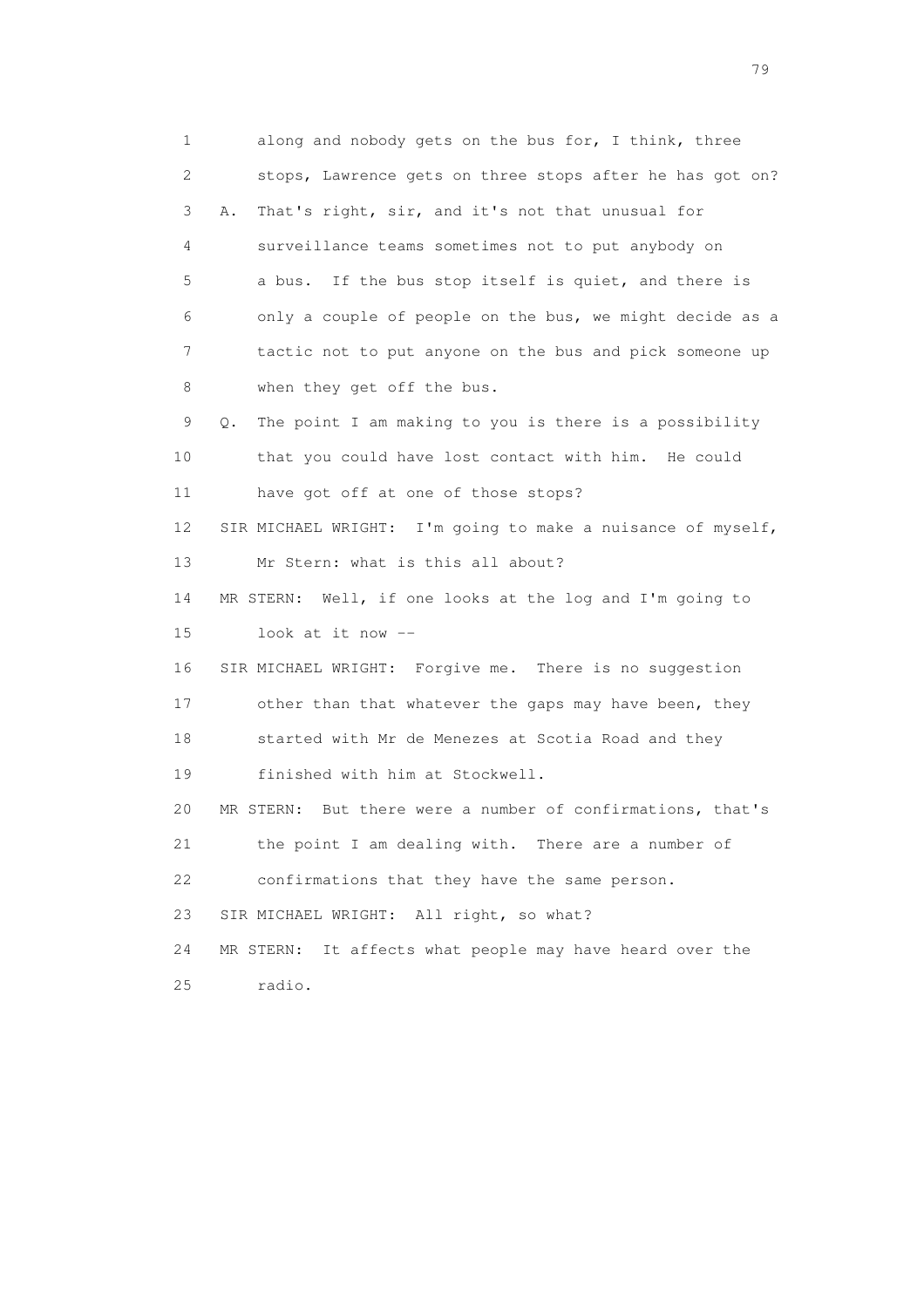1 SIR MICHAEL WRIGHT: As quickly as possible, please, and let 2 us move on to something else. 3 MR STERN: Could you look at the surveillance log at 456. 4 If we look at the final entry on that page, 9.49, 5 that "N, on mobile phone", is that Nettle Tip? 6 A. I discussed this with Ken, that's his entry, and I asked 7 him: what does that N with a circle mean? He said: 8 well, I looked at your N with a circle in your entry at 9 9.39 and presumed that that's what you were using for 10 an abbreviation for "possible with Nettle Tip". That's 11 my abbreviation for "north". That is what he explained 12 to me, that's what he was using as an abbreviation for 13 "possible with Nettle Tip". 14 Q. If we look at 9.39, the reference you have put, "N in 15 Tulse Hill"? 16 A. Yes. 17 Q. You meant north in Tulse Hill? 18 A. Yes, I did, sir, yes. 19 Q. But the other references are references to Nettle Tip, 20 are they? 21 A. The other references are, again as I explained, Ken 22 explained to me, because I said: what does this N with 23 a circle mean, I don't understand it; and he explained 24 to me that it was his way of writing the subject that 25 was being followed, it was the possible for Nettle Tip.

entration of the state of the state of the state of the state of the state of the state of the state of the state of the state of the state of the state of the state of the state of the state of the state of the state of t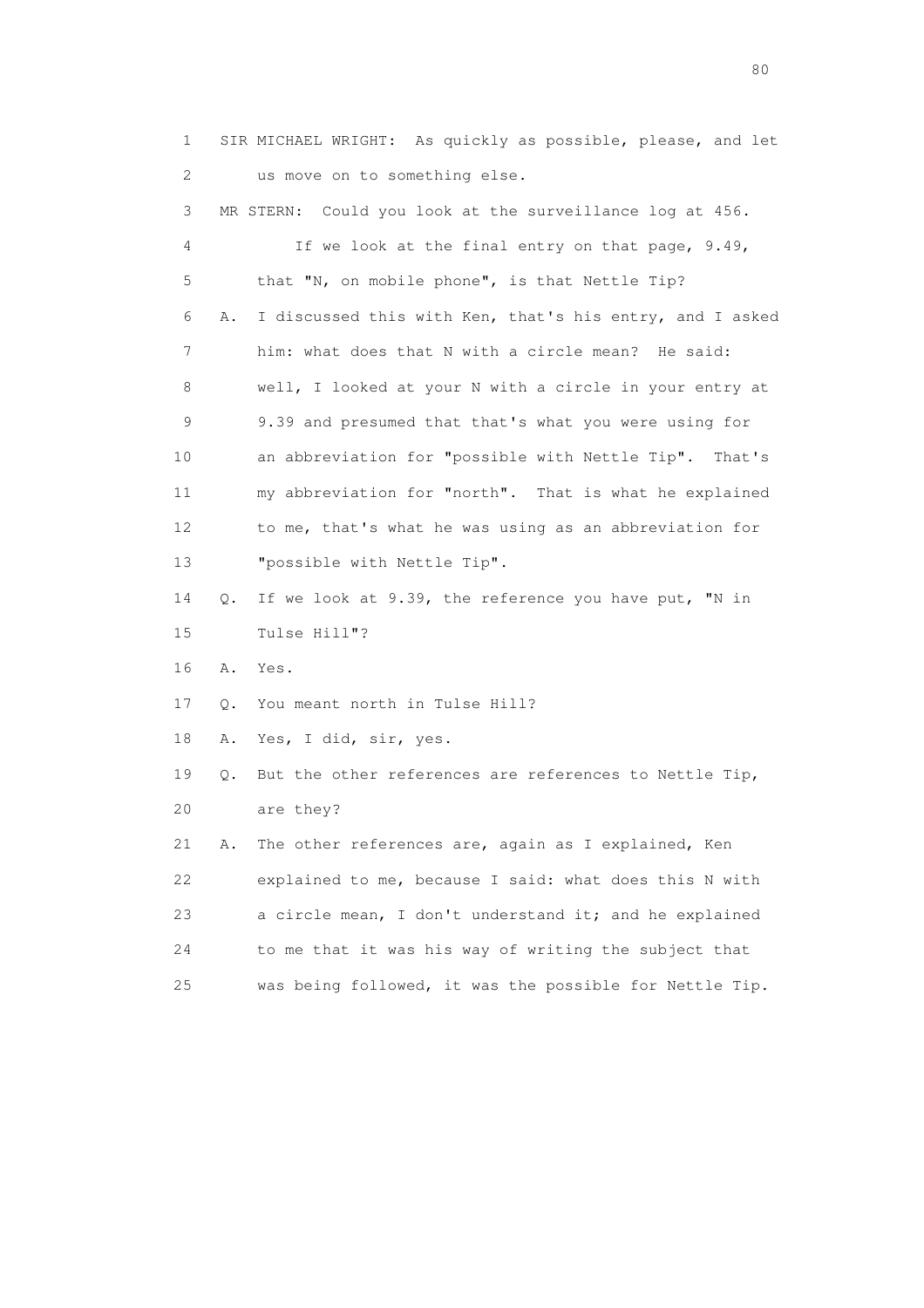| 1  | Q. | The question I'm asking is the other Ns equal Nettle     |
|----|----|----------------------------------------------------------|
| 2  |    | Tip, that's what we should understand --                 |
| 3  | Α. | The other Ns equal the subject, yes, sir.                |
| 4  | Q. | If we look, the part of the log that deals with the      |
| 5  |    | follow at page 456 going from 9.39 over the page to 457, |
| 6  |    | just down to 10.03, which is about a page and a half,    |
| 7  |    | just under, is there anything in that log, just looking  |
| 8  |    | at that particular aspect of it, that would indicate to  |
| 9  |    | another individual that this person had not been         |
| 10 |    | identified?                                              |
| 11 | Α. | It's just commentary about what's happening with the     |
| 12 |    | subject that we are following, sir.                      |
| 13 | Q. | Yes, but if N equals Nettle Tip, the tenor of it is that |
| 14 |    | the person you are following is the suspect Nettle Tip,  |
| 15 |    | isn't it?                                                |
| 16 | Α. | No, it's already been explained that N is Ken's way of   |
| 17 |    | describing the possible or the subject that's being      |
| 18 |    | followed.                                                |
| 19 |    | SIR MICHAEL WRIGHT: In other words it's confirming that  |
| 20 |    | it's the same chap that you are following all the time?  |
| 21 |    | A. Yes, sir.                                             |
| 22 |    | SIR MICHAEL WRIGHT: Not who he is?                       |
| 23 | Α. | No.                                                      |
| 24 |    | MR STERN: But not U/I?                                   |
| 25 | A. | Not U/I, no. I mean, it is a U/I but what he has put     |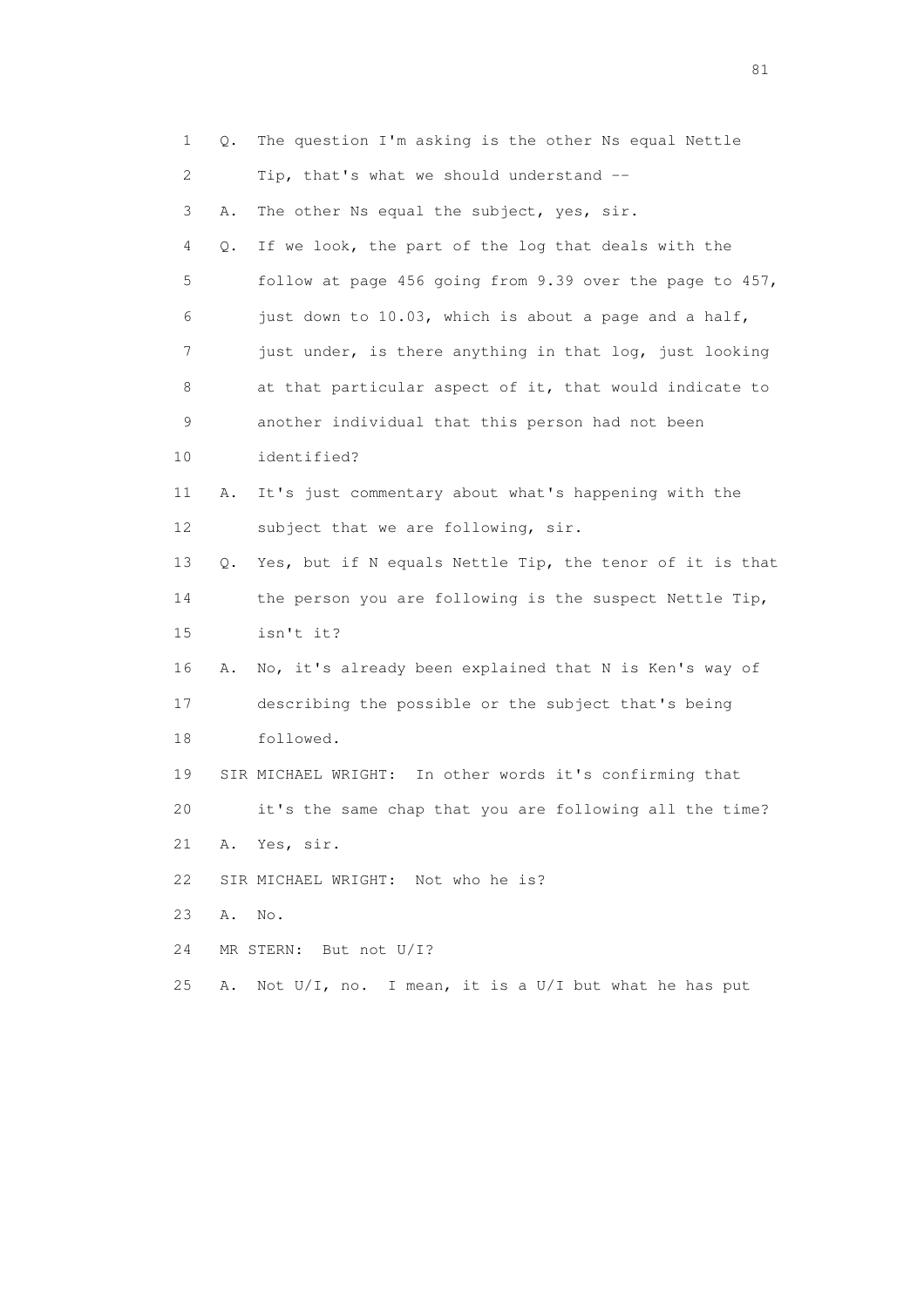1 down is possible for Nettle Tip. As I say, I didn't 2 understand it when I saw it, when I read it, and I asked 3 him what it was and that was how he thought I was 4 referring to a possible or the subject being followed. 5 That was what his N with a circle is. He explained it 6 to me that was his abbreviation for the subject who was 7 being followed.

 8 Q. Then it's right, as we have already seen what you said 9 in your statement and indeed in the log, you have made 10 it clear, have you not, that it was your view that you 11 thought that it was Nettle Tip; that's the way you put 12 it, not maybe or might be?

 13 A. It was, as I say, it was a qualified view after being 14 asked that by the ops room. To give a percentage, if 15 I thought 100 per cent it was Nettle Tip, that would 16 have been an easy answer to make to the ops room when 17 they asked me for a percentage. I would have said yes, 18 it's him, it's 90 per cent, 100 per cent, 95 per cent. 19 That was impossible to do from the view that I had and 20 as far as I was aware, no-one on my team had made any 21 view known about whether or not it was the subject. 22 Q. No, I appreciate that, but the words that you spoke -- 23 A. Yes, sir.

 24 Q. -- never mind what was in your mind, because obviously 25 the person at the other end could only know what you

experience of the state of the state of the state of the state of the state of the state of the state of the s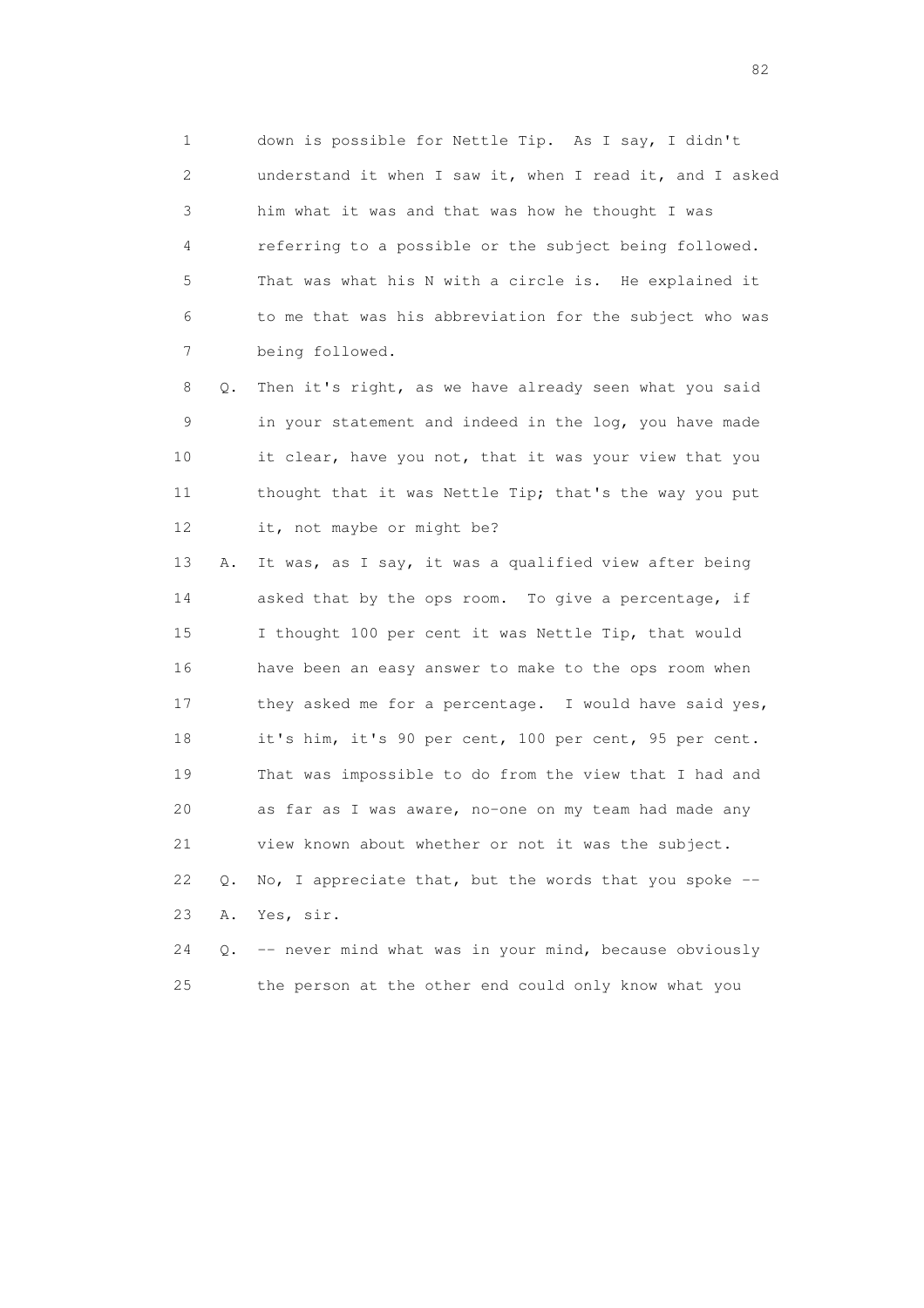1 were saying?

2 A. Yes, sir.

| 3  | Not what's in your mind, and what you are saying is that<br>Q. |
|----|----------------------------------------------------------------|
| 4  | you thought it was Nettle Tip?                                 |
| 5  | I thought that based on the view that I had, back in<br>Α.     |
| 6  | Upper Tulse Hill, which was the reason for why we had          |
| 7  | started the surveillance in the first place, and I made        |
| 8  | it clear that I hadn't seen the subject since, was that        |
| 9  | I thought it could be or it was or that -- yes, I think        |
| 10 | the words I used, "I think it's him".                          |
| 11 | You told Pat all those other things, did you?<br>Q.            |
| 12 | Yes, I did, sir, yes.<br>Α.                                    |
| 13 | MR STERN:<br>Thank you.                                        |
| 14 | SIR MICHAEL WRIGHT: Thank you. Ms Leek.                        |
| 15 | Questions from MS LEEK                                         |
| 16 | MS LEEK:<br>James, I ask questions on behalf of Trojan 84 and  |
| 17 | a number of other officers within CO19.                        |
| 18 | I just want to ask you very briefly about the                  |
| 19 | conversation that Ken had with Trojan 84, because you          |
| 20 | were sitting next to Ken at the time?                          |
| 21 | I was, yes.<br>Α.                                              |
| 22 | You have said that you were surprised when you heard<br>Q.     |
| 23 | "state red" because nobody had phoned to say that they         |
| 24 | were coming, nobody had phoned to say, "Where are you,         |
| 25 | where is the subject, what's the subject wearing, can          |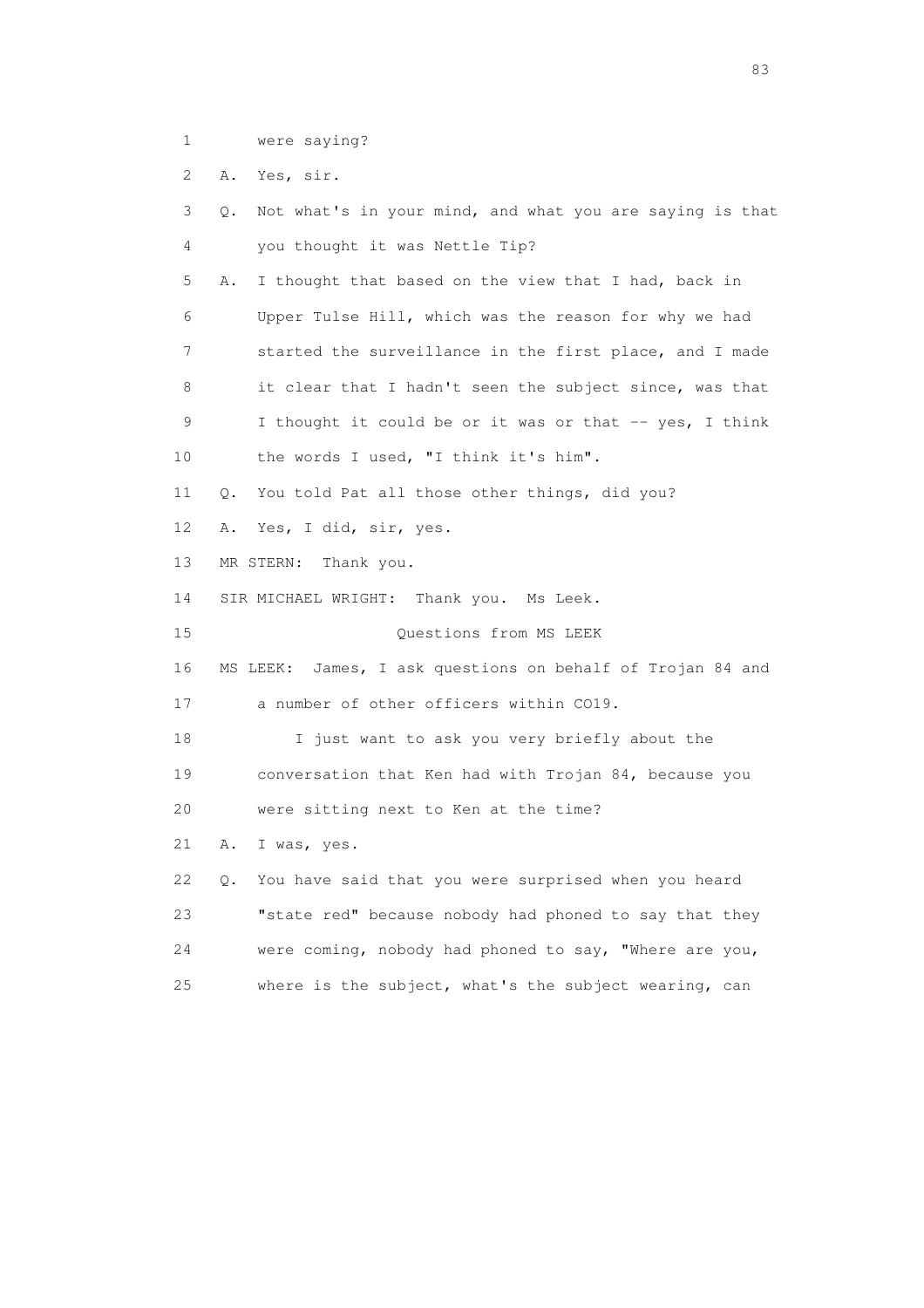1 you confirm it"?

2 A. Yes.

| 3  | 0. | Now, in your various statements that you have given, you |
|----|----|----------------------------------------------------------|
| 4  |    | simply say, "Ken told me that somebody had phoned to ask |
| 5  |    | where we were"; yes?                                     |
| 6  | Α. | I asked Ken: who was that on the phone; and he said: it  |
| 7  |    | was SO19. I said: what did they want; and he said: they  |
| 8  |    | just wanted to know where we were; yes.                  |
| 9  | Q. | So in fact you don't know the full content of the two    |
| 10 |    | and a half minute conversation that was had at that      |
| 11 |    | time?                                                    |
| 12 | Α. | No, I don't, no.                                         |
| 13 | Q. | So we have heard from Trojan 84 in evidence in this      |
| 14 |    | court that in fact he gave the description that he had.  |
| 15 |    | He said:                                                 |
| 16 |    | "Look, this is what we have got, is this correct?        |
| 17 |    | I gave the description I had already given, IC2, North   |
| 18 |    | African appearance, wearing denims, I think that's about |
| 19 |    | it really but, you know, just the basics, and I got      |
| 20 |    | a yes."                                                  |
| 21 |    | So in fact somebody had phoned and confirmed what        |
| 22 |    | they thought at that stage, hadn't they?                 |
| 23 | Α. | I don't know that, but if they did, then they did, but   |
| 24 |    | I was not aware of that, because I am not listening to   |
| 25 |    | that side of the telephone call.                         |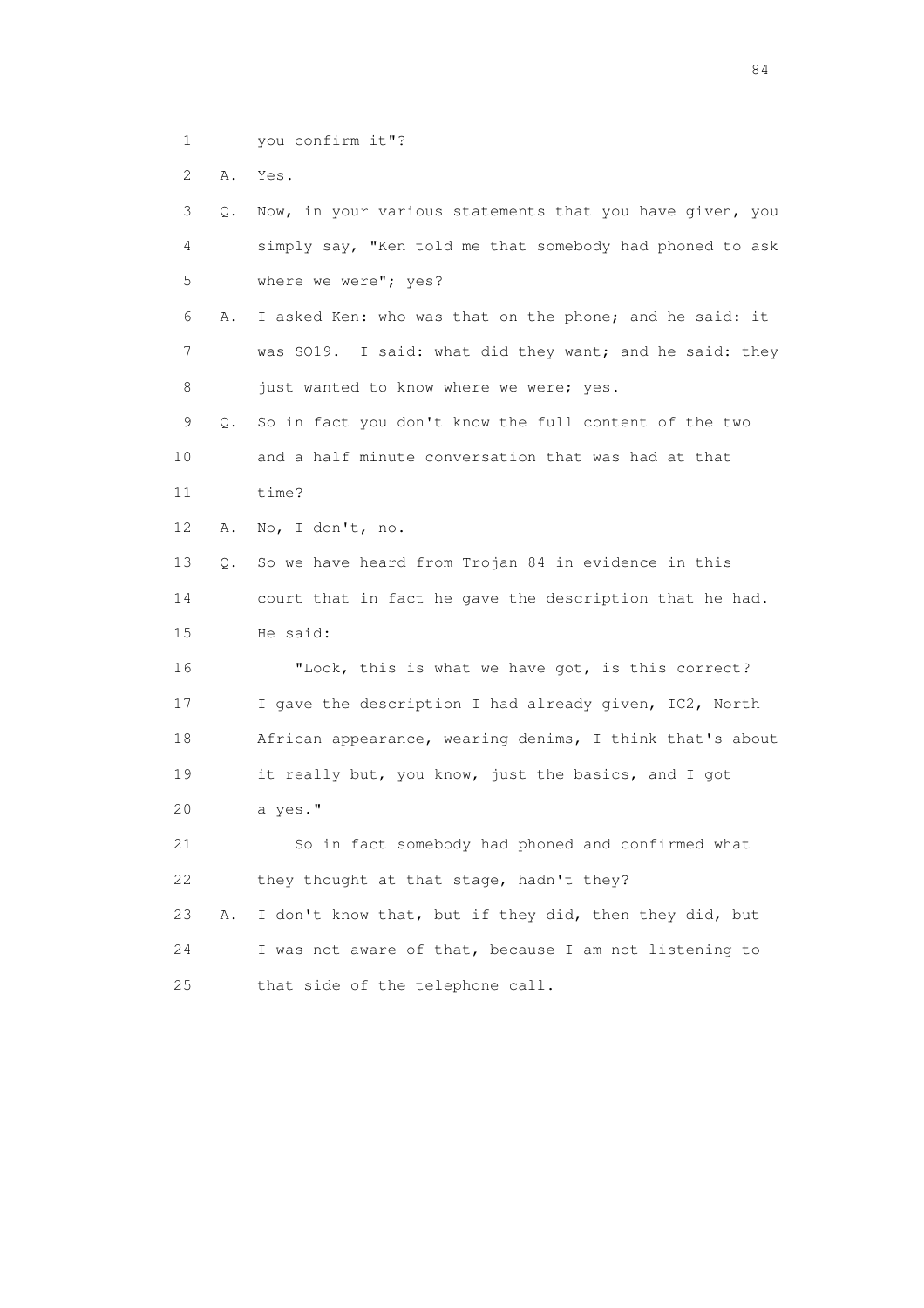1 Q. But you were aware that he had asked for the location 2 where you were and where the subject was? 3 A. Indeed, yes. 4 Q. And the registration number of the bus and the fact that 5 the subject was on the bus were given out to him over 6 the telephone? 7 A. I can't recall that, I don't actually -- I'm not aware 8 what Ken -- I first became aware of Ken looking out the 9 front window, looking for landmarks, and I offered to 10 help, to, you know, try and deal with that call. I am 11 not aware of what conversation was going on between 12 them, I am sorry, I didn't take that in. 13 Q. If you had wanted to know exactly where the firearms 14 team were at that point, and what they were doing, 15 I think there would have been no reason why you couldn't 16 have phoned them back and said, "What's the position, 17 where are you?"; is that right? 18 A. I did not have a telephone number for them, no. 19 Q. I see, but there had been a phone call to you, and you 20 could have asked Ken to ask, couldn't you? 21 A. At the time when Ken put the phone down, and I said to 22 Ken, "Who was that?", he said, "It was SO19". At that 23 point I -- normally with most of the phones, I don't 24 know for certain with this, I doubt if he could have 25 called back because most of the numbers are barred, they

experience of the contract of the contract of the contract of the contract of the contract of the contract of the contract of the contract of the contract of the contract of the contract of the contract of the contract of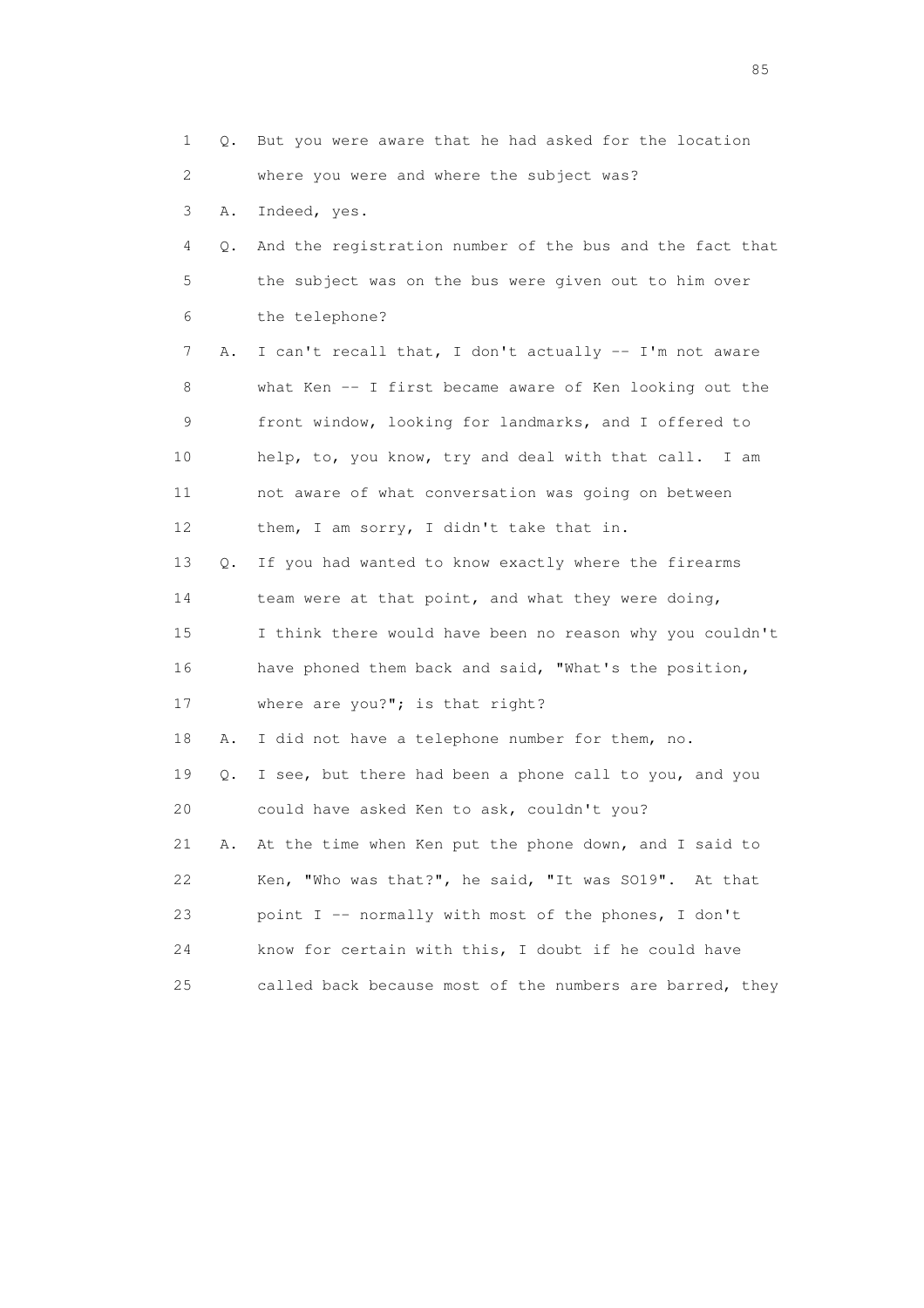| 1                         |    | are not displayed. If it had been displayed, then        |
|---------------------------|----|----------------------------------------------------------|
| $\mathbf{2}^{\mathsf{I}}$ |    | potentially, yes, I could have asked him to phone me     |
| 3                         |    | back. At that point when that call ended, the subject,   |
| 4                         |    | Mr de Menezes, was actually coming down the stairs and   |
| 5                         |    | just about to get off the bus before Stockwell, so       |
| 6                         |    | I agree I could have investigated that possibility but   |
| 7                         |    | because of what was happening I didn't.                  |
| 8                         | Q. | There were other things going on at that stage?          |
| 9                         | Α. | Yes.                                                     |
| 10                        | Q. | As far as you were aware, you were at stage green,       |
| 11                        |    | I think still at this point?                             |
| 12 <sup>°</sup>           | Α. | If you can --                                            |
| 13                        | Q. | You are aware of the traffic light system?               |
| 14                        | Α. | I am very aware of the traffic light system. There was   |
| 15                        |    | no reason to suspect that we were at anything other than |
| 16                        |    | green.                                                   |
| 17                        | Q. | It was fair for you to assume that if you were at state  |
| 18                        |    | green, that the firearms team would have been some       |
| 19                        |    | little way back behind the surveillance team, because    |
| 20                        |    | that's what normally happens at state green --           |
| 21                        | Α. | That's what would happen at state green. At that stage,  |
| 22                        |    | I say I hadn't actually discussed with any firearms      |
| 23                        |    | officer anything about tactics, and so I didn't know     |
| 24                        |    | what stage they were at. But when surveillance is        |
| 25                        |    | behind a subject, we normally refer to that in firearms  |

entration of the contract of the contract of the contract of the contract of the contract of the contract of the contract of the contract of the contract of the contract of the contract of the contract of the contract of t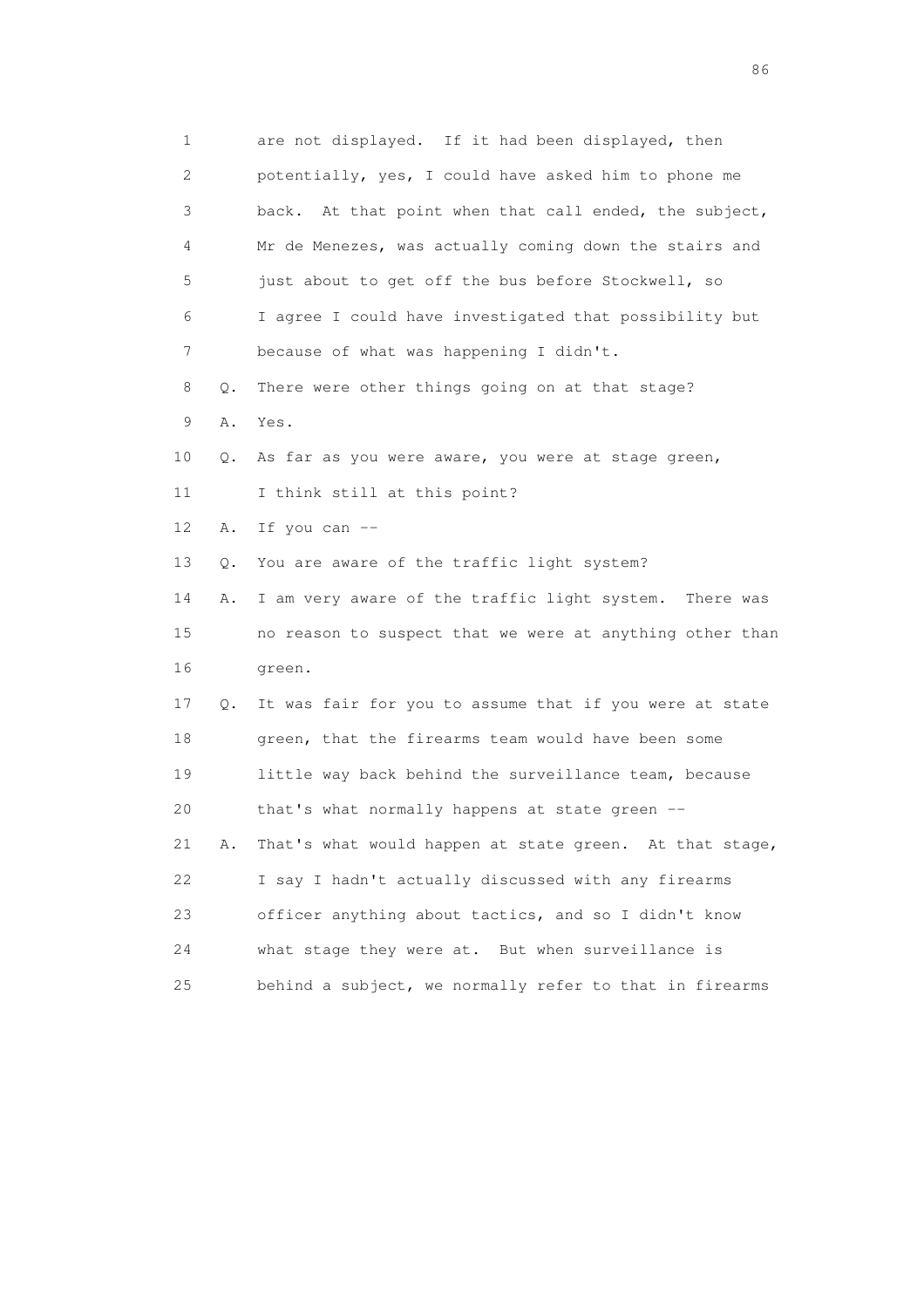1 operations as being at state green, yes. 2 Q. That's the point of the traffic light system. You know 3 what each stage means? 4 A. Yes. 5 MS LEEK: Red, amber, green. Thank you. 6 SIR MICHAEL WRIGHT: Thank you. Mr Perry. 7 Ouestions from MR PERRY 8 MR PERRY: Thank you very much, sir. 9 James, for these purposes I am asking questions on 10 behalf of Commander Dick, just so you understand that. 11 A. Yes. 12 Q. May I just try to examine the sequence of events, 13 please. The first time that you called Pat, the 14 surveillance monitor, in the operations room was at 15 9.41 am that morning? 16 A. That's the first time I had any contact with him, yes. 17 Q. By which time you were saying, "This subject is possibly 18 identical with Nettle Tip and he's on a number 2"? 19 A. Yes. 20 Q. What you didn't say to Pat at this time was, "I have 21 only had a fleeting glance when I tell you it's possibly 22 identical with Nettle Tip", did you? 23 A. I think at this stage I said to him, "I have had a look 24 at the pack, it's a possible, we are going with". There 25 wasn't time in a 14 second phone call to make that

experience of the state of the state of the state of the state of the state of the state of the state of the state of the state of the state of the state of the state of the state of the state of the state of the state of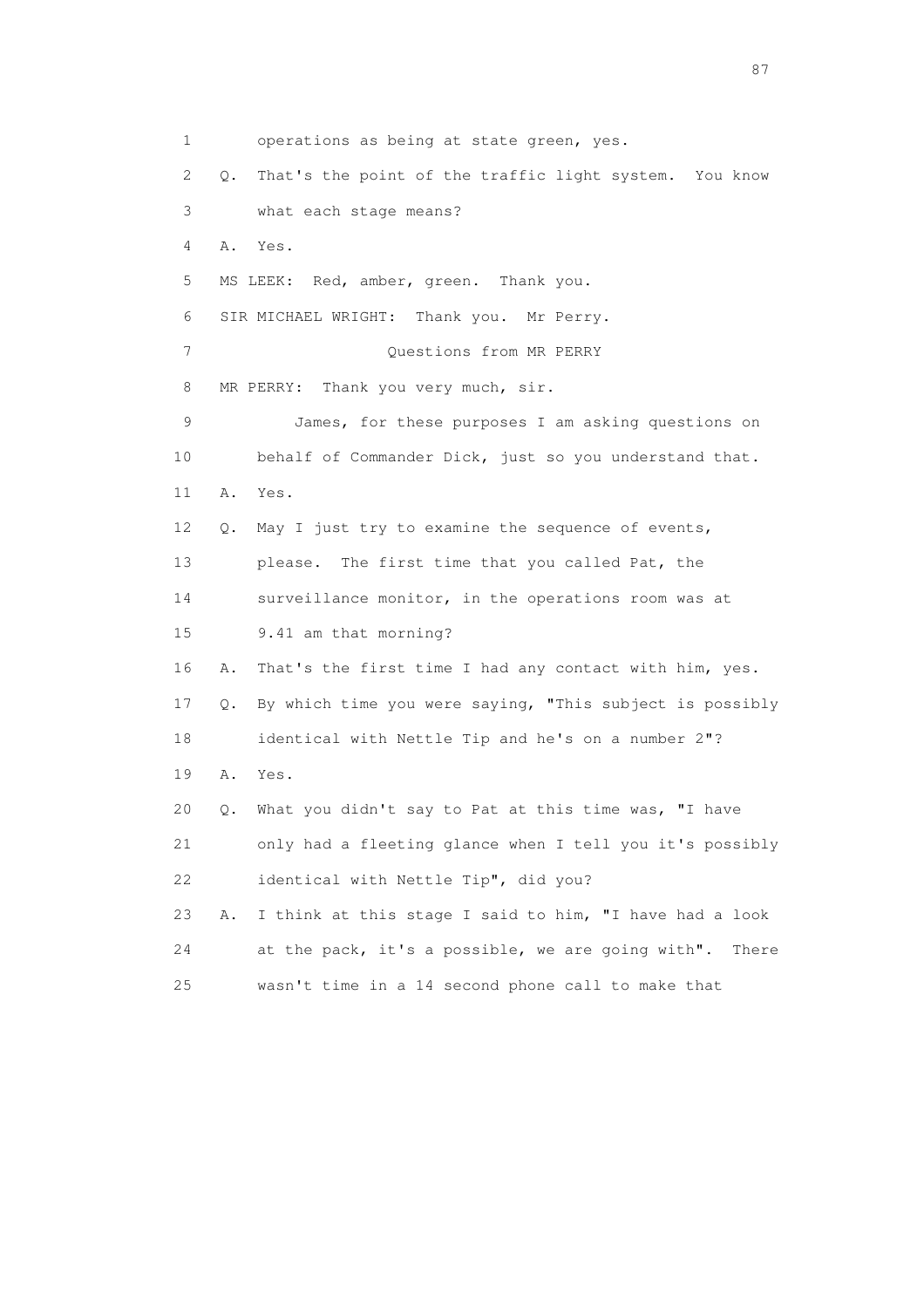1 clear, sir.

| 2  | Q. | The answer to my question is: yes, I did not say to Pat     |
|----|----|-------------------------------------------------------------|
| 3  |    | that I had only had a fleeting glance?                      |
| 4  | Α. | I can't remember what words were used, sir, but I think     |
| 5  |    | it's probably unlikely that I would have said that.         |
| 6  | Q. | Yes, and you said that the follow was to continue, and      |
| 7  |    | you didn't say to Pat, did you, "I can't rule him in and    |
| 8  |    | I can't rule him out"?                                      |
| 9  | Α. | I don't think I could have said everything within           |
| 10 |    | a 14-second phone call, sir. Words -- I can't say.          |
| 11 |    | That was what was going through my head, sir.               |
| 12 | Q. | It may have been going through your head but what is        |
| 13 |    | important is what has been conveyed to other people,        |
| 14 |    | isn't it?                                                   |
| 15 | Α. | Yes, sir.                                                   |
| 16 | Q. | You know the importance of communications because you       |
| 17 |    | have been asked a lot of questions about them?              |
| 18 | Α. | Yes, sir.                                                   |
| 19 | Q. | You have been very quick to criticise others.               |
| 20 |    | That's a comment, I think, Mr Perry.<br>SIR MICHAEL WRIGHT: |
| 21 |    | Very well, I won't press it.<br>MR PERRY:                   |
| 22 |    | Now, at this time when you are giving information to        |
| 23 |    | the operations room, Harry was saying that the subject      |
| 24 |    | was acting in a wary manner and appeared nervous?           |
| 25 | Α. | Yes, sir.                                                   |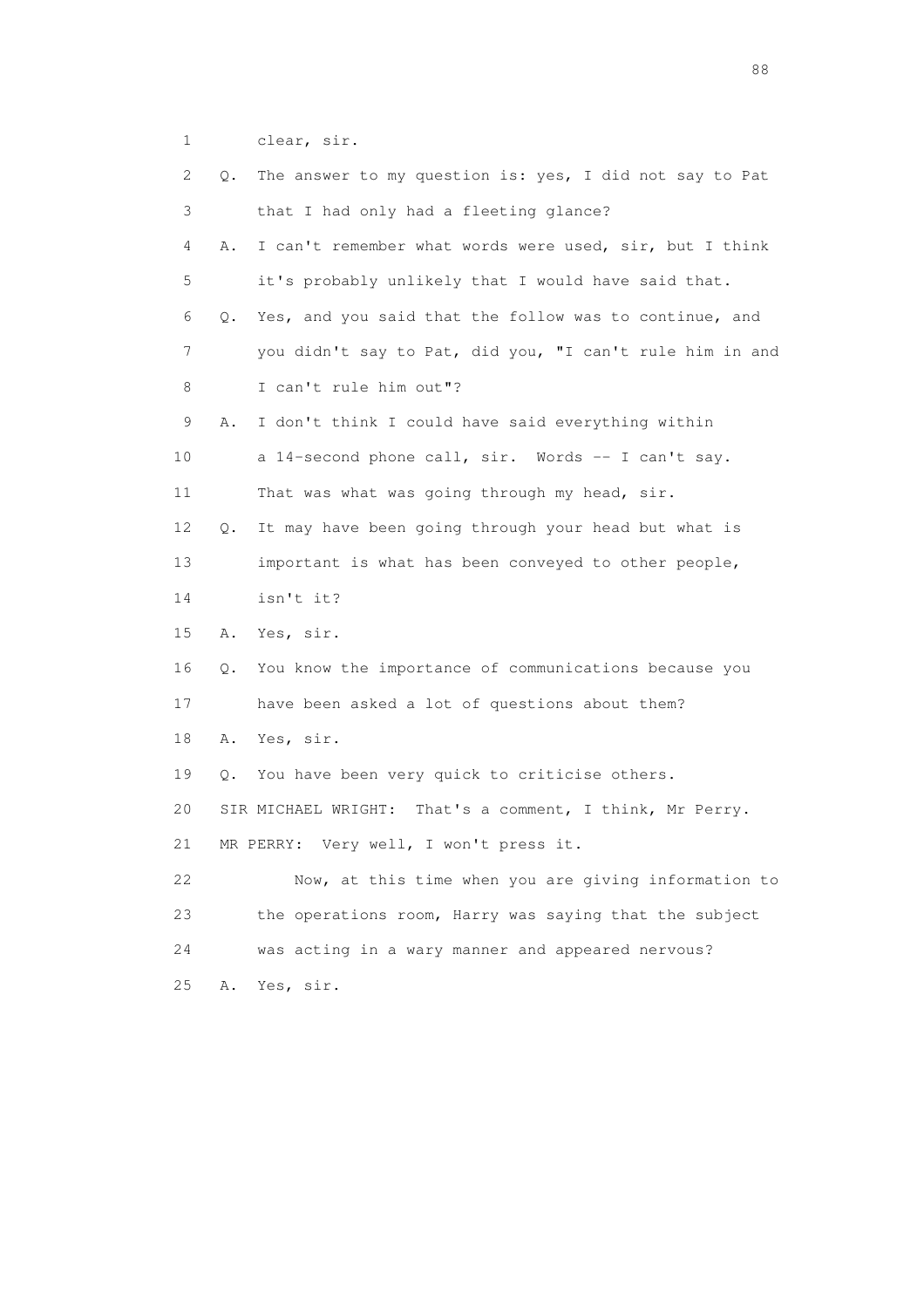- 1 Q. He was one of your team, wasn't he?
- 2 A. Yes, sir.
- 3 Q. That's what he was saying before 9.41 when you made the 4 call to the operations room:

 5 "The subject is acting wary and in a suspicious 6 manner."

7 A. Yes, sir.

- 8 Q. So that was something else that added to your impression 9 of what was going on, wasn't it?
- 10 A. I had certainly had to consider it, yes, sir.

 11 Q. Well, of course you would have to consider it. You are 12 the team leader. It's important, isn't it, one of your 13 team members who you have been listening to is saying,

14 "This person's acting in a suspicious and wary manner".

15 That's obviously important to you, isn't it?

16 A. Yes, I think he said he was wary and looking over his

17 shoulder at the bus stand.

18 Q. So that's a factor you take into account?

19 A. Yes, sir.

20 Q. What I want to do now is see whether we can shed some

21 illumination on the events that led to the operations

22 room believing that there had been a negative

23 identification. Do you understand that?

24 A. Yes, sir.

25 Q. So that's what we are focusing on. After the person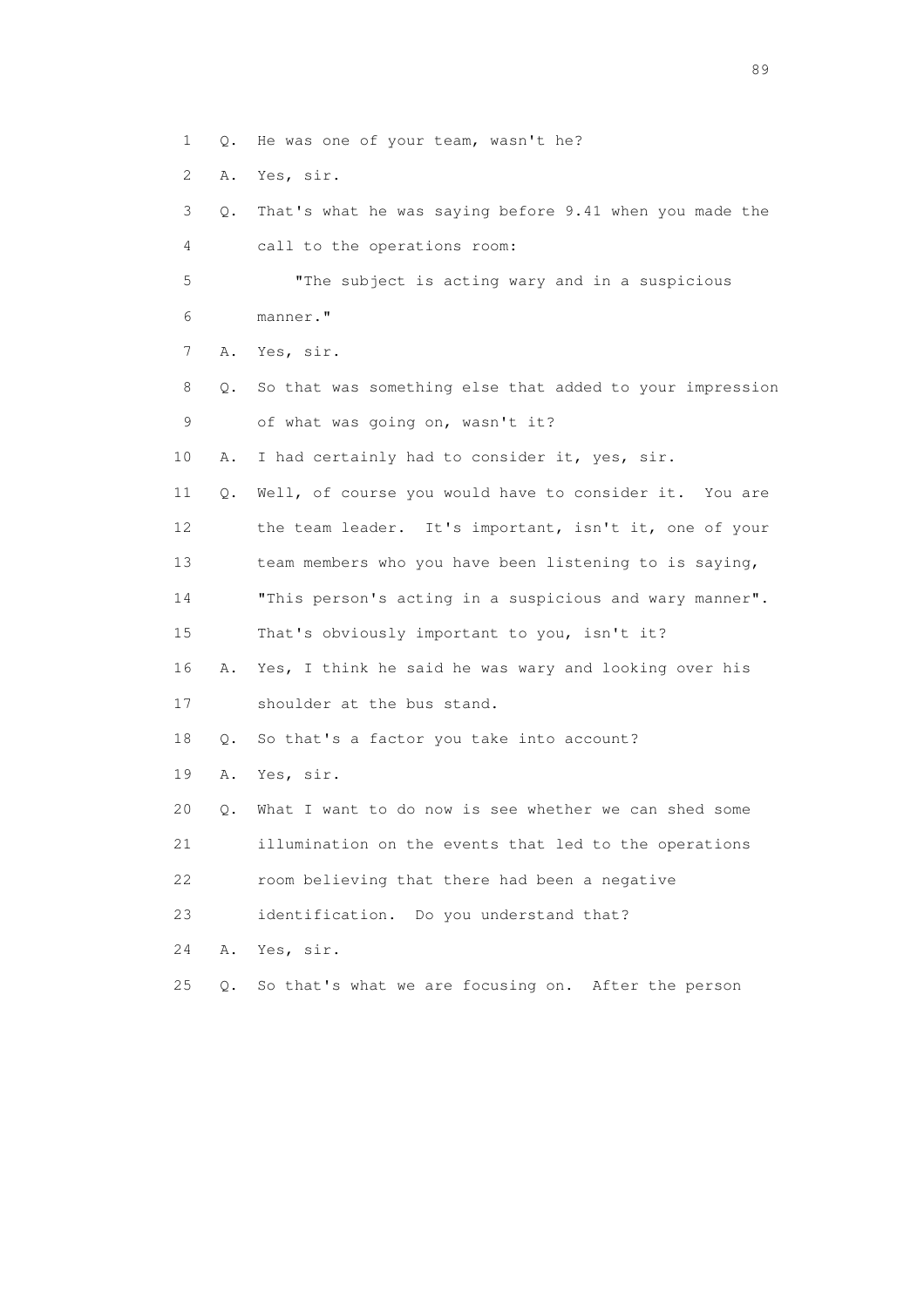| $\mathbf{1}$ |    | that you thought was possibly identical with Nettle Tip  |
|--------------|----|----------------------------------------------------------|
| 2            |    | had got on to the number 2, a short time later Ivor got  |
| 3            |    | on to the same bus, didn't he?                           |
| 4            | Α. | Yes, sir.                                                |
| 5            | Q. | Ivor was on the bus for the period when it was           |
| 6            |    | travelling from Tulse Hill into Brixton?                 |
| 7            | Α. | Yes, sir.                                                |
| 8            | Q. | If we look at 9.43 on the telephone schedule -- I won't  |
| 9            |    | ask anyone to turn it up, but if we just have it on the  |
| 10           |    | screen, 9.43 on the telephone schedule, 9.43 am.<br>It's |
| 11           |    | 9.43 and it's call 258. There is a call, isn't there,    |
| 12           |    | from Harry of the grey team to what was originally       |
| 13           |    | a redacted number but we can now see it's Ivor of the    |
| 14           |    | grey team?                                               |
| 15           | Α. | Yes, sir.                                                |
| 16           | Q. | That was when Ivor was on the number 2 with the subject  |
| 17           |    | before it arrives at Brixton?                            |
| 18           | Α. | I believe so, sir, yes.                                  |
| 19           | Q. | Well, that would fit in with the timing, wouldn't it?    |
| 20           | Α. | Yes, it would, sir.                                      |
| 21           | Q. | Can you recall the position was, at that time, that Ivor |
| 22           |    | was saying that he could not make any positive           |
| 23           |    | identification?                                          |
| 24           | Α. | That's quite likely that he did say that and he came out |
| 25           |    | with the comment about Mongolian eyes.                   |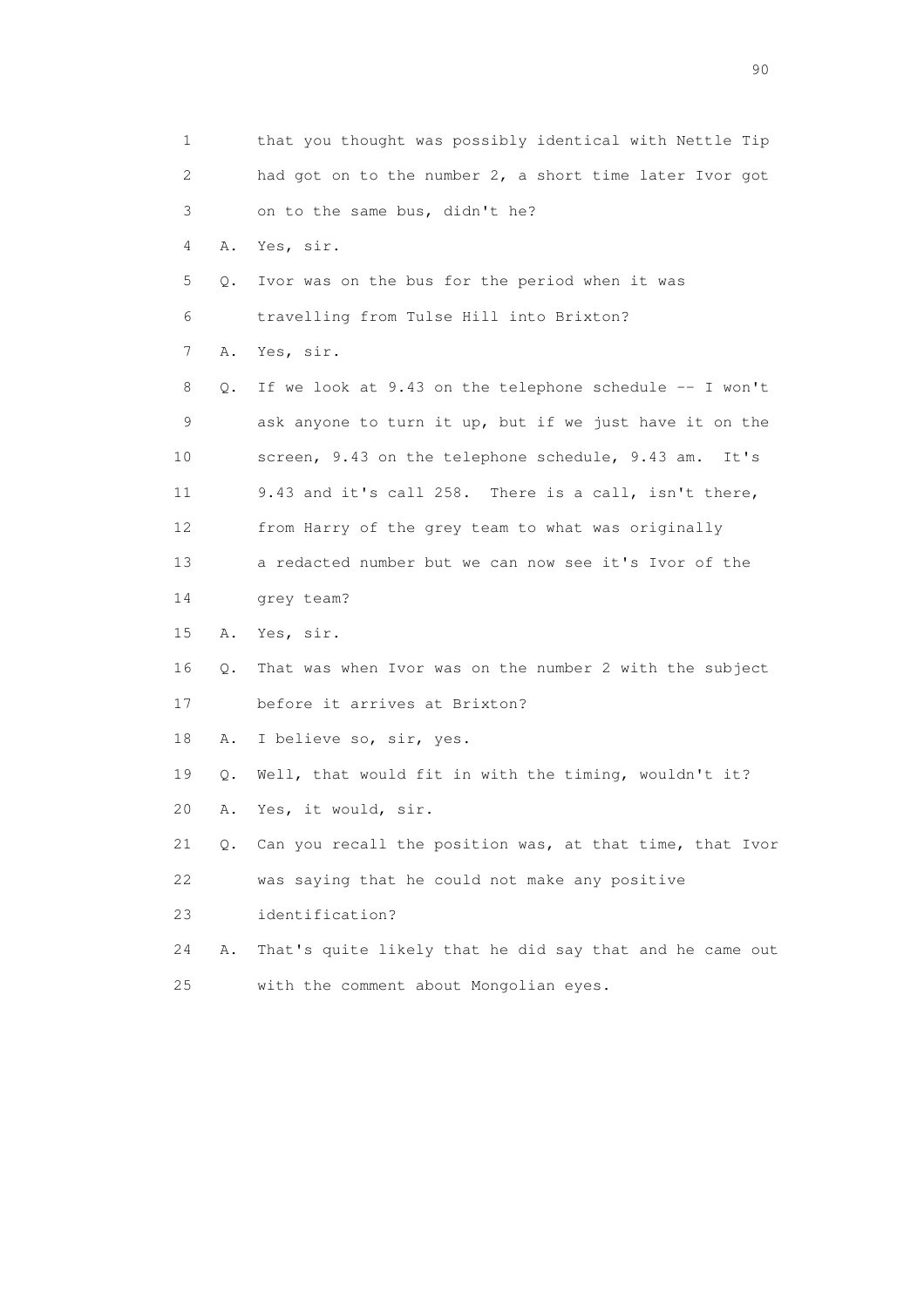| $\mathbf 1$ | Q.        | Exactly. Because if Ivor is saying to Harry, that call  |
|-------------|-----------|---------------------------------------------------------|
| 2           |           | from Harry to Ivor would have been made for one purpose |
| 3           |           | and one purpose only, wouldn't it?                      |
| 4           | Α.        | A call from Harry to Ivor is probably just to make sure |
| 5           |           | that he was happy, because it's difficult transmitting, |
| 6           |           | as I said, over the radio --                            |
| 7           |           | Q. Well, hang on a second. Harry is a surveillance      |
| 8           |           | officer, isn't he?                                      |
| 9           | Α.        | Yes, sir.                                               |
| 10          | Q.        | Ivor is a surveillance officer?                         |
| 11          | Α.        | That's right, sir.                                      |
| 12          | Q.        | Who's got the eye?                                      |
| 13          | Α.        | Ivor has got the eye at that stage.                     |
| 14          | $\circ$ . | Who wants to know whether Ivor is making a positive     |
| 15          |           | identification or not? (Pause)                          |
| 16          |           | It's important. You have told the control room,         |
| 17          |           | haven't you, you are going to continue the follow?      |
| 18          | Α.        | That's right, sir, yes.                                 |
| 19          | Q.        | Because you think it's Nettle Tip?                      |
| 20          | Α.        | I think it's a possible.                                |
| 21          |           | Q. Possibly identical with Nettle Tip?                  |
| 22          | Α.        | Possibly, yes, sir.                                     |
| 23          | О.        | And if Ivor's got the eye, what's the obvious thing     |
| 24          |           | Harry's going to ask him?                               |
| 25          | Α.        | I think he's going to ask him, "Have you got control of |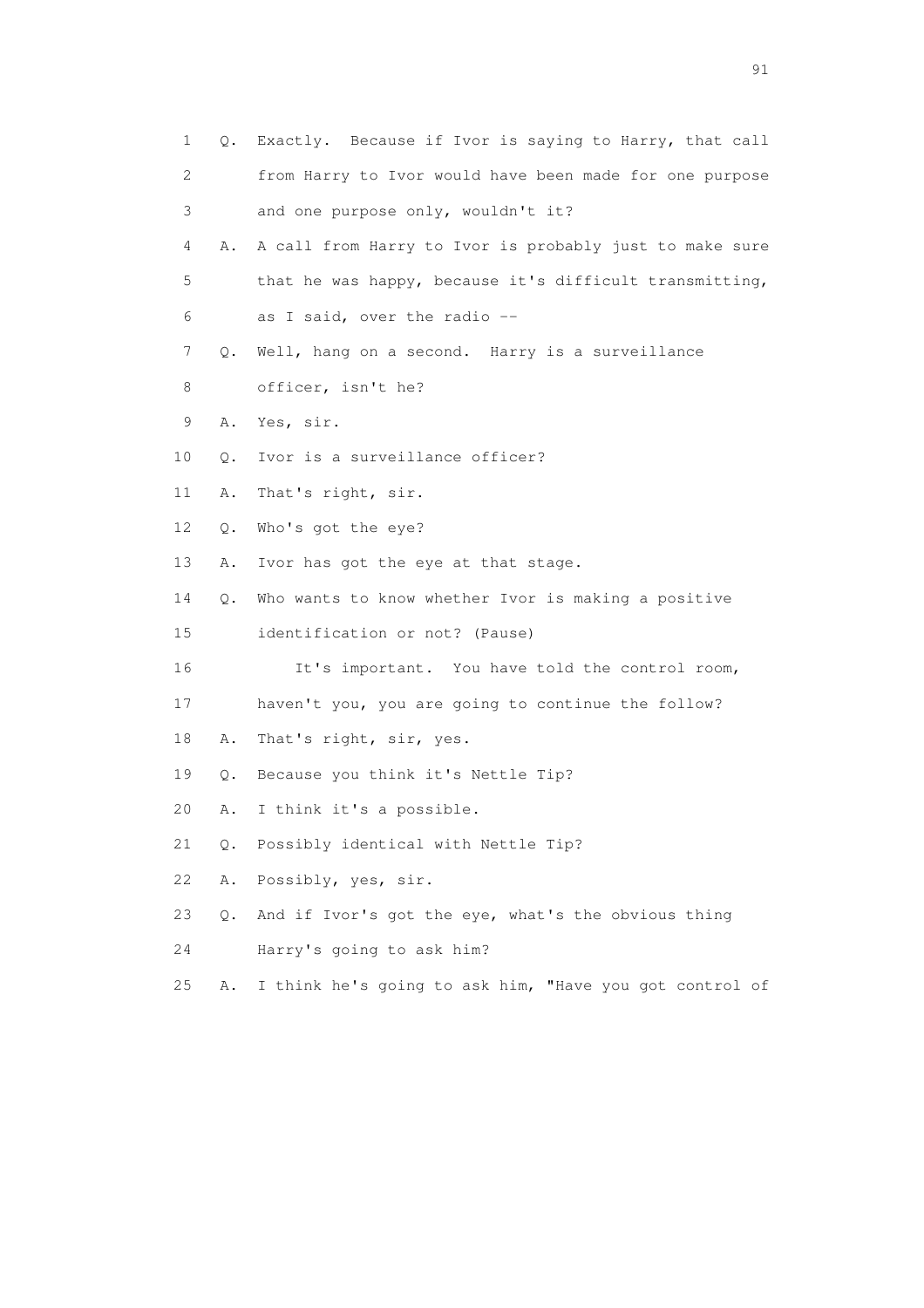|    | 1       | the subject, are you happy, is there anything more about |
|----|---------|----------------------------------------------------------|
|    | 2       | the identification, or is there anything you can tell us |
|    | 3       | about the description?"                                  |
|    | 4<br>Q. | I am happy with --                                       |
|    | 5<br>Α. | I am guessing what he's saying, sir, I don't know.       |
|    | 6<br>Q. | It would be obvious, wouldn't it, at this stage for      |
|    | 7       | Harry to be saying, "What do you think of the person you |
|    | 8       | are observing? Is it Nettle Tip?"                        |
|    | 9<br>Α. | I think it's quite likely he would ask that, sir, yes.   |
| 10 | Q.      | He did, didn't he, because we can see from the log at    |
| 11 |         | page 468, if we put that up, and this is, just so        |
| 12 |         | everyone knows, all before Brixton. I am very sorry,     |
| 13 |         | sometimes I find this writing a bit difficult to read    |
| 14 |         | but it's the entry further to supplementary C, isn't it? |
| 15 |         | This is Ivor's writing, isn't it?                        |
| 16 | Α.      | Yes, it is, sir, yes.                                    |
| 17 | Q.      | We need not turn back but just so everyone has it in     |
| 18 |         | mind, C appears underneath the 9.47 entry in the log.    |
| 19 |         | Remember yesterday you were asked whether it was a 7 or  |
| 20 |         | It looks like a continental 7 with a cross?<br>not?      |
| 21 | Α.      | That's right, sir, yes.                                  |
| 22 | $Q$ .   | If we see here, further to supplementary C:              |
| 23 |         | "Whilst I was on the number 2 bus with the subject       |
| 24 |         | [so this is Ivor in the time before Brixton] I received  |
| 25 |         | a telephone call from Harry"                             |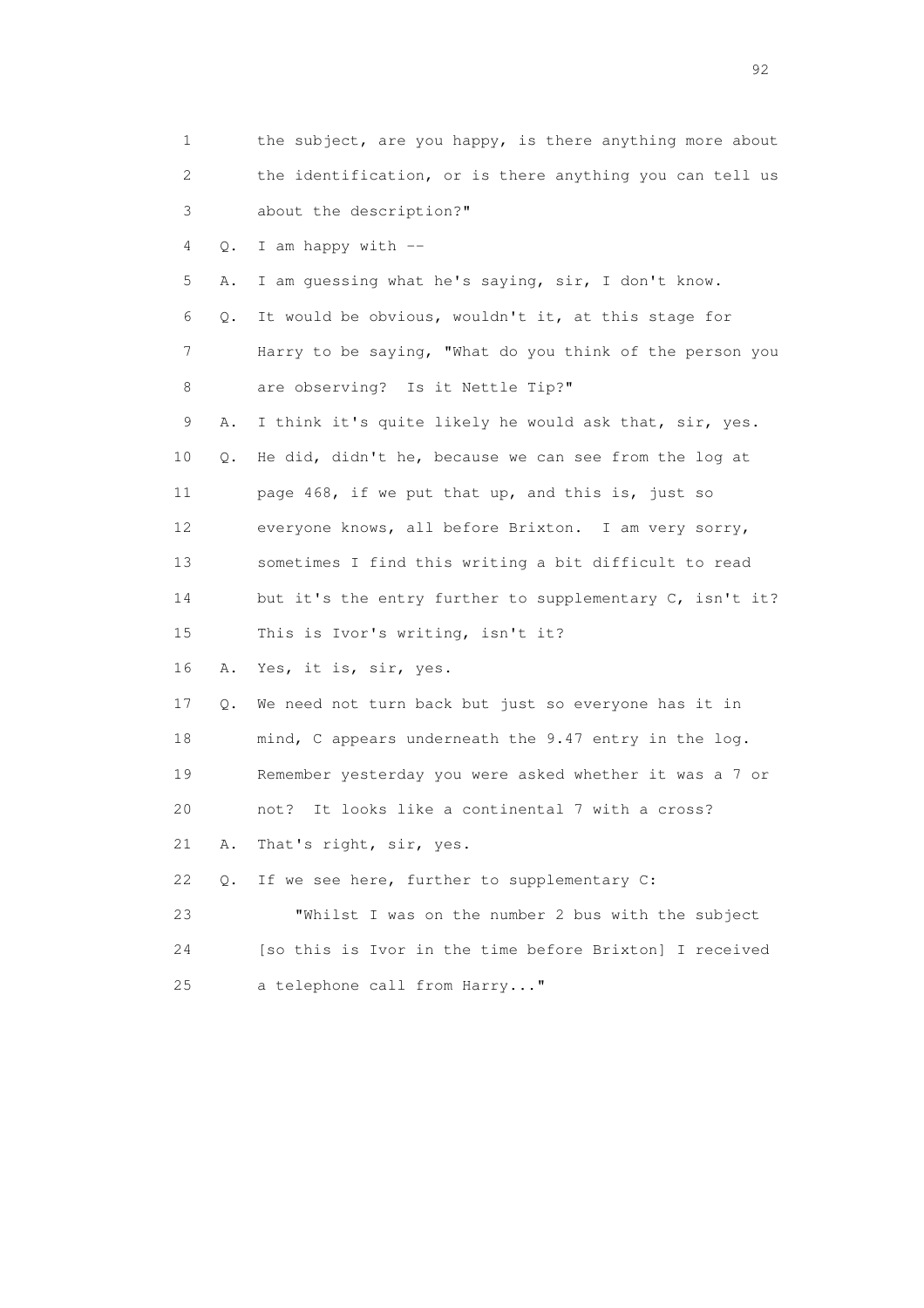1 So we know from looking at the telephone schedule 2 this is 9.43, so we know it's a few minutes before they 3 arrived in Brixton: 4 "... enquiring as to the identity of Nettle Tip." 5 Now, that's the obvious purpose for making the call, 6 isn't it? If you are on surveillance and you are -- you 7 have set them on the follow, the only purpose of having 8 the follow is to firm up or to discount the 9 identification, isn't it? 10 A. The purpose of the follow, sir, is to control the 11 subject out of the address and secondly to try to gain 12 some clue as to his identification, yes, sir. 13 Q. All right, let us see: 14 "I confirmed that I could not positively identify 15 the subject as Nettle Tip." 16 So that's what Ivor was saying to Harry? 17 A. Yes, sir. 18 Q. We can see that from the log. Now, if Harry's getting 19 that information from the telephone, Harry would be 20 putting that out over the Cougar channel, wouldn't he? 21 A. I would assume so, I can't actually recall but it's very 22 likely, sir, yes. 23 Q. It's very likely and if he is putting it out over the 24 Cougar channel, the people who could hear that would be 25 the people who were conducting the surveillance, the

experience of the contract of the contract of the contract of the contract of the contract of the contract of the contract of the contract of the contract of the contract of the contract of the contract of the contract of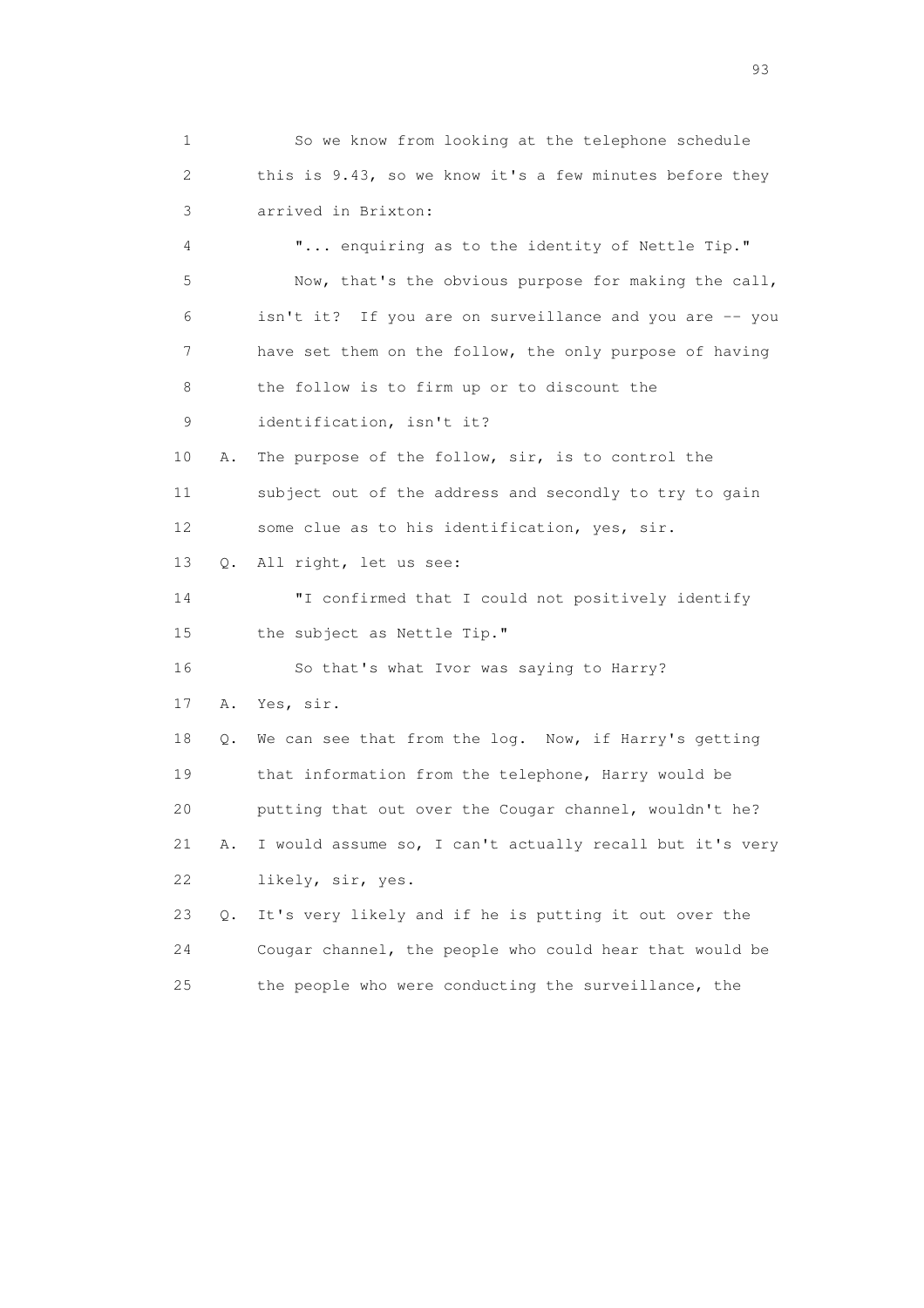1 grey team; is that right?

2 A. That's right, sir, yes.

 3 Q. And Pat the surveillance monitor because he would be 4 listening in?

5 A. Yes, sir.

 6 Q. And anyone else who could listen in to the Cougar 7 channel and the surveillance chatter?

8 A. Yes, sir.

 9 Q. So Harry would be saying, because he is recounting 10 second-hand what Ivor has said to him, something along 11 the lines of, "Ivor says positively he can't make 12 a positive identification".

 13 A. I can't recall exactly what words were said over the 14 air, but that is what he has written down. It possibly 15 was something like that that came over the air, sir, 16 yes.

 17 Q. The effect of it would be Ivor has not identified him? 18 A. Has not identified him as Nettle Tip, that's right, sir. 19 Q. So that's before Brixton. Let us pick up the sequence 20 of events, because that would have gone out over the 21 Cougar system, of course, at around about 9.43. We know 22 that from the timing of the telephone calls, don't we? 23 That would have gone out pretty quickly after 9.43, 24 wouldn't it?

25 A. I think so, sir, yes.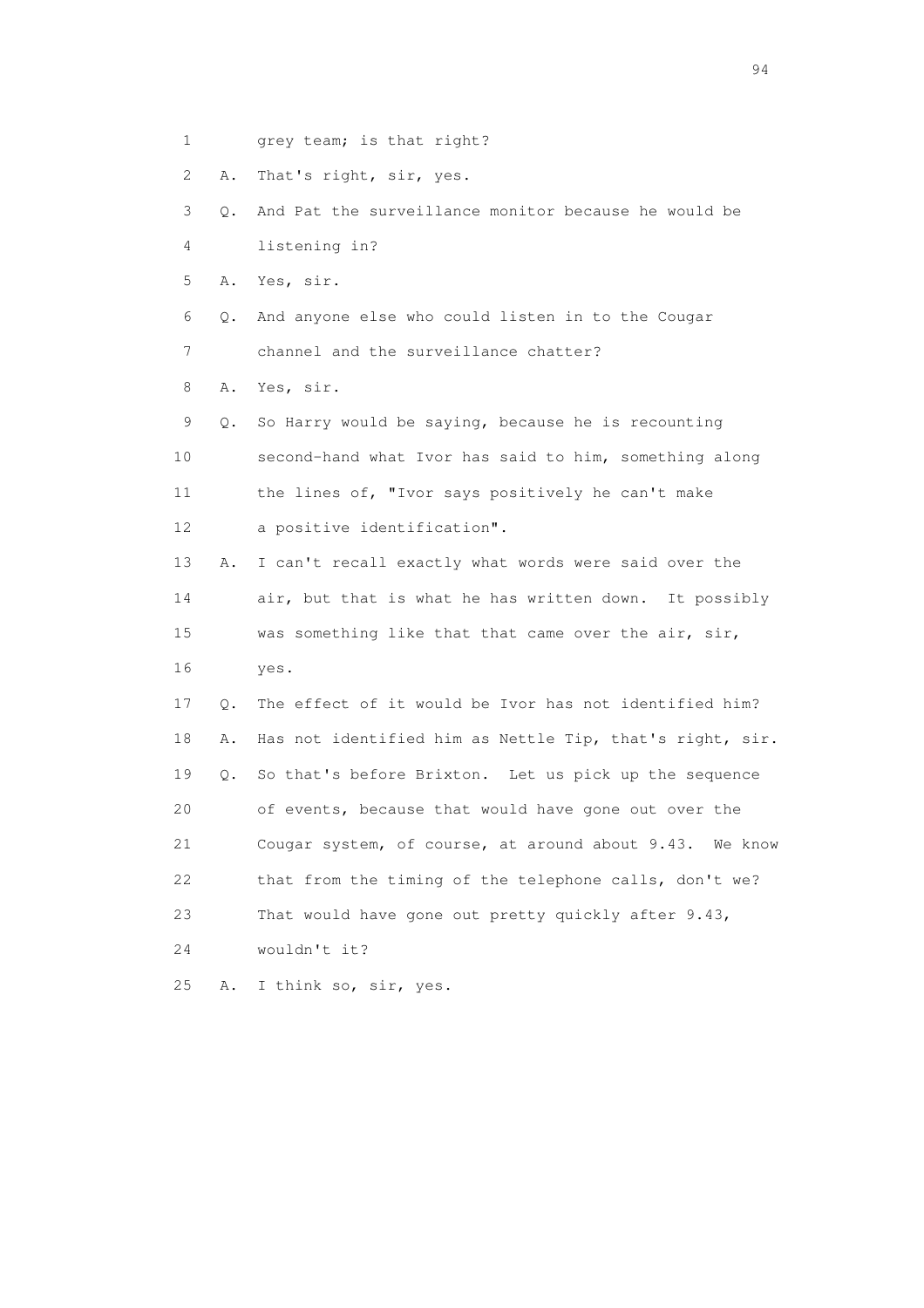1 Q. Shall we just see the sequence again to see whether we 2 can be a little more precise about these events, and we 3 know from the telephone schedule -- thank you very 4 much -- that the next contact that there is, we have 5 got -- I am going to pick it up at around the time of 6 Brixton, if I can, because we have a 9.45 SO12 7 operations room to you; do you see that on the telephone 8 schedule? 9 A. Yes, I do, sir. 10 Q. At 263. I want to pick it up, if I may, at 9.50, when 11 you make a call lasting 32 seconds -- 12 A. That's right, yes. 13 Q. -- to the operations room. Now, may we just get one 14 thing clear before we go through these, because I just 15 want to establish something. When we see James calling 16 SO12 operations room or SO12 operations room calling 17 James, may we take it that the person that you would be 18 speaking to on each and every occasion would be Pat, the 19 surveillance monitor? 20 A. That would be my assumption, sir. I would believe that 21 I was speaking to Pat on each occasion. I don't know 22 the officer well but I recognised his voice and I would 23 say that it was, sir, yes. 24 Q. I suppose we can get to it in another way; you weren't 25 speaking to different people?

experience of the contract of the contract of the contract of the contract of the contract of the contract of the contract of the contract of the contract of the contract of the contract of the contract of the contract of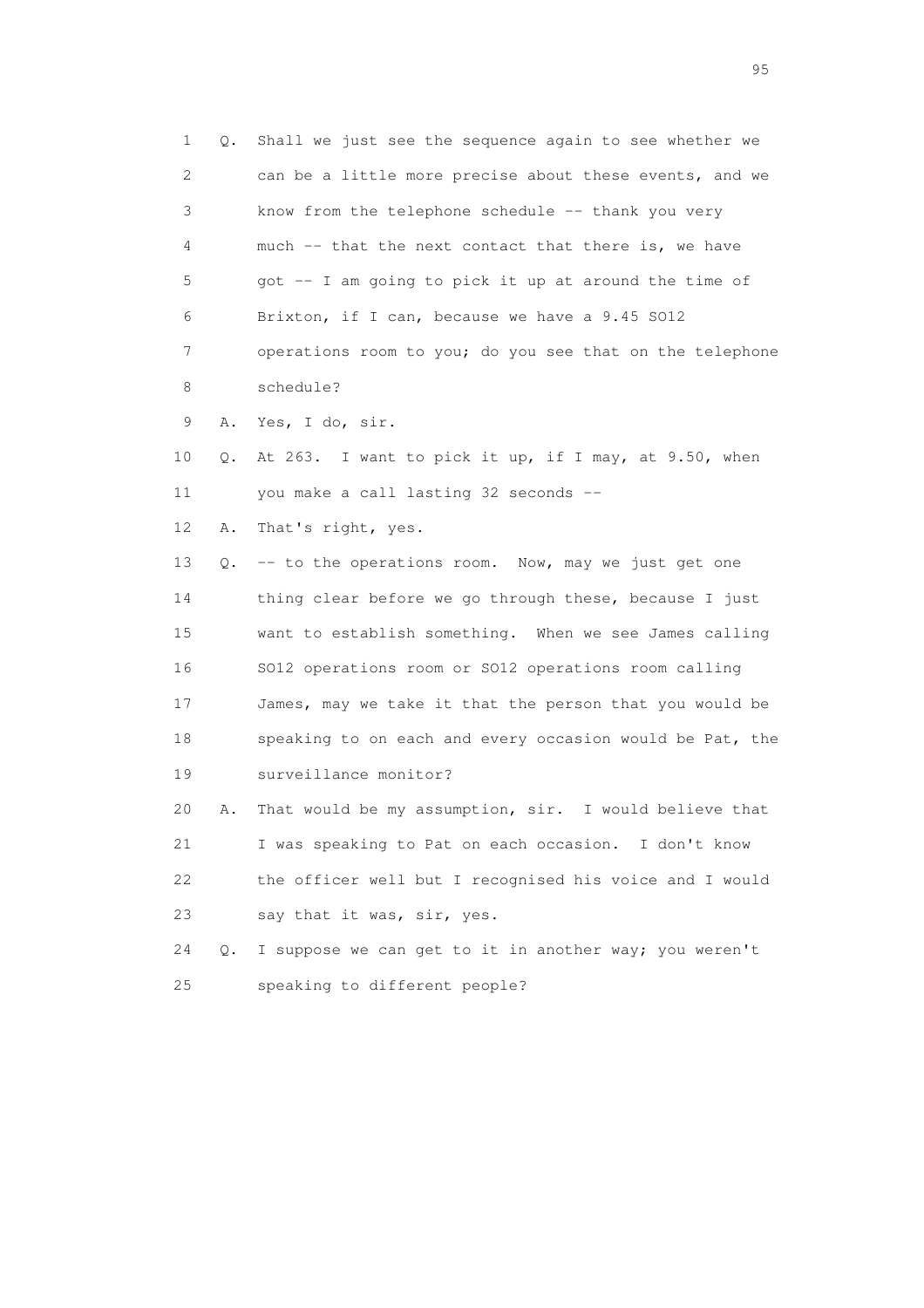1 A. No, sir.

| $\mathbf{2}$ | Q.    | The person you spoke to on every occasion was the same?  |
|--------------|-------|----------------------------------------------------------|
| 3            | Α.    | That's my understanding, sir.                            |
| 4            | Q.    | Thank you. This 9.50 call, that would be when the        |
| 5            |       | subject under surveillance would be at Brixton; that's   |
| 6            |       | right, isn't it?                                         |
| 7            | Α.    | That's right, sir, yes.                                  |
| 8            | Q.    | At this time, he would be off the number 2, because it   |
| 9            |       | arrived in Brixton, and you were saying, weren't you, to |
| 10           |       | Pat or whoever it was in the operations room, "Are you   |
| 11           |       | getting the surveillance chatter on this"?               |
| 12           | Α.    | Yes.                                                     |
| 13           | Q.    | Because all of a sudden, the Cougar system sprung to     |
| 14           |       | life with a lot of chatter, didn't it: "He is off the    |
| 15           |       | bus, he is making a telephone call, he is texting"?      |
| 16           | Α.    | There would have been -- obviously what would have       |
| 17           |       | happened before, sir, is that you got commentary on a    |
| 18           |       | bus and now you have commentary on a subject, yes --     |
| 19           | Q.    | All of a sudden, it's coming to life, isn't it?          |
| 20           | Α.    | Yes.                                                     |
| 21           | Q.    | He is off the bus, he is using a telephone?              |
| 22           | Α.    | Yes.                                                     |
| 23           | $Q$ . | He is texting?                                           |
| 24           | Α.    | Yes, sir.                                                |
| 25           | $Q$ . | He is going back on the bus. Shall we see what you said  |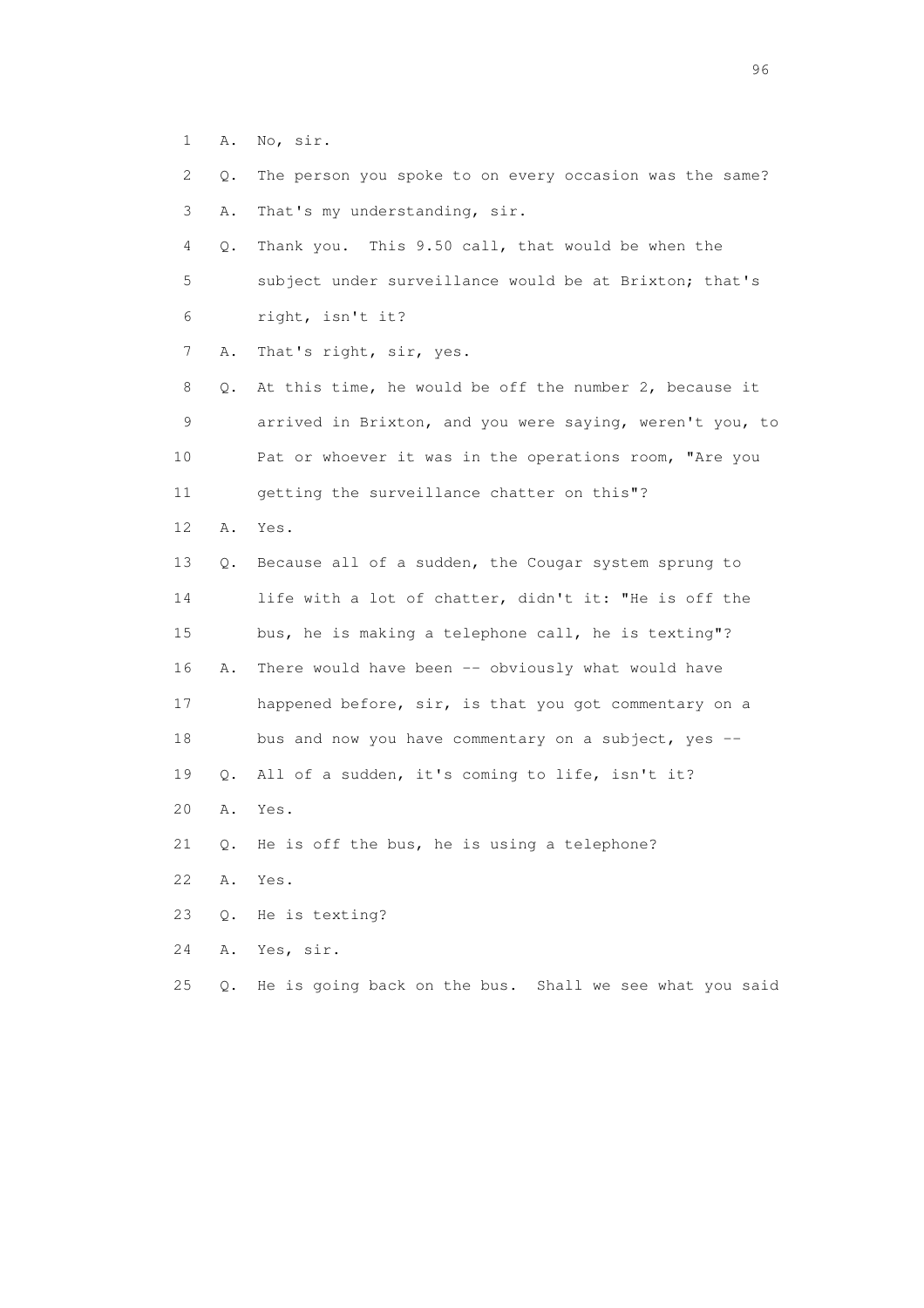1 about this in the -- well, before we do that, let us 2 follow this through and we can look at what you said 3 about these events before. That's the 32 seconds call. 4 Then the 9.50, there is another operations room call to 5 you, isn't there, just after --

6 A. 8 seconds, yes.

 7 Q. So there is the 32 call, the 8 second call, then the 8 9.51, there is the operations room to you for 28 9 seconds, we can see that there. This was Pat, wasn't 10 it, seeking information from you about the subject? 11 A. I phoned Pat to let him know what was happening, and 12 I was looking for directions. I can't recall what Pat 13 said in that second call.

 14 Q. I am going to -- you see, with the telephone schedule, 15 we may be able to be more precise about what was going 16 on, but you have accepted, haven't you, that when we get 17 to Brixton, all of a sudden the surveillance chatter, 18 there is more of it and you are on to the operations 19 room saying, "Are you getting this?"

 20 A. Yes, indeed. First of all I am thinking: is this 21 subject about to go down to the tube system, and if he 22 is going to go down to the tube system, obviously I am 23 going to need some ops room help with that.

24 Q. Yes, but he didn't, did he?

25 A. He didn't.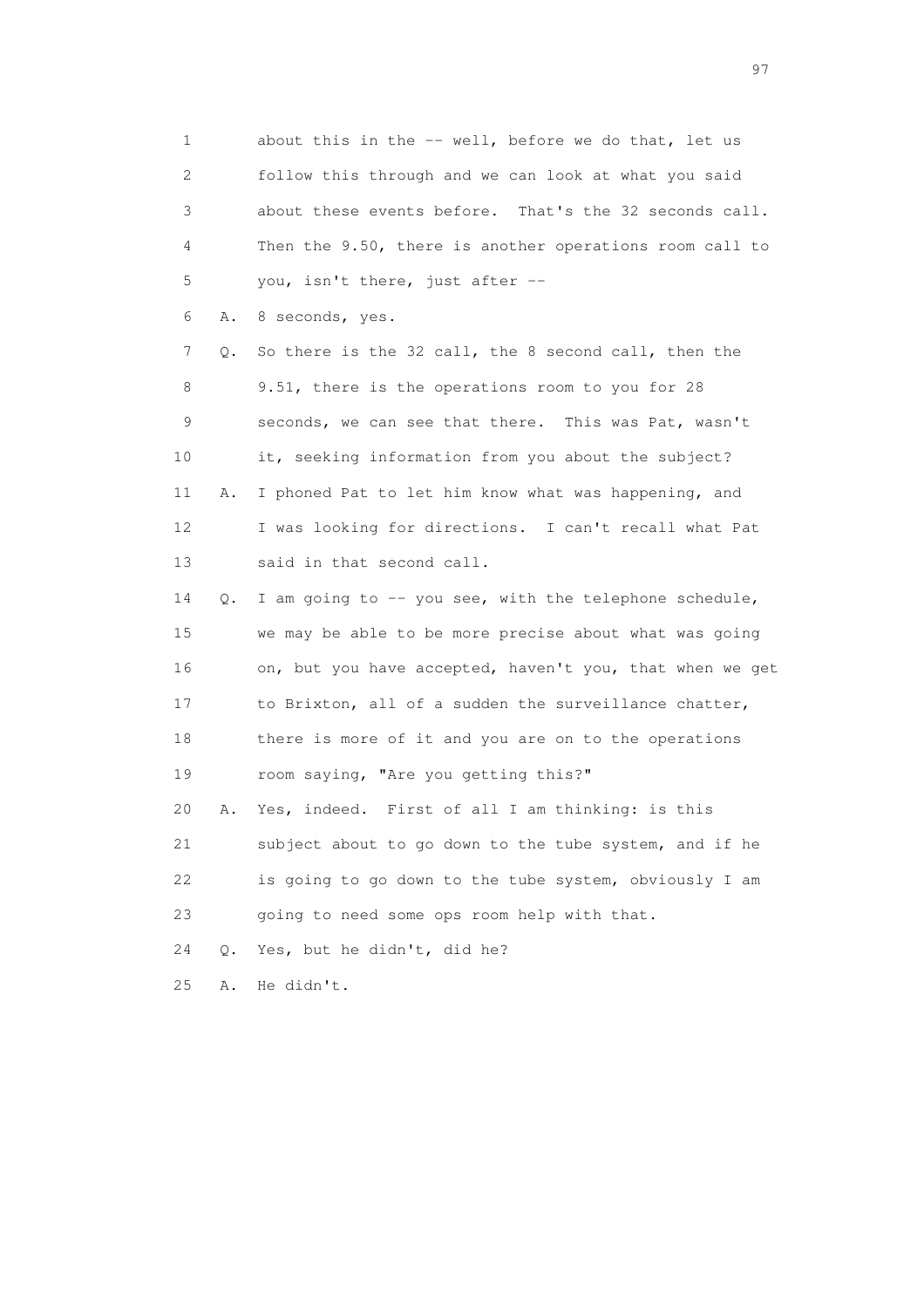- 1 Q. He got back on?
- 2 A. That's right.

| 3  | Q.        | So you are being asked by the operations room, aren't    |
|----|-----------|----------------------------------------------------------|
| 4  |           | you, they are calling you twice here within the space of |
| 5  |           | a minute and it was Pat seeking information from you,    |
| 6  |           | wasn't it?                                               |
| 7  | Α.        | I don't know, I can't recall, sir.                       |
| 8  | $\circ$ . | Well, why would he be calling you?                       |
| 9  | Α.        | I imagine so, sir, yes.                                  |
| 10 | Q.        | So we can proceed, can't we, safely on the assumption    |
| 11 |           | that if Pat is calling you, he is doing it to obtain     |
| 12 |           | from you information about what's going on at Brixton?   |
| 13 | Α.        | I should think so, sir, yes.                             |
| 14 | О.        | Then we see, 9.52.30, there is a 45-second call from     |
| 15 |           | Detective Constable McAuley to you, the leader of the    |
| 16 |           | qrey surveillance team?                                  |
| 17 | Α.        | Yes, sir.                                                |
| 18 | Q.        | Mr McAuley is part of Mr Dingemans' arrest team and we   |
| 19 |           | can see that at 9.48 there was a call from Mr Purser to  |
| 20 |           | Mr Dingemans, 9.48.50, and that was the deployment of    |
| 21 |           | the arrest team which we know comes after the time when  |
| 22 |           | Harry is saying, "Ivor can't give a positive             |
| 23 |           | identification of the person on the number 2". Do you    |
| 24 |           | understand how it fits in sequence?                      |
| 25 | Α.        | Yes, sir.                                                |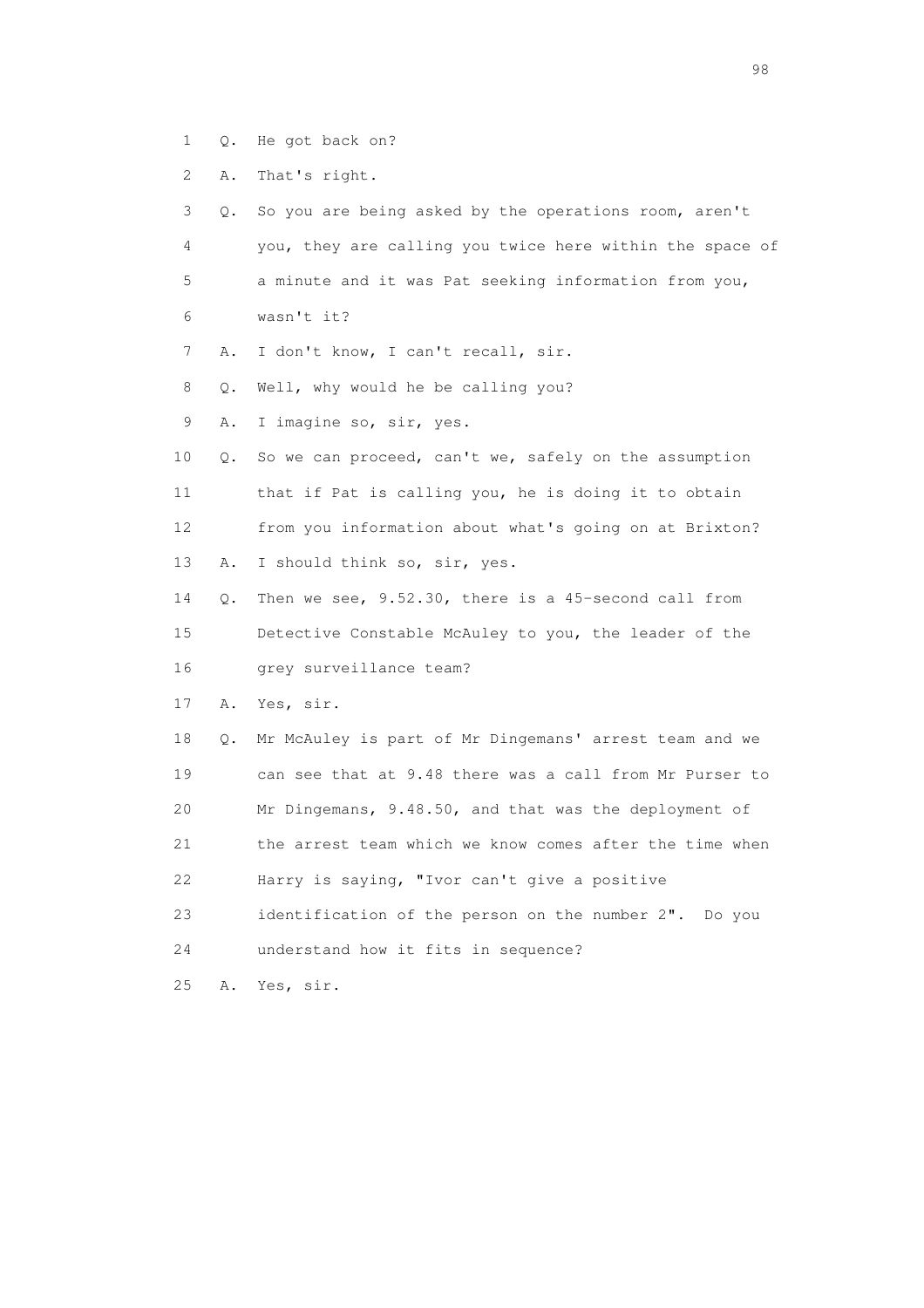1 Q. Here we are with Mr McAuley now calling you, and it's a 2 45-second call? 3 A. That's what is down there, sir, yes. 4 Q. Was this you using your telephone or was it someone in 5 your team using your telephone? 6 A. No, that's a call from McAuley to my telephone, to me in 7 my car. It would be my hands-free in my car. 8 Q. Later, you see, the reason I ask you that, is later you 9 say that Ken was using -- 10 A. I see, I beg your pardon, yes, no, that phone was on 11 hands-free and it was on hands-free all day, apart from 12 the call with Ken -- 13 Q. When you say hands free, so if it's in the car we hear  $14$   $-$  15 A. Yes, sir. 16 Q. -- the conversation, so if it's Mr McAuley saying: we 17 are an arrest team with Detective Sergeant Dingemans, we 18 are coming in to arrest this person, where is he; that 19 would have been heard by everyone in your vehicle? 20 A. That would have been heard by Ken as well, sir, if that 21 had been said, yes, sir. 22 O. What was this conversation about then? 23 A. I can only assume that, because I don't remember anyone 24 ever saying that they were from SO13, that this call 25 was: where are you, where are you, what's going on.

en de la construction de la construction de la construction de la construction de la construction de la constr<br>1990 : le construction de la construction de la construction de la construction de la construction de la const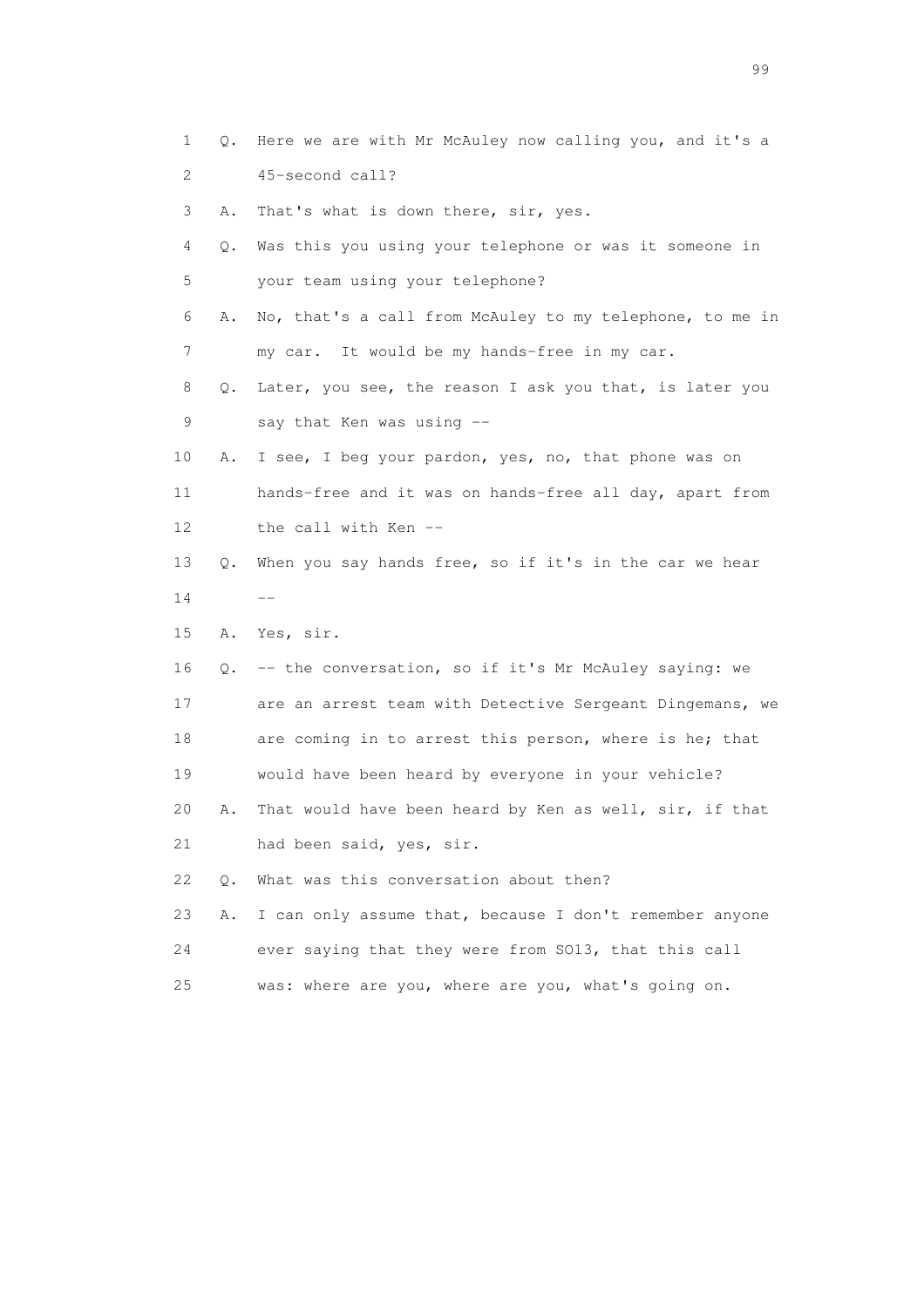- 1 Q. Where are you, what's going on --
- 2 A. Because I had a number of calls like that during the

3 morning, wanting to know an update.

- 4 Q. Sorry.
- 5 A. Sorry.

 6 Q. Yes, we can see an awful lot of activity from the time 7 of Brixton onwards, because it does look, doesn't it, as 8 we go through the telephone schedule, that the sea 9 change, the time of change appears to be around the time 10 of Brixton, doesn't it?

- 11 A. Yes, sir, you would expect at that stage obviously 12 things are beginning to get a little bit more, are 13 getting busier, yes.
- 14 Q. I'm very sorry, why would we expect that?

 15 A. Because I have phoned the ops room seeking directions; 16 I have got a subject who's got off of a bus and got back 17 on to the same bus; I am letting them know that I have 18 no surveillance officer with that person at the moment; 19 and I also mentioned the fact that because of trade 20 craft, we have to consider that as a potential 21 anti-surveillance manoeuvre and that I will try and get 22 someone on the bus as soon as possible.

|    | 23 Q. Shall we just look at that, because this was probably |  |
|----|-------------------------------------------------------------|--|
| 24 | the 9.53 call. We can see a 9.53 call, operations room      |  |
| 25 | to you, for 23 seconds. It's call 289. This was after       |  |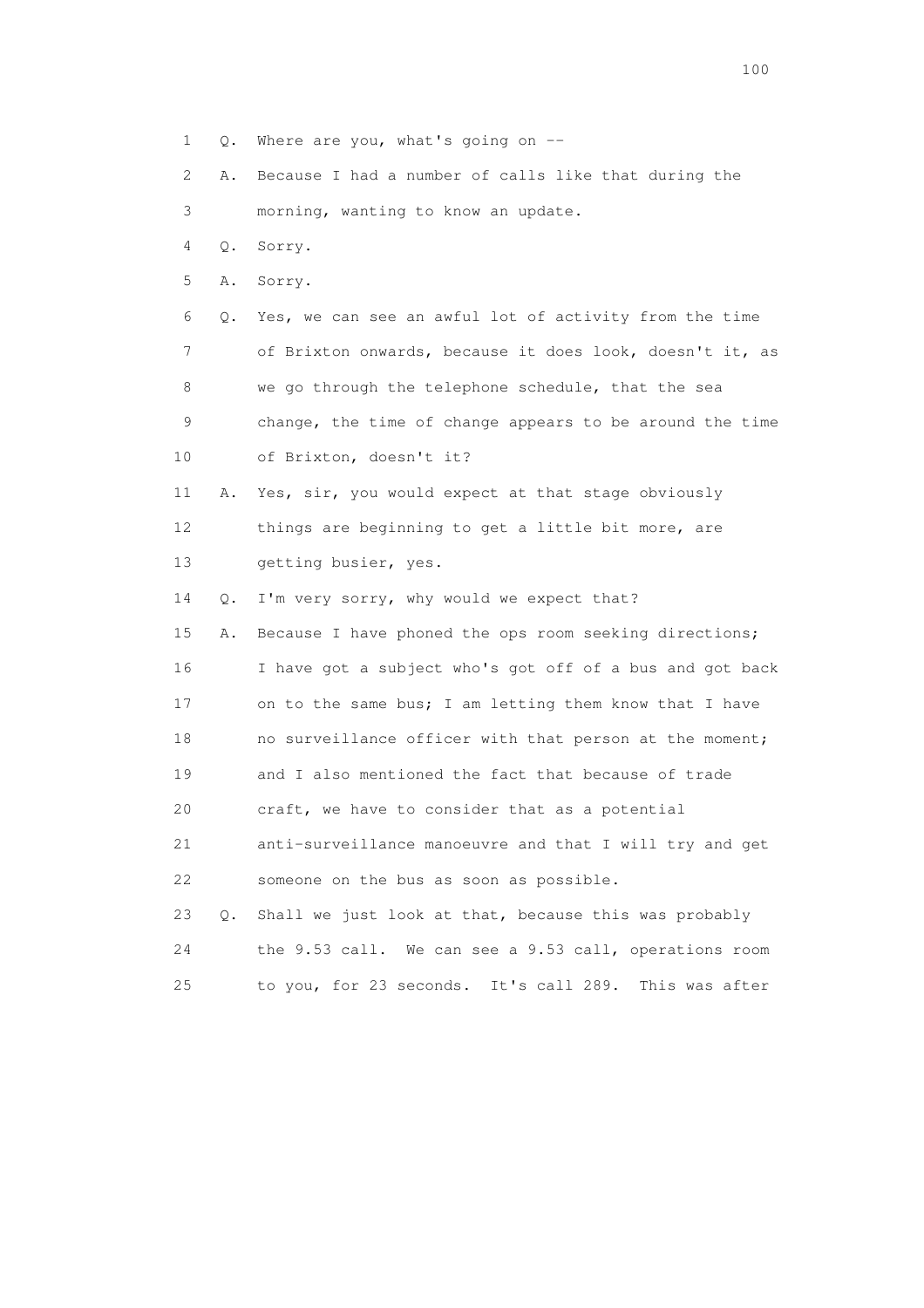1 the person that was being followed was back on the same 2 number 2 bus. That fits in with the timing, doesn't it? 3 A. Yes. 4 Q. And the operations room were again through Pat seeking 5 further information from you as to what was going on; 6 that's right, isn't it? 7 A. I imagine so, sir. They have got a radio in there, they 8 can obviously hear what's going on but presumably at 9 that stage might want to know if I have got anyone on 10 the bus with him at that stage, I don't know. 11 Q. You had not got anyone on the bus with him at all, had 12 you? 13 A. No, sir. 14 Q. You were telling the operations room this looked like 15 anti-surveillance manoeuvres? 16 A. I said that it could be construed potentially as 17 an anti-surveillance manoeuvre, and that's why we had no 18 one on the bus with him. It certainly looked as if it 19 could be suspicious, sir, yes. 20 Q. May we look at what you said at the Health and Safety 21 trial on this, please, James, and it's 8 October last 22 year, page 56, and if we look at line 2, I just want to 23 go through this, if I may, please: 24 "I had heard over the surveillance radio that the 25 possible for Nettle Tip had got off the bus, was walking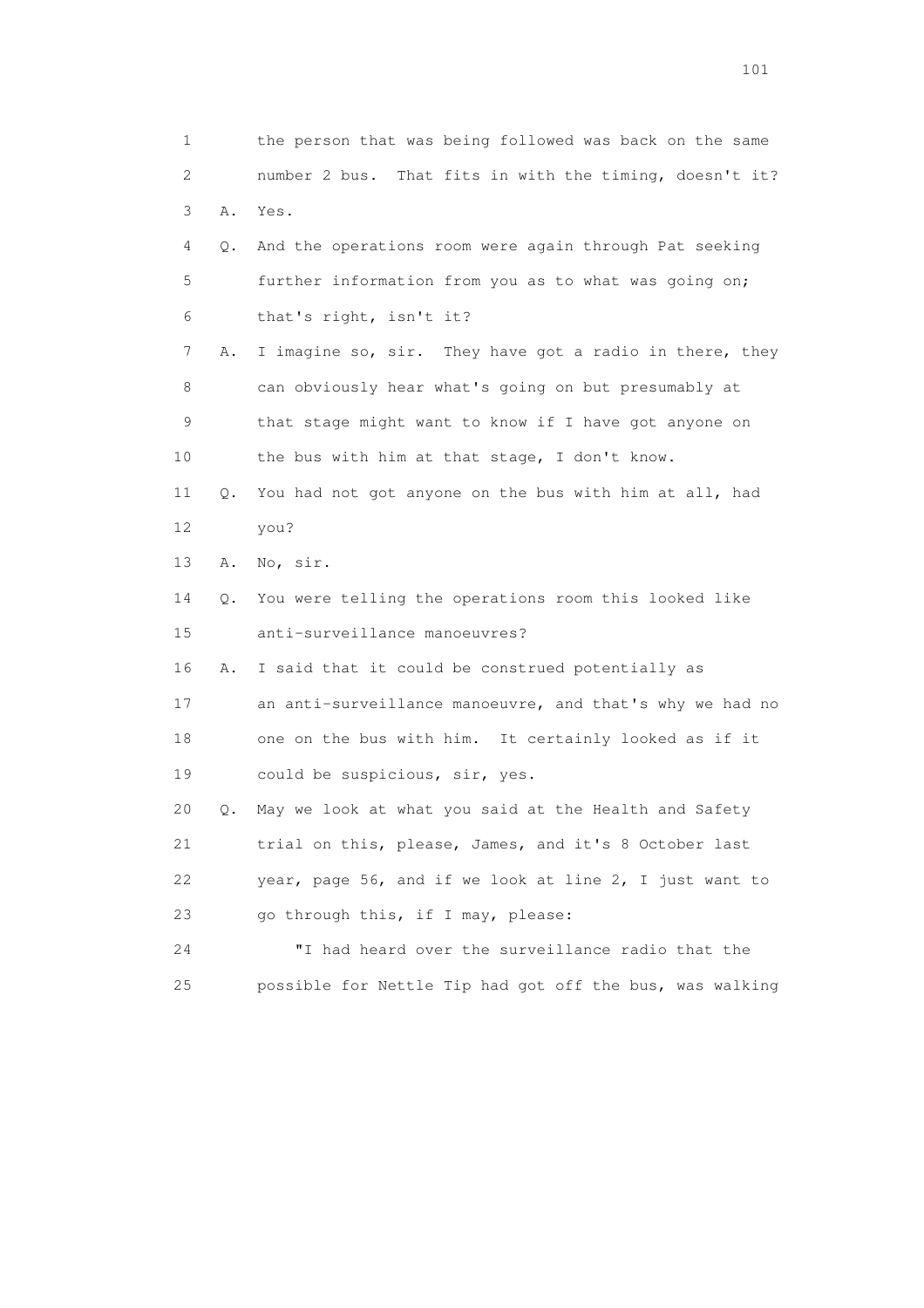1 north on the -- along the footway towards Brixton 2 tube ..." 3 Had you heard over the surveillance radio that the 4 possible for Nettle Tip -- was that the word used, 5 "possible Nettle Tip"? 6 A. No, it wouldn't be. The commentary would, I guess, 7 would probably be that the subject is off the bus -- 8 Q. Why did you say "possible for Nettle Tip", then, when 9 you were giving evidence on oath? 10 A. Because I was explaining who the subject was who was 11 being followed. That is not the commentary I -- or 12 I can't say what the commentary was, but it would be 13 unlikely that we would use "possible for Nettle Tip". 14 At this point he is either a U/I or a possible with the 15 subject. 16 Q. Or not identified at all if you listened to Harry? 17 A. Not -- no, sorry, I am sorry, sir, what Harry said was 18 that Ivor could not positively identify the subject. 19 That puts him in the realms of being a possible, sir. 20 Q. So it wouldn't have been wrong to say "possible for 21 Nettle Tip"? 22 A. Wouldn't have been wrong, no, sir. 23 Q. So why are we quibbling? 24 SIR MICHAEL WRIGHT: I think you started it, Mr Perry. 25 MR PERRY: Well, I'm trying to examine the evidence, and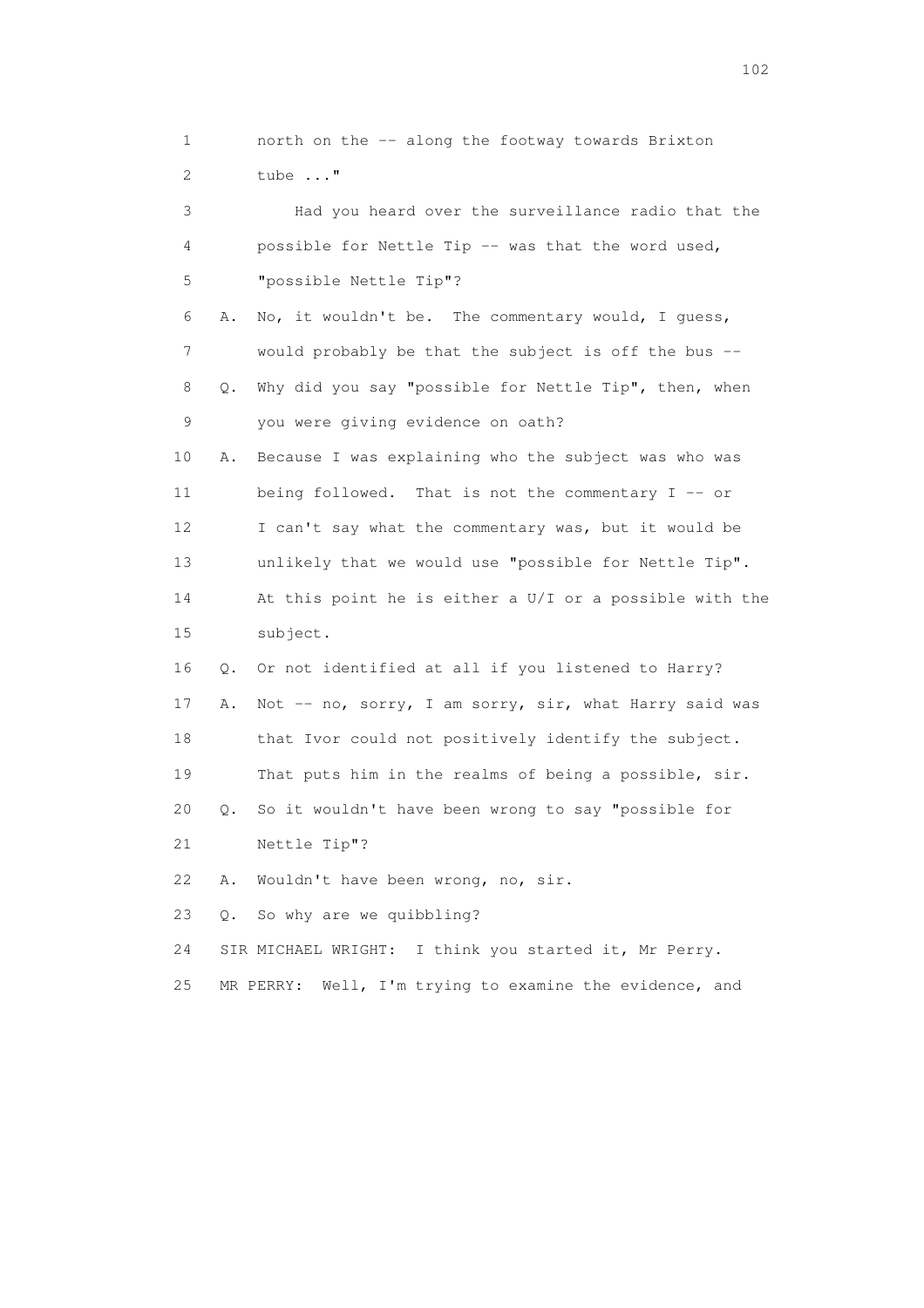1 sir, you will understand the importance -- 2 SIR MICHAEL WRIGHT: I am not quarrelling with you, I'm 3 merely saying that if there is a quibble, you started  $4 \quad i \dagger$ . 5 MR PERRY: Perhaps I am in a quibbling sort of mood but 6 I hope I am not. I have got a cold and I am feeling 7 sorry for myself, but anyway. 8 Sir, just so I can explain, sir, this morning there 9 was some confusion about the sequence of events, and 10 I want to be as clear as we possibly can be about the 11 sequence of events. You say: 12 "... possible for Nettle Tip had got off the bus, 13 was walking north on the -- along the footway towards 14 Brixton tube, and then the next thing I heard was that 15 he was then walking back towards the bus, bus stands, 16 and then got in a queue and reboarded the same bus 17 whilst texting on his mobile phone." 18 This is the information you were getting? 19 A. That's what I had heard, sir, yes. 20 Q. It was significant, wasn't it? 21 A. It was significant to me in the sense that he had now 22 got on a bus, and I didn't have any officer on the bus 23 with him, yes. 24 Q. No, it's more significant than that. Why are people 25 conveying over the Cougar channel, "He's off the bus, he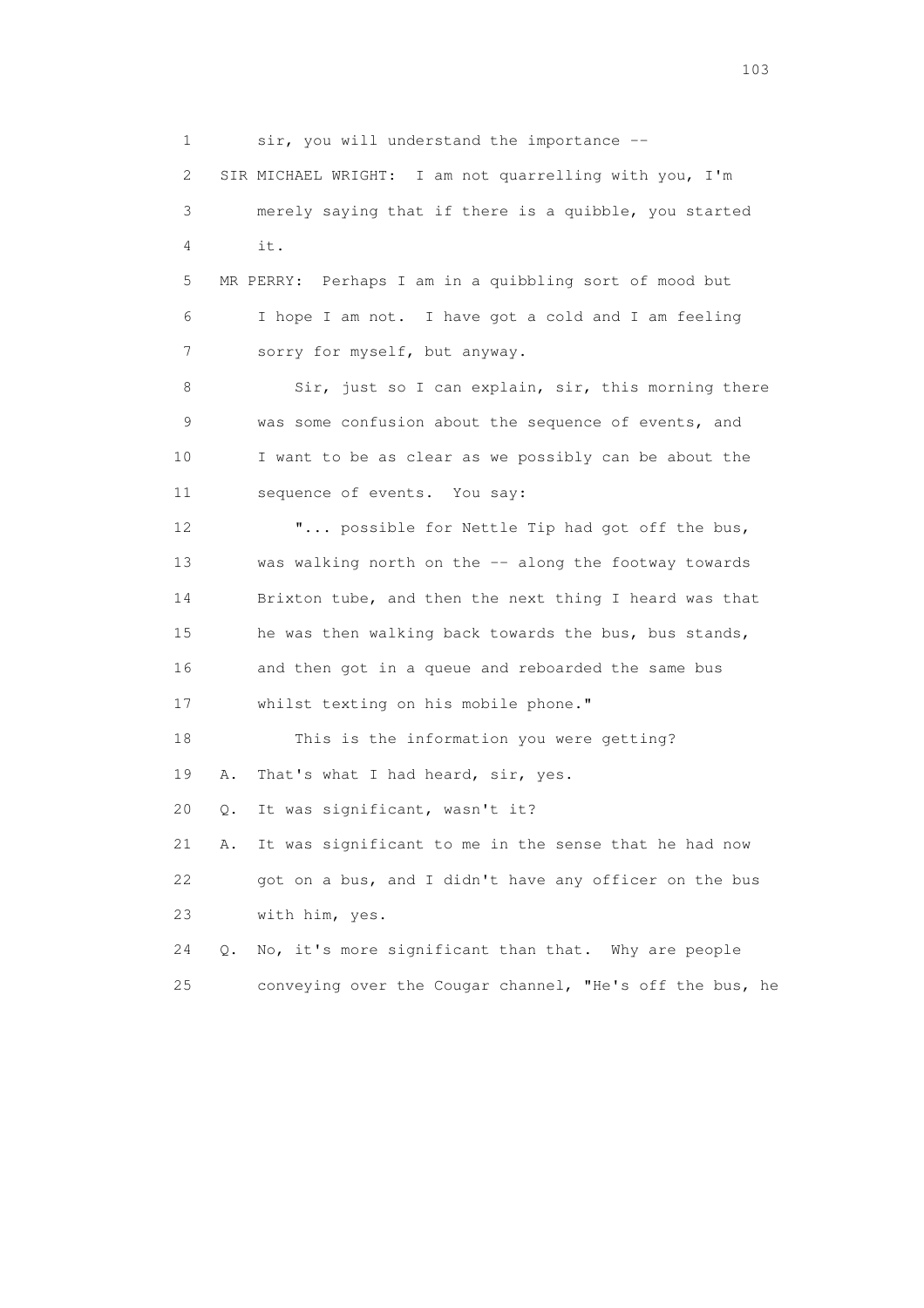1 is telephoning, he is texting, he is back on the bus", 2 why are all those matters significant? 3 A. Because that's what the subject is doing, and that's 4 what surveillance officers do. They comment on what the 5 subject is doing. 6 Q. Where had this person come from? 7 A. He had come from a bus. 8 Q. Where had he come from before he had got on the bus? 9 A. He had come from number 21 Scotia Road or -- 10 Q. And what was the purpose of this operation? 11 A. To contain suspects coming out of that address. 12 Q. Suspected of doing what? 13 A. Well, suspected of attempting to set off bombs the day 14 before, sir. 15 Q. What did you tell the ops room? Shall we look at 16 line 9: 17 "I told the ops room what I had heard. I said, 'Are 18 you hearing this? Are you hearing what we've got here? 19 We've got this subject, he's off the bus and now he's 20 back on to the same bus'. I think I made it clear at 21 that point that possibly, possibly could be construed as 22 anti-surveillance. It would be a tactic that could be 23 operated." 24 So that's what you are saying to Pat, isn't it? 25 A. That's right, yes.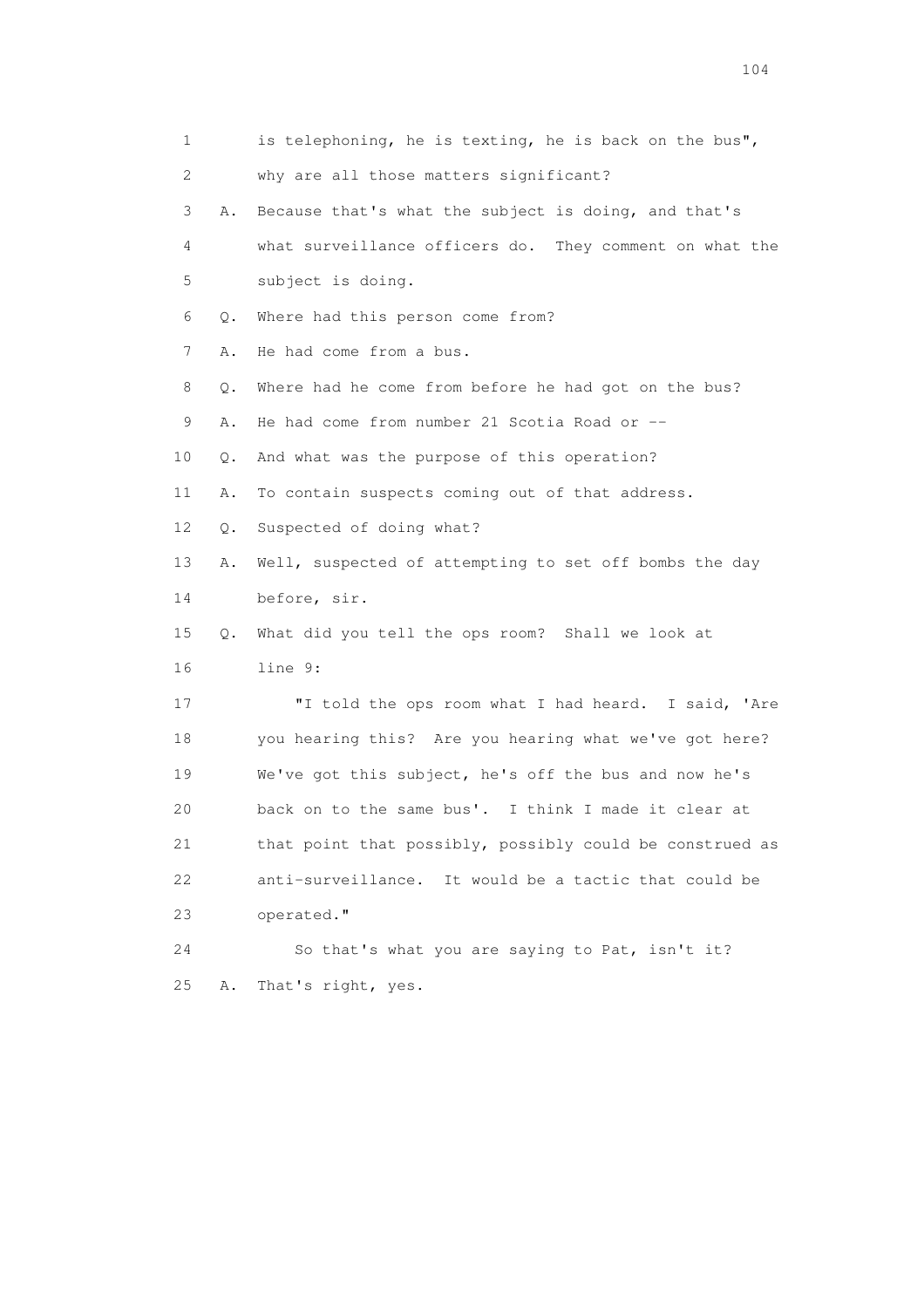1 Q. "And I wasn't exactly trying to raise the ante, as such, 2 but it was a case that -- I suppose that that could be 3 misconstrued as that, but basically I'm saying that this 4 person, this is what they've done, we are continuing 5 with the follow, but to let them know, because of the 6 possible anti-surveillance tactic, we had not put 7 an officer back on the same bus with him, because 8 obviously the officer gets off the bus -- it's 9 a difficult place to pull over for our cars to get 10 people down quickly. My crews did that, they got down, 11 tried to get onto the same bus, but the officer who got 12 off the bus with him wasn't happy to get back on the 13 same bus." 14 That's Ivor, isn't it? 15 A. That's correct. 16 Q. Ivor wasn't happy to get back on the same bus because it 17 might blow the cover? 18 A. He wouldn't get back on the same bus as someone he had 19 got off the bus with, no. 20 Q. At around 9.53 when you are speaking with the operations 21 room, the things that you have told Pat up to now are 22 possibly identical with? 23 A. Yes. 24 Q. You had been informed by some of your team that this 25 person is behaving in a wary manner before he gets on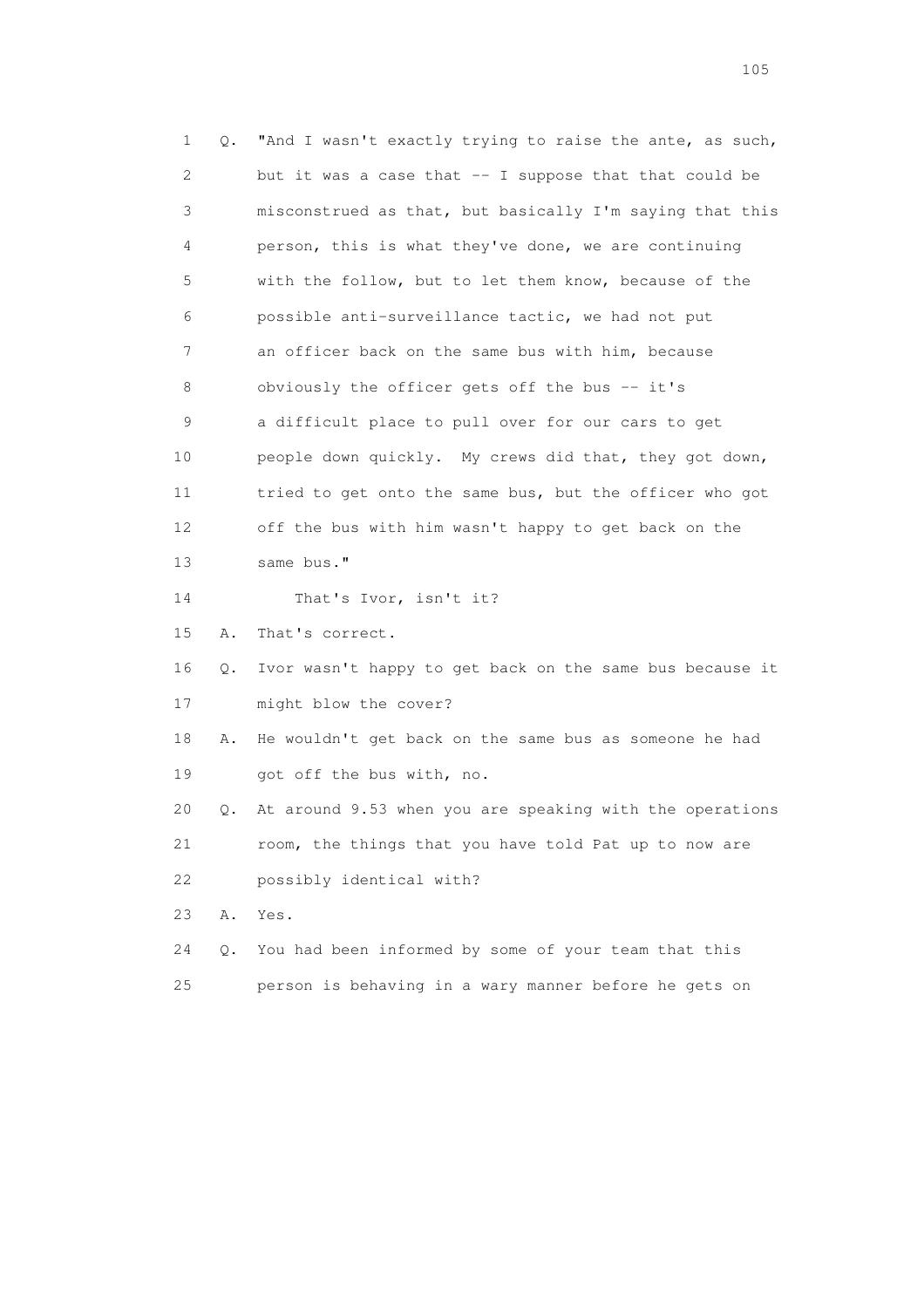| 1        | the bus and you have also got this anti-surveillance     |
|----------|----------------------------------------------------------|
| 2        | measure at Brixton?                                      |
| 3<br>Α.  | Possible anti-surveillance measure which is why we are   |
| 4        | treating it as such. I said before you hope for the      |
| 5        | best, expect the worst. So --                            |
| 6<br>Q.  | Yes, but if you are hoping for the best and expecting    |
| 7        | the worst, you have to try to give the operations room   |
| 8        | your own fair assessment of this, haven't you? They are  |
| 9        | not there with you?                                      |
| 10<br>Α. | No, of course. It's very much we are the eyes on the     |
| 11       | ground, sir, and we report what we see.                  |
| 12<br>Q. | Yes, and you didn't see that Brixton tube station was    |
| 13       | closed, did you?                                         |
| 14<br>Α. | I didn't see it was closed, no.                          |
| 15<br>Q. | So you couldn't give any rational explanation as to why  |
| 16       | someone could get off the bus and get back on to it?     |
| 17<br>Α. | No, I didn't know why he had done that, sir, no.         |
| 18<br>Q. | Then if we look at the telephone schedule again, please, |
| 19       | following on, at 9.54, we have                           |
| 20       | Detective Constable McAuley making another call to you,  |
| 21       | 9.54.32, call 291, this time for 58 seconds?             |
| 22<br>Α. | Yes, sir.                                                |
| 23<br>Q. | So this is the second time that the arrest team have     |
| 24       | been in contact with you --                              |
| 25<br>Α. | And the second time that he has called me and not said   |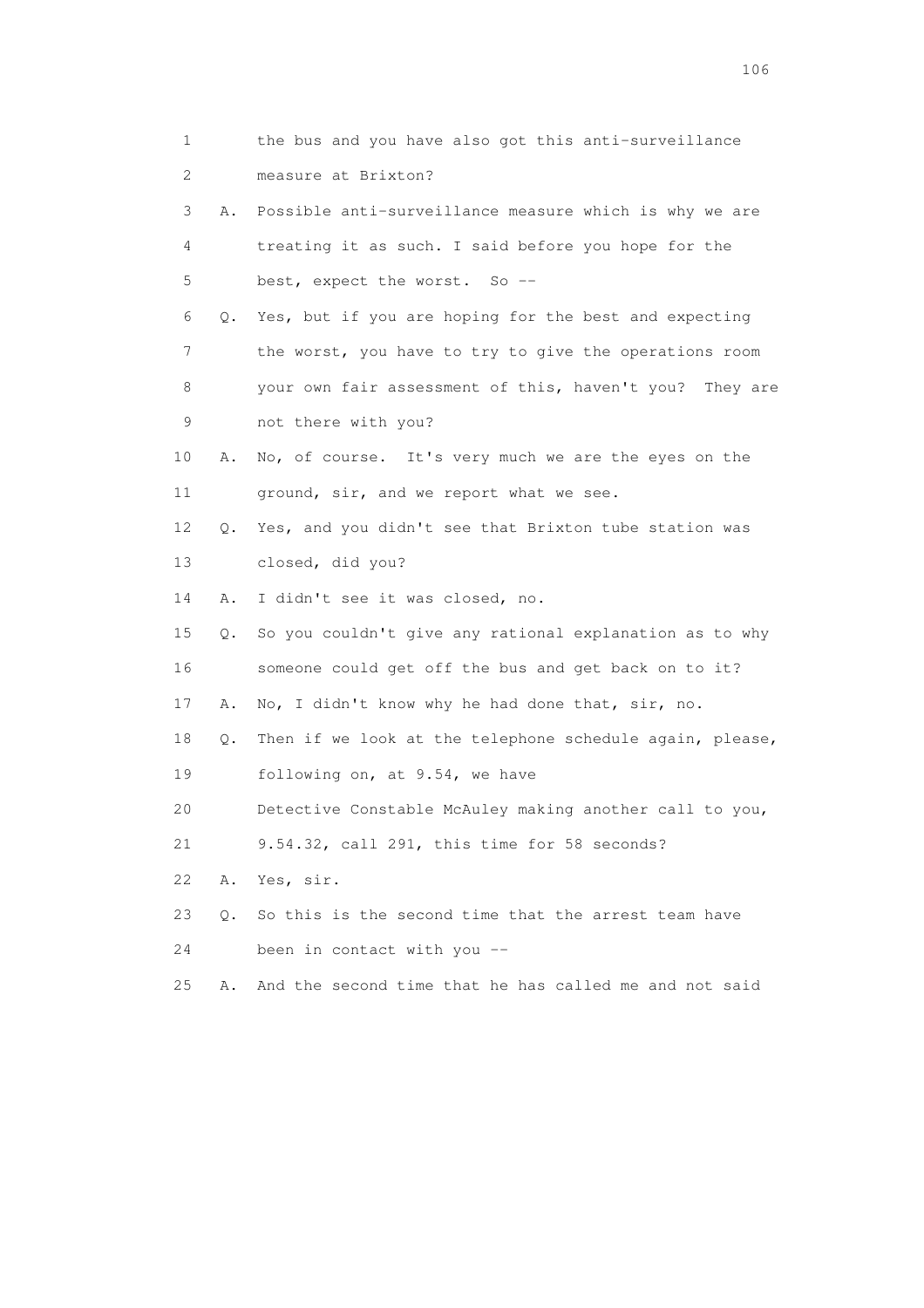1 who he is, sir.

 2 Q. These must have been rather interesting calls, 45 3 seconds and 58 seconds -- 4 A. Sir, because a call is 58 seconds long, it doesn't mean 5 we are speaking for 58 seconds. When a call comes in, I 6 will probably tell someone to keep quiet unless urgent 7 if I'm listening to commentary at the time. 8 Q. Well, 58 seconds and 45 seconds, 9 Detective Constable McAuley, this is on the hands-free 10 still, is it? 11 A. Yes, sir. 12 Q. And Detective Constable McAuley at this stage, because 13 the Dingemans team have yet to be called off, they are 14 not called off until 9.55.27, but we are coming on to 15 that, so this is just a few minutes before, McAuley to 16 you, 58 seconds, this is clearly Mr McAuley wanting to 17 know whereabouts the subject is because they are coming 18 in -- 19 A. Yes. 20 Q. -- to perform the arrest. It's clearly what's going on, 21 isn't it, looking at the sequence of these calls? 22 A. This, I was asked a number of times during that follow

|     | ZZ – A. THIS, I was asked a number of cimes during that follow |
|-----|----------------------------------------------------------------|
| 23  | to give an update on where the subject was. Obviously          |
| 2.4 | at that point the subject at that time would be on his         |
| 2.5 | own with no officer with him on the bus, so I would be         |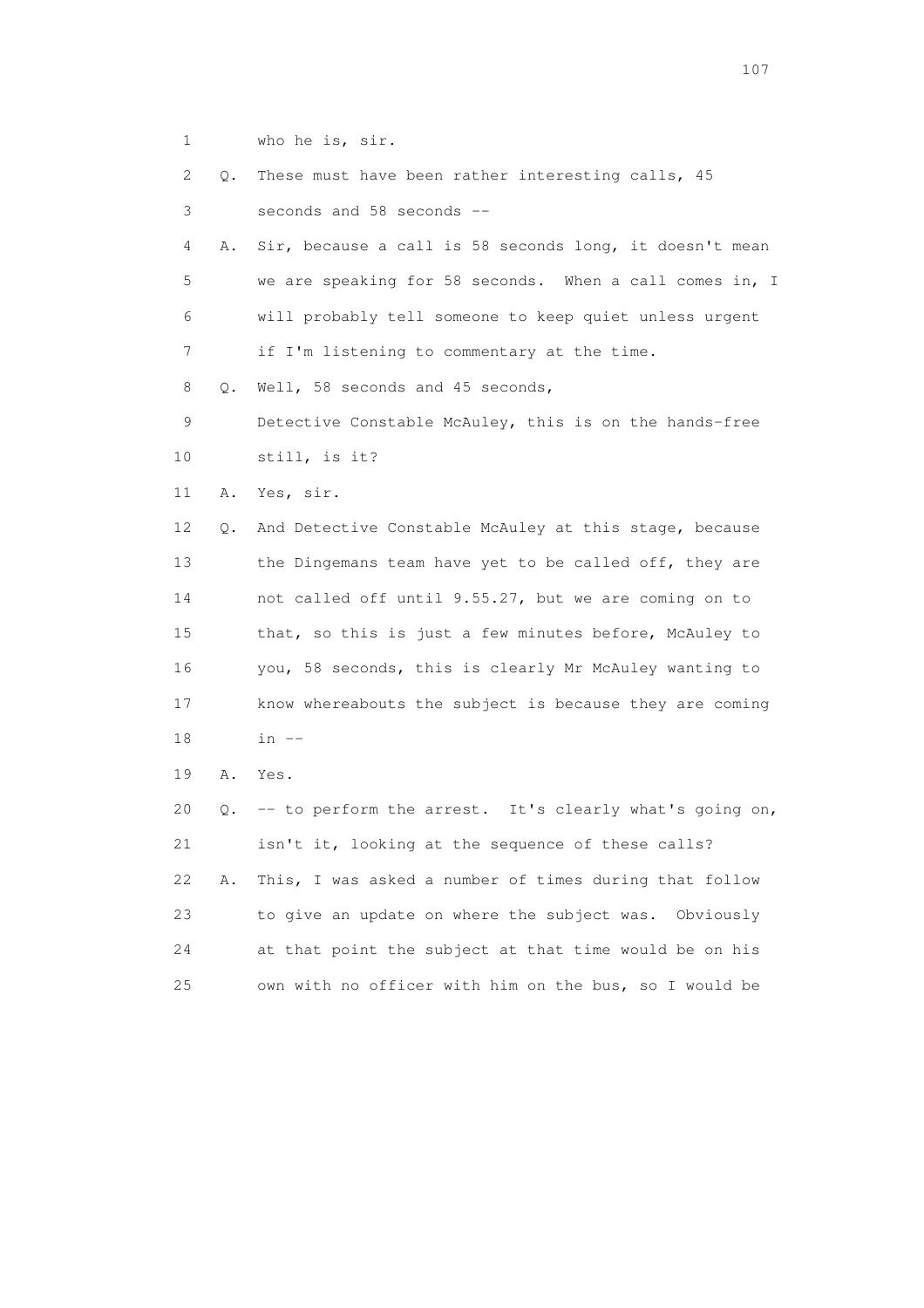1 commentating on the status of the bus so at that point 2 I may have to say: right, can someone just give me 3 an update of where the bus is and relay that down the 4 phone to the person who is asking, so that might account 5 for 58 seconds. 6 Q. Then 9.55, we can see operations room to you, spot on 7 9.55, 28 seconds. This is again the operations room to 8 you and they would be calling you again, wouldn't they, 9 seeking information? 10 A. I suspect this is probably about the time of the call 11 that they are asking me, I am guessing here, about the 12 percentage. 13 Q. When you were giving evidence earlier, you said when Pat 14 asked you for the percentage, you said to Pat: well, 15 who's asking, who's asking such a daft question? 16 A. I did, sir, yes. 17 Q. What did Pat say: well, it's Commander Dick, the DSO? 18 A. No, he didn't actually reply to that. 19 Q. It would be a bit odd, wouldn't it, Pat, you asked Pat, 20 who is asking this daft question? 21 A. I did, sir, yes. 22 Q. Pat didn't tell you? 23 A. Pat didn't tell me, no. 24 Q. That must be amazing to you now, is it? 25 A. It's not amazing, sir, no --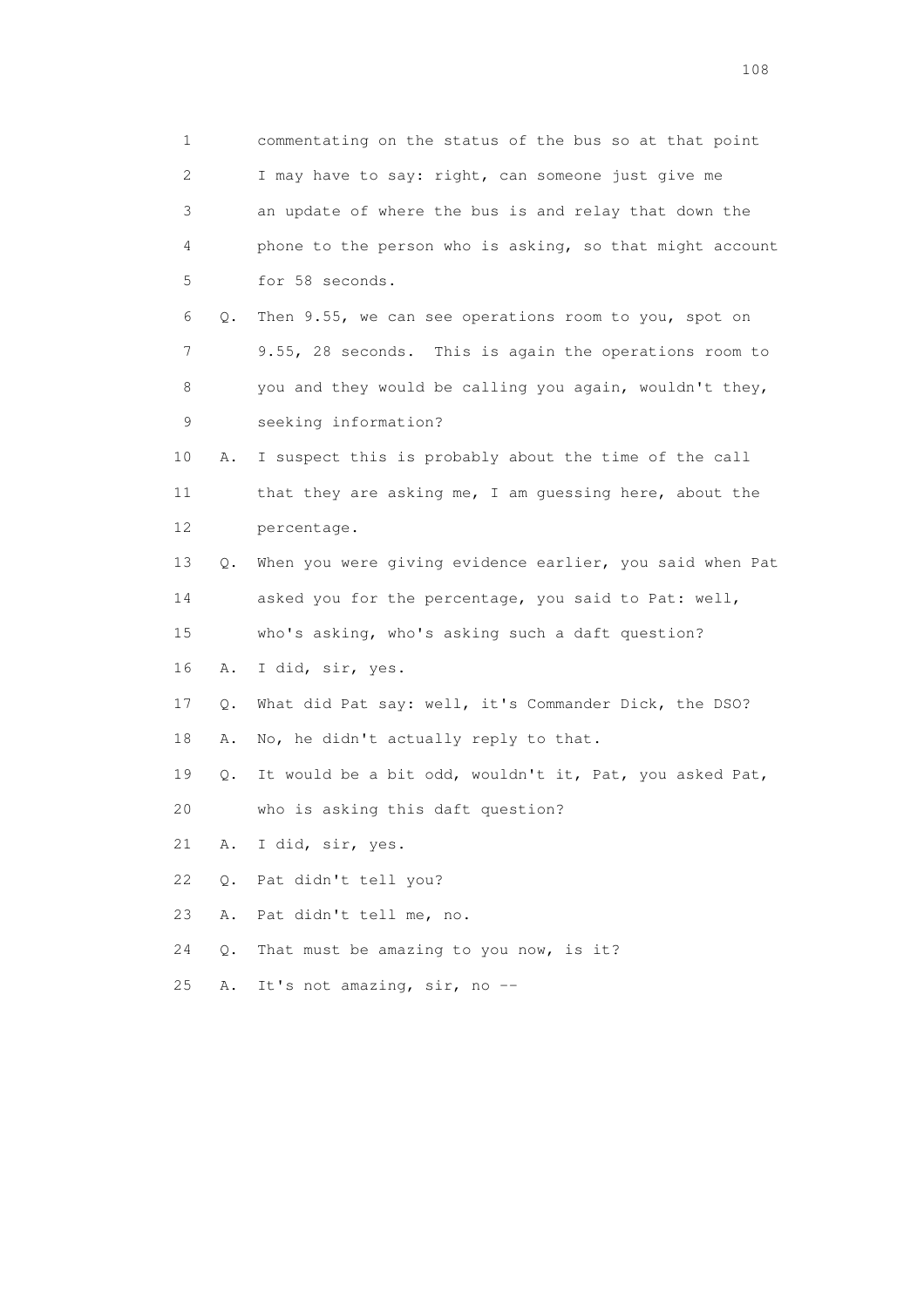1 Q. Why not?

 2 A. One can understand if he's got such people standing on 3 his shoulder, maybe, I don't know, maybe under pressure, 4 I don't know, sir. 5 Q. Perhaps he would have said to you it's Commander Dick, 6 now what's the answer? 7 SIR MICHAEL WRIGHT: Bit difficult at that stage, Mr Perry. 8 MR PERRY: Well, the percentage question, do you say that it 9 would be wrong if we have heard from a surveillance 10 officer who says that there is a working practice that 11 we would not say it's positively someone unless we are 12 70 or 80 per cent happy? 13 A. Sorry, what's the question, sir? 14 Q. Would it be ridiculous for a surveillance officer to 15 say: we have a working practice that we would not say 16 it's positively someone unless we are 70 or 80 per cent 17 happy? 18 A. I don't quite know what that means, sir. 70 per cent, 19 80 per cent happy about what? Like I say, it depends on 20 the quality of the image, sir; it depends on how long 21 you have had to observe the subject; whether the subject 22 is in a car, on foot, stationary; so many variables in 23 there; and where is that 70 per cent coming from? It's 24 not something within a frame of reference that 25 I understand, sir.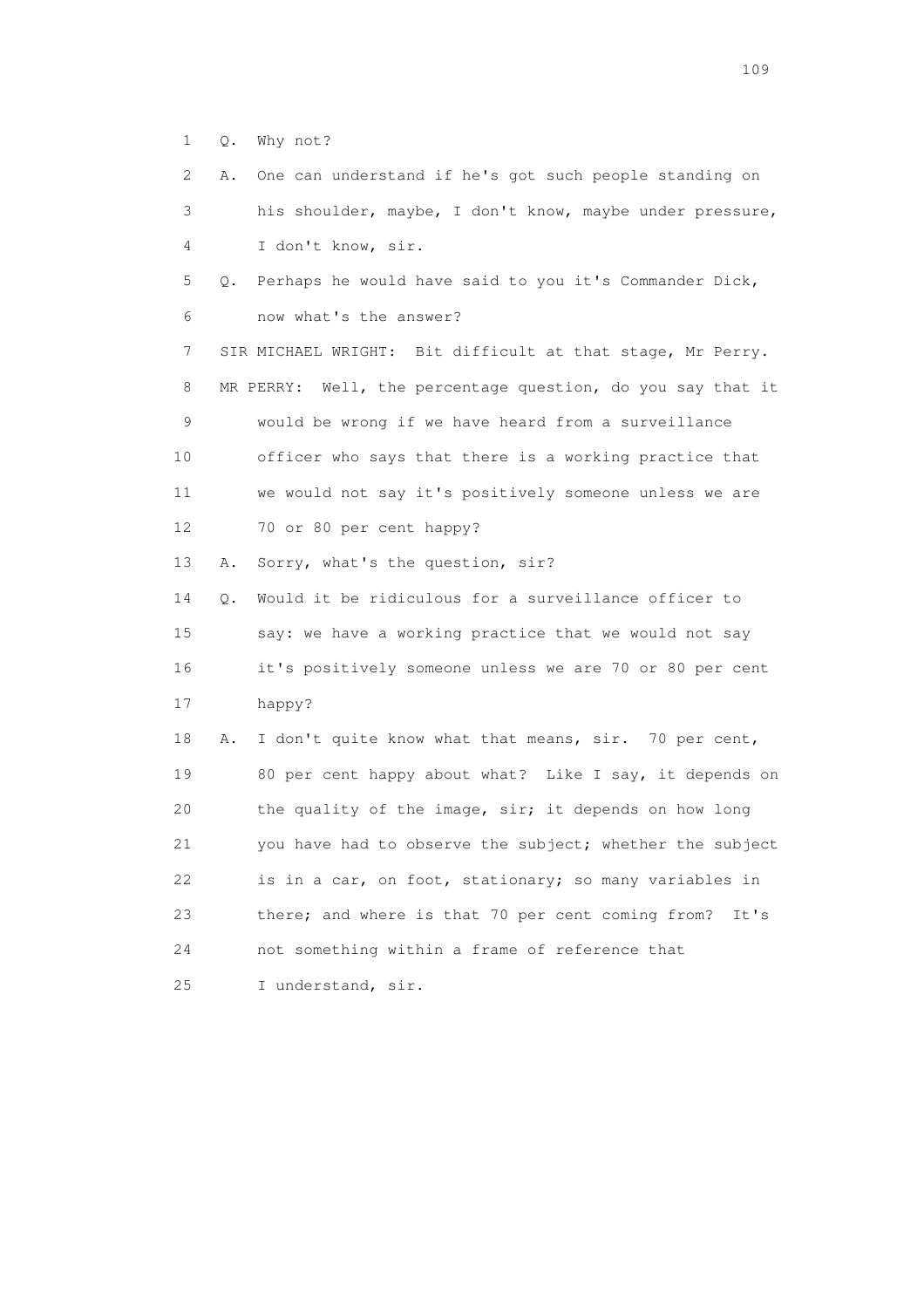1 Q. We have heard that evidence already but perhaps it 2 doesn't matter because we can just pass on to another 3 matter. You have been asked about the discussion with 4 Lawrence, because I just want to make sure everyone 5 understands at what point your discussion with Lawrence 6 takes place in the sequence of events, because it may be 7 from some of the questions you have been asked this 8 morning that there is some misunderstanding. 9 Your discussion with Lawrence in the car, your car, 10 took place after Brixton, didn't it? 11 A. Yes, sir. 12 Q. After Brixton and after you had told the operations room 13 "I think it's Nettle Tip"? 14 A. That's paraphrasing, but yes, sir. 15 Q. Lawrence was in your car and Lawrence said, "I don't 16 think it's him"? 17 A. That's right, sir. 18 Q. Now, you had the picture from the briefing that you had 19 been given earlier that morning, didn't you? 20 A. Yes, sir, in the pocket of the car. 21 Q. You produced it to Lawrence, didn't you? 22 A. Yes, I did, sir. 23 Q. You said, "If you take away the beard, it's a good 24 likeness for Nettle Tip"? 25 A. I said: if you take away the hair and the beard, then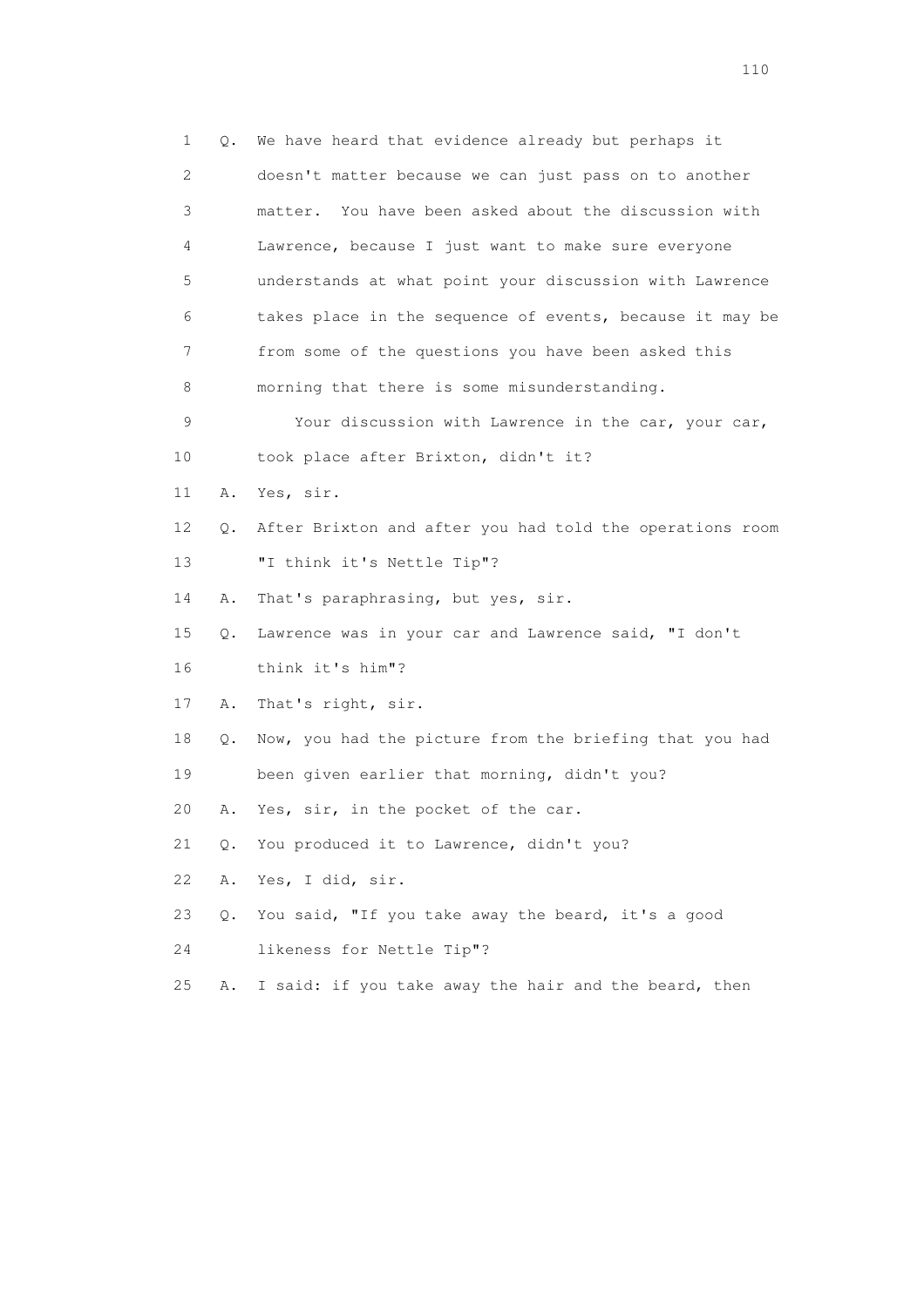1 it's not a bad likeness or something like that, yes, 2 sir. 3 Q. You still thought if you took away that it was a good 4 likeness? That's what you said to Lawrence? 5 A. Yes, sir. 6 Q. That was your view? 7 A. Yes, sir. 8 Q. That was the view that you were conveying to the 9 operations room? 10 A. Yes, sir. 11 Q. Yes. Shall we just look, please, because we can see 12 what you said at the trial about this on 8 October last 13 year between pages 90 and 92. If we just see what you 14 were saying about this conversation, page 90, line 17 15 first of all: 16 "Question: 'I said I could not give a percentage 17 figure as this was impossible but that I thought it was 18 Nettle Tip'." 19 This is a question being put to you by one of the 20 lawyers in the case, and they are quoting back at you 21 what you had said in your statement, you follow that? 22 A. Yes, sir. 23 Q. Because, as already been pointed out to you, you put in 24 your statement that you said you had thought it was 25 Nettle Tip; and therefore if we turn it into the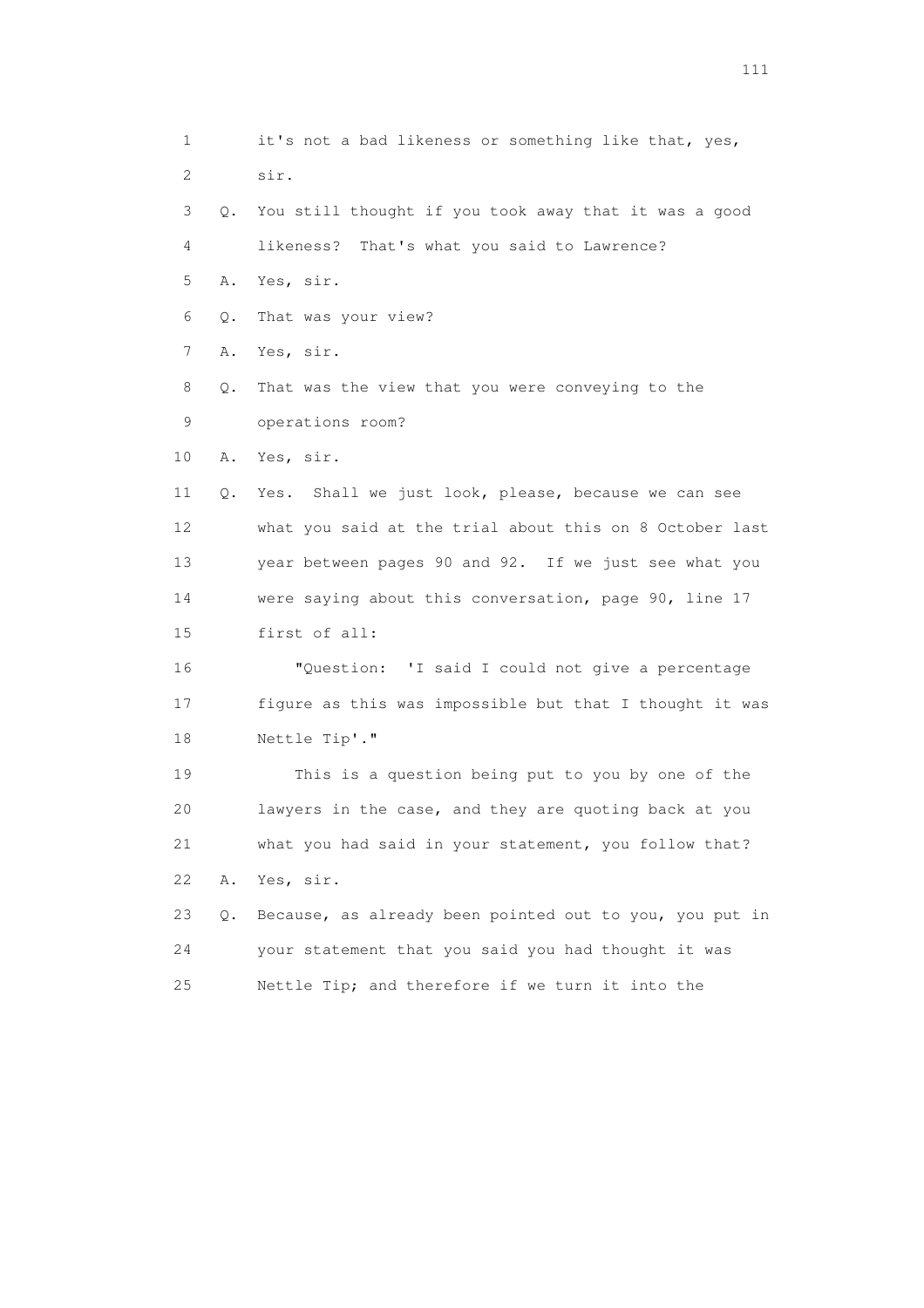1 circumstances on the ground, you would be saying, 2 "I think it is Nettle Tip".

 3 "Answer: Because I had said in relation to the 4 question, when I was asked the question, when I was 5 further asked, 'Could we give any sort of indication?' 6 I indicated 'I think it's Nettle Tip', yes." 7 So no difficulty about that, is there; you were 8 saying, "I think it's Nettle Tip, yes"? 9 A. When further asked, yes, I had been asked for 10 a percentage, I said I can't do that and then I have 11 been further asked: isn't there anything you can do; and 12 I can understand they are trying to get out of us 13 an identification. I'm trying to say: look, you are 14 asking for an identification here in difficult 15 circumstances, but under those circumstances you are 16 pushing me, you are asking me for some sort of 17 identification; yeah, from the look that I had, then 18 I would agree that I thought it was a possible for 19 Nettle Tip, I think it's Nettle Tip. 20 Q. I'm very sorry, James, I have to ask you a number of 21 questions now arising from that answer, because the 22 operations room aren't trying to get an identification

 23 from you; they are trying to get information from you, 24 aren't they?

25 A. They are asking me specifically a question about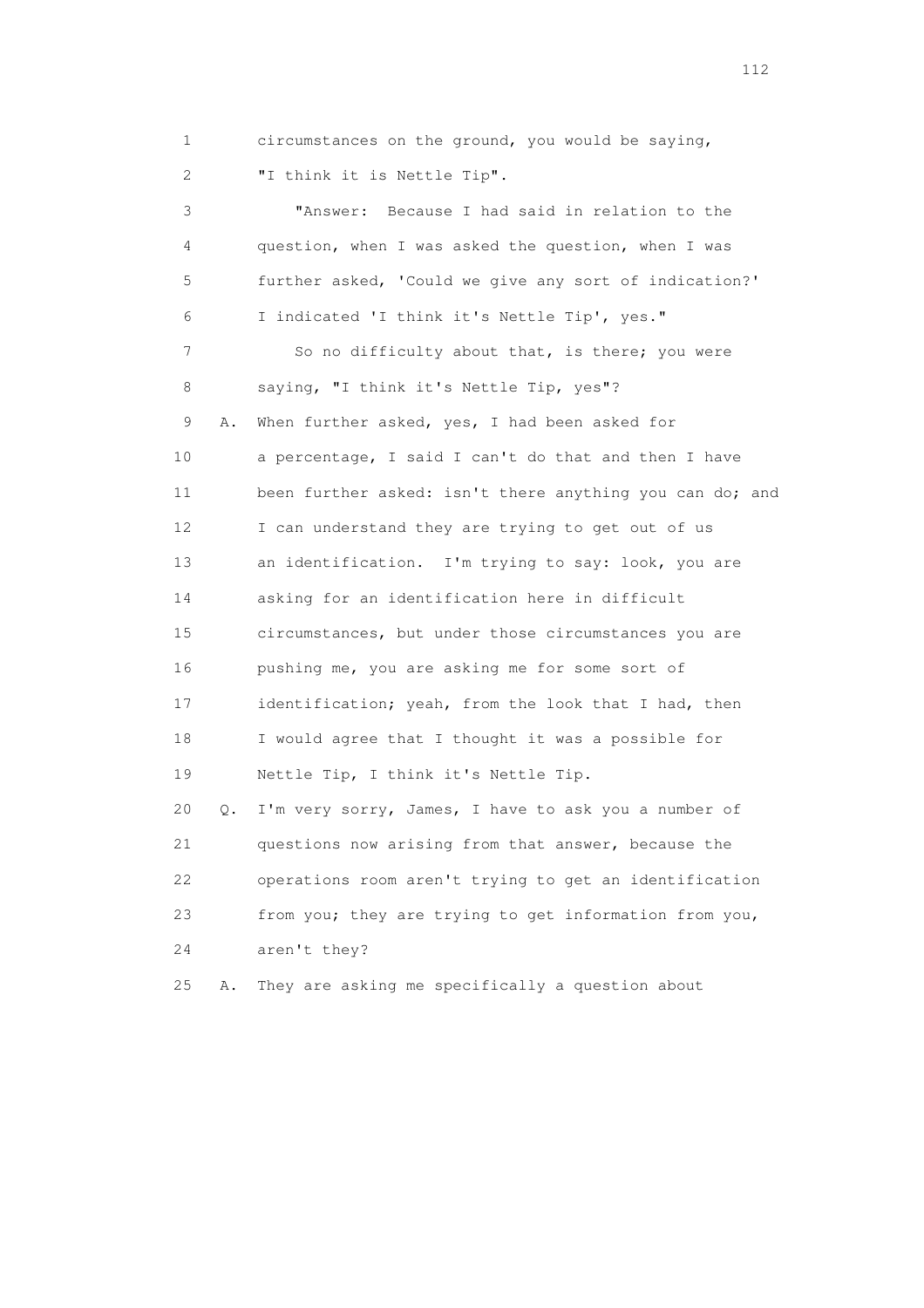1 percentage, how clear are we in percentage terms that 2 this is the subject Nettle Tip. 3 Q. Yes. And they want your assistance, don't they? 4 A. Yes, sir. 5 MR PERRY: I am very sorry, I didn't notice the time. 6 SIR MICHAEL WRIGHT: Yes, is there any possibility you can 7 conclude this in the next five minutes? 8 MR PERRY: Sir, I think I will be about 10 or 15 minutes, 9 sir, I'm very sorry. 10 SIR MICHAEL WRIGHT: All right. 11 MR HOUGH: Sir, just a point that's arisen in the last 12 minute or so. It was said, I am sure it was a slip of 13 the tongue, that in this passage in the trial the 14 witness's statement was being put to him. It wasn't his 15 statement, it was his log entry. 16 MR PERRY: Sorry, it's also in the statement. 17 MR HOUGH: Yes. 18 SIR MICHAEL WRIGHT: Very well, 2 o'clock. 19 (1.05 pm) 20 (The short adjournment) 21 (2.00 pm) 22 (In the presence of the jury) 23 SIR MICHAEL WRIGHT: Yes, Mr Perry. 24 MR PERRY: Thank you very much, sir. 25 James, if I may do this very crisply, I hope. The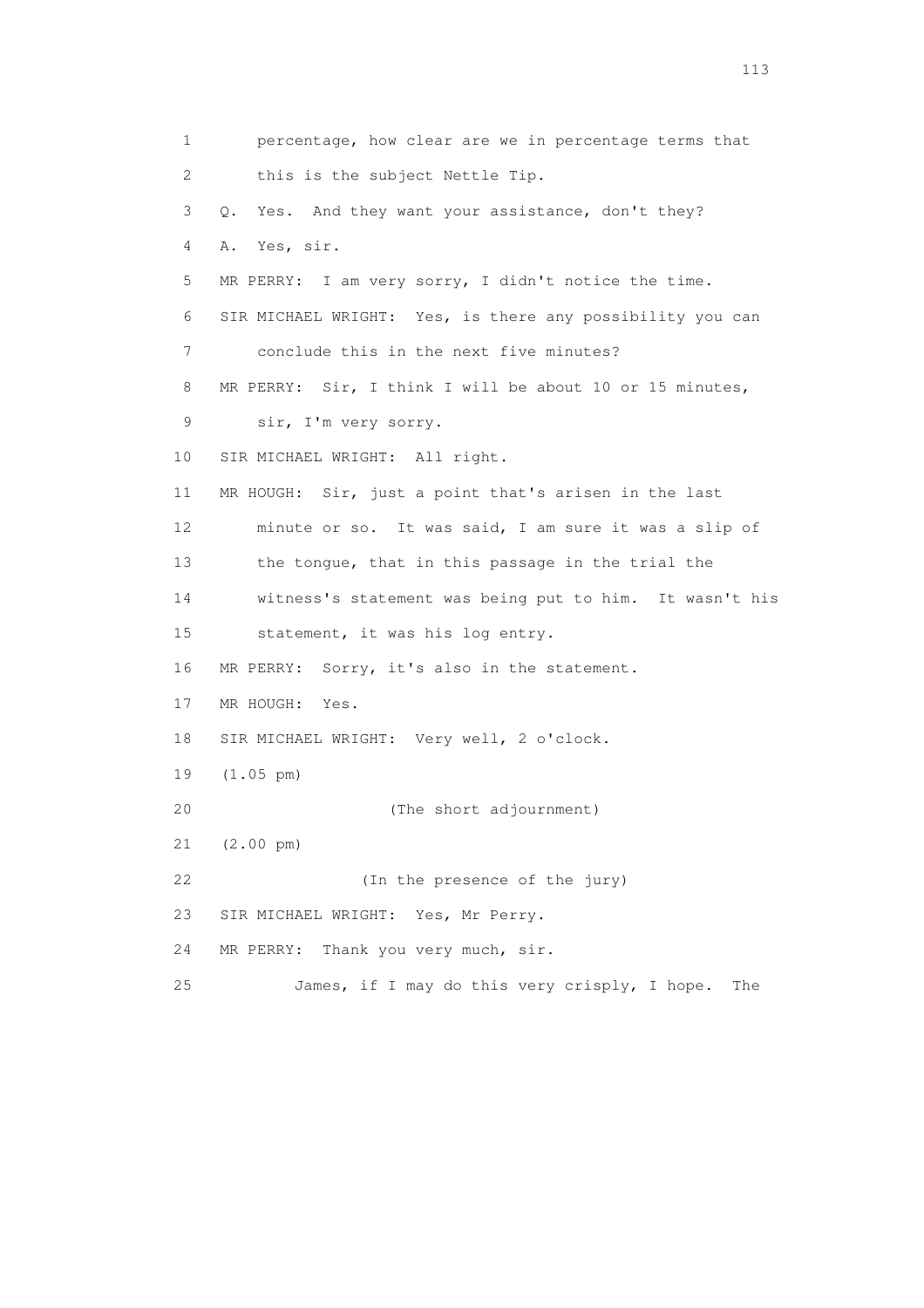| 1  |               | operations room, through Pat, were seeking a better      |
|----|---------------|----------------------------------------------------------|
| 2  |               | indication of how strong you were in your                |
| 3  |               | identification?                                          |
| 4  | Α.            | They were asking me for a percentage, sir, yes.          |
| 5  | О.            | And you knew the reason why that was so important in     |
| 6  |               | this context?                                            |
| 7  | Α.            | I understood that they wanted to find out whether or not |
| 8  |               | we thought it was the subject, yes, sir.                 |
| 9  | Q.            | Yes, that's what they are trying to find out but you     |
| 10 |               | knew the reason why that was so important?               |
| 11 | Α.            | To take you back, sir, you mentioned obviously the       |
| 12 |               | scenario of events, yes, we were dealing with a serious  |
| 13 |               | matter, sir, yes.                                        |
| 14 | $\circ$ .     | So you knew it was important?                            |
| 15 | Α.            | Yes, sir.                                                |
| 16 | $\circ$ .     | You are speaking for Pat, and it was for Pat to pass on  |
| 17 |               | anything that you said, and it would also be for Pat to  |
| 18 |               | pass on anything that you heard of significance over the |
| 19 |               | Cougar radio?                                            |
| 20 | Α.            | Yes, sir.                                                |
| 21 | $Q_{\bullet}$ | If we just look at what you said at the trial,           |
| 22 |               | 8 October, your evidence, page 90 to page 92, if we look |
| 23 |               | at page 90, line 17:                                     |
| 24 |               | "Question: 'I said I could not give a percentage         |
| 25 |               | figure as this was impossible but that I thought it was  |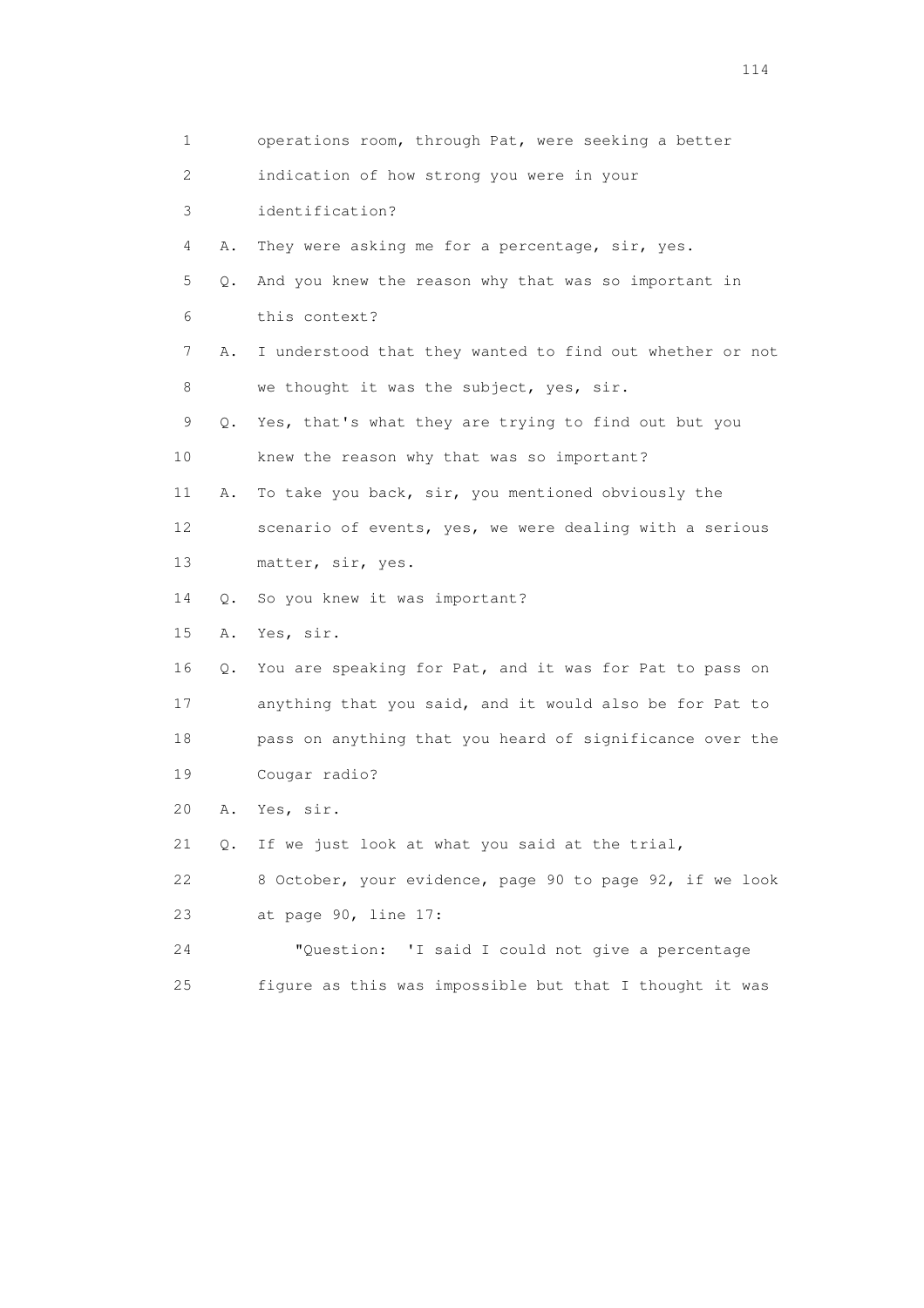1 Nettle Tip'.

2 **"It couldn't be clearer than that, could it?**  3 "Answer: Because I had said in relation to the 4 question, when I was asked the question, when I was 5 further asked, 'Could we give any sort of indication?', 6 I said, 'I think it's Nettle Tip', yes." 7 That was your evidence on oath? 8 A. Yes. 9 Q. Then: 10 "Question: So you didn't tell them it was 11 ridiculous. You said: it is impossible to express in 12 percentage terms -- 13 "Answer: Yes, I did." 14 Going over the page, then at line 2: 15 "-- but as a matter of fact I think it is the man? 16 That's what you were telling them? 17 "Answer: I said that I thought it could be him, 18 yes. 19 "Question: Yes, that was your honest belief? 20 "Answer: It was, yes. 21 "Question: Doing your best at the time? 22 "Answer: Doing my best at the time on a driveby, 23 yes, indeed, to qualify that, my Lord." 24 That's what you were saying? 25 A. Yes, sir.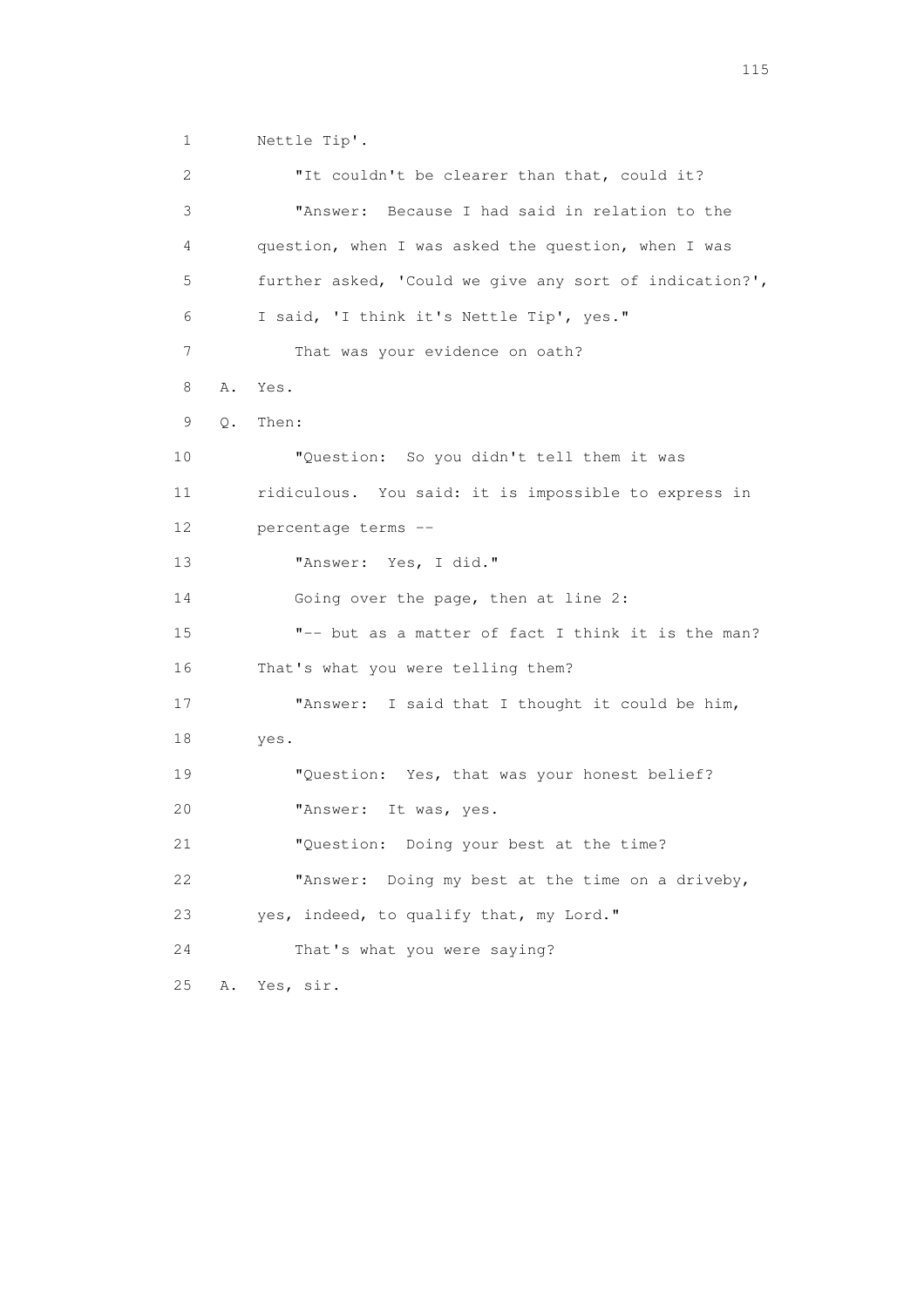1 Q. Just on that, so we get this clear, you weren't saying 2 to Pat at the time, were you, this is qualified on the 3 basis of a driveby? 4 A. I believe that I did qualify that to Pat, yes. 5 Q. You did? That would be something for Pat to pass on, 6 would it? 7 A. That's a matter for Pat. I'm trying to tell -- Pat's 8 asking me a question and I'm trying to answer as best 9 I can what Pat's asked me, yes. Again, I have already 10 said to Pat that I can't answer his question about the 11 percentage identification, and then he's asked for me if 12 I can give anything further, and I'm just trying to help 13 out as much as I can, because I understand there is 14 clearly an interest to try to work out if this subject 15 is Nettle Tip. 16 Q. Exactly. Shall we look at page 92, line 18: 17 "Question: Well, was there an occasion in the car 18 when you said to Lawrence and Ken that you thought it 19 was a good likeness and if you took away the beard you 20 thought it was a good likeness if you took away the 21 beard? 22 "Answer: Yes, my Lord." 23 That was the discussion, wasn't it? 24 A. That's what I said to Lawrence, yes. Lawrence had 25 intimated that he didn't think it was a good likeness,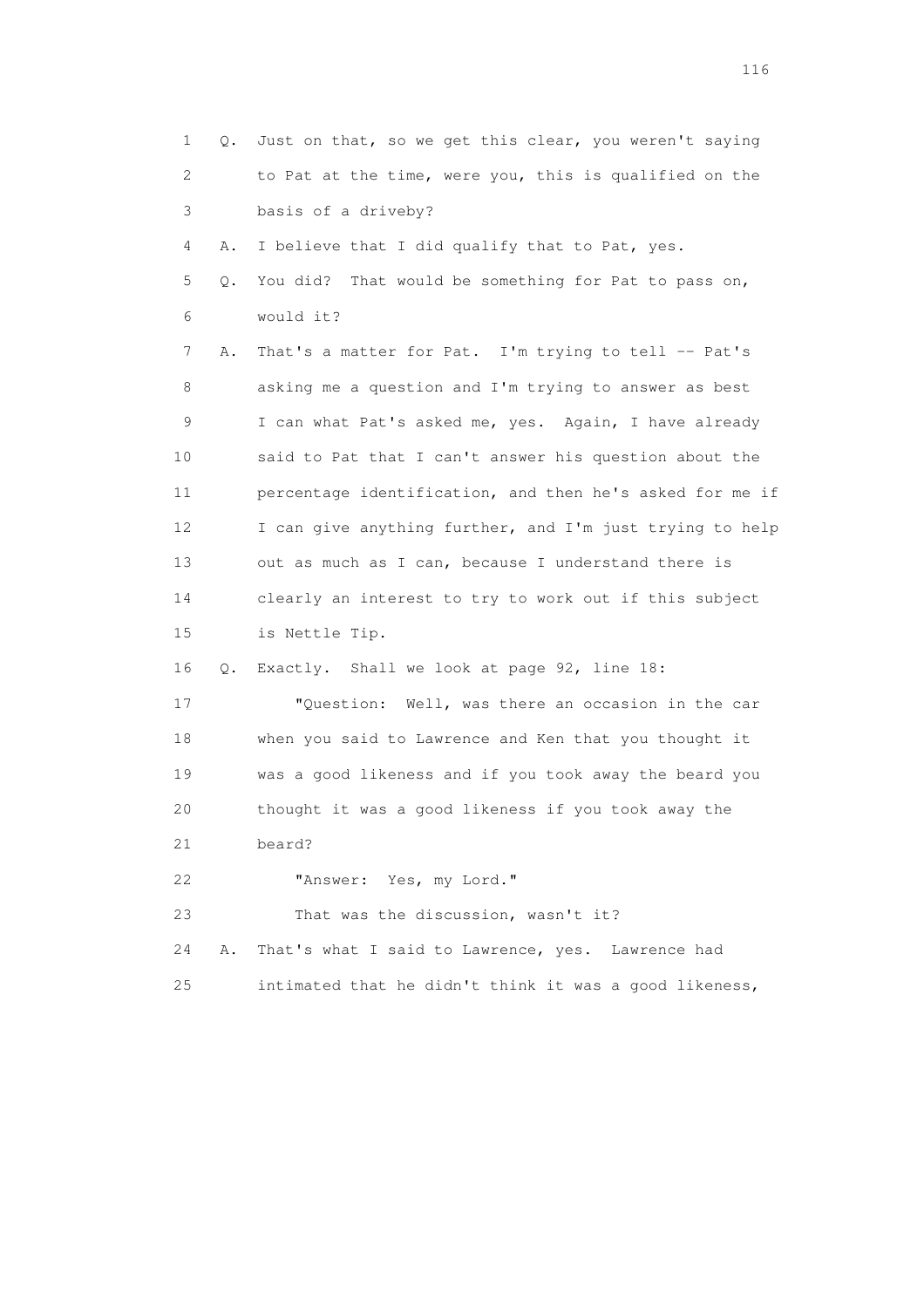1 he had said that he didn't think it was him and I was 2 basically testing Lawrence to see how good his view was 3 and whether he would like to reconsider that in relation 4 to re-looking at the photograph. 5 Q. Yes, but the significance of this point is this, isn't 6 it: you didn't pass on Lawrence's doubts to the 7 operations room, did you? 8 A. No, I didn't, sir. 9 Q. There is a simple human reason for that, isn't there: 10 you thought you were right and he was wrong? 11 A. No. I think I explained it at the time, that where that 12 left us was in this 50/50 no man's land. I was 13 wavering, if you like, on one side, that it could be 14 him, and Lawrence was trying to say that he didn't think 15 it was him. 16 Q. But if that's the case, then that was something you 17 should have passed on to Pat, isn't it? There is 18 a simple, ordinary, human explanation for this: you 19 thought you were right and Lawrence was wrong? 20 A. I don't agree with that, sir, no. 21 Q. Well, why didn't you pass on to the control room, the 22 operations room, who needed to know, "We say this is 23 a 50/50"? 24 A. Well that's clearly what they were asking for, 25 percentage terms, and I couldn't give that, sir.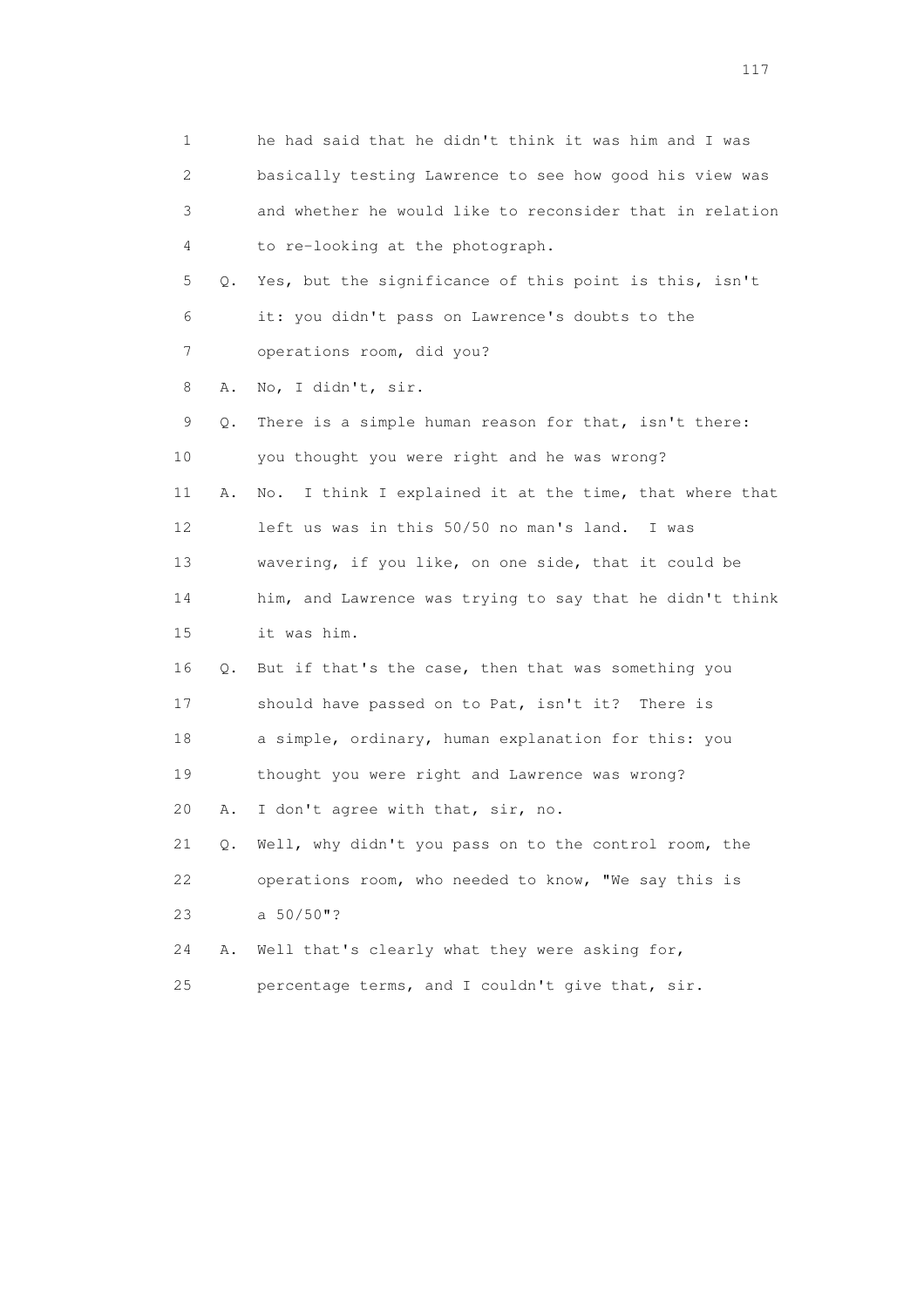| 1               | Q.        | You could have done, you could have said, "It's 50/50    |
|-----------------|-----------|----------------------------------------------------------|
| 2               |           | because I have discussed it with Lawrence"?              |
| 3               | Α.        | I have said it was a possible.                           |
| 4               | Q.        | Yes, and you didn't pass on Lawrence isn't convinced.    |
| 5               |           | Lawrence was junior to you, wasn't he?                   |
| 6               | Α.        | Lawrence is a constable and Lawrence had six months'     |
| 7               |           | experience on the team, yes, sir.                        |
| 8               | Q.        | You were the sergeant, the senior person, the team       |
| 9               |           | leader and you thought you were right and he was wrong?  |
| 10              | Α.        | I felt at that stage, sir, what I needed really was more |
| 11              |           | of my team to get a better look before I could come to   |
| 12 <sup>°</sup> |           | any conclusion about giving a proper answer in relation  |
| 13              |           | to identification.                                       |
| 14              | Q.        | You didn't have that time, did you? You knew exactly     |
| 15              |           | what was happening, didn't you?                          |
| 16              | Α.        | I knew the subject was on a bus and I was looking to get |
| 17              |           | someone down on that bus --                              |
| 18              | Q.        | You were getting agitated, weren't you?                  |
| 19              | Α.        | Not at that stage, no, sir.                              |
| 20              | Q.        | You were agitated at Stockwell, weren't you?             |
| 21              | Α.        | I was quite forceful in trying to get an answer before   |
| 22              |           | the subject went down the tube station, sir; time was    |
| 23              |           | quite critical and I wasn't getting an answer to my      |
| 24              |           | question.                                                |
| 25              | $\circ$ . | But you were offering to do the stop at Stockwell,       |
|                 |           |                                                          |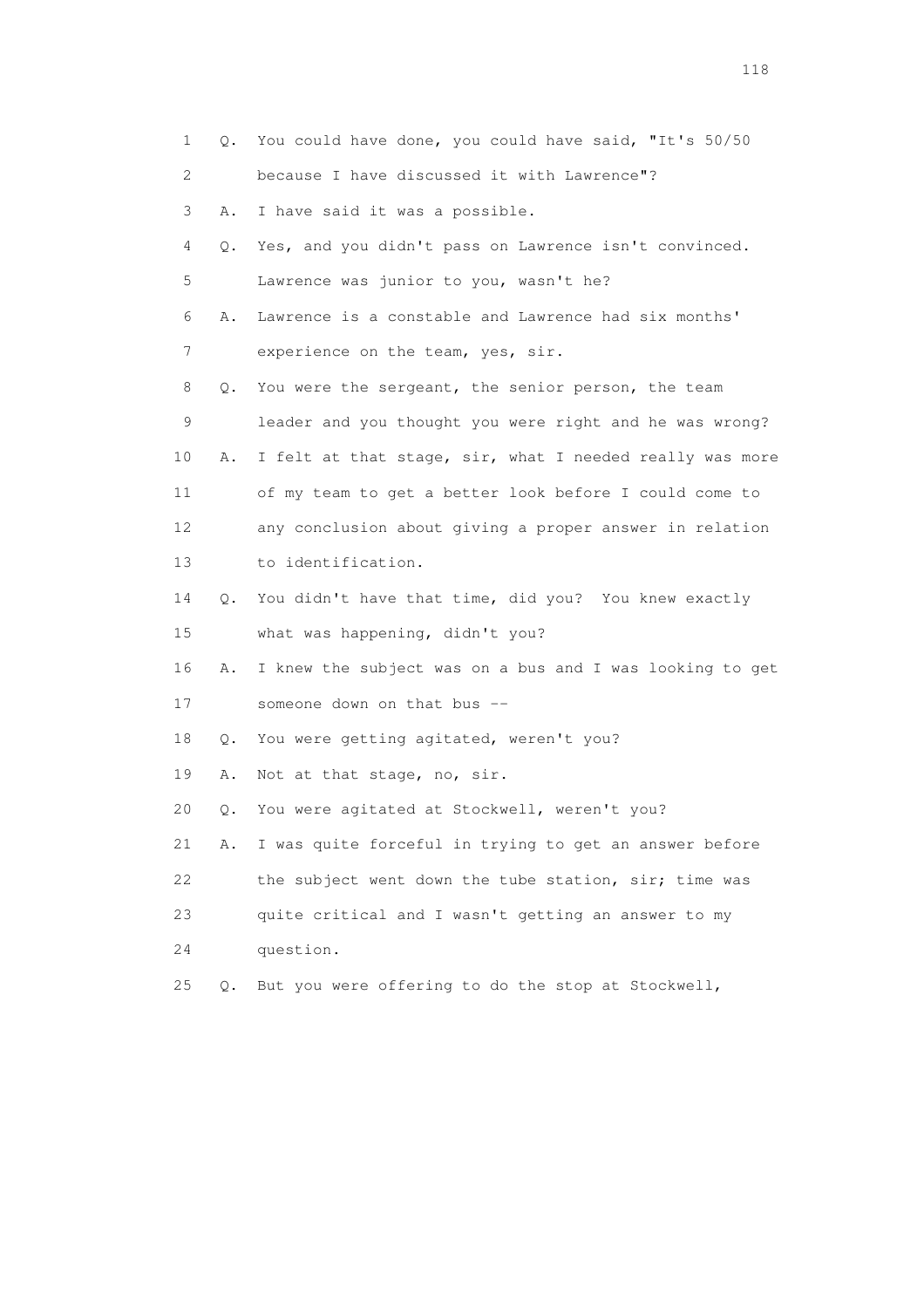1 weren't you?

 2 A. I was asked by Ivor if we wanted -- if we should detain 3 the man and I said no, not without the operations room 4 authority.

 5 Q. But you were on to the operations room seeking 6 directions at that stage, trying to find out if they 7 wanted you to do the stop. You knew what the importance 8 was, didn't you?

 9 A. The importance was, sir, he was about to go down the 10 tube station, and if we wanted him stopped we would have 11 to have a decision straightaway, sir. As soon as you go 12 through the barriers, sir, you have lost communications 13 and it's a very difficult position to be in to try to 14 control what's going on, sir.

 15 Q. Just one thing, just one more thing, please, just the 16 telephone call, 9.56.48, Trojan 84 to your telephone, 17 it's the telephone call at 9.56.48, and on our schedule 18 it's call 300. This is the two minute 31. This is the 19 one, so we get it clear in our minds, where actually Ken 20 is in the car with you and he takes this call and speaks 21 to Trojan 84?

22 A. Yes, sir.

|      | 23 O. Can you remember that, at the time of this call or |
|------|----------------------------------------------------------|
| 24   | during the call or just after, you put out a request     |
| 25 - | over the radio, first of all for information as to where |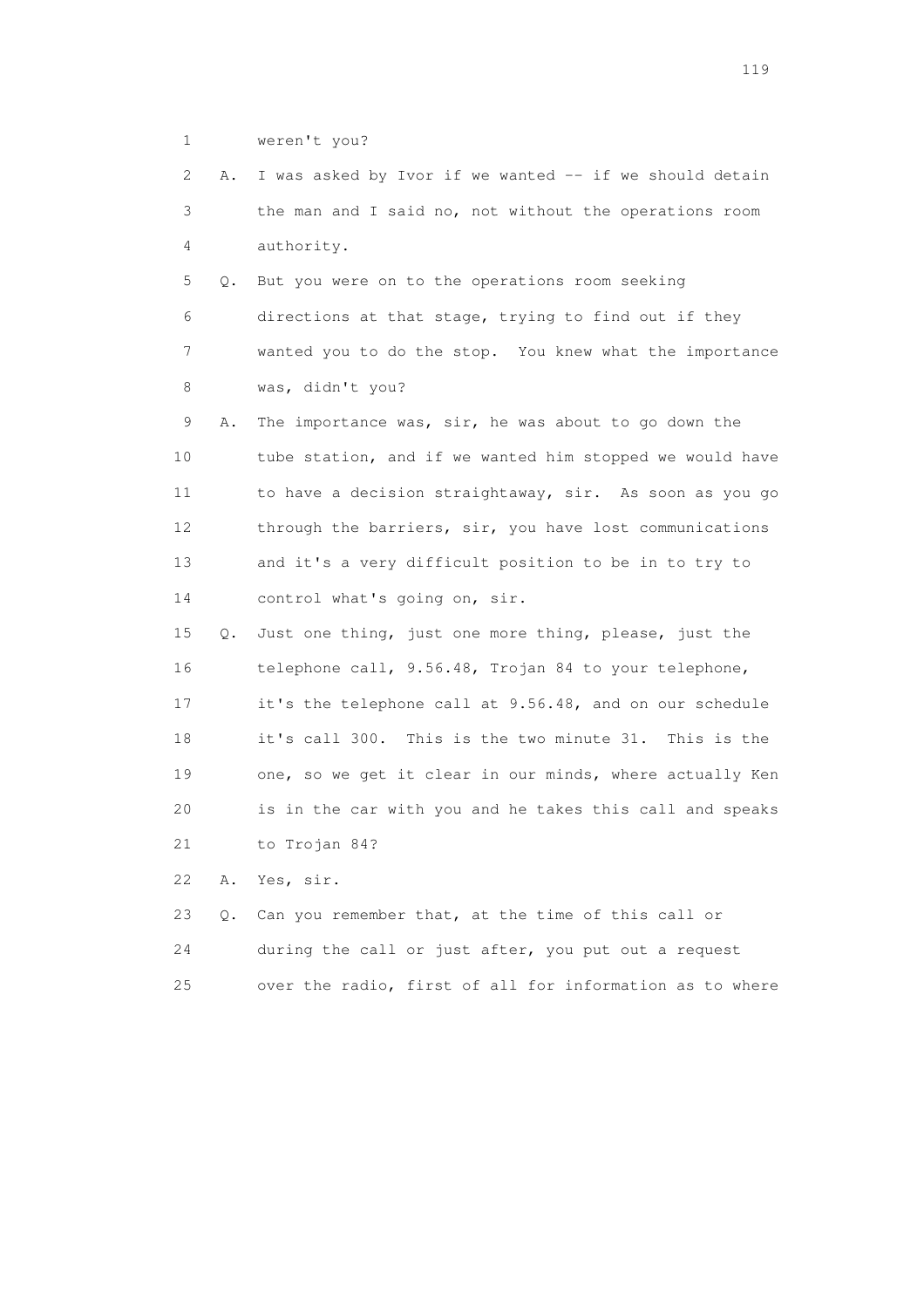| 1  |    | the subject was within the number 2 bus; can you recall  |
|----|----|----------------------------------------------------------|
| 2  |    | that?                                                    |
| 3  | Α. | In relation to the telephone call, Ken was looking to    |
| 4  |    | try to find out where we were, where the bus was, and    |
| 5  |    | then he asked me: where is the subject located, or where |
| 6  |    | is he sat on the bus, yes; so I asked that question:     |
| 7  |    | where is the subject on the bus.                         |
| 8  | Q. | Yes, there is no difficulty about this, I hope, there    |
| 9  |    | was a request for information from --                    |
| 10 | Α. | Yes.                                                     |
| 11 | Q. | -- SO19 speaking through Trojan 84, "Where is the        |
| 12 |    | subject within the bus?", and Ken on your telephone is   |
| 13 |    | saying, "Can we get better information of where he is on |
| 14 |    | the bus", and you make that request over the Cougar      |
| 15 |    | system?                                                  |
| 16 | Α. | Yes, sir.                                                |
| 17 | Q. | After that, you stated that CO19 may be making it's way  |
| 18 |    | through the follow to put your surveillance team on      |
| 19 |    | notice that CO19 were involved?                          |
| 20 | Α. | Again, sir, when the telephone was put down I said to    |
| 21 |    | Ken: who was that on the phone; and he said it was SO19. |
| 22 |    | The assumption from -- that I have made then is that     |
| 23 |    | there is a possibility that SO19 are coming to join our  |
| 24 |    | follow as we were told that they would do earlier on in  |
| 25 |    | the day and that potentially that could cause us         |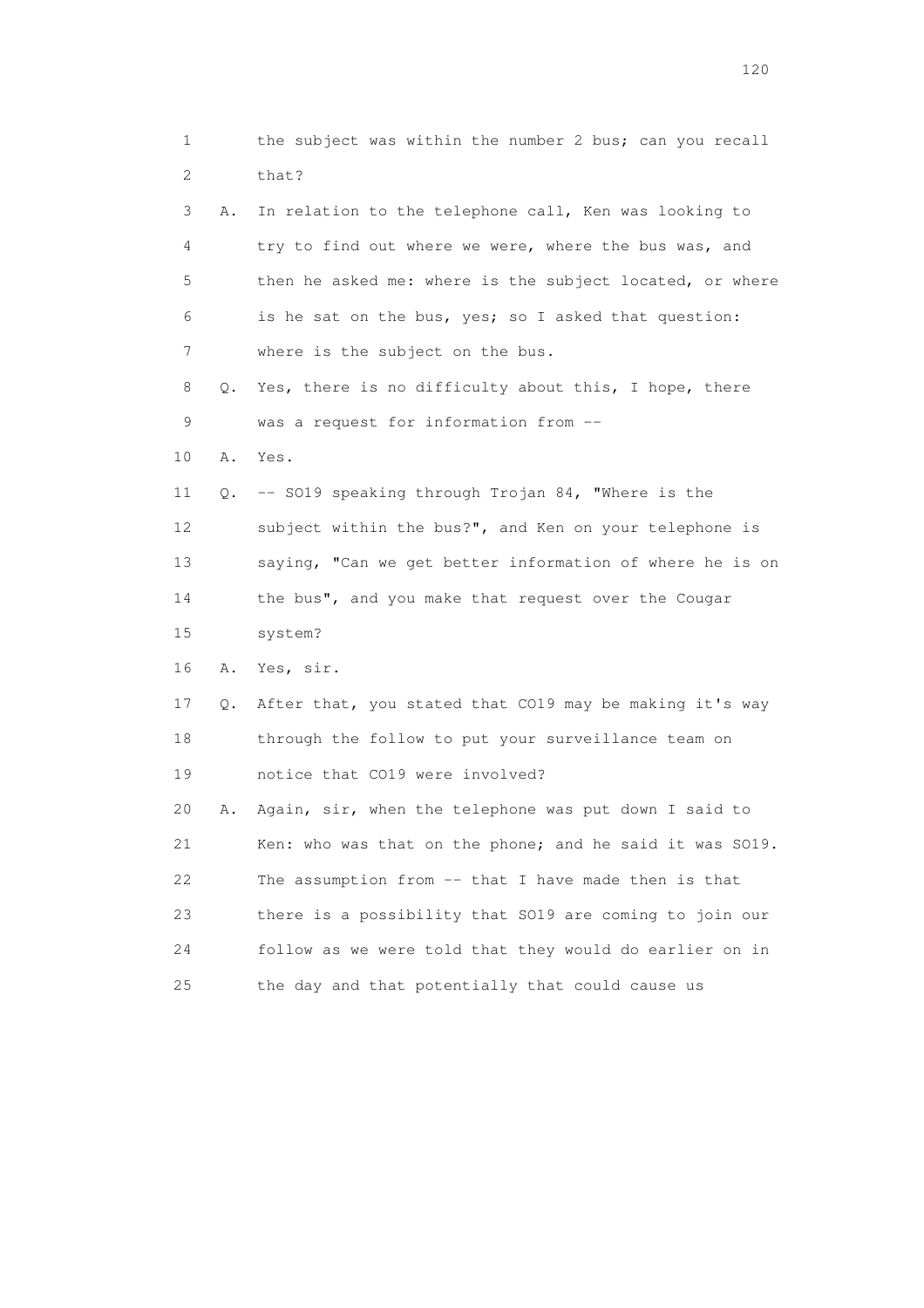1 problems if they arrived on blue lights and two tones, 2 sir, yes. 3 Q. So the answer to my question was yes, you did broadcast 4 over the Cougar that CO19 may be joining the -- making 5 its way through the follow? 6 A. Yes, I did, sir, yes. 7 Q. Thank you. Just two final matters, please, awareness of 8 Silver. If Derek, the leader of the red team, perhaps 9 we can approach it in this way: first of all, Derek was 10 the leader of the red team and when you got down on plot 11 you had discussions with Derek, didn't you? 12 A. Yes, sir. 13 Q. If he had any relevant information, when he was briefing 14 you, that was a matter for him to inform you? 15 A. He told me what he did, sir, he didn't mention anything 16 about Silver, but yes, I suppose so, sir. 17 Q. You see, he has got, we will see later, Silver's 18 telephone number, but if we just go on to awareness of 19 the DSO, just these questions, please: you were in 20 regular contact with Pat? 21 A. Yes, sir. 22 Q. You had the number for the operations room, didn't you? 23 A. Yes, sir. 24 Q. You had the number for the DI9 room, the operations room 25 on the second floor of New Scotland Yard?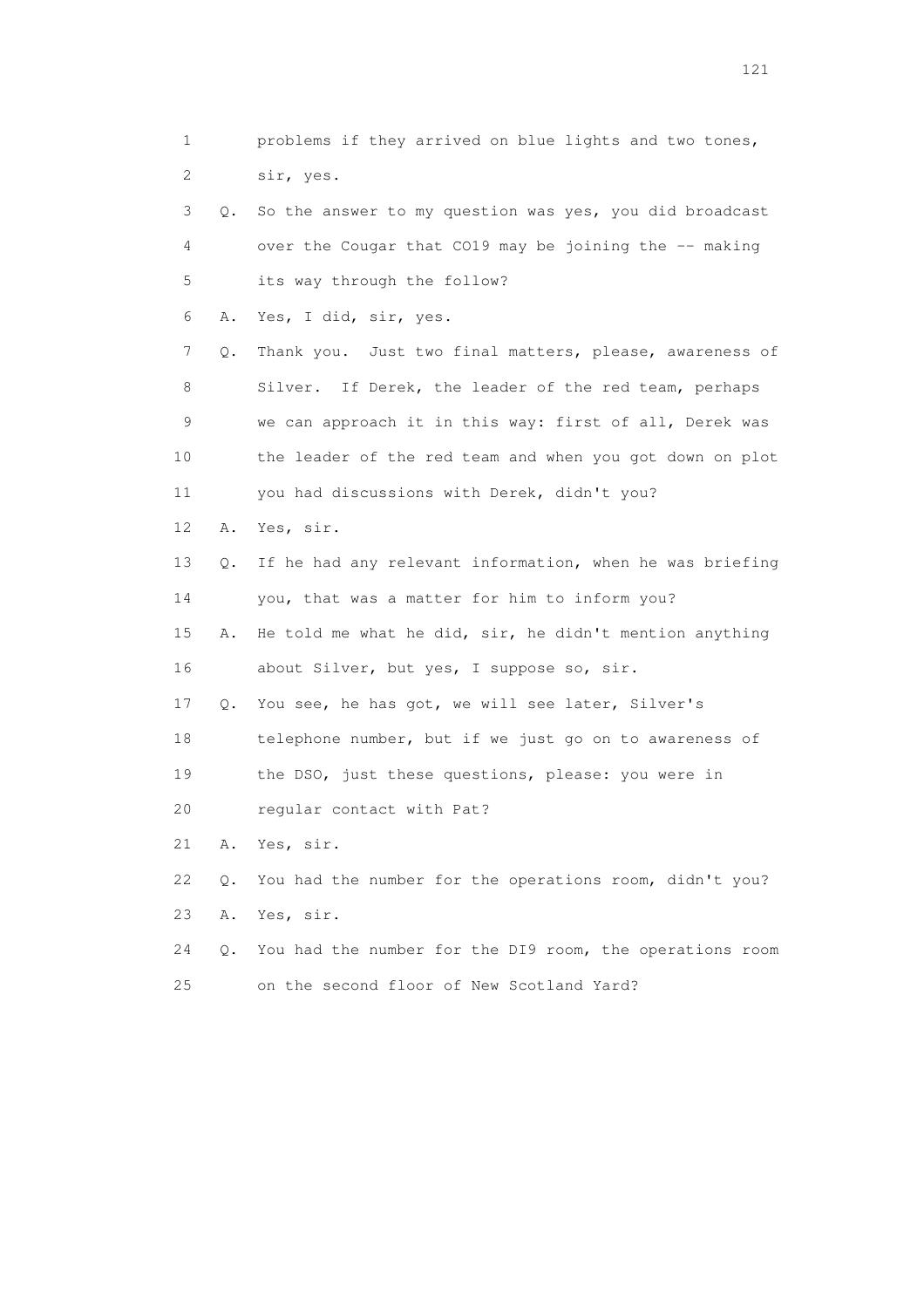1 A. Sorry, sir, I don't know what that is. 2 Q. All right. That's the information room. Remember that? 3 A. Do you mean -- I don't know what you mean by the 4 information room, sir. I had the number for the ops 5 room -- 6 SIR MICHAEL WRIGHT: I think it's sometimes called GT. 7 A. No, I did not have that number, sir. 8 MR PERRY: When you thought that the operations were seeking 9 directions from you, who did you think was in charge 10 then, when you were asked these questions? 11 A. Normally it would be an ops room manager, sir. 12 0. Who would that have been on this occasion? 13 A. I don't know the name of the ops room manager, sir, no. 14 Q. Did you ask Pat? 15 A. No, sir. I did ask Pat who had asked the question but 16 Pat didn't reply to that. 17 MR PERRY: Thank you very much. 18 Ouestions from THE CORONER 19 SIR MICHAEL WRIGHT: Just one question, please: I have 20 a clear picture about this, you told us this morning 21 that you were asked the percentage question and you 22 expressed your views about it, I won't ask you to do it 23 again, but you did then put a call round all your team 24 to see if you could get a better idea of what they were 25 thinking --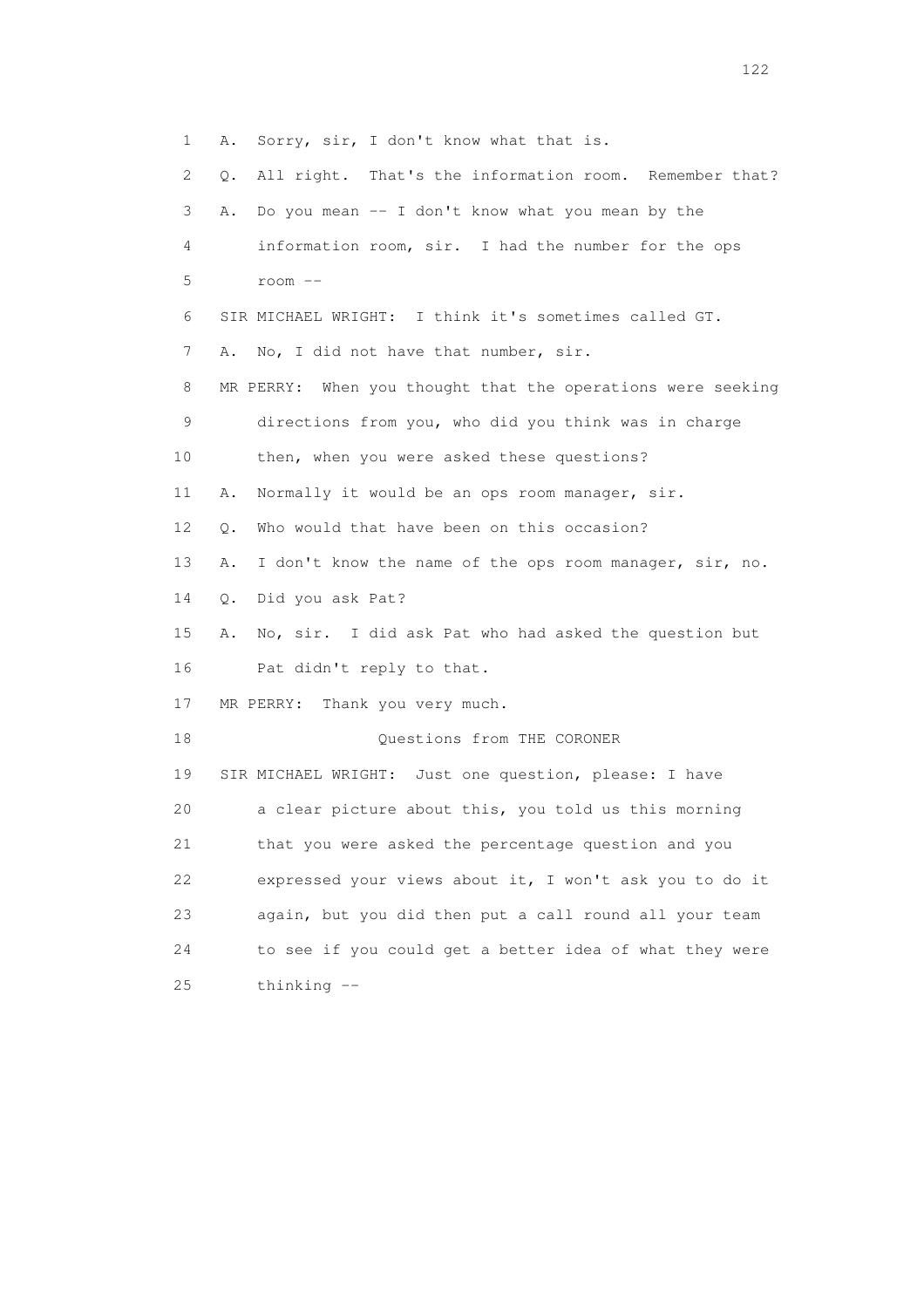1 A. Yes, sir, because during a follow, sir, it's likely that 2 officers may get a view of the subject and not report it 3 over the radio. 4 SIR MICHAEL WRIGHT: And you got nothing? 5 A. No, sir. 6 SIR MICHAEL WRIGHT: As you told us, you said, "I am going 7 to treat that as a negative response and nobody can 8 help"? 9 A. Yes, sir. 10 SIR MICHAEL WRIGHT: Then you went back to Pat and told him 11 about this? 12 A. Yes, sir. 13 SIR MICHAEL WRIGHT: In effect, what you'd done and what you 14 had got. He then said, according to you, "Can you say 15 anything at all?" 16 A. Yes, sir. 17 SIR MICHAEL WRIGHT: Then we have this remark that you made 18 which has been the subject of such a lot of discussion, 19 "I said either I think it's him or I think it could be 20 him". 21 A. Yes, sir. 22 SIR MICHAEL WRIGHT: There are two things that seem to me to 23 arise out of this but I want to check it with you. 24 You had just told Pat that you had got nothing from 25 your team?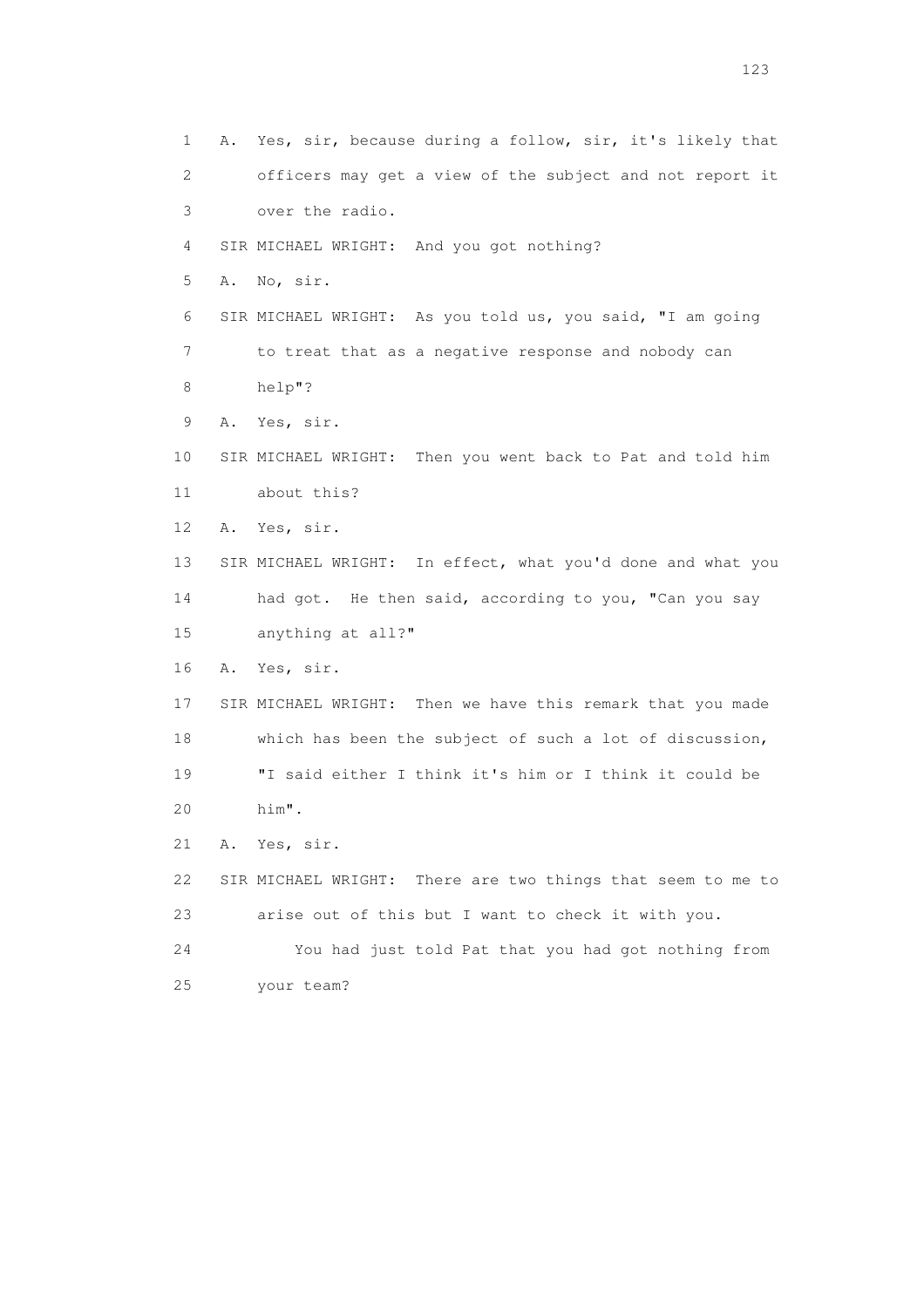1 A. Yes, sir.

 2 SIR MICHAEL WRIGHT: So that he must have realised that when 3 you said, "I think it's him" or "I think it could be 4 him", you were talking about your own individual view? 5 A. My own individual view. 6 SIR MICHAEL WRIGHT: And just you? 7 A. Just my view, sir. 8 SIR MICHAEL WRIGHT: Mr King? 9 MR KING: Nothing, thank you, sir. 10 SIR MICHAEL WRIGHT: Mr Horwell? 11 Ouestions from MR HORWELL 12 MR HORWELL: Richard Horwell on behalf of the Commissioner. 13 A. Sir. 14 Q. You are quite an experienced surveillance officer, are 15 you not? 16 A. Yes, sir. 17 Q. How many years' experience? 18 A. I have been doing this job in surveillance since 1999, 19 sir. 20 Q. You obviously knew the importance of this operation? 21 A. Clearly, sir, I was on duty throughout July and I was on 22 duty on the 21st, had an idea of what we potentially 23 could be dealing with on the 22nd, sir, yes. 24 Q. You knew the importance of any identification of anyone 25 as being Nettle Tip?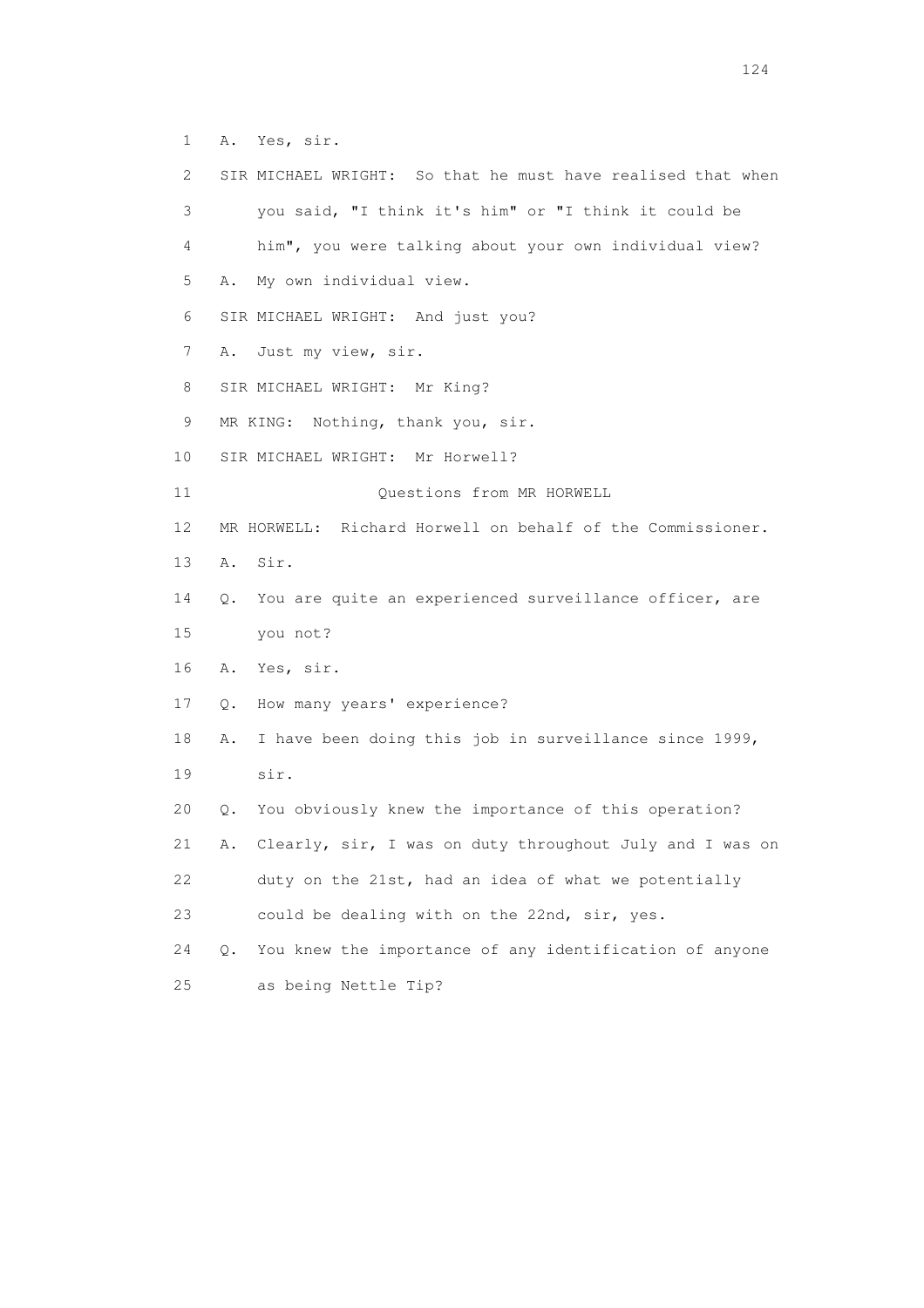1 A. If somebody was positively identified as Nettle Tip, 2 that obviously would be a serious matter, yes, sir. 3 Q. As a general rule, surveillance will not intervene 4 without the order or the command from the operations 5 room? 6 A. As a general rule, yes, sir. 7 Q. Obviously if it's possible to have a dialogue with the 8 operations room, that is what you will do? 9 A. Yes, sir. 10 Q. The circumstances that you were envisaging yesterday, 11 greys and reds making together an armed stop of any 12 bomber who came out of Scotia Road with a rucksack on 13 his back, what you were envisaging yesterday was 14 an extremely extreme situation, was it not? 15 A. I would say so, yes, sir. 16 Q. Suddenly confronted by somebody who had been positively 17 identified as a suicide bomber with what appeared to be 18 a bomb on his back, your understanding was that you and 19 the other team would there and then have intervened? 20 A. Yes, sir. 21 Q. Simply to understand your evidence? 22 A. Yes, sir. 23 Q. Have I also understood this correctly, that you were 24 envisaging circumstances in which you had no opportunity 25 to contact the operations room?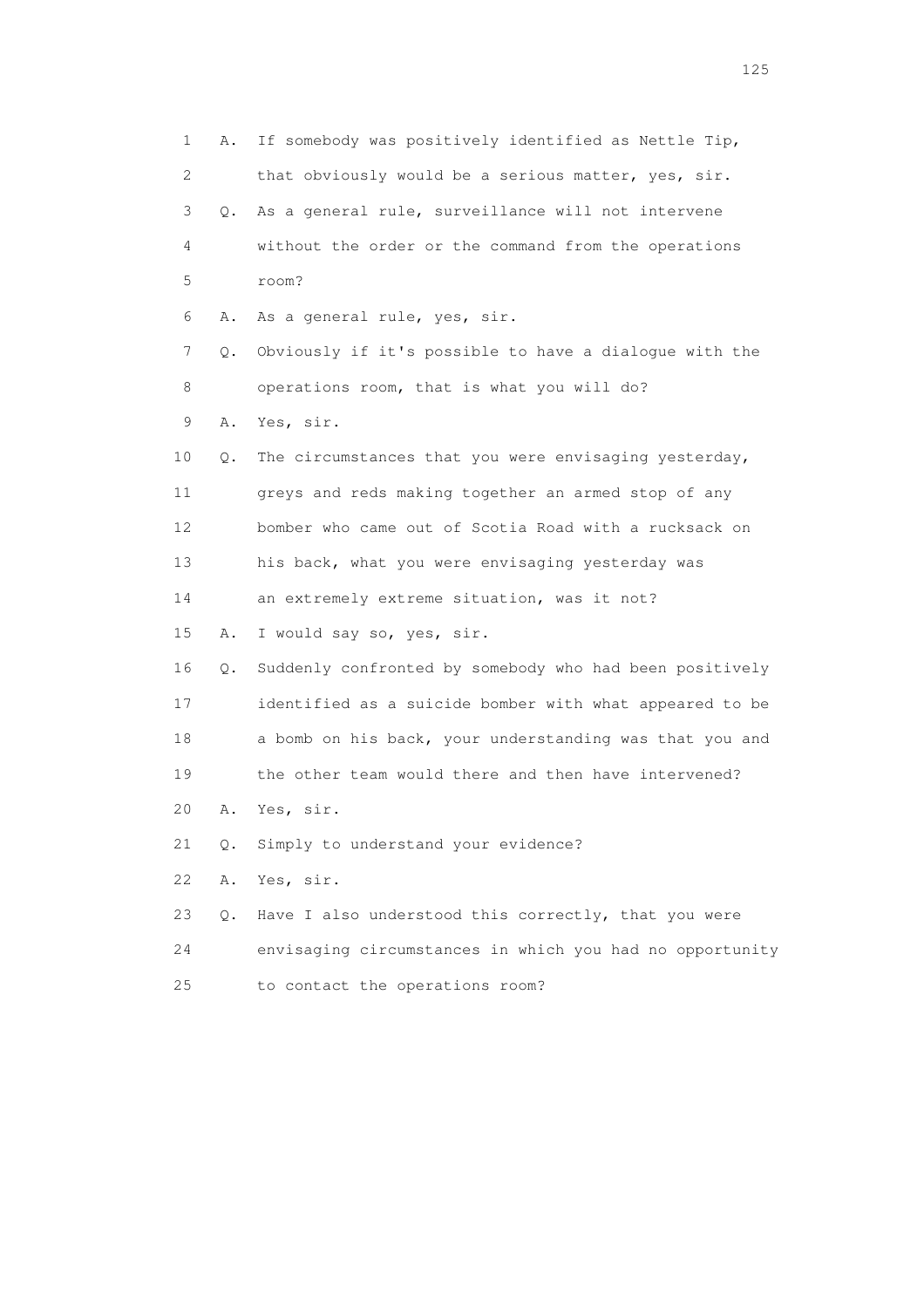1 A. When asked a question, sir, what I was looking at was if 2 at the first point of danger is the first bus stand just 3 outside Marnfield Crescent, that that time, by the time 4 that potentially a positive identification had been 5 made, and as you well know, the buses were still 6 running, we would have to be out on the ground very 7 quickly before that person could potentially be on 8 a bus, yes, sir. 9 Q. Unable to contact the operations room? 10 A. I am not saying that we would be unable to do so, sir. 11 I said at the time that I thought there might not be 12 enough time. 13 Q. Enough time? 14 A. I'm an armed officer and I would have a duty to get out 15 of my car. I probably would have asked for the other 16 sergeant on the team who was not armed to do those 17 things for me, sir. 18 Q. It is by no means unusual in the course of 19 a surveillance follow for surveillance officers to be 20 given time to either increase or decrease the quality of 21 their identification? 22 A. That's correct, sir. 23 Q. What happened on this particular day was in no sense 24 unusual, was it, James? 25 A. I don't think it was unusual, sir, no. We were with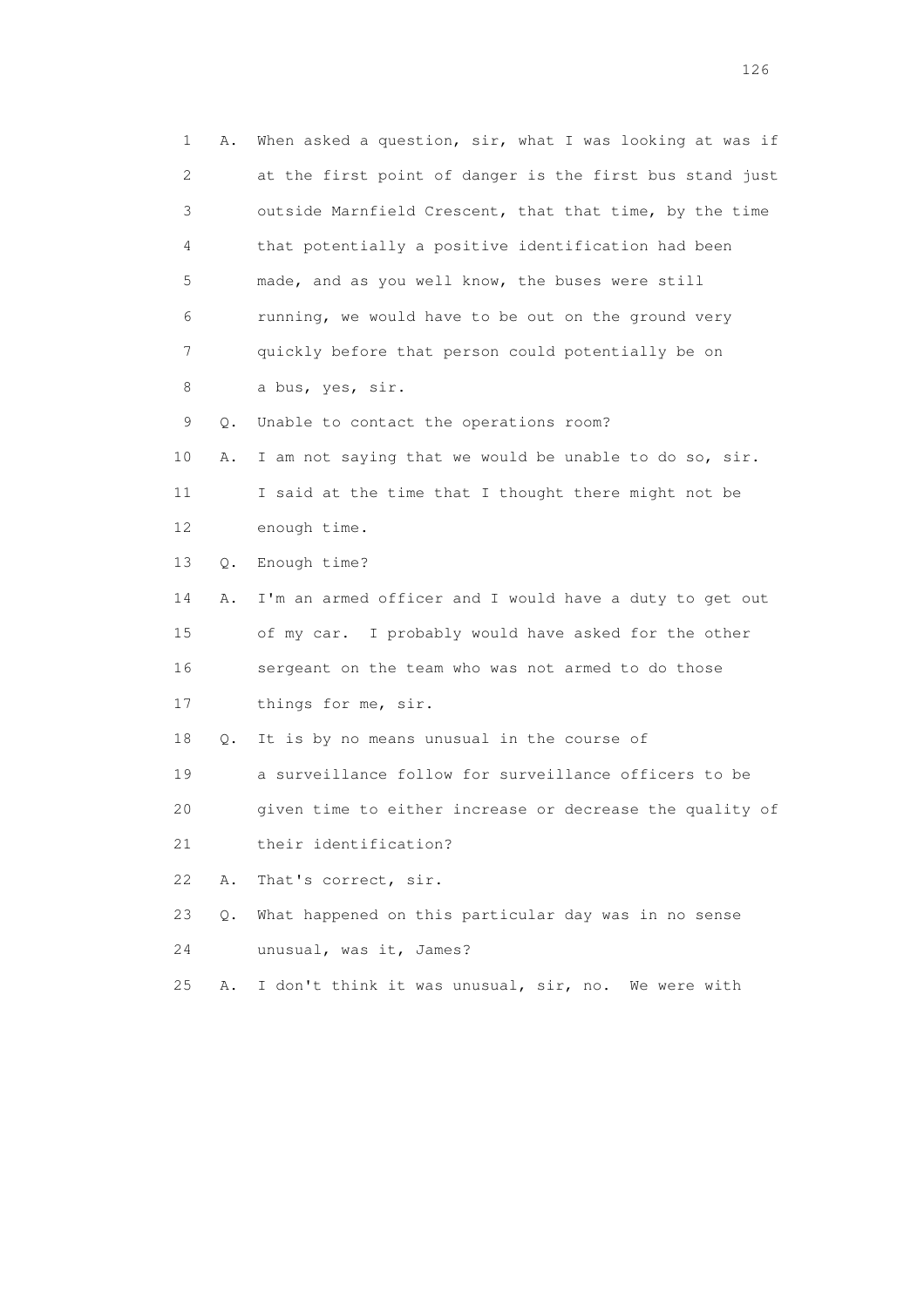1 a possible, we didn't -- we had an image which wasn't 2 a great image and we were doing our best to try to 3 identify that person whilst keeping control of them, 4 sir, yes. 5 Q. We know there were various stages of the events that 6 day. You say you never knew that SO13 were going to 7 conduct an unarmed stop of the subject. You say you had 8 no knowledge of that at all? 9 A. No, I didn't, sir, and it would have -- it would have 10 surprised me if they had done, bearing in mind we 11 couldn't rule out that this man hadn't come out of 21 12 Scotia Road, sir. 13 Q. Can I ask you this about evidence you have given as to 14 the fact that you were still following the subject at 15 this time. Obviously for SO13 to conduct an unarmed 16 stop, they would have to be guided to the subject by 17 surveillance, would they not? 18 A. One would think so, or listening to our commentary, sir. 19 Q. But the surveillance would have to continue until SO13 20 had conducted the stop? 21 A. Certainly, sir, yes, sir. I would envisage it would 22 work in the same way as a firearms traffic light system. 23 Surveillance continues even though you have gone to 24 state red, you keep the surveillance going until 25 whatever is going to happen has happened --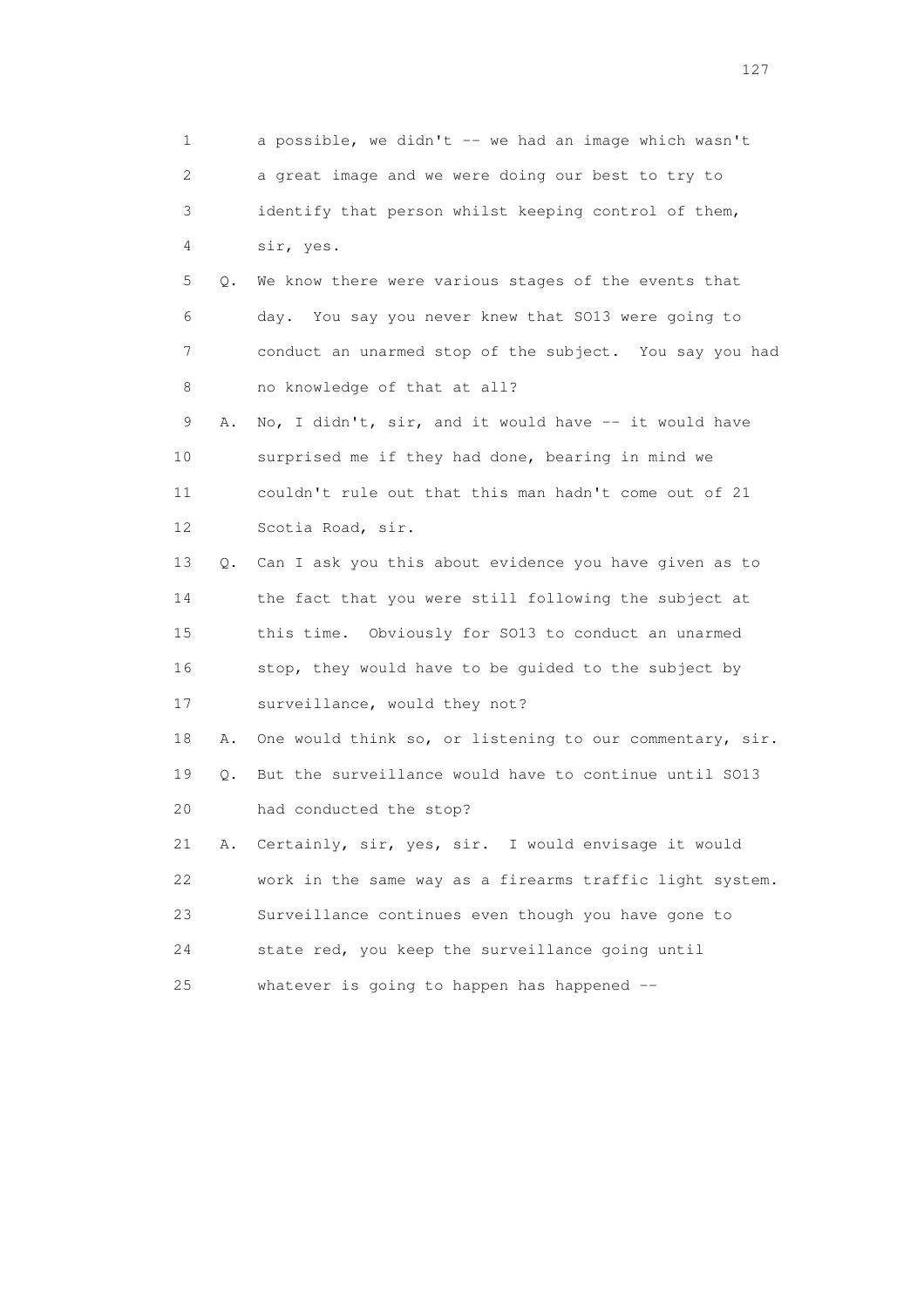- 1 Q. Until the stop takes place?
- 2 A. -- sir, yes.

| 3               | Q. On the topic of state red, only one state red was ever         |
|-----------------|-------------------------------------------------------------------|
| 4               | called that morning, and that was the state red called            |
| 5               | by the firearms officers?                                         |
| 6               | It was, sir, yes. Trojan control at or just outside<br>Α.         |
| 7               | Stockwell, sir, yes.                                              |
| 8               | There is no prospect or possibility of state red having<br>Q.     |
| 9               | been called for the surveillance officers, is there; it           |
| 10              | never happened?                                                   |
| 11              | No, sir.<br>Α.                                                    |
| 12 <sup>°</sup> | SIR MICHAEL WRIGHT: Do you use that system?                       |
| 13              | Well, if we were to $-$ - given the scenario whereby we had<br>Α. |
| 14              | been authorised to do that --                                     |
| 15              | SIR MICHAEL WRIGHT: Ah, yes, that's a different matter.<br>In     |
| 16              | the course of an ordinary follow --                               |
| 17              | We wouldn't call state red.<br>Α.                                 |
| 18              | SIR MICHAEL WRIGHT: -- you don't use that system?                 |
| 19              | Α.<br>No.                                                         |
| 20              | MR HORWELL: The photographs of Ragstone that you were             |
| 21              | shown, you said this morning that they looked like Osman          |
| 22              | because of photographs that had been published during             |
| 23              | the course of his trial?                                          |
| 24              | Photographs that I have seen in the past, certainly,<br>Α.        |
| 25              | sir, yes, of Mr Osman.                                            |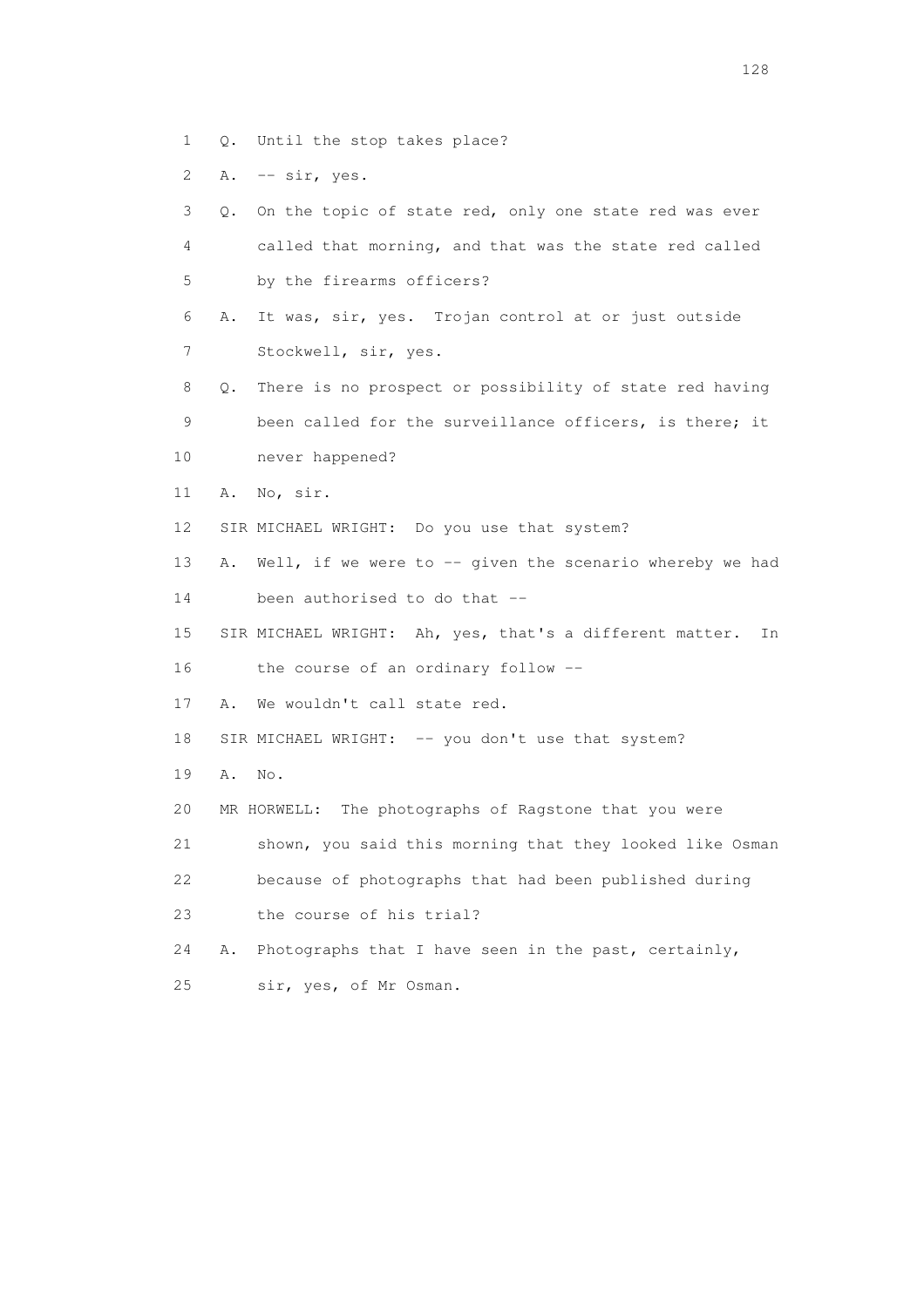1 Q. But, James, I am sure you would agree that if we take 2 our minds back to the morning of this operation, we have 3 heard that there were in fact 416 photographs taken in 4 the course of that operation, only a small number we 5 have, the very large majority of them were of Osman. 6 Osman was never identified that morning, do you 7 understand that, during Ragstone? 8 A. I didn't know that, sir. 9 Q. They never knew that the person they were taking 10 photographs of was Hussain Osman; do you understand that 11 now? 12 A. I understand what you are saying to me, sir, yes. 13 Q. For somebody to make a fairly quick judgment as to 14 whether this was or was not or might be Osman, and to 15 give you the photograph on that uncertain basis, when 16 you had a photograph that was certainly of Osman, to 17 have given you other photographs which were not 18 certainly of Osman would have been dangerous; do you not 19 agree? 20 A. If they were not certainly of Osman, I agree it would 21 have been dangerous, sir, yes. 22 SIR MICHAEL WRIGHT: I can't remember, Mr Horwell, 23 whether -- these photographs points have been developing 24 as the hearing has been going on. I can't remember, you 25 will remind me, whether we have actually established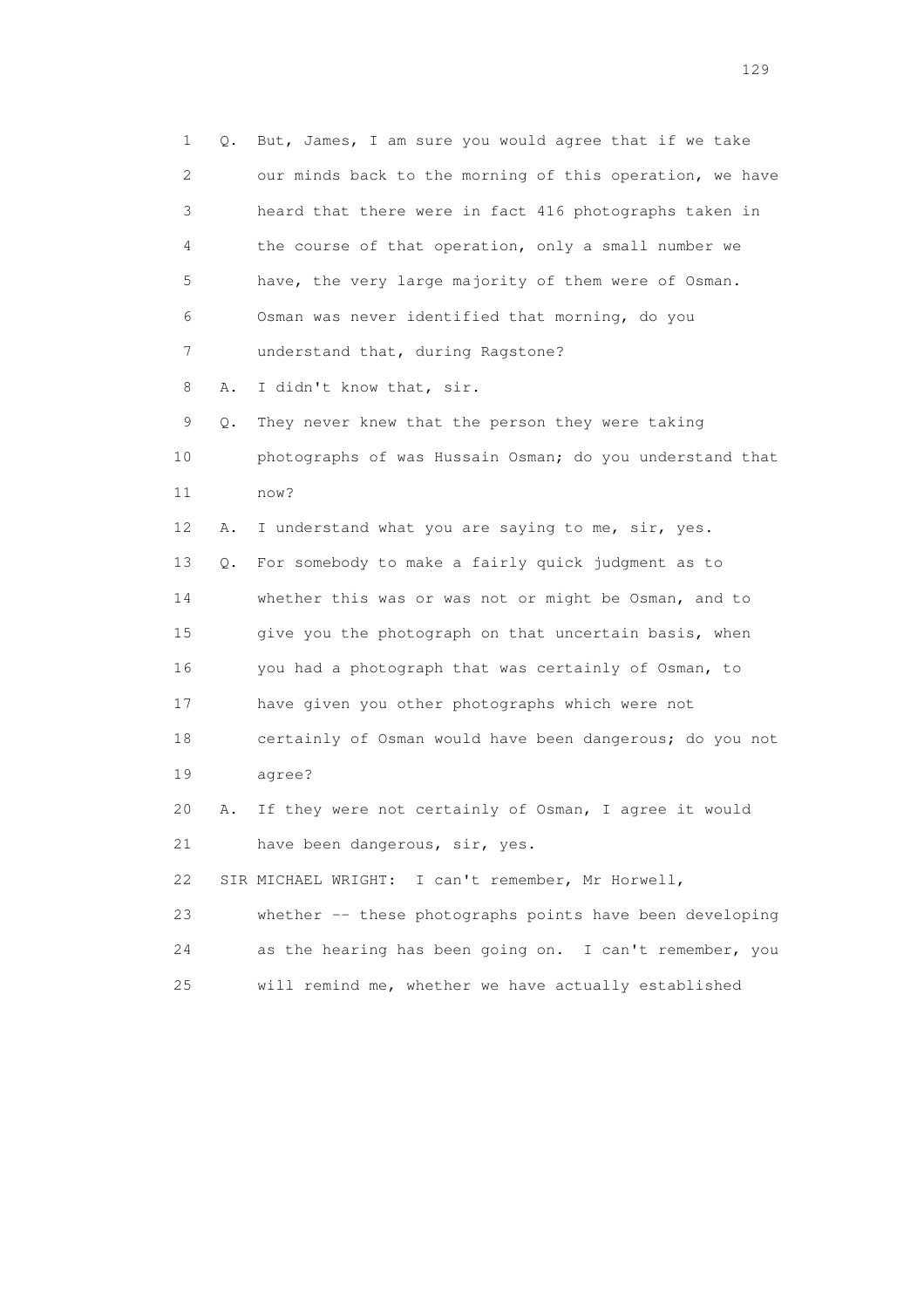1 that fact.

| $\overline{2}$ | MR HORWELL: That Osman had not been identified at the time    |  |
|----------------|---------------------------------------------------------------|--|
| 3              | of Operation Ragstone? We have. Boutcher certainly            |  |
| 4              | gave that evidence, and I am as certain as I can be           |  |
| 5              | other officers have too.                                      |  |
| 6              | SIR MICHAEL WRIGHT: Yes, thank you. That's all? Thank you     |  |
| 7              | very much. Mr Gibbs.                                          |  |
| 8              | Questions from MR GIBBS                                       |  |
| 9              | MR GIBBS: James, may we just cut through all this, straight   |  |
| 10             | to the bit that matters. You say the words, "I think          |  |
| 11             | it's him" to Pat; am I right?                                 |  |
| 12             | Those words or words very similar to it, sir, yes.<br>Α.      |  |
| 13             | Looking back, do you realise that those words are<br>О.       |  |
| 14             | capable of being misconstrued by somebody else as             |  |
| 15             | implying a level of confidence that you didn't actually       |  |
| 16             | have in your head at the time?                                |  |
| 17             | Sir, looking back on it with hindsight, if I had known<br>Α.  |  |
| 18             | the circumstances as they were, I think perhaps I might       |  |
| 19             | have been a bit more careful with my use of words, sir.       |  |
| 20             | To whatever extent you thought that it was him, do you<br>Q.  |  |
| 21             | agree you were wrong?                                         |  |
| 22             | It was an honestly held belief, sir, that he was a good<br>Α. |  |
| 23             | possible.                                                     |  |
| 24             | But it wasn't him, it was Mr de Menezes, wasn't it?<br>$Q$ .  |  |
| 25             | It was, sir, yes.<br>Α.                                       |  |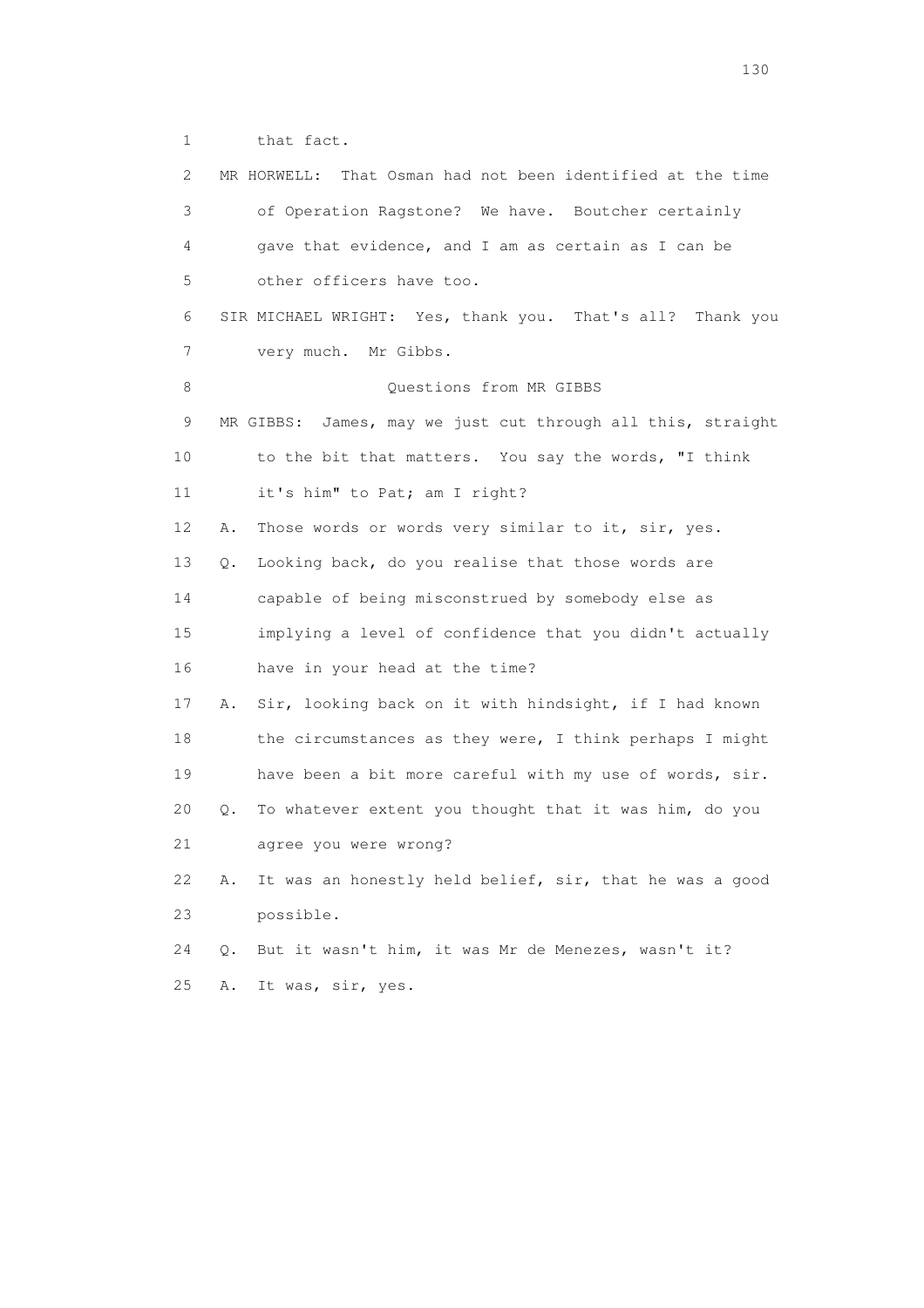| 1           | Q. | So can we just try to see what it was that made you       |
|-------------|----|-----------------------------------------------------------|
| 2           |    | think, to whatever level you thought it, that it was or   |
| 3           |    | that it could be or that it possibly was the man whose    |
| 4           |    | photograph you had seen at the briefing? The eyes, the    |
| 5           |    | nose, the ears, can you remember?                         |
| 6           | Α. | With regard to the photograph on the look that I had      |
| 7           |    | seen, the skin tone was a difficult one to call because   |
| 8           |    | of the way that the photograph had been taken.            |
| $\mathsf 9$ |    | I thought that all of the facial features were similar    |
| 10          |    | from the view that I had seen, sir.                       |
| 11          | Q. | You have told us that when you were in the car, having    |
| 12          |    | a conversation with Lawrence, who didn't think it was     |
| 13          |    | You put, did you, a hand over the hair and a hand<br>him. |
| 14          |    | over the beard and focused on the middle part of the      |
| 15          |    | face?                                                     |
| 16          | Α. | Yes, sir, because obviously the hair can be easily        |
| 17          |    | changed and the beard can be easily changed by a subject  |
| 18          |    | wanting to change his identity.                           |
| 19          | Q. | Was it something about that central section of the face   |
| 20          |    | that led you to whatever level of confidence it was you   |
| 21          |    | had on the day?                                           |
| 22          | Α. | Yes, sir.                                                 |
| 23          | Q. | That was based upon a short view that you have had of     |
| 24          |    | him as you drove past him in Upper Tulse Hill?            |
| 25          | Α. | Yes, sir.                                                 |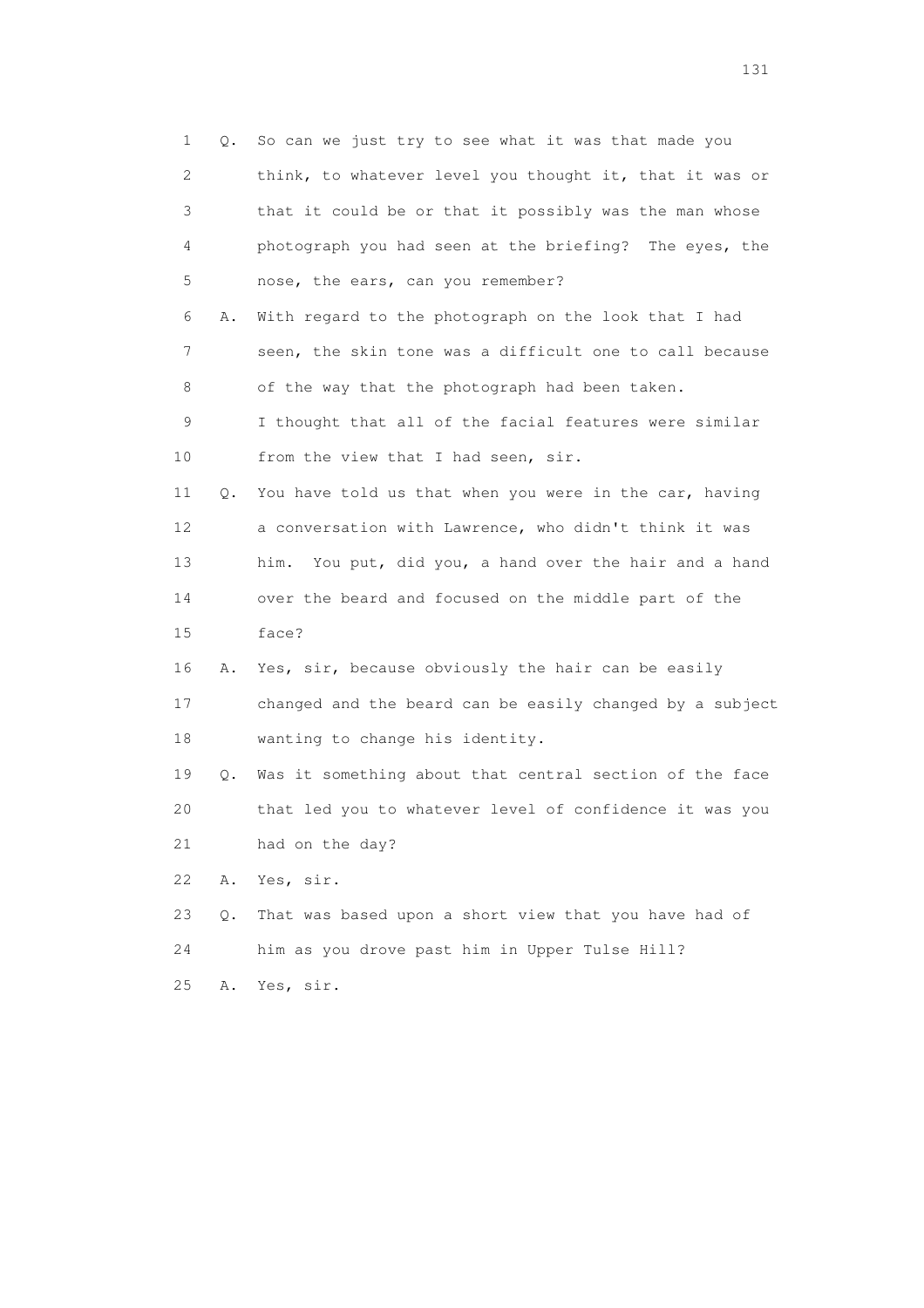1 Q. I have got some photographs here which I am very 2 grateful, sir, to others with computer equipment for 3 having put together on one page and I am not quite sure 4 who has already got copies. 5 SIR MICHAEL WRIGHT: Are these Ragstone photographs?

 6 MR GIBBS: No, they are not. These are photographs which 7 show the briefing photograph, top left, and then three 8 of what I and others have thought may be about the best 9 images one can get of Mr de Menezes on the day, taken 10 from CCTV on the bus, CCTV in the Underground station, 11 and I'm going to ask the witness to look at that.

12 I know there are copies, I think, perhaps with the 13 usher already. Perhaps, sir, if you could have a copy 14 and the jury can have a copy and I will make sure that 15 everyone else has a copy.

 16 MR MANSFIELD: Sir, I wonder, before they are handed out, I 17 haven't been warned about this. I would quite like to 18 see what's being ...

19 MR GIBBS: Yes. (Handed)

 20 Sir, you and the jury will recognise the other 21 three, the non-briefing photograph images as being from 22 parts of the video which I think was shown right at the 23 very beginning of the case.

24 SIR MICHAEL WRIGHT: Two of the in-bus cameras.

25 MR GIBBS: Yes.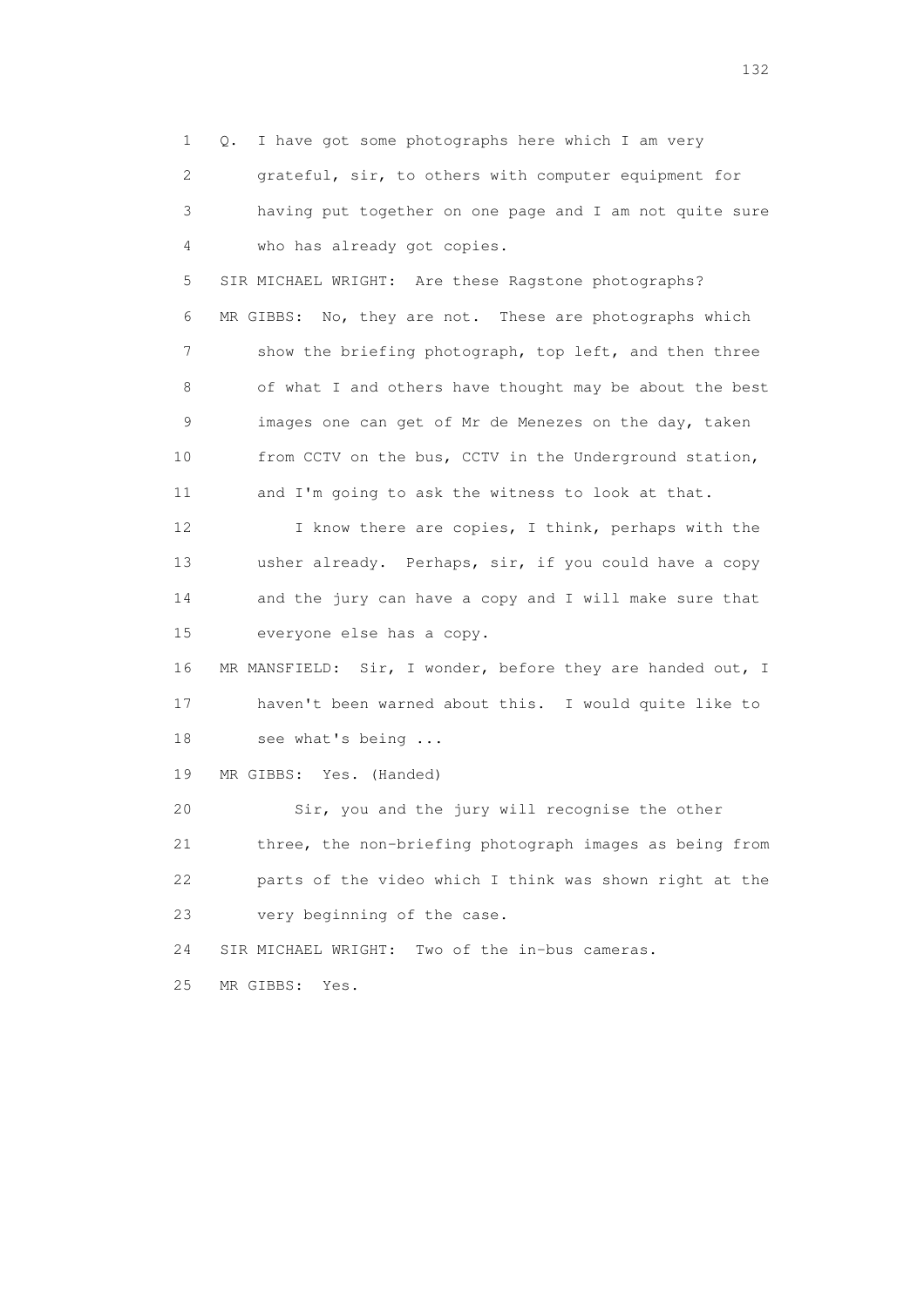1 SIR MICHAEL WRIGHT: And one on the concourse at Stockwell 2 station.

 3 MR GIBBS: Yes, and of course I don't say that these are 4 marvellous photographs or that they are necessarily even 5 the best image that can be got of that particular moment 6 in those cameras, but they are the best that we can do. 7 I should say, of course, as you, sir, will 8 immediately realise, that the briefing image on the 9 left-hand side, as it's been photocopied more than once 10 here, is less good, I suspect, than the one the jury 11 have seen when the original or the first copy was passed 12 around. 13 Now, just looking at the briefing image, and looking 14 at the snapshots we have got of Mr de Menezes, firstly, 15 does any of those three snapshots precisely replicate 16 the view that you had in Upper Tulse Hill, the angle, 17 the distance? 18 A. None of them exactly, sir, no. 19 Q. Does any of them help you now in describing to us what 20 it was about the man that you saw and the image that you 21 had which led you to this, "I think it's him"? 22 A. Sir, there is, I would say, a similarity between the 23 eyes, the eyebrows, around the nose and potentially the

24 actual, the line of the hair, the hairline, sir.

25 Q. If we tried to replicate what it was that you were doing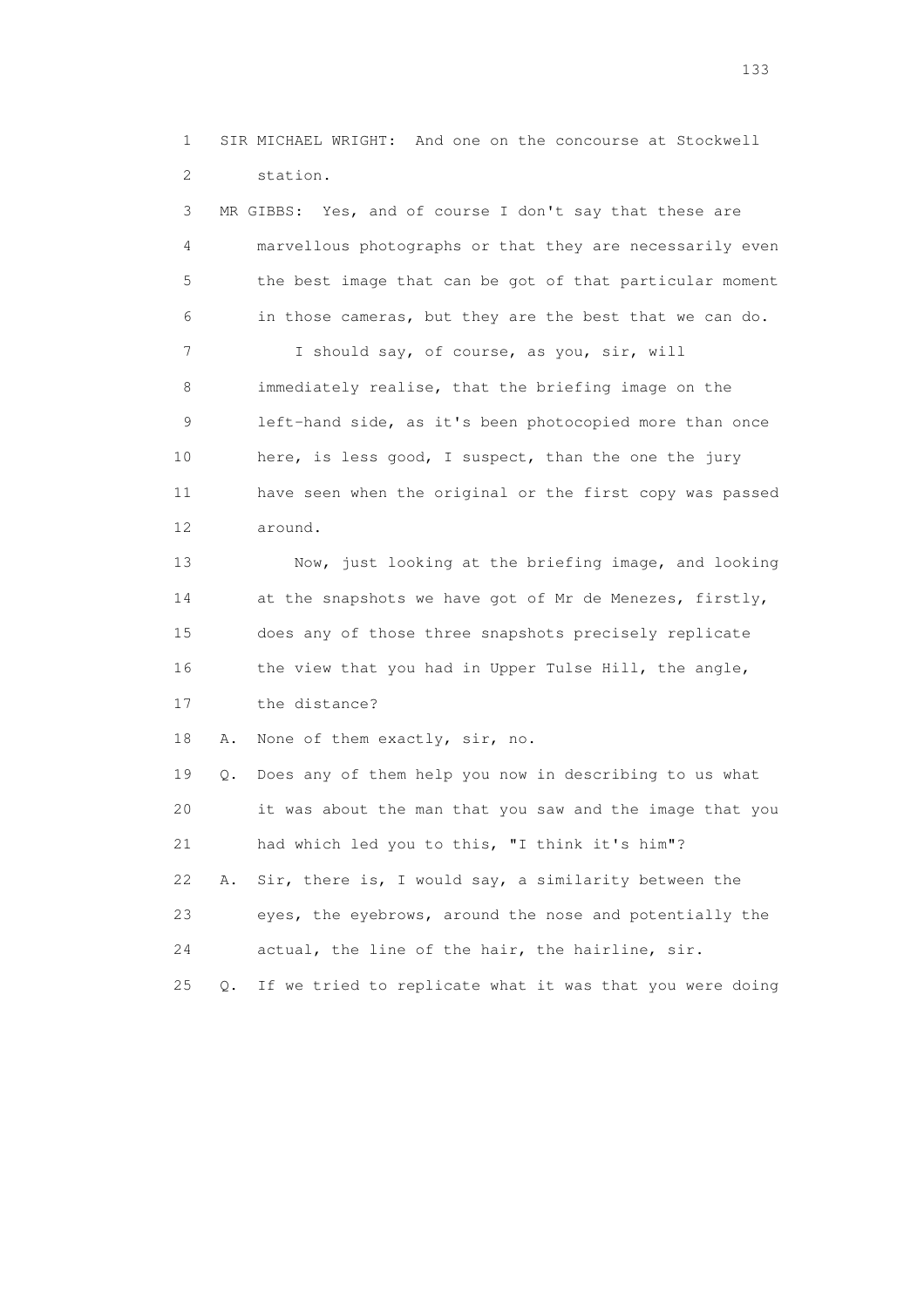| $\mathbf 1$    |    | in the car with Lawrence, you were using the briefing    |
|----------------|----|----------------------------------------------------------|
| $\overline{c}$ |    | image that we have got top left, not a very good example |
| 3              |    | of it, and you were putting a hand over the beard and    |
| 4              |    | a hand over the hair, were you?                          |
| 5              | Α. | Yes, sir.                                                |
| 6              | Q. | And looking at the eyes, the nose, the ears and the      |
| 7              |    | mouth?                                                   |
| 8              | Α. | That's right, sir, yes.                                  |
| 9              | Q. | And saying to yourself, what, that's definitely him,     |
| 10             |    | that's definitely not him, that's what?                  |
| 11             | Α. | Saying to myself: that's a possible, a good possible,    |
| 12             |    | from what I have seen; what do you think, Lawrence, from |
| 13             |    | what you have seen; you are saying you don't think it's  |
| 14             |    | him; I am giving you now the opportunity to compare it   |
| 15             |    | against this photograph.                                 |
| 16             |    | My belief is that it was a good possible and that        |
| 17             |    | clearly Lawrence was not so confident and thought it     |
| 18             |    | probably wasn't him.                                     |
| 19             | О. | Just to say it once more, James, you were wrong, weren't |
| 20             |    | you?                                                     |
| 21             |    | A. Yes, sir.                                             |
| 22             |    | MR GIBBS: Sir, may we put that --                        |
| 23             |    | SIR MICHAEL WRIGHT: I am just wondering where to put it. |
| 24             |    | MR GIBBS: I think we have got to about 59.               |
| 25             |    | You were asked questions about how many of the team      |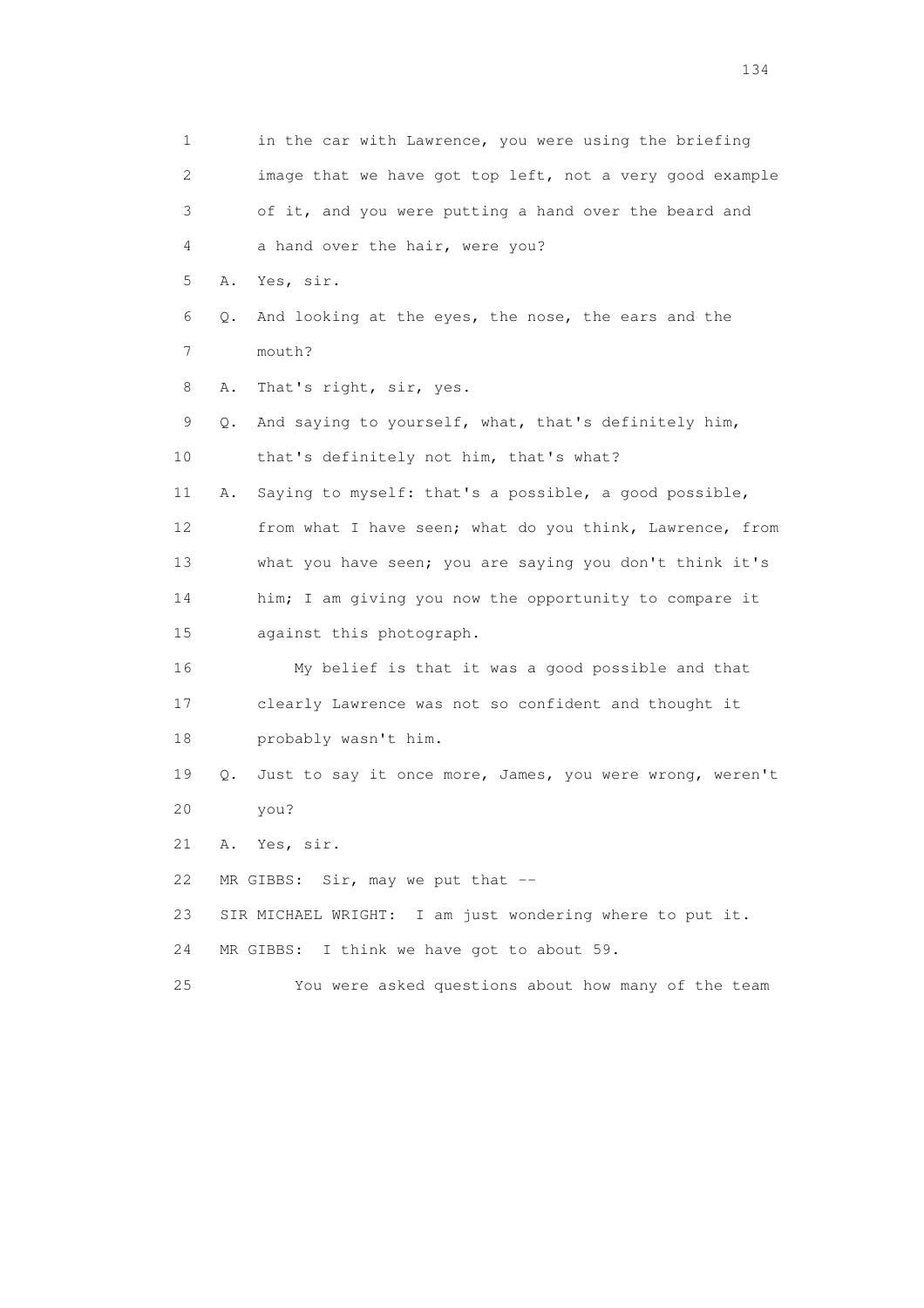1 had copies, taken out with them copies of the briefing 2 pack which we remind ourselves was three sheets 3 containing four images and some writing; yes? 4 A. Yes, that's right, sir. 5 Q. You, as you have told us, certainly had a copy of that 6 briefing pack? 7 A. Yes, sir. 8 Q. You referred to it twice. You referred to it in, after 9 your sighting in Upper Tulse Hill and you referred to it 10 in your conversation with Lawrence? 11 A. Yes, I did, sir. 12 Q. Have I understood it right, that of all the members of 13 the team who said whatever it was that they each said 14 about the view that they each had of Mr de Menezes, your 15 "I think it's him" must represent the strongest of 16 anyone's beliefs in the match? 17 A. Yes, sir. 18 Q. So that the strongest belief in a match came from the 19 person who definitely had the briefing image with him? 20 A. Yes, sir. 21 Q. Going back to the first half of the follow and this 22 negative identification that has been picked up by 23 others: was there anything in the surveillance traffic 24 that you heard during that first half up until Brixton 25 which you interpreted as it's not him?

n 135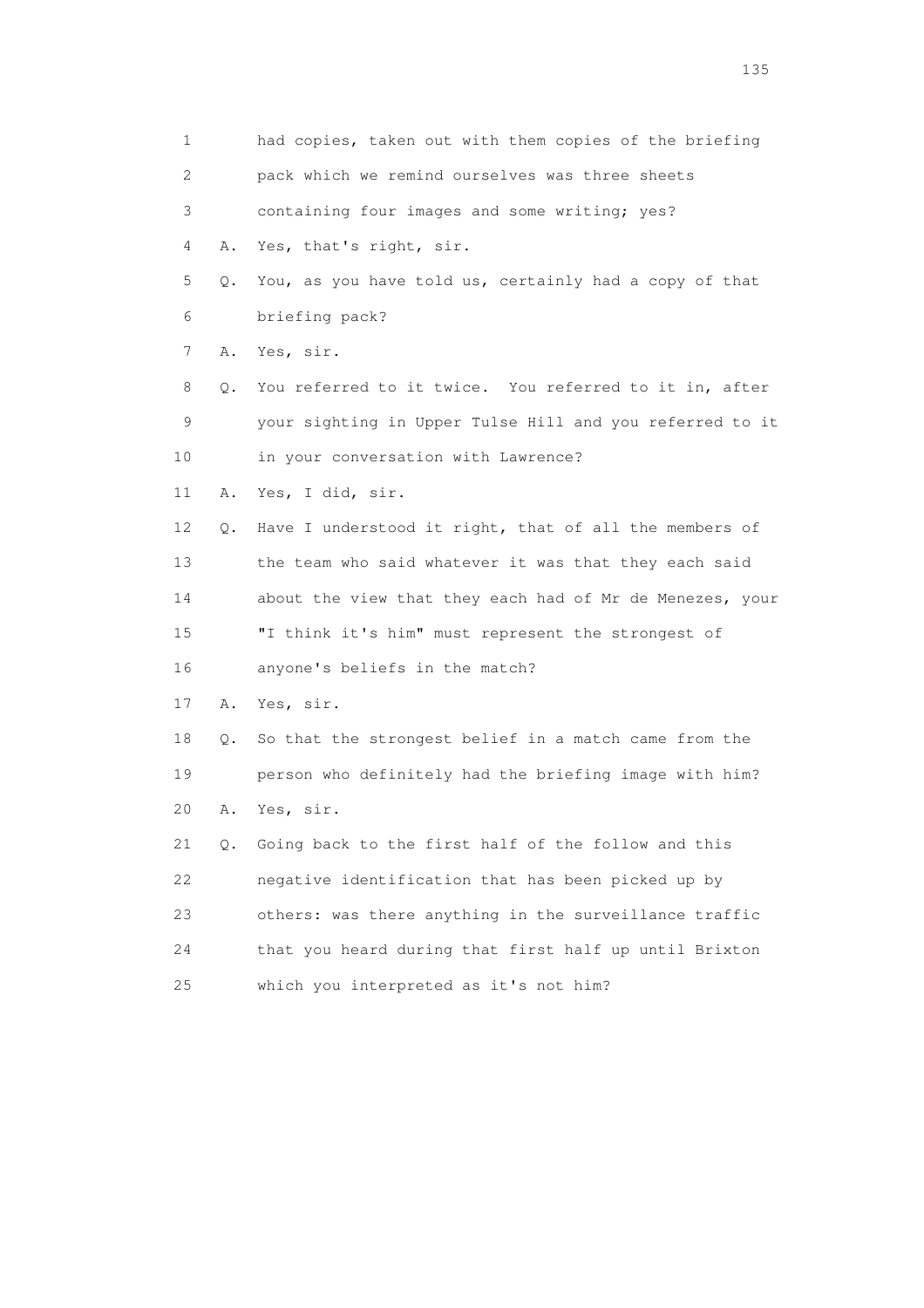- 1 A. No, sir.
- 2 Q. But we know that Ivor was on the bus with him during
- 3 part of that period, wasn't he?
- 4 A. He was, sir. He got on the bus before

5 Brixton Water Lane and got off at Brixton, sir.

6 Q. He was in contact with another surveillance officer,

- 7 Harry, wasn't he?
- 8 A. He was, sir, yes.
- 9 Q. Harry, do I have this right, was relaying over the
- 10 Cougar, was broadcasting the content of whatever it was 11 he was being told by Ivor?
- 12 A. Relaying down the phone -- from the phone to the radio, 13 yes, I believe so, sir.
- 14 Q. You were able to hear that then over the radio?
- 15 A. Yes, sir.
- 16 Q. We know, and we will hear it better when Ivor gives

17 evidence, that Ivor was unable to confirm that the man

18 on the bus with him was Nettle Tip?

19 A. That's correct, sir, yes.

20 Q. In the way in which it was broadcast over the radio,

21 leave on one side that you didn't interpret it this way,

- 22 thinking back, can you remember the form of words used
- 23 to pass that message on over the airwaves?
- 24 A. No, I can't, but I know that it didn't arouse in me any 25 indication that he was saying it probably wasn't the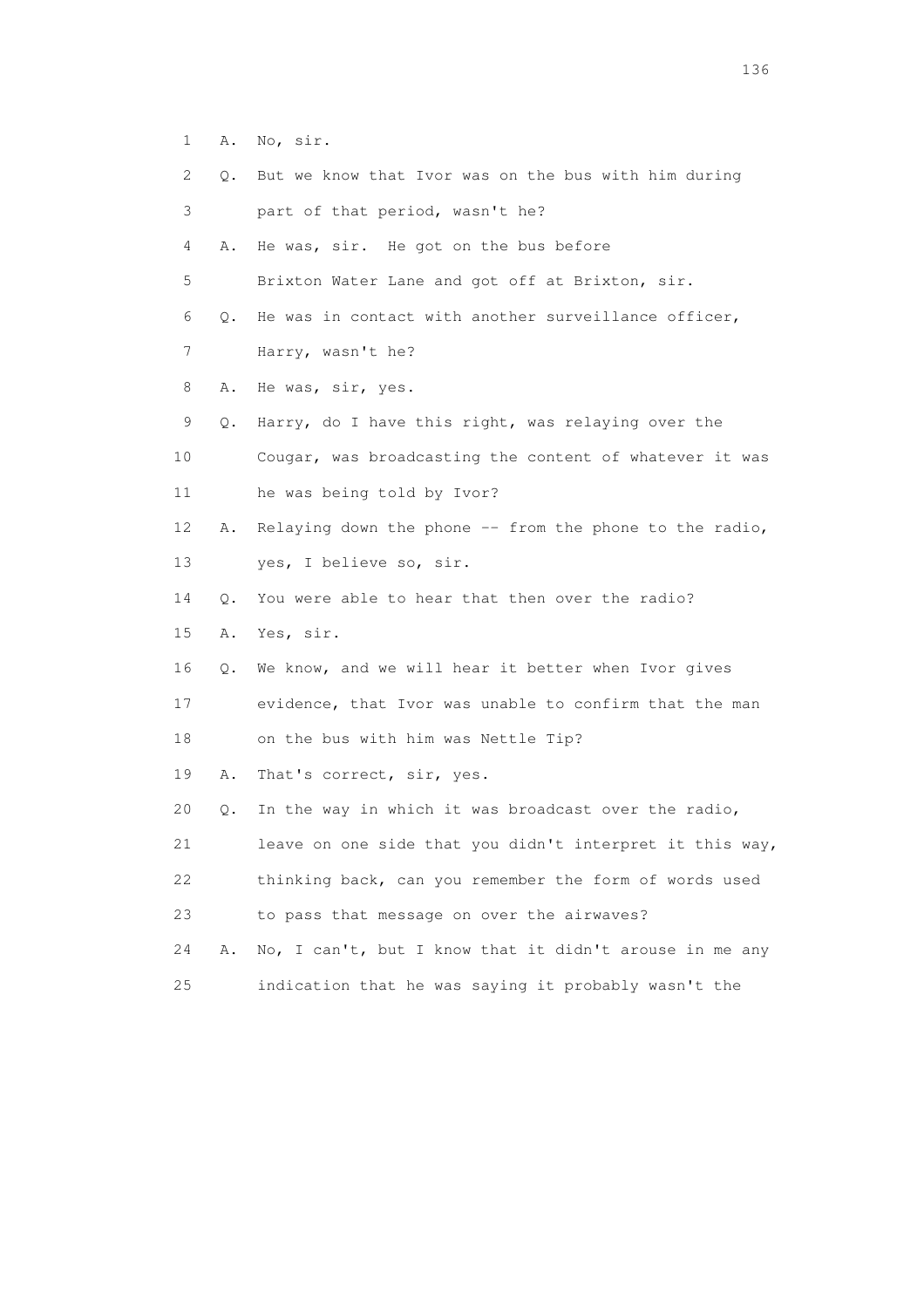1 subject.

| 2               | Leaving on one side what you took from it, thinking<br>Q.   |
|-----------------|-------------------------------------------------------------|
| 3               | about it now, do you think that anything that was said      |
| 4               | in broadcasting Ivor's "I can't confirm it's                |
| 5               | Nettle Tip", which was capable of interpretation by         |
| 6               | others as being actually, "This is not Nettle Tip"?         |
| 7               | I can't say, sir. I can't actively recall what those<br>Α.  |
| 8               | words were.                                                 |
| 9               | SIR MICHAEL WRIGHT: These are terribly difficult questions. |
| 10              | MR GIBBS: Aren't they, aren't they.                         |
| 11              | SIR MICHAEL WRIGHT: I am not sure you are going to get      |
| 12 <sup>°</sup> | anything out of this. The person to ask is Ivor, and he     |
| 13              | is coming.                                                  |
| 14              | MR GIBBS: Of course, yes.                                   |
| 15              | It may be, and I hear others speaking it around me,         |
| 16              | sir, the person I should best ask is Harry, who             |
| 17              | broadcast whatever Ivor was saying.                         |
| 18              | SIR MICHAEL WRIGHT: Yes. I am sure the jury appreciate      |
| 19              | that all these witnesses, Ivor, Lawrence, and Harry, are    |
| 20              | all going to be called.                                     |
| 21              | MR GIBBS: Yes. Sir, there is another document which I am    |
| 22              | going to ask be distributed, and it attempts to bring       |
| 23              | together on one piece of paper quite a lot of               |
| 24              | information, and this has been circulated but not in        |
| 25              | I think it's been perfected since<br>quite this form.       |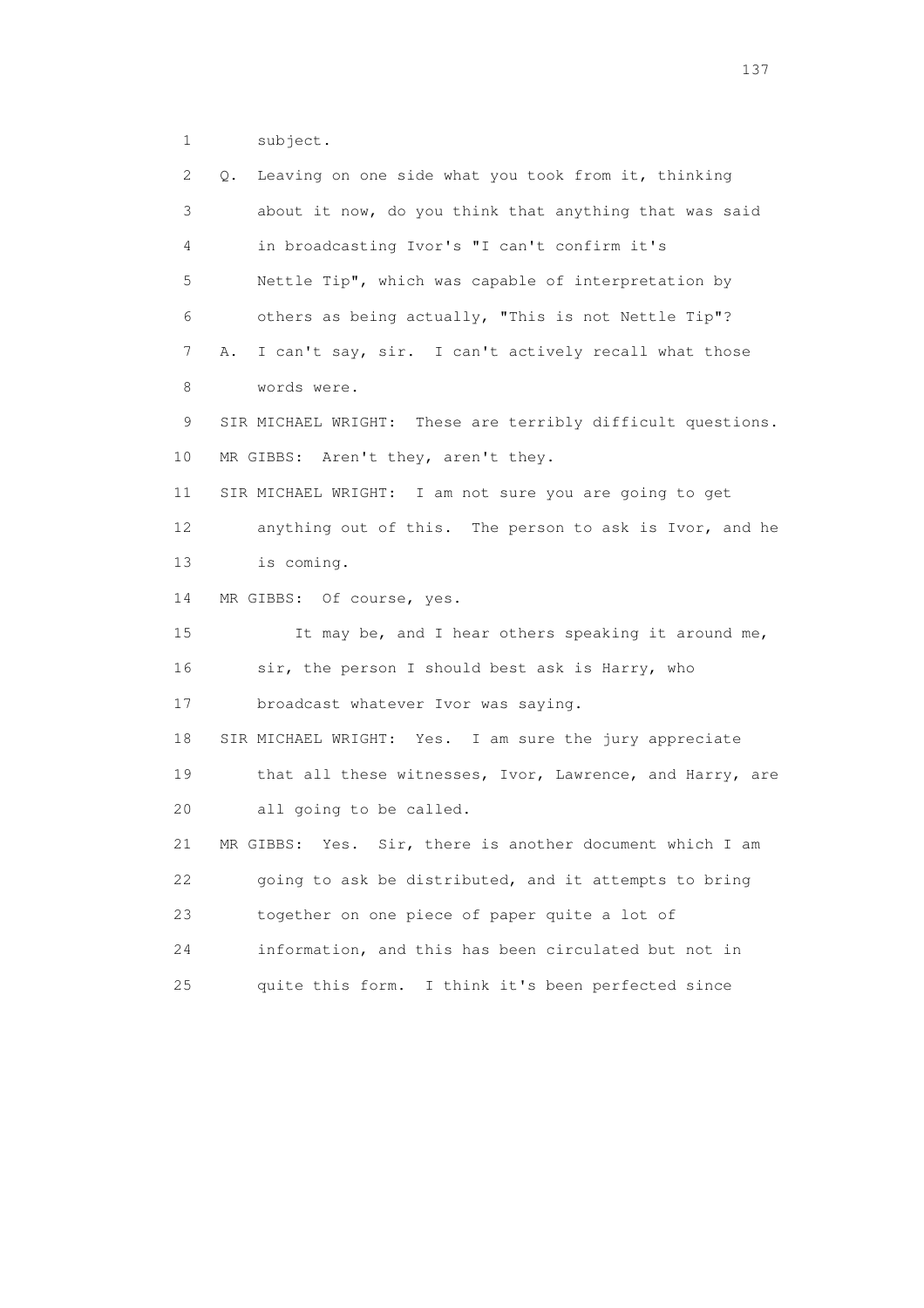1 everyone had the first copy of it.

 2 I think that you will recognise it, and I'm going to 3 ask that it be distributed. (Handed)

 4 Now, James, what you will see here, and I hope that 5 this document, sir, may in fact save quite a lot of time 6 when we get to the surveillance officers that follow, 7 because it tends to lay out a sort of skeleton into 8 which one can drop everything else, is that you have 9 times on the left-hand column; then you have a broad 10 column which has the entries in the red team, the grey 11 team and Pat's logs which were made actually between 12 9.30 and 10.05.

 13 So it omits the supplementary entries, which were 14 written in later at the debrief, but it puts in the ones 15 that were actually recorded at the time. As you can 16 see, the red and the brown are rather similar colours, 17 but red is supposed to stand for red and those are the 18 first two entries at 9.33 and 9.36. The grey then are 19 the brown coloured ones which follow.

20 SIR MICHAEL WRIGHT: It's brown, is it?

21 MR GIBBS: It's a sort of brown.

 22 Then Pat's entries are the dark black ones. Then on 23 the right-hand side you have telephone calls, not every 24 telephone call like in the enormous schedule we have 25 been looking at, but I think the relevant telephone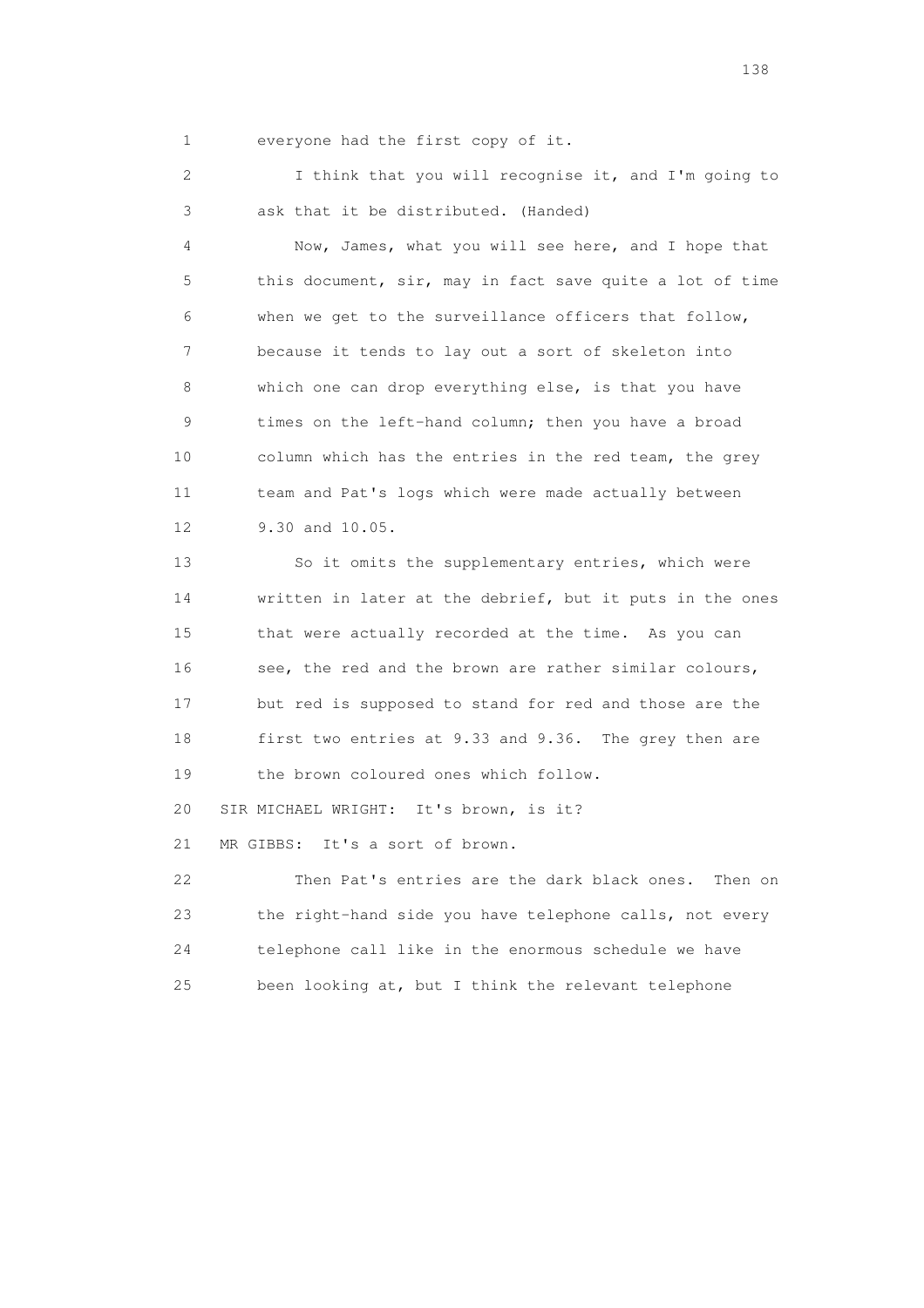1 calls that touch on surveillance, and they are in green. 2 Then in blue, we have got CCTV times. These aren't 3 necessarily perfect, and that's why I have written 4 "Lambeth time", but they are all taken back to Lambeth 5 time. So if it's on a bus and that's different from the 6 Lambeth clock, then it's gone to the Lambeth clock. But 7 if the Lambeth clock is wrong, then all these entries 8 are wrong, these are the Lambeth clock entries. 9 Having said all of that, can we just put your 10 evidence into this chain of events which lasts 35 11 minutes. We have got Mr Menezes onto a bus at 9.38.49. 12 By that time, you have already seen him in 13 Upper Tulse Hill; am I right? 14 A. Yes, sir. 15 Q. We have got a telephone call at 9.41 for 14 seconds from 16 you to the ops room. What are you saying? 17 A. I am telling them at that time what's happening and the 18 fact that we are running with a possible on the bus, 19 sir. 20 Q. We can see on the left-hand side that by that time, at 21 9.39, for instance, Pat's log has got an entry about the 22 bus and that the bus is away, and that there is an entry 23 in the grey team log, that's your log, about that bus. 24 A. Yes, sir. 25 Q. We have looked at these entries, I'm not going to take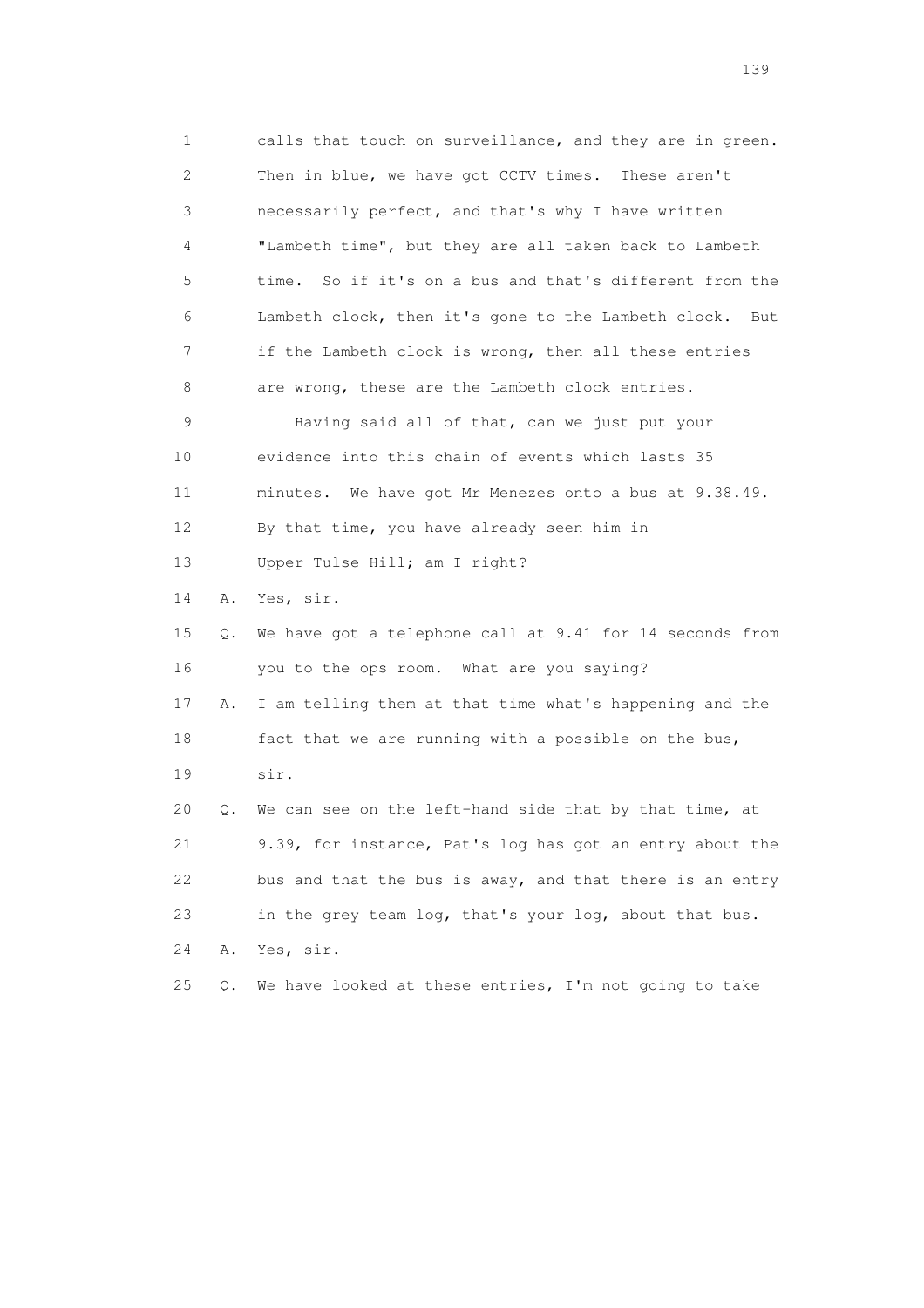| $\mathbf 1$ |       | you back to them. 9.42, no seconds because it's Ralph,   |
|-------------|-------|----------------------------------------------------------|
| 2           |       | Ivor is on to the bus. Did you see him get on?           |
| 3           | Α.    | No, I didn't, sir.                                       |
| 4           | Q.    | Did you know he was on?                                  |
| 5           | Α.    | Yes, sir.                                                |
| 6           | Q.    | We then get at 9.45 a very short call from the           |
| 7           |       | operations room to you; do you remember that?            |
| 8           | Α.    | What time's that, sir, 9.45?                             |
| 9           | Q.    | Yes, four seconds?                                       |
| 10          | Α.    | No, I am guessing that probably would have gone $-$ -    |
| 11          |       | diverted through to my pager or something, sir.          |
| 12          | Q.    | Okay, but we know from Pat's log at 9.45 that the bus is |
| 13          |       | continuing through the Tulse Hill one-way system; yes?   |
| 14          | A.    | Yes, sir.                                                |
| 15          | Q.    | We have then got at 9.47.38 by Lambeth, Mr de Menezes    |
| 16          |       | off the bus; yes?                                        |
| 17          | Α.    | Yes, sir.                                                |
| 18          | Q.    | The grey log for 9.47 has "off the bus, held at stop,    |
| 19          |       | texting"?                                                |
| 20          | Α.    | Yes, sir.                                                |
| 21          | $Q$ . | Were you conscious of that?                              |
| 22          | Α.    | Yes, sir.                                                |
| 23          | Q.    | Did you hear that on the Cougar?                         |
| 24          | Α.    | Yes, sir.                                                |
| 25          | Q.    | Where were you at the time?                              |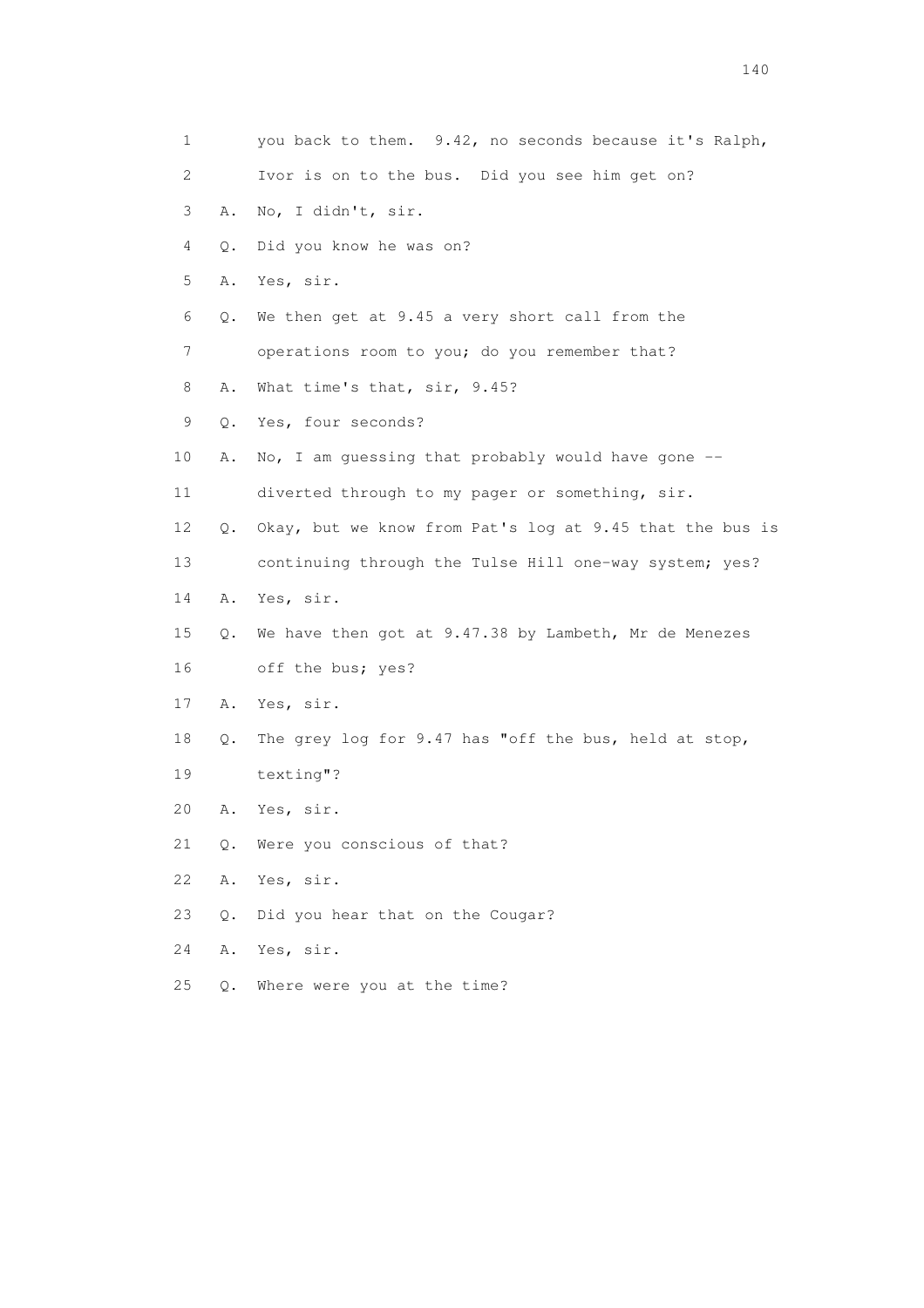1 A. Somewhere within that one-way system behind the bus, 2 sir. 3 Q. At 9.48, Pat's log is: 4 "U/I male off bus and on foot towards the further 5 bus stop". 6 Did you hear that? 7 A. I don't recall towards further bus stand. I remember 8 him being given as north on the footway towards -- or 9 north on the footway out and right from where the bus 10 was, sir. 11 Q. Then in the grey log at the same time, and we will ask 12 Ivor about this because it's his entry: 13 "Running back towards number 2 bus on mobile 14 telephone". 15 Do you remember anything like that? 16 A. Yes. Yes, I do, sir. 17 Q. Then 9.49 again in the grey log: 18 "On the mobile phone, right hand, right ear, on to 19 the number 2 bus". 20 Again the registration is given; yes? 21 A. Yes, that's right, obviously I'm aware at that stage 22 that the subject has re-boarded the same bus and at that 23 point I am a bit concerned obviously because we haven't 24 got anyone on the bus with him. 25 Q. We can see that if the Lambeth time is right, it is at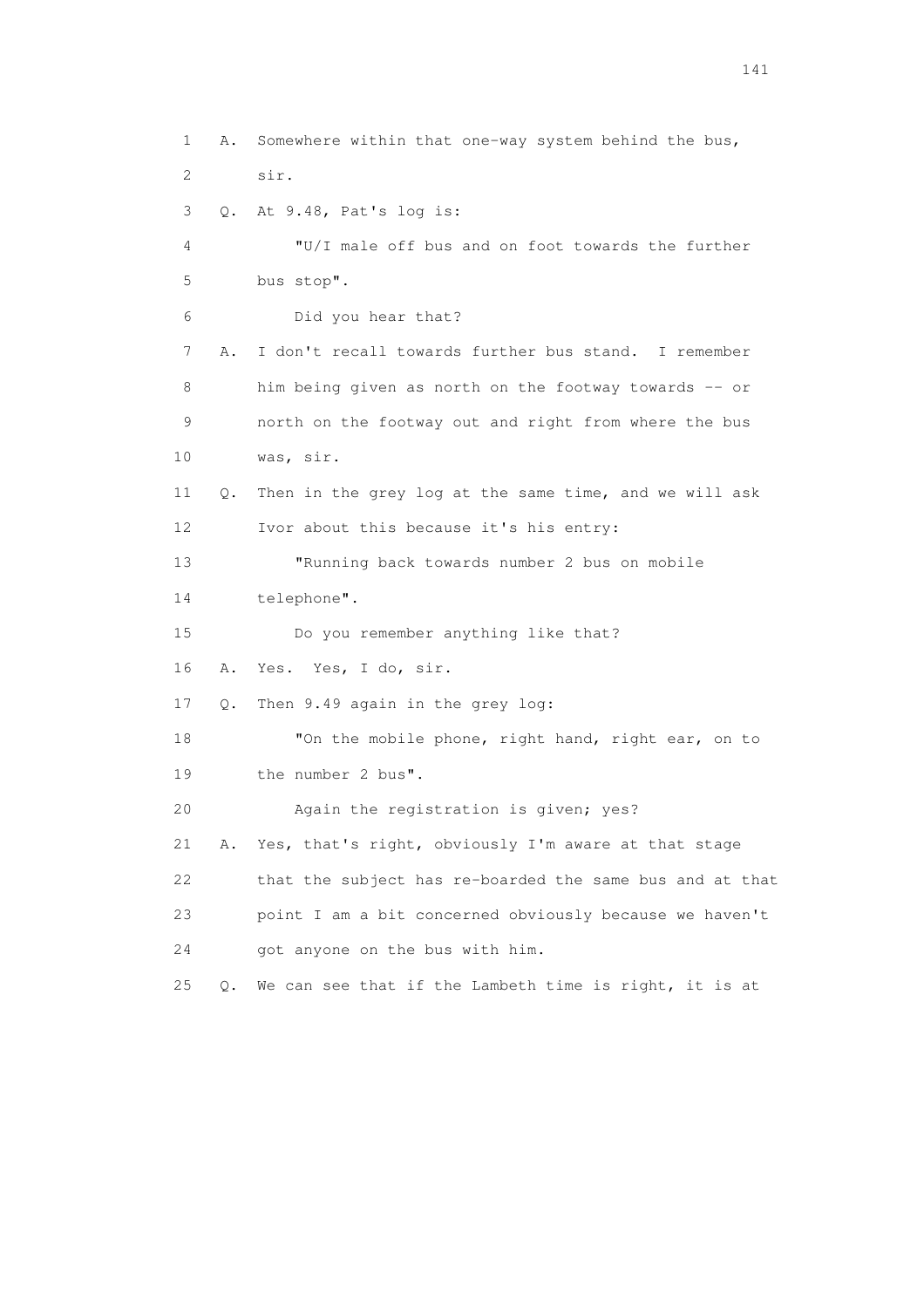1 about 9.50 that Mr de Menezes got back on to the bus? 2 A. Yes, sir.

 3 Q. Then we have three telephone calls, and it may be that 4 we can put them more or less together, the third one is 5 over the page. 9.50 for eight seconds, ops room to you, 6 then back from you to the ops room, and then the ops 7 room to you?

8 A. Yes, sir.

9 Q. What's that?

 10 A. That is me saying to the ops room what's happening here, 11 making sure that they are listening because in effect 12 there has been no contact other than what I believe to 13 be a failed call, between myself and the ops room from 14 when Mr de Menezes got on the bus at Tulse Hill, to 15 really this time when we get to Brixton. I am looking 16 for directions as to what the ops room want us to do, 17 and making them aware of the fact that we have got this 18 male, that he has come off of the bus and has got back 19 on to the same bus and that there is no surveillance 20 officer with him and that, because of tradecraft issues, 21 we can't do that, we have to treat it potentially as 22 an anti-surveillance manoeuvre, sir.

 23 Q. Okay, we see at 9.52 how that's picked up and recorded 24 in Pat's log; yes?

25 A. Yes, sir.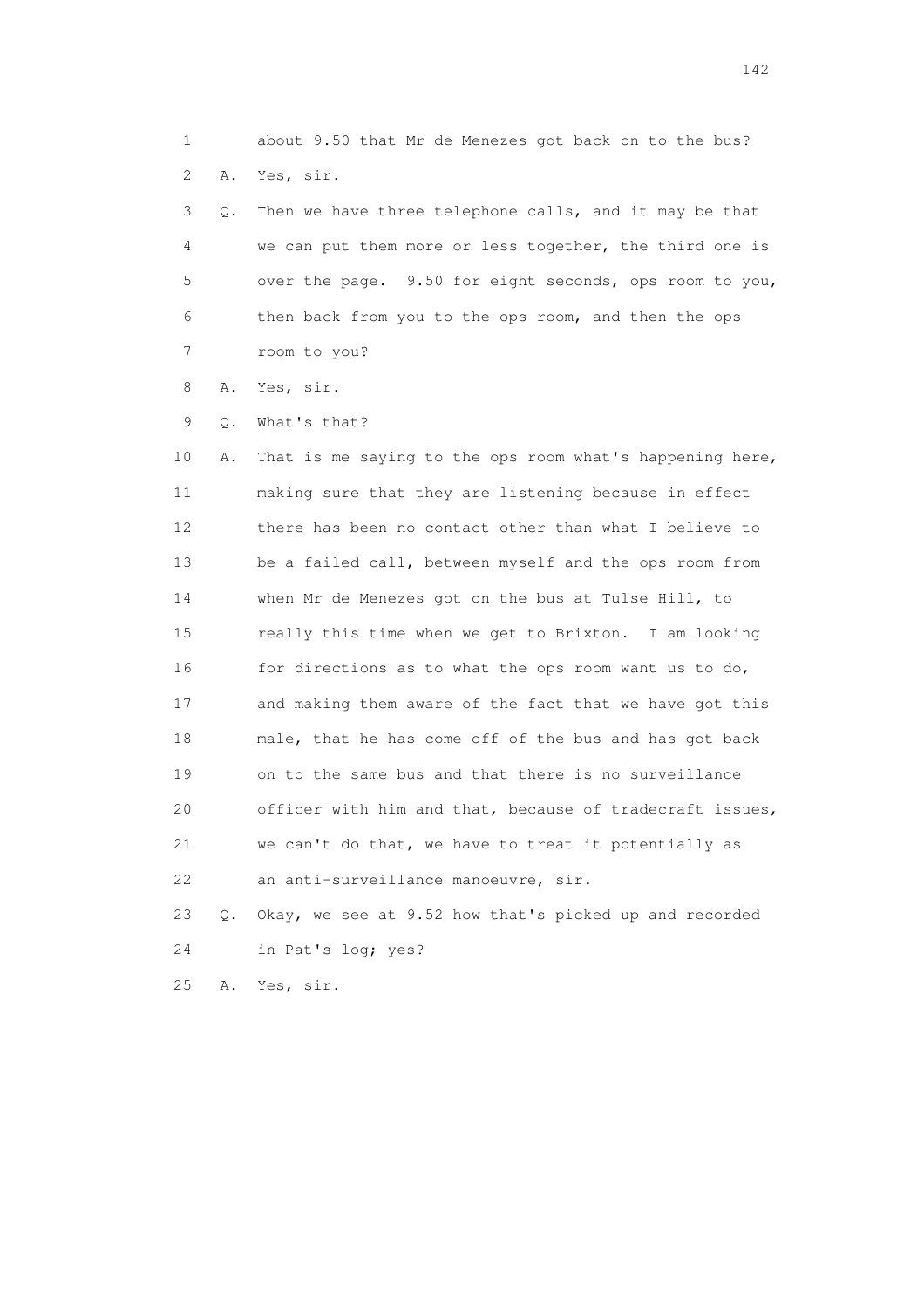1 Q. There are three calls between Mr McAuley and your 2 telephone that I would like to deal with next. 9.52.30. 3 A. Yes, sir. 4 Q. 9.54.34, and 9.56.17. Mr McAuley is one of the officers 5 with Mr Dingemans in a car. They are the SO13 arrest 6 team. Those three calls to your telephone? 7 A. Yes, sir. 8 Q. Do you remember what those were about as you understood 9 them at the time? 10 A. At the time, they were just calls into my phone asking 11 for information about where the subject was, sir. 12 Q. There are two calls from the operations room to your 13 telephone at 9.53 and 9.55; yes? 14 A. Yes, sir. 15 Q. And they are interspersed between those McAuley calls? 16 A. Yes, they are, sir, yes. 17 Q. Do you remember what those were about? 18 A. I believe that one of those may well have been the 19 question about identification, sir. 20 SIR MICHAEL WRIGHT: Do you mean the percentage? 21 A. The percentage question, yes, sir. 22 MR GIBBS: As to which one it was, can you say? 23 A. I can't, sir, no. 24 SIR MICHAEL WRIGHT: Logically it would be the first, 25 wouldn't it?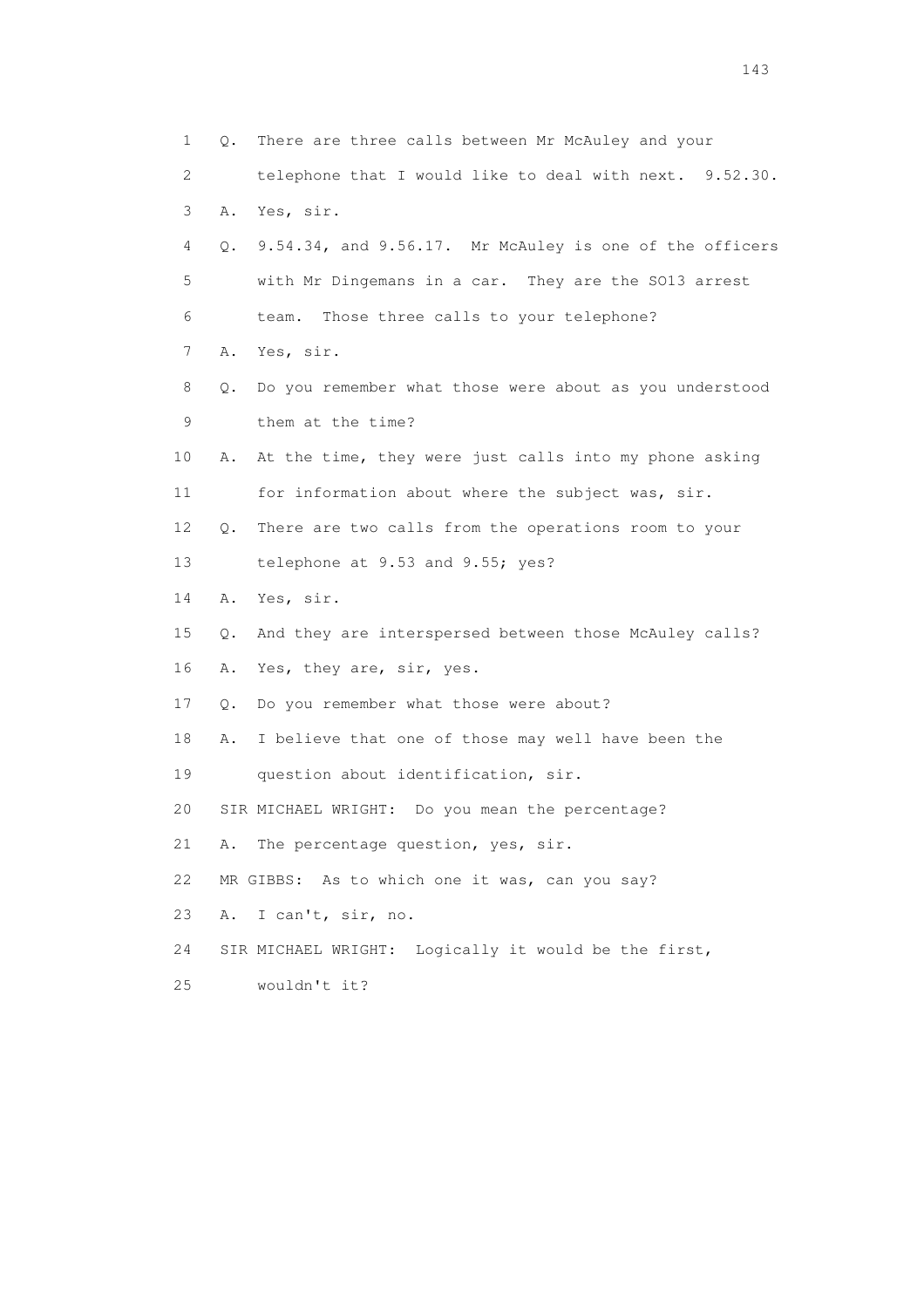1 MR GIBBS: Is that right, James?

| 2  | Α. | In my mind, I assume that I would have phoned them back,      |
|----|----|---------------------------------------------------------------|
| 3  |    | but there is nothing from me to them, so that must be         |
| 4  |    | that way round, yes, sir.                                     |
| 5  |    | MR GIBBS:<br>That's the only reason why I asked that question |
| 6  |    | back to the witness because they are both incoming,           |
| 7  |    | aren't they?                                                  |
| 8  | Α. | Yes, sir.                                                     |
| 9  | Q. | You will have noticed that the way the billing is             |
| 10 |    | organised, some of these calls we have the seconds for        |
| 11 |    | and others we just have minutes, so 9.53 for 23 seconds       |
| 12 |    | rather than beginning at a particular numbered second.        |
| 13 |    | That explains the different nomenclature.<br>Yes?             |
| 14 | Α. | Yes, sir.                                                     |
| 15 | Q. | Then in Pat's log at 9.56 and 9.57 we have                    |
| 16 |    | a continuation of where the bus is; yes?                      |
| 17 | Α. | Yes, sir.                                                     |
| 18 | Q. | If Lambeth is right, at 9.57 roughly and a half,              |
| 19 |    | Lawrence gets on to the bus?                                  |
| 20 | Α. | Yes, sir.                                                     |
| 21 | Q. | Between those times, between about 9.50 and 9.57, had         |
| 22 |    | you had anyone on the bus?                                    |
| 23 | Α. | No, sir.                                                      |
| 24 | Q. | We then have $--$ I'm going to pass over Derek's telephone    |
| 25 |    | calls, he's covered those -- an entry in the grey log at      |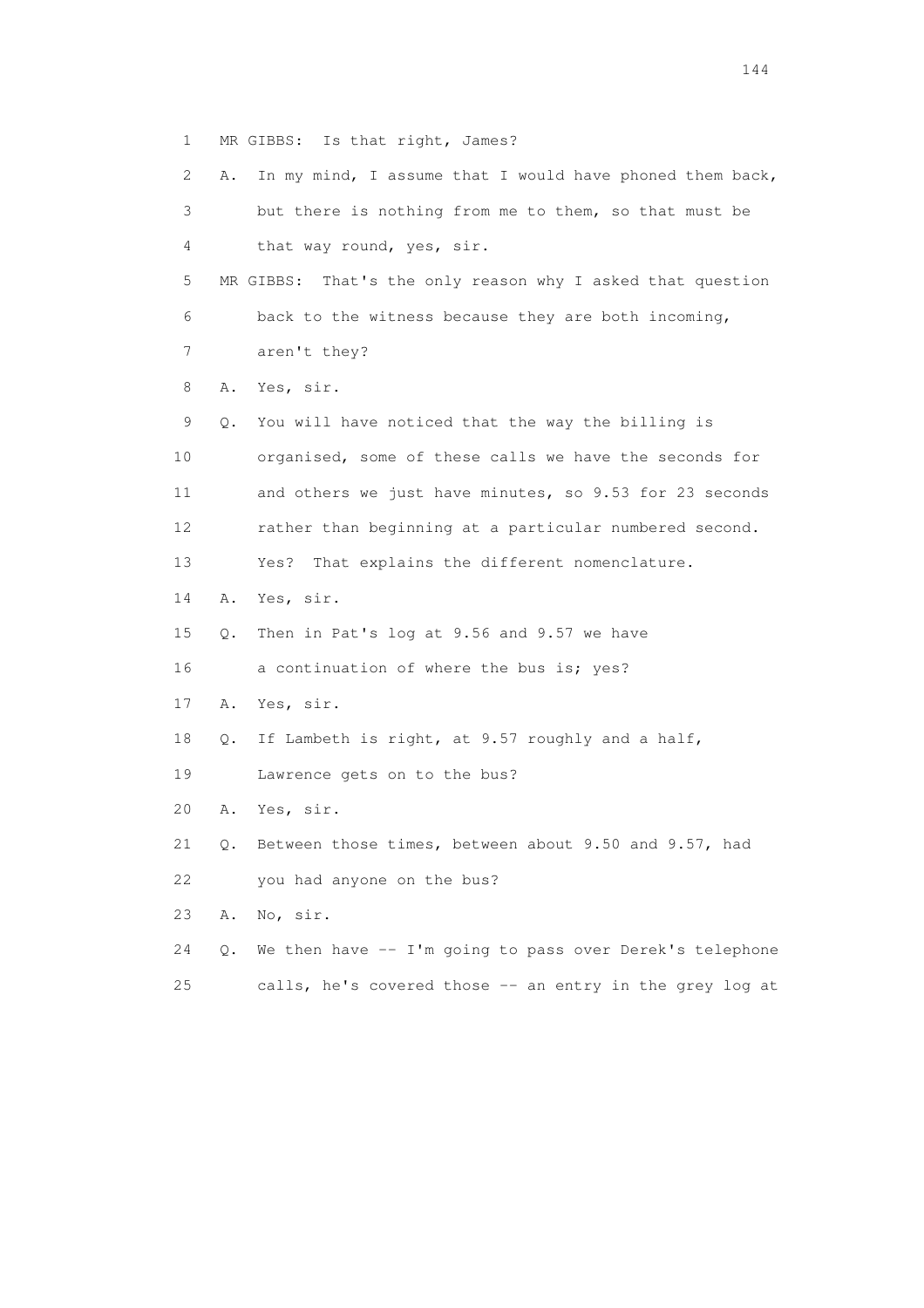|    | 1       | 9.59 attributed to Lawrence, and it says where the bus   |
|----|---------|----------------------------------------------------------|
|    | 2       | is and whereabouts Mr de Menezes is; yes? Do you         |
|    | 3       | remember hearing that?                                   |
|    | 4<br>Α. | Yes, I do, because that was around about the time when   |
|    | 5       | we were asking the question or I was asking the question |
|    | 6       | of where the subject was, yes, sir.                      |
|    | 7<br>Q. | We can see also that at 9.59 on the right-hand side,     |
|    | 8       | there is a telephone call from Harry to Lawrence.<br>As  |
|    | 9       | you remember it, what is that?                           |
| 10 | Α.      | I don't know why Harry has phoned Lawrence; whether he   |
| 11 |         | has phoned Lawrence to ask that question for me, what is |
| 12 |         | the subject doing, but certainly there is communication  |
| 13 |         | between the two of them, and Harry is able to relay what |
| 14 |         | Lawrence is saying about the subject getting off and     |
| 15 |         | towards the stairs, and being held on the stairs.        |
| 16 | Q.      | Thank you, and we can see that picked up in Pat's log at |
| 17 |         | 10 o'clock. The reason why I have put the next           |
| 18 |         | telephone call between 84 and Esposito in bold, rather   |
| 19 |         | like the 84 to James one above, is that it's a very long |
| 20 |         | call; do you see?                                        |
| 21 | Α.      | Yes, sir.                                                |
| 22 | Q.      | Look at the first bold one, the 84 to you at 9.56.48.    |
| 23 |         | What's that call, as you remember it?                    |
| 24 | Α.      | That's the call whereby the phone rings; I'm not in      |
| 25 |         | a position to deal with the call effectively myself;     |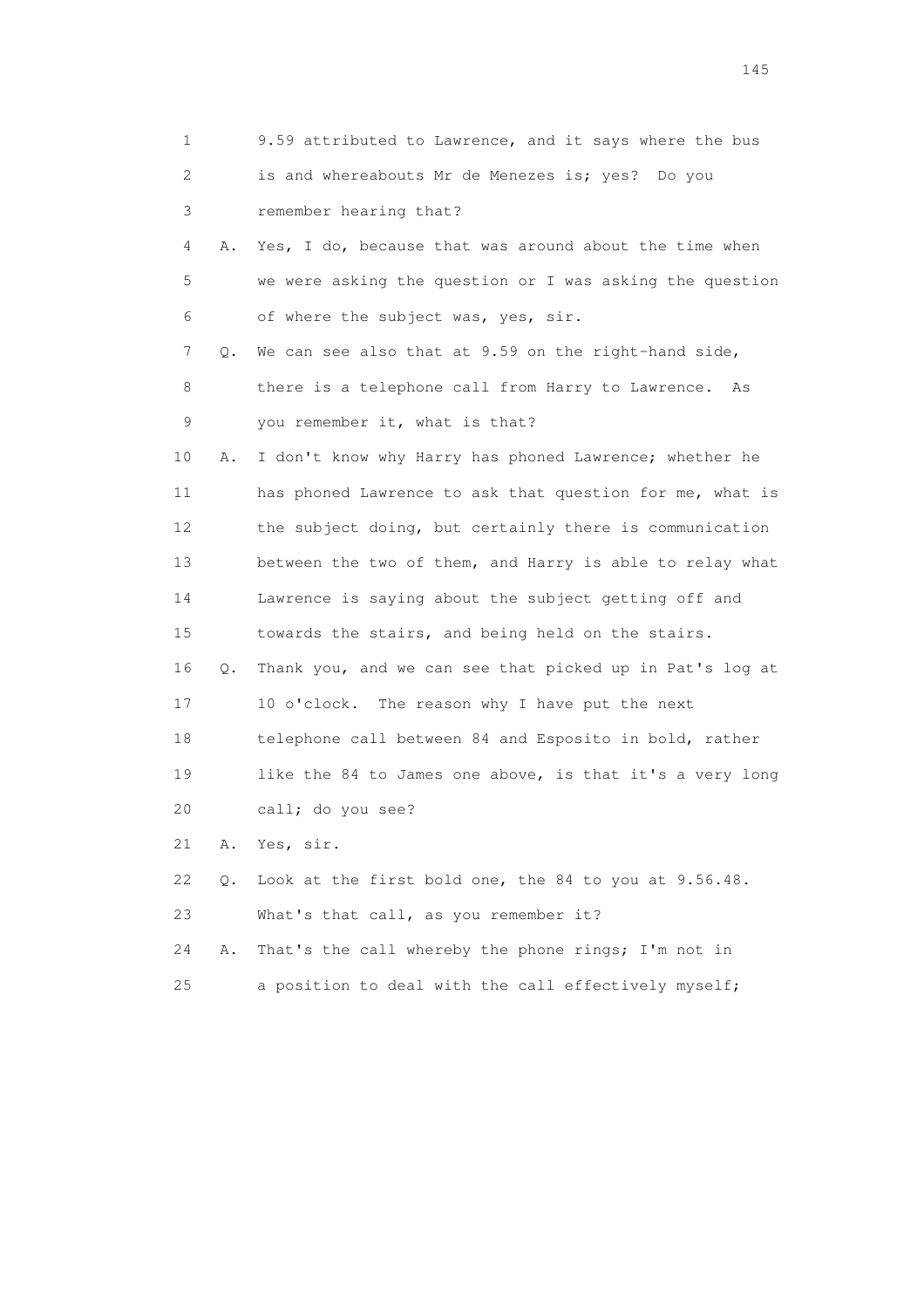| $\mathbf 1$ |    | I ask Ken to deal with it privately, but that to give it |
|-------------|----|----------------------------------------------------------|
| 2           |    | to me -- if it needs me to deal with it, I will deal     |
| 3           |    | with it, but if it's just someone wanting to know where  |
| 4           |    | we are, then he can deal with it.                        |
| 5           | Q. | So although we have T84 to James, actually that's Ken on |
| 6           |    | the end of the line?                                     |
| 7           | Α. | It is, yes.                                              |
| 8           | Q. | About 9.56?                                              |
| 9           | Α. | Yes, sir.                                                |
| 10          | Q. | Thank you. We then have -- I am looking at the           |
| 11          |    | telephone calls -- on the right-hand side at 10.02 for   |
| 12          |    | a second what is probably a text, and we know what the   |
| 13          |    | text said, from Lawrence to Harry. Was that passed on?   |
| 14          | Α. | Certainly that he was held on the stairs came out, yes,  |
| 15          |    | sir.                                                     |
| 16          | Q. | In the grey log at 10.02, we have the entry "off the bus |
| 17          |    | and recip". What is that?                                |
| 18          | Α. | Reciprocal, that means basically going back in the --    |
| 19          |    | back from the direction the bus was going in, so walking |
| 20          |    | away from where the bus was.                             |
| 21          | Q. | So passing the NatWest and into the tube at Stockwell,   |
| 22          |    | and we will ask Ken about that.                          |
| 23          | Α. | Sir.                                                     |
| 24          | Q. | Then again, if Lambeth is right, it's 10.02.37 when      |
| 25          |    | Mr de Menezes goes into the tube station; yes?           |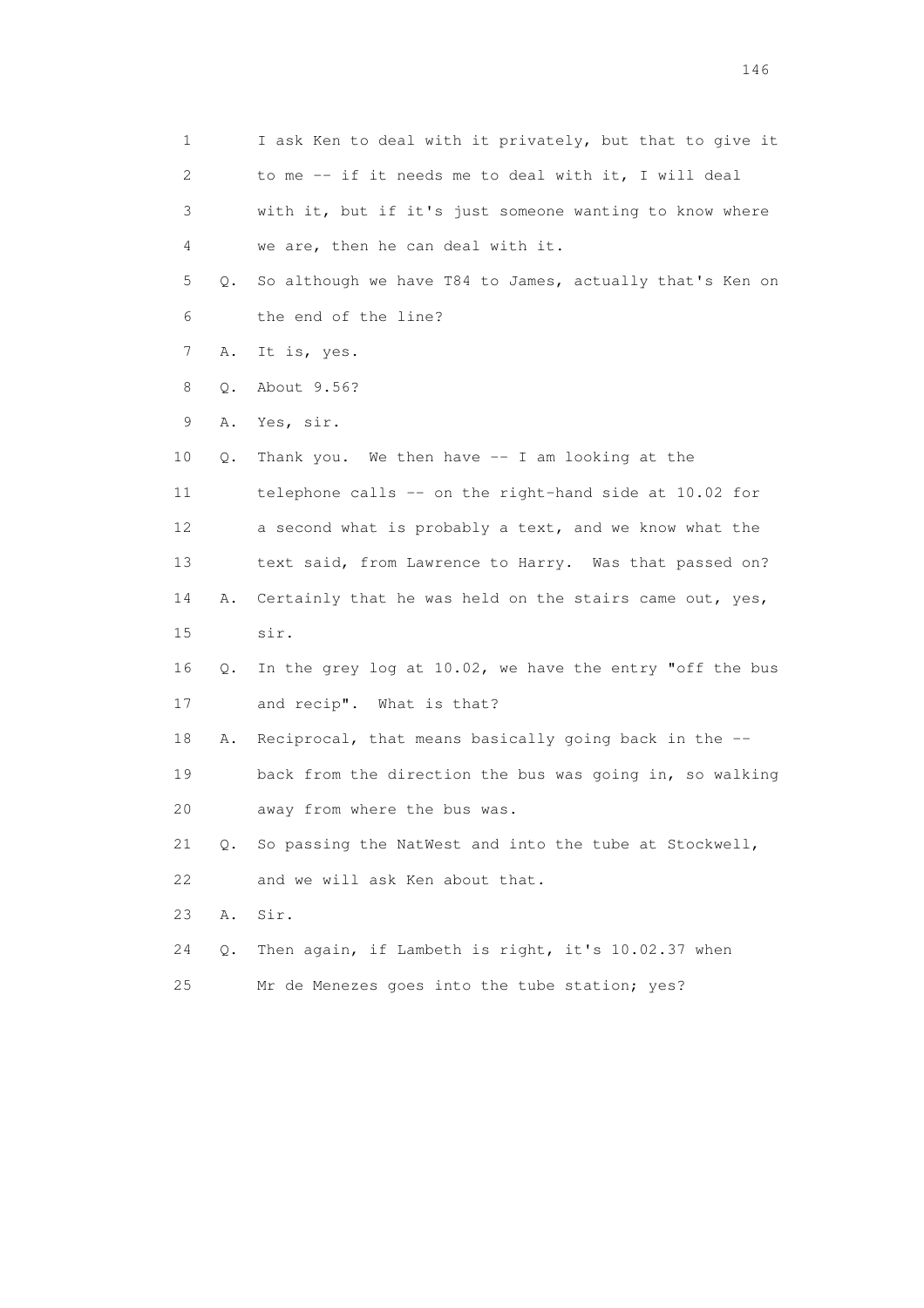1 A. Yes, sir.

 2 Q. Then Pat's log, we have 10.03, "U/I M off the bus", and 3 in that same minute at 10.03 on the right-hand side, for 4 86 seconds, your telephone call to the ops room. 5 A. Yes, sir. 6 Q. Just spell it out, what's happening in that telephone 7 call? 8 A. Ivor has asked me if he should detain the subject before 9 he goes down the tube. I have asked that same question 10 of the ops room, to Pat, and said: do you want him 11 detained, do you want us to detain him, if you want us 12 to detain him, I need an answer immediately, because 13 otherwise we will lose communications if the subject 14 goes down the tube. 15 Q. We have heard that at the end of that inquiry within the 16 operations room there was, for some short period of 17 time, in fact a decision made that in fact SO12 should 18 make the stop. Did that ever get through to you? 19 A. It didn't, sir, no. I think what had happened at that 20 point is that I had lost communications with my officers 21 and had put the phone down because I had felt at that 22 stage that my phone was better served for me trying to 23 contact my officers in the tube, if I could get 24 a message to them, if I could phone them, or to use it 25 to basically to position my team for a potential tube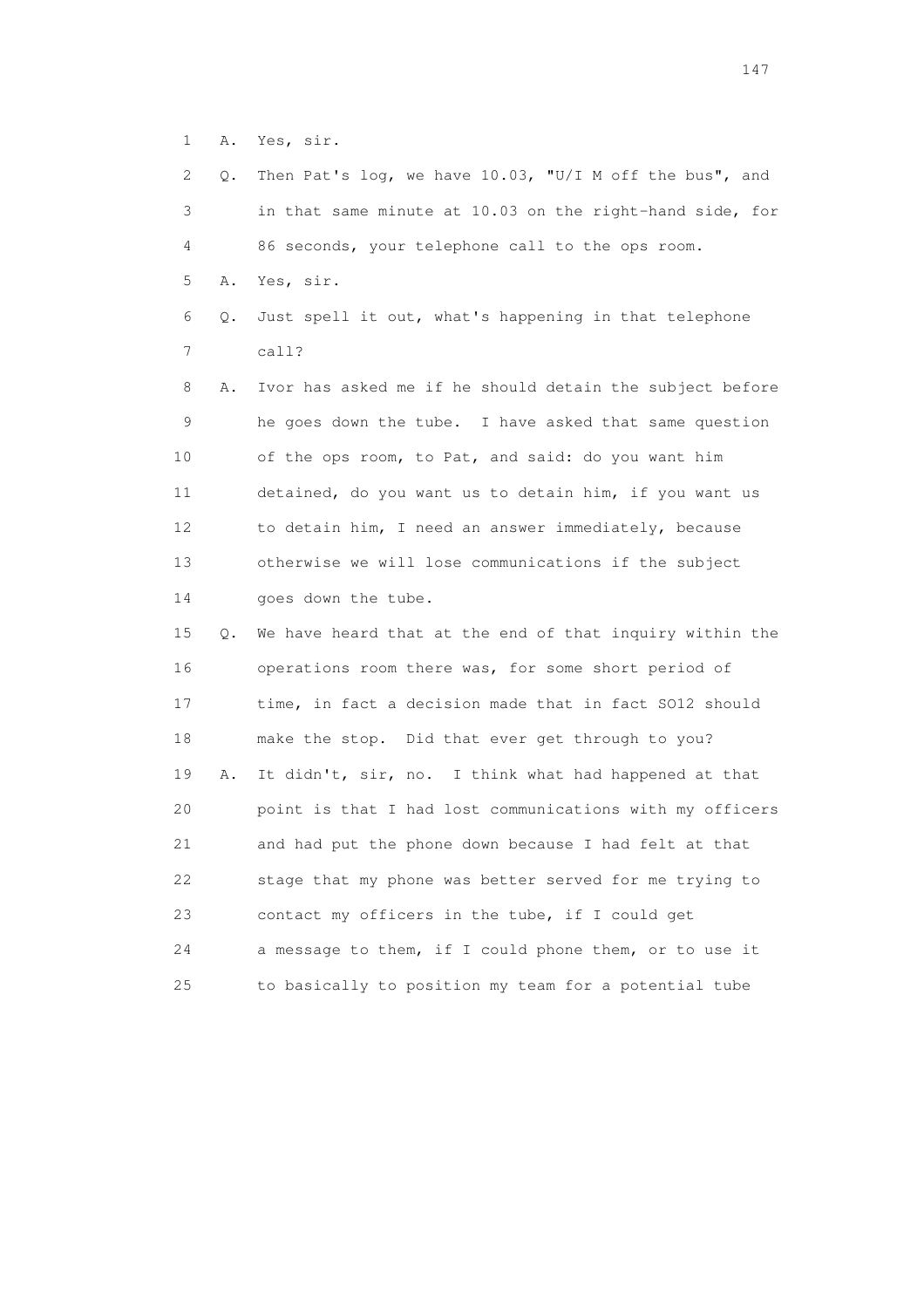1 follow, sir.

2 Q. Did you begin to do that?

3 A. Yes, I did, sir.

4 Q. Position your team for a potential tube follow?

 5 A. Yes, sir, but Harry up towards the Oval, and I was just 6 starting to think what I was going to do with my bike, 7 Adam, and with the photographer, Tim, and around about 8 that time I think we probably had the state red.

 9 Q. Tim we know, you have described as the photographer, was 10 he a specialist photographer attached to the team?

11 A. He was, sir, yes.

 12 Q. You had asked him to see whether he could get ahead of 13 the subject at one point to get a photograph?

 14 A. As soon as the subject had got on to the bus, that was 15 the first thing in my mind was to try to get some 16 imagery and I asked him specifically to do that and for 17 the team to get out of his way so he could come through.

18 Q. I think he was not actually able to do so; is that

19 right?

20 A. He wasn't, sir, no.

 21 Q. Thank you. I'm going to put that on one side. It has 22 hole punches in it?

23 SIR MICHAEL WRIGHT: Tab?

24 MR GIBBS: 60 is the next tab.

25 I have just a few other very quick points. What, if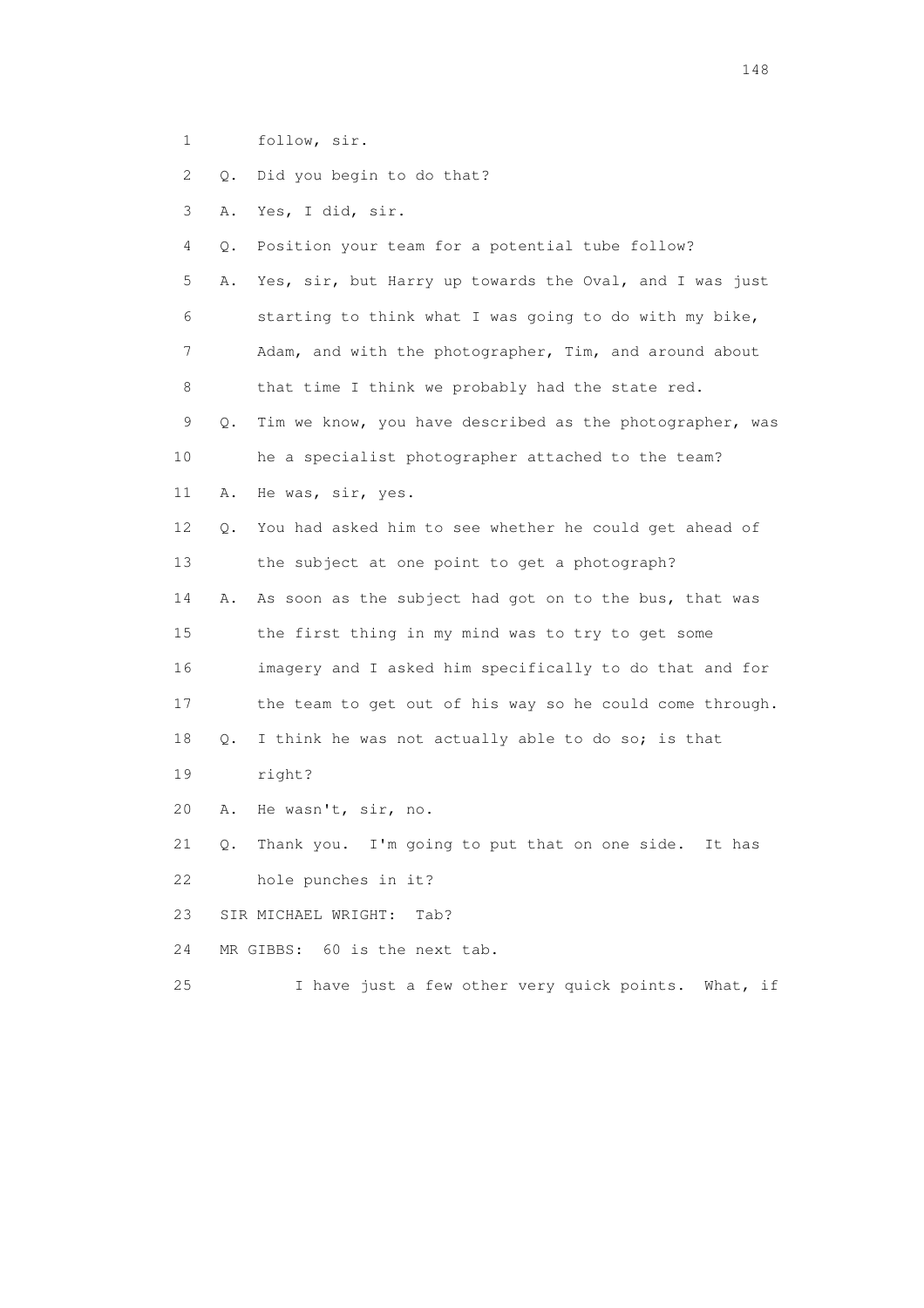| $\mathbf 1$ |       | anything, was the significance to you as a surveillance   |
|-------------|-------|-----------------------------------------------------------|
| 2           |       | team leader of the fact that the man that you were        |
| 3           |       | following using a mobile telephone?                       |
| 4           | Α.    | The use of the telephone at Brixton, sir?                 |
| 5           | $Q$ . | Yes.                                                      |
| 6           | Α.    | You could read all sorts of different interpretations     |
| 7           |       | into that. I didn't read anything into it particularly.   |
| 8           |       | You could say it was significant, I suppose. However      |
| 9           |       | there are so many mobile telephones about these days and  |
| 10          |       | people are always using them that I didn't really read    |
| 11          |       | personally that much into it, sir.                        |
| 12          | Q.    | In surveillance terms, does a subject using a mobile      |
| 13          |       | telephone sometimes provide an opportunity to gather      |
| 14          |       | further intelligence?                                     |
| 15          | Α.    | Yes, it does, sir. One is from the phone in itself, the   |
| 16          |       | description of the phone and the way it's used, right     |
| 17          |       | hand to right ear or left hand to left ear can give away  |
| 18          |       | mannerisms. Type of phone itself can be used if it's a    |
| 19          |       | particularly identifiable one. It might be useful as      |
| 20          |       | an aid to identification of the person using that.<br>But |
| 21          |       | other than that, there are, if you like, technical means  |
| 22          |       | which can be used which can be an asset to surveillance,  |
| 23          |       | I don't really want to go any further than that, sir.     |
| 24          | $Q$ . | I don't need you to go any further than that either.      |
| 25          |       | The Dingemans SO13 arrest team, we will hear whether      |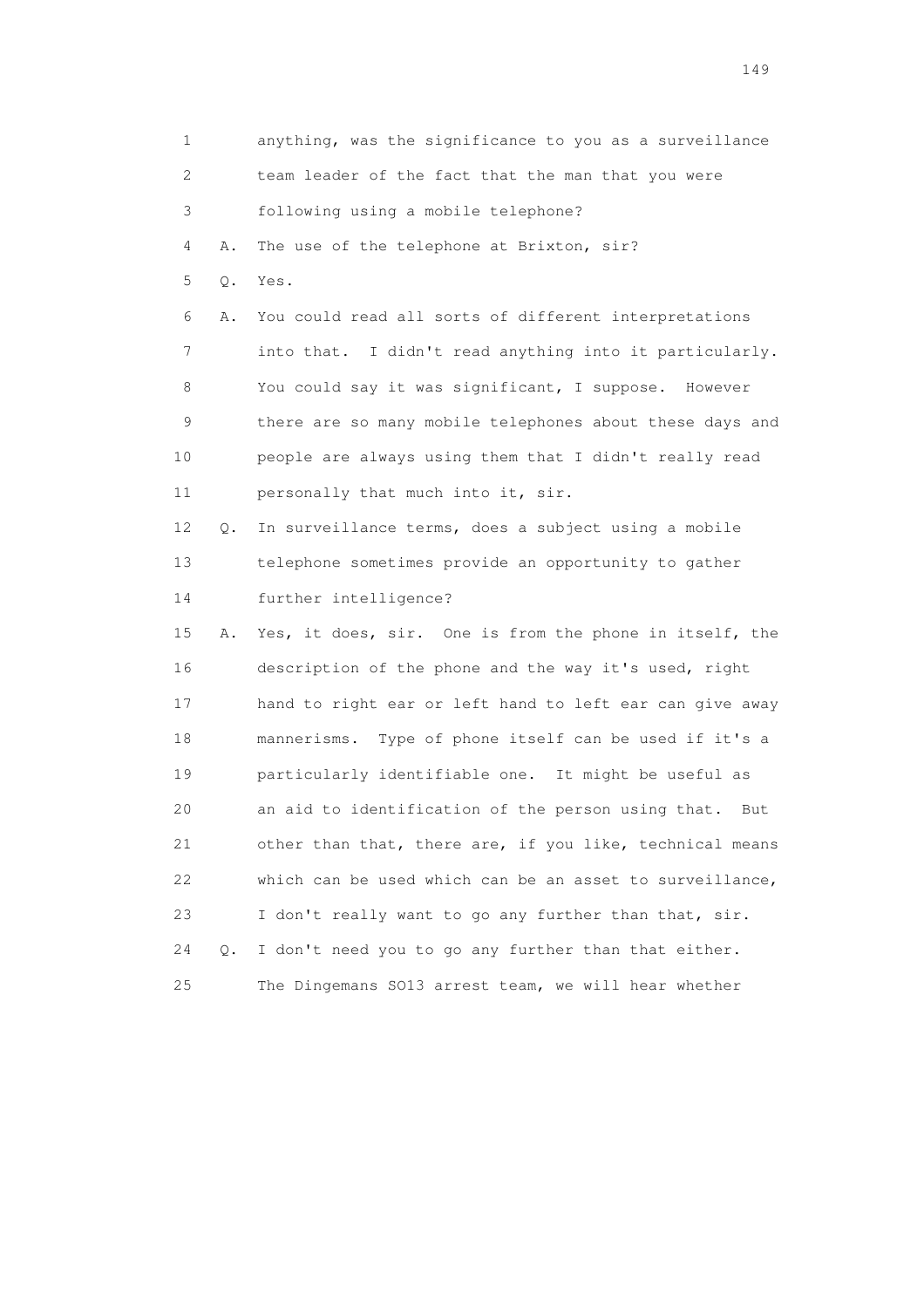1 they had sirens or lights going. Did you, during the 2 surveillance follow at any time see a police car with 3 sirens or lights going? 4 A. No, sir. 5 Q. If you had, would that have been of concern to you? 6 A. Of great concern to me, sir, yes, if a vehicle was 7 behind the bus that we were following, with blue lights 8 and two tones, that would have been a great deal of 9 concern to us, sir. We are trying to run a covert 10 operation, and without any knowledge that some other 11 tactical plan is about to be hatched, then that is going 12 to cause problems for my officers. What are they then 13 to do if they have no knowledge of someone coming in to 14 them in an overt manner. 15 Q. Could I ask you what you understand by the phrase "hard 16 stop" which you have used at one point. What did you 17 mean by that? 18 A. My understanding, sir, is that hard stop is where you -- 19 you are a firearms officer and you pull your weapon out 20 and you would point it at the subject, sir.

21 SIR MICHAEL WRIGHT: Is that to some extent in your

22 understanding a colloquial expression?

23 A. Yes, sir.

24 SIR MICHAEL WRIGHT: Not an official one?

25 A. I don't think it is an official one, sir, no.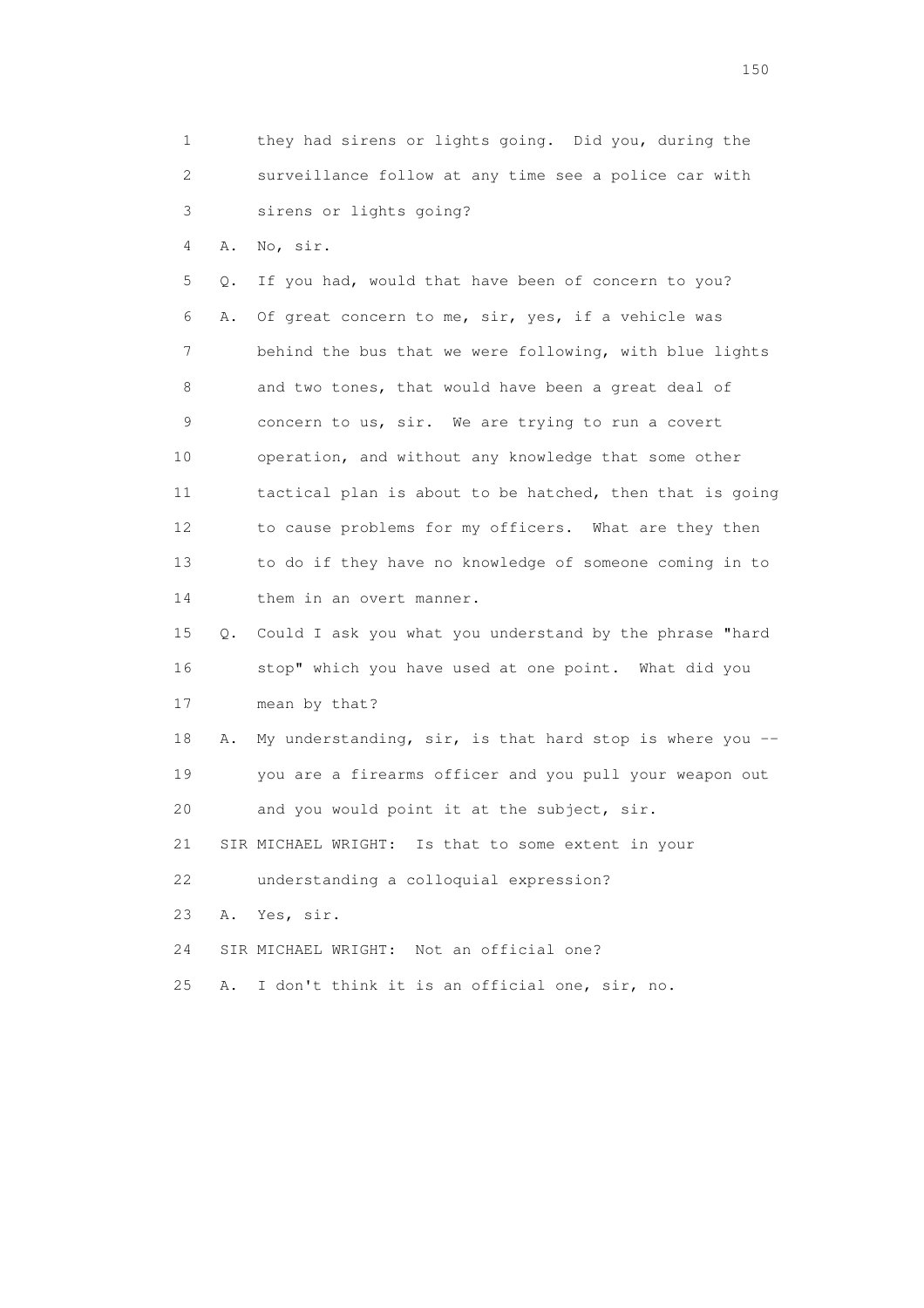1 MR GIBBS: The Cougar radio, which is a covert system, am 2 I right?

 3 A. It has a level of encryption on it, yes, sir. 4 Q. Is it also one which it's not necessarily obvious to 5 others that you are using when you are using it? 6 A. It can be used in different ways. A set which is worn 7 by somebody on the body can be used -- obviously to 8 speak you would need to open your mouth obviously, so 9 that could be seen, but you can use this tone system and 10 in a car you can operate the radio just by pressing 11 a button, whereas with the Airwave system we had at the 12 time which was also available to us, acted like a mobile 13 phone, so you would actually have to bring that up to 14 your mouth to speak into it and be able to listen to it 15 as well, sir. 16 Q. That's what I was interested in. Does the Cougar work

17 underground?

 18 A. The Cougar will rapidly run out as soon as you start to 19 go down towards any escalators like the tube system. It 20 depends on the depth of the Underground line how quickly 21 you will lose that. My understanding is that the 22 Northern Line is a particularly deep line and you would 23 lose signals very quickly.

 24 Q. James, we know from questions that you have been asked 25 that you gave evidence at the Central Criminal Court, am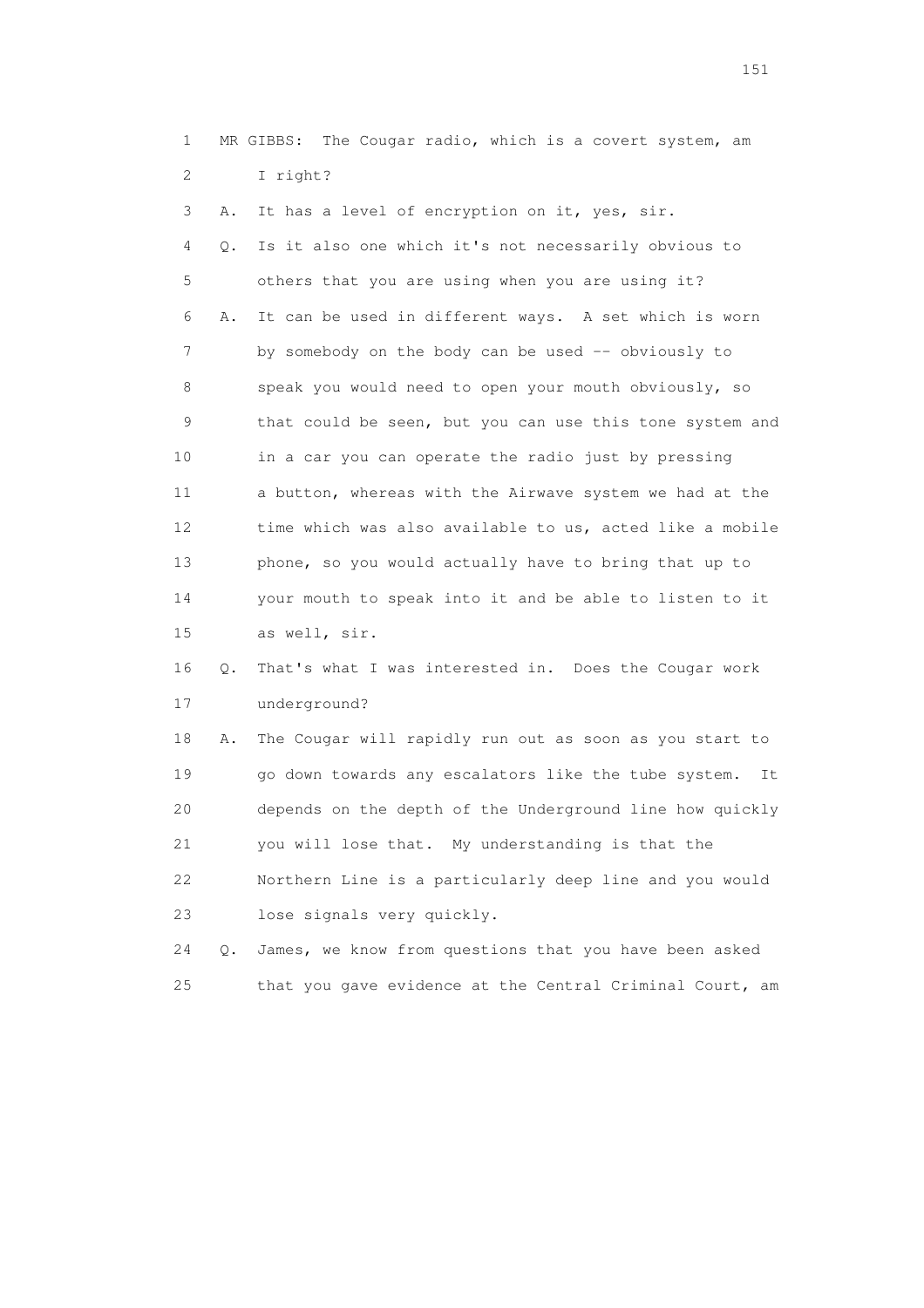```
 1 I right?
```
2 A. Yes, sir.

 3 MR GIBBS: I think at the end of the trial you were publicly 4 commended by the judge? 5 A. Yes, sir. 6 SIR MICHAEL WRIGHT: Thank you, Mr Gibbs. Mr Hough. 7 Further questions from MR HOUGH 8 MR HOUGH: A couple of short points to deal with. 9 First of all, you were asked, James, this morning by 10 Mr Mansfield about the officer from the red team whom 11 you passed on Upper Tulse Hill? 12 A. Yes, sir. 13 Q. And whom we have identified as Tango 2. He doesn't have 14 a pseudonym. Mr Mansfield mentioned that you heard some 15 commentary from him over the radio, over that period, as 16 you were driving up to or past him? 17 A. Yes, sir. 18 Q. This was when he was walking behind Mr de Menezes on the 19 opposite side of the road? 20 A. Yes, sir. 21 Q. Perhaps we can see what you have said about that 22 commentary at the criminal trial. It's 8 October 2007, 23 page 49. (Pause) 24 If it can't be brought up I'll read it to you, or 25 while it's being brought up. You were asked what you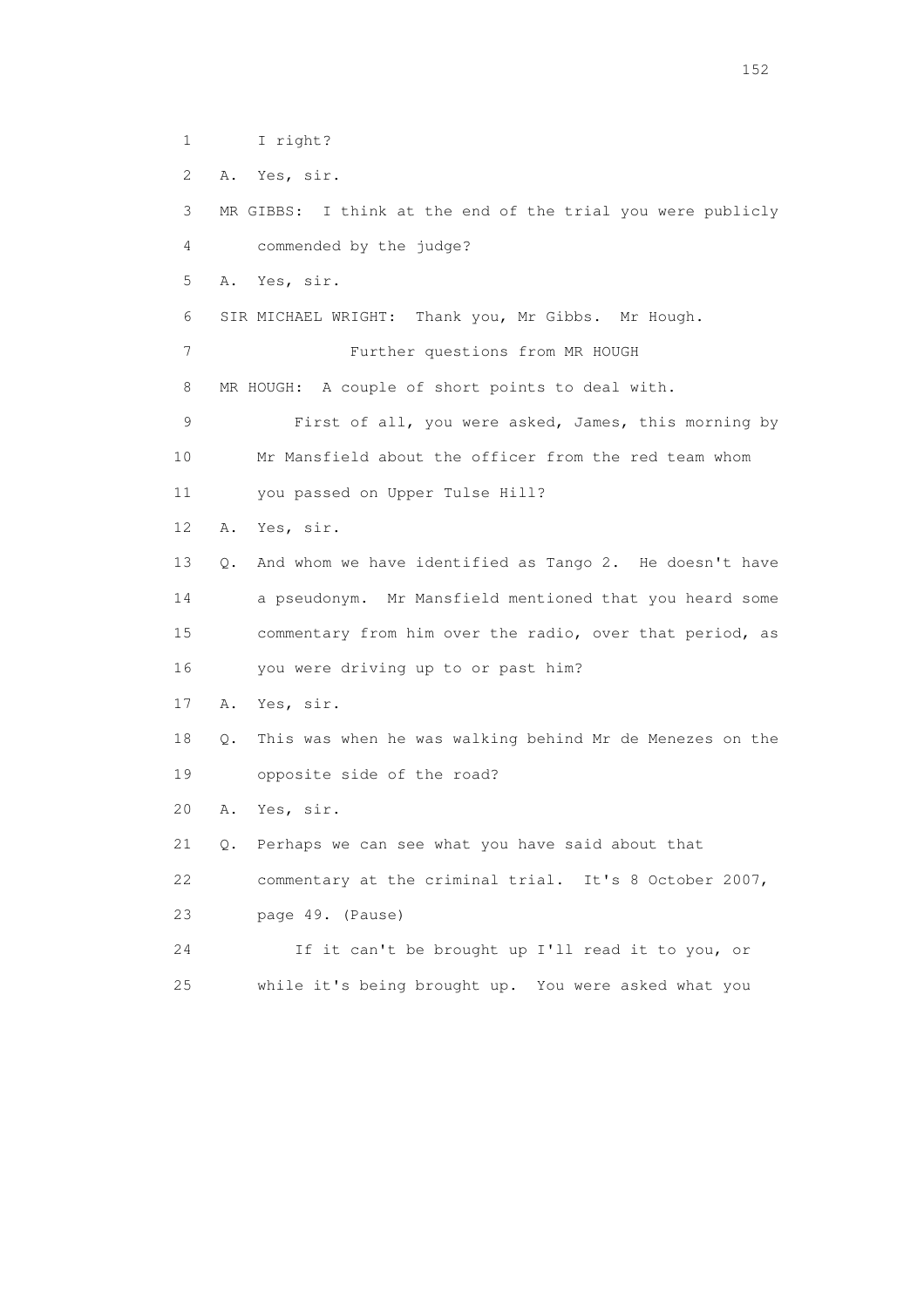1 were doing when you saw Mr de Menezes. This is line 3, 2 your answer starts: 3 "Answer: I was listening to the commentary from the 4 red team. For some reason I take it probably to be with 5 the delay in Frank's commentary, one of their officers 6 was on foot walking in the same direction behind the 7 subject..." 8 This is T2? 9 A. Yes, sir. 10 Q. "... and he was some way away and he came up on his 11 commentary and he said he [that's Mr de Menezes] he's 12 too far ahead of me. I can see him but I can't catch up 13 with him. He's too far away'." 14 Then that's the end of the quotation. Then you add 15 this: 16 "This officer was down on foot and the subject was 17 walking reasonably quickly." 18 Do you recall hearing that commentary over the 19 radio? 20 A. The commentary was to such an extent that I then said to 21 Ken, clearly, between the two of us, you know, the red 22 team are having, this is a bit awkward for them, the 23 subject away generally towards Tulse Hill and the bus 24 stops, we will see if we can help out, so yes, I heard 25 that commentary, the commentary was clear that Tango 2

n 153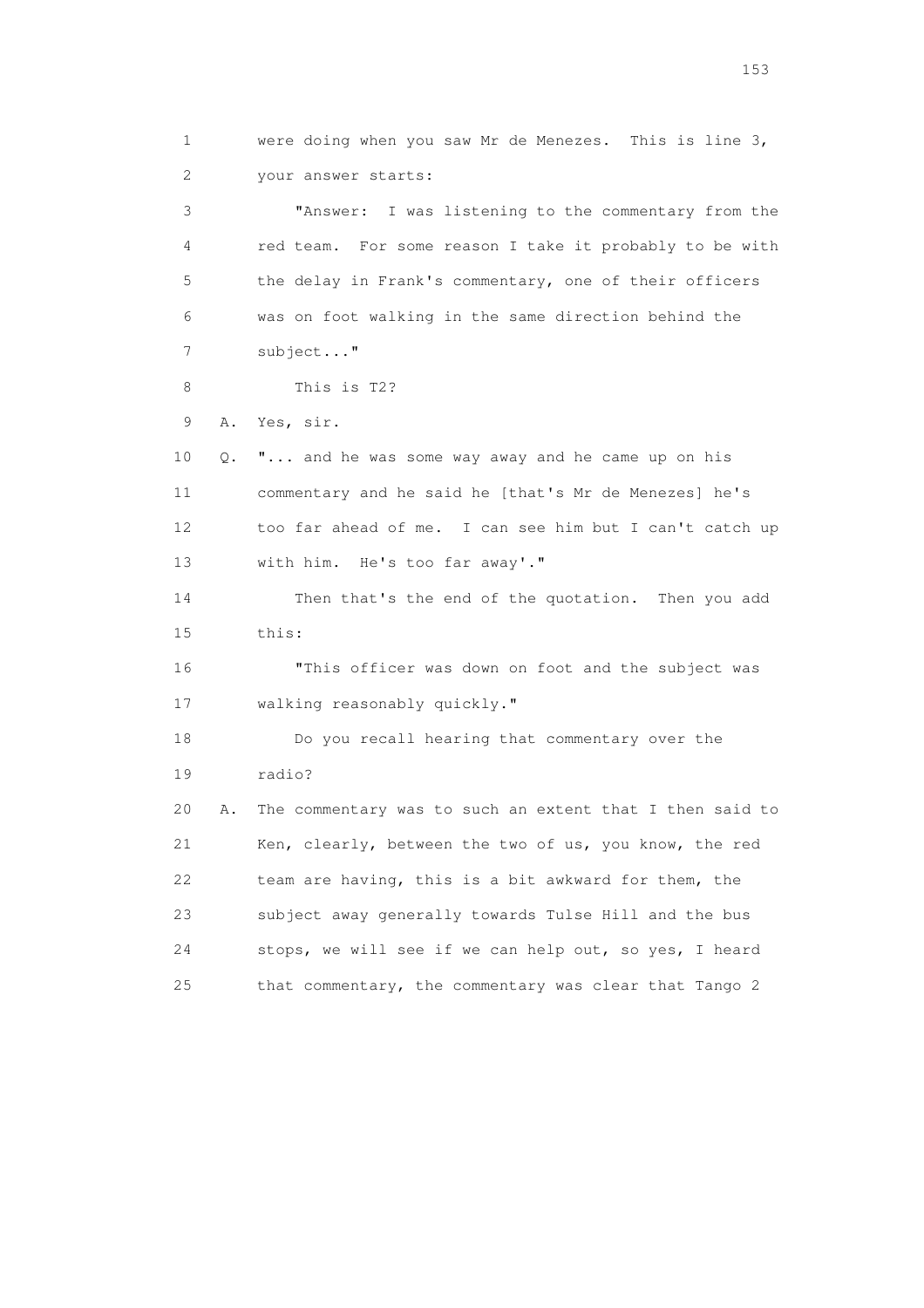| 1  |    | was on foot and not making any ground, not getting close |
|----|----|----------------------------------------------------------|
| 2  |    | enough to be able to make any form of an identification, |
| 3  |    | and I felt perhaps not close enough to keep effective    |
| 4  |    | control of the subject.                                  |
| 5  | Q. | So in any event, from the commentary you heard, it was   |
| 6  |    | apparent to you that Tango 2 wasn't in a position to     |
| 7  |    | give useful information about identification?            |
| 8  | Α. | That was my feeling at that time, sir, yes.              |
| 9  | Q. | Second short point, again I may want to refer to the     |
| 10 |    | trial transcript if it's possible, otherwise I'll read   |
| 11 |    | it out to you, Mr Gibbs today asked you -- this is       |
| 12 |    | page 127 of today's transcript -- about that vital       |
| 13 |    | communication of yours to the operations room in which   |
| 14 |    | you said either "I think it's him" or "I think it could  |
| 15 |    | be him"?                                                 |
| 16 | Α. | Yes, sir.                                                |
| 17 | Q. | Of the two I think you preferred as being more likely    |
| 18 |    | "I think it's him". You were asked about whether that    |
| 19 |    | could be misconstrued. Now, you told Mr Perry, page 113  |
| 20 |    | today, that you had qualified that answer further?       |
| 21 | Α. | Yes, sir.                                                |
| 22 | Q. | The answer, "I think it's him"?                          |
| 23 | Α. | Yes, sir.                                                |
| 24 | Q. | Can we see, please, what you said about that             |
| 25 |    | qualification at the trial. It's page 62 if we can have  |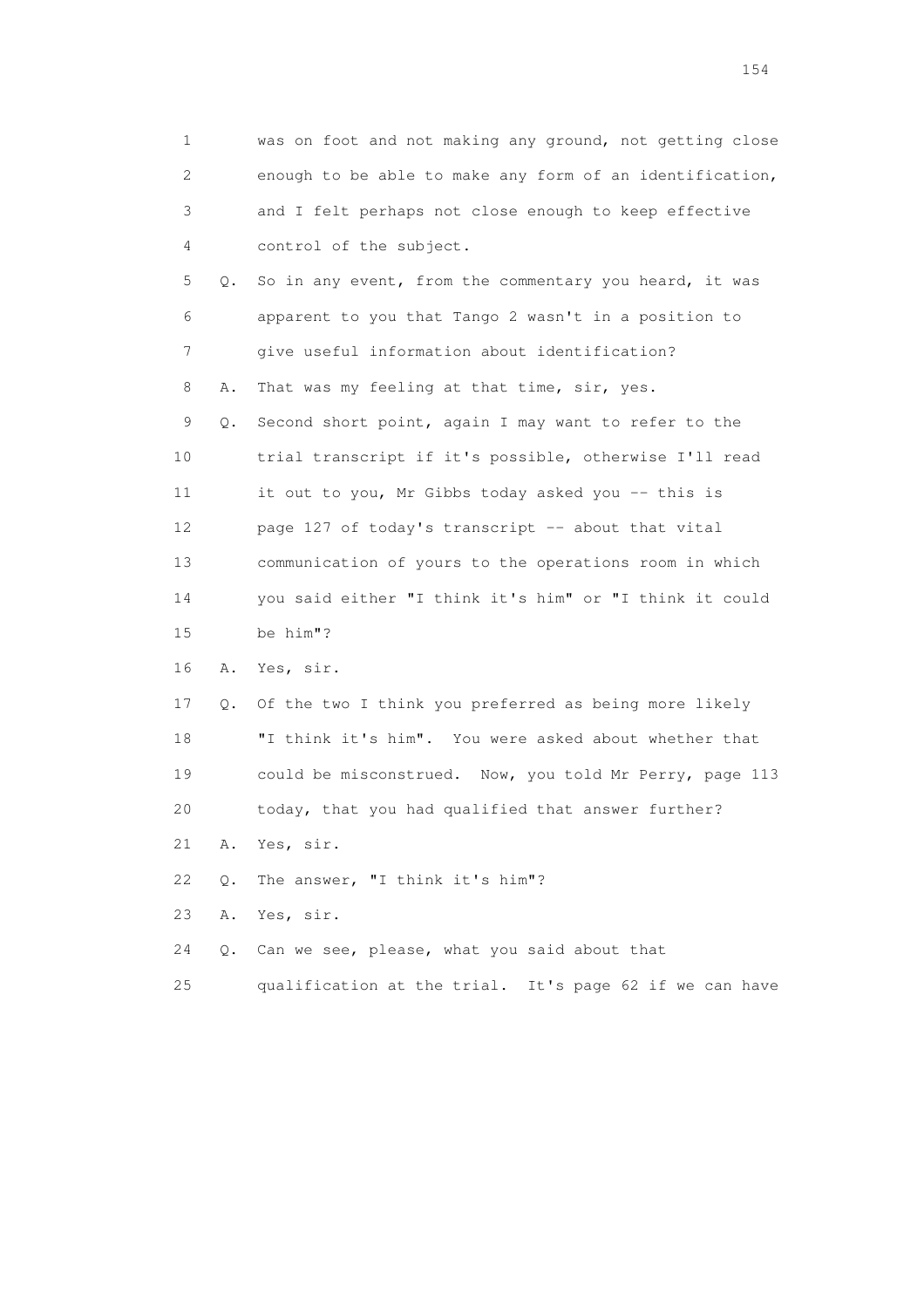1 it up, line 14:

 2 "I then came on to the radio to say that, 'Taking 3 that silence, I presume that no-one's had a chance to 4 have a good look' ..."

 5 Just to position this, this is the time that you 6 have asked your team about the percentage? 7 A. Yes, sir.

 8 Q. You have heard nothing and you have given this response 9 to them:

10  $\ldots$  and that if anyone has got anything to add, 11 they can phone me. And I then said to the operations 12 room, 'I've got no reply'. I said that I'd seen the 13 subject in Upper Tulse Hill, I'd had a look as I drove 14 past in my car, and that at that time I thought it was 15 him. I thought at the time it was a possible for the 16 subject."

17 A. Yes, sir.

 18 Q. Does that accurately set out what you told them in full? 19 Please say if it doesn't.

 20 A. Okay, it is casting my mind back, sir, to a time -- 21 I know it's important, but since it's three years ago 22 and I am being asked ... if you like, I have rebutted 23 the question because it's a difficult one to answer 24 satisfactorily, and I have then been asked for further 25 information. All I am going now back on is my own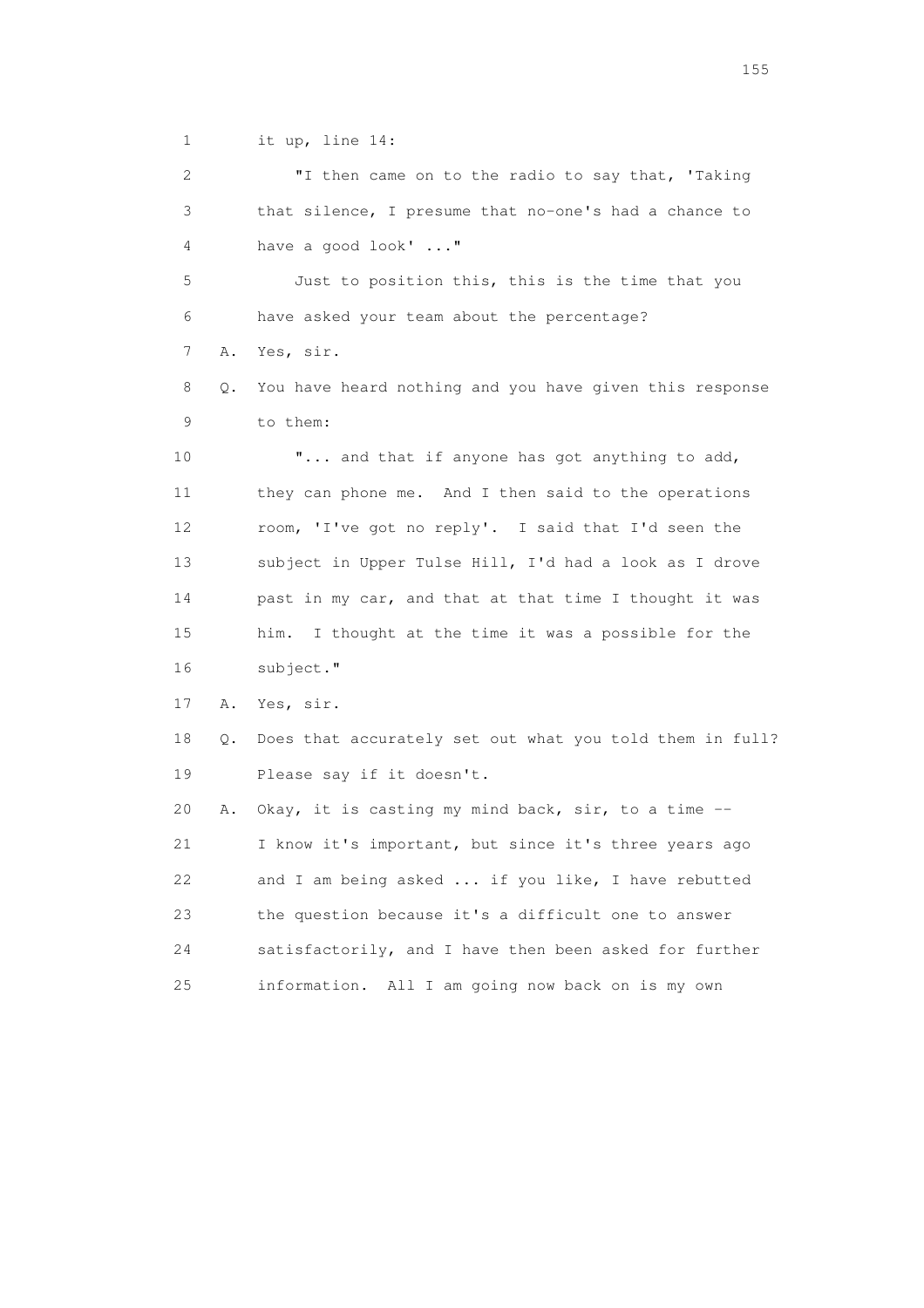1 personal view at that time, the one time I have seen 2 him, and to make it clear that this is my observation. 3 Q. So just to press you on this finally, before you leave 4 the witness box -- 5 A. I think my page moved slightly, could you read it out, 6 is it from line 14 down? 7 Q. Page 62, line 14 down, it's on the screen at the moment. 8 A. I have got it there now. (Pause) 9 That's about right, sir, yes. 10 SIR MICHAEL WRIGHT: So that you were telling the ops room 11 that it was a driveby? 12 A. Yes, sir. 13 SIR MICHAEL WRIGHT: That at the time you thought it was -- 14 when you add that last sentence, "I thought at that time 15 it was a possible for him, for the subject", do you 16 think you said that as well? 17 A. I think I did, sir, but it's very difficult -- 18 SIR MICHAEL WRIGHT: It's a long time ago. 19 A. That's right, sir. 20 SIR MICHAEL WRIGHT: This evidence you gave just under 21 a year ago. 22 A. Yes, sir. 23 SIR MICHAEL WRIGHT: You are that much closer in time, in 24 any respect. 25 A. Yes, sir.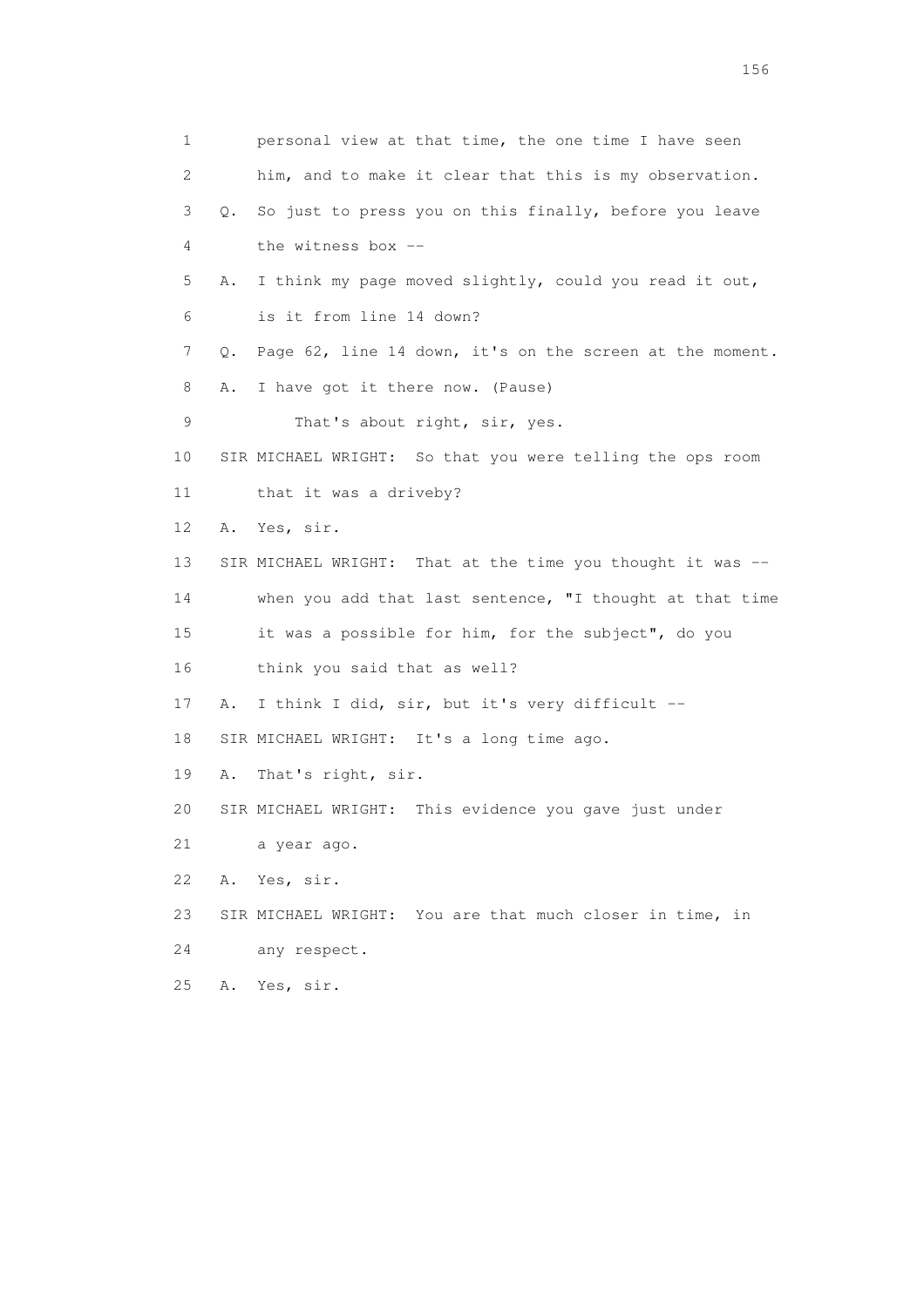1 SIR MICHAEL WRIGHT: Does it sound like the sort of thing 2 you would have said? 3 A. It would sound like the sort of thing I would have said, 4 yes. 5 SIR MICHAEL WRIGHT: Very well. 6 MR HOUGH: Just to press you on this finally, because it is 7 important. You have said you think you said, "I think 8 it's him", or "I think it could be him", but the first 9 of those is more likely? 10 A. Yes, sir. 11 Q. Do you think you added at the time a qualification that 12 you had seen him as you had driven past? 13 A. I think I have made it clear that I had seen him as 14 I drove past in Upper Tulse Hill, sir, yes. 15 SIR MICHAEL WRIGHT: As it appears on this transcript. 16 A. Yes, sir. 17 SIR MICHAEL WRIGHT: "I said to the operations room, I said 18 I had seen him, I had had a look as I drove past in my 19 car". 20 A. Yes, that's my recollection, sir. 21 MR HOUGH: Did you then add this final sentence: 22 "I thought at that time it was a possible ..." 23 A. I think I did, sir, yes. 24 Q. Going back to the start of this point, do you think that 25 could be misconstrued as suggesting confidence or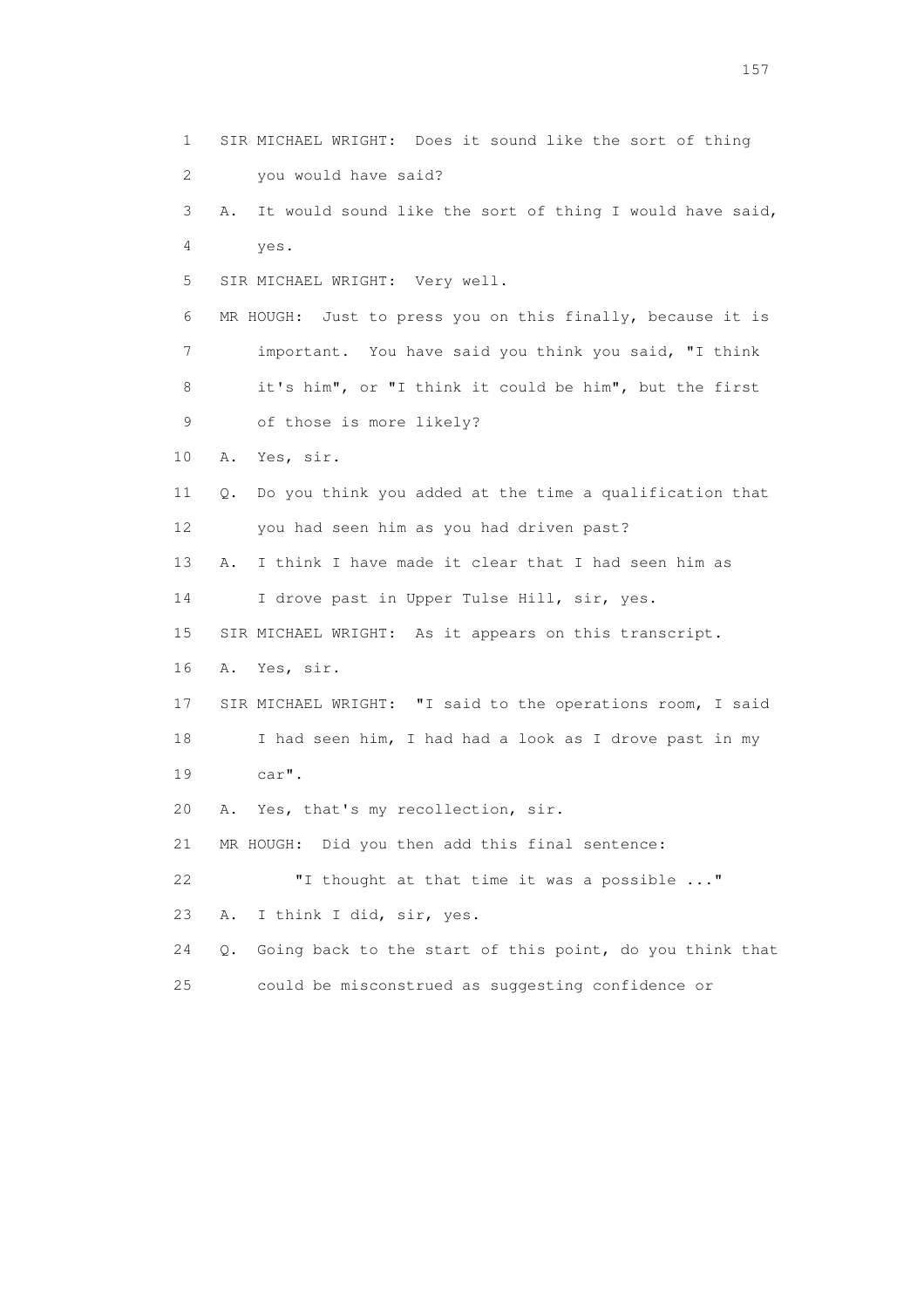1 certainty on your part, the total communication? 2 A. I would go back to the start, sir. I am asked for 3 a percentage identification. I think that if someone 4 would have thought that I was very confident about it, 5 then I would have replied that it would have been 6 a 95 per cent or 100 per cent positive identification. 7 I have said that. I have then been asked for further 8 information: well, what can you say about what you have 9 seen? Well, again I knew about the Mongolian eyes 10 comment and that didn't really seem to help me to tell 11 the ops room whether or not it was him. I didn't know 12 at that stage when I was having this conversation that 13 Lawrence had had a look. I knew that Harry had had 14 a look up in Upper Tulse Hill, he got on towards the 15 bus, when he made the comment about him being -- I think 16 he said North African looking, maybe, and him looking 17 wary and looking about himself, and then there was my 18 view when I had made a decision that we would run with 19 him as a good possible.

 20 I don't really know how that can be misconstrued. 21 If I am saying no, I can't answer that question, then 22 I am pushed further for some sort of information, I am 23 falling back to my own personal recollection and saying, 24 well, that's the best that I can give you at this time 25 in good faith from the view that I have seen.

158 and 158 and 158 and 158 and 158 and 158 and 158 and 158 and 158 and 158 and 158 and 158 and 158 and 158 and 158 and 158 and 158 and 158 and 158 and 158 and 159 and 159 and 159 and 159 and 159 and 159 and 159 and 159 an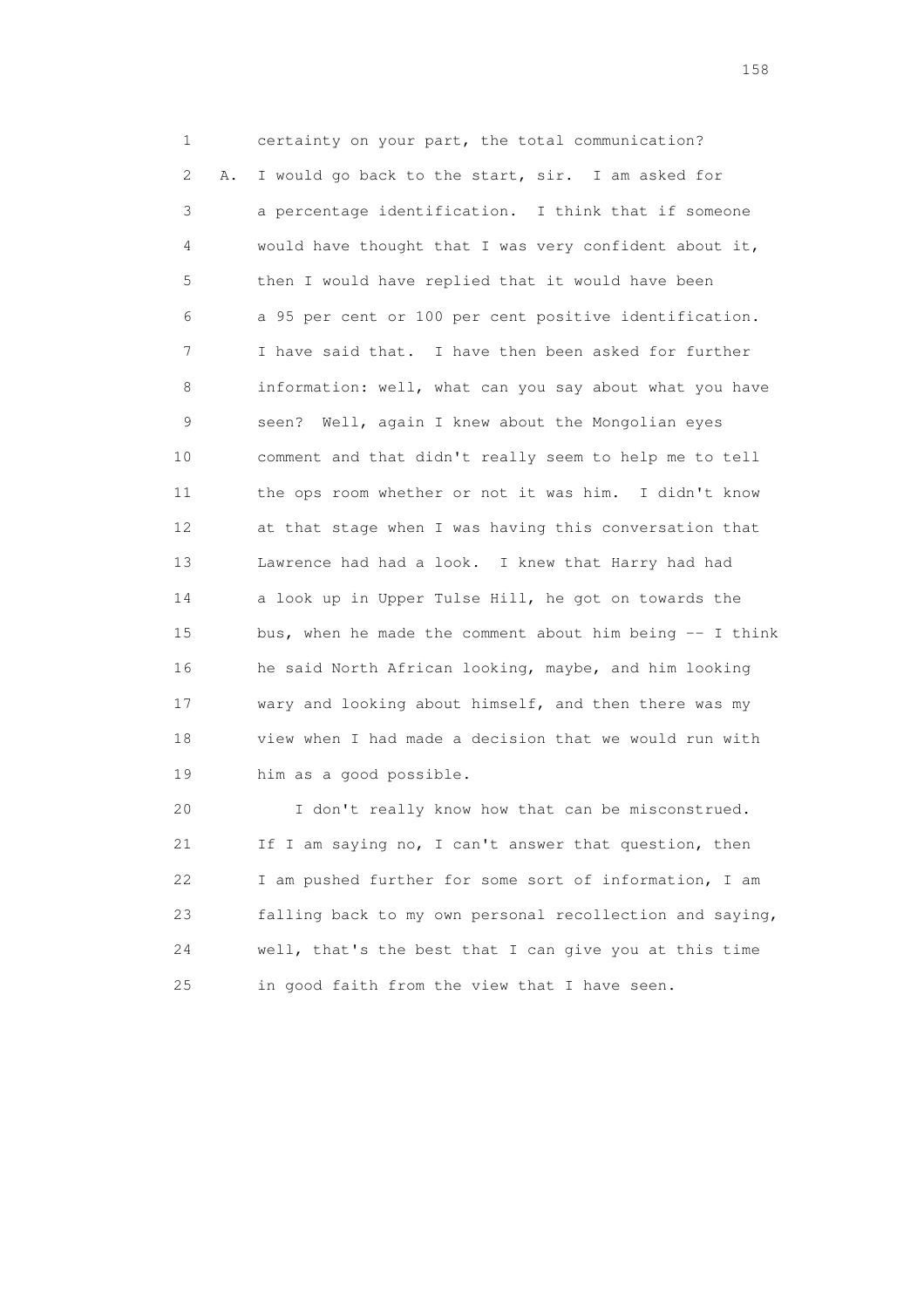1 I personally think that the way I have viewed that 2 was that: this is a possible, we need to continue the 3 follow on if possible. If there was any consideration 4 to pulling that surveillance off, with me saying, well, 5 you know, maybe it's not him, I didn't think that was 6 reasonable to do at that stage, so I was saying he is 7 still a good possible and still worthy of following, 8 sir. 9 MR HOUGH: Thank you very much. Those are my questions. 10 SIR MICHAEL WRIGHT: Thank you very much indeed, James. 11 That's all as far as you are concerned. You are free to 12 go. 13 (The witness withdrew) 14 MR HILLIARD: Sir, we are now returning to Owen. 15 CODENAME "OWEN" (continued) 16 SIR MICHAEL WRIGHT: You are still on oath, as you 17 understand. 18 MR HILLIARD: And Mr Mansfield was questioning at the time. 19 Questions from MR MANSFIELD (continued) 20 MR MANSFIELD: Good afternoon. I have been introduced so 21 I don't go back over that. 22 A. Good afternoon, sir. 23 Q. Sorry there has been a delay. I was in the middle of 24 asking you questions, so at the time I was following 25 your notes and asking you questions. Just to refresh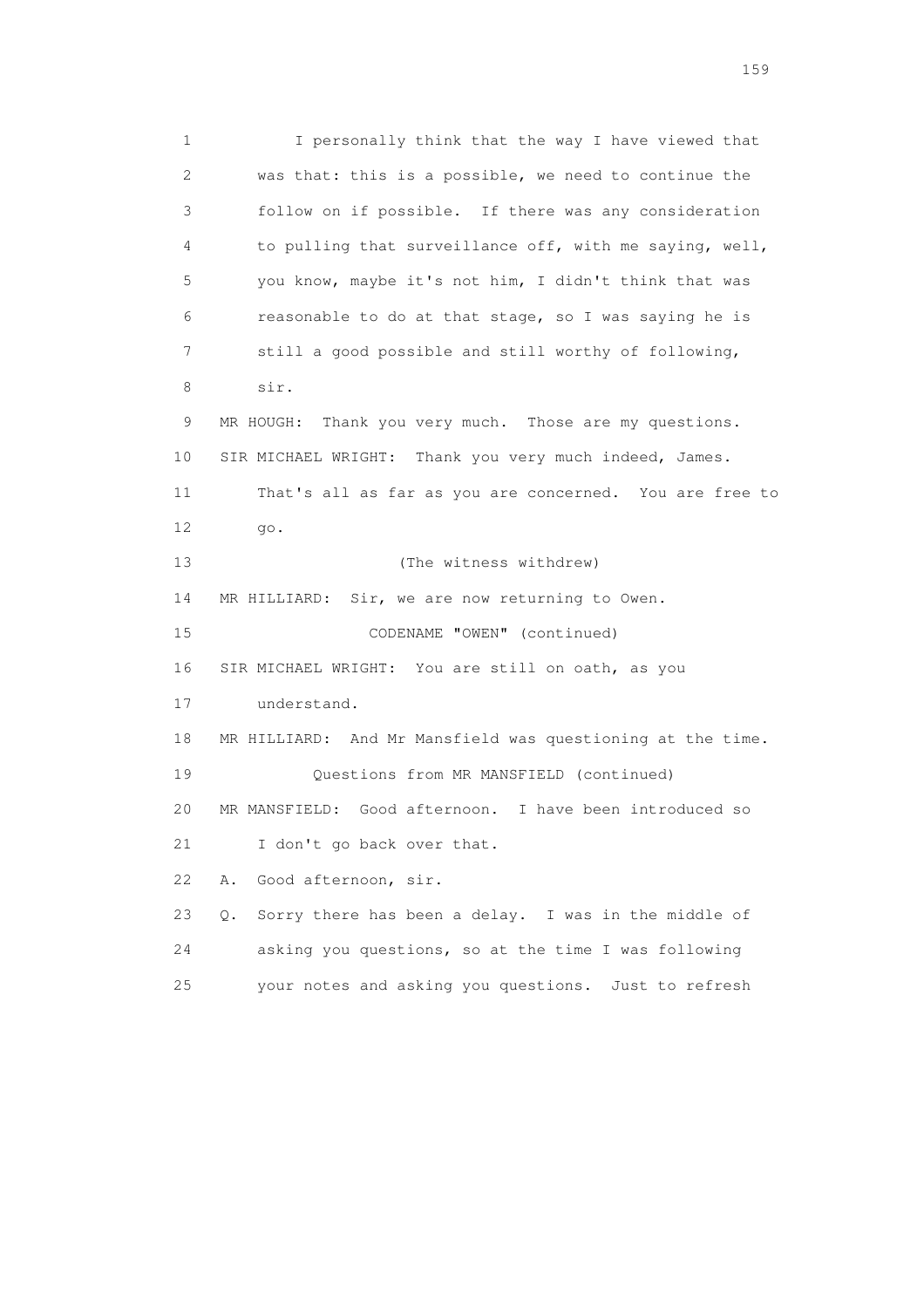1 everybody's memory, I think in fact the version that we 2 were working on is at tab 55 for the jury, and this 3 was -- I'm sorry, I am taking it slowly because we have 4 to switch out of the last witness, who has been dealing 5 with something completely different. Just to remind the 6 jury, this was a note that you made at a much earlier 7 stage in these proceedings, obviously, because we go 8 back to 31 July 2005, in other words the end of the 9 month in which Mr de Menezes was shot. After the 10 shooting, towards the end of the month. 11 The bracket of time over which these notes were made

 12 was in fact between 31 July and 3 August of that year? 13 A. Yes, sir, but I believe at the time, previous 14 cross-examination, I have asked to use my statement, it 15 being the best record of events.

 16 Q. I have no objection to whatever documents you wish. Do 17 you have it there?

18 A. I do, sir, yes.

 19 Q. I'm not going back over all the questions I had asked, 20 but I started at the top and just worked my way down, 21 asking you for your observations about various aspects 22 of this. In fact, I had got to the point about the 23 sentences, because there is more than one, that had been 24 deleted. As we see on this one, that's tab 55, the 25 sentences that have gone -- and I'll -- could we have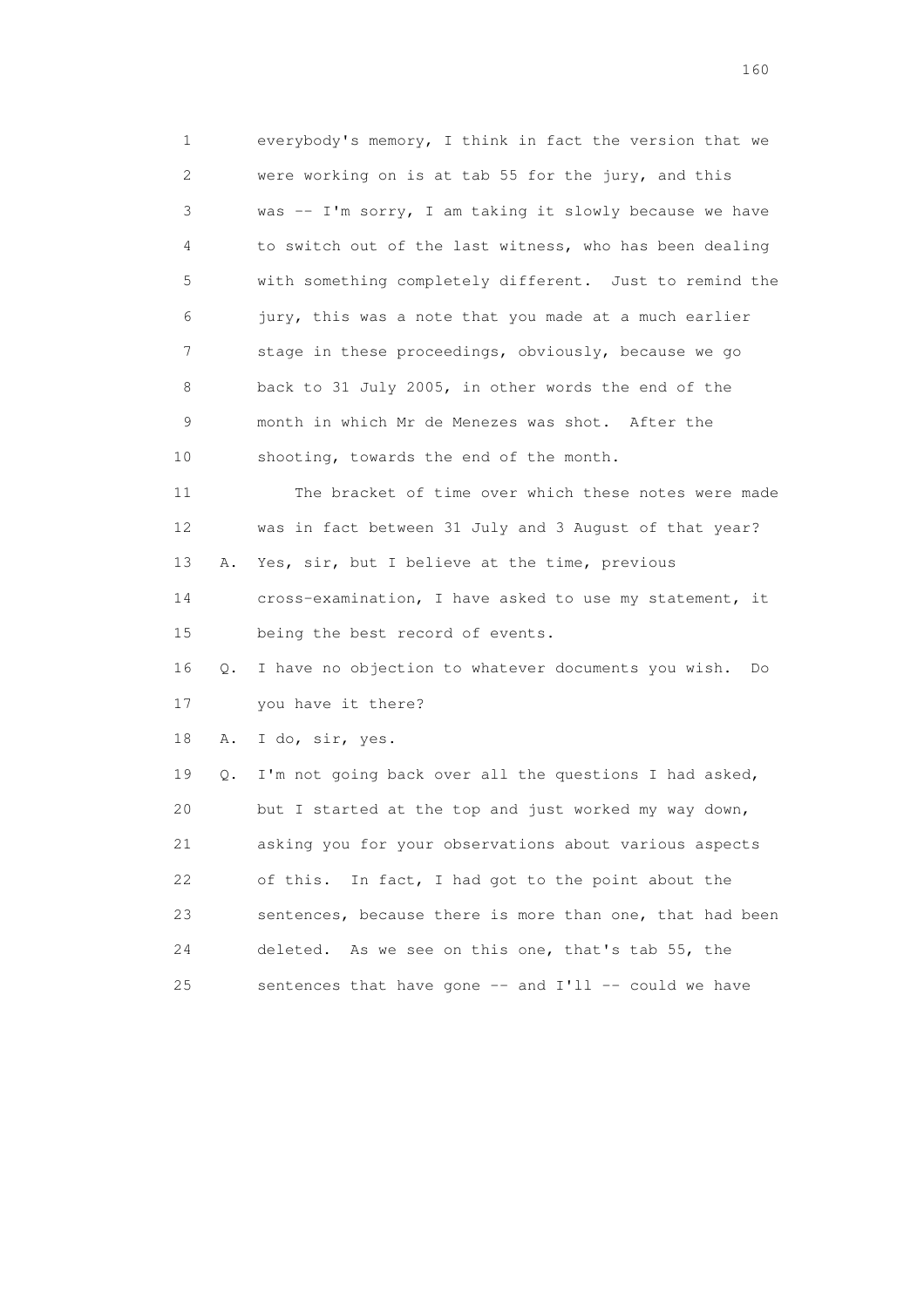1 alongside it on the same screen so we can see, 7868, 2 which is the version that you provided to those making 3 enquiries. (Pause) 4 This is the one which has handwritten additions. 5 Thank you. If you put the two alongside. 6 SIR MICHAEL WRIGHT: If you remember, ladies and gentlemen, 7 at tab 55 you have the first of those two and then the 8 missing two lines are on a separate piece of paper. 9 MR MANSFIELD: If it can't be done -- 10 A. I have the two in front of me. 11 Q. I think the jury probably have. 7868 is the number, 12 I am sorry, there seems to be a slight -- that's it. 13 Can we stick with that? 14 SIR MICHAEL WRIGHT: That's the one with the two lines 15 missing? 16 MR MANSFIELD: Yes. 17 So this is the copy. What can be seen here is a gap 18 where: 19 **"Management discussion.**  20 "CD can run onto tube as not carrying anything. 21 Persuaded otherwise by unidentified U/I male amongst 22 management." 23 That's what's come out, and would have been 24 underneath, "subject towards Stockwell tube, recognised 25 in ops room"; all right?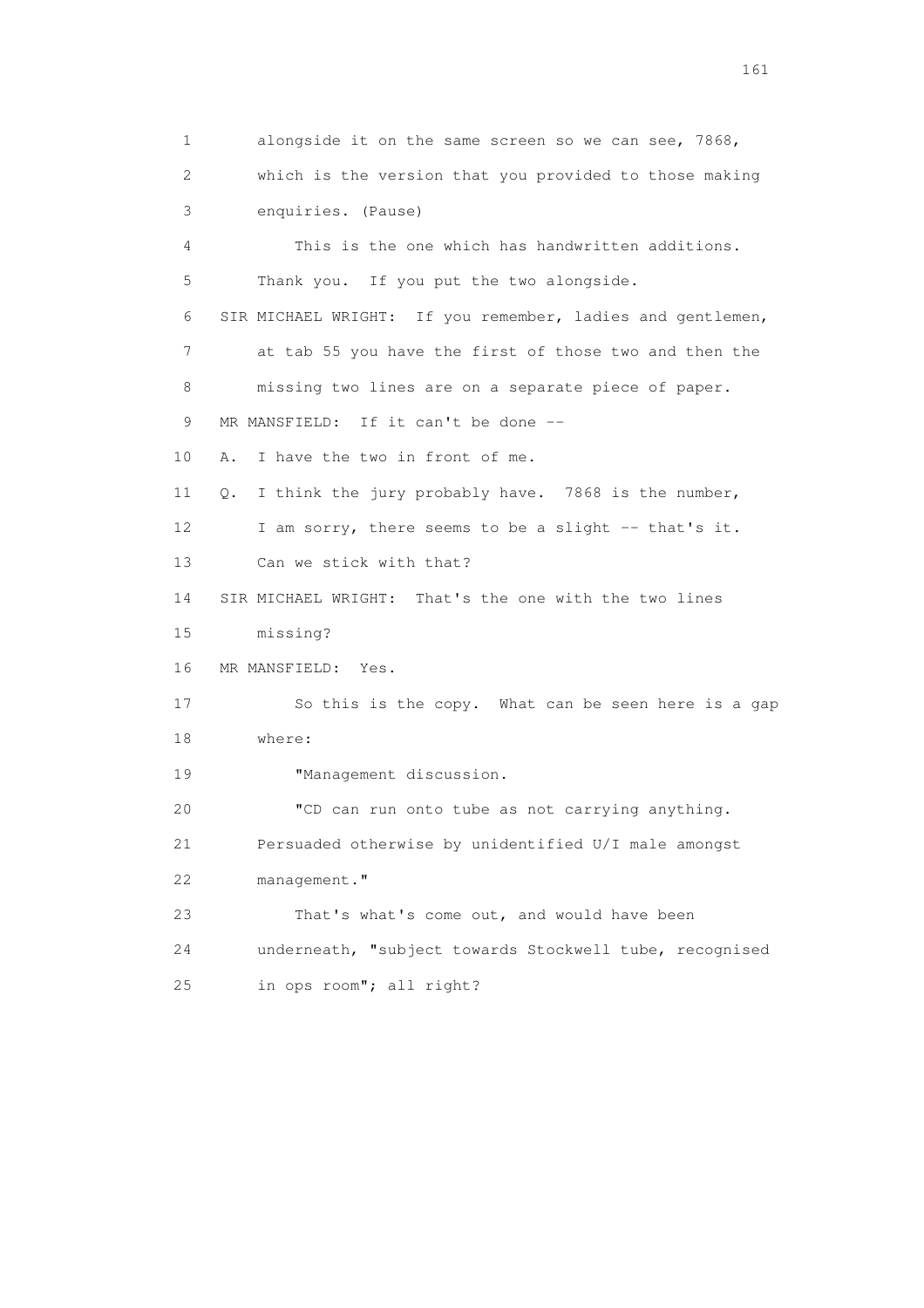1 A. Correct, sir.

| 2  | Q. | I am going to take the next bit slowly because I asked   |
|----|----|----------------------------------------------------------|
| 3  |    | you a number of questions about this, and to summarise,  |
| 4  |    | your position seems to be you are not suggesting that    |
| 5  |    | what you deleted was complete rubbish, because I put it  |
| 6  |    | to you: are you suggesting that, and you said no. What   |
| 7  |    | you were wanting to qualify was that the reason you took |
| 8  |    | it out was you couldn't be sure to whom you could        |
| 9  |    | attribute that discussion. Now, is that a fair summary   |
| 10 |    | or do you wish to --                                     |
| 11 | Α. | If I can just add a little to that, the reason it was    |
| 12 |    | deleted and identified as incorrect back in October of   |
| 13 |    | 2005 is the false impression you get, you could read it  |
| 14 |    | that commander wasn't in control and that's what I have  |
| 15 |    | said is actually incorrect.                              |
| 16 | Q. | You just said October?                                   |
| 17 | Α. | When I made my statement. Sorry, November 2005, when     |
| 18 |    | I made my statement.                                     |
| 19 | Q. | When you made your statement?                            |
| 20 | Α. | Yes, sir, that's what I'm talking about. In a way, not   |
| 21 |    | being able to attribute it, that's correct, I have       |
| 22 |    | caught some part of a conversation, I think, about       |
| 23 |    | allowing him to run on the tube because he's not         |
| 24 |    | carrying anything, couldn't put a context on that,       |
| 25 |    | I believe that was the commander, I believe, as I say,   |
|    |    |                                                          |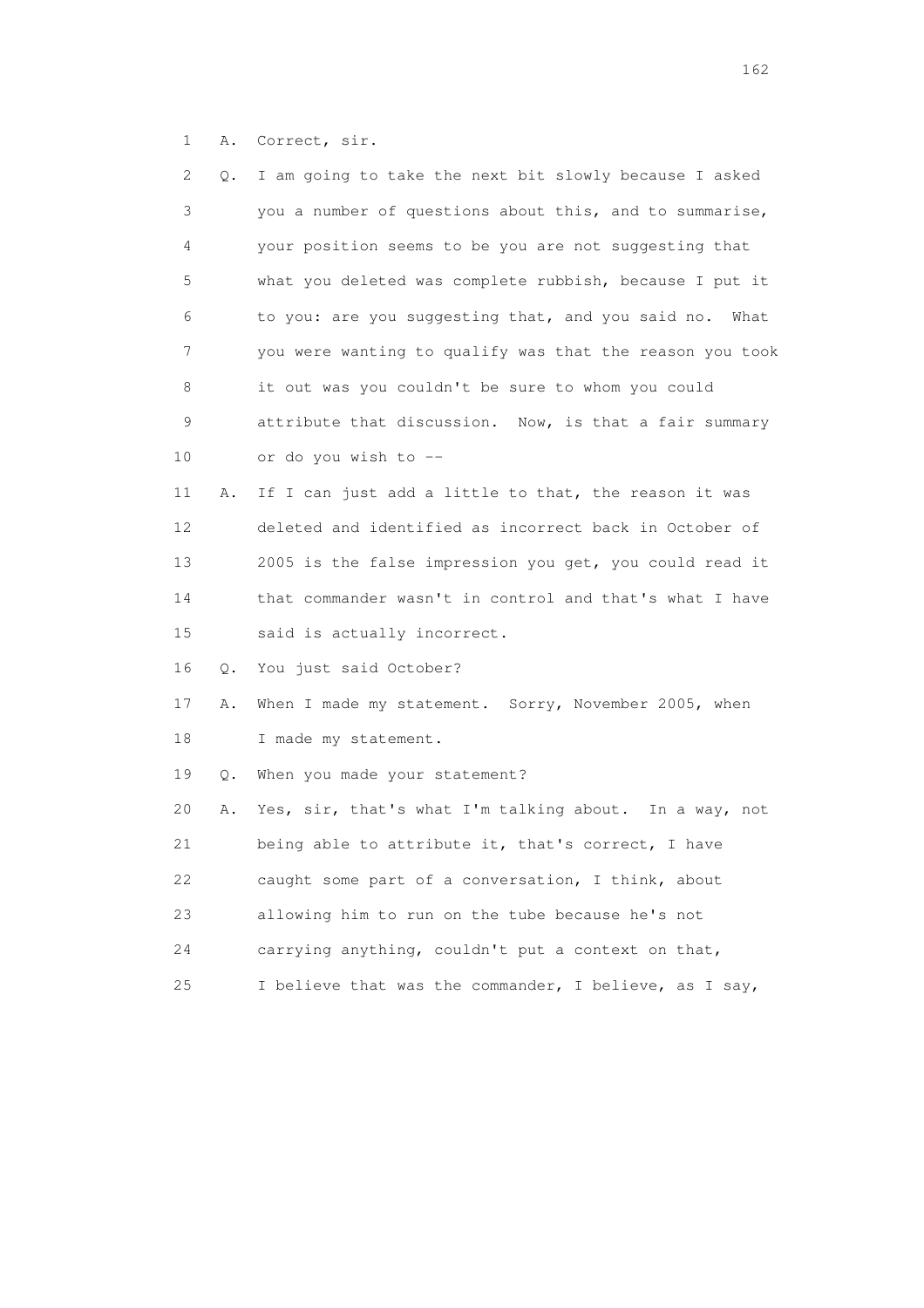1 I have only seen a snapshot. But I think that's a fair 2 summary.

 3 Q. That's, insofar as you have said that, that's fair 4 enough. So you could have left that in and explained to 5 people, without deleting it, that was your problem; you 6 had attributed it but actually on reflection you weren't 7 able to. That doesn't require a deletion, does it? 8 A. In hindsight, it was a mistake to do it like that. 9 Q. Well, I just want to pursue it a little, because 10 obviously what I am wanting to get from you is really 11 why you wanted to do this in the first place, as you 12 have now agreed it was a mistake. So that's the context 13 of the following questions. 14 When you were -- bringing us forward from 15 November 2005 to this inquest, you have accepted that -- 16 it's now two weeks ago, so I am sorry to ask you to cast 17 your mind back -- it says on the bottom here in 18 handwriting that this was modified vis-a-vis the 19 codenames on the 5th. You have agreed that was 20 a mistake, it was meant to be 6 October this year, which 21 was a Monday? 22 A. Sorry, 7th, Tuesday. 23 Q. I'm so sorry. Tuesday, yes. Monday was the 6th,

24 Tuesday was the 7th. It should have read the 7th that

25 it was modified. Now, what I want to ask you is this:

<u>163</u>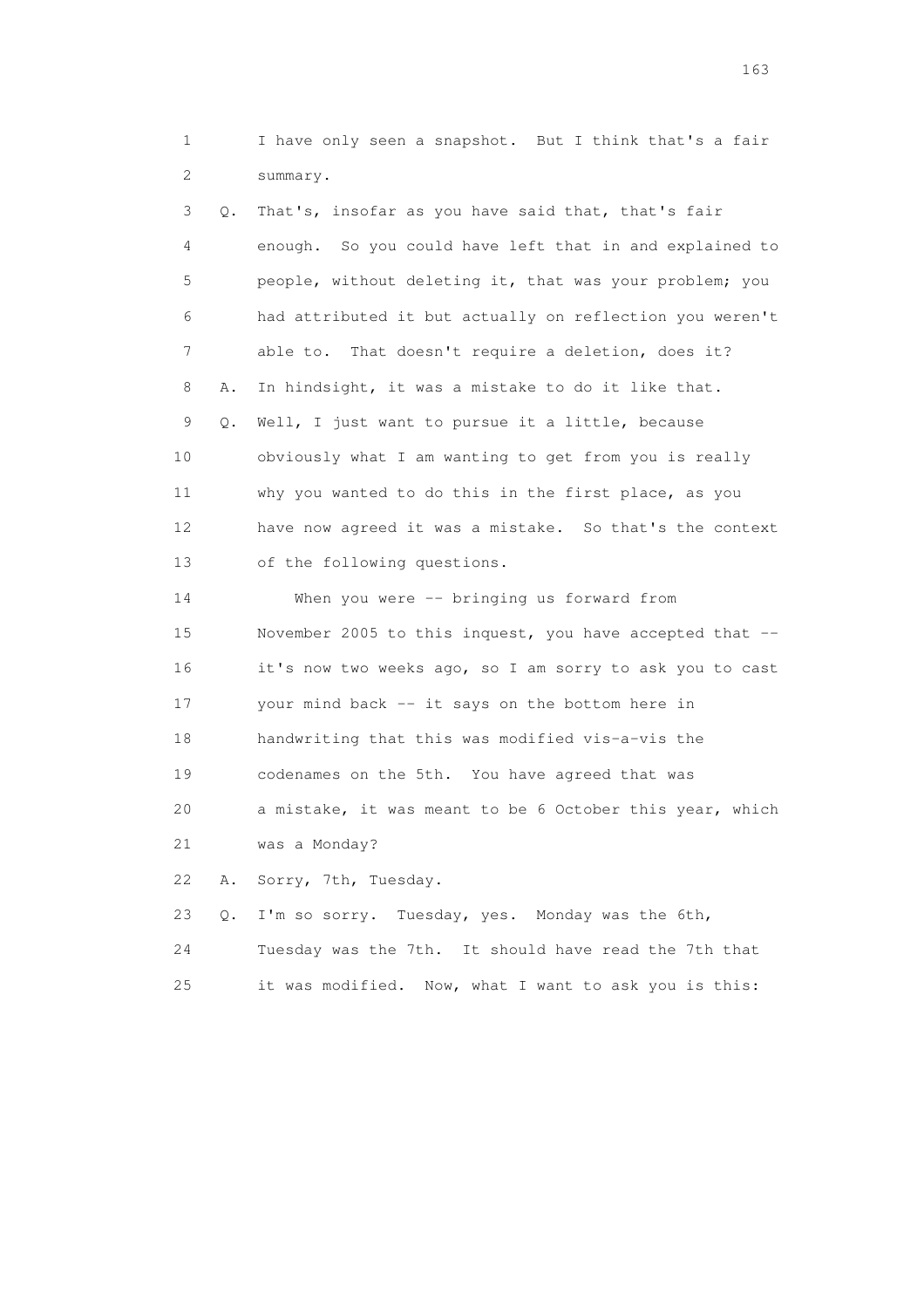- 1 who asked you for the notes?
- 2 A. It would have come through Chris Rixon but it would have
- 3 been the July Review Group.
- 4 Q. What is the July Review Group?
- 5 A. It's basically running the inquiry on behalf of the Met.
- 6 Q. Running what inquiry?
- 7 A. I would say the Metropolitan Police Service's response
- 8 to Stockwell would be my understanding.
- 9 Q. How long has that been going for?
- 10 A. I believe since the events.
- 11 Q. Since the event?
- 12 A. Or close to, I believe.
- 13 Q. Did they produce reports?
- 14 A. I think they called it a newsletter, yes.
- 15 Q. A newsletter, how often?
- 16 A. I'm not sure, sir.
- 17 Q. Is Mr -- is it Sergeant Rixon, is that his name?
- 18 A. Detective sergeant, yes.
- 19 Q. Is he part of that group?
- 20 A. No, he's not.
- 21 Q. Is he your line manager?
- 22 A. No, he's not.
- 23 Q. How does he relate to you?
- 24 A. Obviously we have got quite a lot of administrative
- 25 arrangements that concern anonymous witnesses, so we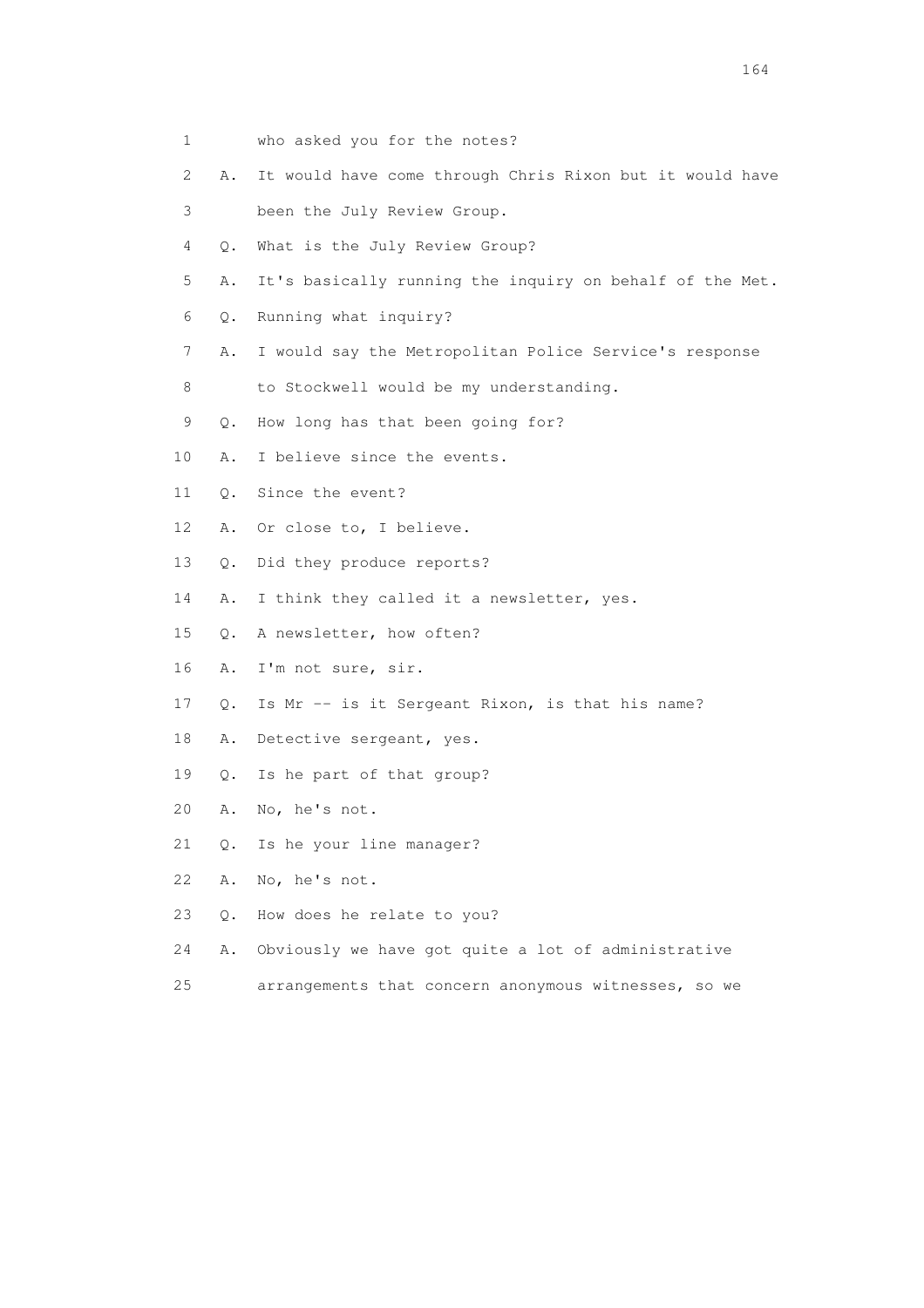1 have a cell that have been doing the link into this, 2 sir. 3 Q. Does he ask you on the Monday, which is the 6th, for 4 your notes? 5 A. No, I was off work so it must have been Tuesday. 6 Q. Must have been the Tuesday that you are asked, right, so 7 we move on to the Tuesday. When were you asked on the 8 Tuesday? 9 A. Sometime in the afternoon, possibly late afternoon, sir. 10 I do not have a clear recollection of exactly when. 11 Q. Well, it wasn't that long ago, so I do want to ask you 12 when on the Tuesday you were asked, and obviously the 13 corollary to that is, having been asked, when you 14 accessed these notes? 15 A. The best I can give is I left work at 6 or close to 6 -- 16 Q. In the evening? 17 A. In the evening. I have handed in the document, I have 18 made handwriting on the top, produced on computer, as 19 I have explained before, handed it, had to add something 20 to both. So by the time I have got my password to 21 actually access these, it's some time in the afternoon, 22 but it's run on until 5, 6 in the evening. 23 Q. Well, I don't know whether you are aware of the computer 24 information with which we have been provided? 25 A. I am not, sir, no.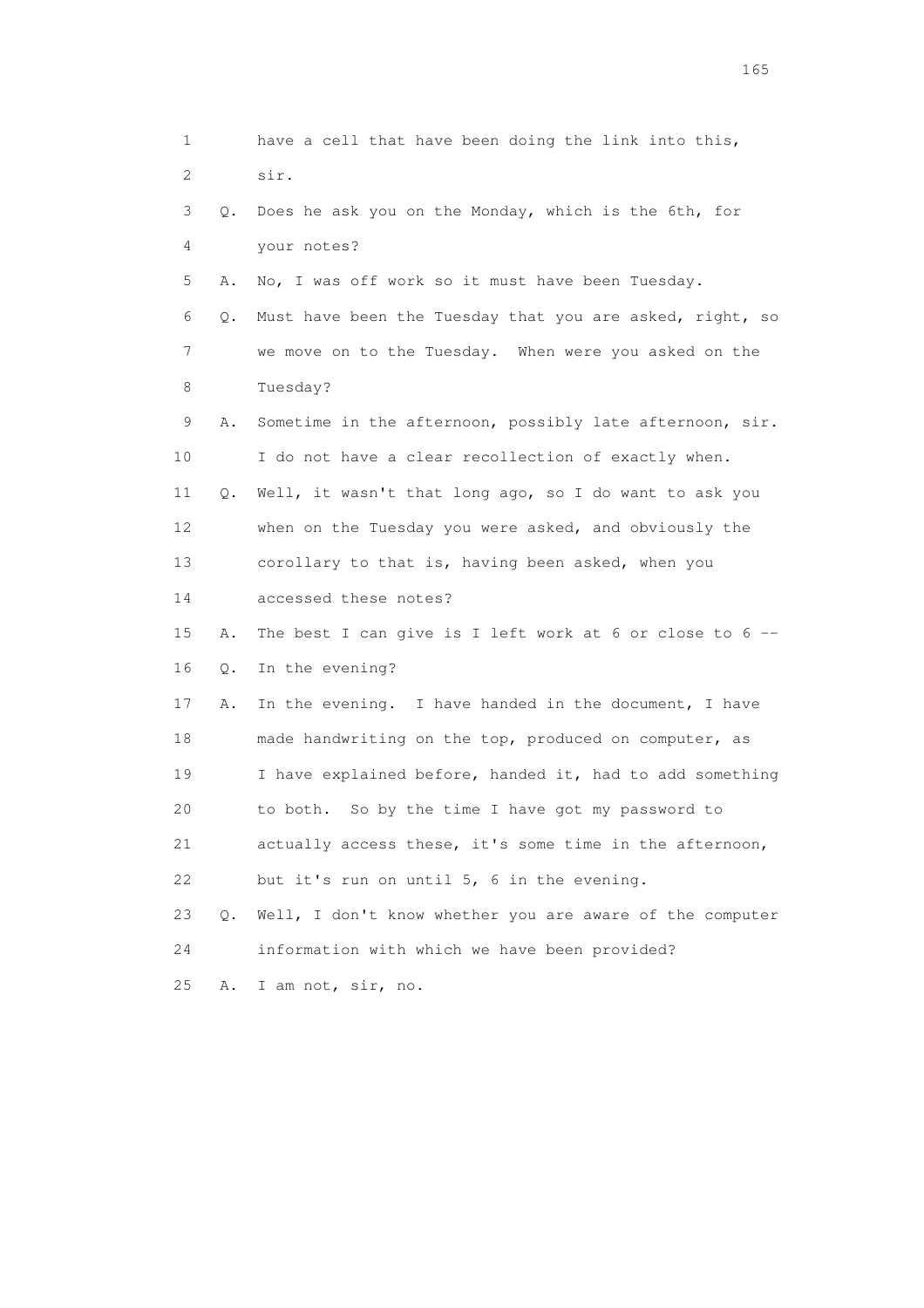1 Q. You are not aware. Well, the computer information with 2 which we have been provided is that in fact, so you have 3 the total picture, that the unamended document, in other 4 words without the deletion, was still in existence at 5 the close of play on the 6th; that is the date, as the 6 dates we have just been going through, the Monday; do 7 you follow?

8 A. Yes, sir.

 9 SIR MICHAEL WRIGHT: What's the close of play, Mr Mansfield? 10 MR MANSFIELD: I have asked about this and I am not entirely 11 sure that I have been given -- I haven't been given 12 a time, so I don't know. That's the phrase that's been 13 used. I get another phrase, but it doesn't add a great 14 deal, as the last witness would say, end of business, 15 and I'm afraid I can't help, and I seek others' 16 assistance as to when that was. 17 SIR MICHAEL WRIGHT: As far as Scotland Yard is concerned, 18 I thought they never closed. 19 MR MANSFIELD: Perhaps we will get a time. But certainly

 20 overnight, 6th into the 7th, Monday into the Tuesday, it 21 was unamended.

 22 Now, the further computer information we have, all 23 right, so I am now going into the 7th, was that in fact 24 it was accessed and last, as it were, amended at 11.52 25 in the morning, save that it was Greenwich Mean Time, so

<u>166</u> **166**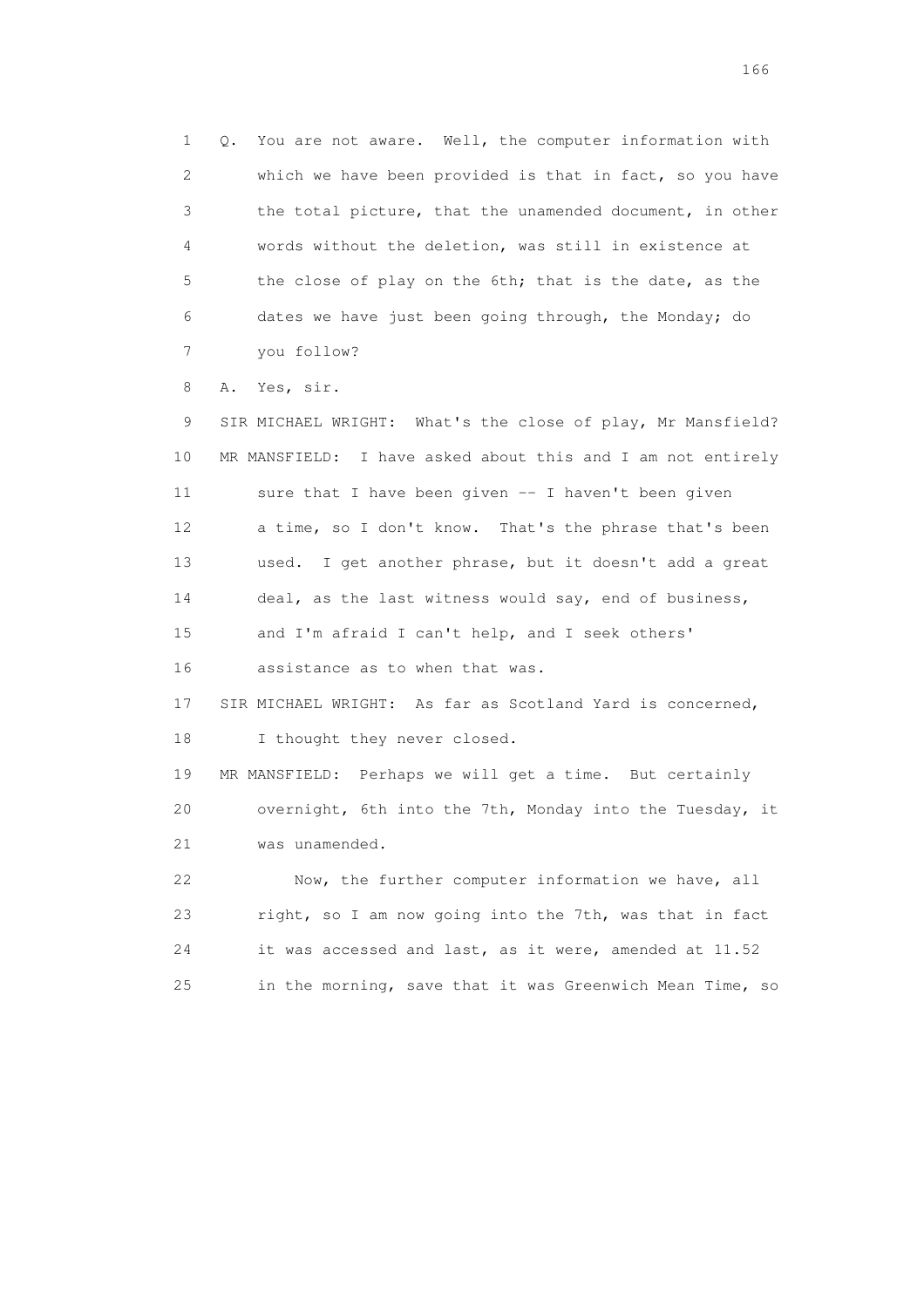1 there could be a one-hour difference here. In other 2 words it's in the morning of that day, the Tuesday the 3 7th. Is that your recollection? 4 A. No, my recollection is some time in the afternoon but 5 obviously that's from the computer, that must be 6 correct. 7 Q. That's why I have asked you very carefully about this. 8 SIR MICHAEL WRIGHT: BST would be 12.52. 9 MR MANSFIELD: Yes. So therefore, working on -- this is 10 just information that we have been provided with because 11 the matter's been investigated, so it looks as though it 12 was last written, which is the phrase used, at 12.52, 13 just before lunch, on Tuesday of that particular week, 14 Tuesday the 7th; all right? 15 A. Okay, sir. 16 Q. You had been, as you have already agreed, following 17 these proceedings to some extent, and you knew that 18 Cressida Dick was giving evidence on the Monday? 19 A. I knew she was giving evidence on the Monday, I didn't 20 see any of Monday's, sir. 21 Q. But you did see, as you have said already, some of my 22 cross-examination on the Tuesday? 23 A. I did, sir. 24 Q. We have had it checked, and we can almost pin down 25 a time, that the time on Tuesday morning that I was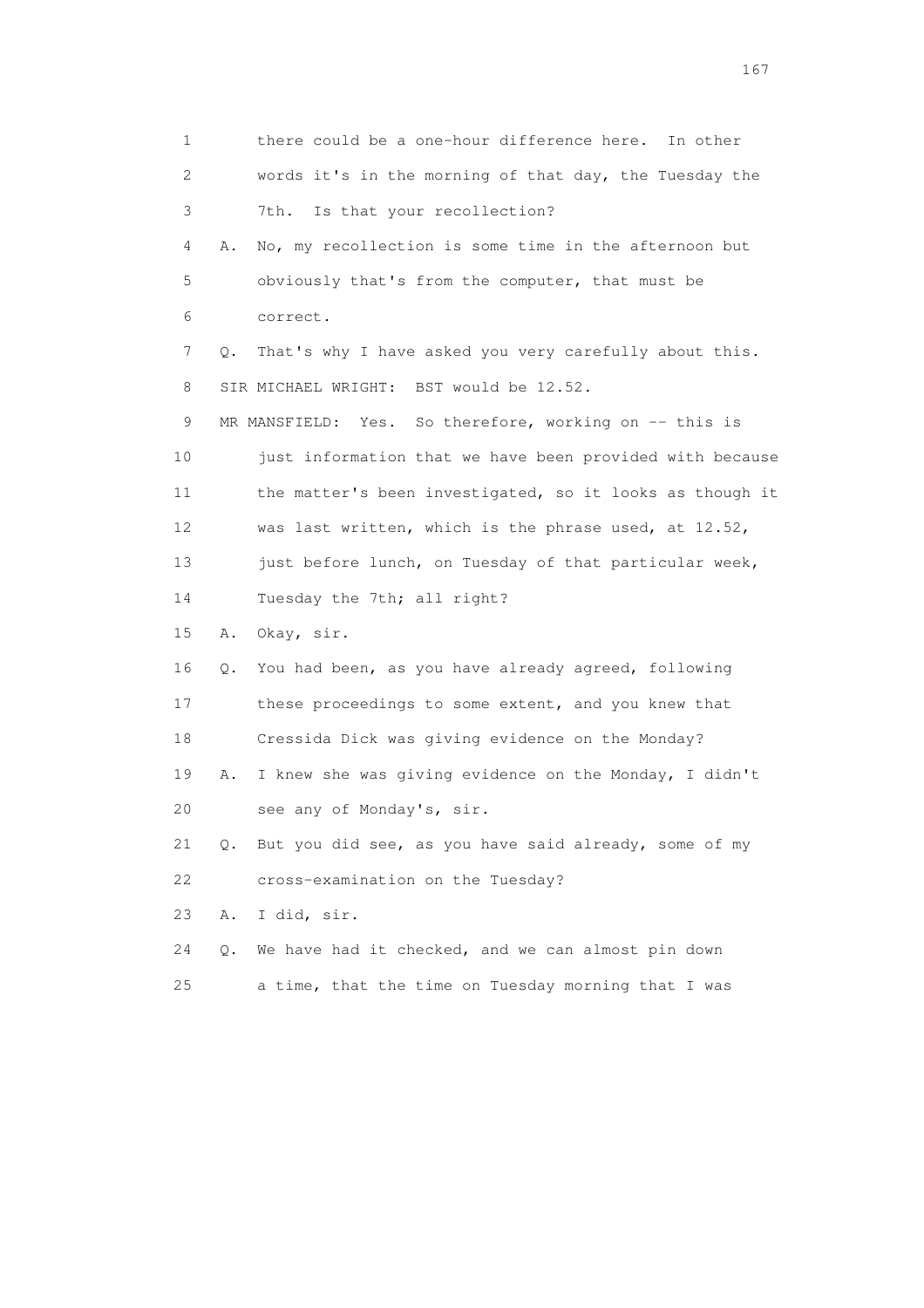1 asking questions of Cressida Dick about the policy of 2 letting somebody run was in fact around 11.35; did you 3 know that? 4 A. I didn't, sir. 5 Q. Did you see it? 6 A. I caught some of the decision log on that time, sir. 7 I think there was a document shown on the screen as to 8 reasons why. 9 Q. That's right, her decision log. Now, if it wasn't you 10 getting concerned, was somebody getting concerned about 11 what was being said in the inquest about Cressida Dick's 12 decisions? 13 A. I wasn't getting concerned, sir, and no-one has 14 expressed concern to me from a management, if that's 15 what you are implying, sir. 16 Q. Well, you had this put to you the other day because of 17 a telephone call you had with a Mr Emery? 18 A. That's correct, and he's got hold of the wrong end of 19 the stick, as it were. 20 Q. He has, all right, then just pursuing this a little, so 21 it looks, just before lunch on the 7th, the Tuesday, you 22 have entered and deleted and amended, right? You do it 23 all at the same time, do you? You made the amendments 24 to the codes -- 25 A. Yeah, I believe that's fair.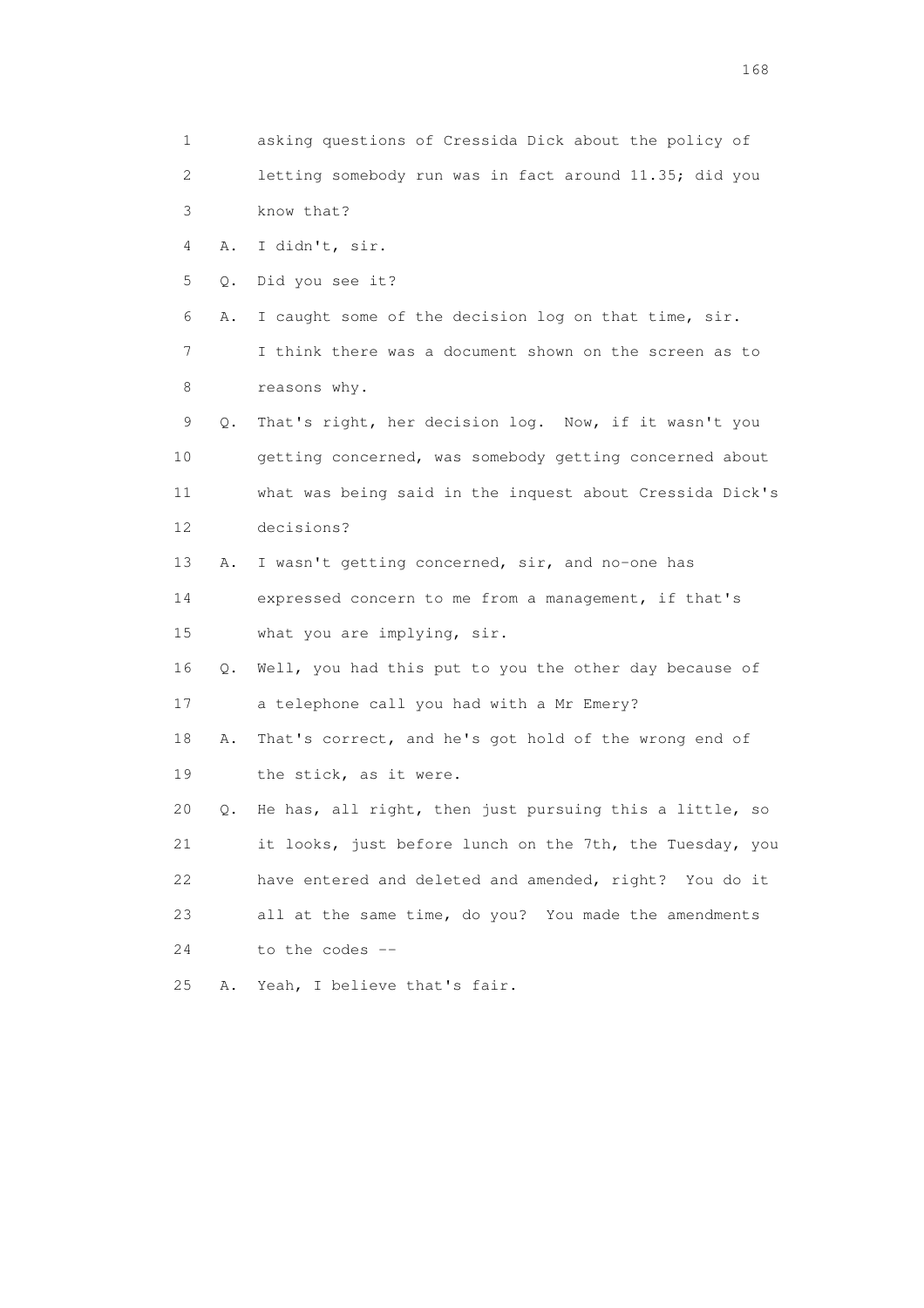- 1 Q. -- and the deletion at the same time?
- 2 A. I believe so, sir.

| 3  | О. | So although you say you were worried about what was in   |
|----|----|----------------------------------------------------------|
| 4  |    | the notes way back when you made your statement in 2005, |
| 5  |    | you had not done anything about the notes until this     |
| 6  |    | Tuesday?                                                 |
| 7  | Α. | I believe they just sat on my system, as I say, a system |
| 8  |    | I never used, sir.                                       |
| 9  | Q. | Now we have a time, and I'm just working on the basis    |
| 10 |    | that this has been accurate research, just before lunch  |
| 11 |    | on the Tuesday, you wouldn't be rushing off in the       |
| 12 |    | middle of the day for a meeting, would you?              |
| 13 | Α. | I don't recall any specific meeting, sir. I think I was  |
| 14 |    | doing admin that day.                                    |
| 15 | Q. | Right. When did you hand what is now on the screen --    |
| 16 |    | this is a copy -- when did you hand the original of what |
| 17 |    | is now on the screen, 7868, over to someone else?        |
| 18 | Α. | Towards the end of the day, 5, 6 o'clock, sir.           |
| 19 | Q. | That someone else was the detective sergeant, was it?    |
| 20 | Α. | That's correct, sir.                                     |
| 21 | Q. | It was on that day, the Tuesday, having deleted and      |
| 22 |    | amended, that you put on the various bits of handwriting |
| 23 |    | at the top and the bottom?                               |
| 24 | Α. | Correct, sir.                                            |
| 25 | Q. | When you handed it to Detective Sergeant Rixon, did you  |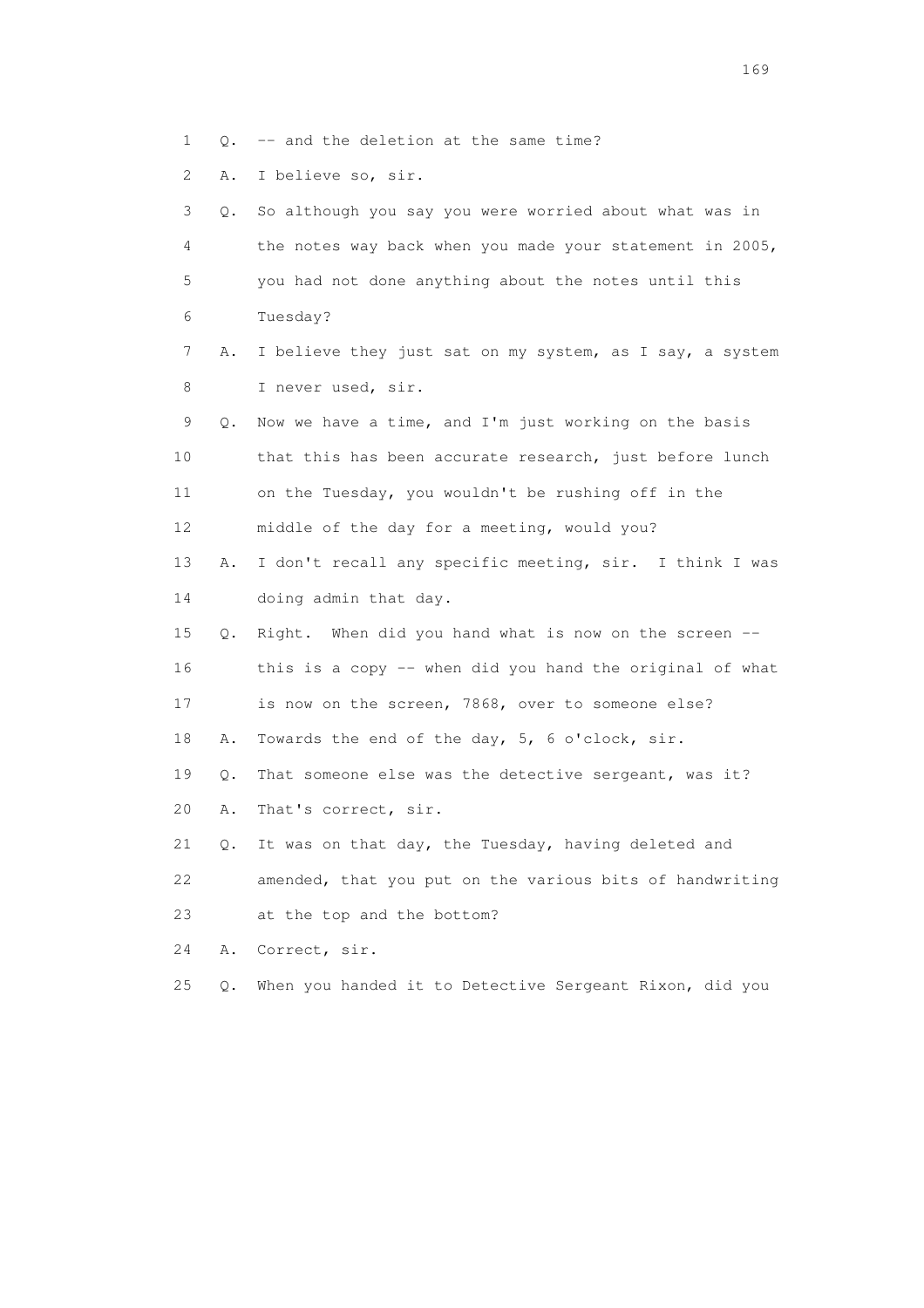| 1                         |    | say to him that "Besides the codes I have deleted three     |
|---------------------------|----|-------------------------------------------------------------|
| $\mathbf{2}^{\mathsf{I}}$ |    | sentences"?                                                 |
| 3                         | Α. | I don't recall saying that, sir.                            |
| 4                         | Q. | Well, I want to be clear, are you saying you did but you    |
| 5                         |    | don't recall it, or you didn't?                             |
| 6                         | Α. | I have got no memory of saying that, sir.                   |
| 7                         | Q. | Is the answer you didn't tell him?                          |
| 8                         | Α. | Well, to the best of my recollection, that's correct,       |
| 9                         |    | I didn't tell him.                                          |
| 10                        | Q. | Yes, so you didn't tell him to the best of your             |
| 11                        |    | recollection; why not?                                      |
| 12                        | Α. | It didn't occur to me at the time, sir.                     |
| 13                        | Q. | Oh, please, think about this, the alteration of a note      |
| 14                        |    | in this way, you do appreciate is a serious matter,         |
| 15                        |    | isn't it?                                                   |
| 16                        | Α. | Sir, as I say, I have always described this as an aide      |
| 17                        |    | memoire, which is a computer record. I have never           |
| 18                        |    | actually had to deal with anything like this. I have        |
| 19                        |    | always dealt in the realm of original notes which are       |
| 20                        |    | That obviously is a serious matter.<br>handwritten.<br>I am |
| 21                        |    | fully aware of that. This is a situation I have never       |
| 22                        |    | dealt with before.                                          |
| 23                        | 0. | This is an original note on a computer screen instead of    |
| 24                        |    | a notebook, isn't it?                                       |
| 25                        | Α. | It is not what I would describe as an original note.        |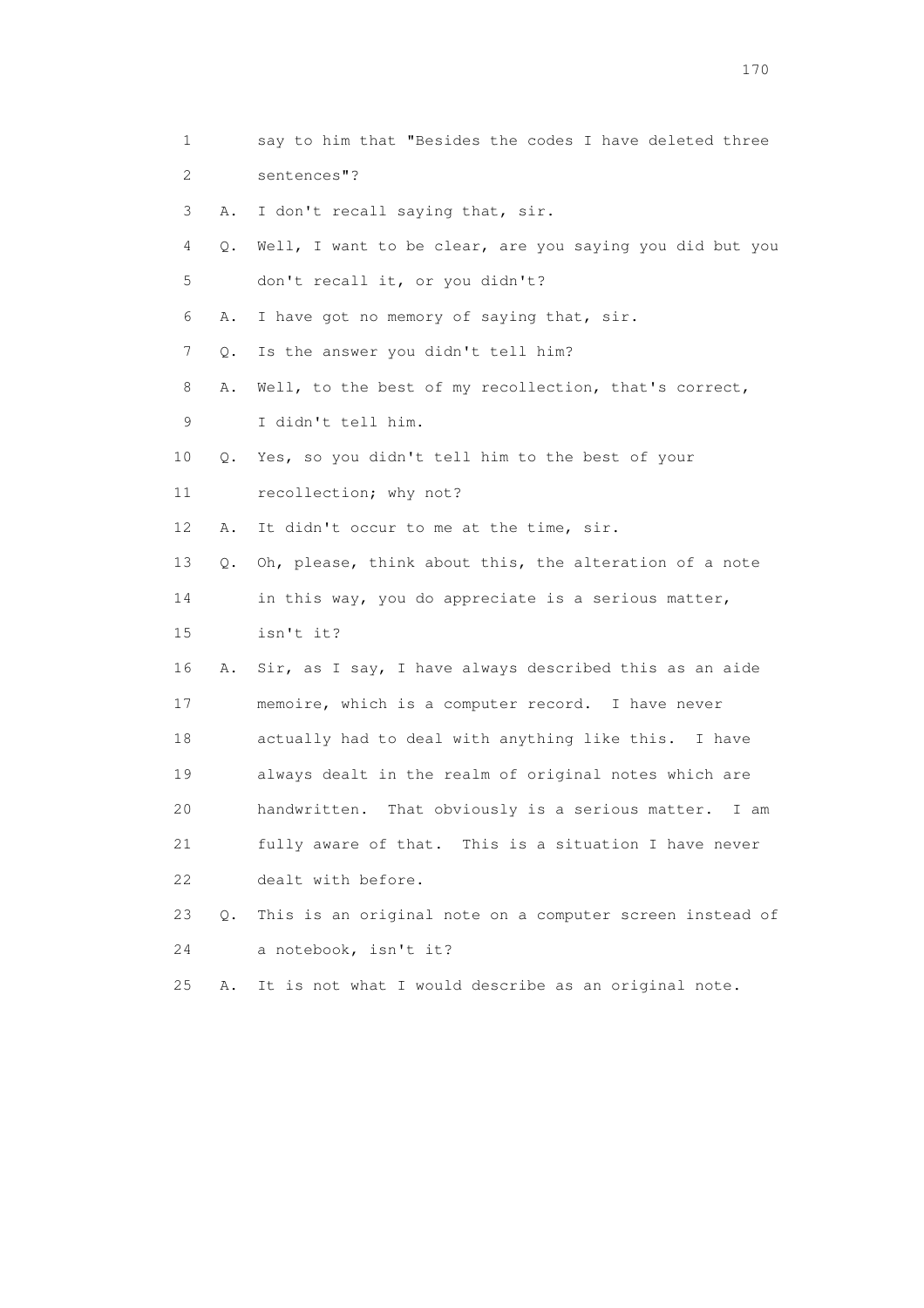1 Q. Oh, I see, you just say it is an aide memoire? 2 SIR MICHAEL WRIGHT: If it's an aide memoire, why does it 3 bear the word "log" at the top? 4 A. It's simply a title that I can use to find it. A log -- 5 obviously, a surveillance log book, surveillance running 6 log is just a title I can use to find it later, sir. 7 SIR MICHAEL WRIGHT: You appreciate that a log might be 8 interpreted as meaning a contemporaneous record? 9 A. In hindsight, yes, I do, sir, but it was never intended 10 that way. 11 MR MANSFIELD: An aide memoire for ease of finding, you just 12 put "aide memoire" at the top, don't you, if you just 13 want to find it on the computer. 14 A. I could, sir, but I included 22 July. 15 Q. A lot of what we have been through already, we have 16 established in fact are matters, some of them 17 incontrovertible, undoubtedly happened, do you follow? 18 A. I think so, yes, sir. 19 Q. The things above all that, about the buses and all the 20 rest of it, we have had from other witnesses. You don't 21 tell detective sergeant -- the detective sergeant that 22 you have deleted it, and you don't write it at the 23 bottom either, do you? 24 A. No, sir, because I am finishing it off in a hurry. 25 Q. Are you, or if you started at 11.52, there wasn't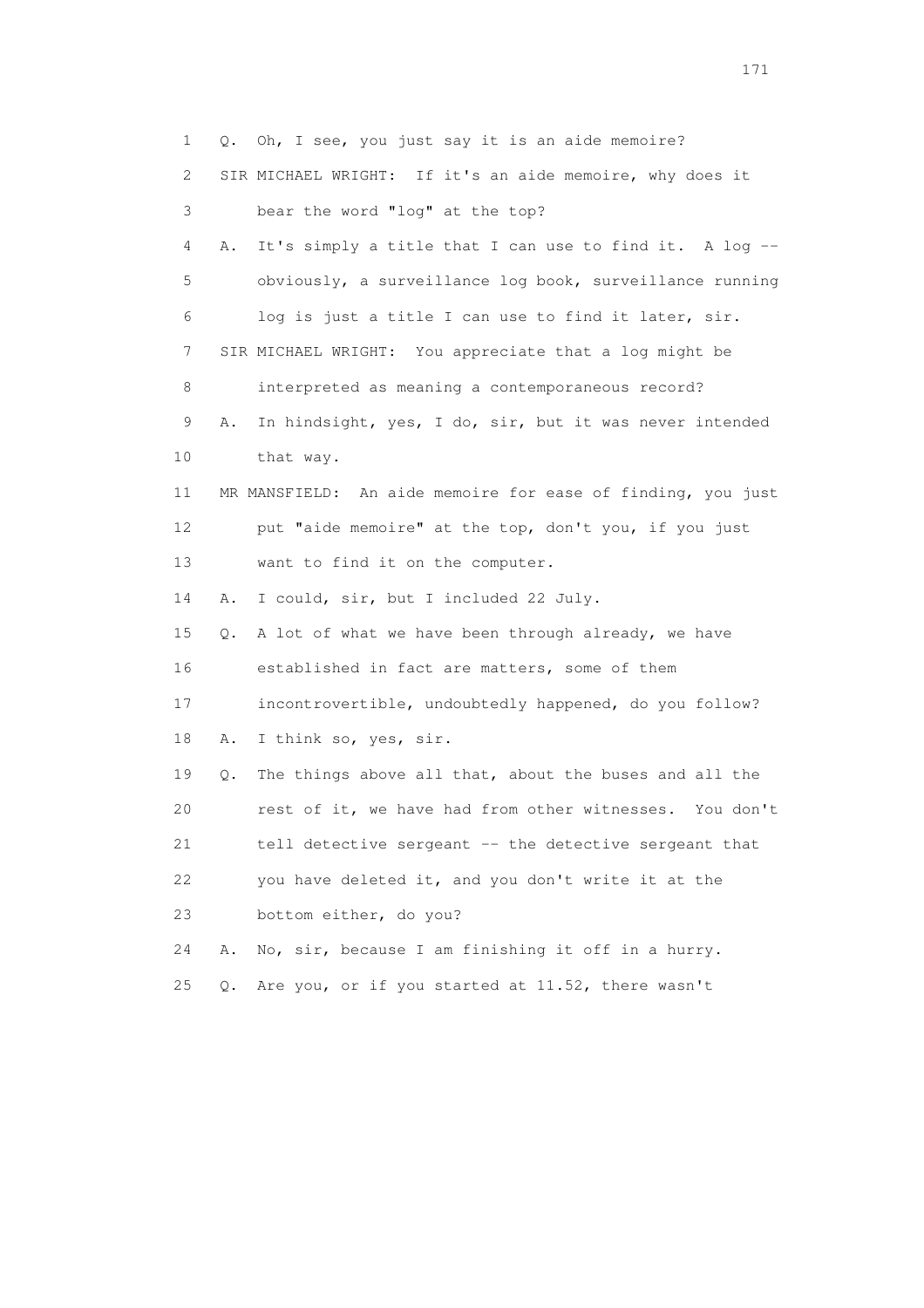1 a hurry, was there?

| 2               | Α. | I don't know when I have printed it sir. All I can say   |
|-----------------|----|----------------------------------------------------------|
| 3               |    | is towards the end of the day when I am looking to go,   |
| 4               |    | that's when I have spoken to him.                        |
| 5               | Q. | So you don't tell the detective sergeant, you say you    |
| 6               |    | are in a hurry, which is why you haven't written it on   |
| 7               |    | there, so we will just leave that for the moment, that's |
| 8               |    | the state of play, you say, on the 7th.                  |
| 9               | Α. | Correct, sir.                                            |
| 10              | Q. | I want to move to the 8th now, and for these purposes we |
| 11              |    | now have other documents available. On the 8th, and      |
| 12 <sup>°</sup> |    | I'll take it in stages, you were asked about these notes |
| 13              |    | by a number of people and I'll do it chronologically,    |
| 14              |    | weren't you?                                             |
| 15              | Α. | I think it all came through the same route, but yes,     |
| 16              |    | please go on, sir.                                       |
| 17              | Q. | All right. One of the documents that comes through,      |
| 18              |    | this is now on the 8th, is an email. Can we have         |
| 19              |    | exhibit 1500. So you have the context here --            |
| 20              | Α. | I remember this email, sir.                              |
| 21              | Q. | We can see at the top it's come from somebody called     |
| 22              |    | Jeremy Wilson. He is a police officer, isn't he?         |
| 23              | Α. | I have no idea, sir.                                     |
| 24              | Q. | So the jury may know, he is a police officer at New      |
| 25              |    | Scotland Yard, and he was, as it were, involved in       |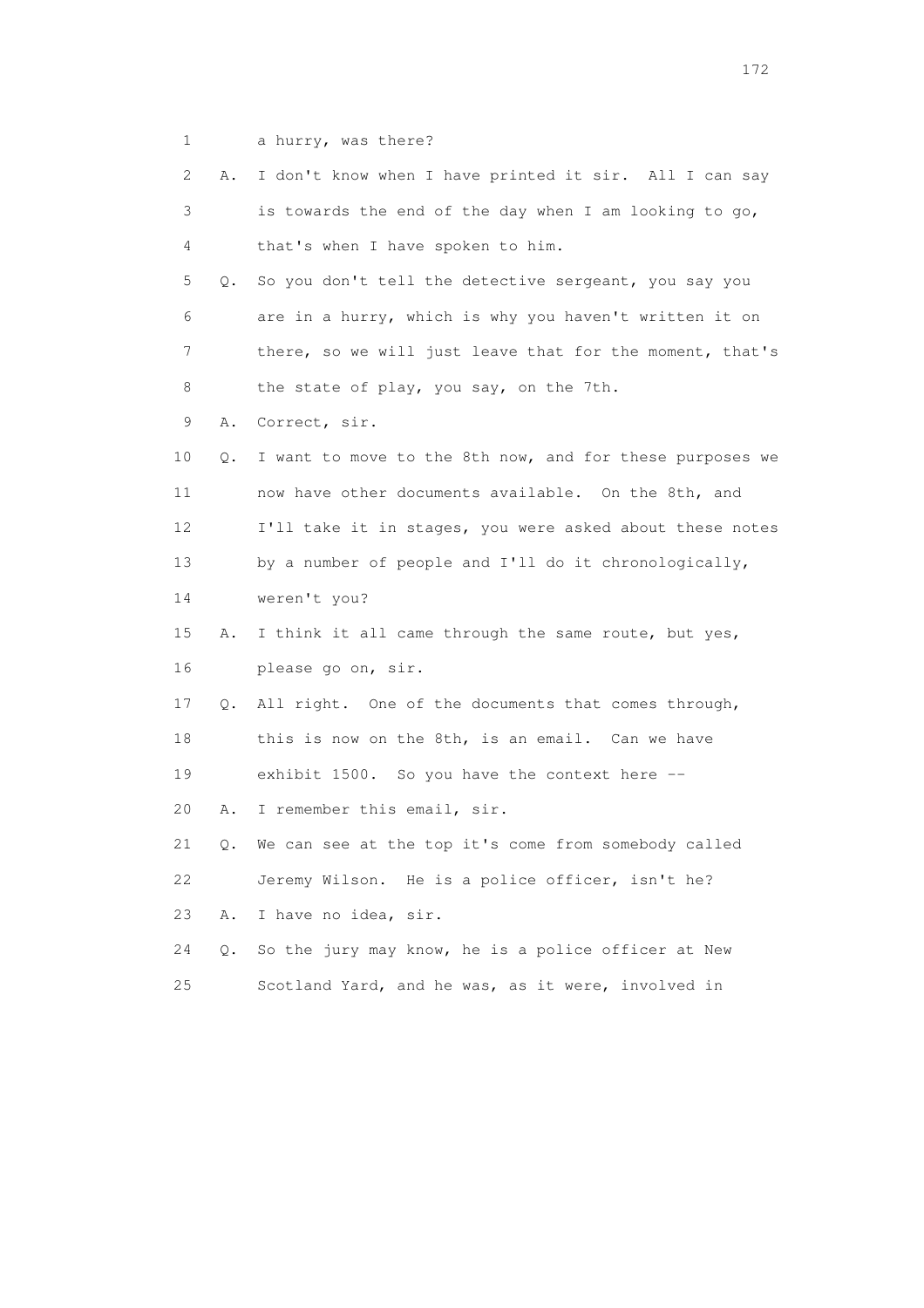1 examining the provenance of these notes. He sends 2 an email in fact to the person we have been talking 3 about, you will see that at the top, Chris Rixon, 4 dealing with anonymous witnesses as you have described. 5 You will also see the date, 8 October, you will also 6 see the time, around 1.30 on the 8th. It's asking for 7 a number of matters: 8 "What was the full date the original notes were 9 made, why were they made and how? 10 "What was the full date the modified notes were 11 made, why were they made and how? 12 "Were they made with anyone else or whilst referring 13 to any other document? What exactly has been changed in 14 the modified document? 15 "Where is the original document? (Also to be 16 supplied). 17 "Have they ever been referred to previously, e.g., 18 Health and Safety trial?" 19 You remember that email, because you were shown it? 20 A. I think I have got Chris to print off a copy rather than 21 try and do it off the screen. 22 Q. So Chris Rixon, the detective sergeant, gives you a copy 23 plainly some time after 1.34? 24 A. Yes, sir. 25 Q. I want to fill in a gap after 1.34 on the 8th. First of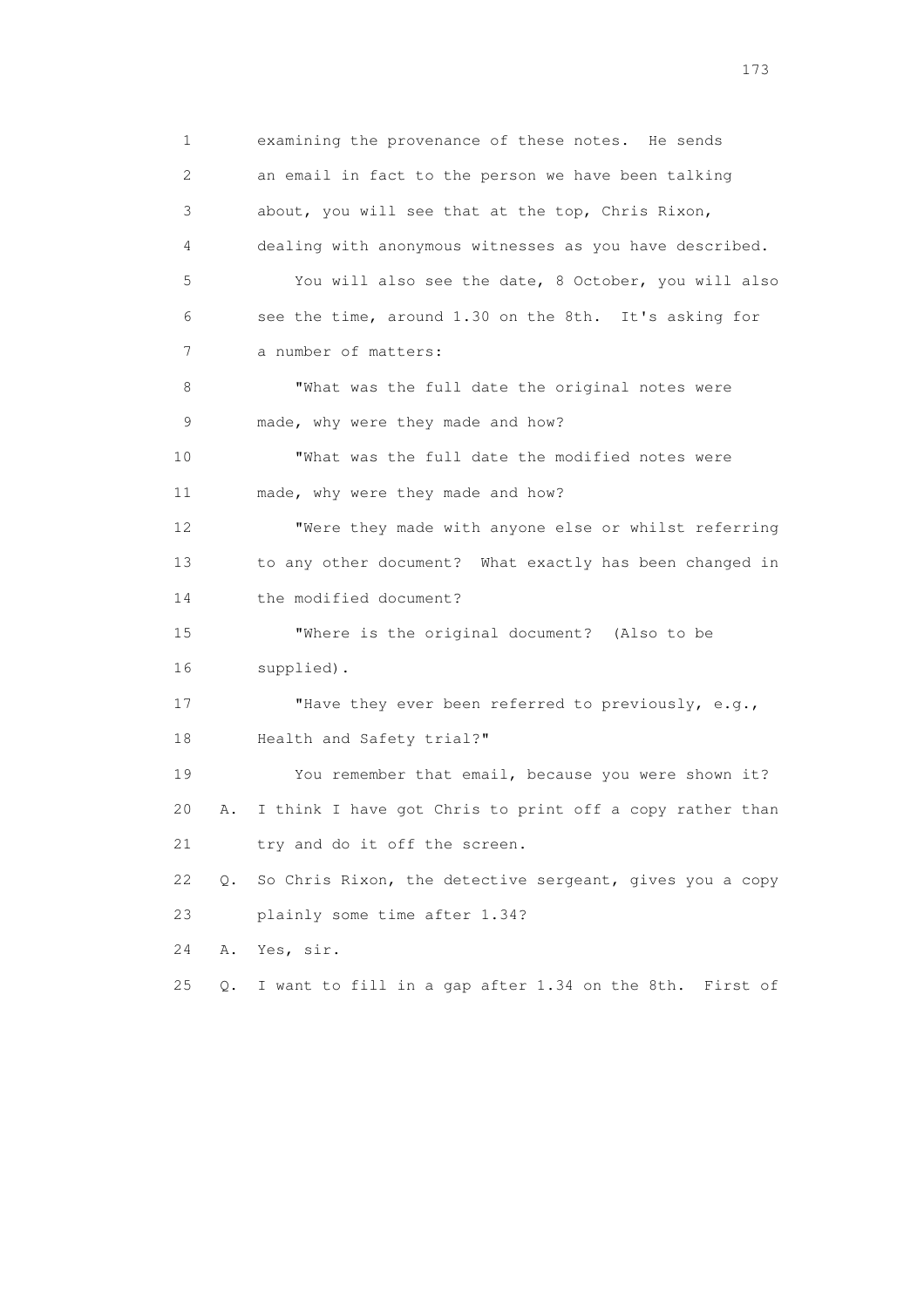1 all, do you say then, when you are not in a hurry, to 2 Detective Sergeant Rixon: oh, I meant to tell you last 3 night, I was in a bit of a rush but I have actually 4 deleted part of the document? 5 A. I believe at some time I tried to write a statement for  $6$  this  $-$  7 Q. I'll come to the statement. 8 A. I have at some point in the afternoon, I believe, sir. 9 Q. I am going to take it very slowly because I suggest what 10 happens is you are driven in the end much later in the 11 afternoon to admit you have deleted, and so you know 12 where I am going, I'm going to suggest your first 13 attempt on this day, as the day before, was to try to 14 cover up that you had deleted it? 15 A. That's incorrect, sir. 16 SIR MICHAEL WRIGHT: It's 3.30. 17 MR MANSFIELD: Yes, sir, I'll pause. 18 SIR MICHAEL WRIGHT: Quarter to. 19 (3.35 pm) 20 (A short break) 21 (3.48 pm) 22 (In the presence of the jury) 23 SIR MICHAEL WRIGHT: Yes, Mr Mansfield. 24 MR MANSFIELD: We have seen the email, the time is 1.30 25 roughly. Just taking it through on the Wednesday the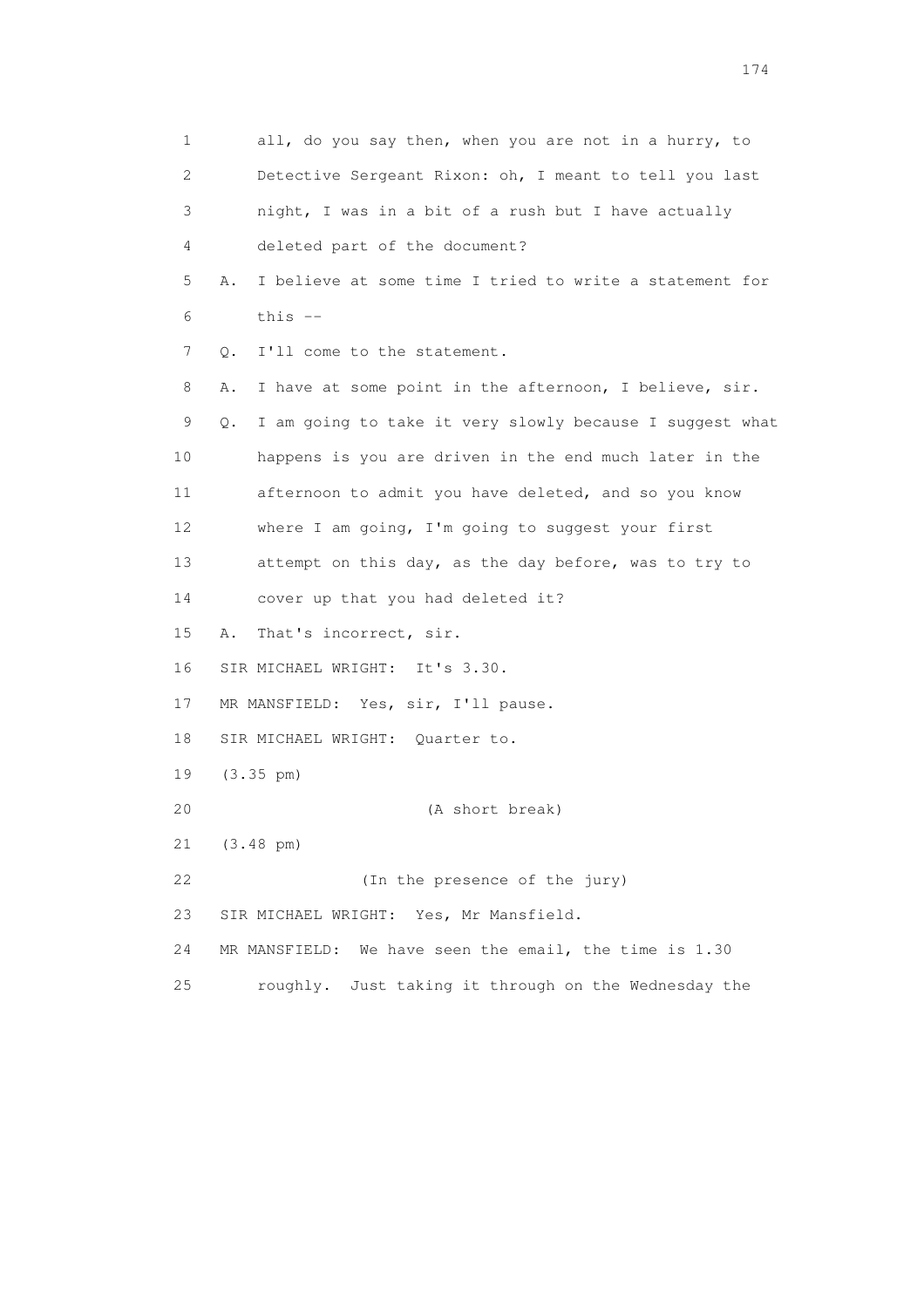1 8th, a couple of weeks ago. Do you tell

 2 Detective Sergeant Rixon, just after you received the 3 email that in fact you deleted anything on it? 4 A. I don't know exactly how long, I know it says 1.34 but 5 I don't know what time it actually got to me. But not 6 too long after, when I have requested to get a phone 7 number for Director of Legal Services, that's when I am 8 speaking to him. 9 Q. I am going to jog your memory a little. Did you tell 10 Detective Sergeant Rixon, in relation to one of the 11 requests on the email which was the original document to 12 be supplied, did you tell him not that you had deleted 13 anything, but that the original could no longer be 14 produced because the modifications had been saved over 15 the top? Did you tell him that? 16 A. I can't remember telling him that. However, although 17 you save over the top, I am fully aware that using 18 system support, they can go back and get previous saves. 19 Q. I wonder, you see, if you did know that then. You did 20 know that then, did you? 21 A. Well, I have been aware of it as a detective -- 22 Q. Why didn't you say to Rixon: it's all right, we can go 23 back and get the original? I mean, you don't have to 24 say anything to Rixon other than: yes, we can get the 25 original, although I have modified it.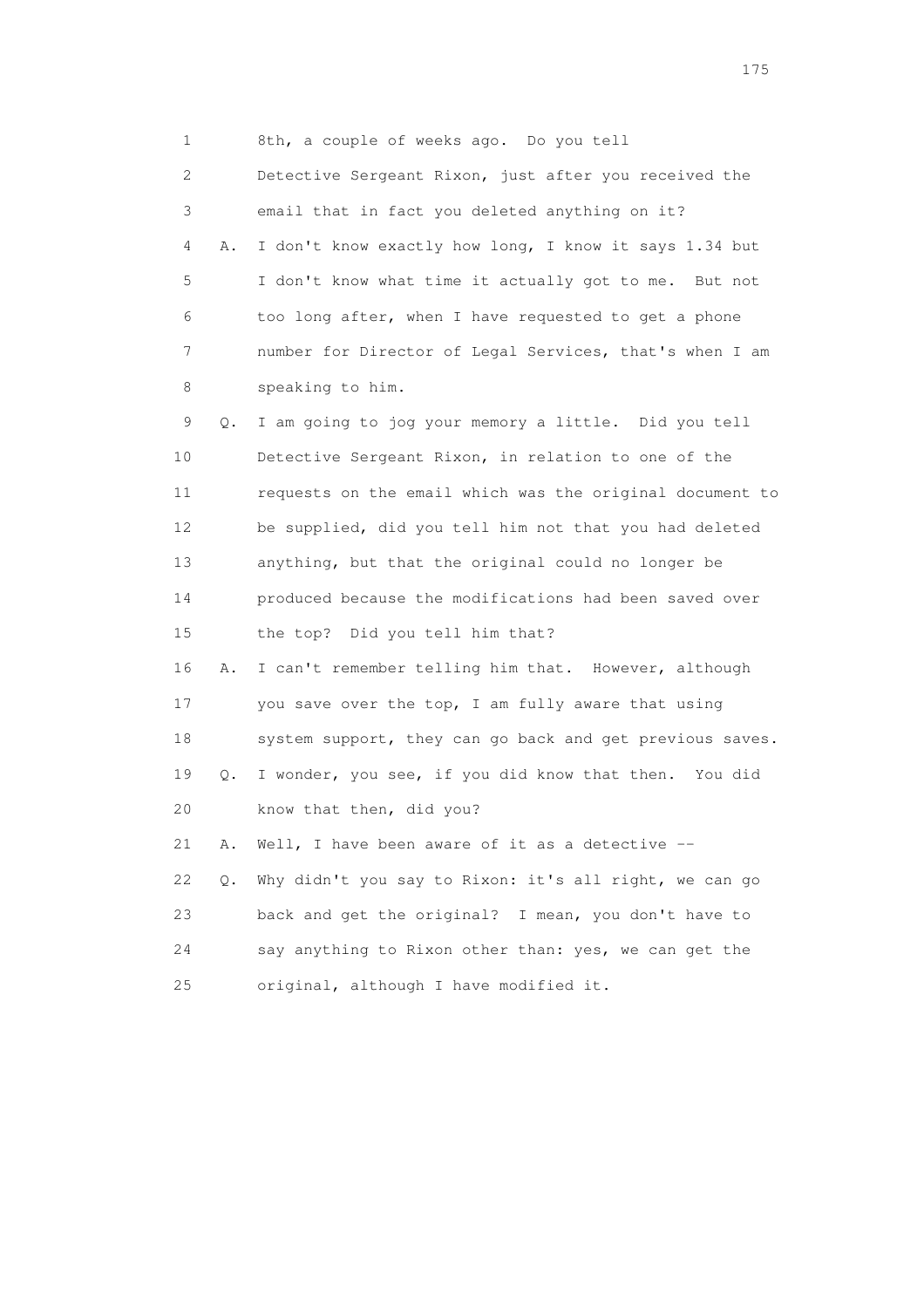| 1  |    | You didn't say that, did you?                            |
|----|----|----------------------------------------------------------|
| 2  | Α. | Well, I don't remember saying that to him. When I have   |
| 3  |    | explained the situation to Director of Legal Services,   |
| 4  |    | that would be my preferred route, yes.                   |
| 5  | Q. | We will get to the Director of Legal Services. That's    |
| 6  |    | a little later in the afternoon. Things move on.         |
| 7  |    | Because after the conversation with Rixon suggesting     |
| 8  |    | you can't produce the original because modifications     |
| 9  |    | have been saved over the top, you then sit down          |
| 10 |    | somewhere, presumably on police premises, and make       |
| 11 |    | a statement; do you remember doing that?                 |
| 12 | Α. | I have started a statement, whether that -- I think that |
| 13 |    | was probably opened before I spoke to Chris, because in  |
| 14 |    | make -- in trying to write the statement, that's when    |
| 15 |    | it's become obvious that I need to speak to the          |
| 16 |    | Directorate of Legal Services.                           |
| 17 | Q. | I am going to make it utterly clear to you, you have     |
| 18 |    | emphasised many times you only started a statement -- we |
| 19 |    | are going to see it in a second -- you not only started  |
| 20 |    | but you finished a statement that day and then you       |
| 21 |    | wanted to speak to the Director of Legal Services?       |
| 22 | Α. | That's not correct, sir, I never finished the statement. |
| 23 | Q. | Let us see it. Exhibit 1489, the jury don't have it,     |
| 24 |    | and as they don't, I just want to go through this with   |
| 25 |    | you but we had better read it so the jury have a full    |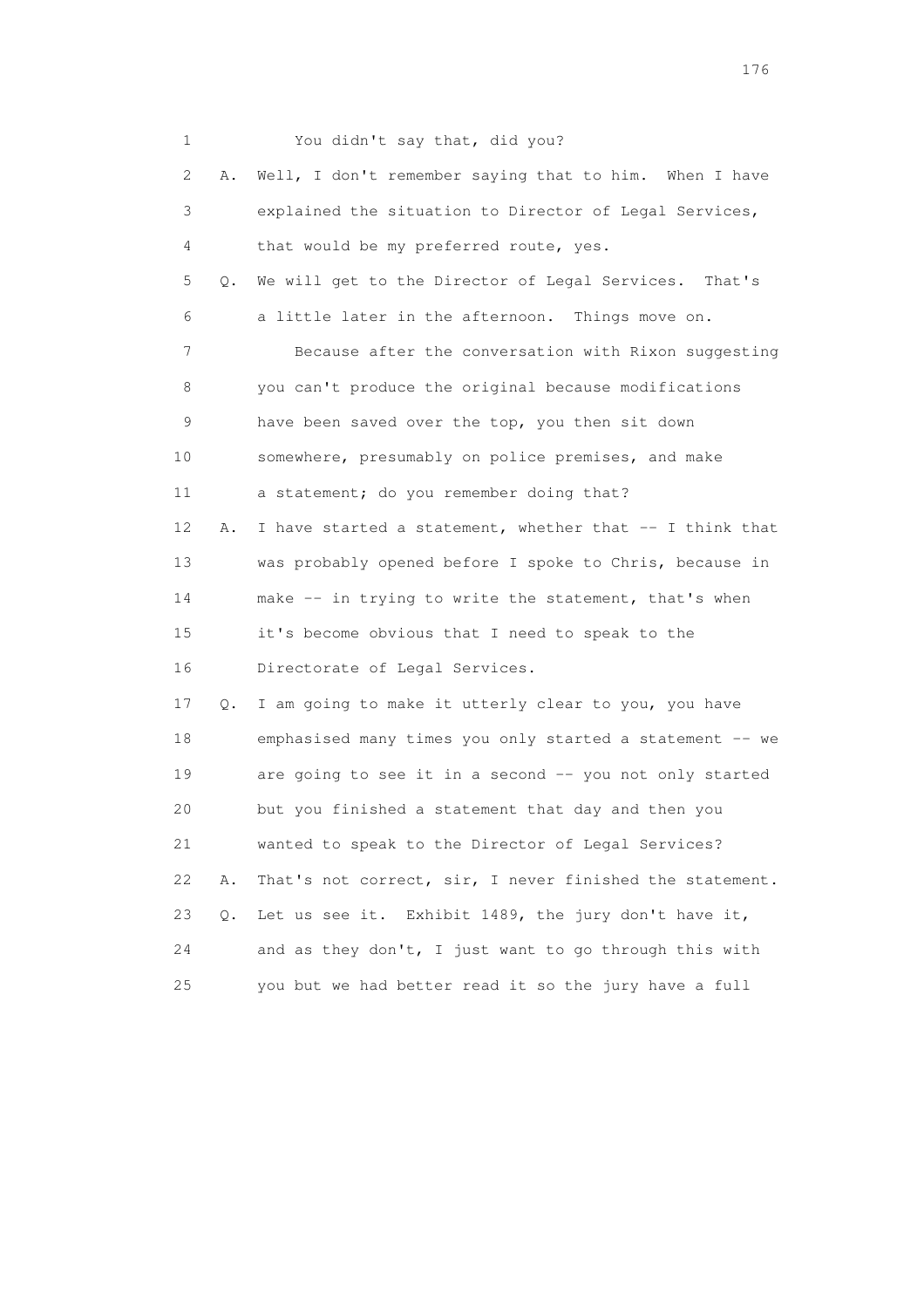1 picture of what you put on paper. Your call sign, 2 Central 1855: 3 "This statement (consisting of 1 page ..." 4 Do you see that? 5 A. Yes, sorry, the "1" is filled in automatically. 6 Q. It's filled in because it's only one page. It's not as 7 though it's going to last ten. Do you fill that in or 8 the machine fills it in? 9 A. I don't recall filling that in, so I am assuming the 10 machine fills that in. 11 Q. I would like you to think about it. 12 A. I don't know, sorry, sir. 13 Q. You don't know? 14 A. I don't know. 15 Q. It's not signed or dated, but this is what it says: 16 "I have been asked to supply a statement regarding 17 the production of original notes, which I have entitled 18 'Log of 22 July'." 19 So you may follow the suggestion I make as we go 20 through so I do not have to go through it twice, what 21 you are doing in this statement is in fact answering all 22 the questions in order as they appeared on the email, 23 aren't you? 24 A. I am trying to answer them, that's correct, sir. 25 Q. Yes, all of them?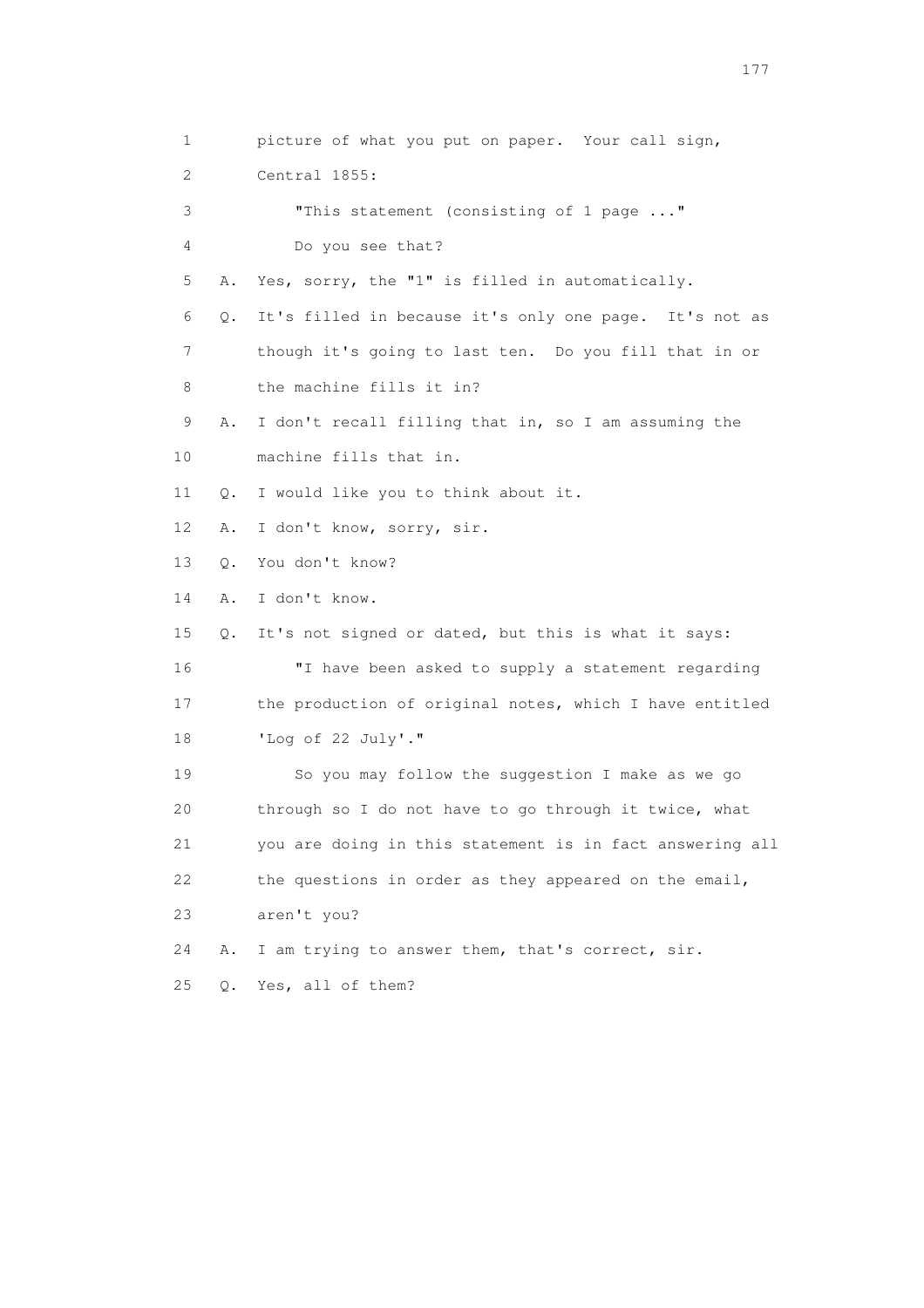1 A. No, I haven't in any way got all of them. The two 2 issues when I want to deal with -- with Directorate of 3 Legal Services, is firstly the deletion and dealing with 4 that, and secondly, largely the issue of corroboration. 5 This isn't a problem in the case of original notes 6 because you have got on day, date, time and place: 7 I made these at this location, the following officers 8 were present. As I am saying, this is a situation I 9 have never had to deal with before. They are the two 10 main issues.

 11 Q. We will come to that. So answering how the notes were 12 made:

 13 "These notes were made on Skye computer at New 14 Scotland Yard when the events were clear in my mind. 15 They were produced on or around the early morning on 31 16 July to 3 August 2005. This information is from the 17 document data. I do not recall whether or not 18 modifications were made in this period. I made these 19 notes alone from my own recollection without reference 20 to other documents, but at this stage I cannot recall 21 whether I had consulted with other officers. I made 22 them at this stage because it was apparent that the 23 events of 22 July would be subject to inquiry and 24 debrief and I wanted a record before my memory faded. 25 "On Tuesday 7 October 2008 I logged into the Skye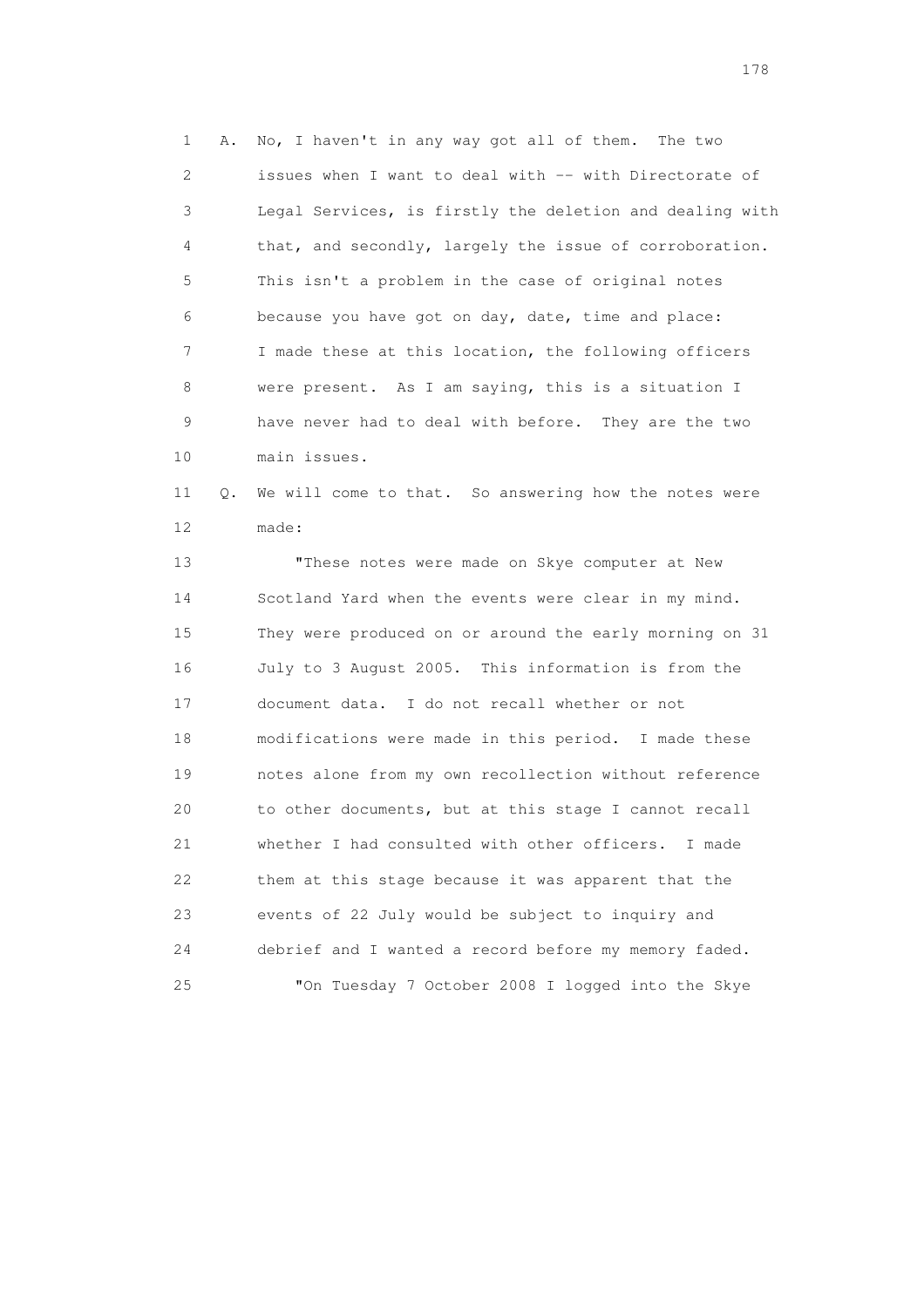1 system and produced a copy of the notes as I had been 2 requested to by the July Review Group. In this document 3 I altered my notation that referred to officers by their 4 initials to the relevant pseudonyms being used in the 5 inquiry." 6 Please note this next sentence: 7 "The original document no longer exists, having been 8 overwritten by the modified version." 9 Then you go on: 10 "These notes were not referred to during the Health 11 and Safety trial but did form the basis of my statement. 12 I do recall if these notes were supplied to 13 Operation Erini on request but had they requested they 14 would have been." 15 SIR MICHAEL WRIGHT: There is a "not" disappeared somewhere, 16 I would have thought. 17 MR MANSFIELD: Should there be a "not" there? 18 A. I would say from the sense that it should say "not". 19 Q. If one goes through the checklist on the email, which we 20 have been through once, your statement therefore deals 21 with the full date of the original notes that were made; 22 why they were made and how; the full date of the 23 modified notes; why they were made and how; were they 24 made with anyone else; what exactly has been changed; 25 where is the original document, also to be supplied;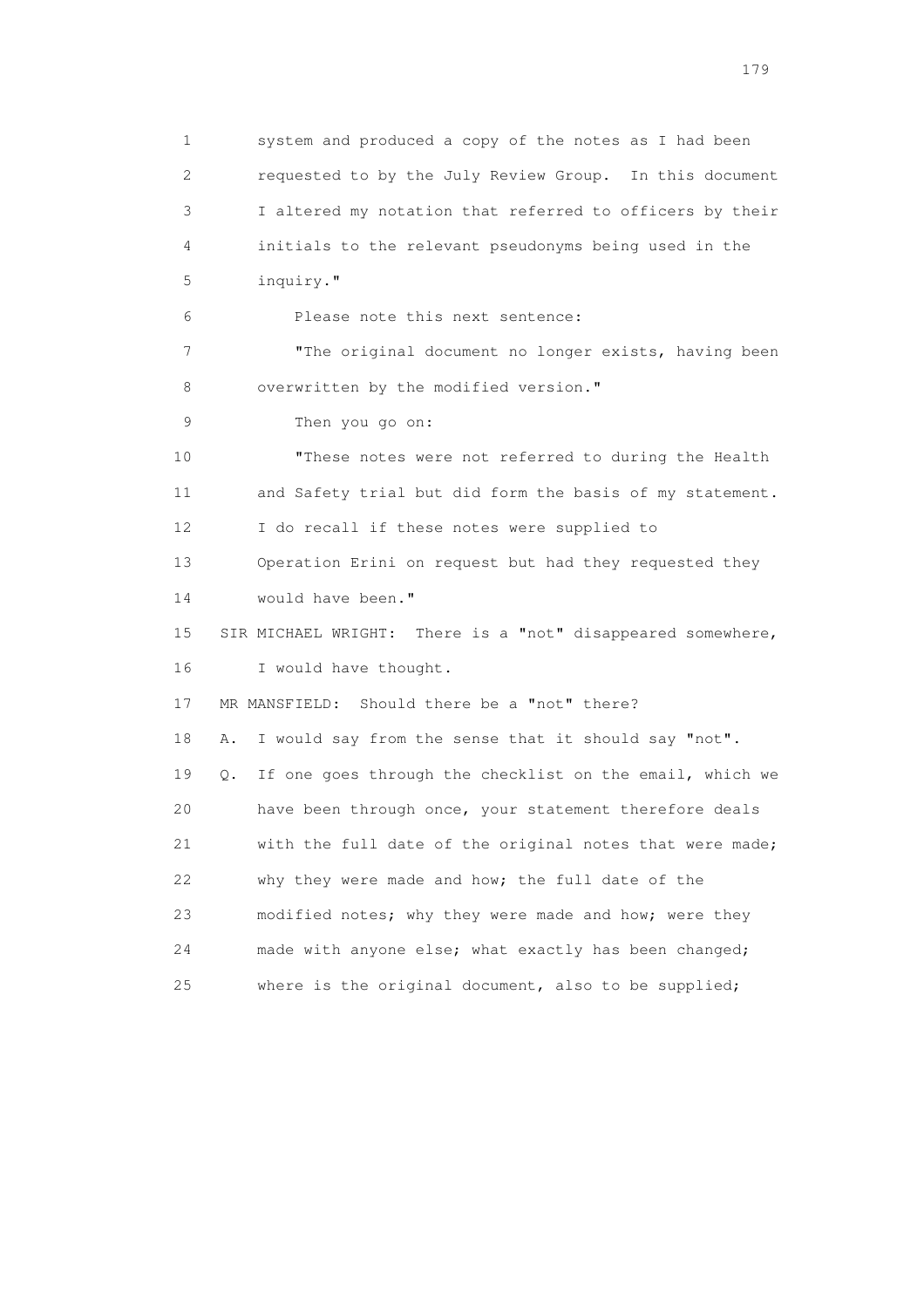1 have they ever been referred to previously; do you see, 2 it's going through the checklist, isn't it? 3 A. As I say, I have tried to answer the questions. I have 4 produced what I would describe as a standard statement 5 and the standard statement is not correct. Then because 6 I have spoken to the Directorate of Legal Services, 7 I want to speak to them, I see no problem leaving this 8 on the computer until afterwards. 9 Q. Yes, because you thought at the time you wrote the 10 statement, as I suggest you had told DS Rixon, who told 11 Inspector Wilson, you thought the original document no 12 longer existed, didn't you? 13 A. No, sir, I am fully aware and I have been involved in 14 investigations where you have recovered documents that 15 have been deleted. Every detective knows this. 16 Q. Why did you write the sentence, "the original document 17 no longer exists"? 18 A. It no longer exists on my system, but I'm fully aware 19 that you can go back and get it. It just requires 20 a level of technical expertise which obviously the 21 police have, sir. 22 Q. So you knew when you wrote the statement, you knew when 23 you spoke to DS Rixon, that it did exist? 24 A. I know it exists in the terms of noughts and ones and it 25 can be recovered.

180 and 180 and 180 and 180 and 180 and 180 and 180 and 180 and 180 and 180 and 180 and 180 and 180 and 180 and 180 and 180 and 180 and 180 and 180 and 180 and 180 and 180 and 180 and 180 and 180 and 180 and 180 and 180 an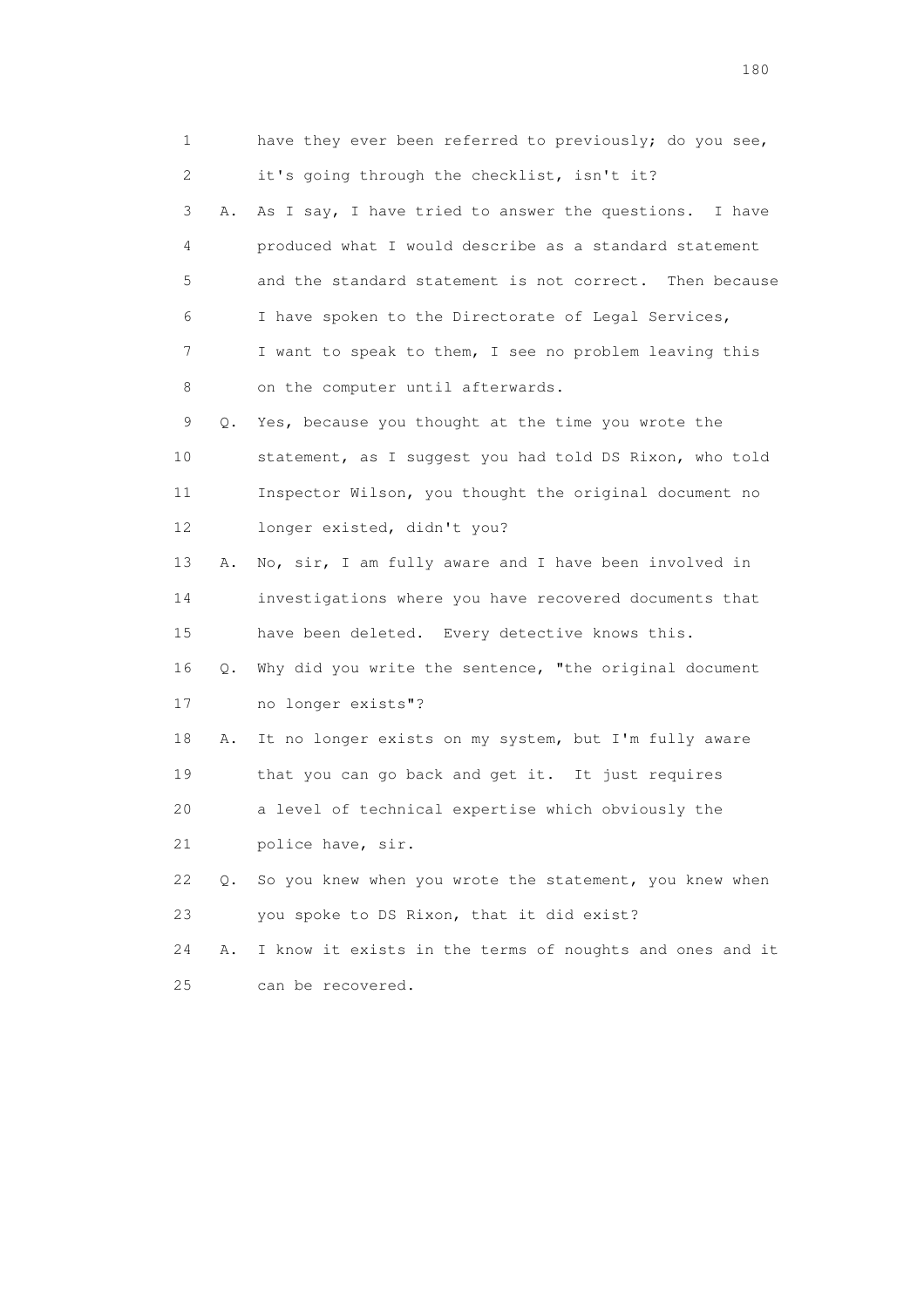1 Q. Why didn't you say to DS Rixon, even by the time of this 2 statement, "I have actually deleted something" -- 3 A. I believe I have on or around the same time. 4 Q. Do you say by this stage, that is the statement? 5 A. No, I have not completed that statement. 6 Q. Now I want to deal with whether this is in fact what you 7 were intending, rather like the note on the bottom of 8 the original notes that you had taken off, no mention of 9 deletion when you wrote out the notes at the bottom and 10 no mention of the deletion in here, no mention to 11 DS Rixon up to this point; did you know that DS Rixon at 12 around 3.30 spoke to Inspector Wilson yet again about 13 this document? 14 A. I don't know that, sir. 15 Q. I want to put you in the picture as to what he said on 16 your behalf. 17 A. Right. 18 Q. Was that you had completed a statement by 3.30, but you 19 didn't want to submit it until you had spoken to the 20 Director of Legal Services. Now, did you tell 21 Detective Sergeant Rixon that you had completed 22 a statement? 23 A. I think I probably said I have done a statement but 24 I need to speak to the Directorate of Legal Services 25 obviously in regard to the main two issues that I am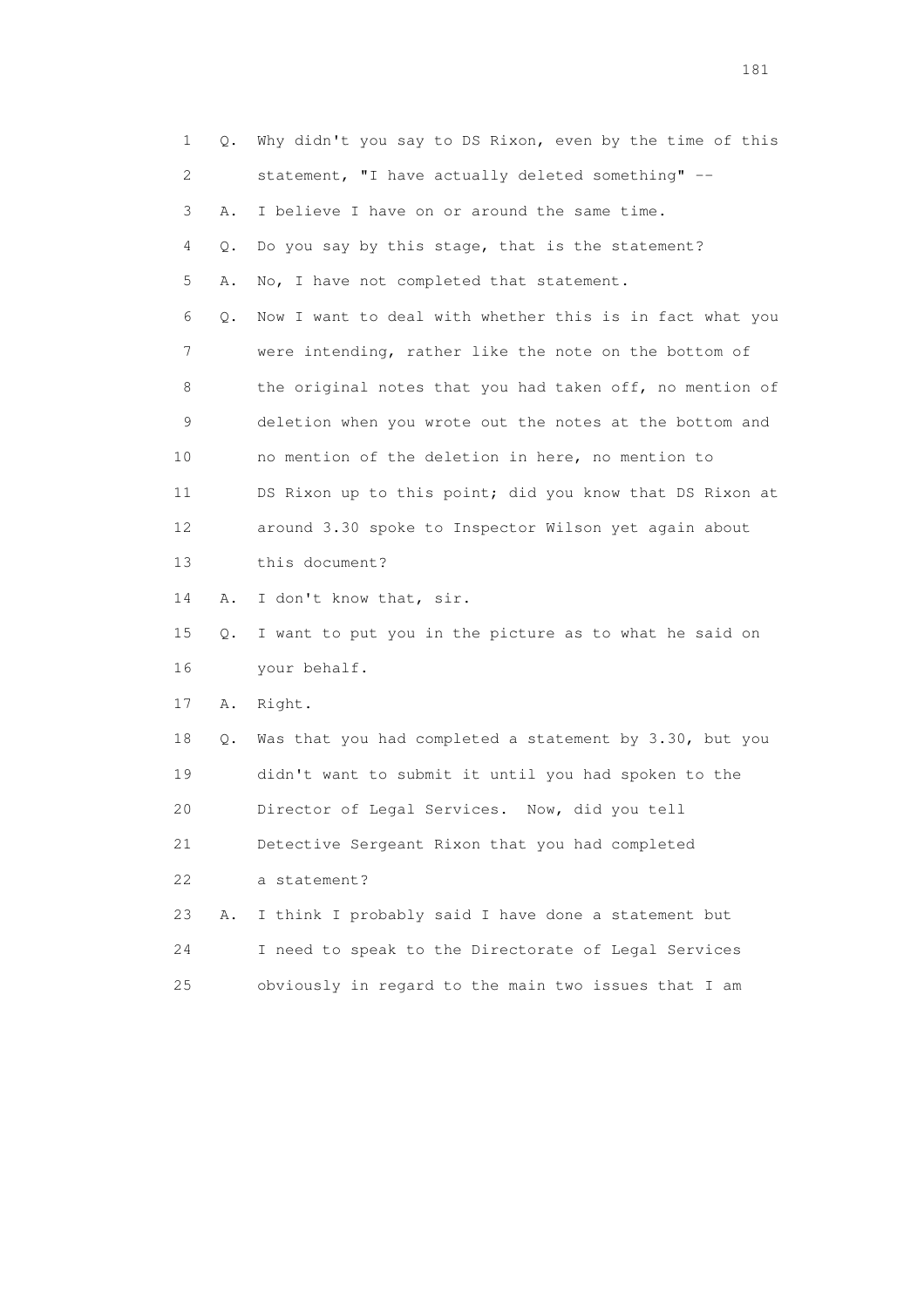1 raising.

| 2  | Q. | Did you tell Detective Sergeant Rixon, even at that       |
|----|----|-----------------------------------------------------------|
| 3  |    | stage: I have done a statement but actually what's        |
| 4  |    | bothering me is I did delete something? Did you tell      |
| 5  |    | him then?                                                 |
| 6  | Α. | Some time around then, sir.                               |
| 7  | Q. | Did you?                                                  |
| 8  | Α. | I believe so, yes, sir.                                   |
| 9  | Q. | So your account is that you told                          |
| 10 |    | Detective Sergeant Rixon around the 3.30 time when he is  |
| 11 |    | telephoning Mr Wilson?                                    |
| 12 | Α. | It might be before, it might be slightly after, but       |
| 13 |    | I believe some time in that afternoon.                    |
| 14 | Q. | It's quite important, you see, that if Detective          |
| 15 |    | Sergeant Rixon knew you had deleted something, he might   |
| 16 |    | want to pass that on to Inspector Wilson, so did you      |
| 17 |    | tell him before this phone call or not?                   |
| 18 | Α. | I don't know, because I don't know exact times, sir.      |
| 19 | Q. | You were holding out that afternoon hoping that in<br>No. |
| 20 |    | fact the original wouldn't be recovered and it would be   |
| 21 |    | left on the basis that no-one would know you had deleted  |
| 22 |    | something?                                                |
| 23 | Α. | No, sir, I have got no reason to try to cover that up.    |
| 24 | О. | Well, unless, first of all, pressure was being put on     |
| 25 |    | you to keep this out; was any pressure put on you?        |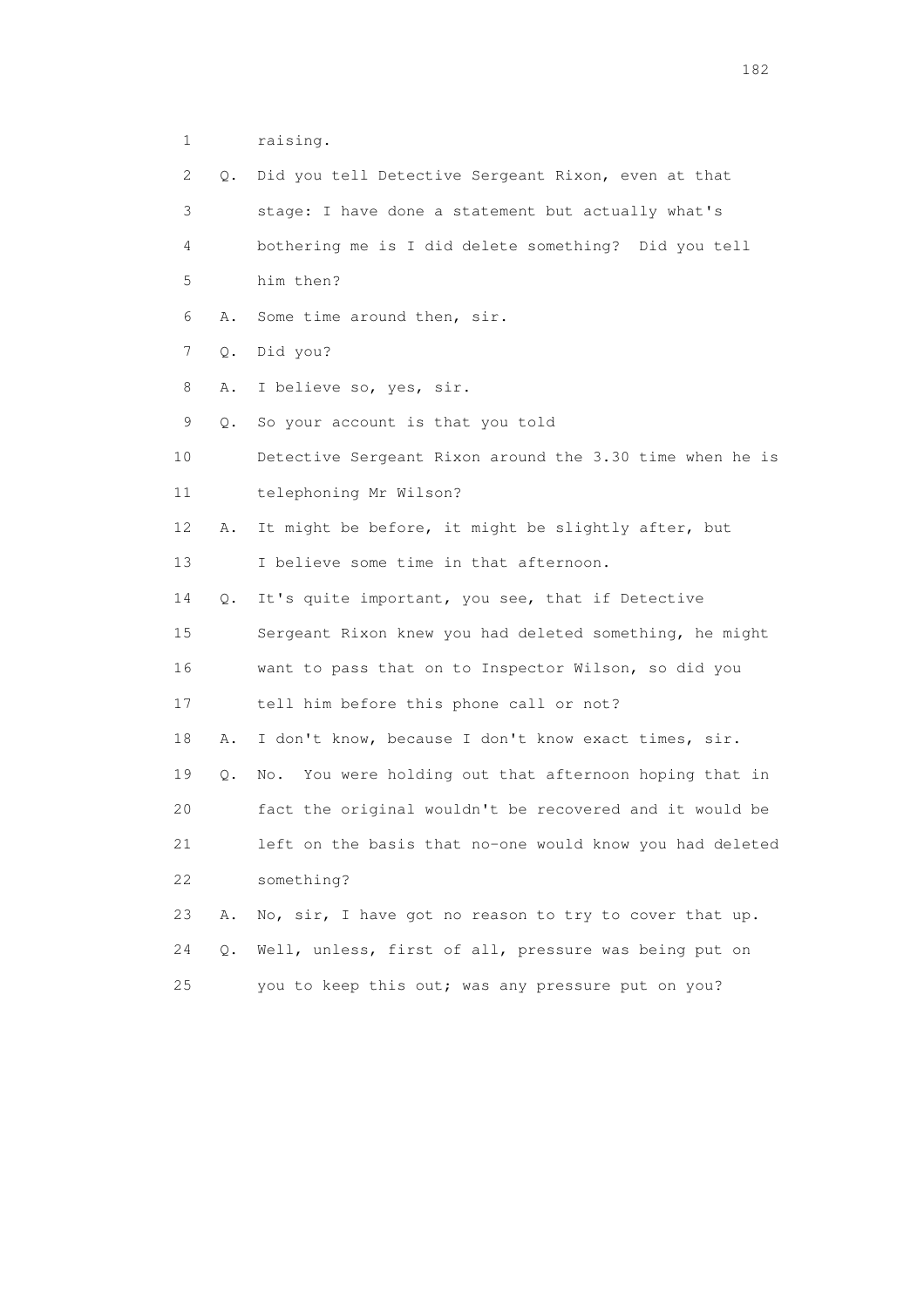1 A. I have already said twice that that's not the case. 2 Q. So it's not that; unless you were concerned that it 3 might undermine Cressida Dick's position with regard to 4 policy? 5 A. I wasn't concerned with that, sir. In regard to the 6 evidence I have given and I refer to the statement that 7 I made, I have given quite a lot of evidence to the 8 Health and Safety trial and to here which is 9 uncomfortable for certain people. However, we are here 10 at an inquest with a man, an innocent man is dead, and 11 an operation where one of my colleagues was very close 12 to being shot. 13 Q. Yes? 14 A. It is far too important to hide something on the grounds 15 it's uncomfortable, sir. 16 Q. So after making this statement, did you go back and 17 complete it? 18 A. Sorry, can I correct you, after writing this, I never 19 actually completed it. 20 Q. Why not? 21 A. Because after I had spoken to Directorate of Legal 22 Services, we had a discussion largely revolving around 23 the deletion, and then I basically never got time. 24 Q. Once again, you never got the time to complete the 25 statement; is that what you are saying?

183 and the contract of the contract of the contract of the contract of the contract of the contract of the contract of the contract of the contract of the contract of the contract of the contract of the contract of the co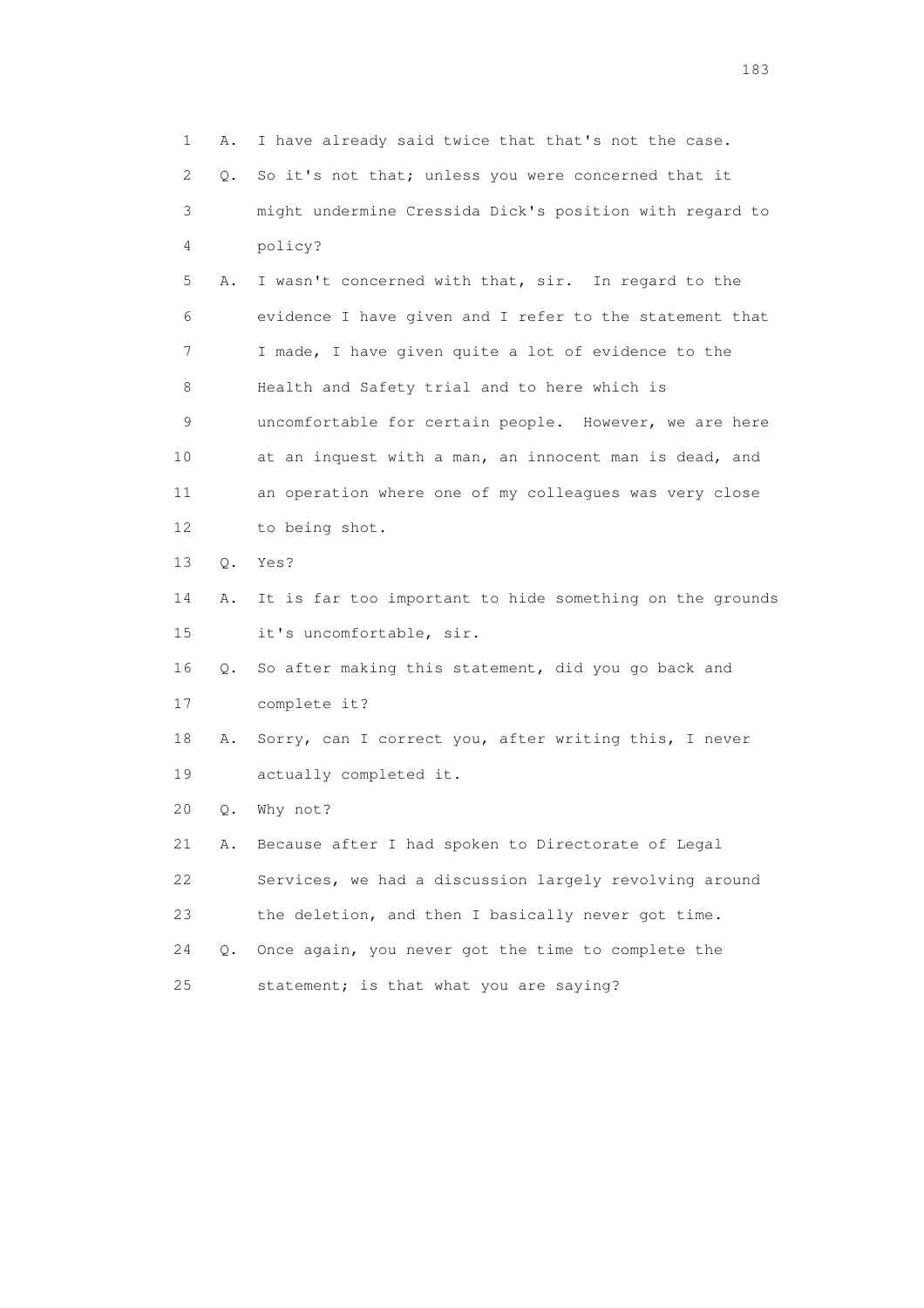1 A. That wasn't any of my doing, sir.

| 2  | Q. | So your explanation for the note on the bottom of the     |
|----|----|-----------------------------------------------------------|
| 3  |    | original notes is you didn't have time to add "I deleted  |
| 4  |    | as well as modified", and you didn't have, as it were,    |
| 5  |    | time to add to this statement either about the deletion;  |
| 6  |    | is that your explanation?                                 |
| 7  | Α. | I fully intended to complete a statement after speaking   |
| 8  |    | to Directorate of Legal Services to deal with the         |
| 9  |    | When I have actually gone into my aide memoire<br>issues. |
| 10 |    | and compared it to my statement, probably the correct     |
| 11 |    | way of doing it in hindsight would be to write            |
| 12 |    | a clarification statement. I would have had to write      |
| 13 |    | three or four details. I did not have a copy of my        |
| 14 |    | statement with me at that time. The reason this was       |
| 15 |    | never completed is because after speaking to              |
| 16 |    | David Emery, things changed rather rapidly.               |
| 17 | Q. | All you had to put in this statement we have in front of  |
| 18 |    | us, as you wrote it out, in this document -- you see      |
| 19 |    | that sentence:                                            |
| 20 |    | "I altered my notation that referred to officers by       |
| 21 |    | their initials."                                          |
| 22 |    | Then a further sentence:                                  |
| 23 |    | "I also deleted three sentences as I did not feel         |
| 24 |    | they reflected the true nature of what I remembered."     |
| 25 |    | Or something along those lines, do you follow?            |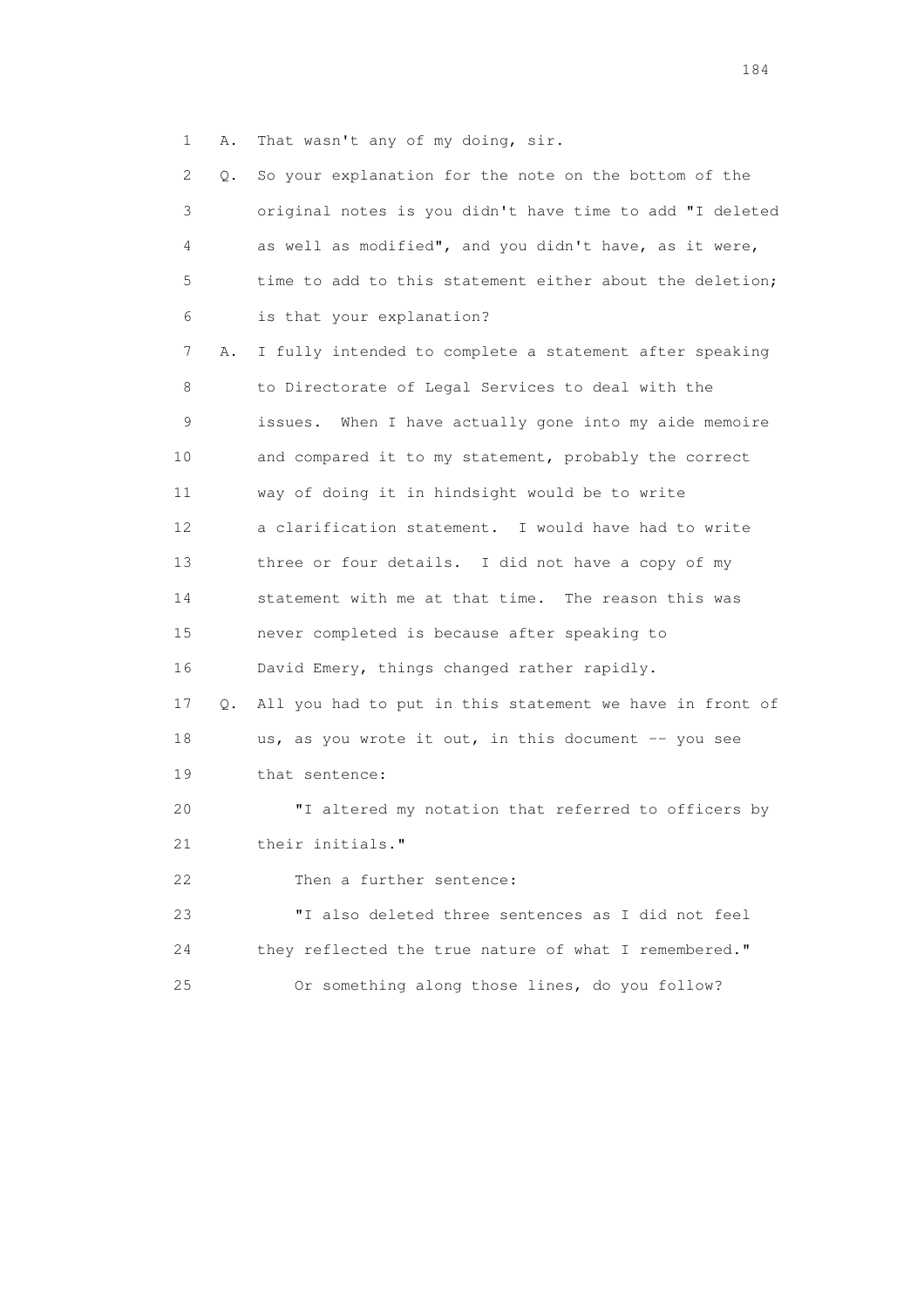- 1 A. I do follow, sir.
- 2 Q. That would have been incredibly easy to put in, wouldn't 3 it?
- 4 A. No, sir, because I have not been in this situation 5 before, so I wanted it -- bring to the attention and DLS 6 would advise me and I would write it in an appropriate 7 form.
- 8 Q. So you were worried about the fact that you had deleted 9 even from an aide memoire, weren't you?
- 10 A. I wasn't actually worried about it, sir --
- 11 Q. So why did you need to speak to the Director of Legal 12 Services?
- 13 A. Because I wanted to get it right.
- 14 Q. What right?
- 15 A. The statement right.
- 16 Q. It's only asking you to tell the truth, isn't it, the
- 17 statement, it's got it at the top:
- 18 "Each signed by me is true to the best of my
- 19 knowledge and belief."
- 20 That's really all that's being requested by that
- 21 paragraph at the top?
- 22 A. That's correct, sir.
- 23 Q. It wasn't a problem for you to write the truth, was it? 24 A. The truth would take rather longer than this, but no, it 25 has never been a problem for me to tell the truth in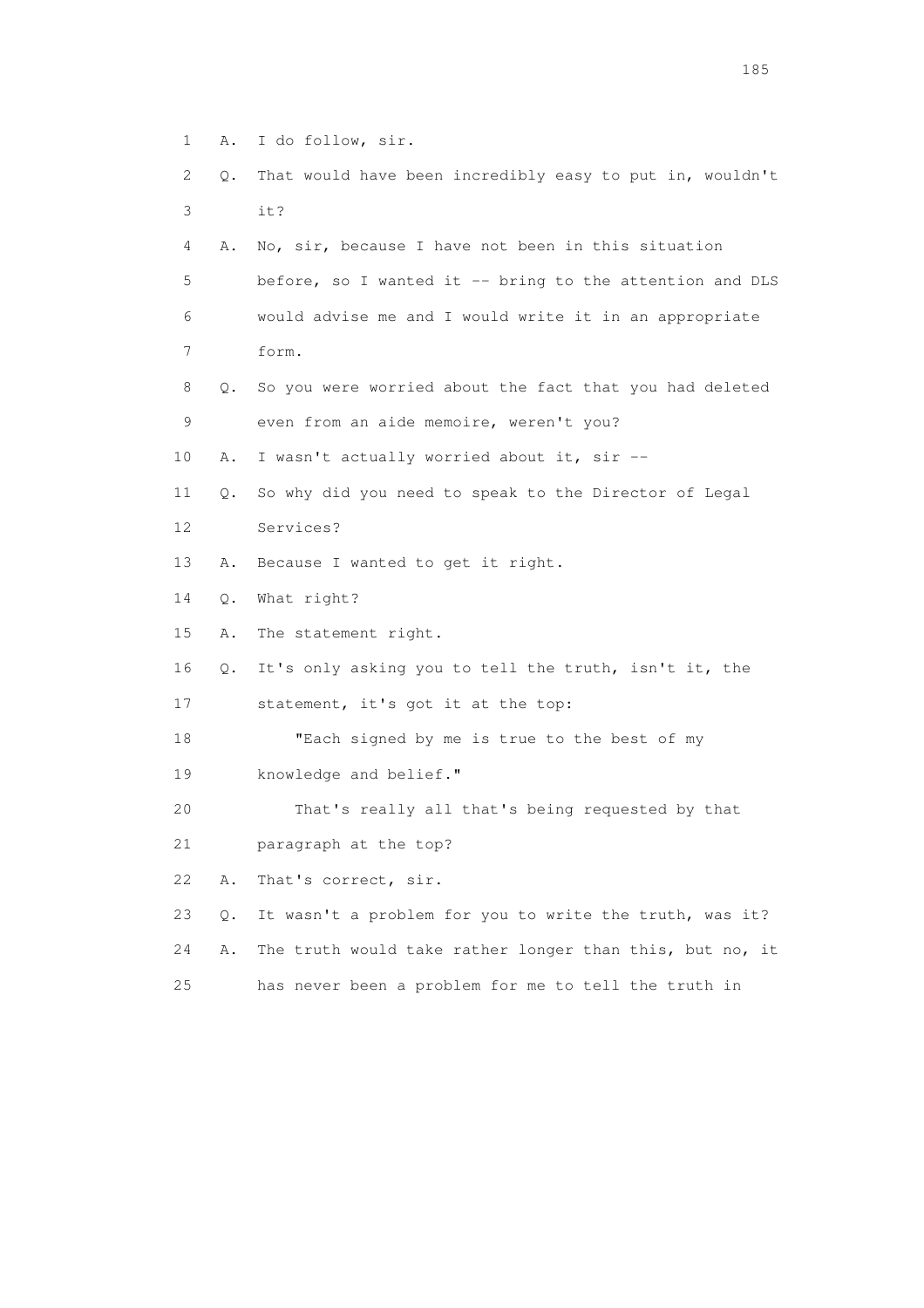1 relation to this.

| 2  | Q. | The truth wouldn't have taken far longer than this.<br>It |
|----|----|-----------------------------------------------------------|
| 3  |    | would have taken one extra or maybe two sentences?        |
| 4  | Α. | No, I would say quite a few, three or four.               |
| 5  | Q. | So you didn't want to put in three or four extra          |
| 6  |    | sentences about the truth?                                |
| 7  | Α. | I didn't complete the statement until I had spoken to     |
| 8  |    | the Directorate of Legal Services.                        |
| 9  | Q. | Can we go back, please, to the 7868, because there are    |
| 10 |    | a couple more things I want to ask you about what is on   |
| 11 |    | the notes, following the deletion. I'll use this copy     |
| 12 |    | of it.                                                    |
| 13 |    | If you cast your eye down, after you deal with the        |
| 14 |    | fact that there had been a shooting, do you see that,     |
| 15 |    | "subject shot"?                                           |
| 16 | Α. | Yes, that's correct, sir.                                 |
| 17 | Q. | I want to ask you about the next sentence:                |
| 18 |    | "Nothing until debrief later."                            |
| 19 |    | What does that mean?                                      |
| 20 | Α. | Can't remember, sir, I am afraid.                         |
| 21 | Q. | Could it possibly mean that people were asked not to      |
| 22 |    | write things down until the debrief, when all of you      |
| 23 |    | were together? Could it mean that?                        |
| 24 | Α. | Sorry, can you explain what you are trying to say, sir?   |
| 25 | Q. | In other words was somebody in the control room or        |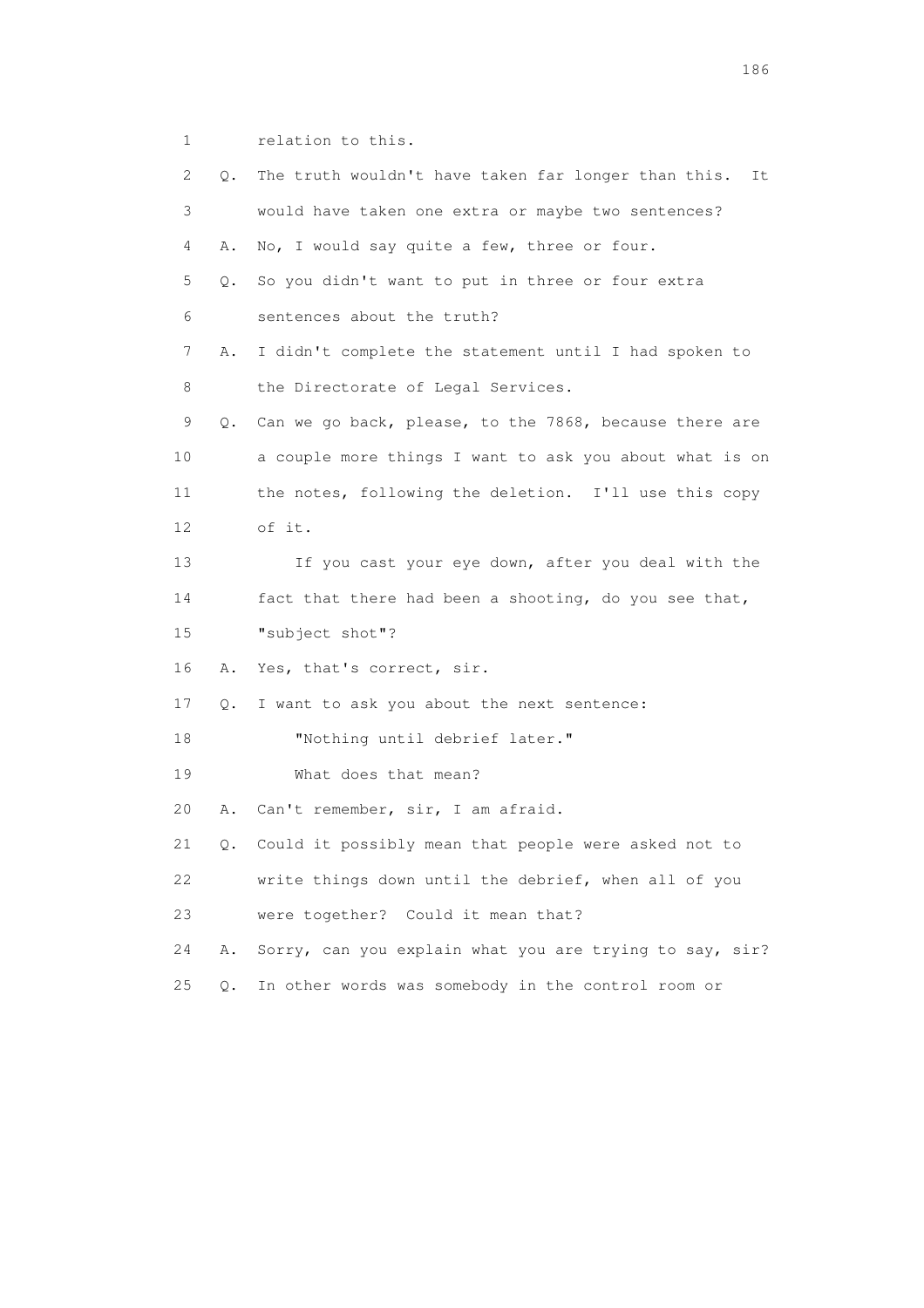| 1                         |    | somebody in your department saying to you, "Look, there  |
|---------------------------|----|----------------------------------------------------------|
| $\mathbf{2}^{\mathsf{I}}$ |    | has been a shooting, no more recording until we have all |
| 3                         |    | met together and there is a debrief"?                    |
| 4                         | Α. | I don't recall anything like that, sir.                  |
| 5                         | Q. | Well, what does it mean?                                 |
| 6                         | Α. | I don't know. I read by that that we had some kind of    |
| 7                         |    | debrief at a later date but I don't recall a debrief     |
| 8                         |    | ever happening.                                          |
| 9                         | Q. | Right. So you can't now help us as to what that means;   |
| 10                        |    | is that what it comes to?                                |
| 11                        | Α. | Yeah, three years later I am looking at that and         |
| 12                        |    | I haven't a clue, sir.                                   |
| 13                        | Q. | All right. Then at 1.30 I want to ask you about this     |
| 14                        |    | part, if we can highlight the very bottom of the note    |
| 15                        |    | here.                                                    |
| 16                        |    | "1.30 saw picture of bus bomber (Royal Song) on          |
| 17                        |    | news. Not known to AW or myself. Saw picture of          |
| 18                        |    | Nettle Tip on sheet in possession of "                   |
| 19                        |    | Now, this is Mr Boutcher, is it not, the senior          |
| 20                        |    | investigating officer?                                   |
| 21                        | Α. | It is, sir.                                              |
| 22                        | Q. | " some time between 1 o'clock and 2 o'clock on the       |
| 23                        |    | 22nd."                                                   |
| 24                        |    | Is that right?                                           |
| 25                        | Α. | That's correct, sir.                                     |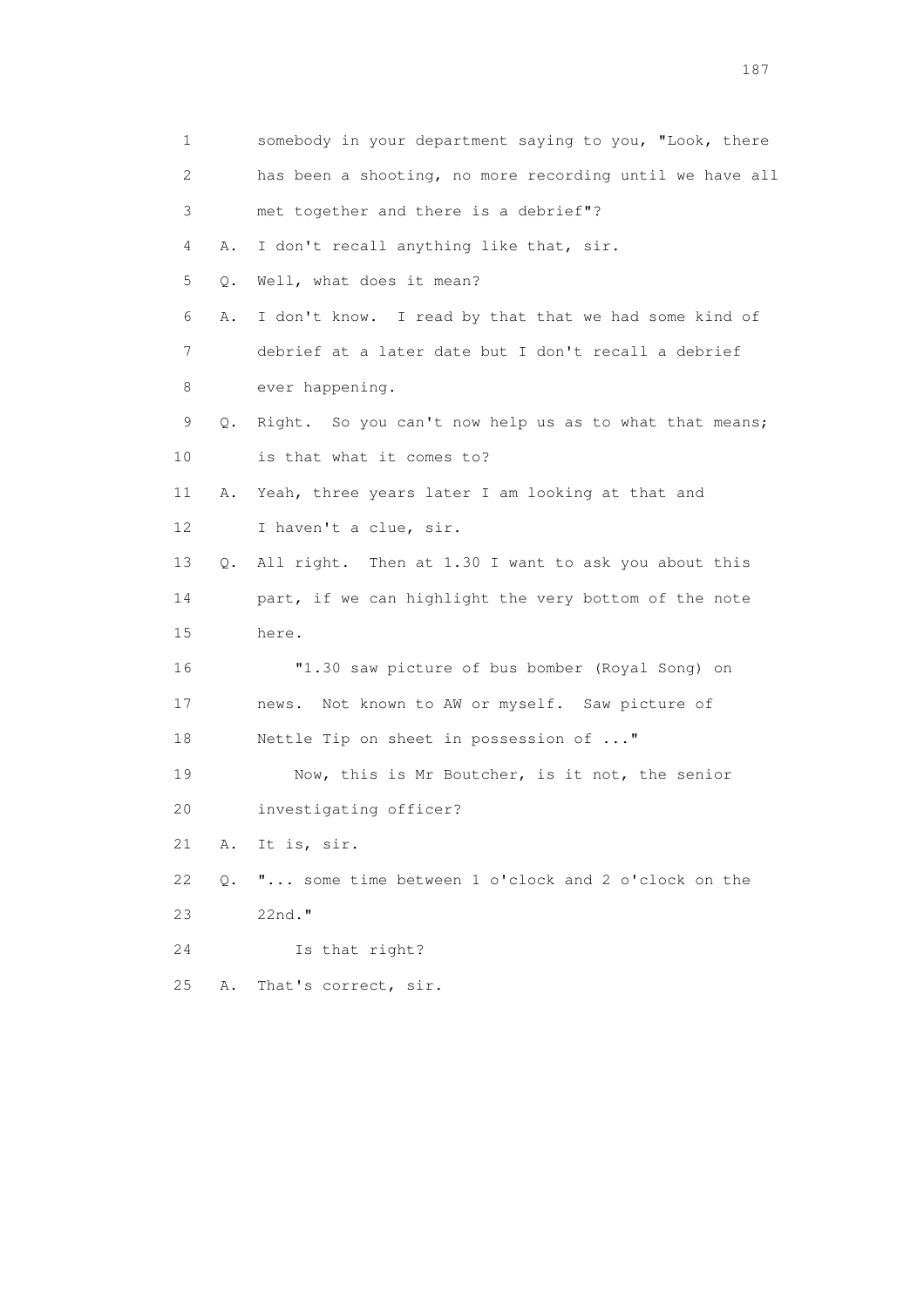1 Q. Is the photograph that you are talking about on a sheet 2 one that had come from effectively the 3 Driving Licence Authority? 4 A. Yes, that's correct, sir. 5 Q. It was. Now, can you help as to when that had been 6 obtained? 7 A. No, and that's -- and along with the picture of 8 Royal Song, when I had written my statement and I will 9 read out my statement: 10 "After the incident finished I remained working in 11 the ops room trying to obtain better quality photographs 12 for the surveillance teams. These included a DVLA 13 photograph of Nettle Tip which I first became aware of 14 in the afternoon and the photographs of the suspected 15 bus bomber which I first became aware of when they were 16 shown on the 1.30 news." 17 Q. Who would have obtained a photograph from the licensing 18 authority? Would it be Special Branch doing that? 19 A. No, the intelligence lead was the Anti-Terrorist Branch. 20 Q. Is that -- 21 A. It's a reactive investigation. 22 Q. Yes, so is that Mr Macbrayne or someone else? 23 A. I -- I think Mr Macbrayne, isn't he the forensics 24 manager? 25 Q. Yes.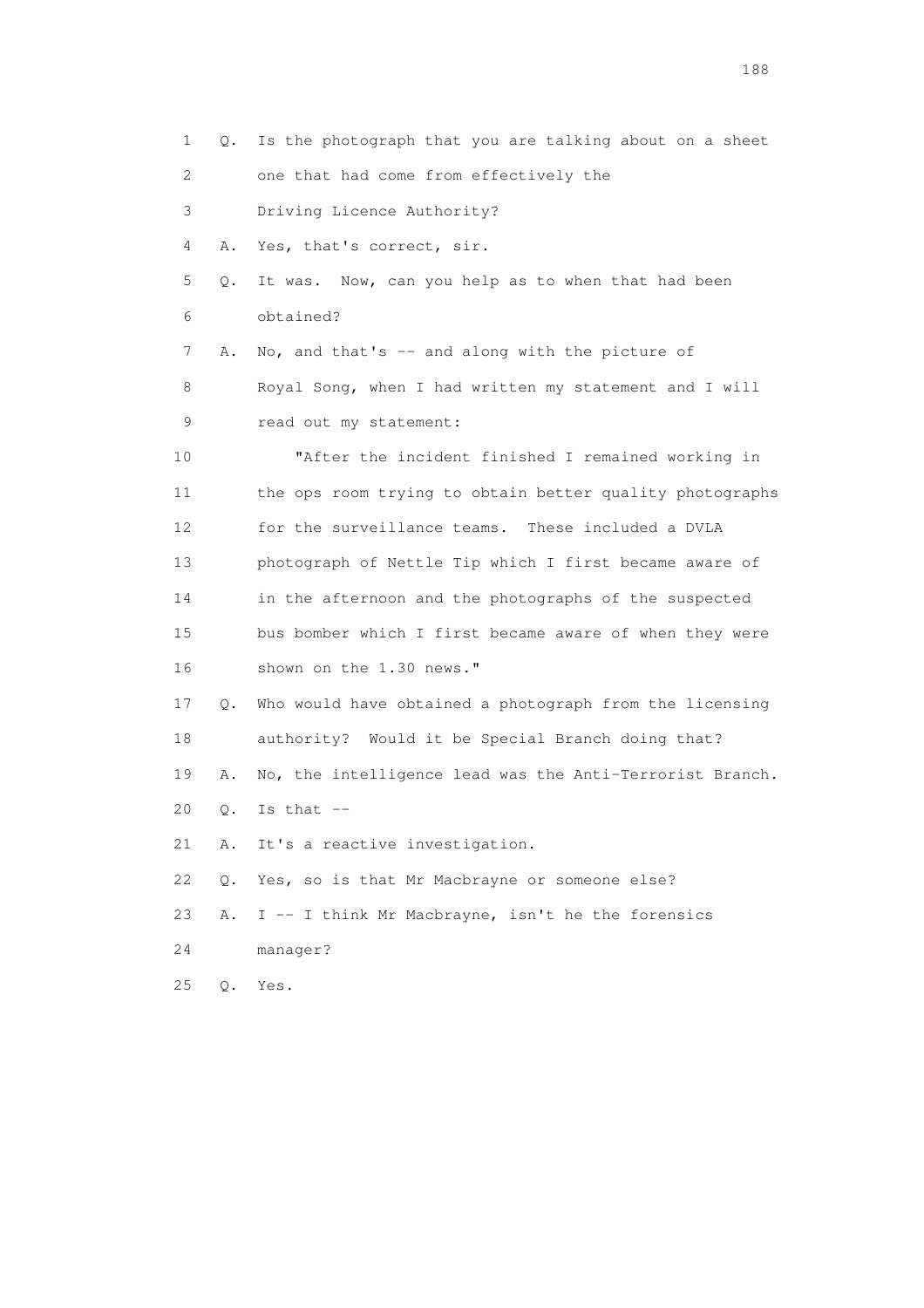| 1  | Α. | I don't know. There is a lot of superintendents down     |
|----|----|----------------------------------------------------------|
| 2  |    | The people I would have spoken to are exactly<br>there.  |
| 3  |    | the same people I spoke to earlier and referred to is    |
| 4  |    | the BIU, the representative from the                     |
| 5  |    | Anti-Terrorist Branch and SCD7. I have raised these in   |
| 6  |    | my statement in that they are mentioned in my statement  |
| 7  |    | with a purpose of getting an audit trail: when did we    |
| 8  |    | get these photographs because I want them for the team,  |
| 9  |    | for the best use for the team. When they are obtained,   |
| 10 |    | I don't know, so I am simply posing the question, so     |
| 11 |    | when people look at the operation itself, they can go    |
| 12 |    | through it. I can't answer all the questions. All I am   |
| 13 |    | doing is posing one, sir.                                |
| 14 | Q. | I'm not suggesting it's other than a sensible question.  |
| 15 |    | You don't know the answer of when they were obtained and |
| 16 |    | you can't help us today?                                 |
| 17 | Α. | There is no way I could, sir, I am afraid.               |
| 18 | Q. | If we want to discover this particular trail, it's the   |
| 19 |    | intelligence unit within SO13, is it?                    |
| 20 | Α. | I think it would most likely be the BIU, but             |
| 21 | Q. | Final question on this is that, when you looked at the   |
| 22 |    | photograph of Osman, now, we have had some dealings with |
| 23 |    | the codes today, you thought he was an IC3 on the        |
| 24 |    | licence photograph?                                      |
| 25 | Α. | That's correct, yeah, I would say light-skinned IC3,     |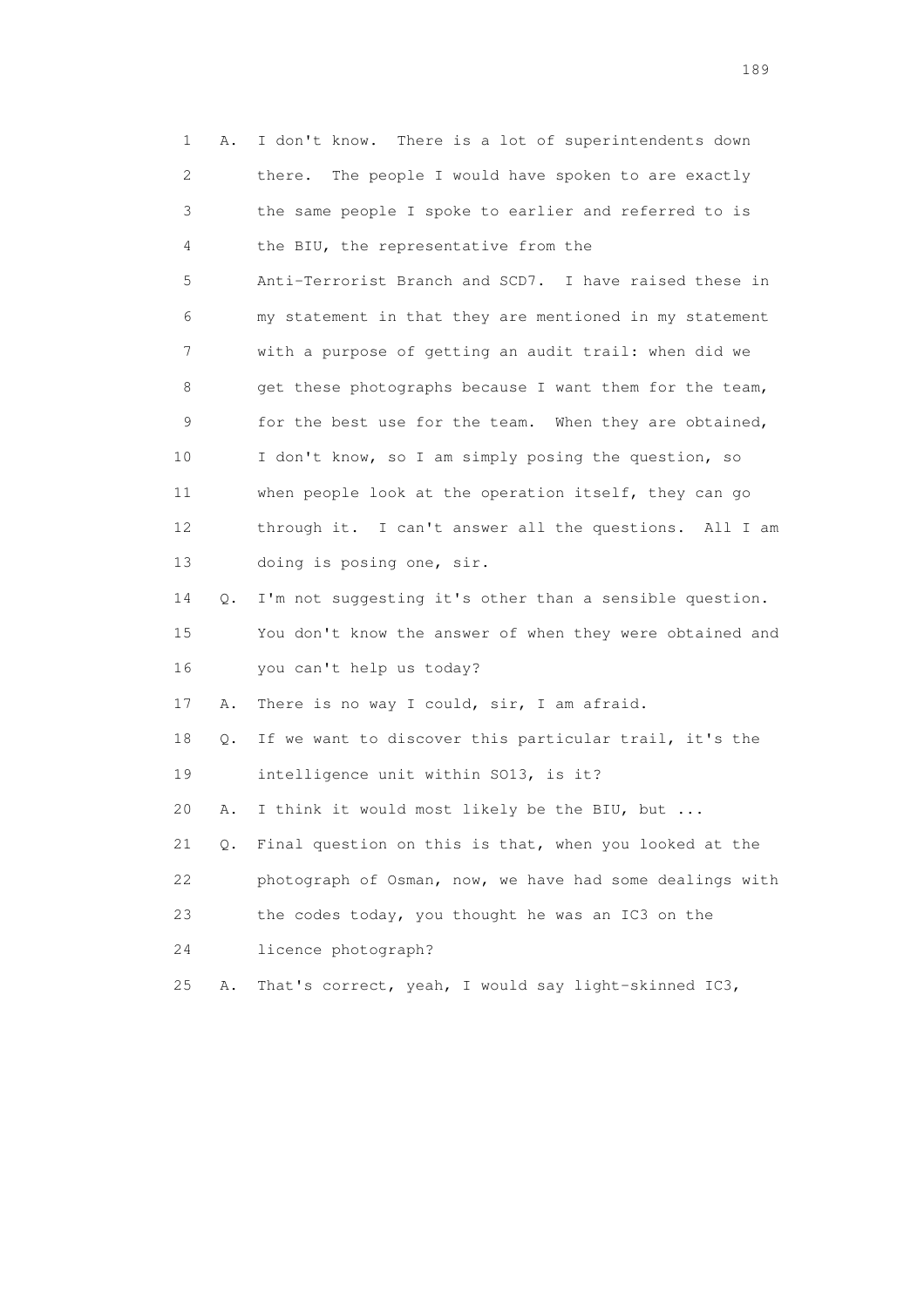1 sir.

2 MR MANSFIELD: Thank you very much.

3 MR HORWELL: Sir, I raise this now to save time,

 4 I appreciate it's not my slot, but Mr Mansfield has 5 suggested that one of the motives may have been his 6 cross-examining Cressida Dick about the policy to let 7 people run.

8 SIR MICHAEL WRIGHT: Yes.

9 MR HORWELL: Mr Mansfield has put that that was at about 10 11.35, and the reason why he has chosen that time is 11 that on the transcript of 7 October, there was a break 12 between 11.35 and 11.45. We have been trying to find 13 that reference and have not been able to. As 14 Mr Mansfield has put it, I am sure he has the page 15 number. If he could give it to us, it will save us time 16 when we come to it.

 17 MR MANSFIELD: In fact that was the break but that wasn't 18 the reason. When we first asked for this to be checked, 19 the first time that was isolated, because I said I do 20 not want the passage, I want the time if at all possible 21 and I was told the time was at about 11.35. I now 22 understand the time has been narrowed down to an even 23 more precise time, I understand it was 11.59 but I'll 24 give my learned friend the passage and the time. 25 SIR MICHAEL WRIGHT: If you will do that, very well.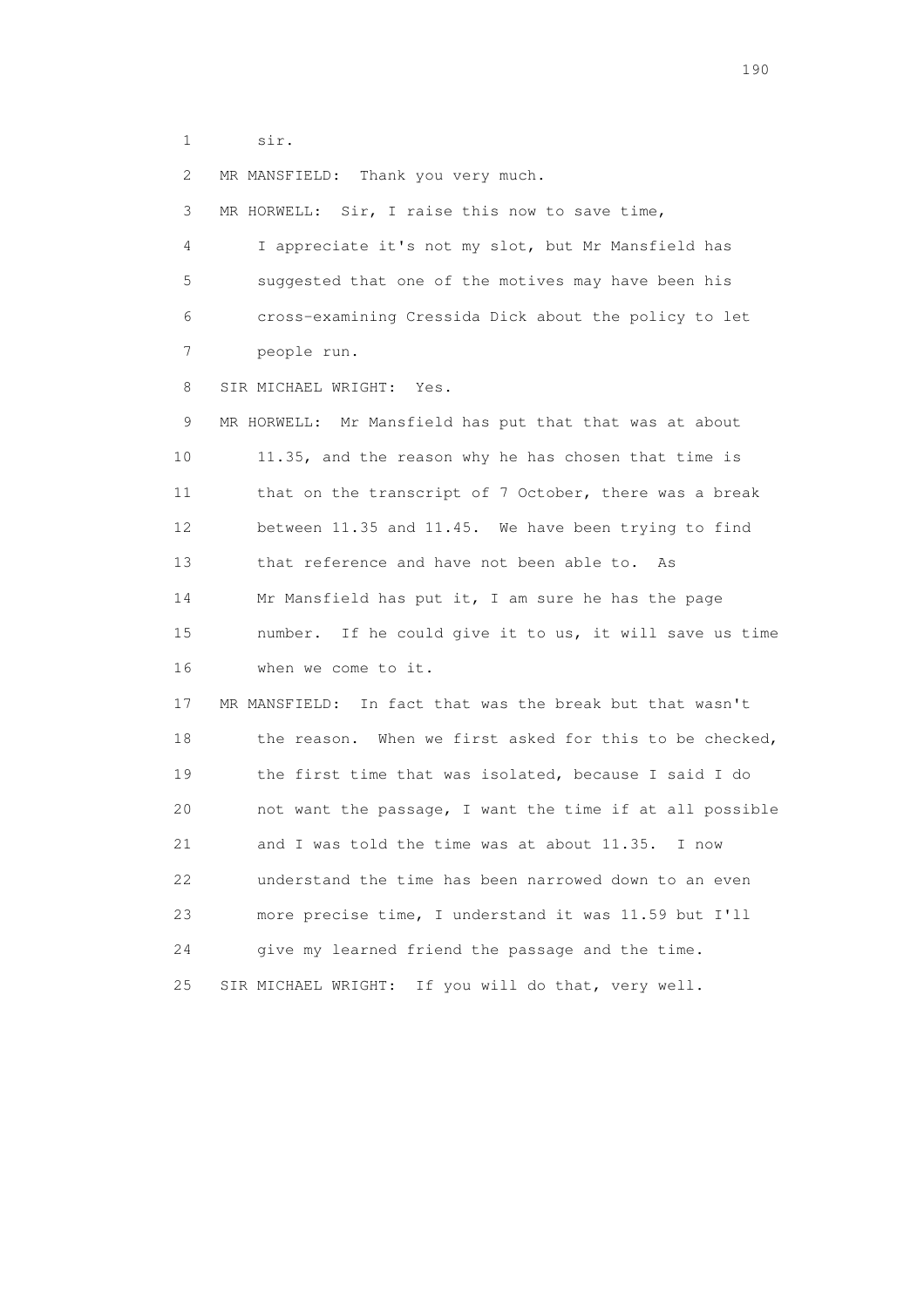1 Now, I'm not sure what order we are in. Mr Stern? 2 MR STERN: No. 3 SIR MICHAEL WRIGHT: Ms Leek? 4 MS LEEK: No. 5 SIR MICHAEL WRIGHT: Mr Gibbs? 6 Questions from MR GIBBS 7 MR GIBBS: Owen, two very short things, please. We have 8 just been looking at a two-page multicoloured document 9 which I think you may find still in the witness box 10 there, which is headed "Red, Grey, Pat Entries in logs". 11 We have put it in our tab 60. 12 A. I haven't got it, sir. 13 SIR MICHAEL WRIGHT: Have you got a jury bundle there? 14 A. No, my own documents. 15 SIR MICHAEL WRIGHT: There is one coming up to you. 16 MR MANSFIELD: Here we are. (Handed). 17 MR GIBBS: Thank you very much. It's a very short point, it 18 relates to a telephone call which are the green entries 19 and there is one at 9.39, do you see, on the first page. 20 A. I do, sir, yeah. 21 Q. For 23 seconds and it appears to be on the records 22 a call from you to Derek, who was the team leader of the 23 red team? 24 A. Sir. 25 Q. I just wonder whether you can remember what that was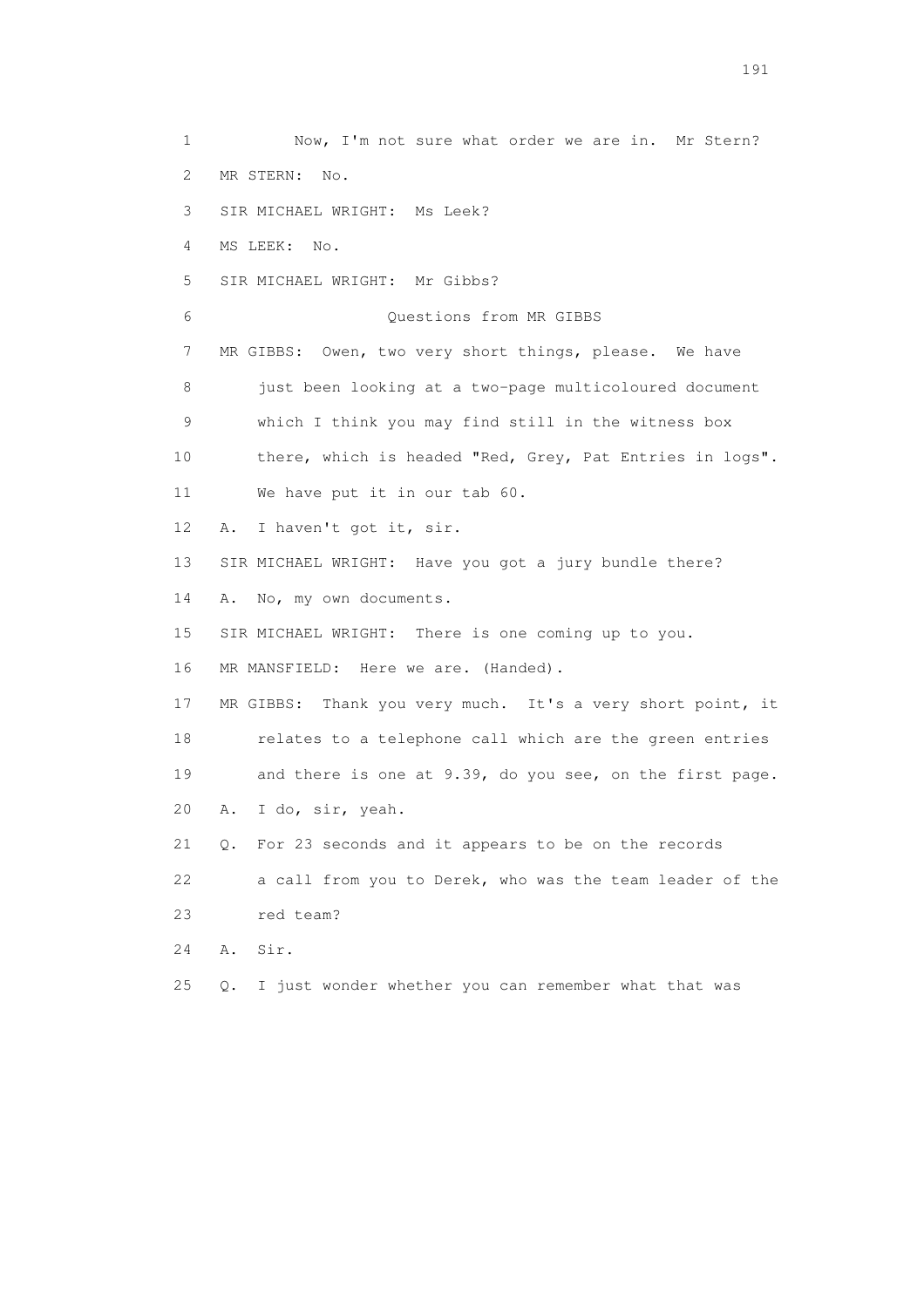1 about?

| $\mathbf{2}^{\mathsf{I}}$ | Α. | I have been asked about this, sir, and I can't recollect |
|---------------------------|----|----------------------------------------------------------|
| 3                         |    | the content of the call, but what I can say is initially |
| 4                         |    | after he has come out, I have noticed it from Pat.       |
| 5                         |    | I have attracted the commander's attention as one of the |
| 6                         |    | management group and then gone to the back. It's very    |
| 7                         |    | likely that that concerned me trying to get extra        |
| 8                         |    | evidence from Derek as to the quality of the             |
| 9                         |    | identification. I can't specifically remember it,        |
| 10                        |    | I don't know if Derek does, but it's almost certainly    |
| 11                        |    | something to do with Mr Menezes coming out.              |
| 12                        | Q. | Thank you very much.                                     |
| 13                        | Α. | If that's helpful.                                       |
| 14                        | Q. | The second short thing is that if we look further down   |
| 15                        |    | this document, you will see, for instance, at 9.47 there |
| 16                        |    | is a reddish-brown entry which says:                     |
| 17                        |    | "Off of number 2 London bus, held at stop, texting       |
| 18                        |    | on mobile telephone".                                    |
| 19                        |    | The next brown entry down also refers to a mobile        |
| 20                        |    | telephone. Do you remember information about the person  |
| 21                        |    | under surveillance using a mobile telephone coming into  |
| 22                        |    | the operations room?                                     |
| 23                        | Α. | I do, sir.                                               |
| 24                        | Q. | Did you do something about that?                         |
| 25                        | Α. | All -- I can't remember any reference to mobile phone    |
|                           |    |                                                          |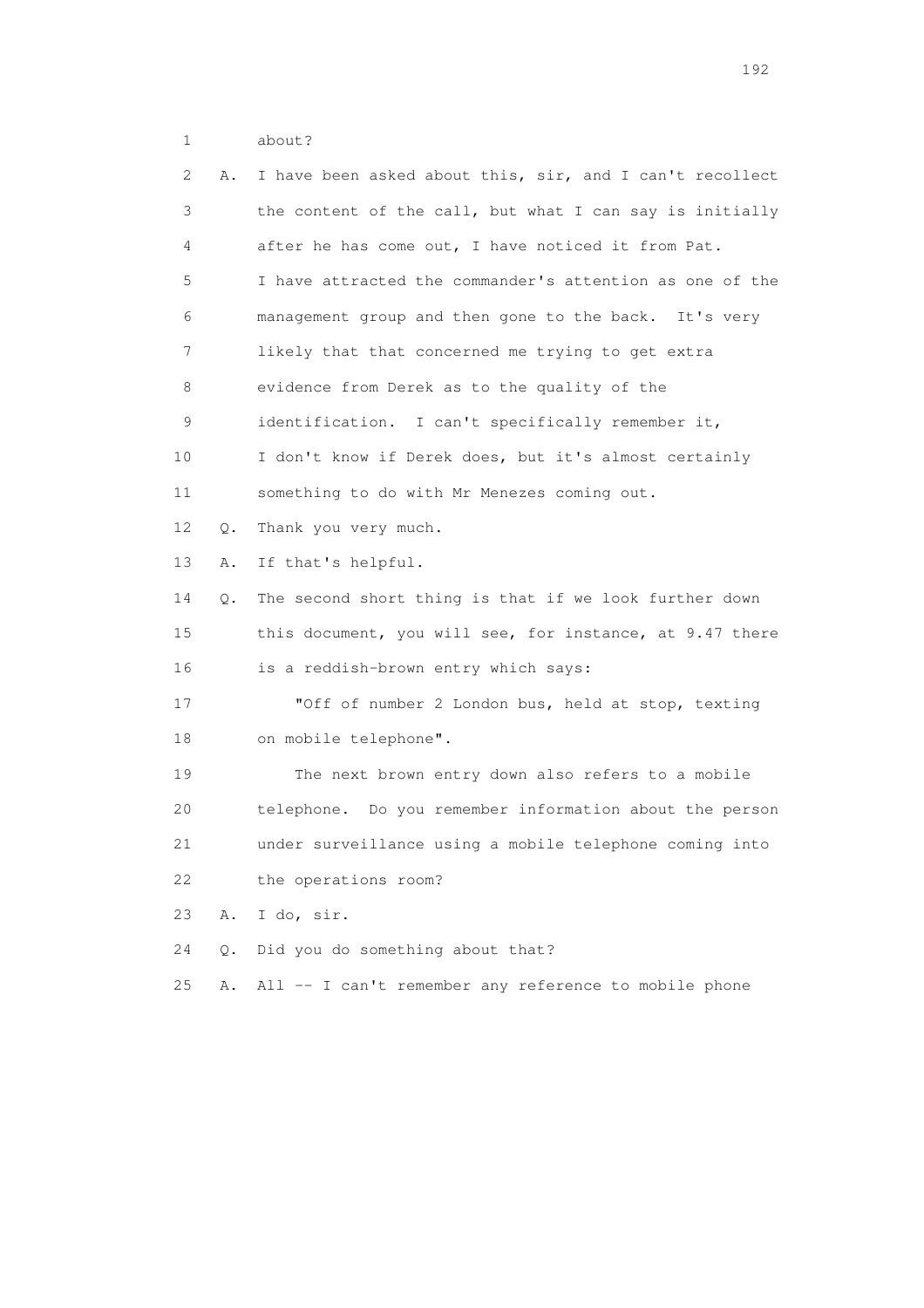1 call. I do remember a reference to a text. So I have 2 gone to the forward intelligence cell trying to exploit 3 that opportunity.

 4 Q. Without giving away any secrets, the information comes 5 in that the person under surveillance is using a mobile 6 telephone. Why have you gone to the forward 7 intelligence cell?

 8 A. They are effectively a blind. I don't know what they 9 are doing on the other side specifically. Obviously 10 I have got a good idea. The fact that he's using 11 a text, I have identified there is an opportunity to 12 confirm or deny whether the subject is actually 13 Nettle Tip. So I have gone, off my own back, basically, 14 I have gone next door, spoken to one of the reps inside, 15 explained the situation, asked him if he can do some 16 research with the various intelligence assets they may 17 have.

 18 Q. Thank you, that's a nice, vague way of putting it. But 19 in fact did you get any information back one way or 20 another --

 21 A. No. Once he has already gone down the tube and what is 22 actually happening is happening, the man I spoke to 23 earlier has come out and he's, I am assuming I'm the 24 only person who has done this because he has come to 25 speak to me rather than anyone else. He said, "We have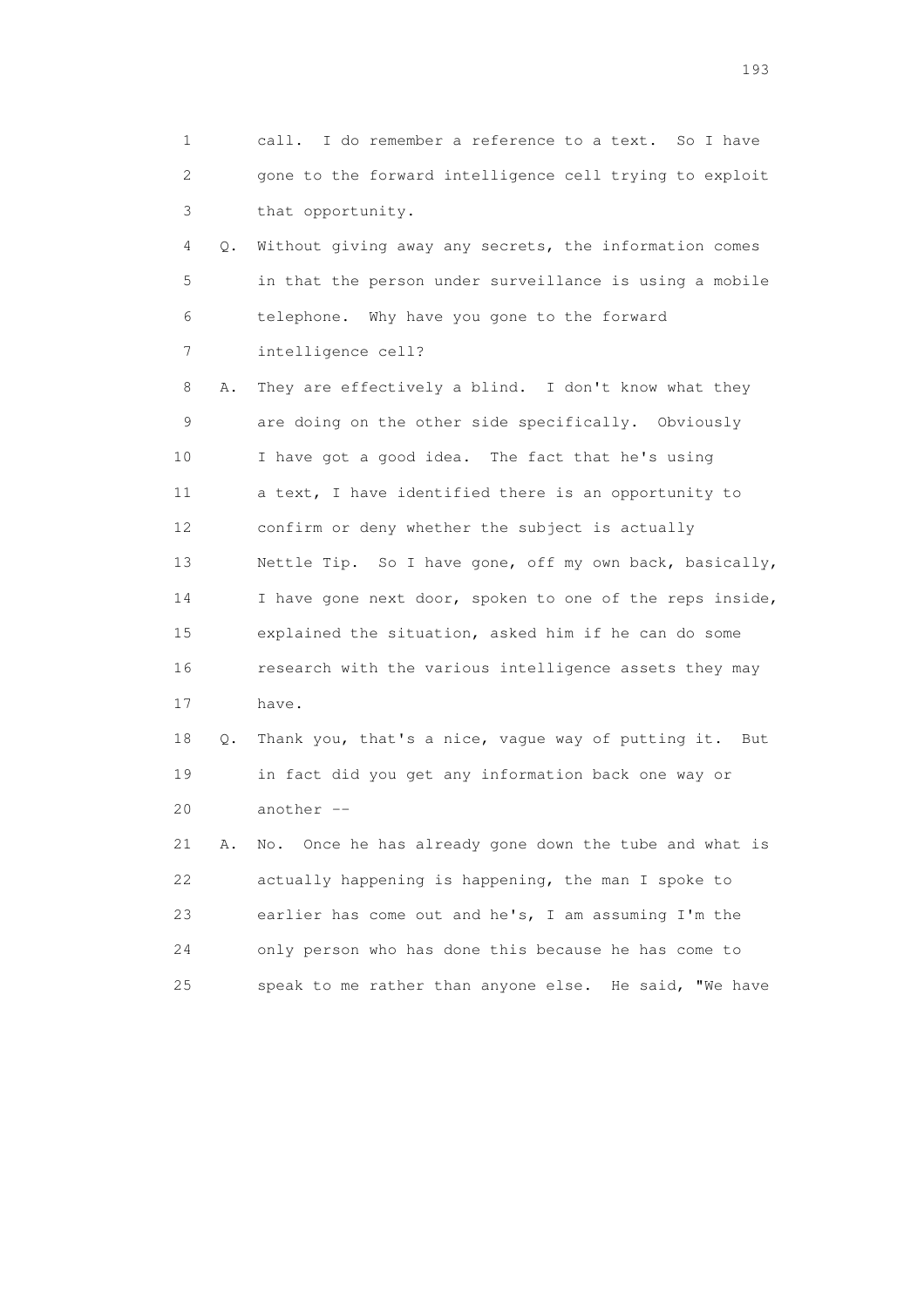1 no intelligence regarding this, however, the operation 2 is such an early stage, the fact that we don't have 3 a positive response isn't enough to say it isn't 4 Nettle Tip". 5 MR GIBBS: I see. Thank you, sir. 6 Questions from MR PERRY 7 MR PERRY: Owen, just these topics, please: first of all, 8 may I ask you some questions about the operations room. 9 A. Yes, sir. 10 Q. I ask questions on behalf of Cressida Dick for these 11 purposes. 12 A. I am aware, sir. 13 Q. All right. You have described it as very noisy? 14 A. Yes. 15 Q. But you fairly said that you were comparing it with your 16 previous experiences in that room; that's right? 17 A. I think I would say I have a very wide range of 18 experiences in that room. Just to explain, crime in 19 action jobs are one thing; terrorism tends to involve -- 20 SIR MICHAEL WRIGHT: We have heard all about this several 21 times, we understand the difference. 22 MR PERRY: Whatever the position, you were able to do your 23 job and concentrate on the task in hand? 24 A. Yes, sir. 25 Q. Thank you. That's all I need to establish in relation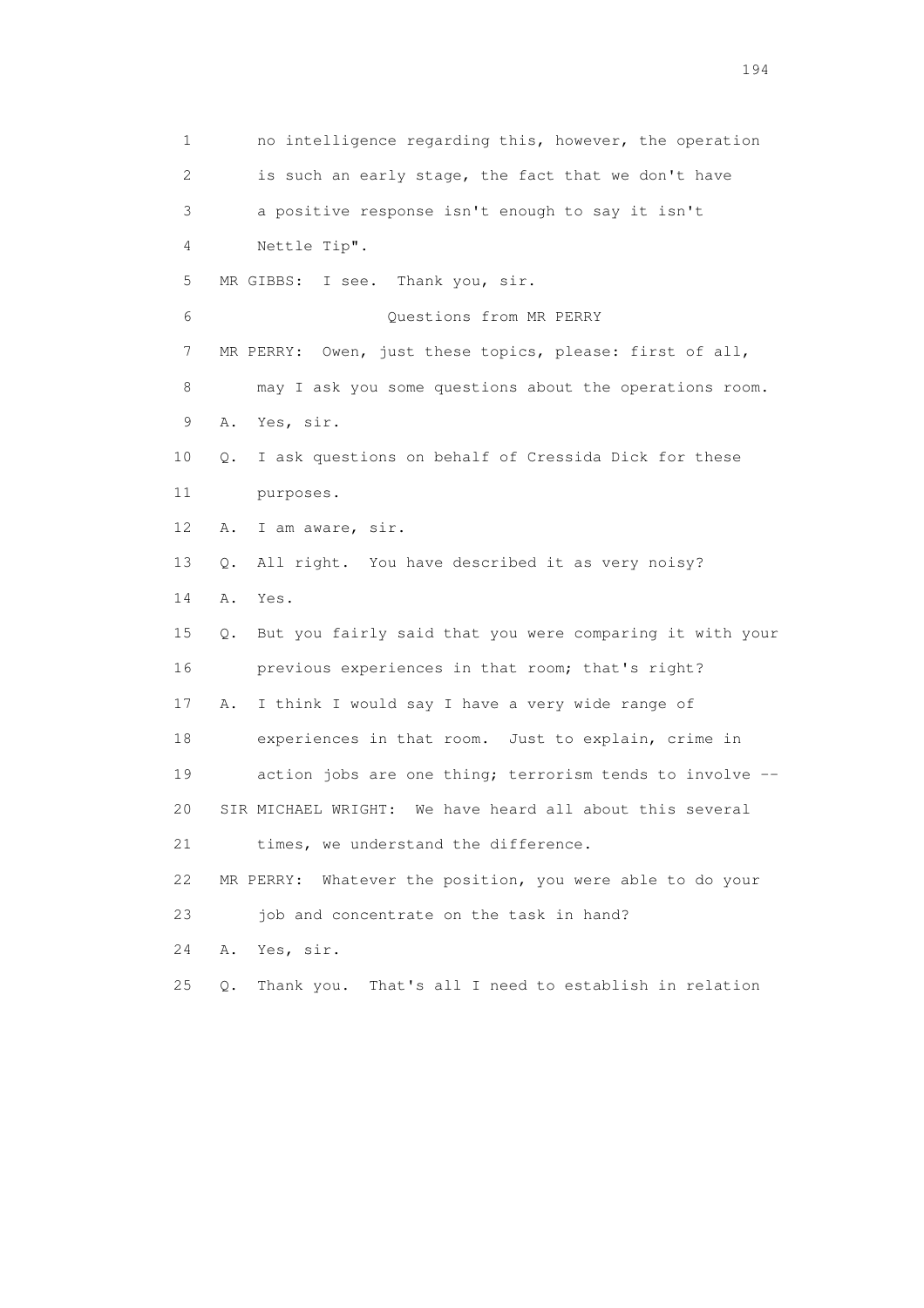1 to that.

| $\mathbf{2}^{\mathsf{I}}$ |    | The second topic, communications, I just want to see     |
|---------------------------|----|----------------------------------------------------------|
| 3                         |    | whether we can fill in our own knowledge because you     |
| 4                         |    | said that you had eliminated the potential for confusion |
| 5                         |    | by ensuring that the communication fills were in place?  |
| 6                         | Α. | Yes, sir.                                                |
| 7                         | Q. | The communication fills, are they the encryption codes   |
| 8                         |    | that you put into telephones to make sure that           |
| $\mathsf 9$               |    | telephones can speak to each other?                      |
| 10                        | Α. | Radios.                                                  |
| 11                        | Q. | Or radios, sorry?                                        |
| 12                        | Α. | Yes.                                                     |
| 13                        | О. | To make sure the radios can speak to each other?         |
| 14                        | Α. | Yes, sir.                                                |
| 15                        | Q. | I just now want to ask you, please, about the time you   |
| 16                        |    | attracted Commander Dick's attention to inform her of    |
| 17                        |    | the situation?                                           |
| 18                        | Α. | Sir.                                                     |
| 19                        | Q. | May I for these purposes, please, just ask everyone to   |
| 20                        |    | look at and for you to look at page 95 of the            |
| 21                        |    | statements, which is the statement that you made on      |
| 22                        |    | 7 November 2005. If this could come up on the screen,    |
| 23                        |    | just so we can follow it. It's really the main full      |
| 24                        |    | paragraph in the bottom third of the page that begins:   |
| 25                        |    | "At around 0933 hours "                                  |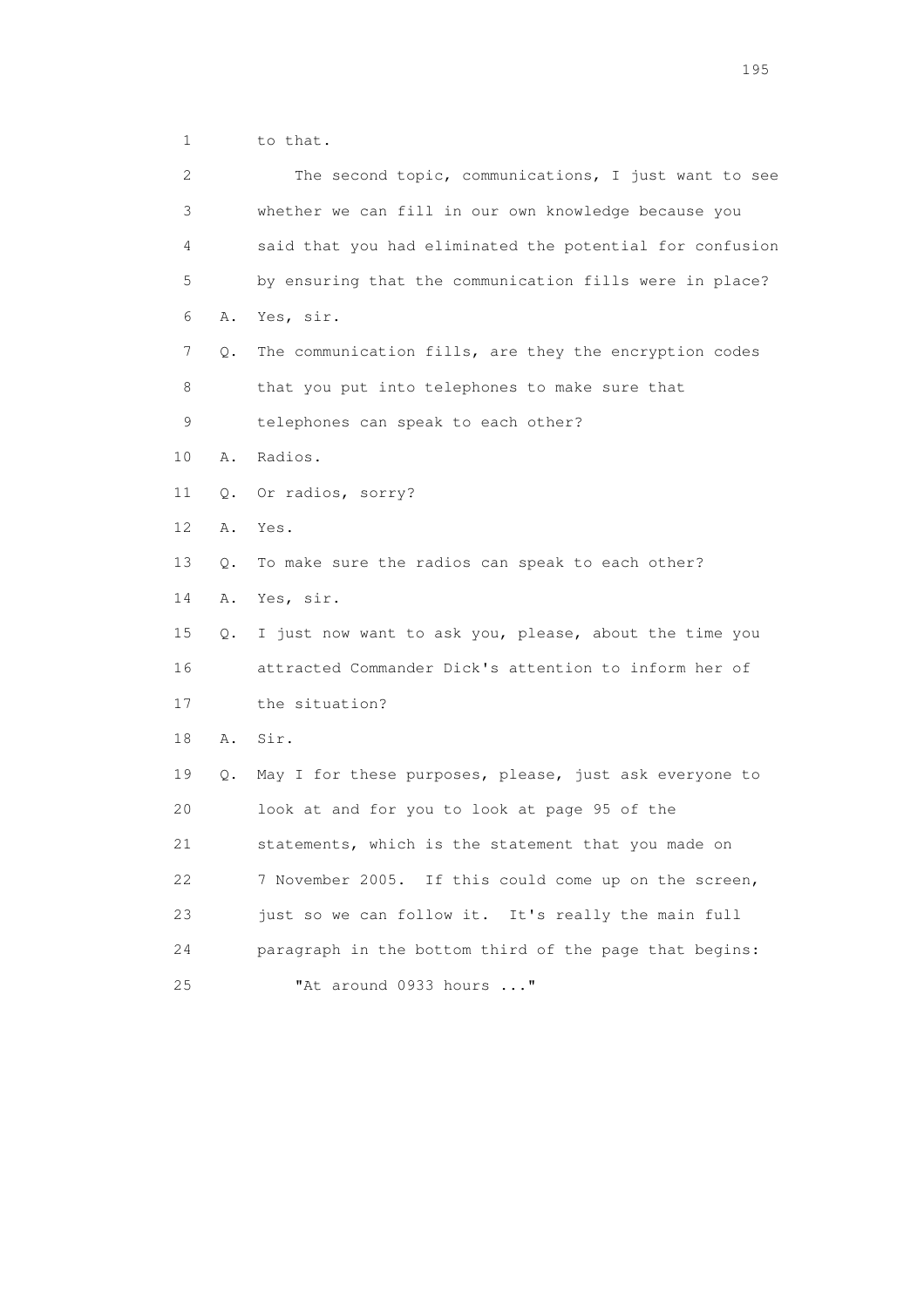1 A. Yes.

 2 Q. I want to ask you about this. May I read it first of 3 all:

 4 "At around 0933 hours I became aware of movement 5 reported by the red team to the surveillance monitor 6 from the communal entrance to the Scotia Road address. 7 I went to Pat and checked the surveillance entry, which 8 was around three lines."

 9 May I pause there and ask you two questions to see 10 whether we can get this precise. First of all, the 11 movement that was being reported was being reported by 12 Pat the surveillance monitor?

- 13 A. Pat was typing it, sir.
- 14 Q. Yes.
- 15 A. Yes.
- 16 Q. So he is typing?
- 17 A. Yes.

 18 Q. But the point I want to explore with you and see whether 19 you can assist me with is this: when you went to 20 Commander Dick, you are saying here that you went to the 21 surveillance entry and it had, you thought, around three

22 lines in it by the time you went to it?

23 A. I believe so, sir, yes.

24 Q. Shall we just look at that, at page 447 of the

25 documents. Perhaps we could just have it, thank you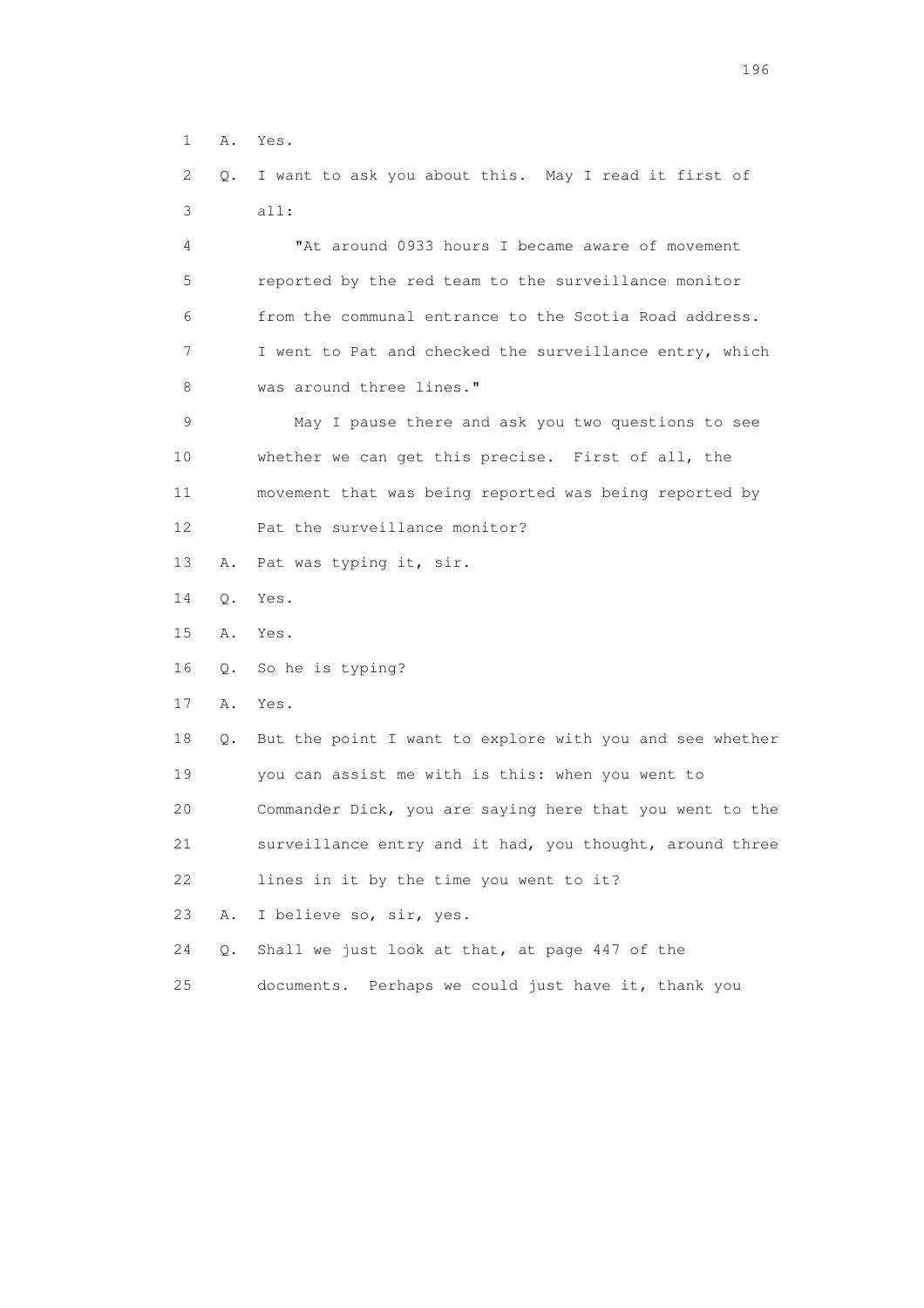| $\mathbf 1$ |    | very much indeed. We see the three lines at 9.34, and    |
|-------------|----|----------------------------------------------------------|
| 2           |    | is there any way of putting the statement back on as     |
| 3           |    | well, please, so they are side by side?                  |
| 4           | Α. | I have it in front of me, sir.                           |
| 5           | Q. | Yes, it's just for everyone else. We see, when you say   |
| 6           |    | this included the three lines, this included:            |
| 7           |    | "Unidentified identification code 2/6 male, chubby       |
| 8           |    | face, stubble, jeans, from the address."                 |
| 9           |    | So it looks as though you were referring to this         |
| 10          |    | entry at 0934?                                           |
| 11          | Α. | That's correct, sir, yes.                                |
| 12          | Q. | So we can be more precise about the time that you        |
| 13          |    | attracted Commander Dick's attention because it would be |
| 14          |    | after that entry had been inserted by Pat?               |
| 15          | Α. | 9.33, 4, or immediately after, yes, sir.                 |
| 16          | Q. | Well, no. Because if Pat didn't make that -- this is     |
| 17          |    | the point, you see, we have to be a little bit careful.  |
| 18          |    | You see, the 5-foot 10, the first time we hear about     |
| 19          |    | a 5-foot 10 is about 9.39?                               |
| 20          | Α. | Right, sir.                                              |
| 21          | Q. | So Pat can't have put the 5-foot 10 in at 9.34, and it   |
| 22          |    | may be that this is a composite entry that is only       |
| 23          |    | completed by the time that the man has left the premises |
| 24          |    | and is on the number 2; you follow that?                 |
| 25          | Α. | I understand.<br>Just to clarify, there was an entry     |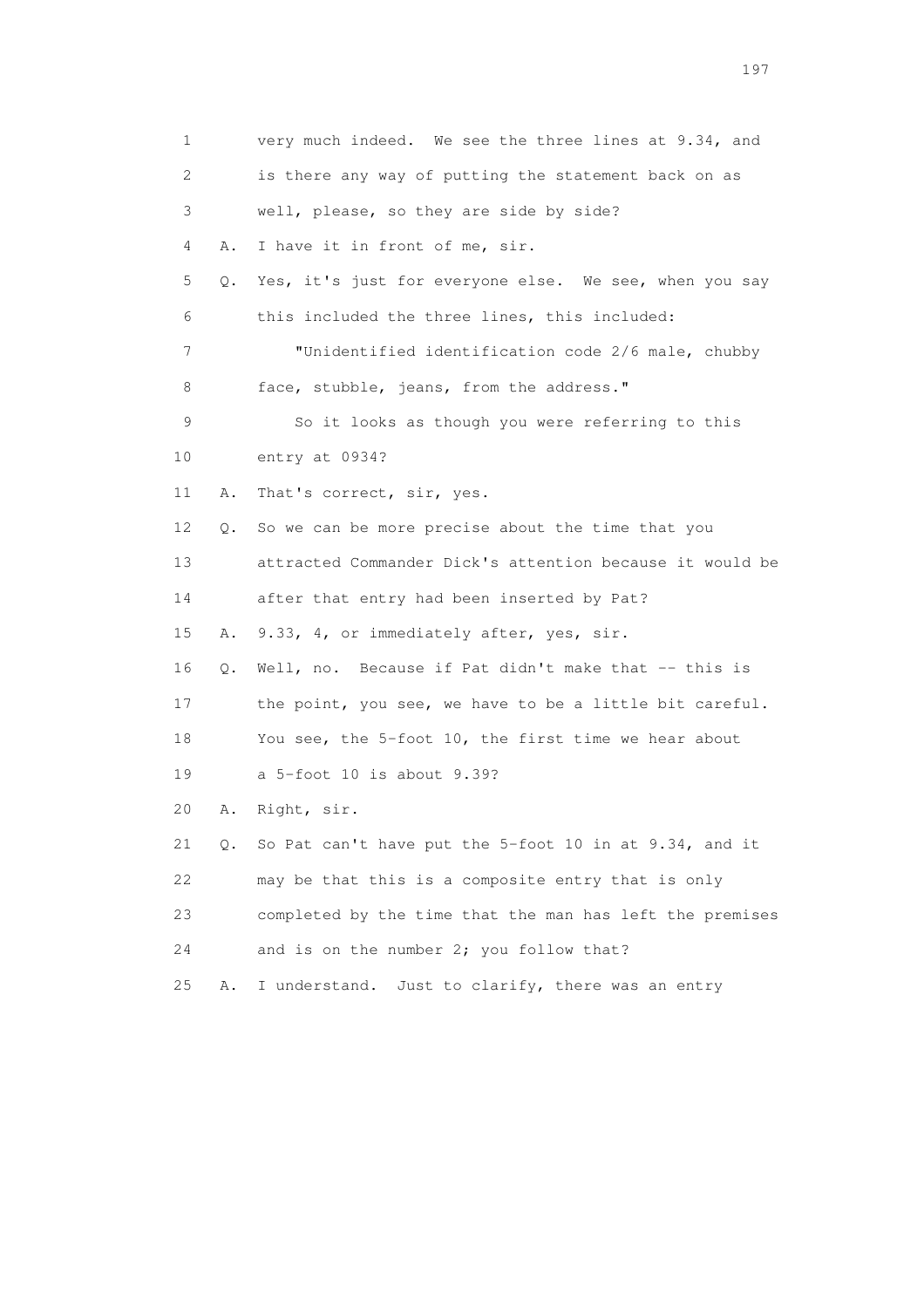1 referring to him coming out the communal door. Whether 2 that's been a composite entry with the 5-foot 10", you 3 see I have not referred to that in my statement because 4 I didn't remember a height being given so I have just 5 left that out. The entry started at 9.34. Whether 6 there is a composite entry with a further description 7 for the ops room purposes, that would be normal. 8 Q. Yes. But whatever the position about attracting the 9 attention of Commander Dick, that was after you had seen 10 the entry typed by Pat into the log? 11 A. Yes, sir. 12 Q. Thank you. Thank you very much for that. May I ask you 13 now please to go to your note, log or aide memoire, 14 however it's to be described, and if we can just see, 15 the sequence of events is: unidentified movement on to 16 bus almost immediately. That's how you recollected the 17 sequence or you were noting the sequence at the time? 18 A. Yes.

 19 Q. Then Cressida Dick to the greys' telephone, "Don't think 20 it's him", so that was the information that appeared to 21 be coming through, they don't think it's him? 22 A. In hindsight I can't say that Cressida Dick was speaking 23 to the greys on the phone. All I could say was she was 24 on the phone and the information that someone doesn't 25 believe it's him has come to the management group, yes.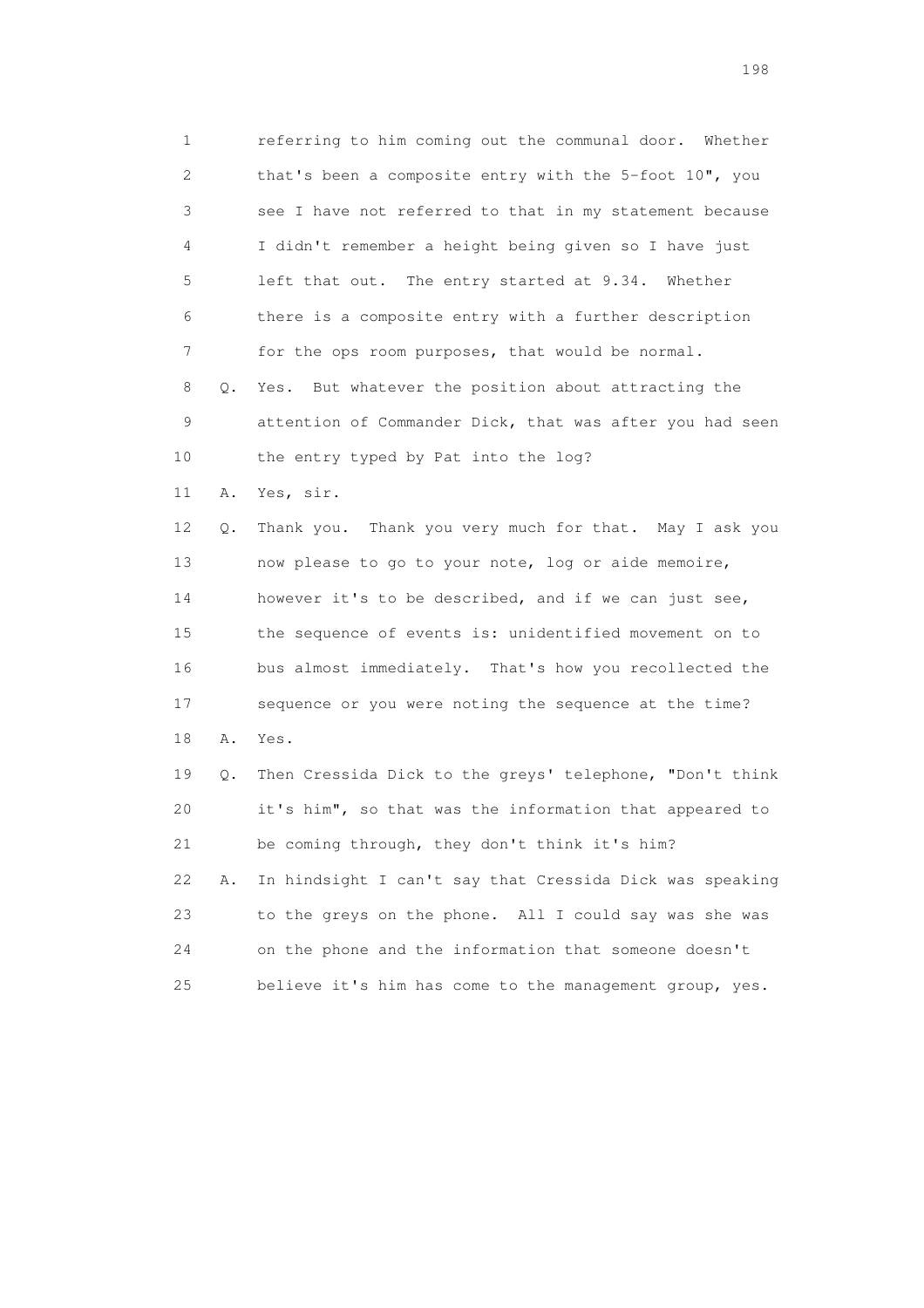1 Q. If we just drop down, which is -- clearly there is 2 a reference to off bus, on bus, we know that's Brixton, 3 and then just a few lines down from that: 4 "Through Pat, can't give percentage but think it's 5 him." 6 May I look at how you dealt with this in your 7 statement at page 96, if we could have that on the 8 screen, please. Again, so everyone knows, this is your 9 statement of 7 November 2005. It's the bit again in the 10 lower third of the page: 11 "Pat then spoke to James [that's the leader of the 12 greys] on the phone in the presence of Mr Boutcher, 13 Commander Dick and Mr Esposito, Trojan 80. 14 Detective Superintendent Boutcher was requesting 15 a percentage identification of the unidentified being 16 Nettle Tip. This was refused, and Pat stated, 'They 17 can't give a percentage, but they think it's him'." 18 A. That's correct, sir. The difference between the note 19 and my statement is I have used Pat to refresh my 20 memory, and when he said Mr Boutcher is requesting 21 a percentage, that's jogged my memory and said yeah, and 22 I know we have disagreed later on what was actually 23 said, but my recollection is they can't give 24 a percentage but they think it's him. 25 Q. It was they, that's the point I am trying to make, it's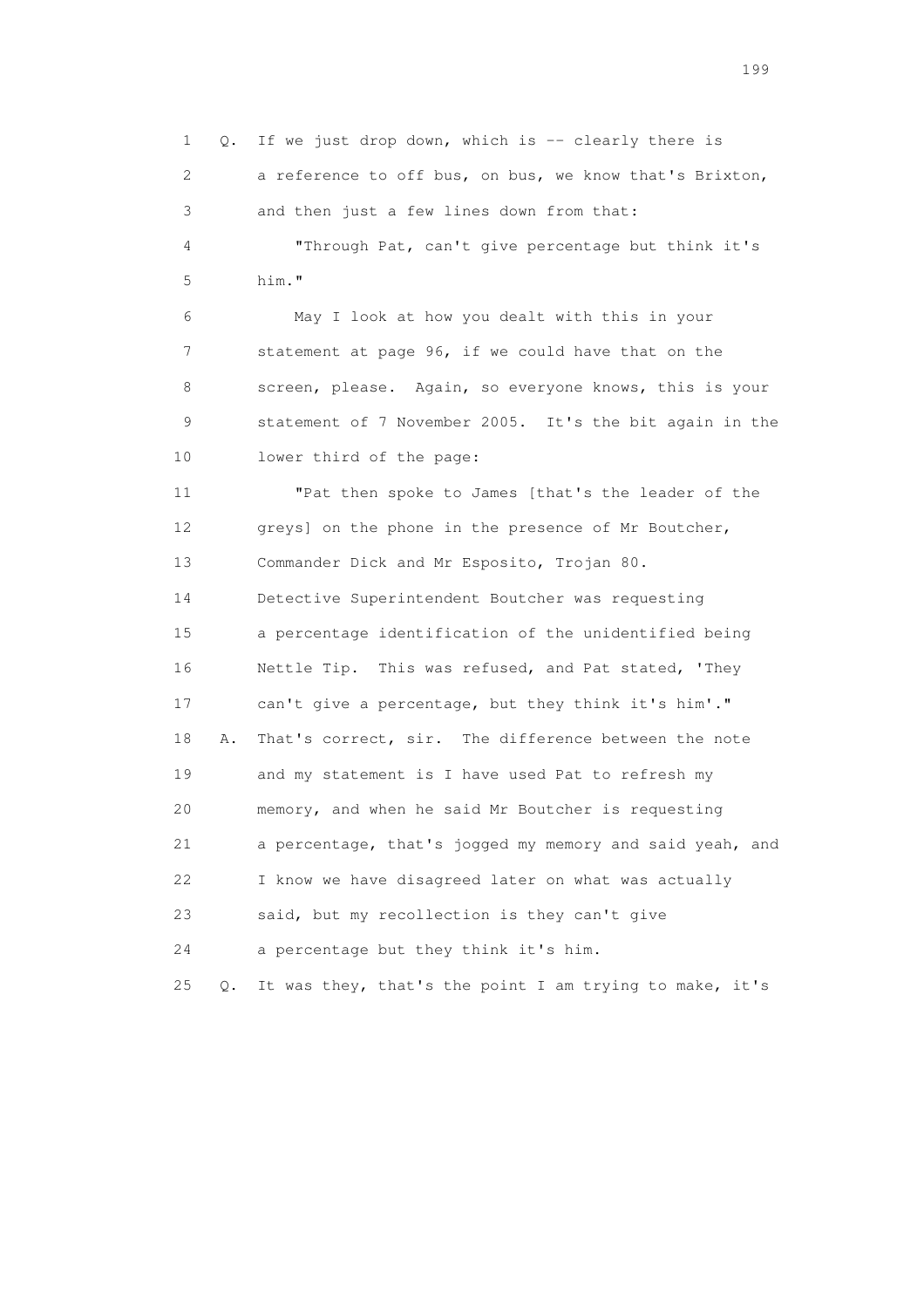| 1  |    | they, not "he thinks it's him". It's they, the grey      |
|----|----|----------------------------------------------------------|
| 2  |    | team he is referring to?                                 |
| 3  | Α. | My recollection is definitely "they".                    |
| 4  | Q. | May I just see what you said at the Health and Safety    |
| 5  |    | trial, it's 13 October of last year, page 59, just       |
| 6  |    | a couple of lines for us to look at in this context.     |
| 7  |    | This is what you were saying when you gave evidence on   |
| 8  |    | oath, and you were dealing with this -- could we have    |
| 9  |    | that on the screen if possible but if not I'll carry on  |
| 10 |    | because it's quite short. You said this:                 |
| 11 |    | "Mr Boutcher requested a percentage identification       |
| 12 |    | on the unidentified being Nettle Tip. This was refused   |
| 13 |    | and Pat, I recall Pat saying, 'They can't give           |
| 14 |    | a percentage but they think it's him'."                  |
| 15 |    | That's what you were saying?                             |
| 16 | Α. | Yes, sir.                                                |
| 17 | Q. | Thank you. So far as the discussion about letting the    |
| 18 |    | subject run at all, can you remember, because I'm going  |
| 19 |    | to suggest that we have heard some evidence in this      |
| 20 |    | court, you see, and we also know what Mr Purser was      |
| 21 |    | saying to the IPCC back in November 2005 of Silver       |
| 22 |    | calling into the operations room to say, "Do you want to |
| 23 |    | let him run?" and there being -- well, there might have  |
| 24 |    | been a discussion but Cressida Dick saying, "No, they    |
| 25 |    | are to do a stop, he is to be stopped". Something along  |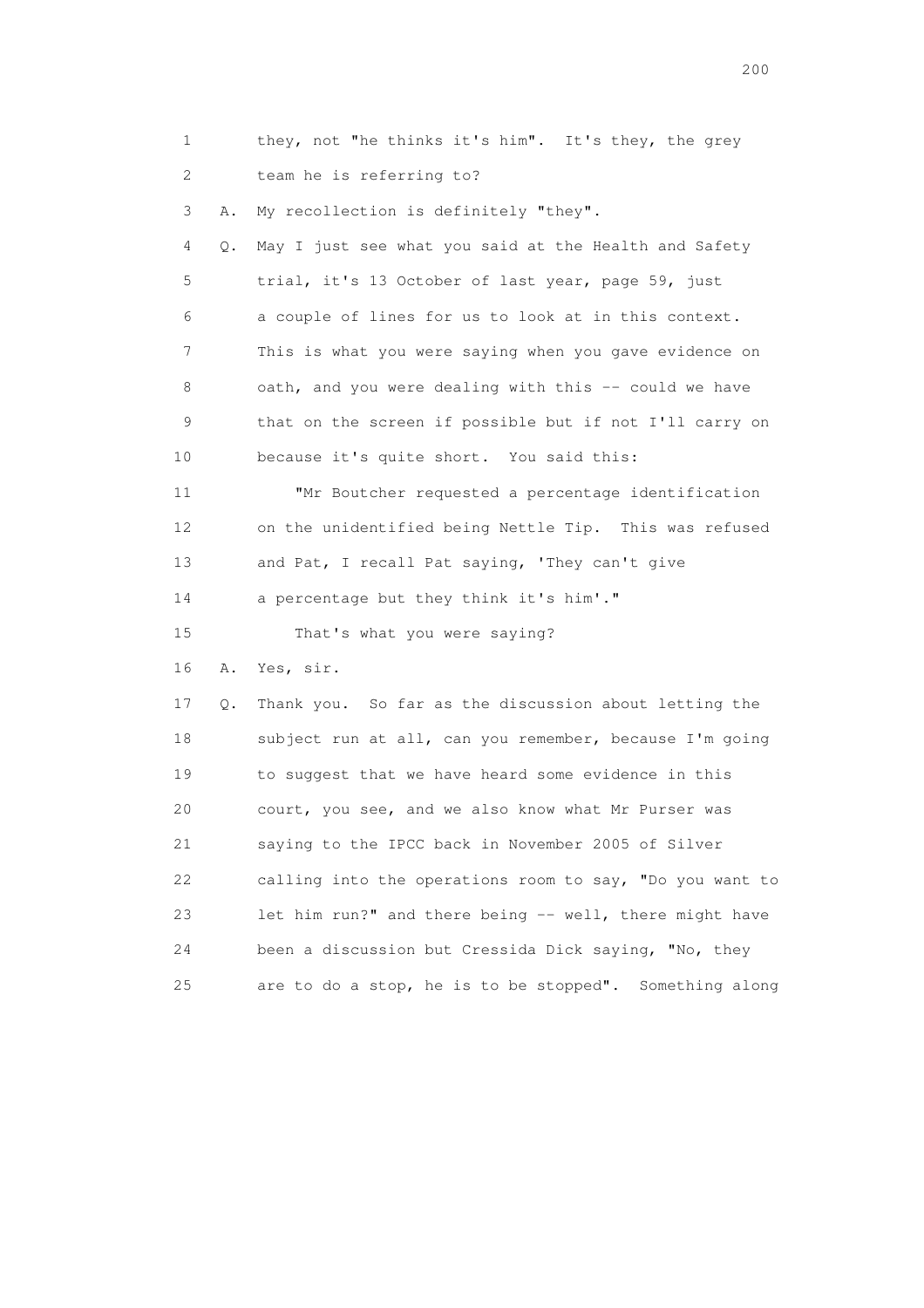- 1 those lines?
- 2 A. Right, sir.
- 3 Q. Can you recall that at all?
- 4 A. I can't help you any more than I already have, I am 5 afraid, sir.
- 6 Q. Thank you very much. Just this short point. If we can 7 go back to the aide memoire, I just want to see whether 8 we can nail a particular point as being either relevant 9 or irrelevant. Do you see in the middle of this, about 10 the "VE why no comms", and you have told us that's 11 Vince Esposito, why no communications. You said that 12 there was a discussion about why the firearms teams 13 weren't communicating with the surveillance teams. If 14 we could just have the Callum record from divider 56 up 15 on the screen, please, and the 9.41 entry. I am sorry 16 I do not have the page. That's it.
- 17 We have a 9.41 entry here:

 18 "As of 9.41 comms with surveillance team TJ802." 19 But TJ802, that was actually someone who was at

20 Portnall Road?

21 A. Right, sir.

 22 Q. I am just wondering whether this might be a reference to 23 something that was going on at Portnall Road and the 24 communications there?

25 A. No, I don't believe so. Everybody in the ops room was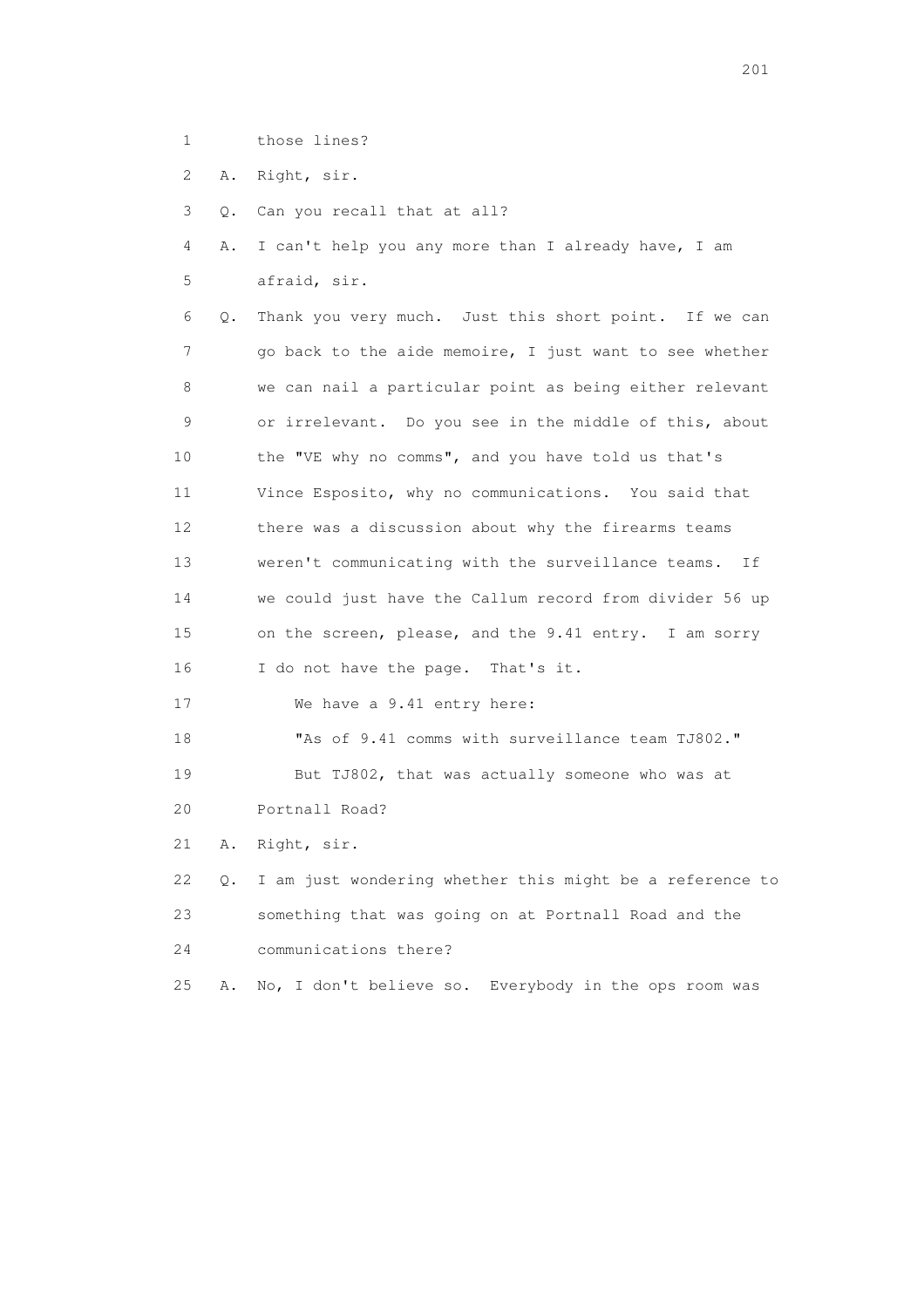|    | 1       | focused. This was the only active follow.                |
|----|---------|----------------------------------------------------------|
|    | 2<br>Q. | Okay, so this is the active follow, so we shouldn't link |
|    | 3       | that to that?                                            |
|    | 4<br>Α. | No, sir.                                                 |
|    | 5<br>Q. | Just this point, Commander Dick did not use the words    |
|    | 6       | "hard stop"?                                             |
|    | 7<br>Α. | My recollection is she used "hard stop" but --           |
|    | 8<br>Q. | You say she did. That's your recollection. Is that       |
|    | 9       | a phrase you yourself would use?                         |
| 10 | Α.      | Yes, it is. It is a phrase I would use.                  |
| 11 | Q.      | I just want to ask you, please, Mr Gibbs a moment ago    |
| 12 |         | was asking you about a telephone call, and I just want   |
| 13 |         | to make sure there is no confusion about this, because   |
| 14 |         | when you were asked questions, however many days ago it  |
| 15 |         | was now, by counsel for the Coroner, you were asked      |
| 16 |         | about a statement you had made on 19 September 2005,     |
| 17 |         | page 93. If we could have that up on the screen.         |
| 18 |         | When you were asked, you were being led from this        |
| 19 |         | statement, and you were referred to a telephone call at  |
| 20 |         | 0937:                                                    |
| 21 |         | " I called Derek"                                        |
| 22 |         | For a call which lasted 23 seconds?                      |
| 23 | Α.      | That's correct.                                          |
| 24 | О.      | You see, we have been through your billing records and   |
| 25 |         | the 23-second call is at 9.39. So it looks as though,    |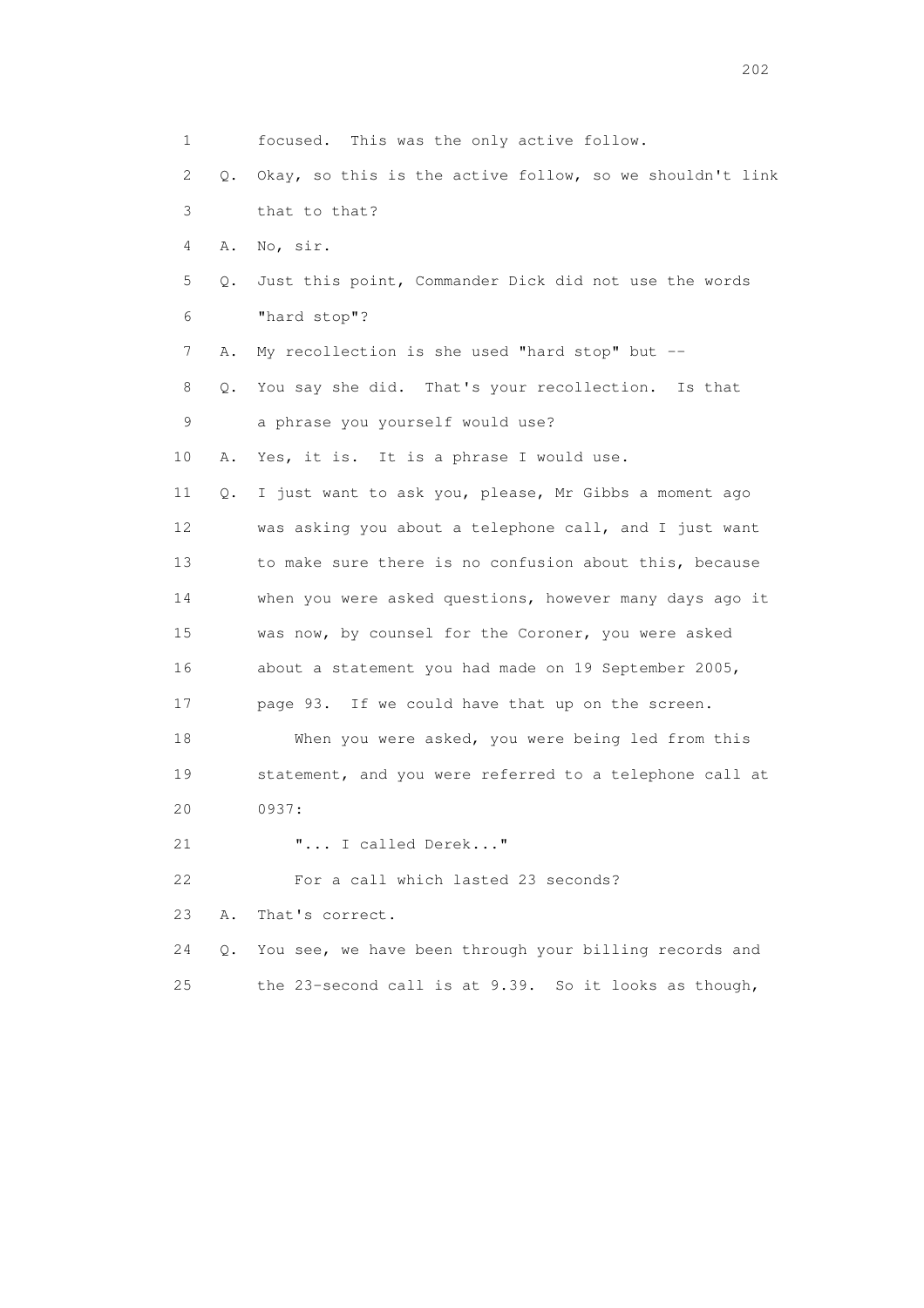1 is that a typographical error in the statement? 2 A. I believe so, I would have been provided with the same 3 billing as yourself, sir, and there is only those three 4 calls in that period, so they must be identical. 5 Q. We haven't been able to find one at 9.37, so it may be. 6 A. It must be, sir. 7 Q. You have said that this call to Derek may have been 8 extra evidence in relation to the follow? 9 A. Clarification of what's happened, sir. 10 Q. And the 9.39 time, that would have been around the time 11 that the subject is getting on to the number 2? 12 A. Sir. 13 MR PERRY: Thank you very much indeed. Those are all the 14 questions I have. 15 SIR MICHAEL WRIGHT: Thank you, Mr Perry. Mr King. 16 Questions from MR KING 17 MR KING: Just a very few questions, please, Owen. Could we 18 go back on the screen to E1489. This is your recent 19 statement which you say is incomplete. 20 A. Right, sir, yeah. 21 Q. It's not signed by you, presumably because you say you 22 never completed it? 23 A. That's correct, sir. 24 Q. Are we correct in understanding that you assert that 25 what is there is accurate?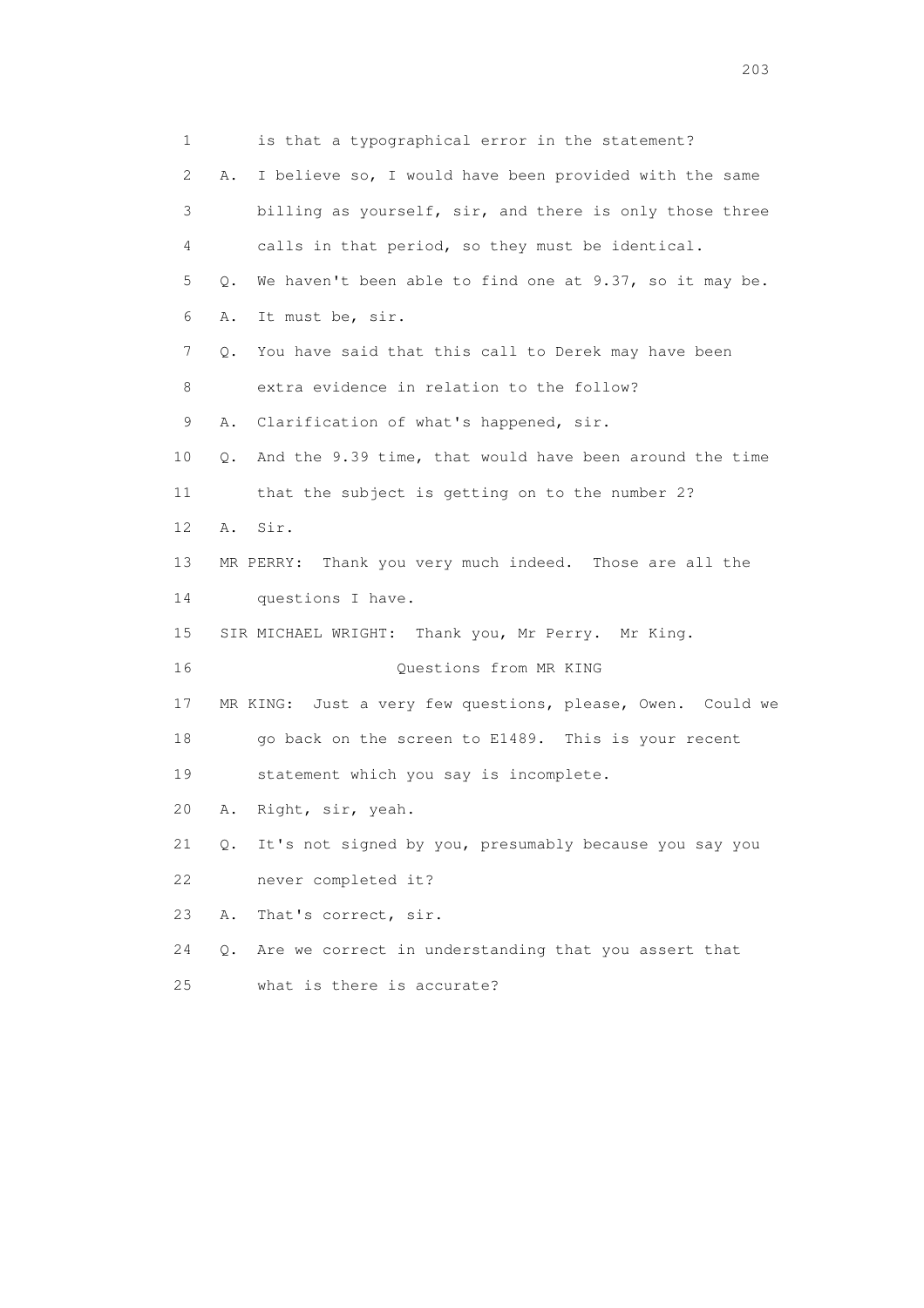1 A. Parts of it are accurate but other parts are not, and 2 I need to -- I needed to carry on with those about -- 3 with other officers, and events clear in my mind. 4 Q. This is something that you sat down to draft just a few 5 days ago as I understand it, a week or so ago, wasn't 6 it? 7 A. Yes, sir. Well, two weeks, one week. Two weeks. 8 Q. Which parts of it are inaccurate? 9 A. I was asked to supply a statement of original notes 10 because that is the phrasing on the email. They were 11 doing on Skye -- obviously as you heard throughout my 12 evidence, I have needed to refresh my mind myself using 13 other officers and the surveillance running log, 14 I believe. 15 So events clear in my mind, that obviously needed 16 a lot of clarification. Produced on and around 31 July 17 to 3 August, that's the first I can -- that's the best 18 I can do. 19 Q. If I can just cut across you, I understand you would say 20 that it's not complete and that you would wish, if it 21 were appropriate, to have an opportunity to think about 22 things further before you completed the statement. But 23 are you telling us, please help me to understand, that 24 anything that you have written there is actually not 25 accurate?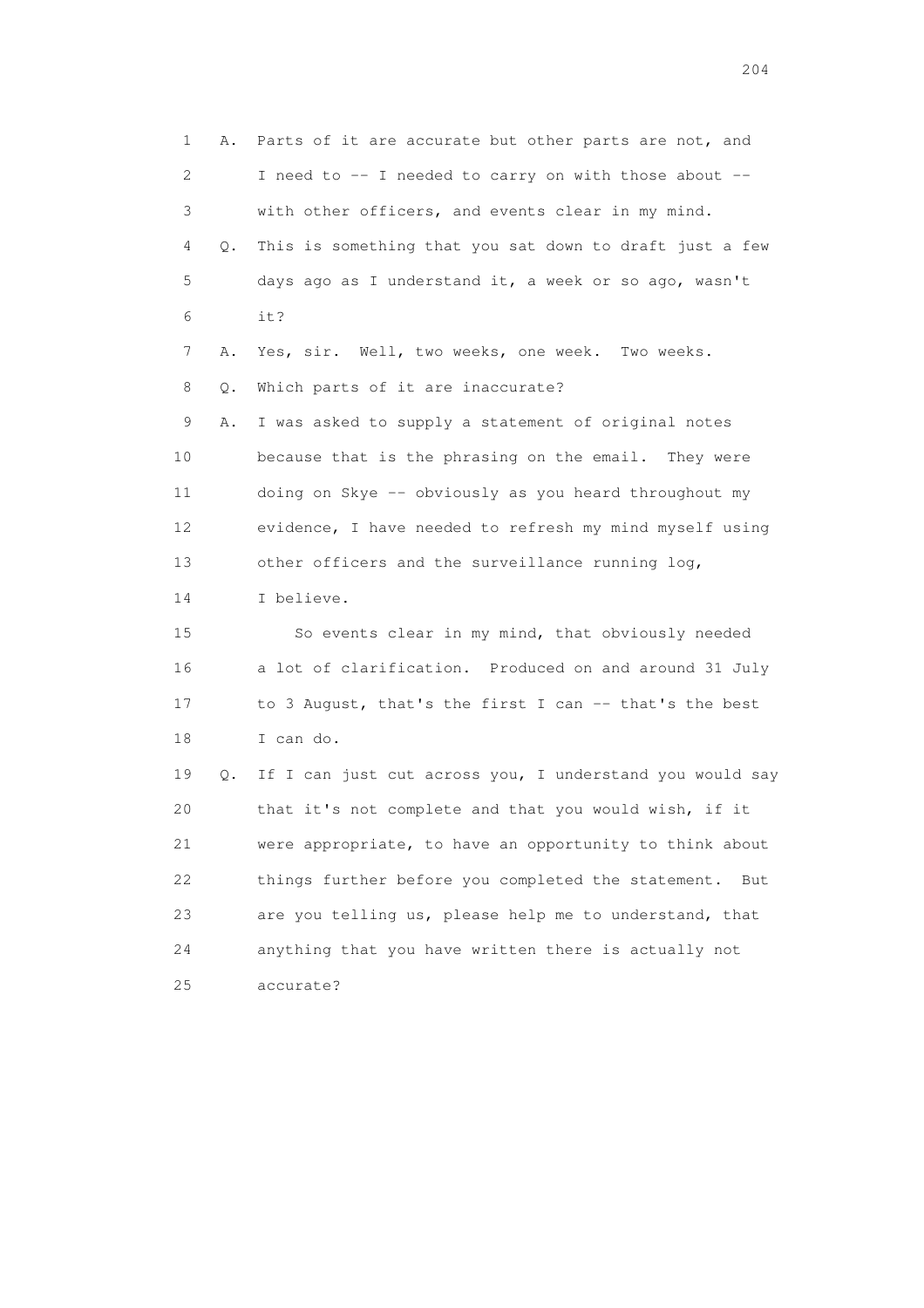- 1 A. Some of it is not accurate.
- 2 Q. Which bits are not accurate?
- 3 A. Events clear in my mind. That requires clarification. 4 (Pause)
- 5 Q. Sorry, let me make sure I understand what you are saying  $6$  --
	- 7 A. End of line 2.

 8 Q. Yes, I can see where it is. Are you suggesting now that 9 when you made your log, to use the word by which you 10 described it originally, events were not clear in your 11 mind?

 12 A. When I have made my log, that is the best I could do at 13 the time. When I have come to reflect, I have had to go 14 back to the surveillance running log, and certain points 15 I have had to try to use other officers to jog my memory 16 so that would take some explanation --

17 Q. Anything else that's not accurate? (Pause)

- 18 A. I made these notes ... that's correct ... in regard to 19 the note, that is actually correct, I can't recall
- 20 whether I had consulted with other officers, I have no

21 idea whether I did for this aide memoire but obviously

22 I have to produce my statement.

23 Q. So that's not an inaccuracy, is it?

24 A. No, it's just not a full picture.

25 Q. Anything else inaccurate in this?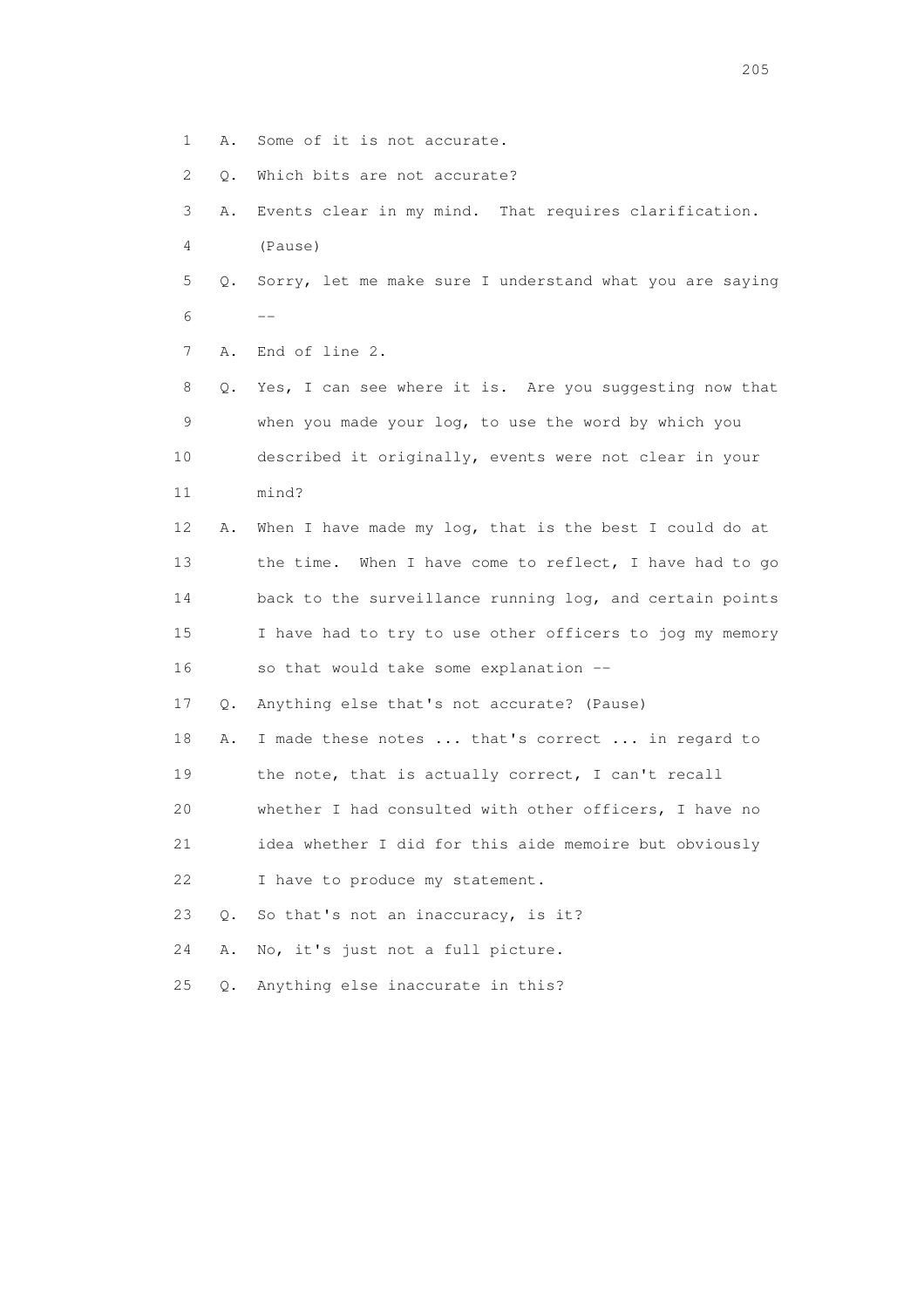1 A. That's correct up to the end of the first paragraph.

 2 I logged into the Skye system, requested to ... (Pause) 3 Obviously the second paragraph isn't a full picture. 4 Mr Mansfield has suggested that, I think, the original 5 document doesn't exist. That just needs clarification. 6 I know it does exist but it just doesn't exist on my 7 system, if you see what I mean. So that's obviously 8 part of expanding the second paragraph.

 9 The notes to the best of knowledge weren't referred 10 to at the Health and Safety trial. I don't believe 11 I have even been able to log on to those. They did form 12 part of the basis of my statement. Then obviously I do 13 recall. It's -- I would imagine it's "I do not recall 14 if they are supplied to Operation Erini", so I would say 15 the last part, the last paragraph is fair.

 16 Q. All right. Let me just ask you a couple of matters, 17 please, arising out of this. Firstly and it may seem 18 obvious to everyone else in the room but I need to ask 19 you about it: do you accept now that this log as you 20 originally described it is also properly described as 21 an original note or notes?

 22 A. No, sir, it's not. It doesn't fit any of my 23 recollection or my understanding of original notes, and 24 I couldn't imagine walking into a court saying, "Can 25 I refer to this made ten days later on a computer with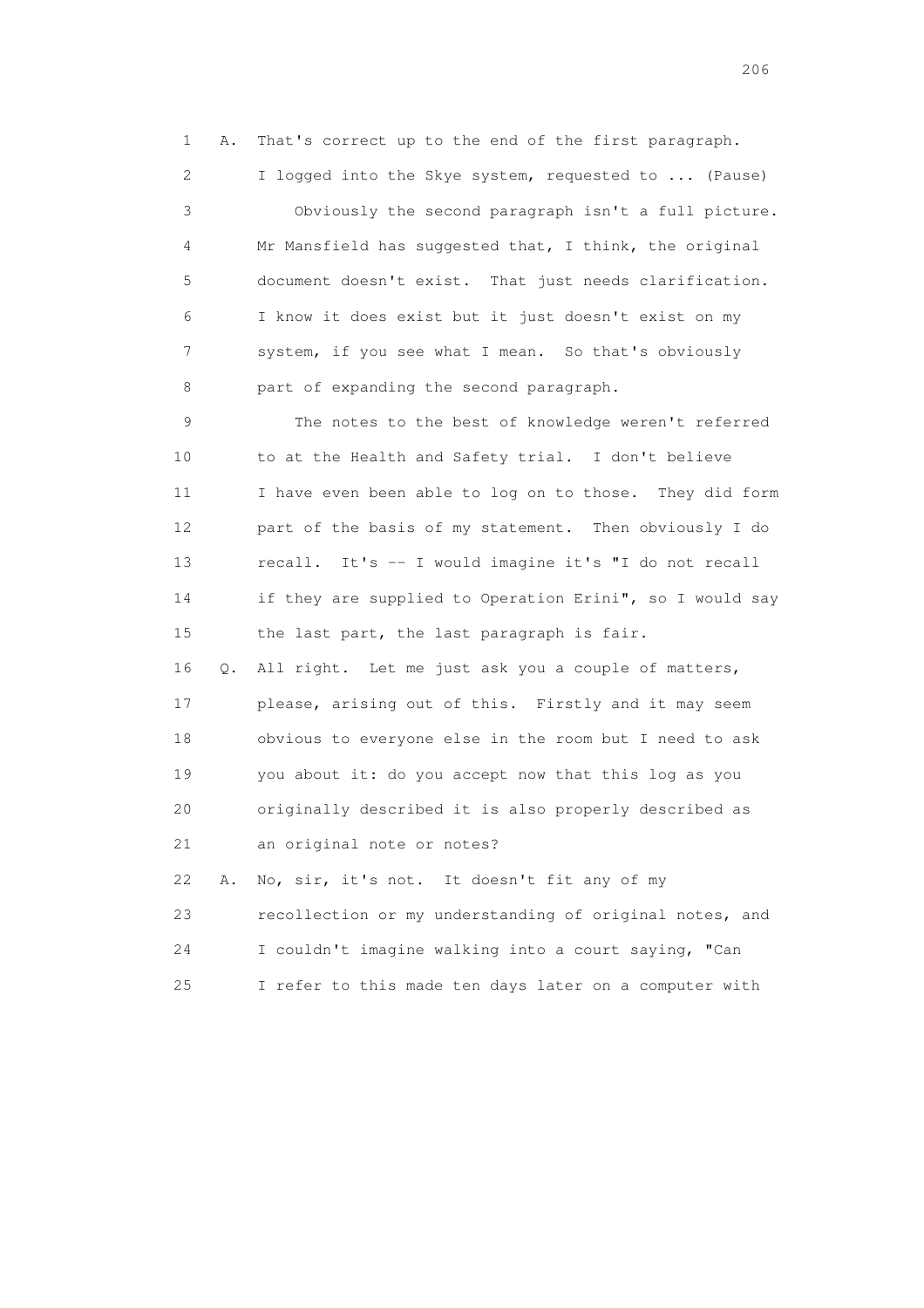| 1  |       | no elbows". I can't accept that, unfortunately, sir.    |
|----|-------|---------------------------------------------------------|
| 2  | 0.    | Yet that's the phrase that you used to refer to it      |
| 3  |       | throughout this statement, isn't it?                    |
| 4  | Α.    | As I say, I have been answering a specific point put to |
| 5  |       | me by the July Review Group.                            |
| 6  | Q.    | You have been at pains throughout your evidence both    |
| 7  |       | last Monday and today to distance yourself from the     |
| 8  |       | description of this as a note or notes, and every time  |
| 9  |       | it's turned up, you have described it as an aide        |
| 10 |       | memoire?                                                |
| 11 | Α.    | That's right, sir.                                      |
| 12 | Q.    | You make a distinction, do you, between those two       |
| 13 |       | classes of document?                                    |
| 14 | Α.    | I do, sir. I mean, original notes, you sit down and you |
| 15 |       | write by hand. I think that would be anyone's           |
| 16 |       | understanding.                                          |
| 17 | Q.    | They are there to refresh your memory, aren't they?     |
| 18 | Α.    | They are, sir.                                          |
| 19 | $Q$ . | Yes?                                                    |
| 20 | Α.    | But also if you produced what I understand as           |
| 21 |       | an original note, you would do it fairly soon. You may  |
| 22 |       | consult with other officers. You would say where it     |
| 23 |       | was, where it was made, what circumstances, and you     |
| 24 |       | refer to those other officers in it. This obviously     |
| 25 |       | This is something that I had to check later<br>wasn't.  |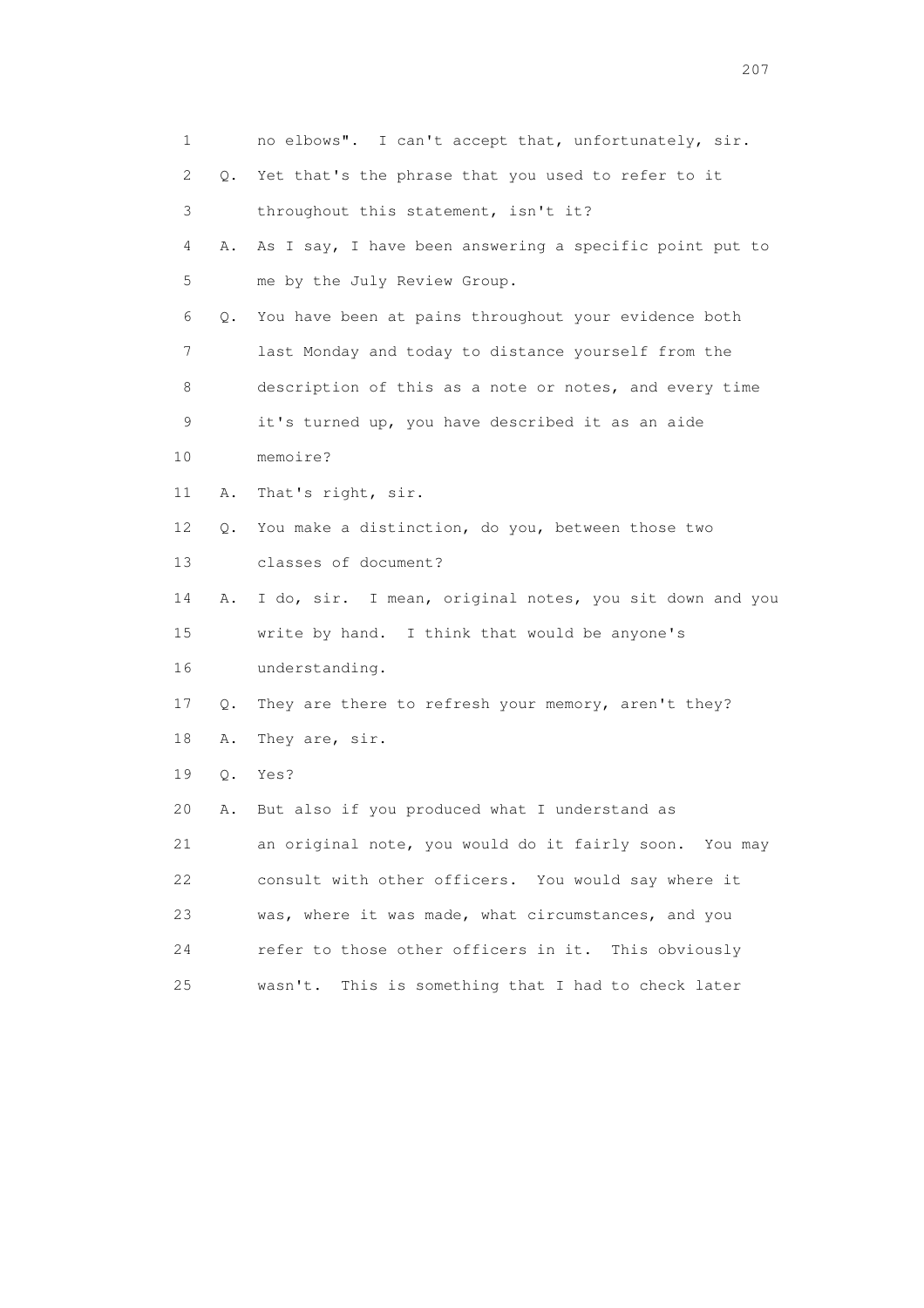| 1  |       | with other officers and with another document.<br>So that |
|----|-------|-----------------------------------------------------------|
| 2  |       | doesn't fit my understanding of original notes, sir.      |
| 3  | 0.    | They are there to refresh your memory, you have           |
| 4  |       | accepted, in notes. That's the reason you make them,      |
| 5  |       | isn't it?                                                 |
| 6  |       | A. Yes, sir.                                              |
| 7  | Q.    | And an aide memoire might be precisely the same thing,    |
| 8  |       | mightn't it?                                              |
| 9  | Α.    | "original note" to me has a specific legal meaning.       |
| 10 |       | I accept that's what you're saying, sir.                  |
| 11 | Q.    | I understand. I want to ask you one more matter           |
| 12 |       | concerning what you were asked for back in late 2005      |
| 13 |       | when you came to make your statement?                     |
| 14 | Α.    | Right, sir.                                               |
| 15 | $Q$ . | Yes? You have told this court and you have said there     |
| 16 |       | in that statement that you were not asked to produce any  |
| 17 |       | notes?                                                    |
| 18 | Α.    | To the best of my recollection.                           |
| 19 | Q.    | I have understood that correctly, have I?                 |
| 20 | Α.    | Yes, sir.                                                 |
| 21 |       | Q. Can we have up on screen page 5246. It's one of the    |
| 22 |       | documents that I asked to be scanned in this morning.     |
| 23 |       | For those of us who have it, we can find it in bundle 12  |
| 24 |       | of the supplemental documents which I am sure everyone    |
| 25 |       | is very familiar with.                                    |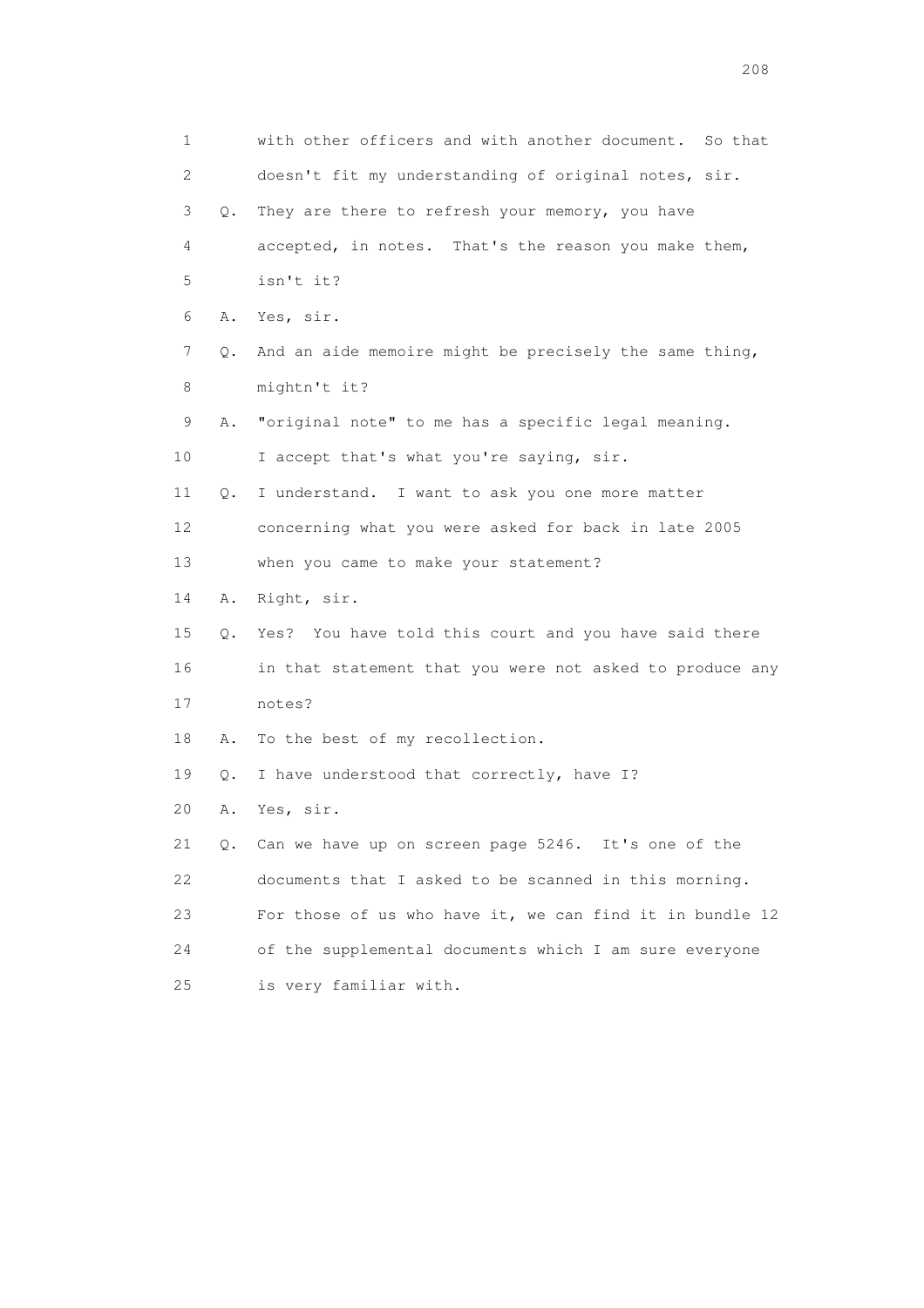1 Here we are:

2 "Operations room 1600."

 3 Can I tell you this is a document which was produced 4 collaboratively by the Independent Police Complaints 5 Commission and the Department for Professional Standards 6 at the Metropolitan Police, in order to secure what were 7 known as duty statements from the occupants of room 1600 8 on the 22nd, at the time when this incident occurred. 9 So operations room 1600, this was distributed: 10 "As part of its investigation into the death of 11 Jean Charles de Menezes, the IPCC requires duty 12 statements from all of the officers on the attached 13 list. These statements need to cover the events of 22nd 14 July relating to the operations room which dealt with 15 the incident at Stockwell station. Officers are 16 requested to provide as full an account as possible of 17 their duties on that day. In addition could officers 18 please ensure that the following points are covered in 19 each statement ..."

 20 There are a number of matters set out there. We can 21 see them on the screen. I will not read all of them. 22 A. Yes, sir.

 23 Q. Towards the bottom of second tranche, you see the 24 penultimate bullet point:

25 "Did you make any notes? Where are they? What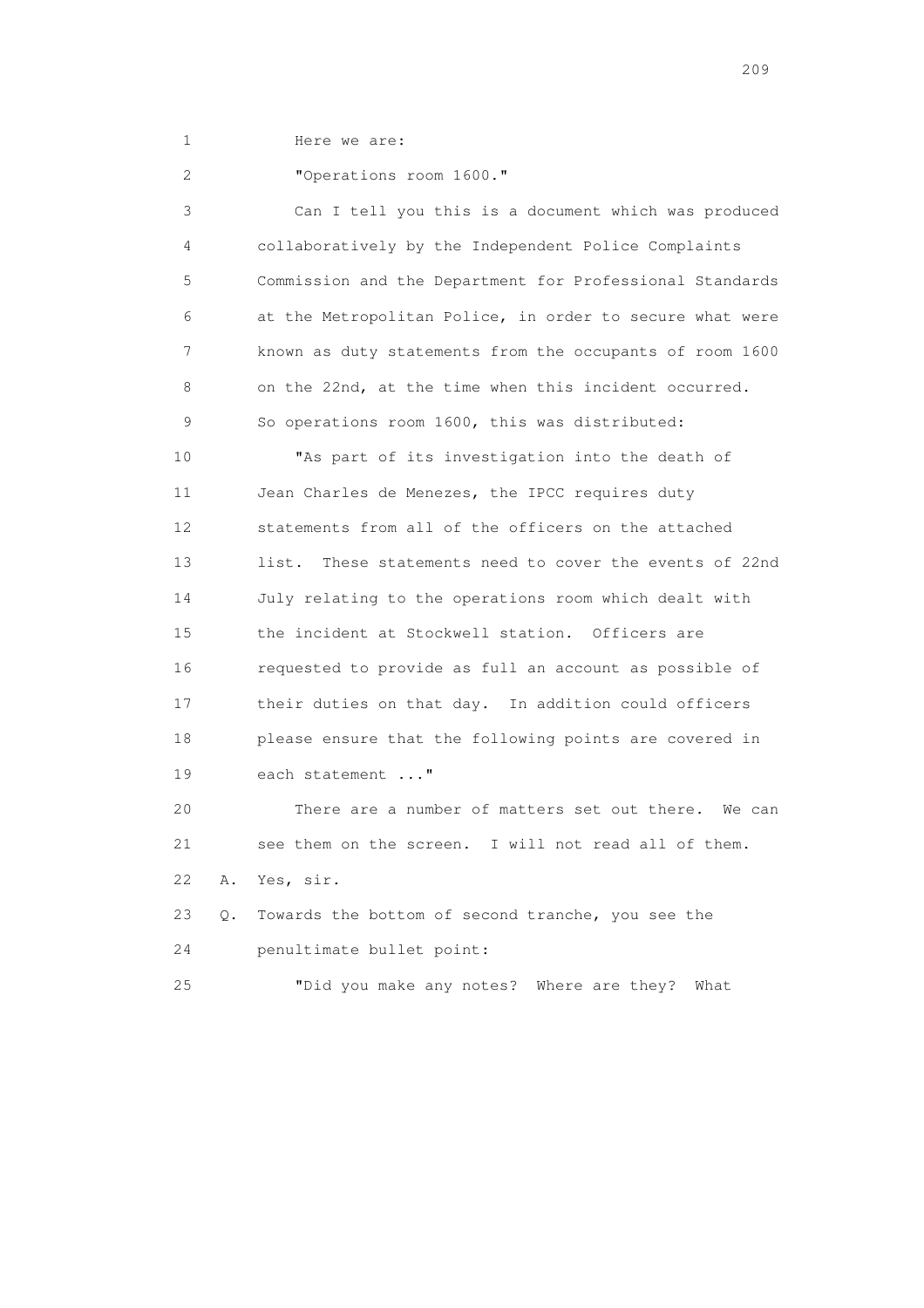1 commands did you hear given by Commander Cressida Dick?" 2 So there is a specific focus on what Commander Dick 3 was doing, and there is a specific request for notes; 4 yes? 5 A. Yes, sir. 6 Q. "Statements should make specific reference as to whether 7 or not they were present during the material time ..." 8 Finally in the last paragraph: 9 "If original notes were made, they should be 10 exhibited and submitted with the statement. If they 11 cannot be supplied (e.g., part of a book that relates to 12 other or ongoing operations), copies should be made and 13 exhibited and the originals retained. A reference that 14 they will be retained should be included in the 15 statements." 16 In other words, there is a clear request there for 17 officers to supply any notes or to explain why they're 18 not doing so. 19 SIR MICHAEL WRIGHT: Could you give us a date for that 20 document, Mr King? 21 MR KING: Yes. If I can just turn back, we can find that on 22 page 5237, and the date is 30 October 2005. It's rather 23 scrubbed out at the top of the email there, but it's 24 an email from someone called Andy Rintoul of the 25 Metropolitan Police.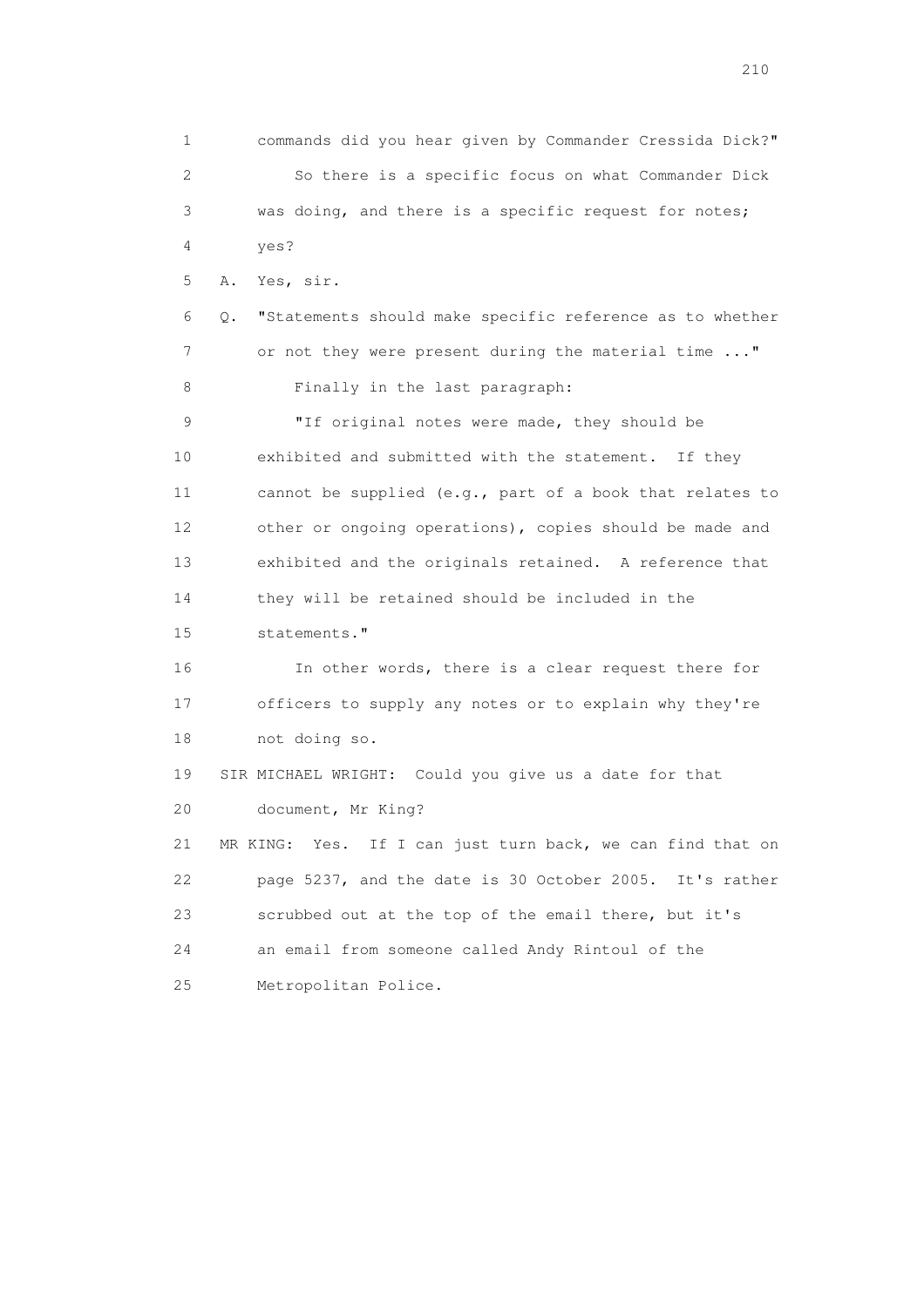1 SIR MICHAEL WRIGHT: 30 October, so three months after the 2 event. 3 MR KING: Yes, and we know that Owen's statement was 4 produced in November, his duty statement, that is to 5 say. The "Kathryn" referred to there is an IPCC 6 investigator, Kathryn Dalbermain(?). 7 If we could go back to 5246 and go on to 5247, we 8 see beginning there the list of those from whom these 9 statements described in the document we have just looked 10 at were required, yes? Could I ask that we go straight 11 on please, to page 5250. It's a long list and you can 12 see yourself on that page, can't you? 13 A. Yes, sir. 14 Q. I don't think I am giving anything away because we have 15 seen at the beginning of your recent typewritten 16 incomplete statement that you describe yourself as, 17 I think there Central 1855? 18 A. That's correct, sir, yeah. 19 Q. Here it's "Charlie 1855" but that's you, surveillance 20 co-ordinator? 21 A. Yes. 22 Q. You were one of the list of people from whom a statement 23 matching the description we've just been through on 24 page 5250 was requested? 25 A. Yes, sir.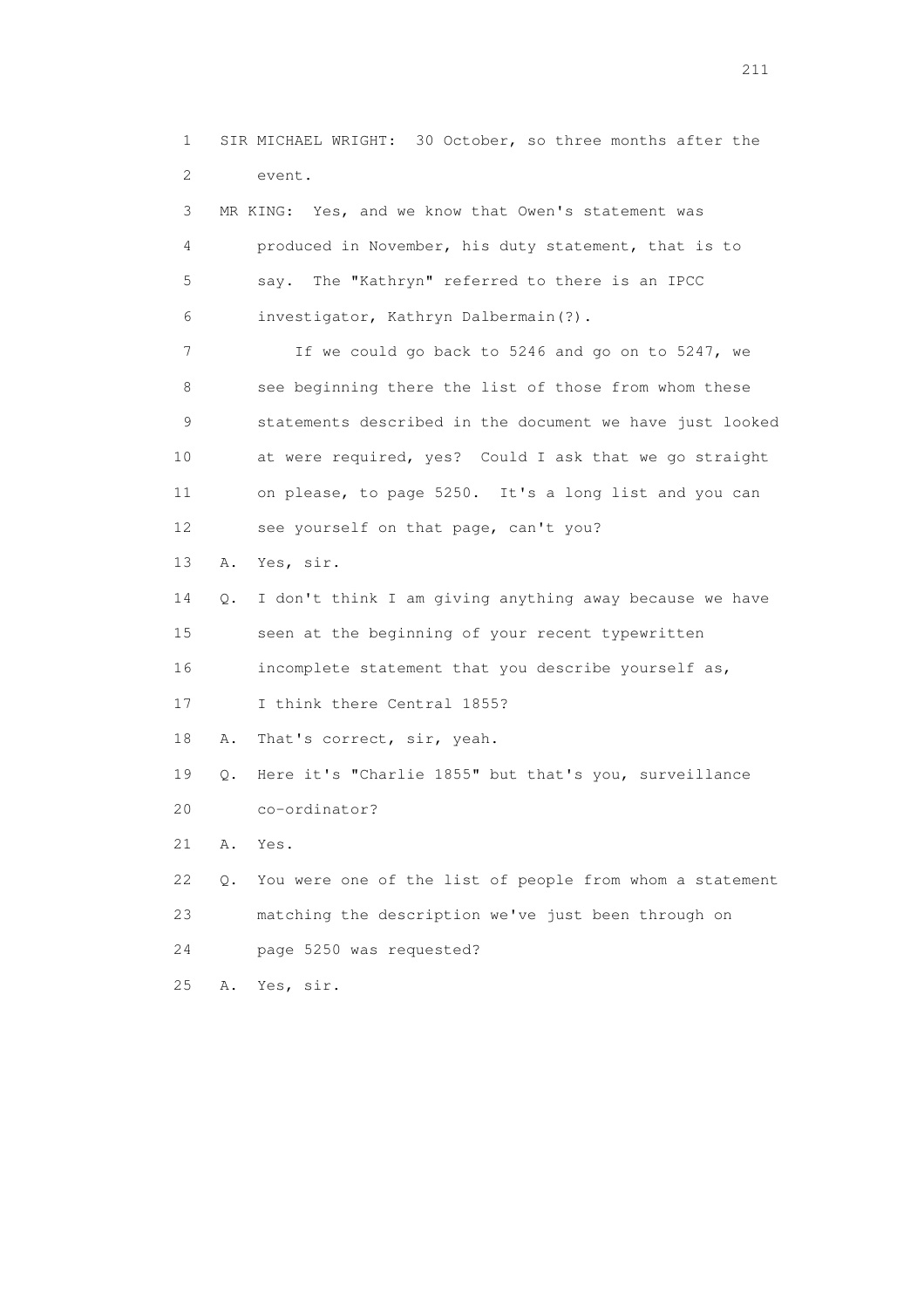1 Q. Do you still say that you weren't asked for your notes? 2 A. Well, obviously I have missed this, this is three years 3 ago, so ... But I will say, as here, I did not have any 4 original notes, that I understood. In hindsight, that 5 is unused material, should have been supplied. 6 Q. It should have been, shouldn't it? 7 A. Yes, sir. 8 SIR MICHAEL WRIGHT: Thank you. 9 MR HORWELL: No questions. 10 SIR MICHAEL WRIGHT: Thank you. Mr Hilliard. 11 Further questions from MR HILLIARD 12 MR HILLIARD: Just two things, that sheet refers to you, 13 I think, as detective sergeant? 14 A. That's correct, sir, yes. 15 Q. Is that the rank you still hold? 16 A. Yes, sir. 17 Q. How long have you been a police officer for? 18 A. 13 years. 19 Q. Then just this, please: you were asked about the passage 20 in your note, "CD", do you see that, "what percentage, 21 through Pat, can't give percentage but think it's him"? 22 A. Mm. 23 Q. Then you were shown a passage in your witness statement, 24 do you remember, that referred to that same topic? 25 A. Yes.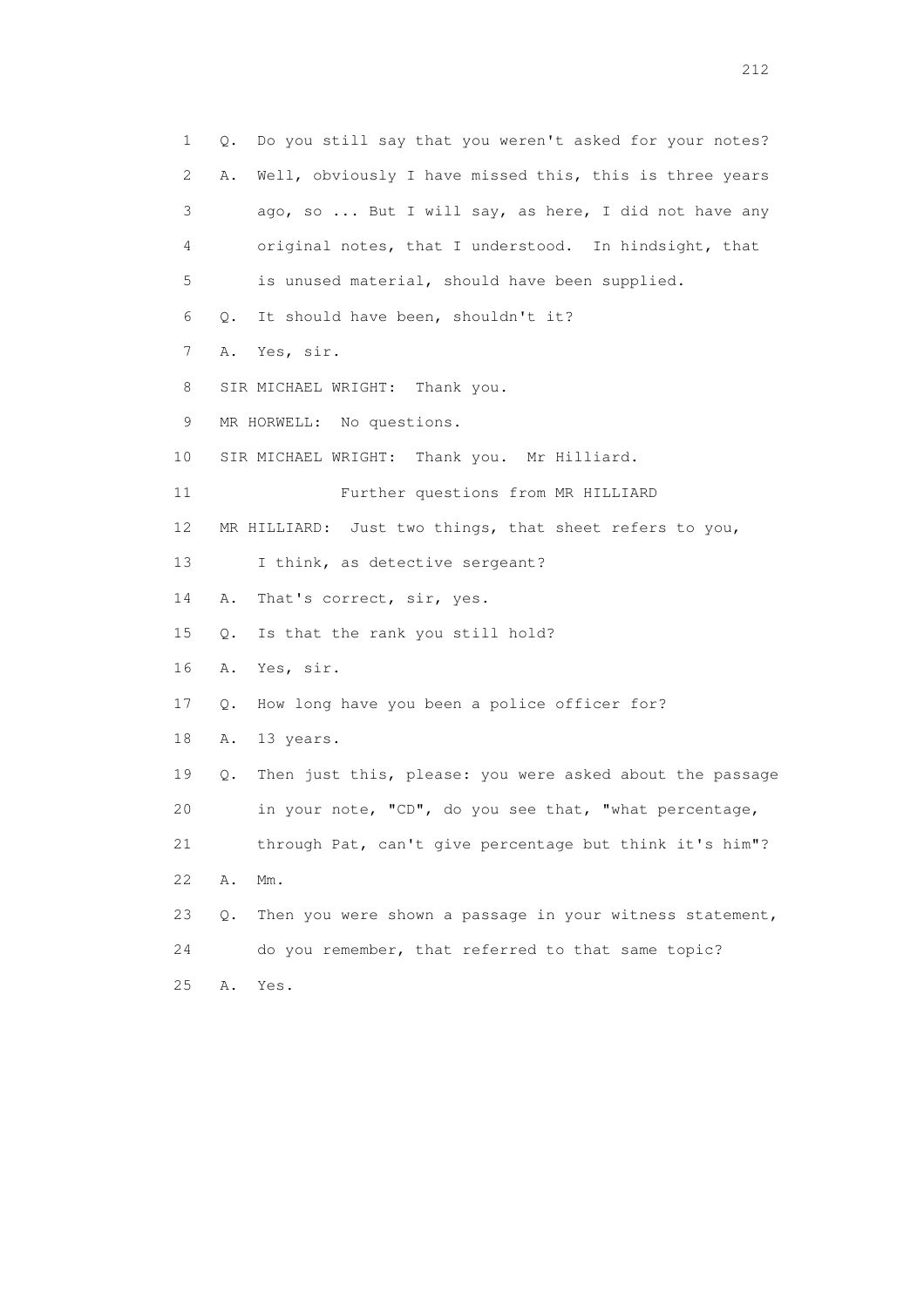1 Q. You said this:

| 2  |    | "The difference between the note in my statement is      |
|----|----|----------------------------------------------------------|
| 3  |    | I have used Pat to refresh my memory and when he said    |
| 4  |    | Mr Boutcher is requesting a percentage, that's jogged my |
| 5  |    | memory " and on you go?                                  |
| 6  | Α. | Yes.                                                     |
| 7  | Q. | What do you mean by that, "I have used Pat to refresh my |
| 8  |    | $memory$ "?                                              |
| 9  | Α. | If you look at the aide memoire, it says "CD", there is  |
| 10 |    | a couple of issues that I have consulted with Pat on and |
| 11 |    | he said "No, that was Mr Boutcher", and I have thought   |
| 12 |    | about it, and gone "Yeah, that's fair recollection".     |
| 13 |    | Then we have actually disagreed $-$ I do remember        |
| 14 |    | disagreeing on what he said, and obviously I have gone   |
| 15 |    | with my recollection and he has gone with his.           |
| 16 | Q. | So, what, this is shortly before you make the statement; |
| 17 |    | is that right? Before you made the witness statement --  |
| 18 | Α. | Yes, yes.                                                |
| 19 | Q. | -- that you have spoken to Pat?                          |
| 20 | Α. | Yes, sir, yeah.                                          |
| 21 | Q. | Right. So the statement date is 7 November 2005, so      |
| 22 |    | it's shortly before that that you have spoken to him?    |
| 23 | Α. | May even have been the same day, sir.                    |
| 24 | Q. | And talked about, what, one or two issues that arose     |
| 25 |    | from the notes?                                          |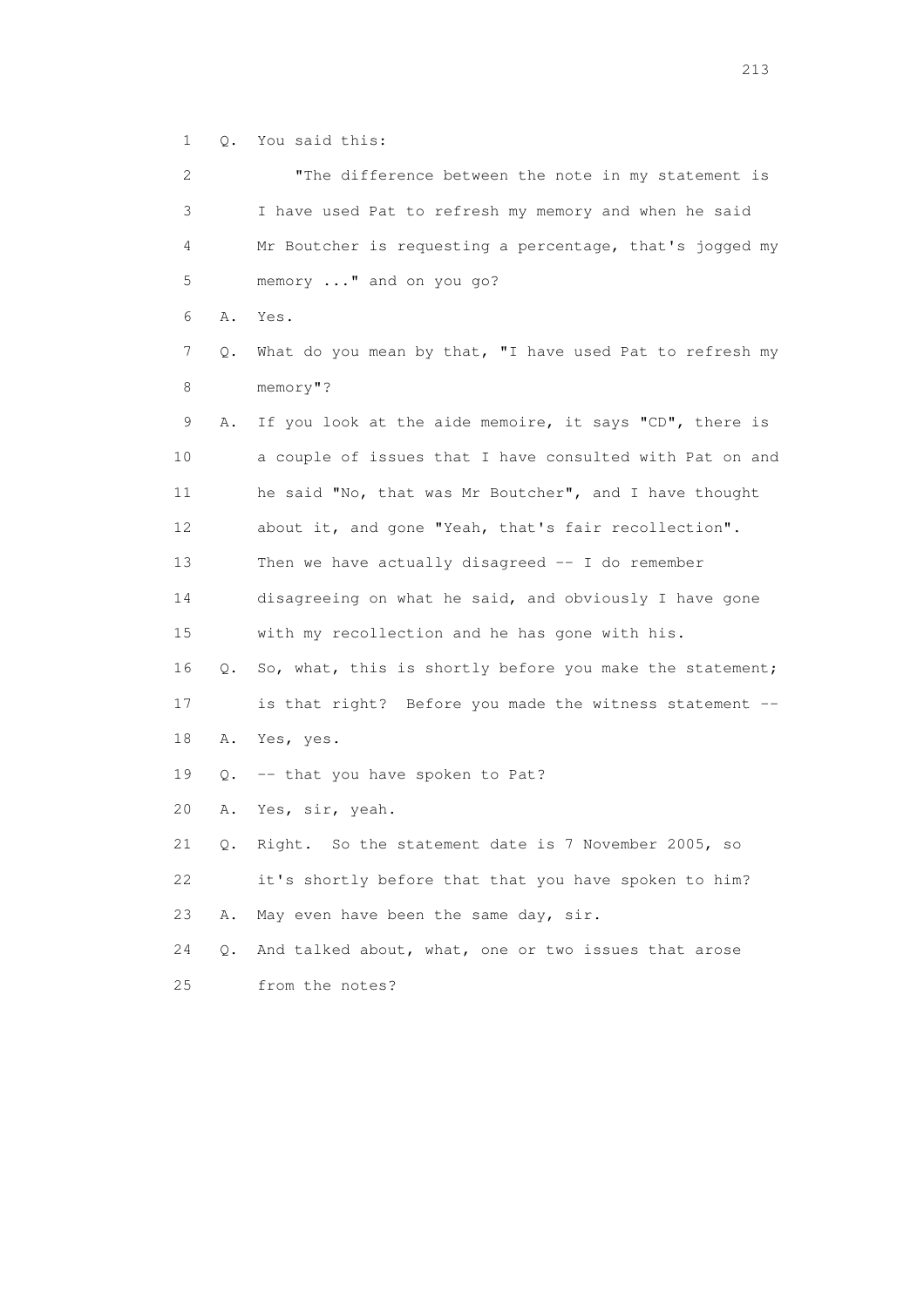1 A. Yeah, obviously I have got the bus company and BTP and 2 I have got that from him. 3 MR HILLIARD: Thank you very much. 4 SIR MICHAEL WRIGHT: Thank you, you may stand down. 5 (The witness withdrew) 6 SIR MICHAEL WRIGHT: What do you want to do? 7 MR HILLIARD: I would like to keep you and the lawyers 8 behind for timetabling, but that's it so far as the jury 9 are concerned. 10 SIR MICHAEL WRIGHT: Thank you, ladies and gentlemen, 11 10 o'clock tomorrow morning. 12 (4.45 pm) 13 (In the absence of the jury) 14 Discussion re: timetabling 15 SIR MICHAEL WRIGHT: Yes, Mr Hough. 16 MR HOUGH: Just to prevent people doing premature or 17 unnecessary work, the officer Ken is unable to give 18 evidence as timetabled, for an extremely good personal 19 reason which we don't need to go into. 20 So tomorrow we will have in order Harry, Malcolm and 21 Graham and then Ivor. Then we will proceed in the order 22 as per the revised timetable. Ken will probably end up 23 giving evidence towards the end of next week. 24 SIR MICHAEL WRIGHT: Now that we are getting into what 25 I described as the foot soldiers, which is probably very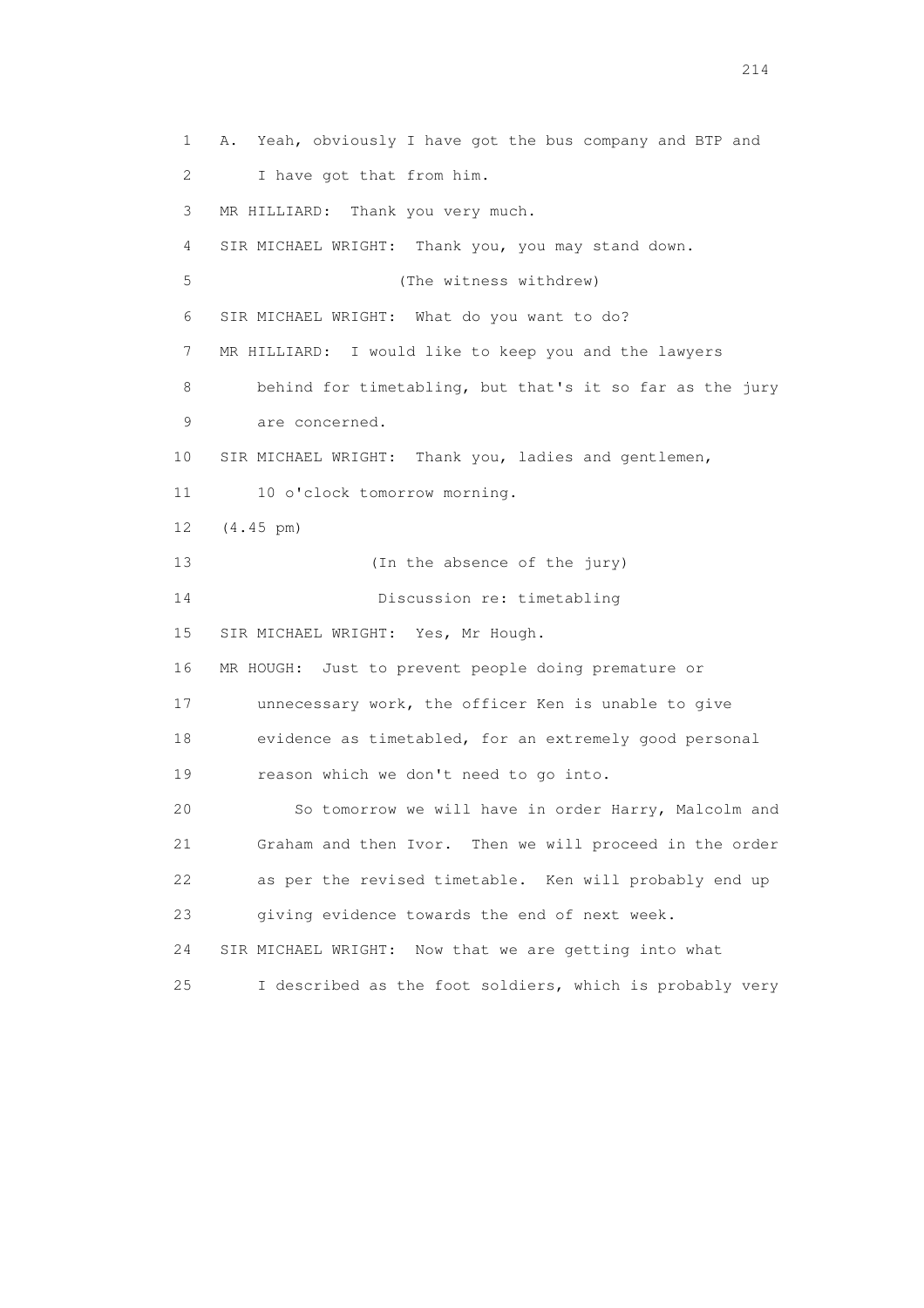1 rude, I hope we can maintain a strike rate of hopefully 2 as near as possible to four witnesses a day. 3 MR HOUGH: Yes, we hope so too. 4 SIR MICHAEL WRIGHT: I can foresee the time coming that 5 I may be saying we will do one witness between each 6 natural break, which will mean four a day. 7 MR HOUGH: Yes, there may be a couple of witnesses ... 8 SIR MICHAEL WRIGHT: I can well understand that there may be 9 a couple of witnesses obviously who will not fall within 10 that indication, but most of them I hope will. 11 MR HOUGH: Yes, sir. 12 SIR MICHAEL WRIGHT: Very well. This is a question, but its 13 not the sort of question I want to hear, or you. Its 14 nicely put: "Is there any mileage in requesting leave 15 from jury service either on 7th or 21st November or on 16 14th or 29th November?" 17 There you are, you see, this is the sort of 18 pressures we are all being put under. I will discuss 19 this with Mr Hilliard and Mr Hough and see what we can 20 do. 21 (4.50 pm) 22 (The court adjourned until 10.00 am on 23 Wednesday, 22 October 2008) 24 25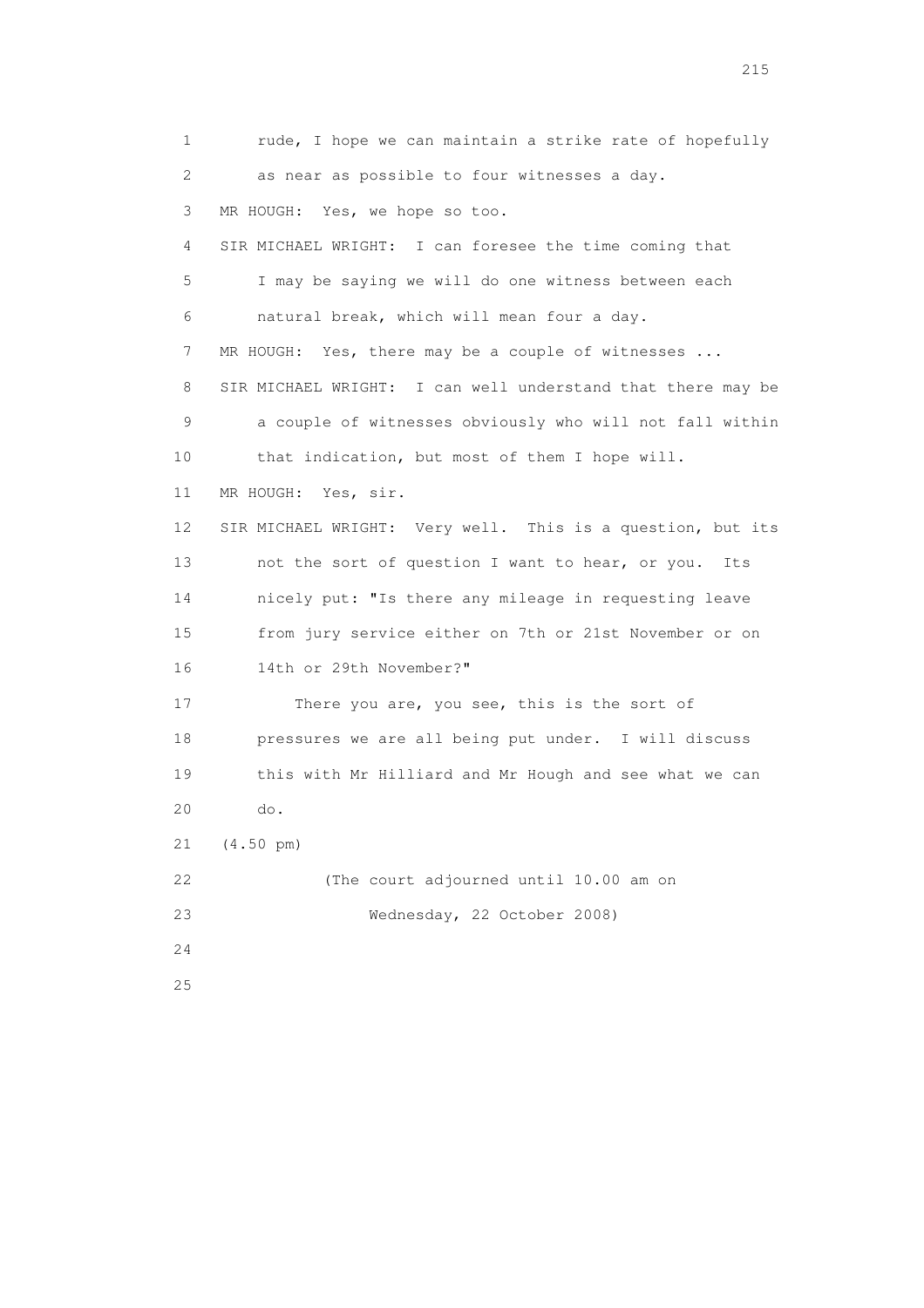```
 1 INDEX 
2 PAGE 
       2 
       3 Discussion re: timetabling ....................... 1 
       4 
       5 CODENAME "JAMES" (continued) ..................... 2 
6 
       7 Questions from MR HOUGH (continued) ....... 2 
       8 
      9 Questions from MR MANSFIELD ............... 24
       10 
      11 Questions from MR STERN ..................... 69
       12 
     13 Questions from MS LEEK ...................... 83
       14 
      15 Questions from MR PERRY .................... 87
       16 
      17 Questions from THE CORONER ................ 122
       18 
      19 Questions from MR HORWELL ................. 124
       20 
      21 Questions from MR GIBBS .................... 130
       22 
       23 Further questions from MR HOUGH ........... 152 
       24 
      25 CODENAME "OWEN" (continued) ....................... 159
```